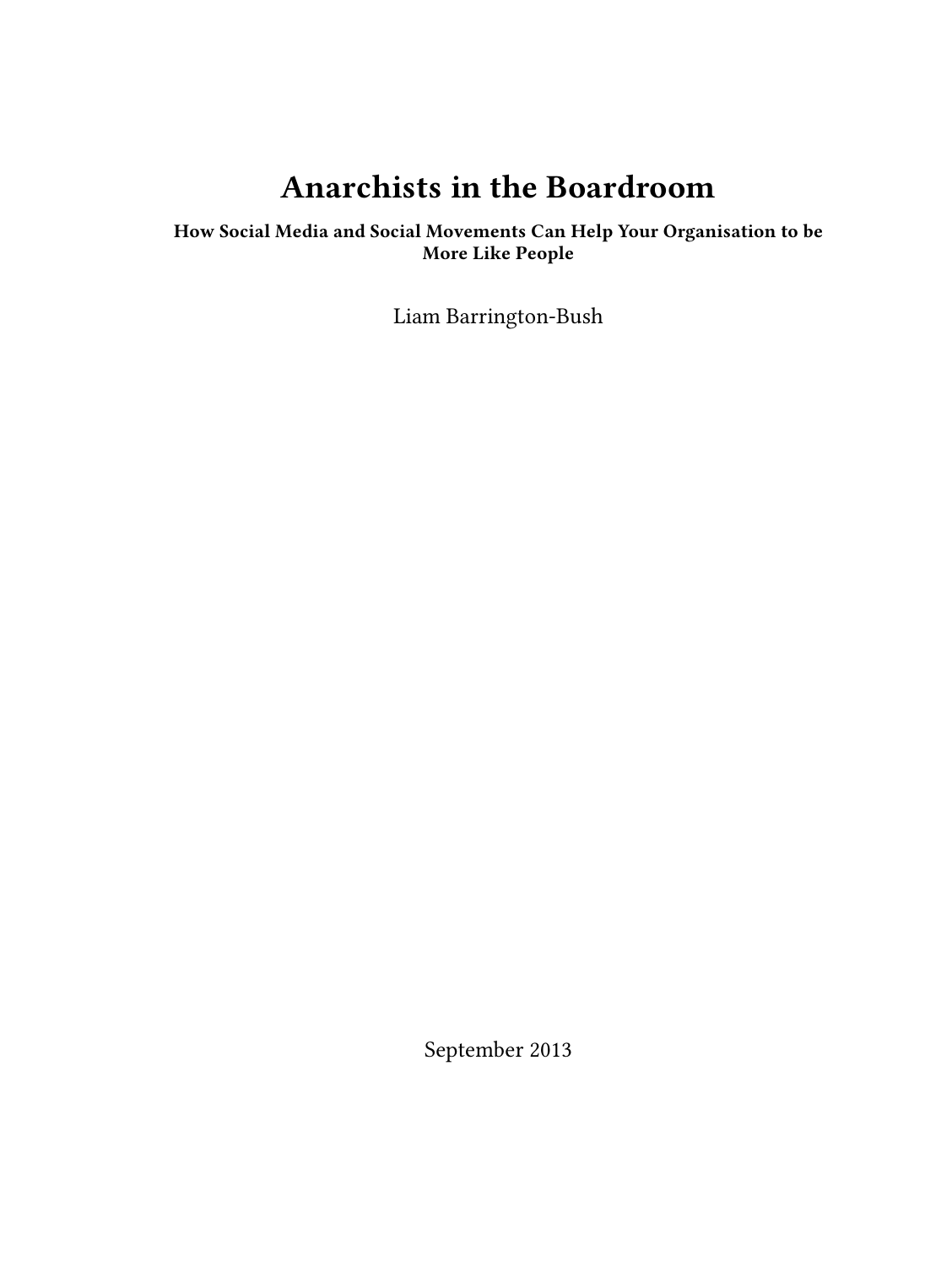# **Contents**

| Your more like people map                                                                                                                                                                                                      | 7  |
|--------------------------------------------------------------------------------------------------------------------------------------------------------------------------------------------------------------------------------|----|
|                                                                                                                                                                                                                                | 7  |
| 2. Personal Development enterprise in the contract of the contract of the contract of the contract of the control of the contract of the contract of the contract of the contract of the contract of the contract of the contr | 7  |
|                                                                                                                                                                                                                                | 8  |
|                                                                                                                                                                                                                                | 8  |
|                                                                                                                                                                                                                                | 8  |
|                                                                                                                                                                                                                                | 8  |
|                                                                                                                                                                                                                                | 9  |
|                                                                                                                                                                                                                                | 9  |
|                                                                                                                                                                                                                                | 9  |
|                                                                                                                                                                                                                                | 9  |
|                                                                                                                                                                                                                                | 10 |
|                                                                                                                                                                                                                                | 10 |
| Introduction: A management book for people who don't read management books                                                                                                                                                     | 11 |
|                                                                                                                                                                                                                                | 12 |
|                                                                                                                                                                                                                                | 12 |
|                                                                                                                                                                                                                                | 13 |
|                                                                                                                                                                                                                                | 15 |
| Chapter $1$ – The inhumanity of it all!                                                                                                                                                                                        | 16 |
| 'The most important thing in the world'                                                                                                                                                                                        | 16 |
|                                                                                                                                                                                                                                | 18 |
|                                                                                                                                                                                                                                | 19 |
| Professionalism: Industrialising our behaviour, one phrase or outfit at a time                                                                                                                                                 | 20 |
| From 'the model professional' to 'I was just following orders'                                                                                                                                                                 | 21 |
|                                                                                                                                                                                                                                | 22 |
| Why the social web is on a collision course with your organisational chart                                                                                                                                                     | 24 |
| A brief history of organising for good causes outside of institutions                                                                                                                                                          | 26 |
|                                                                                                                                                                                                                                | 26 |
|                                                                                                                                                                                                                                | 29 |
| So what does an organisation that is 'more like people' look like?                                                                                                                                                             | 30 |
|                                                                                                                                                                                                                                | 32 |
| Chapter 2 – The 'more like people' principles: humanity, autonomy, complexity                                                                                                                                                  | 33 |
|                                                                                                                                                                                                                                | 33 |
|                                                                                                                                                                                                                                | 36 |
|                                                                                                                                                                                                                                | 38 |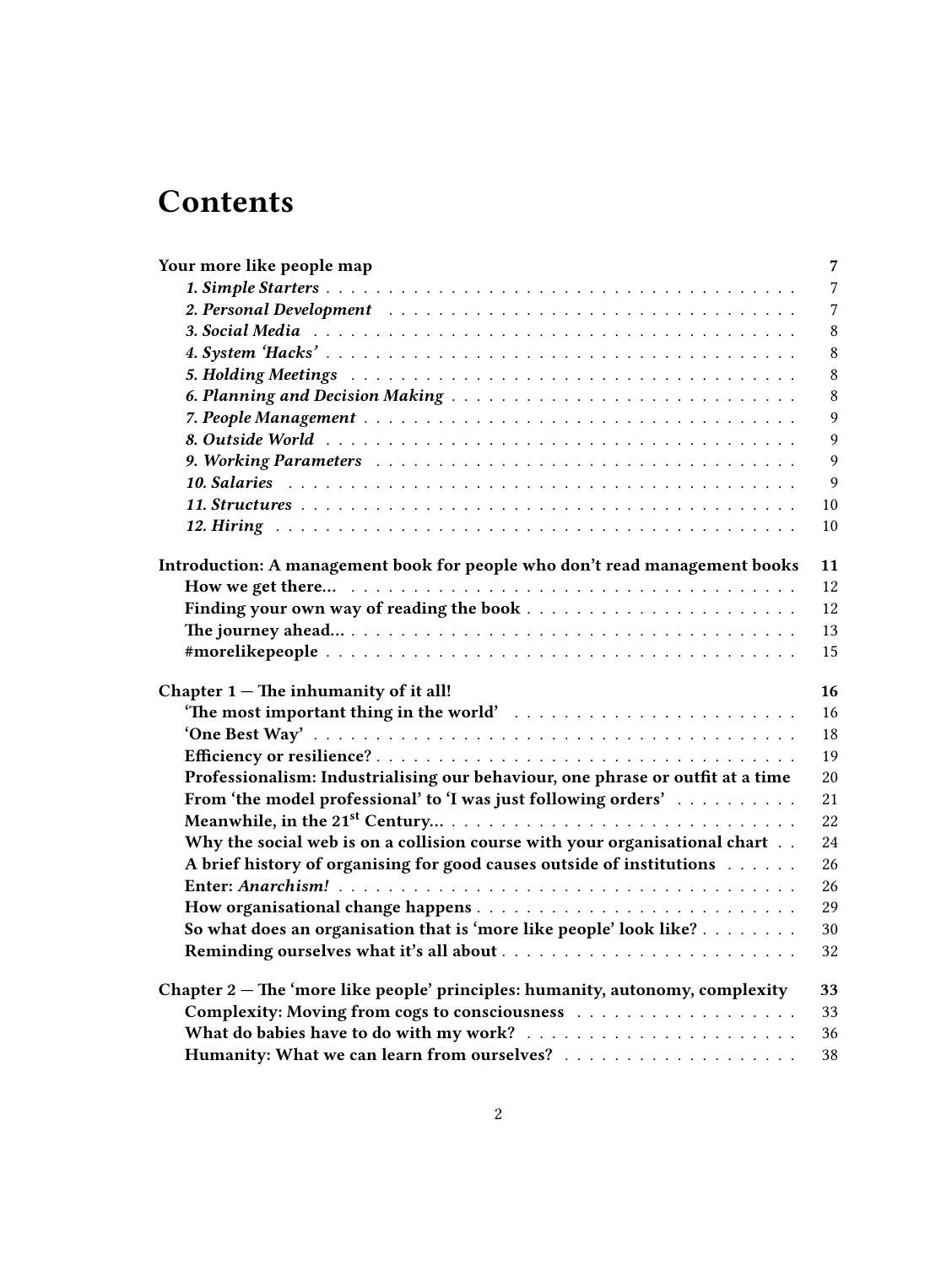| Autonomy: Trusting ourselves and others to be brilliant                                                                                                                                                                        | 43 |
|--------------------------------------------------------------------------------------------------------------------------------------------------------------------------------------------------------------------------------|----|
| Meeting agendas at the pub enterpreteration of the state of the state of the public of the state of the state of the state of the state of the state of the state of the state of the state of the state of the state of the s | 45 |
| We've got as many choices as we can imagine! $\ldots \ldots \ldots \ldots \ldots \ldots \ldots$                                                                                                                                | 47 |
| Chapter 3 – The myth of hierarchical necessity and what we can do for ourselves                                                                                                                                                | 49 |
| Hierarchy, self-organisation and the differing politics of human nature                                                                                                                                                        | 49 |
| The day the bosses packed up and left $\dots \dots \dots \dots \dots \dots \dots \dots \dots \dots$                                                                                                                            | 51 |
|                                                                                                                                                                                                                                | 53 |
|                                                                                                                                                                                                                                | 55 |
|                                                                                                                                                                                                                                | 57 |
| The shadow side of self-organisation: The London Riots                                                                                                                                                                         | 58 |
|                                                                                                                                                                                                                                | 59 |
|                                                                                                                                                                                                                                | 61 |
|                                                                                                                                                                                                                                | 62 |
| Chapter $4 - '$ Not for us': The privileged bias of 'more like machines' organisations                                                                                                                                         | 66 |
| Stepping outside of our comfort zones electronic resources and supplying outside of our comfort zones electronic resources and supplying $\mathbf{S}$                                                                          | 66 |
|                                                                                                                                                                                                                                | 67 |
|                                                                                                                                                                                                                                | 67 |
|                                                                                                                                                                                                                                | 68 |
|                                                                                                                                                                                                                                | 69 |
| Whom we hire and whom we support                                                                                                                                                                                               | 70 |
| Why individuals seem less homogenous than the groups they are part of $\dots$                                                                                                                                                  | 71 |
|                                                                                                                                                                                                                                | 73 |
|                                                                                                                                                                                                                                | 73 |
| 'When they see that what we are doing works, they shut us down'                                                                                                                                                                | 75 |
| Change our hiring criteria, not the people we hire!                                                                                                                                                                            | 76 |
| E-Democracy.org (eventually) connects with the Minneapolis Somali community                                                                                                                                                    | 77 |
|                                                                                                                                                                                                                                | 80 |
| Chapter 5 – Innovation, failure, and hip hop genius                                                                                                                                                                            | 82 |
| The Tuttle Club brings Enlightenment café culture to the 21 <sup>st</sup> Century                                                                                                                                              | 82 |
|                                                                                                                                                                                                                                | 85 |
| Free software: The collaborative nature of new ideas                                                                                                                                                                           | 85 |
|                                                                                                                                                                                                                                | 88 |
|                                                                                                                                                                                                                                | 89 |
| AdmittingFailure.com and the development community's elephant in the room                                                                                                                                                      | 90 |
| Learning to think differently resources and contained a set of the set of the set of the set of the set of the set of the set of the set of the set of the set of the set of the set of the set of the set of the set of the s | 91 |
| From necessity to innovation: Flippin' something outta nothing results in the set of the south of the set of the set of the set of the set of the set of the set of the set of the set of the set of the set of the set of the | 92 |
| Remixing your office enterpreteration of the contract of the contract of the contract of the contract of the contract of the contract of the contract of the contract of the contract of the contract of the contract of the c | 93 |
| From reading about new ideas to applying them                                                                                                                                                                                  | 95 |
| Chapter $6$ – The kind of ownership that can't be bought or sold                                                                                                                                                               | 98 |
| 'Doing good has never felt so bad': How our structures kill our passion and                                                                                                                                                    |    |
|                                                                                                                                                                                                                                | 98 |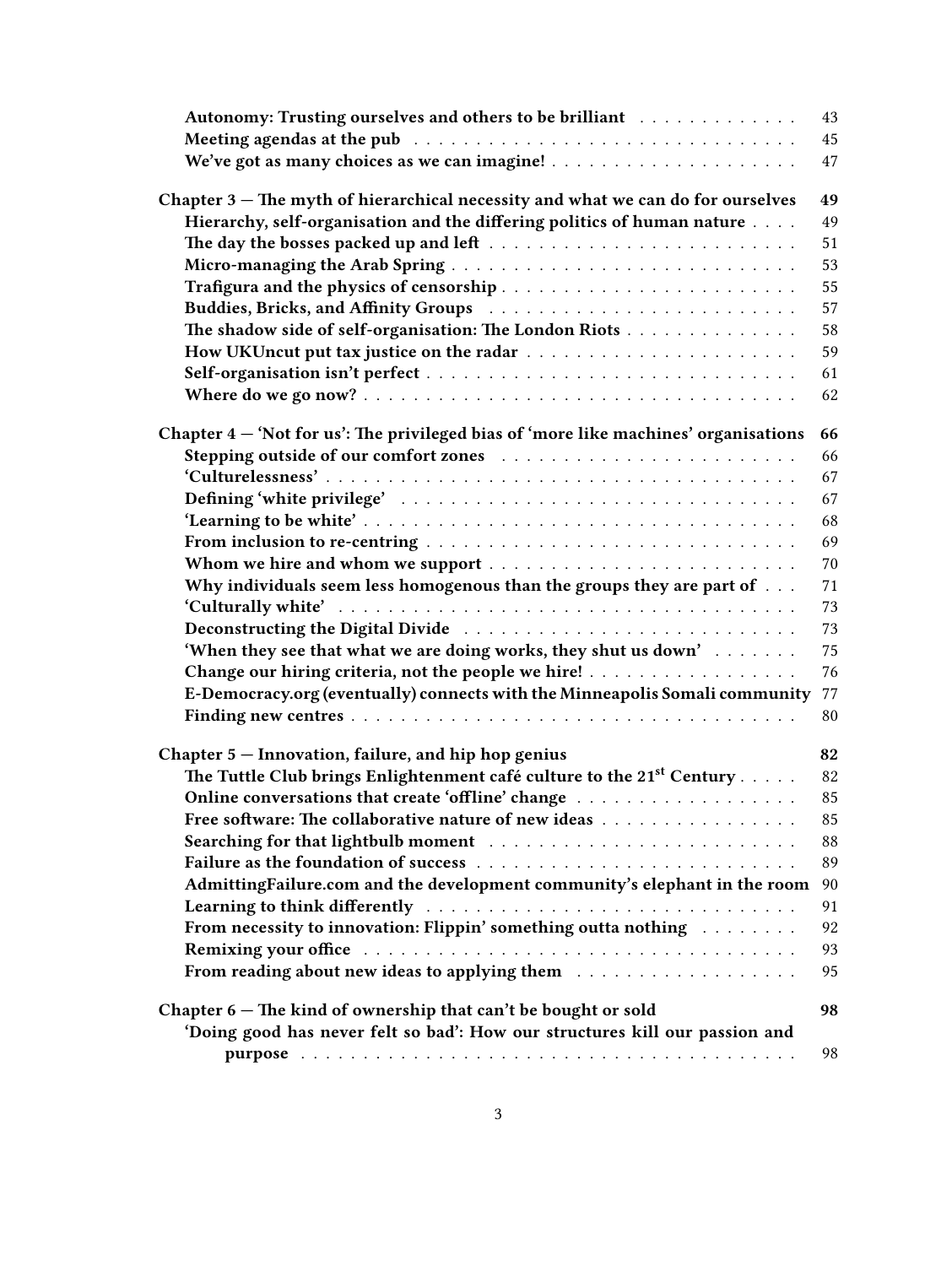| Ownership: Maybe the capitalists got this one right?                                                           | 99  |
|----------------------------------------------------------------------------------------------------------------|-----|
|                                                                                                                | 102 |
| 'Want commitment? Get out of the way!' More lessons from worker-run factories 103                              |     |
| Motivation: Best kept out of the hands of the professionals                                                    | 105 |
| Self-defined roles: The thousands of ways the Occupy movement has flourished 106                               |     |
| Power to the People! Consensus decision-making in Oaxaca, 2006                                                 | 108 |
| What makes consensus work?                                                                                     | 110 |
|                                                                                                                | 111 |
|                                                                                                                | 112 |
| Chapter $7 - It's$ up to us!: From individual change to culture change                                         | 115 |
| Our remarkably human capacity to change remain the set of the set of the contract of the set of the set of the | 115 |
| Organisational culture as a 'field' we can all affect                                                          | 117 |
|                                                                                                                | 118 |
| How Peter Wanless - and Twitter - opened the doors of the Big Lottery Fund                                     | 119 |
|                                                                                                                | 121 |
| Chapter 8 – Complexity doesn't strategise: Learning to embrace unforeseen cir-                                 |     |
| cumstances                                                                                                     | 123 |
| <b>Stumbling my way into the anti-globalisation movement</b>                                                   | 123 |
|                                                                                                                | 126 |
|                                                                                                                | 131 |
|                                                                                                                | 133 |
| Chapter 9 - Accountability: From 'compliance' to 'trust'                                                       | 137 |
|                                                                                                                | 137 |
| Teaching social workers to miss the forest for the trees                                                       | 139 |
|                                                                                                                | 139 |
|                                                                                                                | 140 |
| Evaluating our work, without undermining it in the process                                                     | 141 |
|                                                                                                                | 142 |
| Trust grows from the seeds of empathy                                                                          | 143 |
| When Croydon Council cracked the 'Cult of Professionalism'                                                     | 144 |
|                                                                                                                | 146 |
| Chapter $10$ – The time for change is now and if you don't do it, we will!                                     | 148 |
|                                                                                                                | 148 |
|                                                                                                                | 151 |
|                                                                                                                | 152 |
|                                                                                                                | 154 |
|                                                                                                                | 155 |
| Continuing the conversation - an online experiment in organisational devel-                                    |     |
|                                                                                                                | 156 |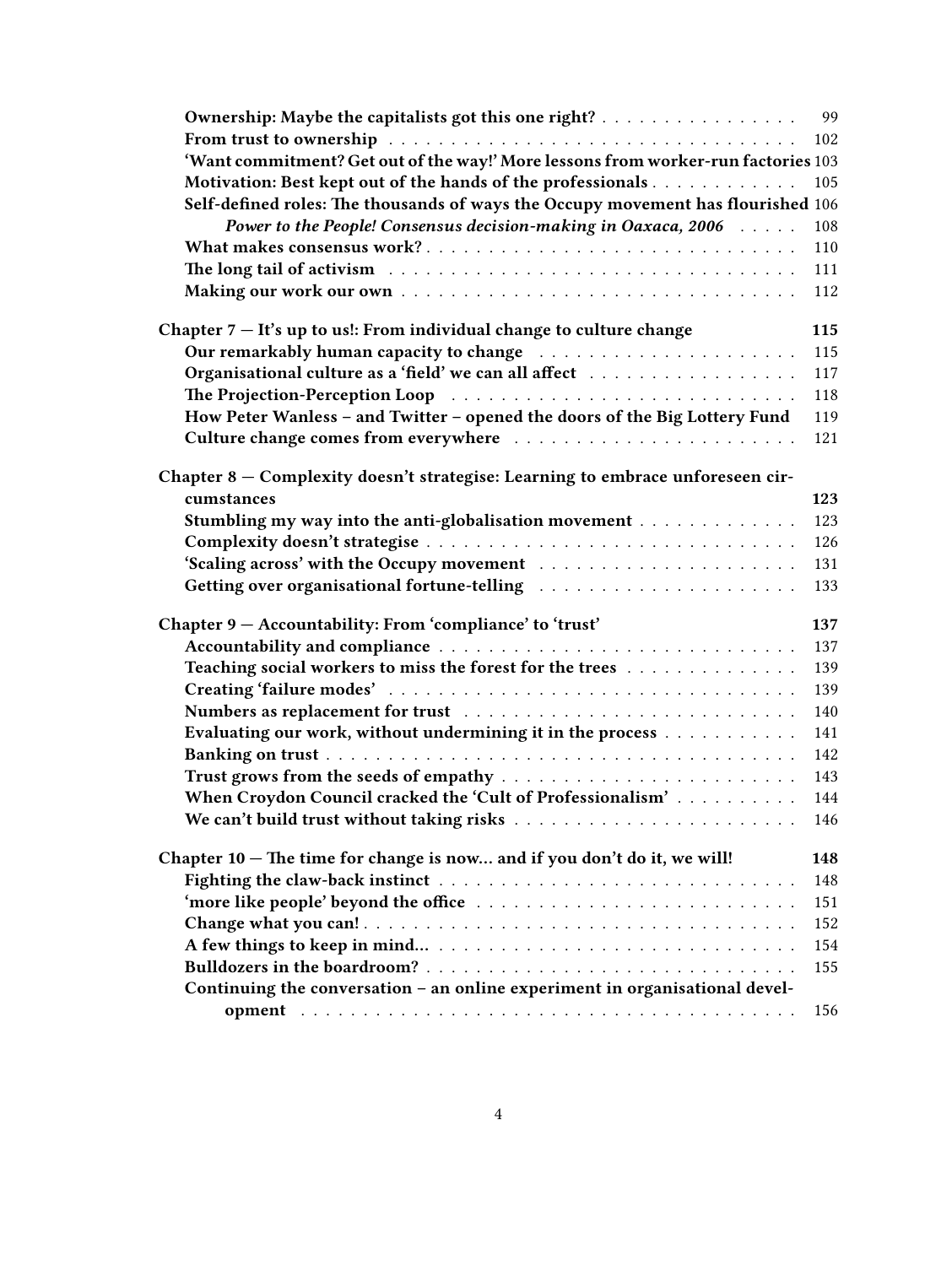| Your more like people legend | 158 |
|------------------------------|-----|
|                              | 158 |
|                              | 158 |
|                              | 159 |
|                              | 159 |
|                              | 160 |
|                              | 160 |
|                              | 161 |
|                              | 161 |
|                              | 162 |
|                              | 163 |
|                              | 163 |
|                              | 164 |
| Your more like people-finder | 165 |
| <b>Bibliography</b>          | 167 |
| <b>Expressions of Thanks</b> | 170 |
| <b>About the author</b>      | 172 |
|                              | 172 |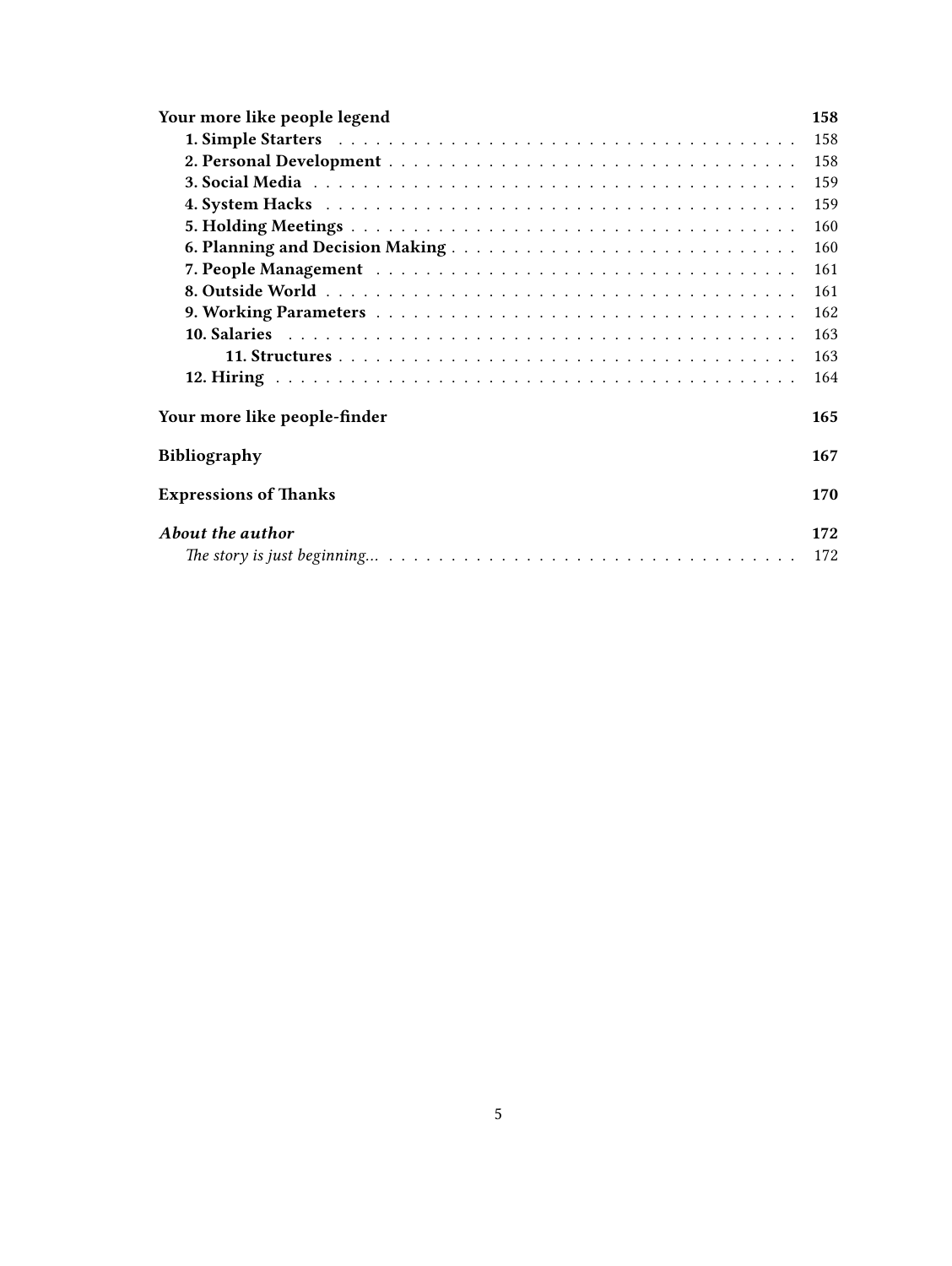*Dedicated to Paul – without whom I would not likely have had the confidence to run off to Mexico and write this book.*

### **This is where the copyright info would normally go in a book.**

But since I don't believe in copyright, let's try something different… In regards to money and 'ownership' of this book or e-book:

- 1. If you paid for it thank you! You've made my life a bit easier!
- 2. If you didn't pay for it, I hope you enjoy it… and if you're able to, I'd be incredibly grateful if you could make a small contribution to my work on www. morelikepeople.com if you like it!
- 3. If you want to share it with someone, please do so! You have my full endorsement! (Though would be great if you pointed the recipient to #2 when doing so).
- 4. If you're sharing it in parts, or including snippets in something else you're doing, I'd appreciate any accreditation you feel is appropriate.
- 5. If you are making money off what you are sharing it for, please share a token of appreciation my way on morelikepeople.com. What you give is up to you.
- 6. If you're a publisher who's seen what a terrific underground hit this book has become and is trying to publish it in its entirety without asking, I enact Creative Commons Attribution-NonCommercial 3.0 Unported License (http://creativecommons. org/licenses/by-nc/3.0/). I'm happy to talk, but please be civil drop me a line on liam@morelikepeople.org

Thanks! Liam

How social media and social movements can help your organisation to be more like people.

morelikepeople.org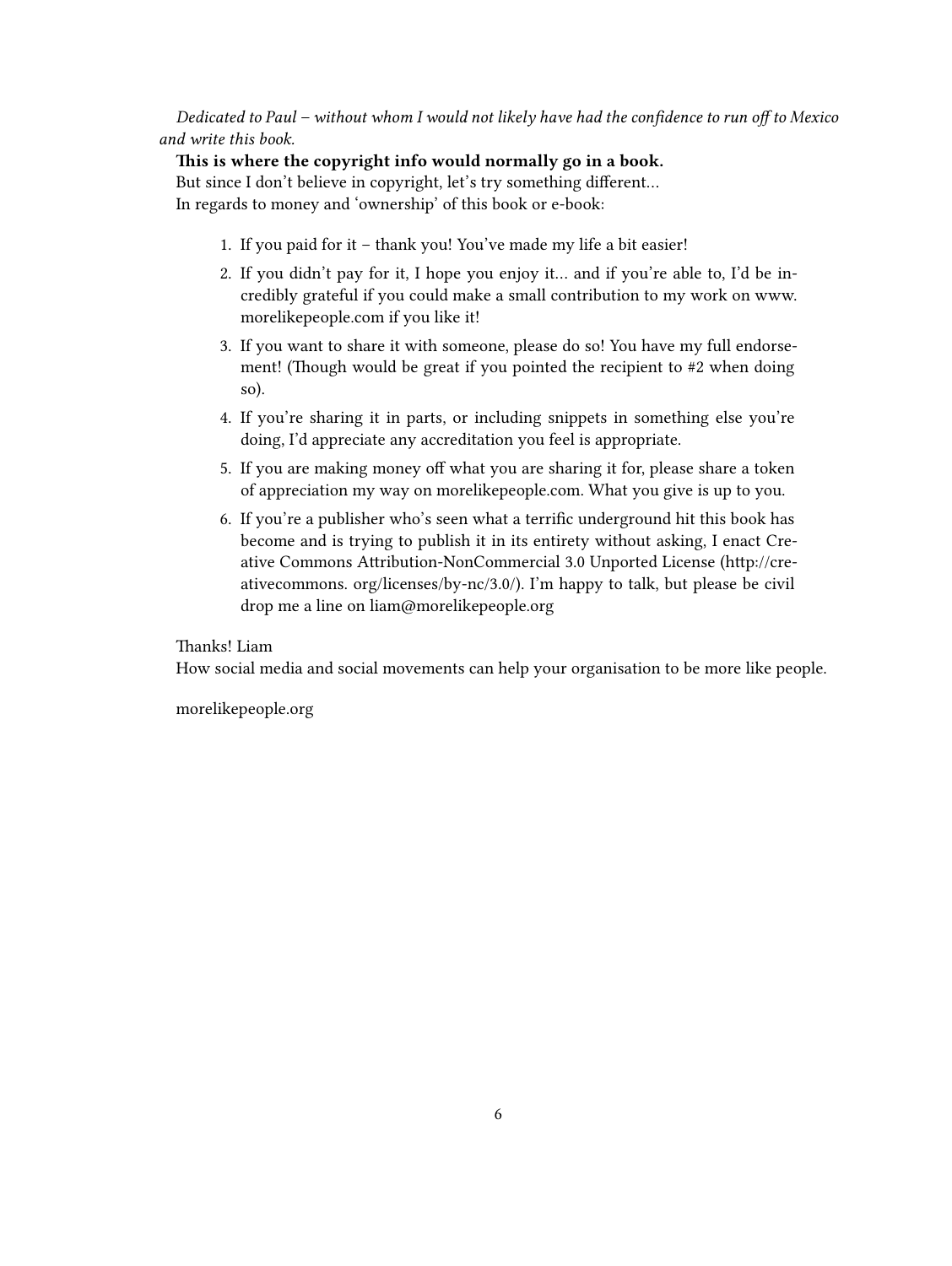## <span id="page-6-0"></span>**Your more like people map**

*A non-comprehensive list of things you can do to help your organisation to be more like people. Ranges from personal habits to structural change and much in between. You can also skip to your more like people legend at the back of the book for brief descriptions of each idea.*

### <span id="page-6-1"></span>*1. Simple Starters*

- a. Tell someone that you appreciate something they did
- b. Stop using jargon (and tell others you're doing so)
- c. Get to know someone new in your organisation
- d. Dress as you'd like to dress at work
- e. Send fewer internal emails & talk to people in person
- f. Have chats, not meetings (Ch.5)
- g. Try more ideas than you expect will succeed (Ch.5)
- h. Don't talk through the command chain
- i. Bake cookies or make a meal for those you work with

### <span id="page-6-2"></span>*2. Personal Development*

- a. Appreciate your role in contributing to tough relationships (Ch.2/7)
- b. Practice 'conscious vulnerability' (Ch.2/7)
- c. Speak up, but don't blame (Ch. 2/7)
- d. Work when you are happiest and most productive
- e. Address your own privilege and prejudice (Ch.4)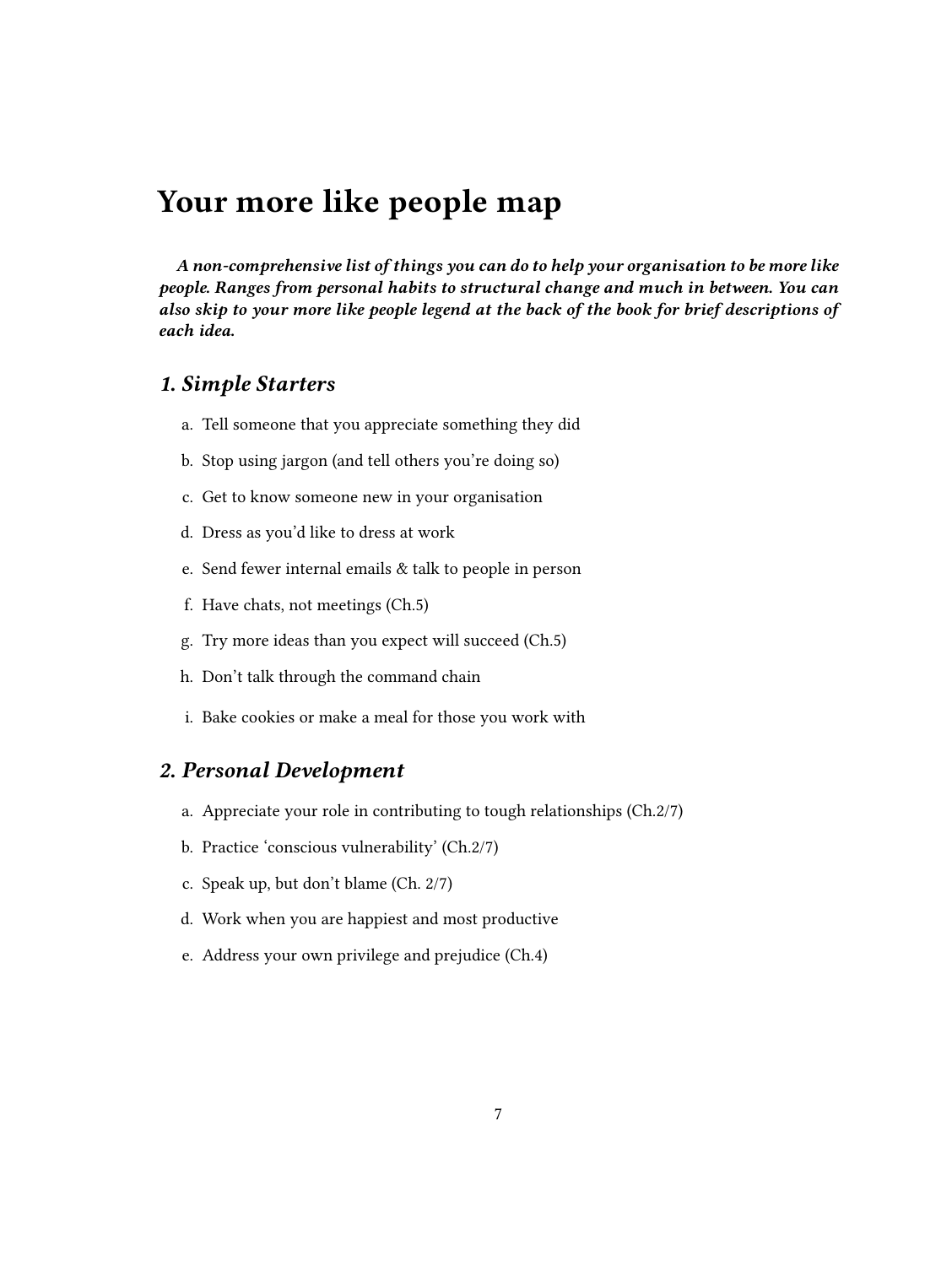## <span id="page-7-0"></span>*3. Social Media*

- a. Blog /Tweet about organisational learning (Ch.3/5)
- b. Share your opinions and feelings online (Ch. 2)
- c. Find likeminded colleagues online (Ch.4/6)
- d. Use Twitter for learning and development
- e. Ask for feedback and opinions (Ch.5)

## <span id="page-7-1"></span>*4. System 'Hacks'*

- a. Start a clandestine lunch group (Ch.5/7)
- b. Launch your own 'more like people action week'
- c. Proceed until apprehended! (Ch.6/7)

## <span id="page-7-2"></span>*5. Holding Meetings*

- a. Scrap the agenda (Ch. 1/2)
- b…or write the agenda together, each time
- c. Make everyone a chairperson
- d. Hold meetings in parks, pubs, or someone's living room
- e. Ask yourself if the meeting really needs to happen
- f. 'Livestream' your meetings (Ch. 5)

## <span id="page-7-3"></span>*6. Planning and Decision Making*

a.Consensus/consensus-like decision making (Ch.6)

- b. Involve everyone (Ch.3/5/8)
- c. When you can't agree on one thing, try two (Ch.8)
- d. Explore 'Developmental Evaluation' (Ch.9)
- e. Avoid turning human stories into metrics (Ch.9)
- f. Don't strategise! Pay attention and adapt! (Ch.1/2/8)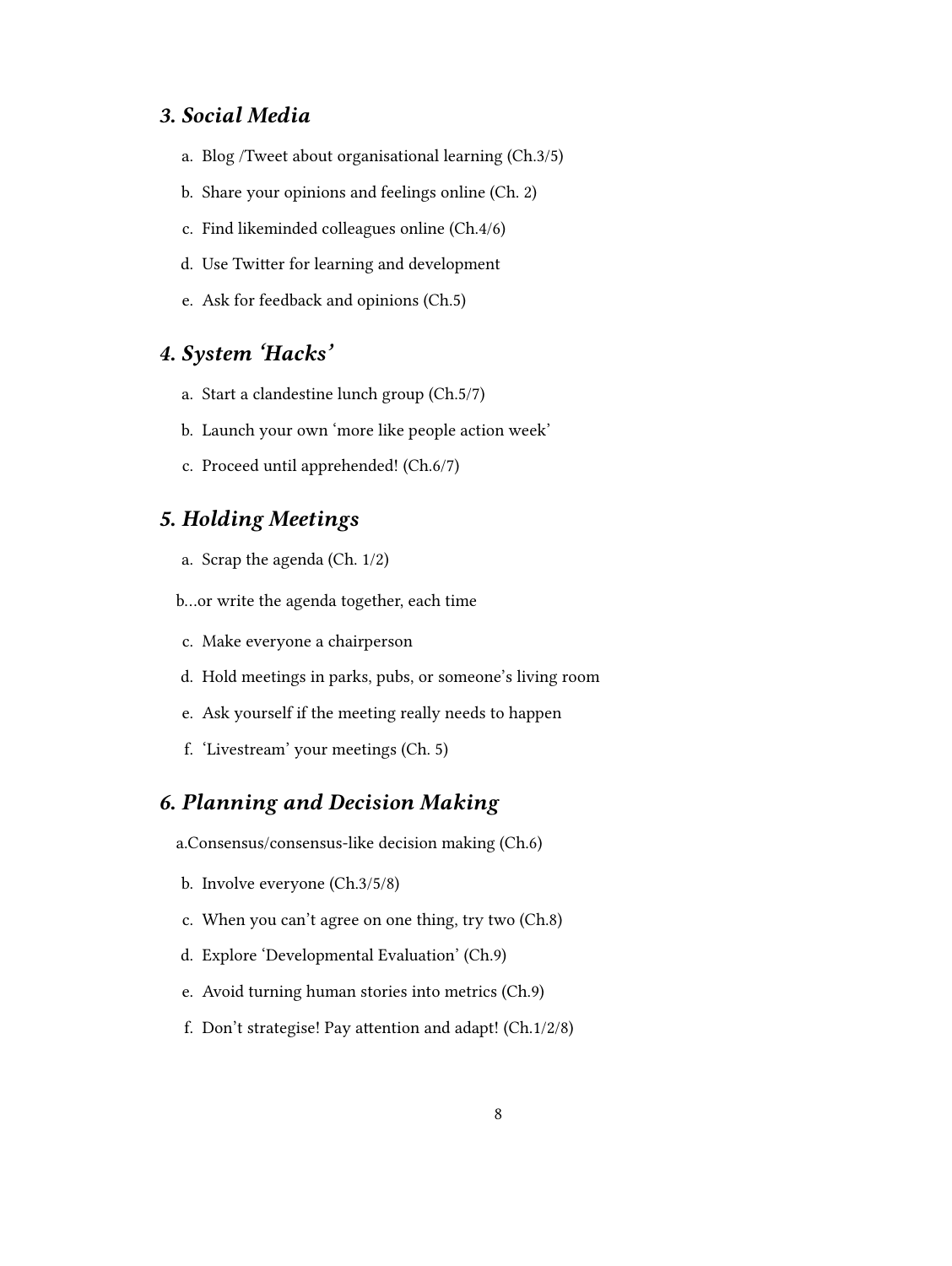## <span id="page-8-0"></span>*7. People Management*

- a. Encourage failure (Ch.5)
- b. 'De-specialise' your team (Ch.2/6/8)
- c. Encourage personal social media (Ch.2/4/7)
- d. Regularly ask staff what they want from the job (Ch.6)

## <span id="page-8-1"></span>*8. Outside World*

- a. Make organisational learning 'open source' (Ch.5)
- b. Support others in the movement (Ch.3/8)
- c. Share funding, resources, media with others (Ch.3/6)
- d. Let supporters find their own ways to support (Ch.6)
- e. Question how you organise your events (Ch.4)

## <span id="page-8-2"></span>*9. Working Parameters*

- *a. Allow non-fixed working hours*
- b. Hold a 'Hack Day' (Ch.5)
- c. Give staff a free day/week to follow their dreams (Ch.2/5/6)
- d. Let staff choose how many hours they work (Ch.6)
- e. Let staff take as much paid leave as they want (Ch.6)
- f. Support staff to informally teach each other their jobs (Ch.6)
- g. Start a Results Only Working Environment (Ch. 6)

### <span id="page-8-3"></span>*10. Salaries*

- a. Establish a 'social justice waging' system (Ch.6)
- b. Let staff set their own wages (Ch.6)
- c. Pay enough, but not too much
- d. Keep the salary gaps among all staff relatively low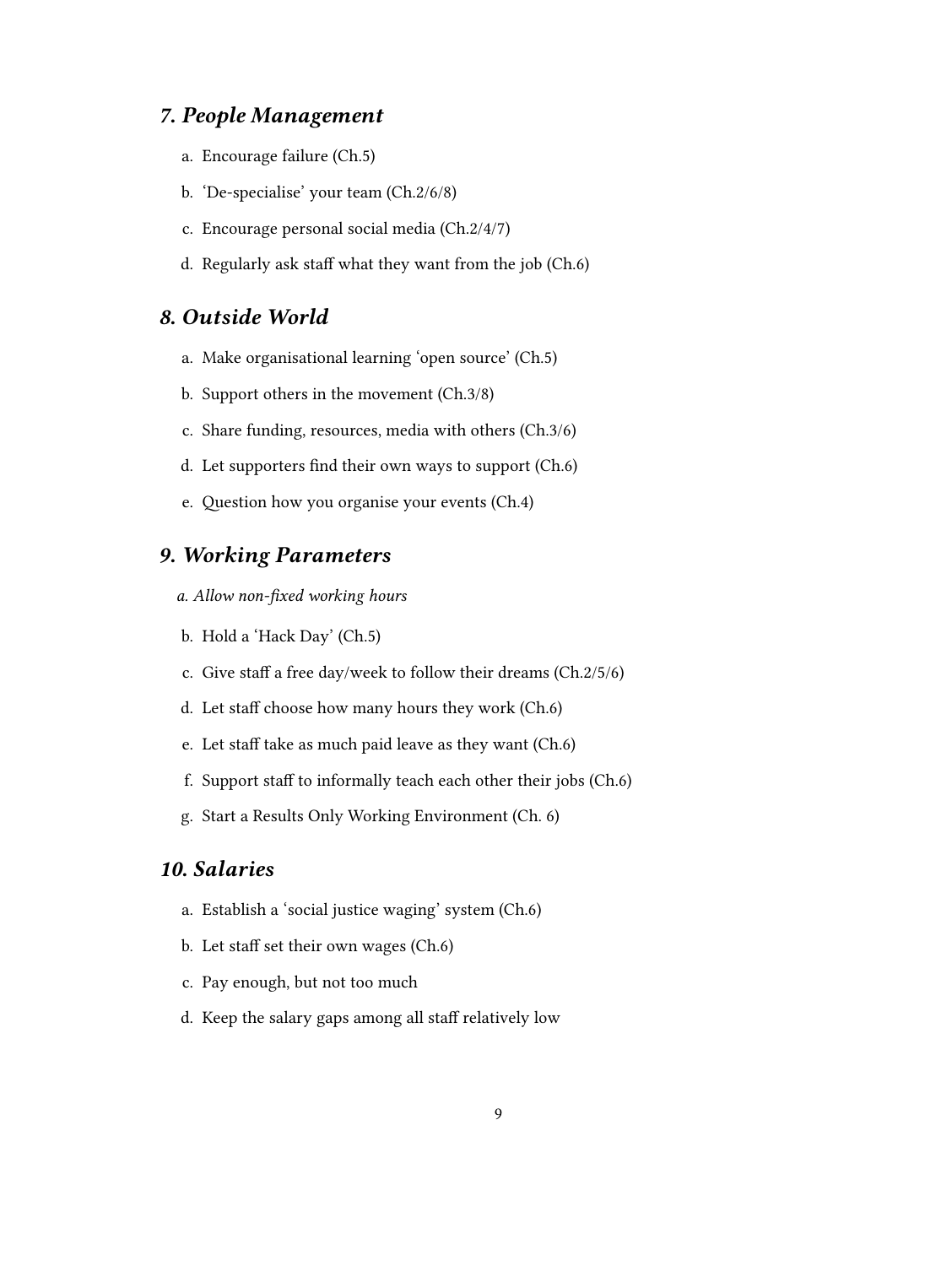## <span id="page-9-0"></span>*11. Structures*

- a. Let go of 'Senior Management' (Ch.3/6)
- b. Support ad hoc self-organising teams of 'Buddies, Bricks and Affinity Groups' (Ch. 3)
- c. Support co-management among staff (Ch.1/2/6)
- d. Scrap departments (Ch.6)

## <span id="page-9-1"></span>*12. Hiring*

- a. Create project, not job descriptions (Ch. 6)
- b. Emphasise perspective (Ch. 4)
- c. Hire as a last resort (Ch. 6)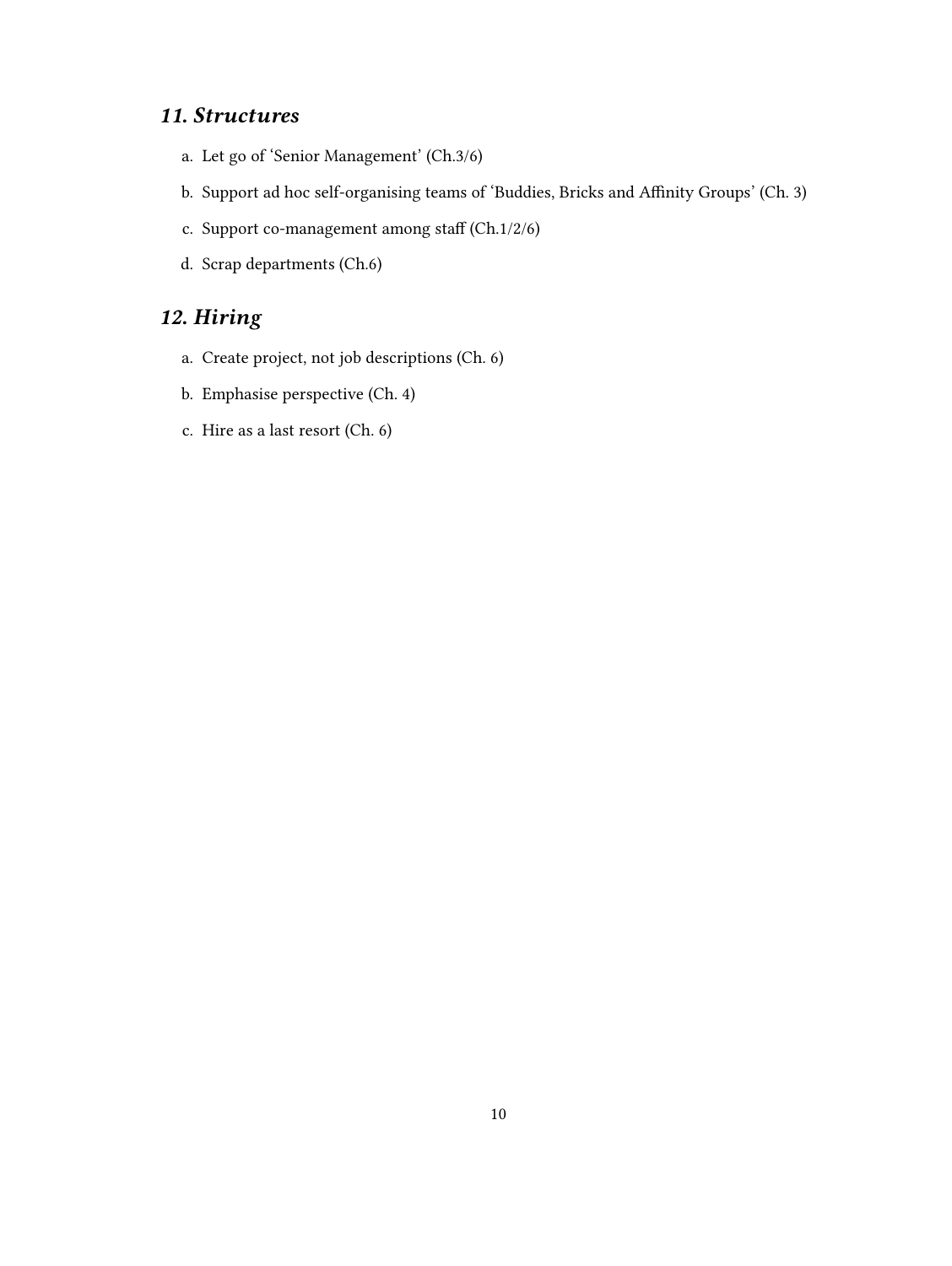# <span id="page-10-0"></span>**Introduction: A management book for people who don't read management books**

I clearly remember the creeping feeling of despondence and disillusionment I felt while working at my second proper job for a national charity. My sense of what working for social change was all about was deeply shaken by the experience. Having spent my youth involved in a range of voluntary community projects and campaigns around Toronto, with only bits of paid experience before moving from Canada to the UK in 2006, I had no idea the culture shock my transition into the professional world would bring.

While there, I experienced a range of phenomena I had previously only associated with Dilbert comics and *The Office,* leaving home stressed in the morning, and only becoming more so as the day went on. In-fighting between teams, dog-eat-dog backstabbing amongst colleagues, vicious internal competition for organisational budgets, managers who couldn't seem to distinguish between a human being and the spreadsheet their name was found in.

Grievances were commonplace, stress and resentment were high, honesty and trust were low, and lots of things got counted, but few valuable things seemed to actually get done.

Those who unquestioningly followed orders quickly found themselves moving up the organisational ladder, while those who challenged the status quo were routinely ignored, disciplined, and often gradually manoeuvred out of their jobs.

When I put new ideas forward, they were rarely dismissed outright, but instead subjected to a bureaucratic churn in which my enthusiasm was slowly stripped away via countless re-drafts of a proposal that could have sufficed with a give-it-a-try nod. Eventually, I would give up, as the energy was sucked from the idea through unnecessary, time-consuming paperwork and signoff processes.

What made this so much worse was discovering, over-and- over again, that others working in a range of social change organisations (particularly, but not exclusively in the big national organisations) were experiencing the same things where they worked. I gradually realised that I hadn't just found myself in a particularly dysfunctional workplace, but rather that the same patterns were playing themselves out in countless organisations focused on bringing about a better world.

The irony was not lost on me, but it spent a long time cloaked beneath layers of anger and resentment before I was able to see it as such.

I remember regularly reiterating the question, while out at the pub with fellow disillusioned colleagues, or after conferences with newfound allies from other dysfunctional NGOs, *How have*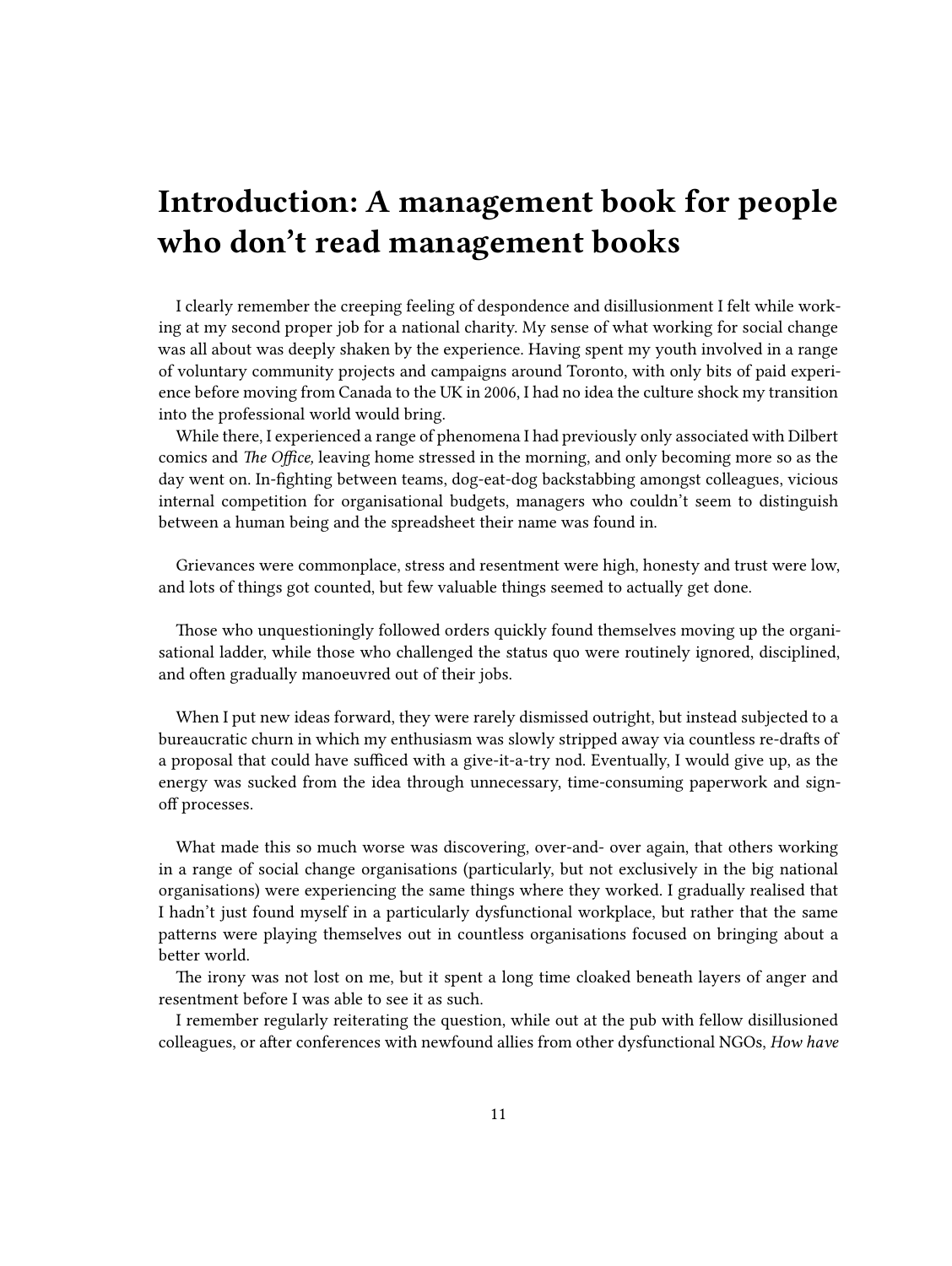*we ended up creating organisations that are meant to create good in the world, but make so many of those involved in them so miserable in the process?*

What I gradually realised during this disillusioning experience was that the problems were much bigger than the particular individuals making our lives miserable. The assholes were a product of the organisational 'asshole-making machine,' of which I felt I came dangerously close to becoming a product myself, not long before walking out its doors for the last time.

I also realised that these organisations had become so calcified, so stuck in their ways, that *any change* – if only to get things moving again – was better than no change, even if it didn't answer all of the questions we wanted it to. Once we got things moving, we could continue to adapt, but as long as we remained stuck, we gave up the possibility of something better.

The experience left me asking a question that has come to frame my work over the three or so years since I finally left: how can we make our organisations more like people? In other words, how can those of us engaged in social change work, find structures that nurture the innovation, passion and sense of personal connection that first brought us into this work?

### <span id="page-11-0"></span>**How we get there…**

This is a book about social change, technology and how lessons from our most meaningful personal relationships can change how we relate to the world as a whole. I have done my best to write the book I wish someone had handed me while I was still at that last job – that would have armed me with the tools I needed to start making real change happen, regardless of how frustrated and powerless I felt at the time.

It is a book for staff and managers at non-governmental and voluntary organisations who may be frustrated by the kinds of experiences I describe above, but who still want to be an active part of changing those organisations for the better.

It is a book that moves between two spaces: the loose clusters of social justice activists working for a better world, and the non- profit, charitable and voluntary organisations whose mission statements espouse similar aspirations.

It's a push back against decades of the 'professionalisation' of the social change sector and its deeply patronising attitude towards grassroots activists and community groups.

It tells a story of the power of social media to start conversations, seed relationships and spark people-powered mass movements. It draws its inspiration from exciting new forms of collective action, asking how more traditional organisations can learn from these movements to mobilise passion, spark innovation, and encourage diversity.

It explores what it means to be human at work and why our organisations are so rarely equipped to support genuine human engagement. It asks questions about our organisations that, by extension, reveal further questions about ourselves (including the parts of us that exist beyond our nine-to-five personas), and the role we play in making our institutions what they are.

## <span id="page-11-1"></span>**Finding your own way of reading the book**

This is not a how-to guide for building a 'more like people' organisation. In my experience, cookie-cutter solutions are part of the problem. To offer a single prescription would be to under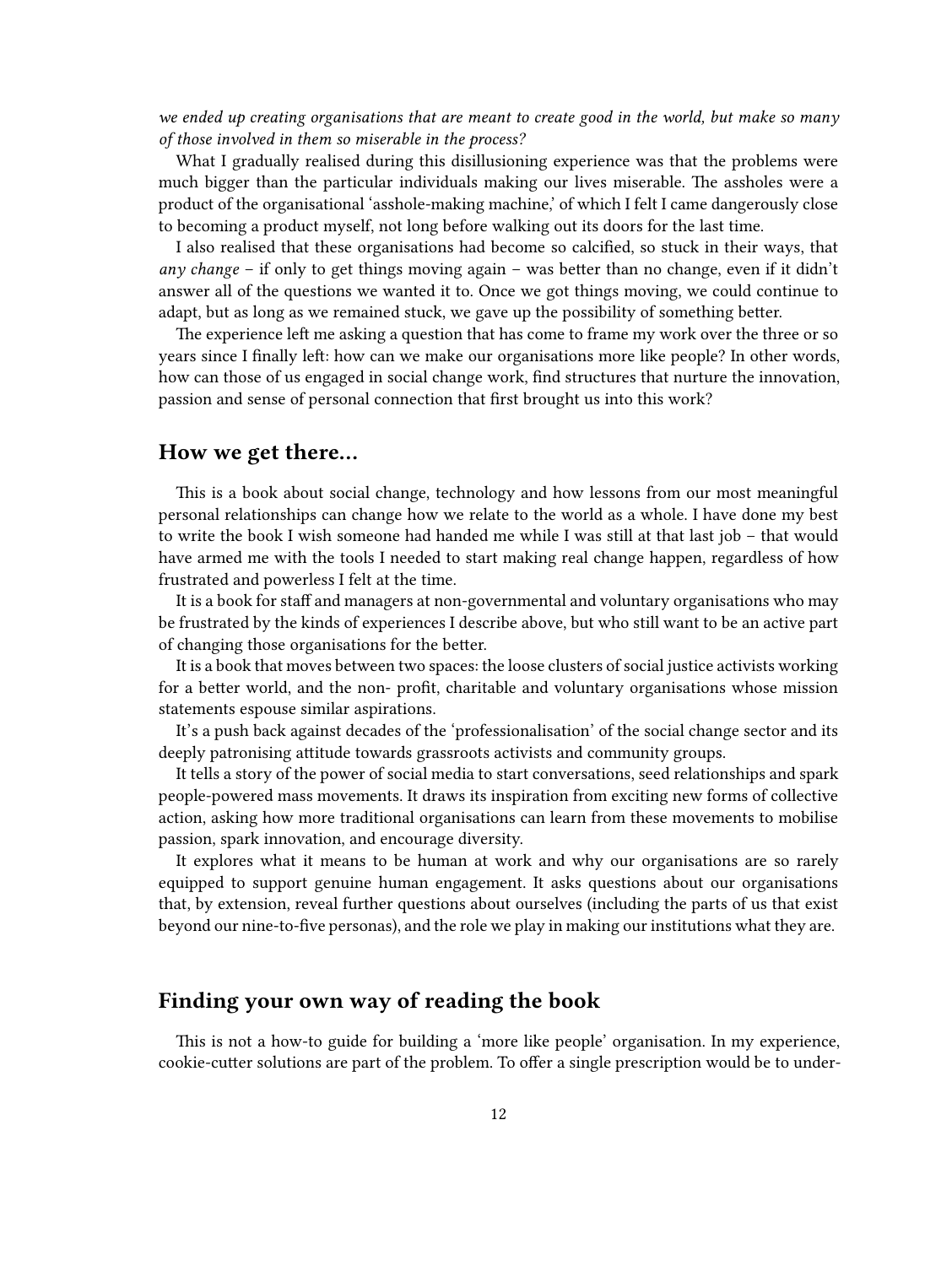mine some of my core arguments. Instead I tell stories and highlight principles, leaving it in your hands to figure out what to do with them.

I've written each chapter to stand alone (while maintaining a start-to-finish narrative for those who prefer to read that way); I encourage you to jump around to the topics and ideas that interest you most. That said, I suggest reading Chapters 1 and 2 first for a more solid grounding in the problems and the principles.

On page i, you'll find your 'more like people' map, which lists a range of different kinds of change, ranging from personal habits to organisational structures, with suggestions for activities you could undertake in each of those domains. Most of the suggestions include a chapter reference with more information. At the back of the book you'll find a few more words about each suggestion in the 'more like people' legend, if you want the quick- and-easy explanation, without the longer narrative.

Whatever your organisation, whatever your role, I hope the book encourages and challenges you, professionally and personally, to see the ways your organisation might begin to change, and the actions you might take to change it – and yourself – wherever you sit in its ranks.

### <span id="page-12-0"></span>**The journey ahead…**

Chapter 1 makes the case for change. I argue that industrialism and professionalism have shaped our social change organisations for the worse, and social media and social movements are demonstrating a range of alternatives for better organising ourselves. This chapter explores the roots of many of the problems with our current organisational structures, while introducing the realms of knowledge in which the book will look for alternatives, many of which are underpinned by broadly anarchist ideas.

Chapter 2 outlines the 'more like people' approach, introducing the core principles of *humanity, autonomy,* and *complexity.* It introduces some of the changing understandings of science, management and philosophy and shows how these innovations offer a very different narrative by which to live and understand the world. It also highlights some of the benefits, personally and organisationally, of being ourselves in our work. Chapter 2 provides the basic compass from which the rest of the book can be navigated.

Closely linked to our ideas of professionalism and industrialism are our deeply ingrained assumptions and practices of organisational hierarchy. We assume that someone will have final say, that we always report to someone, and that someone should be earning more than someone else. But when it comes down to it, hierarchy doesn't sit well with the core values of most progressive people, even if we practice it throughout our working lives.

We no longer need to accept top-down structures as a necessary evil, undermining our lived visions of the world. There are too many other options available to us, being practiced by activists involved in local and global social movements the world-over, fuelled by the increasing ubiquity of social media. Chapter 3 tells some of the stories of those who are living and experimenting with self-organising structures. These stories challenge us to hear ideas from those we may never have expected to be learning from; a fundamental tenet of the world beyond our current hierarchical practices.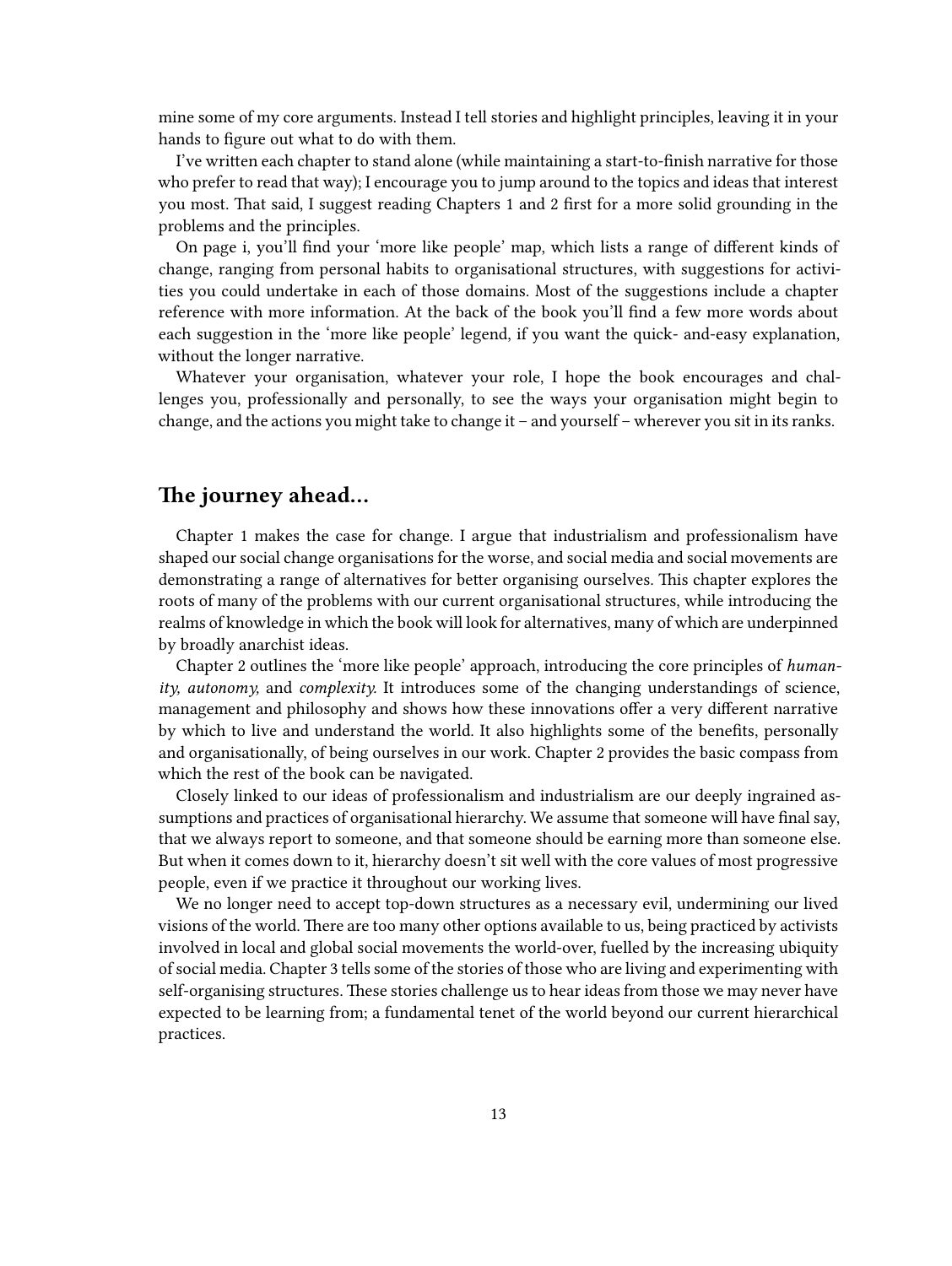And while there are those from whom our organisations have often ignored valuable lessons, there are also those shut out by current methods. People with a certain level of opportunity and privilege often feel at home with the customs, attitudes and practices that are common in our organisations.

However, these ways of working can be equally alienating to people who have travelled different paths in their desire to change the world. In Chapter 4 we will explore these questions of diversity and inclusion, and take a look at some of the ways we can re-centre our work to encourage more diverse organisations.

While opening our doors to a wider range of members, activists or supporters might be a challenge, we can't be afraid to try new things! Chapter 5 looks at the development of new ideas and practices, and explains some of the conditions that enable creative thinking. It also touches on the processes of open source software development, our understandings of failure, and the importance of non-directed, seemingly meaningless conversations, in the quest for new ideas and new ways of working.

Chapter 6 looks at the differences between people who are stressed and unhappy coming to work each day, and those involved in jobs and social movements where they feel motivated, passionate and in control of their own effort and direction. Perhaps unsurprisingly, those in the later group tend to do a lot more good in the world when they feel this way! Chapter 6 explores ownership, motivation, and the things that help us to find them.

Chapter 7 follows a similar thread, taking a broader view of our personal feelings about coming to work, and exploring how they relate to our organisational cultures.Through the lens of 'culture as a field,' it looks at the ways each of us plays a role – for better or worse – in creating the cultures of our organisations, while offering stories of improvement that have emerged from individual change, rather than top-down imposition.

While many would acknowledge that culture change cannot be orchestrated from the executive suite, fewer executives, keen to maintain control over organisational direction, would admit that their time spent developing strategic plans is equally ill-founded. Chapter 8 explains a bit more about complexity, networks, emergence and the futility of most of our strategic planning efforts. It also highlights the importance of organisational agility and responsiveness, and how we can waste less time and resources trying to predict the future, and more time responding to the present, as is the norm in so many social movements and online activities.

Another common but questionable top-down imposition is our obsession with numbers, convinced they offer us accountability. But accountability is much broader than the compliance measures funders and organisations tend to impose. Countless organisational compliance systems offer us the illusion of accountability, but not the practice of it. Trust-based relationships, on the other hand, can involve all members of a group holding each other to account. Trust is built through empathy, and empathy emerges from human relationships. Chapter 9 explains why, if we want real accountability, we need to trust one another, and make sure our systems reflect this trust.

But *real* trust is radical stuff. It doesn't come easily. In recent years, many organisations – from governments, to big businesses and NGOs – have begun to espouse the ideas of participatory democracy, only to clamp-down and re-assert control at the first signs of trouble. Let this be a warning: when you open things up, there *will* be trouble. But the benefits that are becoming clearer and clearer can outweigh that trouble tenfold if we give them a chance. In Chapter 10,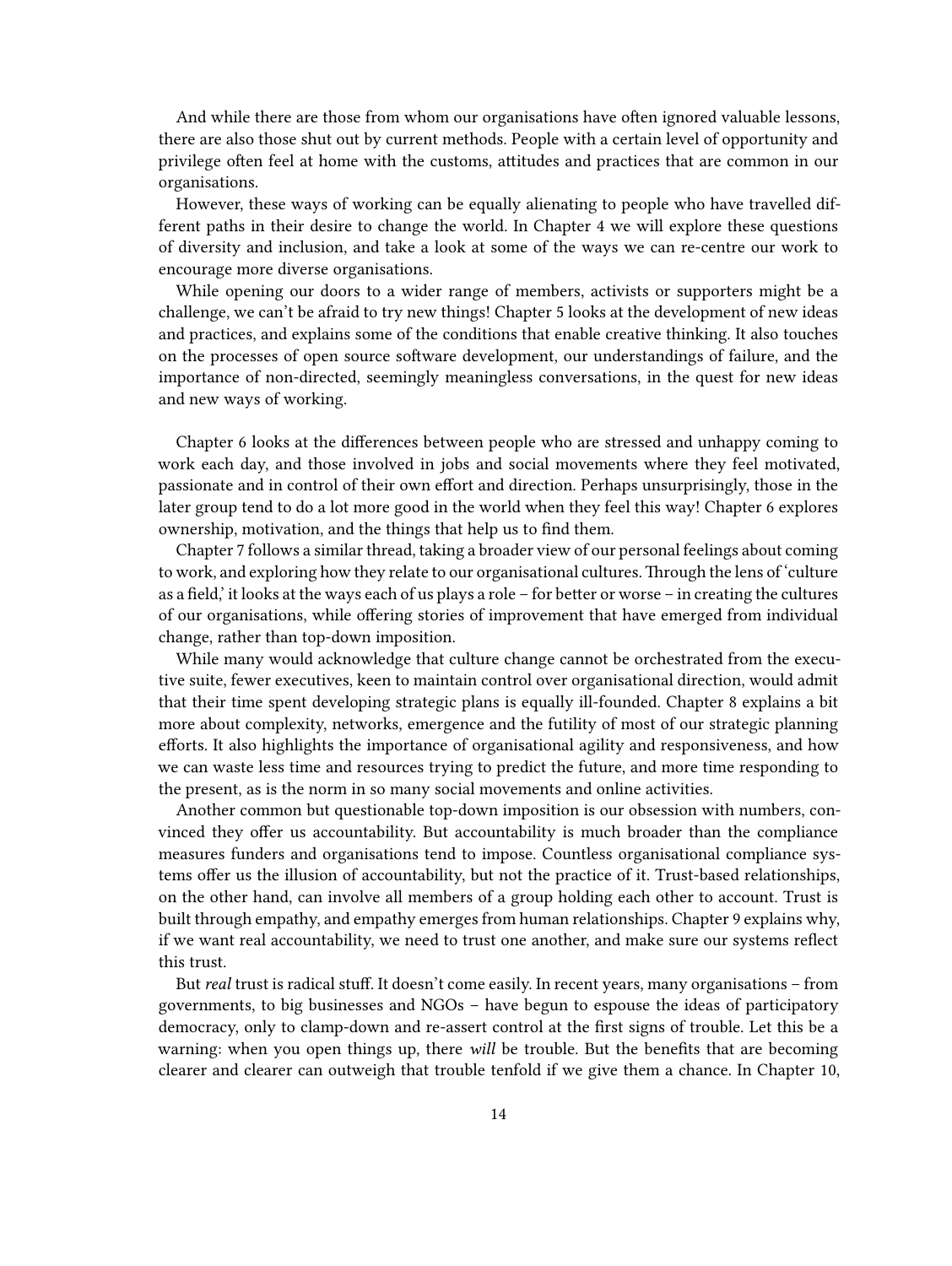we'll look at what to do when the temptation to get back in the driver's seat is at its strongest. Chapter 10 brings together a handful of key themes from the rest of the book, as it urges us all, half-facetiously, to swallow our pride and ask the hippies for help – to invite the anarchists into the boardroom and see what happens!

### <span id="page-14-0"></span>**#morelikepeople**

If you're already using Twitter, I suggest reading this book with the hashtag #morelikepeople close at hand, to share your reflections, thoughts and questions with other readers. (A hashtag is a sort of filing system for everyone in the world's Twitter updates, so we can find and contribute to the same online conversation as others who are reading the book.) As you read, you might be inspired by something, confused by something else, or think of an example that an idea here helps explain and want to share a link to it. You might read about someone I've mentioned in the book, and want to get in touch with them directly (via their '@ name' in brackets after I mention them for the first time). You might think something here is totally wrong and needs to be challenged. That's great – I would rather this book sparked positive conflict, than simply left all of its readers passively nodding away (or nodding off). (If you're not using Twitter, maybe this is a chance to experiment and dip your toes in the billions-strong world of social media that is so central to this book!).

Through the website (*morelikepeople.com*), we will be drawing together online responses, whether Tweets, blog entries, videos or articles. Just make sure to tag any content you create #morelikepeople. We have the tremendous privilege of being able to build a collective body of knowledge together online that can dwarf the pages of this book, if we want it to!

One of the amazing opportunities that social media makes possible is for authors and readers to convene an on-going conversation around a set of ideas. Instead of thinking of this book as a fixed and static piece of text, why not see it as a starting point – the beginning of a conversation among readers and practitioners. I hope you'll join me in discussing how we can make our organisations more like people, so that eventually, the many threads of that conversation can grow to dwarf the body of knowledge in the pages that follow.

The kinds of shifts the world requires of us are not easy ones, particularly for those of us who've been reasonably successful with the older approaches we may have become accustomed to. But the potential these changes could release is truly inspiring if we want to imagine a fairer, more just, and legitimately people-powered future.

Liam Barrington-Bush (@hackofalltrades)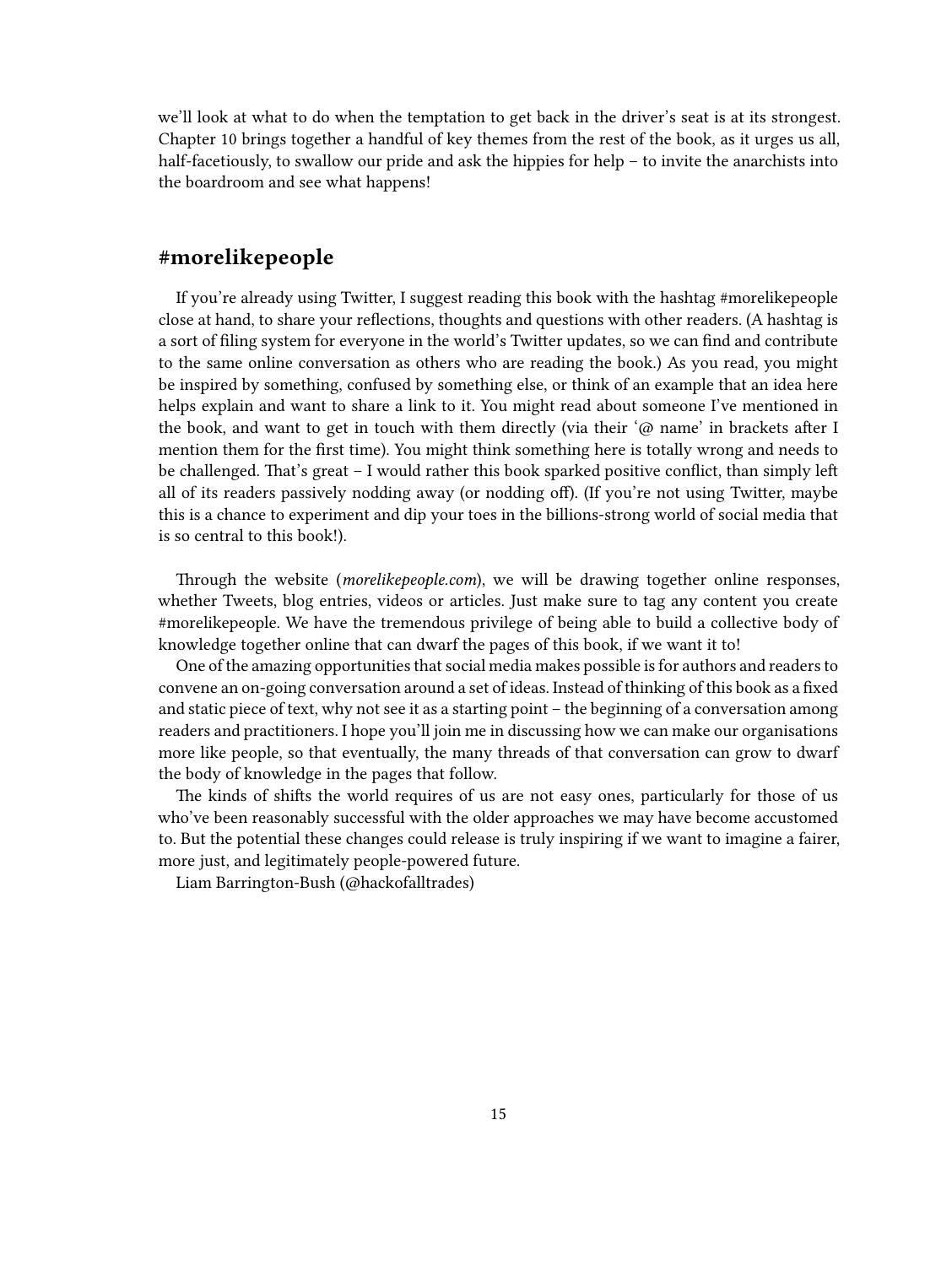## <span id="page-15-0"></span>**Chapter 1 — The inhumanity of it all!**

*'Can organizations learn to sustain the energy and desire that called them into being?' – Margaret Wheatley and Myron Kellner-Rogers*

*'Let's treat each other as if we plan to work side by side in struggle for many years to come.' – Naomi Klein, speaking at Occupy Wall Street, 8 October 2011*

*The world is changing. But our twin organisational pillars of industrialism and professionalism seem unwilling to change with it. Even in so many social change organisations, where elitist, undemocratic structures are directly at odds with their missions and values, industrialism and professionalism remain strong.*

*Meanwhile, the growth of social media and new social movements are highlighting the shortcomings of these systems across all sectors of society, offering more effective organising approaches which are also more aligned with the values social change organisations have long espoused, but often struggled to live up to.*

*Anarchist principles have long been at the core of countless social movements, and have fuelled the growth of social media. As we apply anarchism to our organisations, we begin to see what 'more like people' is all about, as both a practical and ethical alternative to the systems of organising we've long taken for granted.*

### <span id="page-15-1"></span>**'The most important thing in the world'**

Many dismissed the ragtag encampment gathered in Lower Manhattan's Zuccotti Park in the autumn of 2011. 'They don't know what they want!' many a pundit of varied political stripes declared at the time. But writer and activist Naomi Klein (@ NaomiAKlein) refused to join this chorus. Instead, when she spoke to the camp she described what they were doing there as 'the most important thing in the world.'

And she made a strong case for what might otherwise be dismissed as a bit of activist hyperbole: at that moment, Occupy Wall Street (@OccupyWallSt) really was the most important thing in the world. *Finally* were the core issues of an unjust world being confronted head-on, *finally* these issues were being addressed in a non-reactionary way, and *finally* the methods of change were becoming aligned with the kind of change we wanted to bring about in the world. And this was all happening just in the nick of time, as far as our used-and-abused planet was concerned.

The Occupy movement – like all movements before and after it – emerged from an unpredictable intersection of forces none could have masterminded in advance. A few months before thousands of people setup camp in Zuccotti Park, responding to a call from *Adbusters* (@adbusters) magazine to "occupy Wall Street" on September 17, thirty or so activists began meeting at Manhattan's 16 Beaver Street, just down the road from the workplaces of the world's most powerful financial elite. The group included activists from Spain, Greece, and Egypt, several of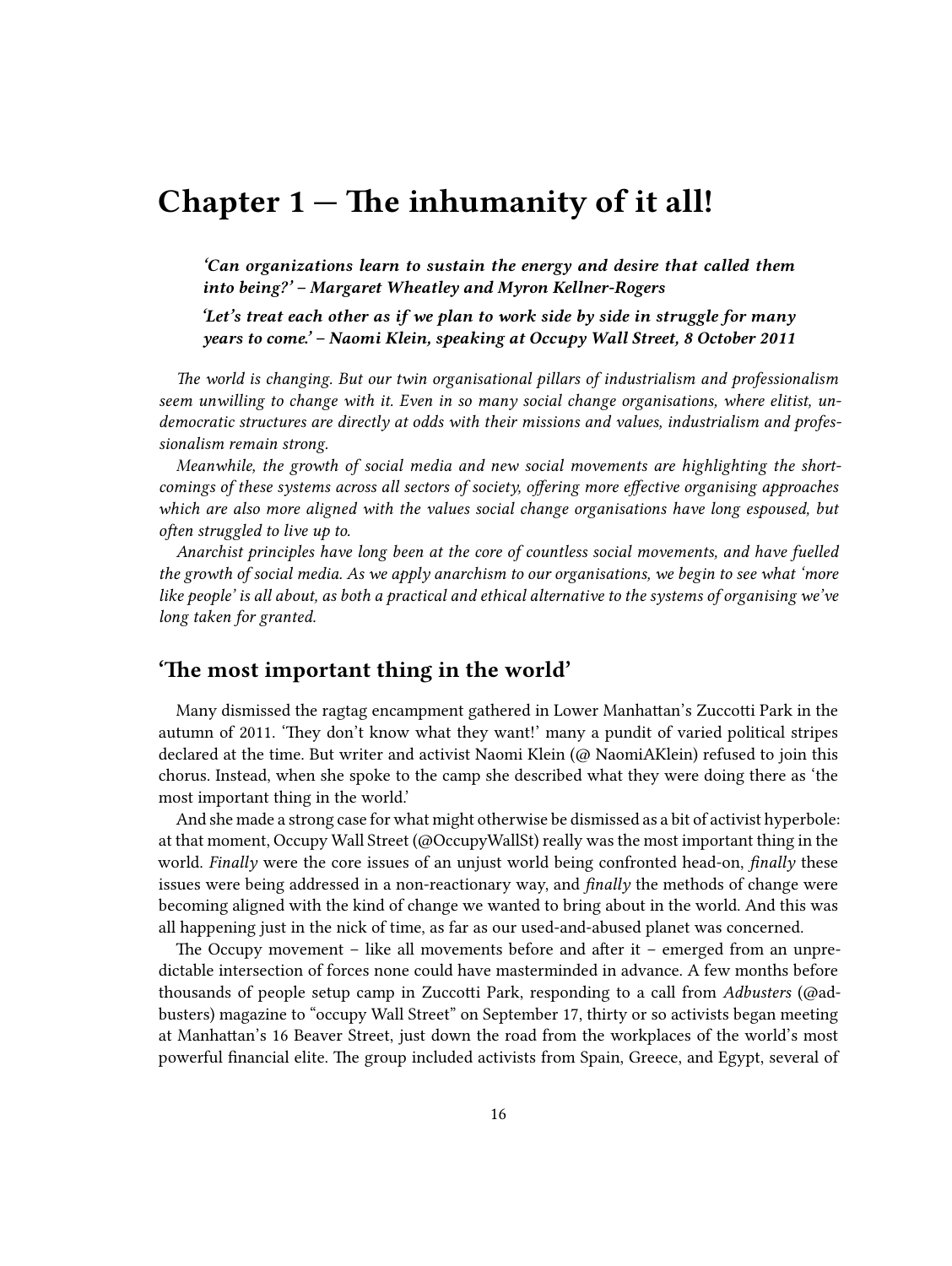whom had recently taken part in their own movements for change, and wanted to bring that energy and experience to NYC.

Many local activists, meanwhile, had recently come from 'Bloombergville' an encampment at City Hall to protest local budget cuts, not dissimilar to those faced by communities the world over since 2008.

Those initial meetings gave birth to the New York City General Assembly in August 2011. It borrowed a consensus decision-making model that had come to prominence in Spain's 15-M  $(15<sup>th</sup>$  of May) movement earlier that year, but which had roots tracing back to Latin American social movements and the indigenous traditions many of them had grown from. Linking the underpinning ethos of the model to its anarchist roots, former Yale professor and New York City activist David Graeber (@davidgraeber) wrote, 'in the same way human beings treated like children will tend to act like children, the way to encourage human beings to act like mature and responsible adults is to treat them as if they already are.'<sup>1</sup>

When the group chose to heed Adbusters' call to 'Occupy Wall Street' on September  $17<sup>th</sup>$ , what would happen beyond that afternoon was unknown. But when the General Assembly process kicked off that day, there was resounding support from the thousands present for the idea of striking a camp and staying the night.

What followed is now well known, but the nuts-and-bolts that allowed it to happen are less so.

Building on experiences of other social movements, and combined with the increasing interconnectedness of social media, Occupy shifted the global debate on a range of issues that had for decades remained the unspoken – but highly damaging – wallpaper of political discourse. They did so by modelling critical elements of the world they wanted to see, leaving massive space for individuals to find their own ways to get involved, allowing leadership to emerge from wherever it was best suited to emerge from, and raising a banner that others beyond New York City were able to take up and make their own.

They inspired nearly 1,000 cities to follow suit, each making the movement distinctly local. And they have spawned countless spin-off campaigns, addressing everything from predatory lending, home foreclosures, legal reform, and personal and student debt, to urban agriculture, military service, and many other pressing issues. In doing so, they paint a very different picture of how change happens than most non-profits and charities have operated from in recent decades, both in terms of its means, as well as its ends.

While there is no 'one-size-fits-all' approach to anything as complex as social change, there are important lessons that Occupy has helped surface, but which have been a part of activism for decades and centuries. Unfortunately, many of our social change organisations have chosen to walk a different path. As we find ourselves at a juncture in which the old methods *simply aren't working*, it is time we start to look differently at those who are modelling something more effective, even if doing so might feel uncomfortable at first.

But where did our organisations go so wrong? And what can we do to avoid the threat that so-called change just brings more of the same?

<sup>1</sup> David Graeber, 'Enacting the impossible: Making decisions by consensus,' in *This Changes Everything: Occupy Wall Street and the 99% Movement*, Berrett- Koehler, 2011, p. 23.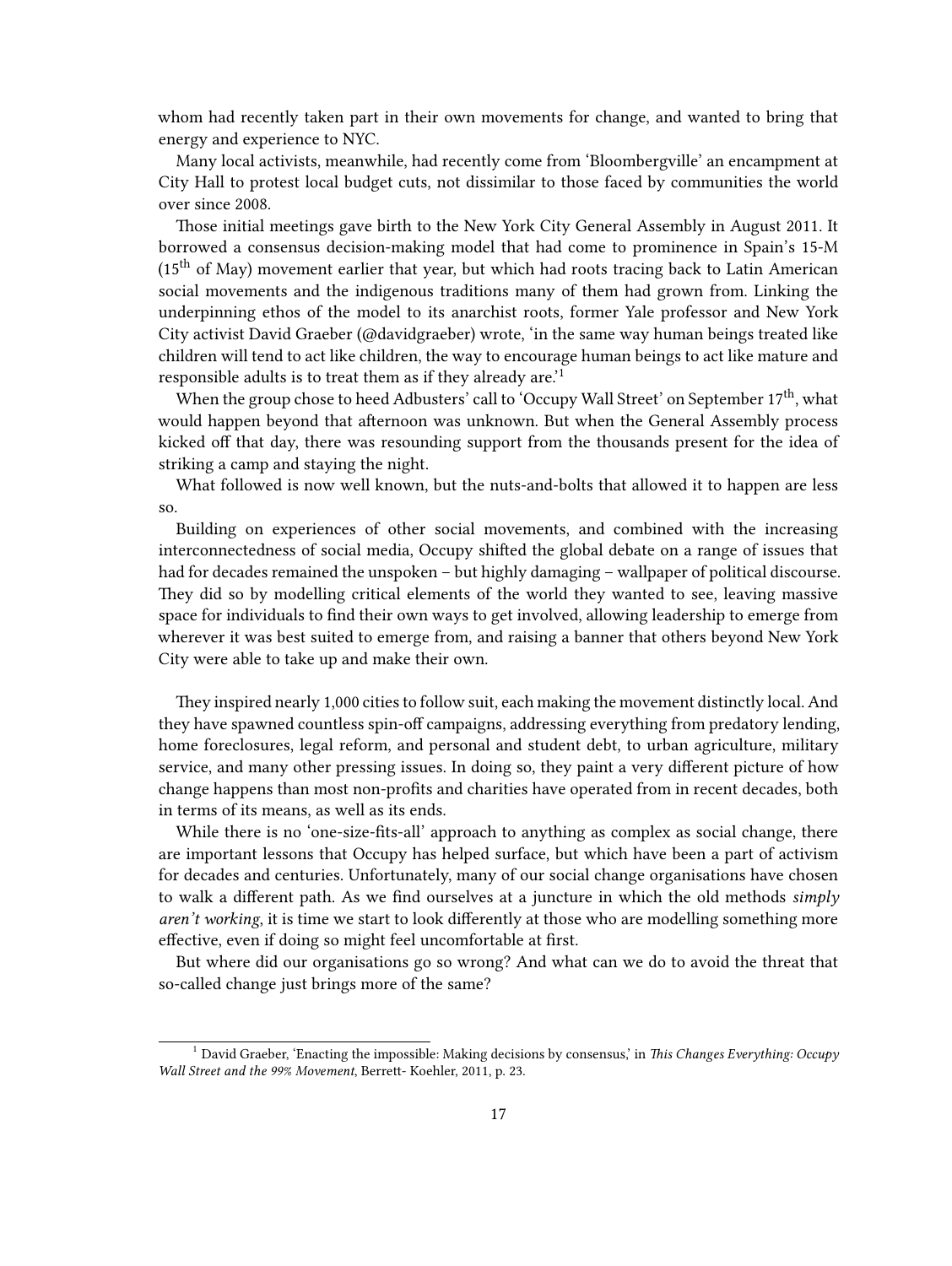## <span id="page-17-0"></span>**'One Best Way'**

Frederick Winslow Taylor was born in Philadelphia, Pennsylvania, in 1856, to a wealthy Quaker lawyer and an abolitionist mother with American roots tracing back to the Mayflower. He passed the Harvard entrance exams with honours in 1874, but surprised those around him when he declined placement at the prestigious university in favour of a machinist apprenticeship at a local factory run by family friends.

The apprenticeship led to a shop floor position at Midvale Steel Works, another company with which the Taylors were closely associated. In the years that followed, young Frederick flew through the Midvale ranks, due to some combination of skill, ambition, and nepotistic influence, eventually becoming its chief engineer.

Taking particular interest in the details of the manufacturing process, he began to note the countless minute inefficiencies that he felt characterised work on the shop floor at the mill. Thus began a long and mostly prosperous career aimed at weeding out such inefficiencies and increasing industrial productivity via a pioneering breed of micromanagement. Taylor's approach is perhaps best characterised by his fabled insistence on measuring individual shop floor workers' performance down to the hundredth-of-a-second with a stopwatch, to determine their actual and potential productivity, and the gap of 'wasted' time between the two.

Taylor is said to have been the world's first management consultant and the father of 'scientific management.' He was also a leading voice behind the Efficiency Movement, which believed that human organisations, like machines, could be optimised by discovering the 'one best way' each individual part of the system should be organised, and then standardising it.

'It is only through *enforced* standardization of methods, *enforced* adoption of the best implements and working conditions, and *enforced* cooperation,' wrote Taylor in his 1911 manifesto, *Principles of Scientific Management*, 'that … faster work can be assured. And the duty of enforcing the adoption of standards and enforcing this cooperation rests with *management* alone.'<sup>2</sup>

Taylor regularly described workers as 'stupid' and 'phlegmatic' (dull or apathetic), viewing them as animals harnessed in the pursuit of industrial production, like horses or oxen had been used in agriculture for millennia before.

Perhaps unsurprisingly, factories that imposed Taylor's methodologies often faced workplace revolts and strikes, though his writings tended to omit or minimize these occurrences. He also didn't give much space to the inefficiencies created by upsetting and abusing workers to the point of pushing them onto picket lines – a considerable cost to any company's production forecasts.

While not always popular, Taylor's ideas spread, influencing more and more of the industrial workforces in the US and Britain around the turn of the  $20^{\rm th}$  Century.

But Taylorism was not unique to the forces of early industrial capitalism. Henry Ford, one of Taylor's intellectual progeny and famed inventor of assembly line production, was a hero to both Vladimir Lenin and Adolf Hitler, the latter of whom is said to have had a life-sized photo of Ford next to his desk in the Reich Chancellery. Joseph Stalin was once quoted as saying, 'The combination of the Russian revolutionary sweep with American efficiency is the essence of Leninism,'

<sup>2</sup> Frederick Winslow Taylor, *Principles of Scientific Management, cited by Montgomery, The Fall of the House of Labour*, Cambridge U P, 1989: p. 229 (italics with Taylor).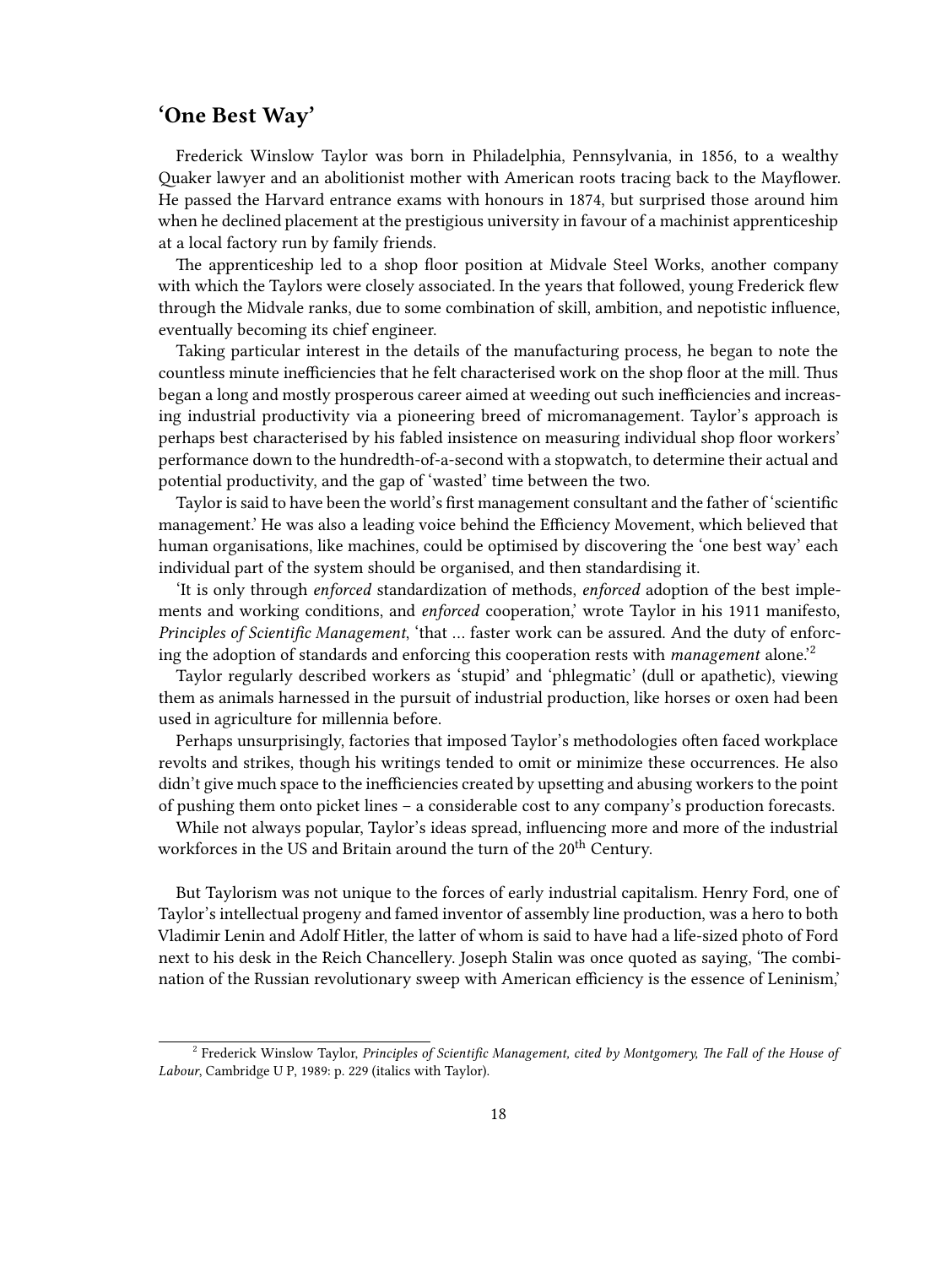referring to the work of Taylor and Ford as the model adopted by so many Soviet factories after 1917.<sup>3</sup>

Taylor's 'organisations as machines' metaphor persists over a hundred years after *Principles of Scientific Management* was first published.

Namely, this mechanistic worldview holds that:

- 1. The perfect system is possible.
- 2. The perfect system can be achieved by finding 'one best way' to run each of its parts.
- 3. That management alone is positioned to see and understand all the parts that need fixing.

In 1974, management guru Peter Drucker described Taylor as 'the Isaac Newton… of the science of work,<sup>4</sup> which seemed an appropriate description, given his rigid, mechanistic application of the linear, cause-and-effect relationships that characterised Newtonianism. But while Newton's theories have been both de-bunked and expanded upon in the time since his death, Taylor's core ideas have remained largely untouched by most of his successors.

### <span id="page-18-0"></span>**Efficiency or resilience?**

Taylor's thesis – like that of so many modern-day management consultants – rests on the notion that efficiency is the primary goal for any organisation to aspire to. In recent years though – and cutting across a whole range of disciplines – greater emphasis is being place in the importance of resilience.

'Resilience,' write ecologists Brian Walker and David Salt, 'is the capacity of a system to absorb disturbance and still maintain its basic function and structure.'<sup>5</sup>

The truth is, efficient organisations are often *less resilient* than their counterparts. Because their efforts are so heavily streamlined towards a specific goal, when context shifts and that goal is sidelined – whether through the market, government policy, or internal changes – they are least able to respond effectively. 'Being efficient,' Salt and Walker continue, 'leads to elimination of redundancies – keeping only those things that are directly and immediately beneficial.' Further, 'the more you optimize elements of a complex system of humans and nature for some specific goal, the more you diminish that system's resilience. A drive for an efficient optimal state outcome has the effect of making the total system more vulnerable to shocks and disturbances.'<sup>6</sup>

This explains in significant part how large companies can go from leading their field to bankruptcy, almost overnight. When their processes have become so tailored (Taylored?) to a particular aim, an unforeseen change can more easily render them useless.

Even if it were possible to optimise the perfect system, finding the 'one best way' to do each and every thing that the organisation does, the world around it would ensure that it stopped being perfect within moments of its completion.

<sup>&</sup>lt;sup>3</sup> Thomas Hughes, 'American Genesis,' University of Chicago Press, 2004, p. 251.

<sup>4</sup> Peter Drucker, *Management: Tasks, Responsibilities, Practices*. Harper & Row, 1974, p. 181.

<sup>5</sup> Brian Walker & David Salt, *Resilience Thinking*, Island Press, 2006, p. 7.

<sup>6</sup> Ibid, p. 9.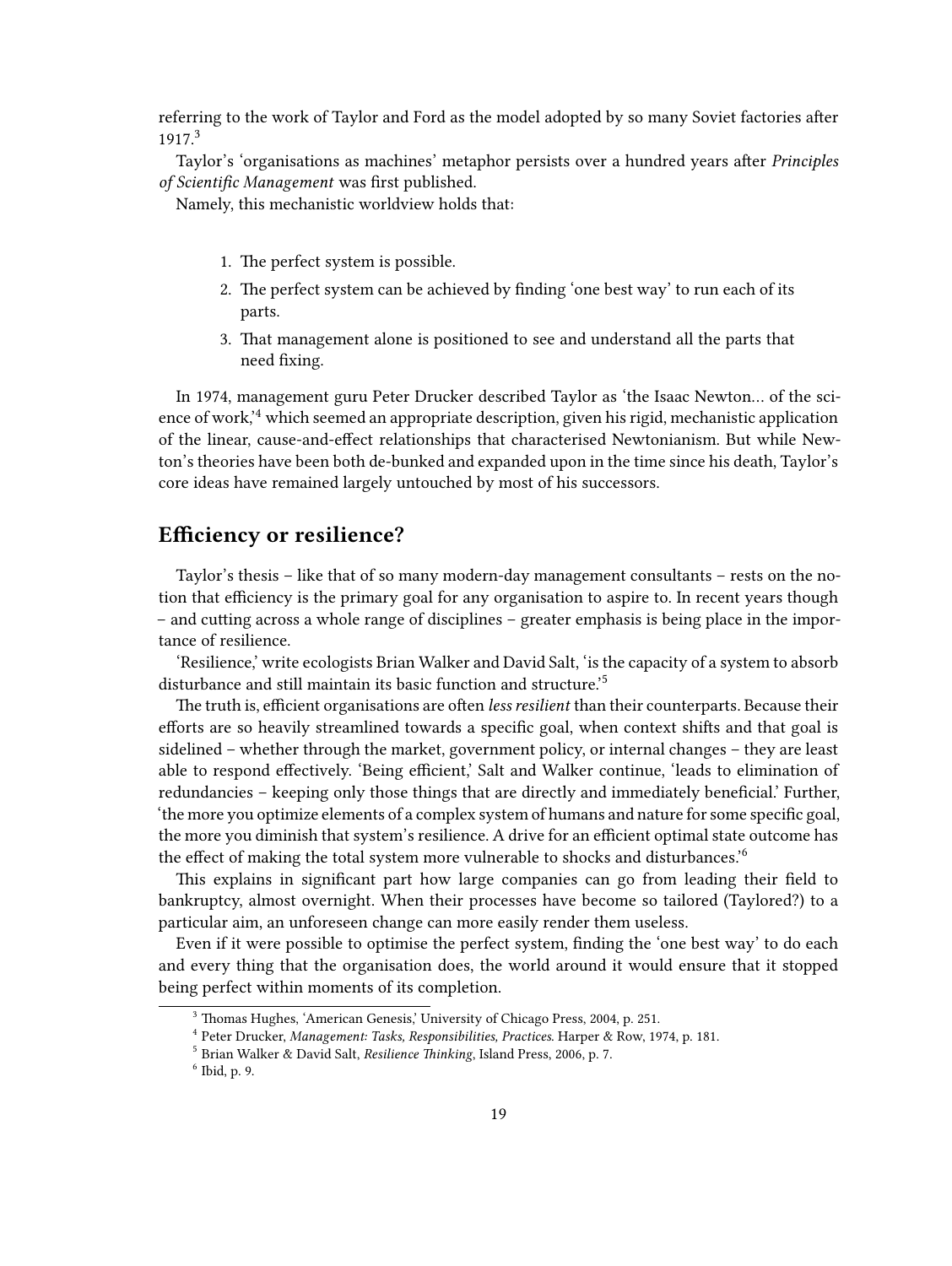'Unforeseen circumstances' are a perpetual excuse for failure, yet, if we are honest, they are also the only things we can legitimately predict will occur in our various forecasts and strategies. The fact that we continue to make detailed plans *without* the expectation that things will change unexpectedly is really what's at fault here.

The assumptions of industrialism remain at the core of our work, whether we are building cars, or ending child poverty. It's clearly time for a new vehicle, but maybe we also need to re-learn how to drive it?

## <span id="page-19-0"></span>**Professionalism: Industrialising our behaviour, one phrase or outfit at a time**

Before robots existed, Taylor and other industrialists fetishised the possibility that they someday might. They dressed workers in matching overalls and work boots, enacting a disturbing role-play of a future in which free will had been subjugated to the infinite wisdom of expert planners, finally free to shape the world in their image, without humanity to get in the way.

And when these fantasy role-plays were applied to factory floors in the late  $19<sup>th</sup>$  and early 20<sup>th</sup> centuries, they achieved significant success. The combination of the repetitiveness of the tasks of an industrial assembly line, and the brute force which could still acceptably be used to punish insubordination, worked quite well together from a purely economic point of view. In other words, standardisation allowed people to build more identical things, faster, even if some of them died in the process, and countless more suffered a range of unpleasant illnesses, conditions, and unhappy lives as a result.

At an individual level, Taylor's expert planning was the foundation of a very specific standard for 'professional' behaviour that continues to proliferate in a growing range of jobs today. This behaviour pretends that the clothes you wear are a reflection of your skills and abilities, that your choice of language is a sign of your intelligence (or lack thereof), and that whatever you do outside of your nine-to-five routine miraculously vanishes when you sit down at your desk each day.

At the individual level, professionalism is the industrialisation of your behaviours and attitudes; it is what keeps you within the spectrum of 'manageability,' gradually sucking your sense of self and personal autonomy in the process. The thinking must have gone: 'If we make them all dress the same, speak the same, and deny their own feelings or preferences, they will all work with the same (equal) efficiency that the organisational plans we have created expect of them.'

While standardisation had previously been applied to the rote mechanical tasks of the shop floor, management needed to find ways to control people in a more diverse range of working environments. 'What could be transposed from the factory, to the office?' early organisational theorists asked themselves, as the West took its first steps into the world of supposed postindustrialism.

With a bit of creativity, matching overalls become identical grey suits, assembly lines became cubicles, and everything else pretty much continued as it had before. Punch clocks, time sheets, fixed hours, autocratic bosses, specialised roles, massive pay gaps between the top-and-bottom, exclusive hierarchical communication and upward accountability channels, rigid disciplinary methods, and centralised decision making remained.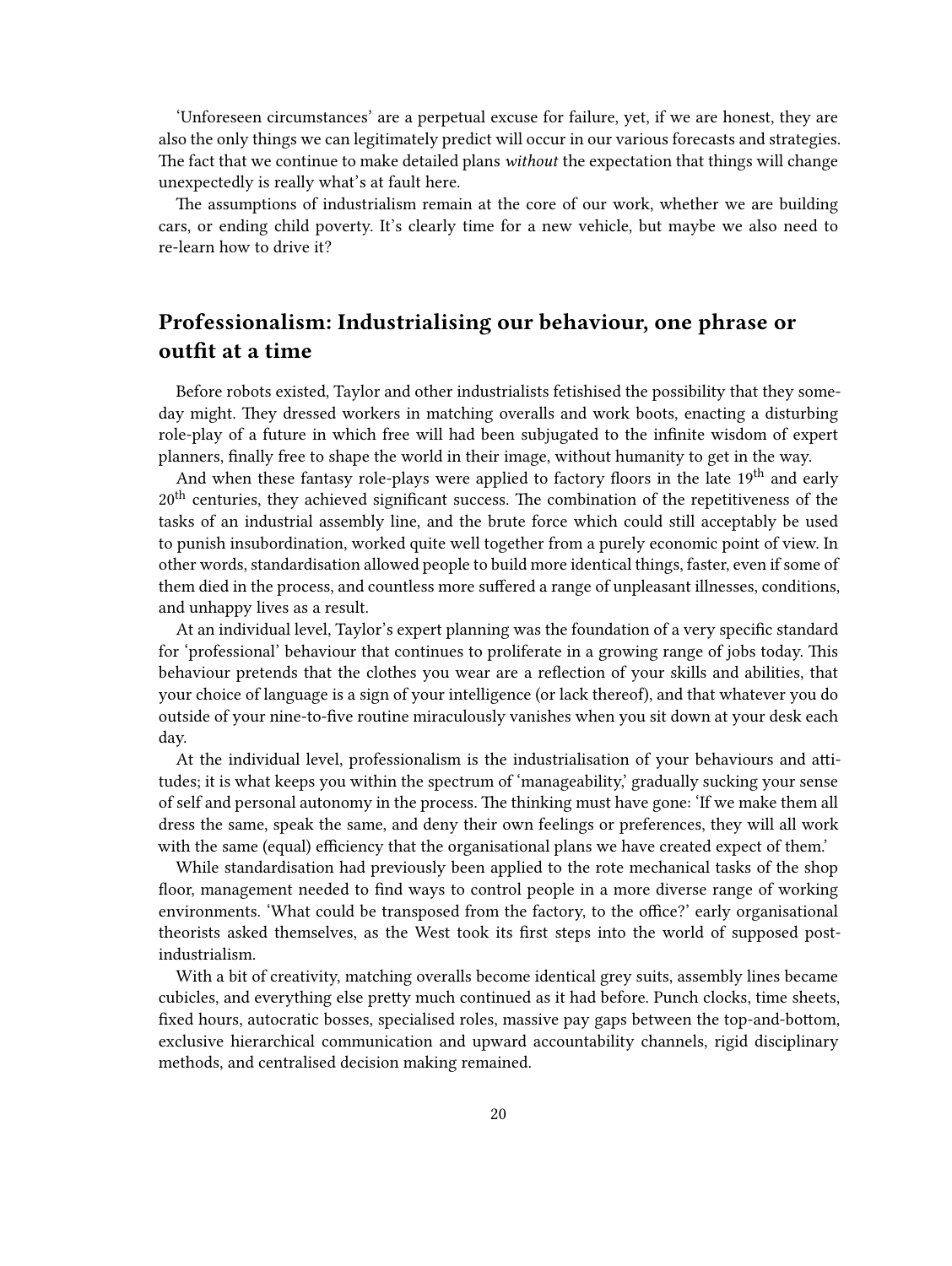Of course, we also got meetings: a clever way of managing conversations into the same controlfreak pyramid that the rest of the organisation was based on. They were given a chair, a pre-set agenda, and a minute-taker, who shaped the official record of 'what had happened,' a powerful position indeed, while unsurprisingly subordinate to the whims of the boss.

Today you can still find much advice urging a dysfunctional breed of professionalism, like the following passage from 2012:

'You must learn to always be professional. Never lose your temper, never cry, never get impatient, never get upset, never show your weakness. If you are caving under pressure, run to the bathroom. …by being emotional, you are making yourself a liability. No one wants to keep people who are flaky or break under pressure. The corporate world wants people of steel.'<sup>7</sup>

While some of the language has loosened up in recent years, the professional spectrum remains a narrow one. Though less explicit, it subtly demands behaviours that whittle down our individual rough edges, encouraging conformity in countless aspects of our working lives. It also makes it much harder to involve people from diverse backgrounds in our work, regardless of their strengths and abilities. Professionalism made the walls of the office perpetually explicit, clarifying exactly who belonged and who was unwelcome in the new members-only club.

### <span id="page-20-0"></span>**From 'the model professional' to 'I was just following orders'**

In 2000 Jeff Schmidt published *Disciplined Minds: A critical look at salaried professionals and the soul-battering system that shapes their lives.* In it, he describes professionalism as a trait sought by employers looking for prospective staff who can quickly adopt the established protocols of their organisation, willingly subordinating their own values or beliefs in the process. In this sense, professionalism is not simply an abstract notion, or even a particular imposition, like a dress code, but rather description of the practical ways those in professional roles tend to act at their desks and in their offices.

Obedience, for example, is core to this notion of professionalism. Even if it doesn't make it to many of the lists of professional behaviours these days, it is still ubiquitous in innumerable workplaces where dissent is rarely encouraged or appreciated.

*Marx (Groucho, that is) perfectly captured this notion when he quipped: 'Those are my principles. If you don't like them I have others.'*

<em>Schmidt describes these traits as results of the 'hidden curriculum' in public education, in which children are taught via the underlying structures and methods of their classrooms 'to follow instructions, adhere to a rigid schedule, respect authority, and tolerate boredom.' He goes on to describe the professional as 'one who can be trusted to extrapolate to new situations, the ideology inherent to the official school curriculum.'<sup>8</sup>

Nowhere is this more obvious than the civil service, where regular changes in government and corresponding ideologies at the top of the organisation require total realignment on the part

<sup>7</sup> 'How to be a professional at work,' *eHow.com* (since removed).

<sup>8</sup> Jeff Schmidt, *Disciplined Minds*, 2000, audiobook, chapter 2, 07:43.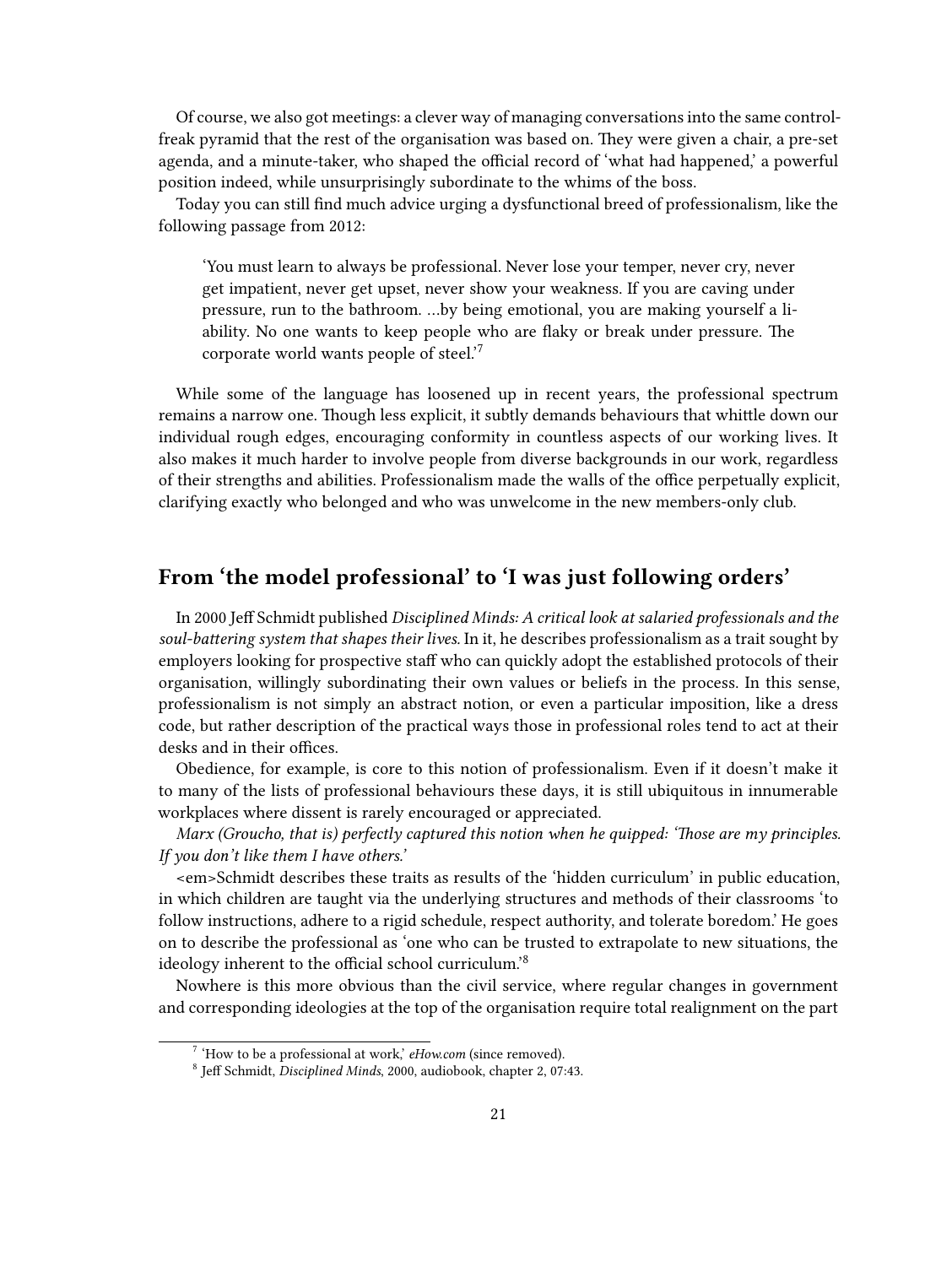of those who are charged with turning these political statements into practical policies. When a government is replaced and its successor decides that countless ongoing policies were not in the national interest, a professional civil servant is the one who adopts the new mindset and continues work towards very different ends, with as little break in continuity as possible. Their own beliefs on whatever path they are told to walk become irrelevant. Work is not the place to share their views on the world. There is a job to be done. And they are professionals.

In September 2010 I spent a day work-shadowing an economist at the UK's Home Office shortly after a new government had come to power. While the previous administration had pushed the roll-out of a costly and vaguely Orwellian policy of mandatory ID cards, the new government immediately shelved the plans. For those at the Home Office whose roles had been to operationalise ID cards, their work was all of a sudden against the interests of their employer. Overnight many of their jobs did a one-eighty and they returned to work to undo much of their previous effort.

When I asked about this inconsistency it was met with the blanket response, 'all of our policies are strongly evidence-based.' The role of politics was not part of the discussion. The previous policy had been evidence-based, and the current policy was also evidence-based, even if they directly contradicted each another! Like the perpetual public announcements in Orwell's *1984* of 'We are at war with Eurasia, we have always been at war with Eurasia,' there seemed to be a collective inability to acknowledge the ethical transience of their work, necessarily moving at the whim of the government of the day, facts be damned.

But this phenomenon is not limited to the civil service. The same pattern is apparent in the loyalty of 'the company man,' one of the archetypes of professionalism, always going the extra mile for the firm. He will stick with the employer through thick and thin, placing his family, his values, and his opinions on the backburner until the send-off party, the gold watch, and the comfy pension give him the chance to regain his sense of self.

It is also found in so many military heroes, where the same unquestioning obedience is seen as a badge of honour.

Sadly, when leadership goes bat-shit crazy, as it often does, those who were considered heroes are left clinging to the 'I was only following orders' defence, while the former rebels and traitors enjoy a brief dose of accolades for *their* heroism, grounded in principled refusal rather than unthinking obedience.

Industrialism requires professionalism to standardise individual behaviour, keeping the gears of the organisational machine running as managers deem they should. Professionalism, in turn, requires the subjugation of our beliefs, and by extension, our humanity. When we can't be ourselves, bad things happen.

## <span id="page-21-0"></span>**Meanwhile, in the 21st Century…**

While the ethics of this damning pair of ideas have always been elitist, oppressive and undemocratic, at one point they provided a practical means of achieving certain rote large-scale tasks. Today the ethics remain problematic, but the practical value of these dated approaches is also being thrown into question by emergent events and actions organised around very different principles.

Big changes can be the result of small actions; a person with a laptop can launch a worldwide campaign; we don't need to put on a suit and tie to win the respect of those with whom we share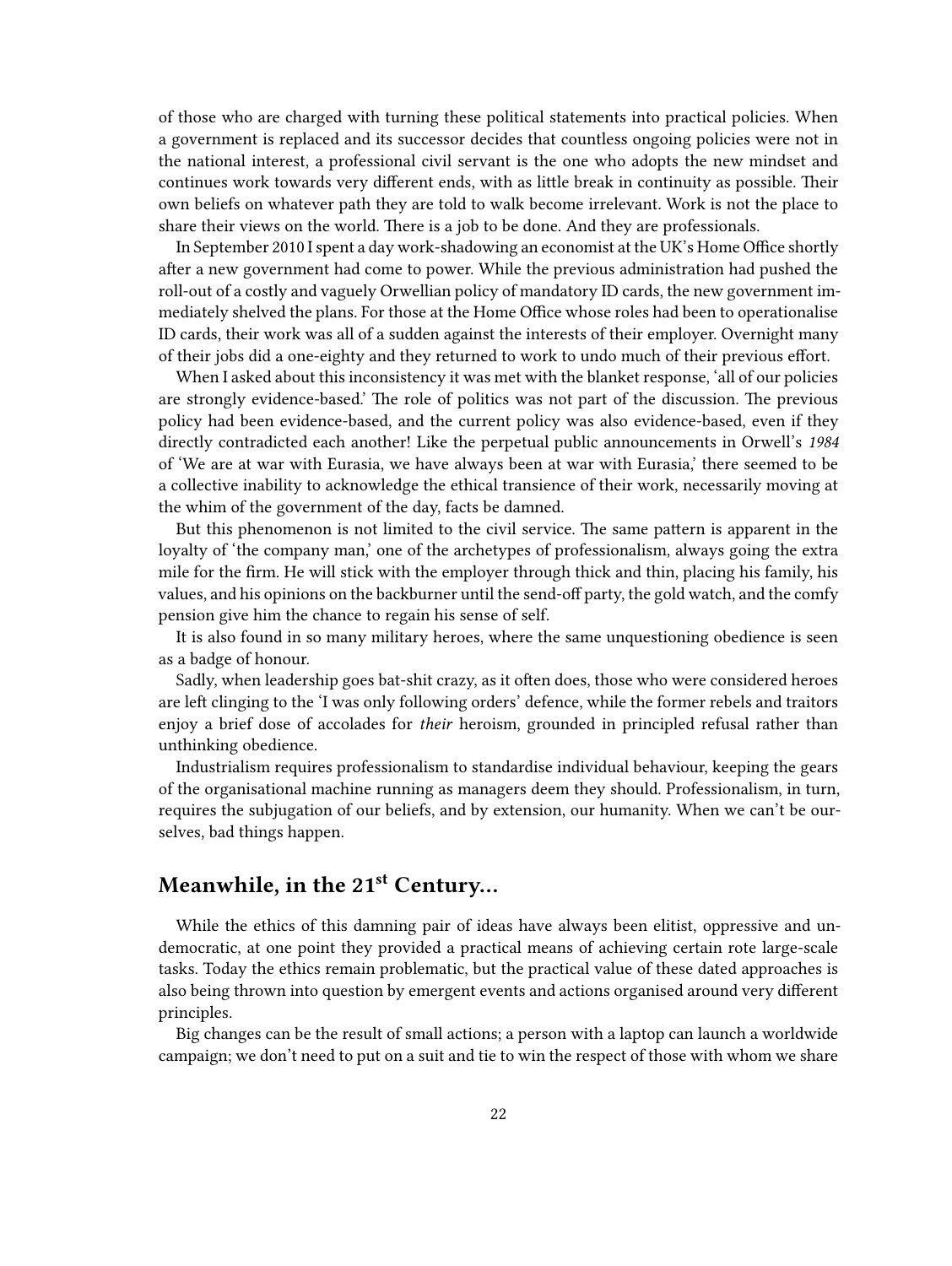a passion. Social change – among other things – doesn't require the structures and strategies we once thought it did.

When the New York City General Assembly decided to heed the call from *Adbusters* to descend on the city's financial district on September 17, 2011, they hadn't planned on spending the night.

…And when Tunisian vegetable seller Mohammed Bouazizi set himself on fire on December 17, 2010, in a final act of desperation over the poverty and violence he was faced with, authorities across the Middle East had no idea how far the repercussions would spread.

…And when senior officers of the London Metropolitan Police refused to meet with the peacefully gathered members of the Tottenham, North London, community on August 6, 2011, after the police had shot and killed local resident Mark Duggan, they probably thought they were avoiding confrontation when tensions were peaked.

In each of these contexts, for better or worse, none of us could have predicted what followed.

As you know, that New York City General Assembly action was the birth of the Occupy movement; Bouazizi's death, two-weeks after his self-immolation, is said to have kick-started the Arab Spring, and members of the peaceful crowd in North London, after many attempts to get an explanation for their neighbour's death, went on to spark the London Riots.

History is filled with stories like these – seemingly random, small- scale events, with massive and unimaginable implications. They are the social manifestations of what meteorologist Edward Lorenz termed 'the butterfly effect' back in 1969, describing the ability of seemingly insignificant and disparate parts of an interconnected environment to affect one another in wide- ranging and unexpected ways.

These are the kinds of events that countless social change organisations would desperately hope to help create or avoid, but the systems of organisation inherited from Frederick Winslow Taylor and his ideological kinsfolk couldn't be more poorly suited for the task.

While Taylorism relied on controlling, from above, every part and sub-part of a system to achieve the desired result, the emergent change characterised by the butterfly effect is the result of many individual parts of a system acting autonomously, creating emergent, rather than predetermined results. It's the kind of change that happens when the people involved are free to be themselves, rather than to follow steps set out by others.

As mass communication moves from the hierarchical distribution channels of TV and newspapers, to the distributed networks of social media, infinite new spaces for this kind of emergence are opening up. Like the flapping of a butterfly's wings, a Tweet, a slogan, or a story can travel rapidly to places no one ever thought they could, shared and adapted repeatedly by those with whom they resonate.

So while few social change organisations would publically espouse the controlling values at the core of our organisational structures, we are also clearly invested in them. But their growing ineffectiveness in the face of more horizontal organising approaches – on the web and in the streets – is raising more fundamental questions about why we are using these systems in the first place. Is change finally on its way?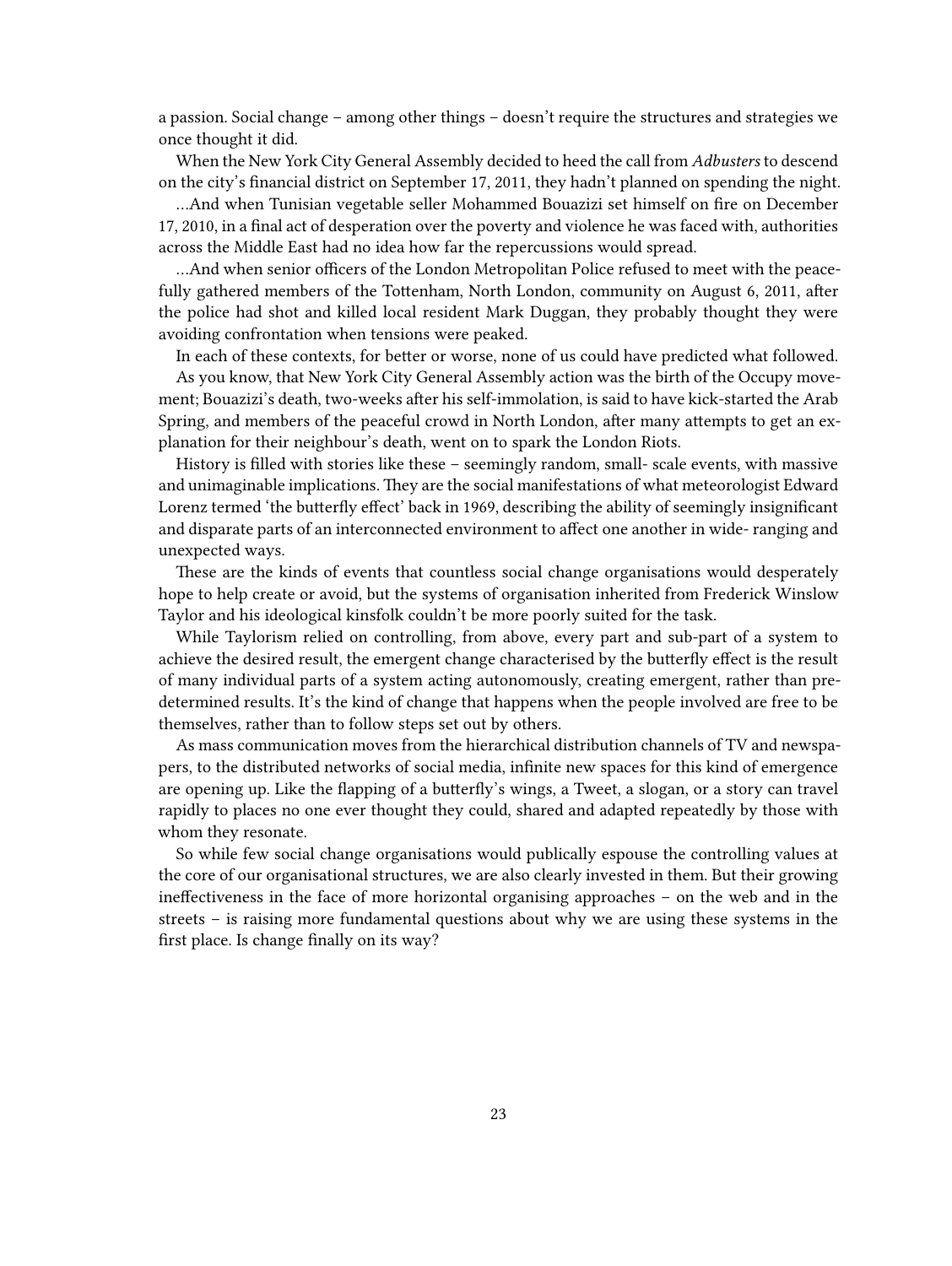## <span id="page-23-0"></span>**Why the social web is on a collision course with your organisational chart**

On the surface, organisations across most sectors have embraced social media. They probably have a Facebook page, a Twitter profile, maybe even a blog, or a YouTube account. But fundamentally, they are still the machine-like organisations of yesterday, with a few motivational posters tacked-up by the water cooler to give the appearance of progressive management.

The issue lies in what we perceive social media to be. Do we see it as an extra budget line in a campaign strategy? A direct marketing channel? A 'keeping up with the Joneses' fad that must be tolerated until it goes the way of the pet rock or stonewash jeans?

Rarely is the potential of social media understood in organisations, because at its best it can unravel a range of deeper organisational assumptions that have long passed their best-before dates. This can be scary for people who have long relied on those assumptions. The implications of the power social media unlocks are far reaching, in ways we are still only beginning to understand.

At its core, social media is allowing people to find and do more and more things, directly, with more and more other people, in ways that would traditionally have required institutional intervention. And to institutions that have been largely created to play this in-between role (whether coordinating campaigns, or bringing donations to those who need them during disasters), this logic simply does not compute.

The good news is that our organisations don't have to face the level of redundancy of, say, the Mubarak regime in Egypt, before they can start to let go of the assumptions on the left side of the upcoming chart, and find practical ways of embracing those on the right.

The pages of this book are filled with examples of how this is being done: sometimes through radically different, non- organisational approaches, sometimes through brick-by-brick piecemeal shifts that cumulatively reshape an organisation's identity. The point is not to offer blueprints for change, but to highlight what makes these new approaches different from (and often, more successful than) much of what we've been doing, so we can think about what they might mean in our own particular contexts.

For all the challenges that the social web and its staggering pace- of-change have created, we have one major asset to keep us from stumbling, utterly clueless, into new situations and dynamics as we try to change the world: ourselves. Social media has become a deeply counterintuitive reminder of much of what it means to be human, as a range of social factors have, for decades, pushed us away from such fundamental understandings. For instance, who would've imagined that sitting in front of our monitors could help to reawaken some of our natural but dormant sociability? That websites, mobile phones and apps could help us relate to each other in a more personal way than we likely have in our work, or even other parts of our lives? That a website could provide an emergent breadcrumb trail that leads us into relationships with people who will change our lives, or us, theirs?

Yet that is exactly what's been happening.

#### *The Management/Social Media Conflict*

*Here are a few ways in which traditional management structures are likely to be at odds with the underpinning principles of social media:*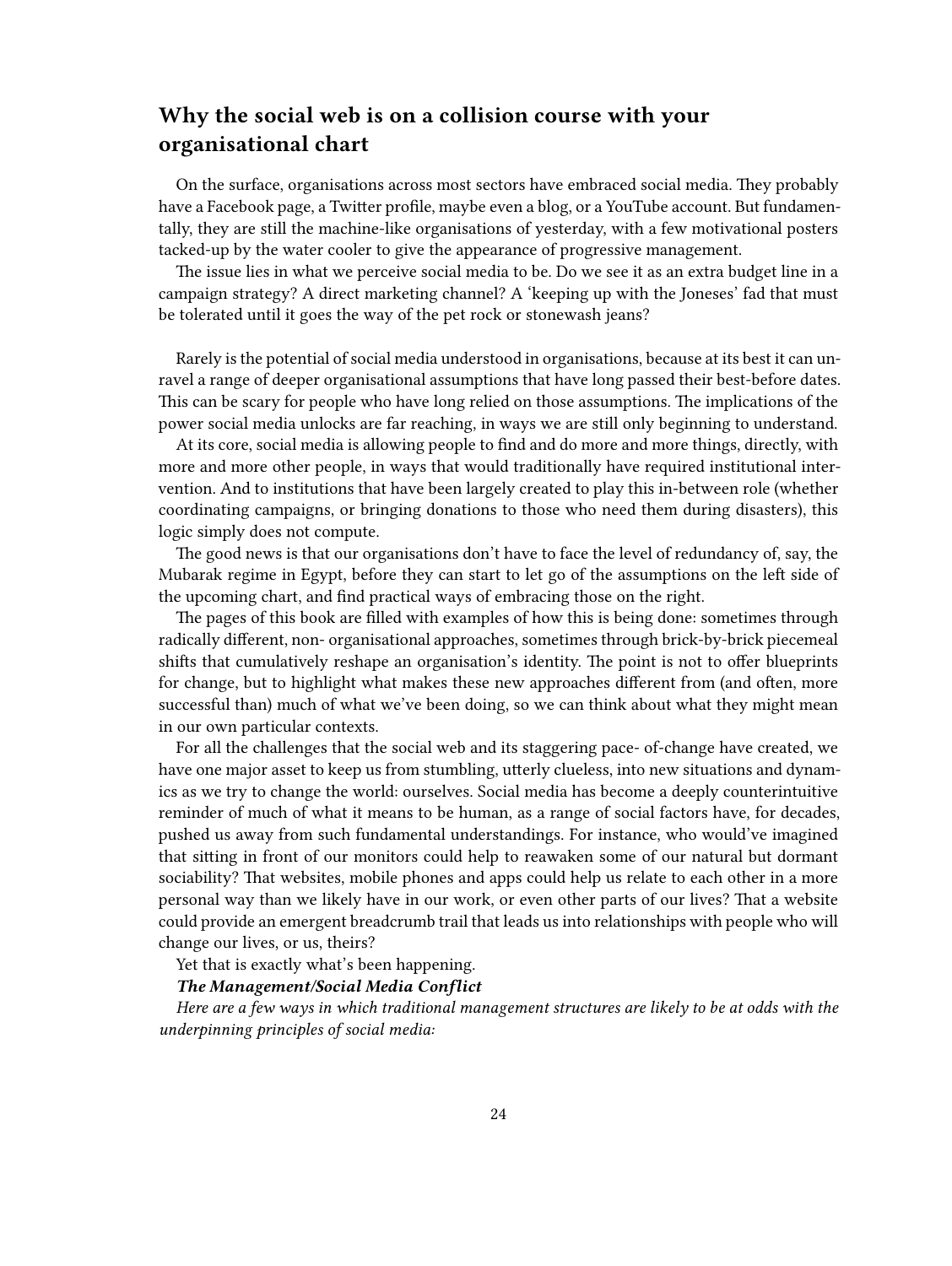| <b>Management Assumptions</b>                     | Social Media Assumptions                        |
|---------------------------------------------------|-------------------------------------------------|
| Decisions should be made by someone more          | Decisions should be made by whomever is         |
| senior than the person taking the action          | there to make them                              |
| Job titles and descriptions create a sense of or- | Job titles and descriptions prevent people from |
| der, which helps get things done                  | working to their strengths, passions and inter- |
|                                                   | ests                                            |
| Expertise and leadership are concentrated at      | Expertise and leadership are shared amongst     |
| the top of the organisational structure           | everyone - inside and outside the organisa-     |
|                                                   | $tion$ – and shift, depending on the situation  |
| To get things done, we need to be able to con-    | The most amazing outcomes are the result of     |
| trol them at each stage                           | the most people, working with the most au-      |
|                                                   | tonomy, united by a broader shared sense of     |
|                                                   | purpose                                         |
| Resources should only be allocated to efforts     | Seemingly meaningless conversations can be      |
| that create a clear, causal return on invest-     | the glue of stronger working relationships,     |
| ment                                              | and need the freedom to happen                  |
| communication should<br>Internal<br>travel        | Anyone can talk to anyone else, if it will help |
| through the appropriate chain of command          | them get things done                            |
| External communication can be kept to office      | External communication happens when peo-        |
| hours                                             | ple from outside your organisation engage       |
|                                                   | with you                                        |
| Clear hierarchy ensures information reaches       | Hierarchy distorts information and denies       |
| the right people and parts of the organisation    | people the agency to share ideas on their own   |
|                                                   | terms                                           |

As Jamie Notter (@jamienotter) and Maddie Grant (@maddiegrant) put it in *Humanize: How people-centric organizations succeed in a social world:*

One of the most important reasons social media has been so successful and grown so quickly is that it has tapped into what it means to be human… Social media has given all of us the power to do what we as humans always wanted to do. Social media allows us to be more of who we are.<sup>9</sup>

So let's reconnect with our instincts and ask ourselves:

*What kind of organisation would I most enjoy being a part of?*

*What could my working relationships learn from how my best personal relationships work?*

*How would I do this job if my colleagues were my friends, and our office was a park or cafe?*

9 Jamie Notter & Maddie Grant, *Humanize*, Que Publishing, 2011, p. 91–92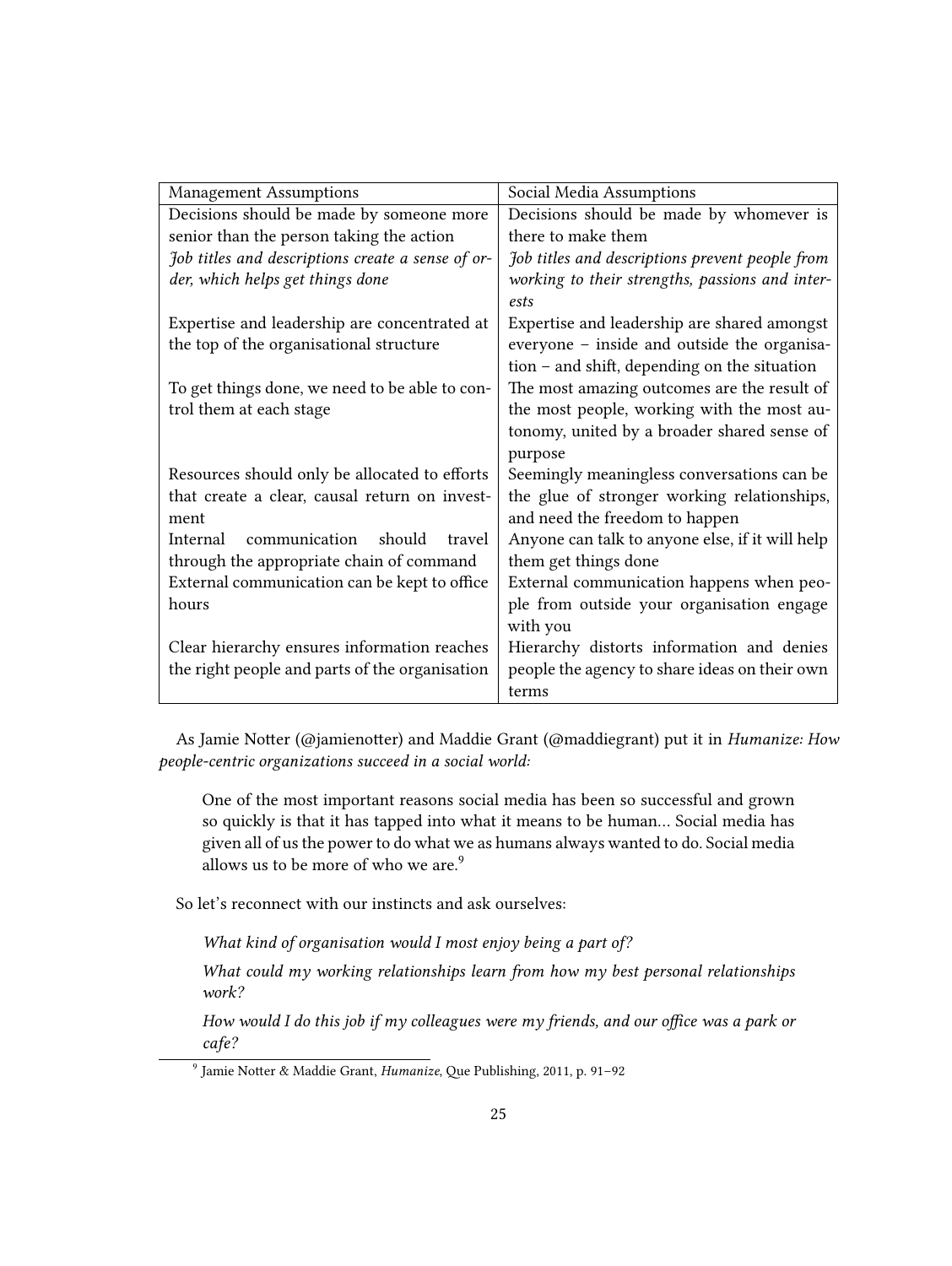## <span id="page-25-0"></span>**A brief history of organising for good causes outside of institutions**

While social media represents a key shift in how people do things in groups, it is unique primarily in its scale, rather than its principles. The concepts that fill the right-hand column of the table above are assumptions that have been seeded, nourished and grown in social movements all across the globe for centuries.

While we often hold a certain reverence for the movements that have brought about countless significant gains we now take for granted – from women's suffrage, to the end of Apartheid in South Africa – we rarely see those involved in social movements today as people who could teach us how to get things done. But it was movements, not simply organisations or individual leaders that:

- Secured women's rights to vote all over the world
- Helped end the Vietnam War
- Brought Apartheid to an end
- Won civil rights for African Americans
- Won healthcare, welfare and workers' rights for millions of citizens
- Overthrew innumerable oppressive colonial dictatorships

These are victories that no organisation could have achieved on its own. So as we move headlong into a world that is increasingly enabling the emergence of new movements, what can our organisations do to be effective and constructive agents of the change we want to see?

One thing we can do is start listening to those we have traditionally ignored, and open our doors to those who might have different ideas about how change happens. They often don't look, act, or sound like the management gurus we've been told we should look to for guidance, but they may still have critical insights to offer our organisations.

### <span id="page-25-1"></span>**Enter:** *Anarchism!*

While perhaps not as widely demonised as the ideas of socialism in 1950s America, anarchism has pretty negative connotations these days. Images of black hoodies and bandanas from one international protest or another, brick or bottle in hand, smashing a corporate storefront, understandably make some uneasy with the phrase. While in keeping with the spirit of anarchism I don't believe it is my place to denounce others, the Black Bloc tactic is not where the focus of this book lies.

In spite of the stigma that surrounds anarchism, variations on its ideas have been the ideological underpinnings of many social movements around the world, and are also useful in understanding the rise of the social web. Much of this stigma arises from our collective conflation of *order* and *control*. In a nutshell, anarchism places the highest faith in human potential, arguing that we do not need outside structures to create order.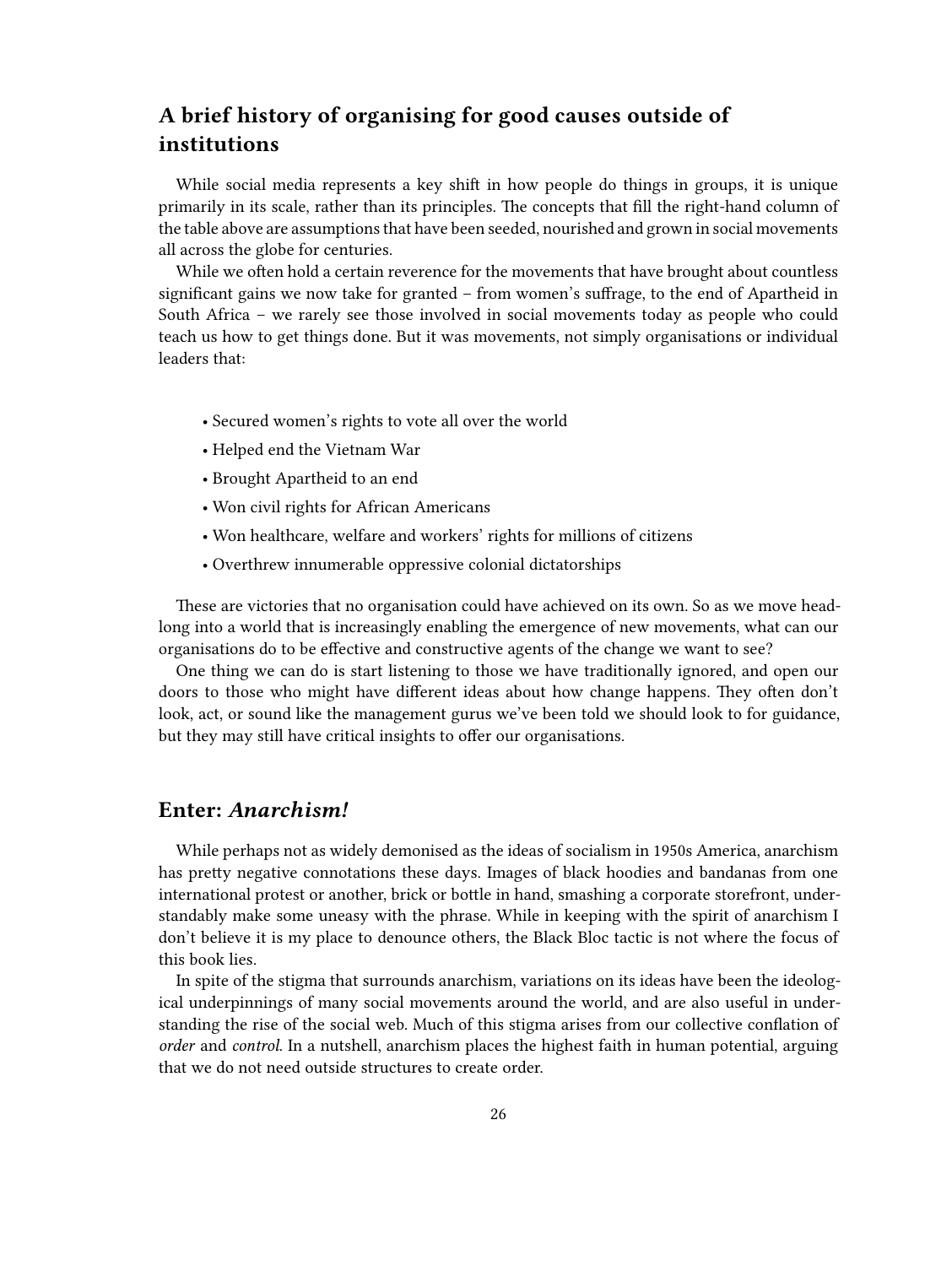Anarchists believe that social order is the result of individual autonomy and self-organisation, rather than the imposition of control by some over many, whether through violent dictatorship or liberal democracy. As we've seen, belief in the centrality of control has criss-crossed much of the political spectrum, placing anarchism at fundamental odds with the ideas of capitalism, communism, fascism, and of course, the vast majority of management theory.

'I am not myself free or human,' wrote Russian anarchist Mikhail Bakunin, 'until or unless I recognize the freedom and humanity of all my fellowmen.'<sup>10</sup> It is probably safe to say that Frederick Winslow Taylor wasn't a fan.

Anarchism discourages the individual leadership and cult of personality that has been so central to so many political and organisational systems, instead seeing leadership as a collective trait, encompassed by the many individuals who make up a society. Systems of leadership that make some people submissive to others, inevitably impede individual autonomy, stifling collective potential.

Anarchist ideas are not as isolated as you might think. World- renowned linguist Noam Chomsky describes himself as an anarcho-syndicalist, while Carne Ross (@carneross), former UN diplomat to Tony Blair, who resigned over the Iraq War, and has since gone on to author a book called, *The Leaderless Revolution*, calls himself a 'gentle anarchist.' Ross describes anarchism as 'a new and more durable order… built from the ground up, by people acting on their beliefs and engaging with each other.'<sup>11</sup> While still not popular, there are several established and respectable names across a range of fields and disciplines that have associated themselves with these beliefs.

Perhaps more accessible to some are the ways that our engagement with social media is demonstrating anarchist principles, as countless individual autonomous efforts can coalesce into something bigger, often creating political and social power where before there had only been isolated voices. Even the forward-thinking companies and organisations you'll hear about here are beginning to talk about the principles of autonomy and self-organisation at the core of anarchist philosophy.

So if you're wondering what 'more like people' is all about, think of it as 'anarchism for your organisation.' But how do you introduce anarchism to a Taylorist machine?

#### *Our abusive relationship with our organisations*

When you met, things were good.

An initial boost of confidence; someone thought you were worth taking a chance on! Some consistency in your life, some firm patterns to keep you moving forward, a sense of the possibility of the things you'd do together, the financial security they offered.

But it didn't take long for all that to change. Almost before it started, the honeymoon was over.

You remember the first time you suggested something new, something you hoped to do. They didn't take you seriously, told you to 'be realistic.' Then eventually they just ignored you… so you let it go.

<sup>&</sup>lt;sup>10</sup> Mikhail Bakunin, 'Man, Society, and Freedom,' 1871.

<sup>11</sup> Carne Ross, *The Leaderless Revolution*, Blue River Press, 2011, pp. 60.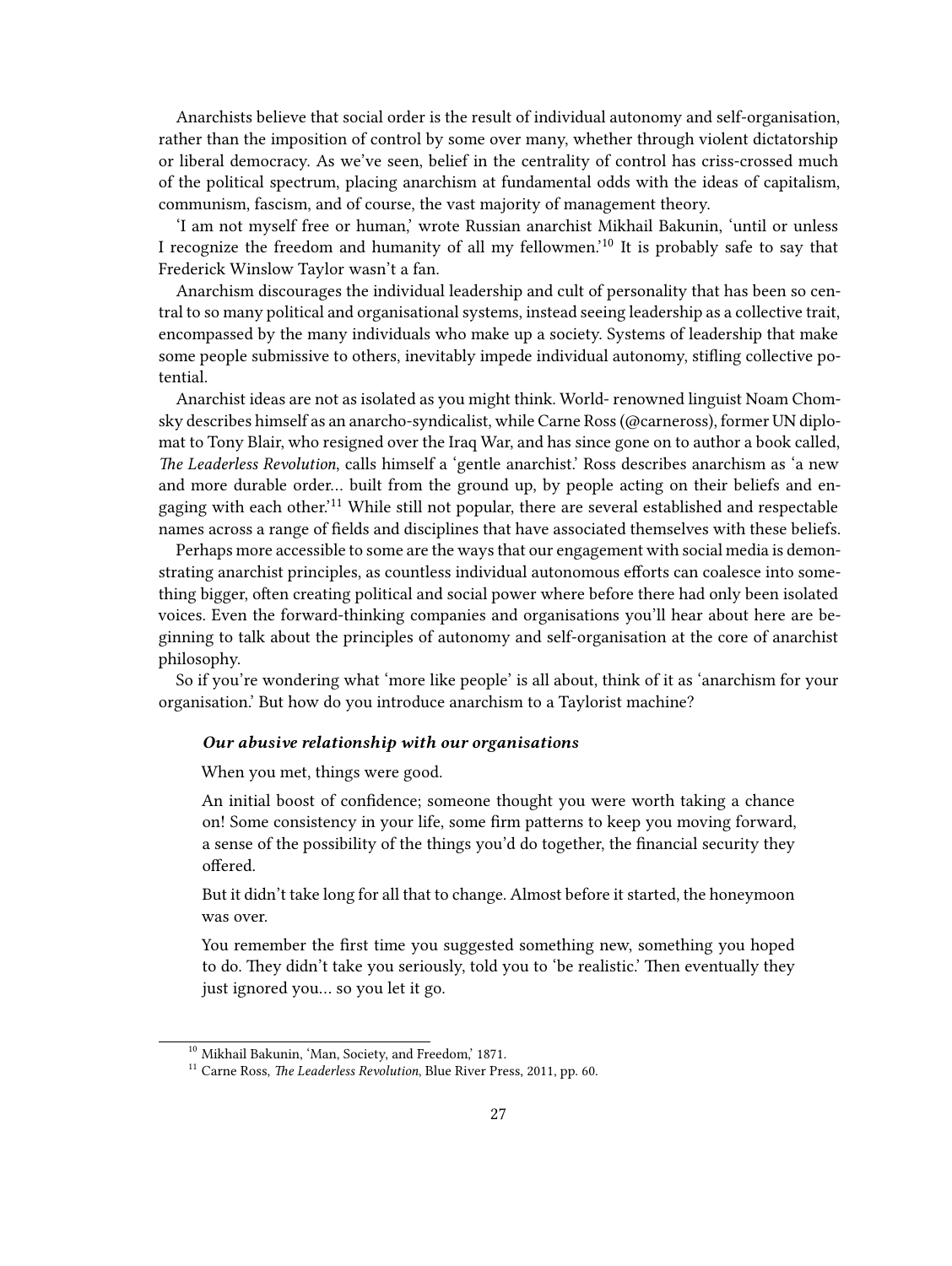The next time you had an idea, their patience was shorter; they made fun of you for even thinking of such things.

The next time, you just kept it to yourself, not wanting to face the judgment again, not wanting to feel so bad about yourself.

You told yourself they'd change, if you just stuck it out. You could change them, if you really tried.

At some point, you realised you weren't achieving your potential in the relationship. You offered to do more, you tried to take on different roles, but they weren't interested. They told you to 'know your place' and to 'mind your business.' You gradually forgot that you could do these things; that you had more you could offer. You felt like

it was them, not you, that defined who you were. You stopped feeling like you could grow, or even like you had the potential to grow.

After a while, the consistency and the patterns became a burden – same ol', same ol'. Financial security started to feel like financial dependency, the sense of possibility was narrowed to what they told you was ok for you to do.

Your friends kept telling you that you had to get out. But you couldn't imagine what it would be like to wake up without having them to go to.

Each day it wore on you a little more, but each day you found it a little harder to imagine anything different. There was always an excuse to keep going back, if only for the security, the stability of it.

Occasionally you'd still try to change them, try to make them what you had always hoped they would be, but eventually, after things had gotten especially bad, you decided you'd had enough.

So you left them. And look where you've ended up:

You're free to be yourself – not just as you are, but as you hope to be. You're free to grow – encouraged, even, to pursue new aspects of yourself.

This new relationship pushes you, in the best possible ways, to try new things, experiment, even if that means you make mistakes sometimes. They don't hold it against you.

Maybe you don't have the same financial security this time around, but it doesn't bother you – you are happy, you are pushing yourself and you are doing good things. Money somehow doesn't mean as much when these other pieces are in place.

You don't stay because you feel you have to, but because you want to.

Your days, your outlook, your world, all look different now. It's not that you're without conflict, but that you can both handle it constructively, learning and emerging stronger in yourselves through the process.

Occasionally, you look back and you think: 'How did I stay in that awful job for so long!'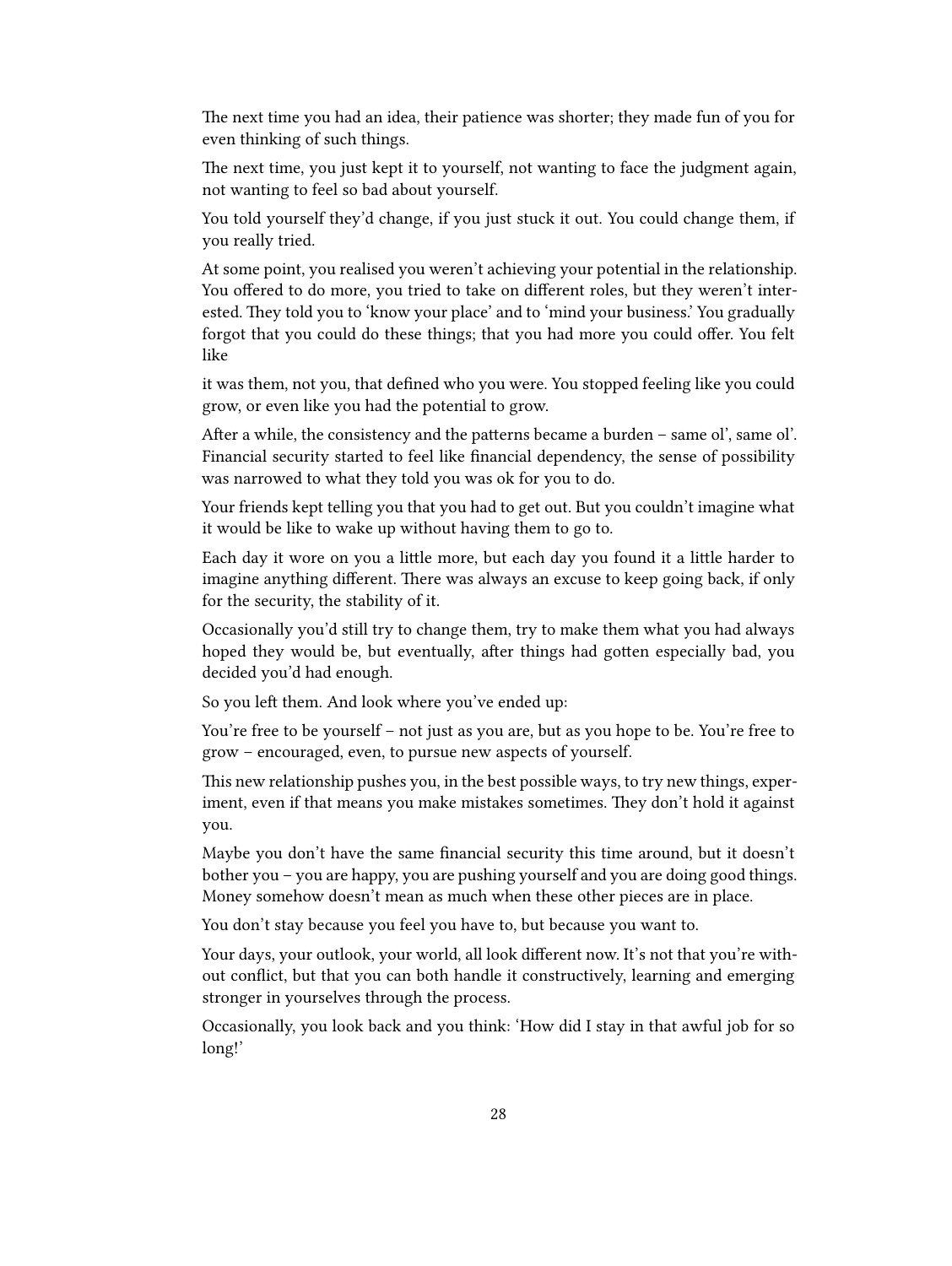### <span id="page-28-0"></span>**How organisational change happens**

So much traditional management theory has focussed, perhaps unsurprisingly, on the role of managers – usually senior ones – in bringing about organisational change. This model is based on the same assumption that is at the core of our organisations themselves; namely, that power lies at the top of the organisational chart and emanates downward from there. But this is only ever partly true.

Like the belief that all power in a country rests in its government, the idea that power rests with the leader is a deeply disempowering notion for everyone else within the system, whether it is a society or an organisation. Our problem has been that we so often forget the changes that have occurred *in spite* of traditional power bases, rather than because of them.

Different kinds of power exist in different parts of a system, thus change can come from many places and take many forms. Sometimes change happens through formal channels, but many other times it will creep around the edges, starting informally, gradually establishing legitimacy on its own terms. Often it will be the result of 'hacking' the existing system, re-purposing the old structures in ways they were never intended. But whether formal or informal, it will never emerge or be driven solely from above.

The pages that follow look at organisational change as the result of four different approaches:

**1. Top-Down:** Management literature suggests that power rests at the top of the pyramid, and like trickle-down economics, organisational change will cascade its way from the head to the toes of any institution. This kind of change can be useful for progressive directors wanting to get old structures out of the way (ideally with clear staff mandate to do so). However, it tends to have more limits than benefits in most 'more like people' scenarios, but still has its place, in combination with the other approaches below.

**2. Bottom-Up:** Much Marxist thought has championed the **bottom-up power of the masses, demonstrating the change that can come from large groups of people coming together to challenge the traditional powers of the state and big business, often securing changes that benefit a wider layer of those affected. Collective power in the most oppressive of working environments is often captured through unionism, though unions have too often come to model the worst bureaucratic structures themselves. Organisationally, this approach runs the risk of reinforcing us-and-them workplace dynamics that, even if traditionally true, get in the way of all involved finding common ground and working together towards shared goals.**

**3. Collaborative:** While there can be value in both of the above understandings of power and change, there is also a more collaborative approach, which, at its best, can utilise some of the traditional power of the formal hierarchy, as well as the groundswell of collective power. This has been seen when leftist governments and social movements in Latin America have been able to bring about greater change,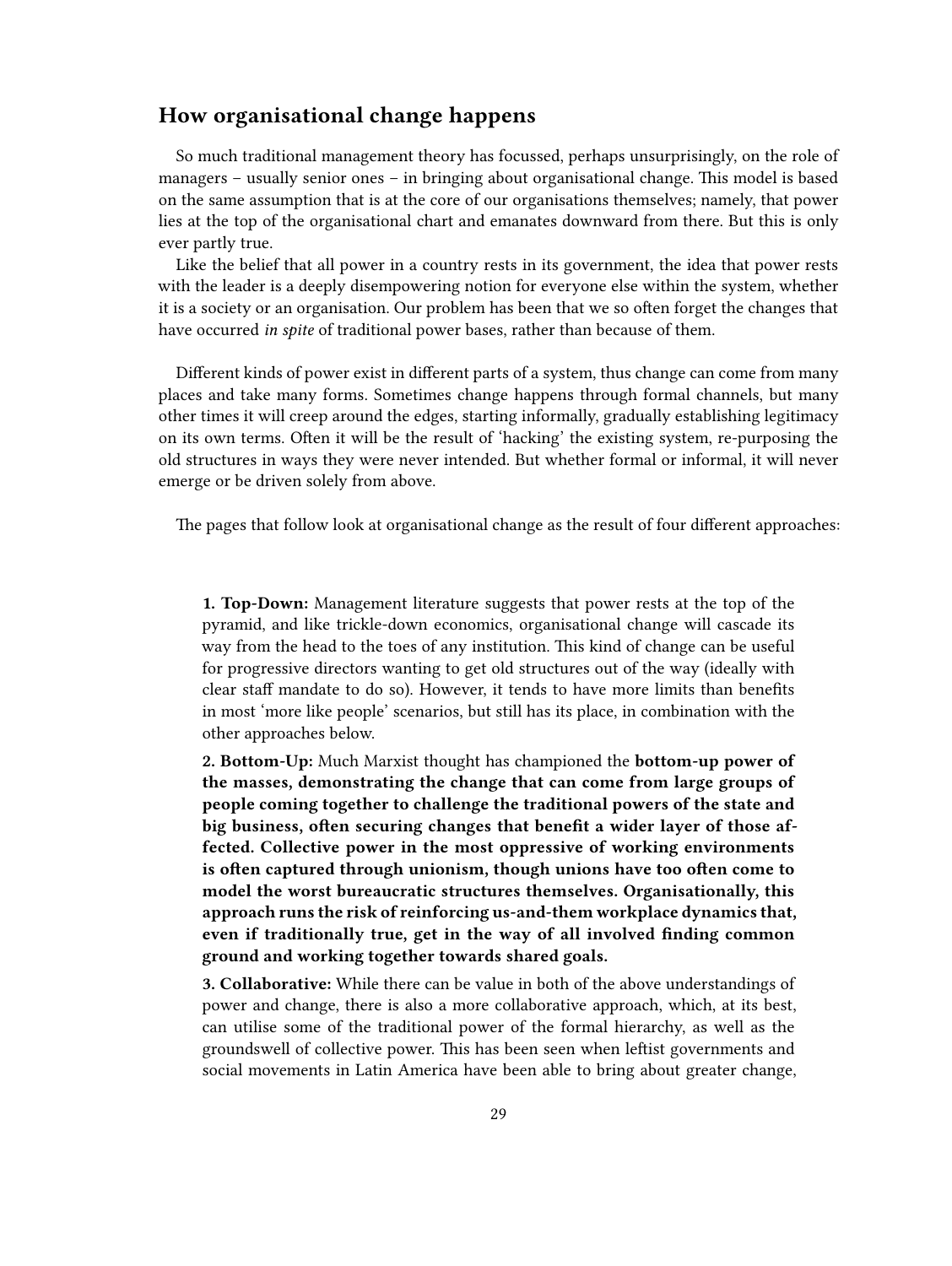through complimentary approaches to different social problems. Within an organisation, it can be about representative democratic change, but requires a certain amount of existing shared vision, trust and power across the organisation to be most useful.

**4. Emergent:** This is the change that happens regardless of top- down or bottomup efforts. It is the change described by the concept of the butterfly effect, when a shift in one part of a system leads to an unexpected shift in another part of that system. A chat at the water cooler leads to a policy being scrapped. A Tweet leads to a closer relationship between different teams. A batch of homemade cookies leads to someone treating the person they manage more nicely because they're in a better mood. This kind of change is hard to track and impossible to coordinate, but happens every day and offers each of us the chance to influence the broader organisation through our individual choices and behaviours. At times it can amble along without much broader impact, while at other times it can take off at lightning speed as a new idea goes viral and shifts a broader system in the process. It is the heart of 'more like people' change, though it doesn't discount the roles the other approaches can play in any complex system.

Emergent change is the only approach that can have a place in the full range of organisational contexts, and thus is the primary approach of the book.

However, it is far from the only way and different chapters and stories will look to understand change through each of the four approaches above.

While Top-Down still plays a role, this book aims to smash its often-perceived monopoly on organisational change and paint a picture of changes that can come from anywhere within a system. 'more like people' is management for anyone who manages or is managed in an organisation that is trying to improve the world. We all play a part in making our organisations what they are, and can thus play a part in making them what they could be.

### <span id="page-29-0"></span>**So what does an organisation that is 'more like people' look like?**

Since I started describing my work as 'helping organisations to be more like people,' I've often been confronted with the retort, 'What *kind* of people?' This is often conveyed in a slightly snarky tone of voice, which I've felt carries an assumption of the worst amongst humans– that people will be mean, selfish and inconsiderate, if given half a chance. Without unpicking the philosophy of this assumption right away (I will in Chapter 3), I generally respond with a dose of anarchistic optimism: 'The good ones; the ones we aspire to be.'

It goes without saying that not all human qualities are things we want to consciously emulate in our institutions. We all have the capacity to be rude, impersonal, cruel, petty, but we also have the potential to be the full spectrum of more positive attributes. And these are the adjectives that are rarely used to describe our organisations: trusting, flexible, understanding, and creative.

For years, management literature has been 'helping organisations to be more like machines' – more rigid, more hierarchical, more predictable and inflexible. The assumption is this will bestow the same virtues that assembly lines did for automobile production on everything else we do: that we will get more for less.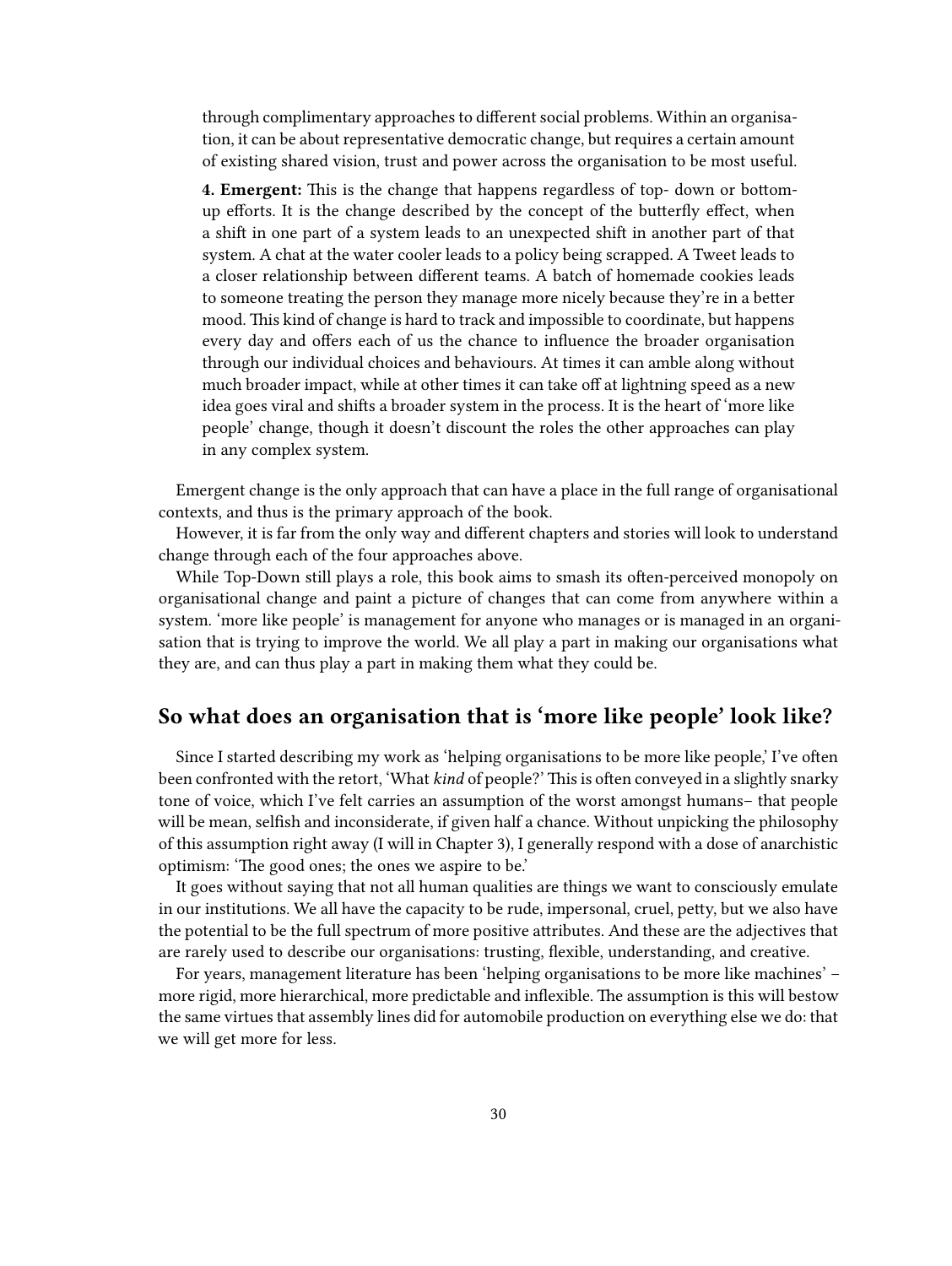But we don't. It's a nice idea, but I'm sorry to say, Mr. Taylor, it doesn't work in most of the real world. Even its applicability to building machines has been thrown into question by people we'll hear from later, who build machines, but do so through processes that don't resemble them.

An organisation that is 'more like people' is constantly changing, learning, adapting, questioning. Its processes and systems are not the assembly lines of industrialism, but the swarms and clusters of people who come together on their own accord whenever they discover a shared passion and decide they need to make something happen. For instance, an organisation may start by working to improve children's diets in a poorer neighbourhood, but end up working with new parents on confidence issues, or pushing for government policy to support new childcare options. It may hire someone to do graphic design work, but realise that, because of *who* they are, they are better equipped teaching kids about positive life choices. It may avoid writing a five-year strategy in favour of a more ad hoc approach, constantly checking its collective pulse, asking questions of, and listening to, those inside and outside its walls to ensure it is on the right track, radically adjusting when it is not.

An organisation that is 'more like people' is one that people enjoy or appreciate coming to work at, being in contact with, or being supported by. It emphasises strong relationships. It encourages staff to try new things and work to their passions. It assumes that knowledge, expertise, new ideas and solutions can come from everywhere, not simply those who have words like *director, head* or *leader* in their job titles.

The vision acknowledges that even in our more aspirational moments, people are still messy, relationships need conflict, innovation needs failure, and change needs chaos. Most of our organisations go to great lengths to produce systems that deny, discourage or cover-up these unsightly realities, rather than embracing them for the natural part of life that they are. In their efforts to be 'more like machines,' (or 'more like paper,' as my friend Paul [@PaulBarasi] has often described them) they blind us to certain realities. Like an ostrich with its head in the sand, our professional systems of planning, organising and reporting go to great lengths to give us the illusion of control in a deeply complex – and ultimately uncontrollable – world.

Just like people, no two organisations that are 'more like people' will be the same. Their aims, their contexts, their sizes, their locations, will all have meant they will have grown and adapted very differently, even if their core values are similar. Like the tastes of two wines, grown from the same grape seeds but planted in different soils and exposed to different weather, no two 'more like people' organisations can emerge identical to one another. But the seeds, the world over, can be rooted in three simple 'more like people' principles:

• **Humanity:** Being ourselves, while growing and learning to build stronger relationships.

• **Autonomy:** Having the freedom to find our own best ways of doing things.

• **Complexity:** Understanding that life is as emergent, non- linear, and interdependent as we are.

Beyond these three principles (which we will explore in detail in Chapter 2), a range of qualities, including trust, purpose, empathy, collaboration, diversity, flexibility, and risk will be regularly revisited throughout the book, as cornerstones of the 'more like people' approach.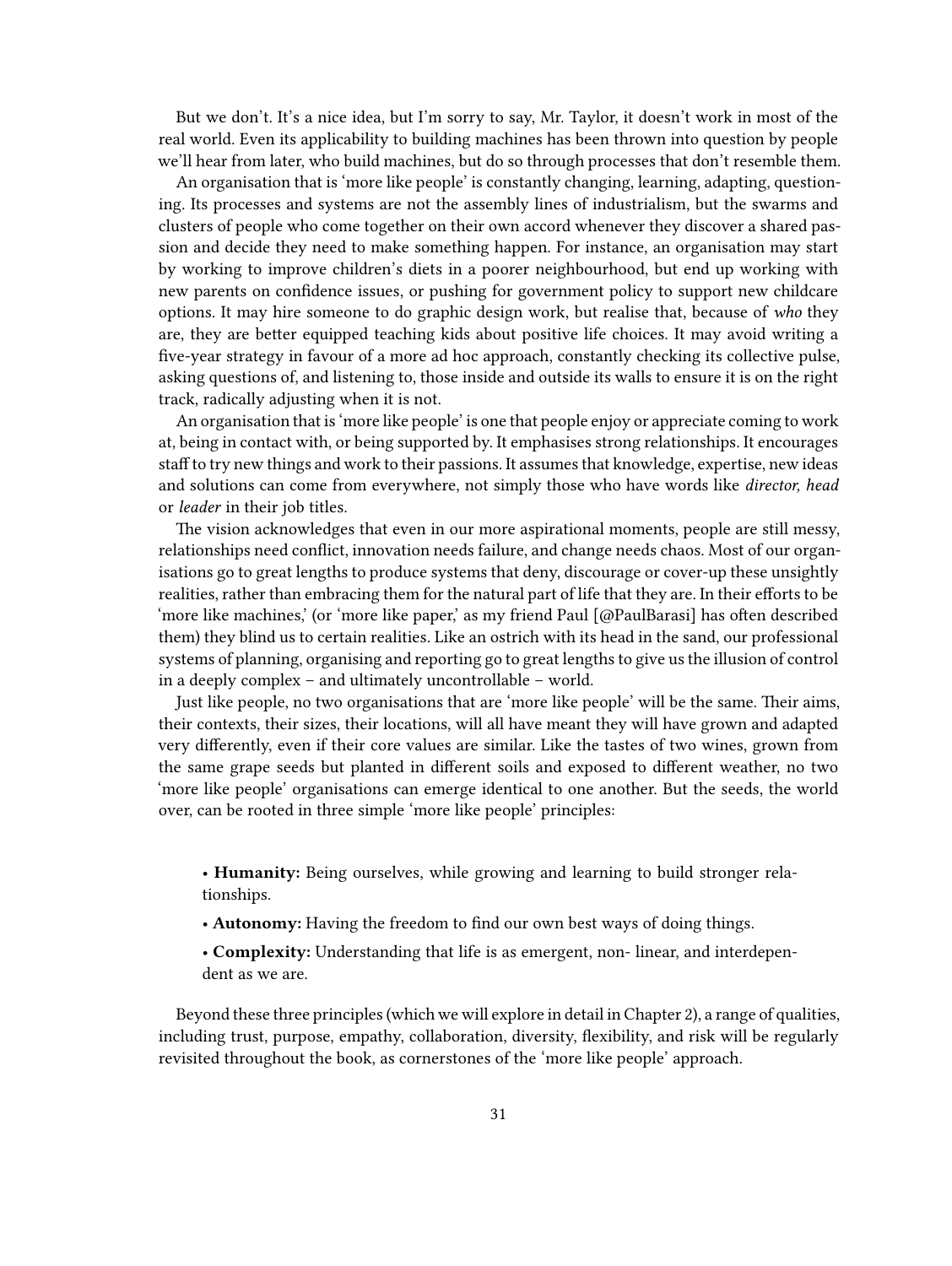There is nothing perfect about a 'more like people' organisation – far from it! Things will always go wrong along the way. But as we begin to move in the right direction, we'll hopefully be able to notice them, respond to them, and try a range of new choices more easily than we traditionally have. I hope that by connecting with the humanity, the autonomy, and the complexity that are the hallmarks of groups of people doing amazing things, we'll continuously find it easier to improve along the way.

### <span id="page-31-0"></span>**Reminding ourselves what it's all about**

Social change organisations have a natural disposition towards the 'more like people' approach. Our purposes are those that people *voluntarily* choose to be involved with. Our visions describe the kinds of world that most of us would like to live in, and we offer support and voice to those who have often struggled to get or have either. Yet as we've seen, many have drifted away from what these ideals should mean at an operational level, borrowing our blueprints from institutions set-up with no aim other than to maximise cash profits. (A goal that has broadly served to *undermine* the visions many of our organisations were set-up to achieve!)

While predisposed to these values, social change organisations have nothing like a monopoly on being 'more like people.' In fact, several forward-thinking corporations around the world are doing a better job of modelling more people-centric approaches than their non-profit counterparts by trusting their staff, getting out of the way of new ideas and encouraging more autonomous models of working among the people they employ.

More commonly, however, the best examples of 'more like people' organisations are not coming from organisations at all, but from informal community and activist groups that have come together to challenge injustices, address collective needs, share solutions and model alternative and sustainable ways of getting things done together in the process.

From worker-occupied factories in Argentina and non-violent environmental direct action groups in the UK, to spontaneous democratic uprisings across the Middle East and massive online global protest movements, the chapters ahead brush away our preconceptions and start a new conversation about how we do things worth doing. We'll look at how these unlikely management gurus are practically living 'more like people' approaches, and what that might mean for social change organisations at different points on their journey towards more human ways of organising.

And while there is a clear ethical imperative for organisations that promote social change to be 'more like people,' there is also a very practical one: we can be better than we have been. As the Occupy movement and so many more local counterparts have demonstrated, when committed individuals are left to their own devices, with a shared sense of purpose, they are capable of amazing things.

As we fly headlong into a world we have yet to fully comprehend, rather than looking to the so-called experts to guide us safely into a radically different way of doing things, let's not forget that we can be our own best compasses in the journey. If we can stay grounded in the things we feel, the ways we respond, the dynamics we want to share with those we work with, we are likely to be better equipped for the new, emergent world than the many organisations who hire 'change managers' to transition them into something strangely resembling what they've always been.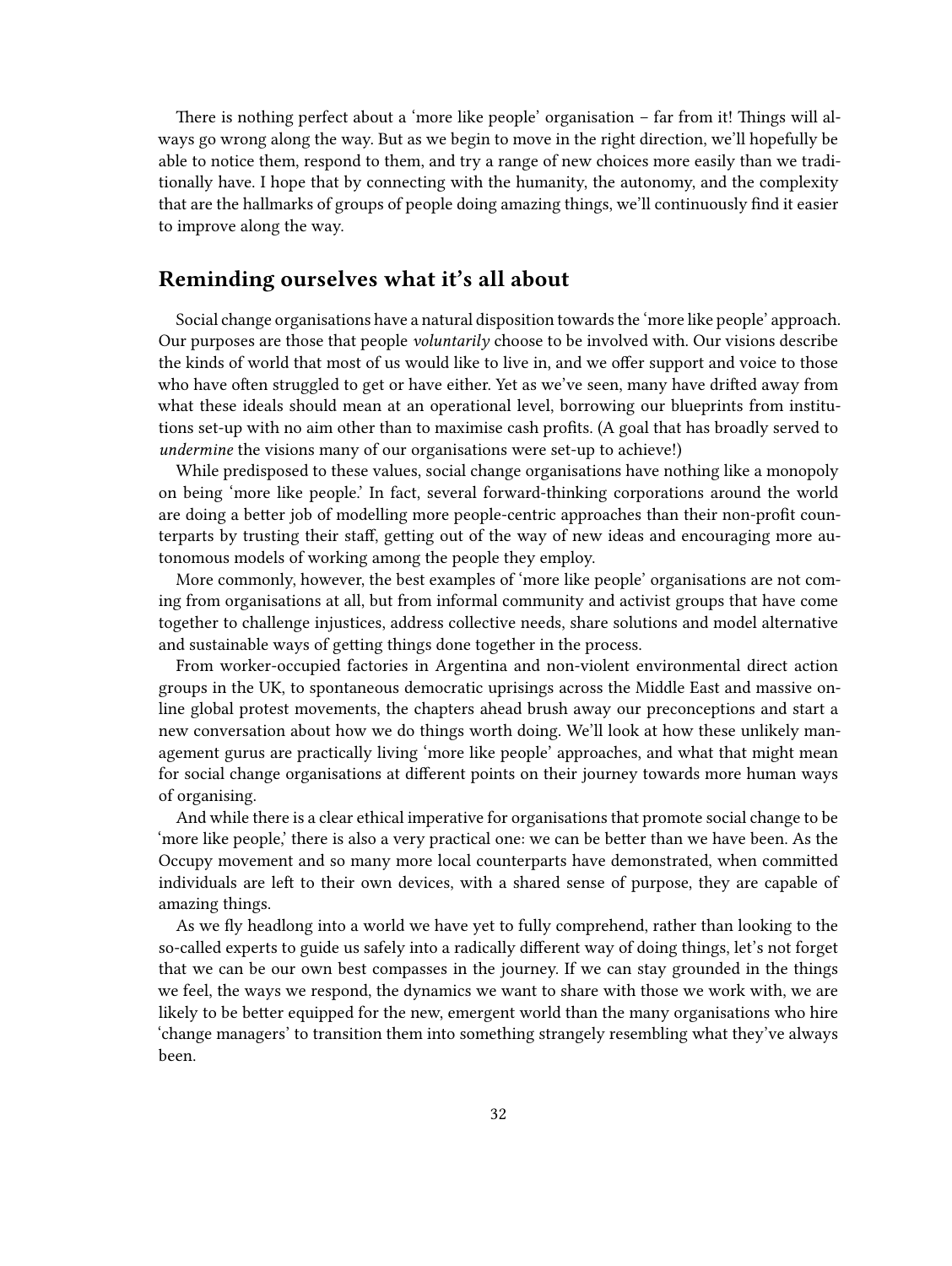# <span id="page-32-0"></span>**Chapter 2 — The 'more like people' principles: humanity, autonomy, complexity**

*'I believe really strongly in bringing your personality to work. I think you get the best out of people if they know something about the people that they're working with.' – Peter Wanless, Big Lottery Fund*

*'Every situation is different; things are always changing. It's a complex world.' – Brian Walker and David Salt*

*We know the case for change. We know our traditional organisational alternatives are no longer either desirable or tenable. But what can we do differently? What is the alternative?*

*There is, of course, no single alternative. Contrary to the assertions of men like Frederick Winslow Taylor, there is no 'one best way' forward. The world is a complex place, and complexity is key to understanding the changes that are happening all around us. When we can relax the rules around how our organisations should operate, and how we should operate within them, we are far more able to live up to both the demands of the 21st century and the ethics that brought us into this kind of work. We need the autonomous space – inside and outside our organisations – to pursue our desire to better the world in whatever ways we feel inspired to. This kind of change has no blueprint, but is guided by certain principles.*

*Social media and social movements, at their best, can align the deeply inter-related 'more like people' principles of humanity, autonomy and complexity, showing us new ways of organising ourselves beyond the remnants of Industrialism we still find ourselves practising. Chapter 2 outlines each of these principles in greater detail, providing a lens from which to understand the specific problems and solutions outlined throughout the rest of this book.*

## <span id="page-32-1"></span>**Complexity: Moving from cogs to consciousness**

'Put your hand on a hot stove for a minute and it seems like an hour. Sit with a pretty girl for an hour and it seems like a minute. That's relativity.'<sup>1</sup> Thus was Albert Einstein's down-to-earth explanation of the theory for which he became most famous.

As was the case with Sir Isaac Newton's classical mechanics centuries before, lessons from Einstein's take on natural science started to find homes in far-flung fields and disciplines, gradually transforming the way we saw the world. While the theory of relativity demonstrated a newfound subjectivity in our understandings of time and space (acknowledging the influence of the observer in any form of scientific measurement), it also offered a scientific basis for the philosophical notion of relativism, incorporating the centrality of subjectivity into a wider range of life questions.

<sup>1</sup> Susan Kruglinski, '20 Things You Didn't Know About… Relativity,' *Discover Magazine*, 25 February 2008. http:/ /discovermagazine.com/2008/mar/20-things-you-didnt-know-about-relativity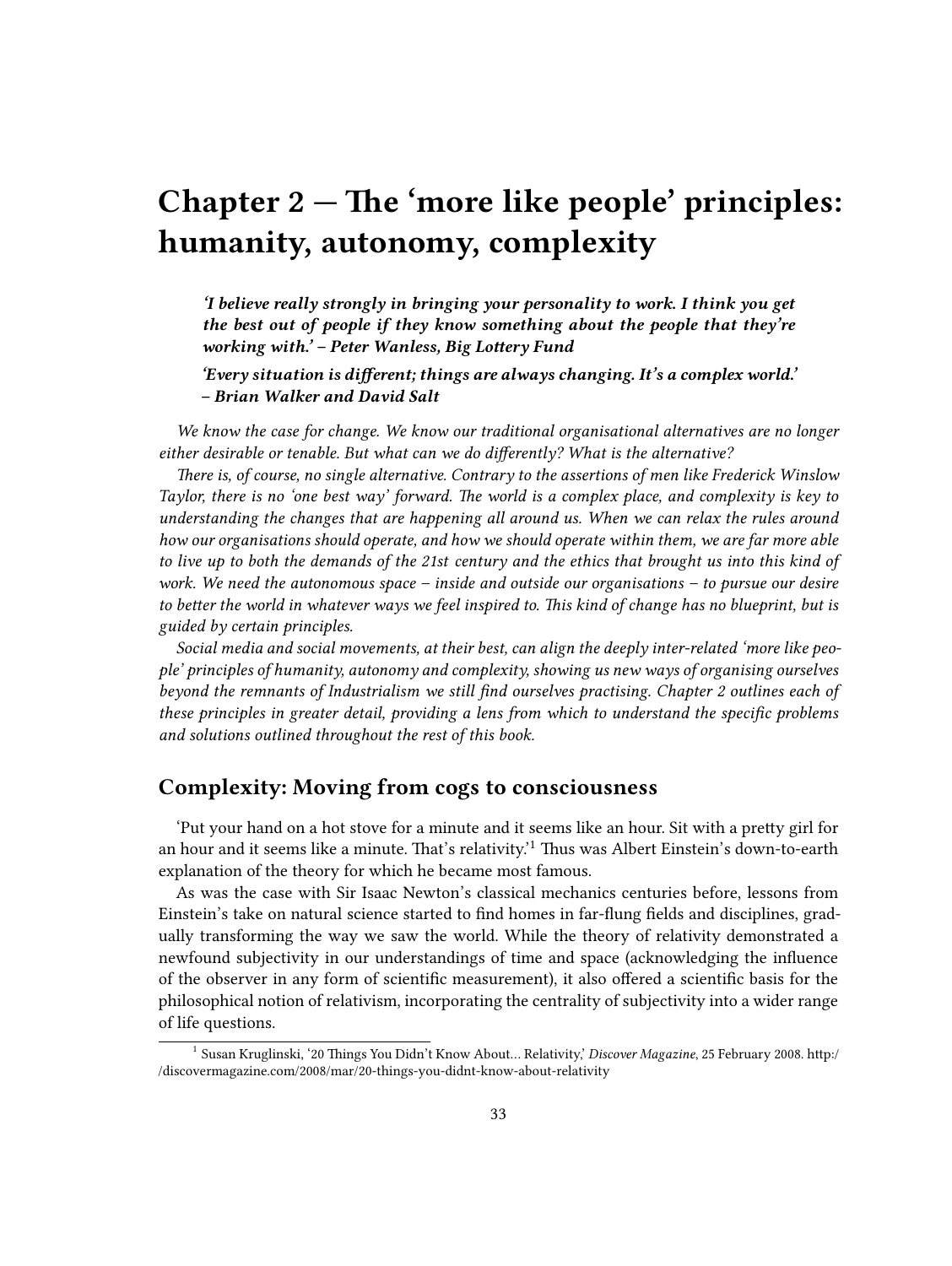In contrast to the black-and-white worldview of absolute objectivism and rationality popularised during the European Enlightenment, relativism emphasises the observer in interpreting and participating in what they see, based on their previous experiences and understandings of the world. Relativism may well be captured most succinctly by the popular phrase 'perception is reality,' three words to make Frederick Winslow Taylor turn in his grave, undermining the absolute authority of an expert's all-seeing eye.

Since the days of Einstein, a range of other disciplines have also picked up on aspects of relativity and relativism. In stark contrast to Newtonian objectivism, Chilean biologists Humberto Maturana and Fransisco Varela discovered that human visual perception is 80 percent-based on what we personally already know and believe, while only 20 percent is the result of the outside world we are observing. Previous science had presumed that our eyes objectively converted visual information from the world around us, into something our brains could understand, yet Maturana and Varela demonstrated that most of what we 'see' is actually the result of our brains putting together a picture from information they already have, with a relatively small new input from the world beyond.<sup>2</sup> Thus, at some level, subjective perception applies even to the seemingly fixed notion of eyesight, going some way to explaining the frustration that occurs when two people, experiencing the same phenomenon, come to wildly different conclusions about it.

Applied to organisational life, relativism chucks Frederick Winslow Taylor's scientific management out the window of a tall building. From handling management-staff relations, to writing standard policy documents, the objectivism that frames so many organisational practices is thrown into question by the idea that the real human beings involved in such processes probably don't all see them in exactly the same way.

The science legitimised by Einstein and others laid some of the early bedrock for our relatively recent understanding of complex systems. Several key concepts, however, make complexity different from most Newtonian science. Among these is its emphasis not on material things or people, but the *relationships* between those things and people. This means understanding whole systems, and not simply the arbitrary parts (teams, subjects, disciplines) we so often divide them into. So, when applied to organisations, rather than simply producing an organisational chart visualising a hierarchy of managers and workers, complexity tells us that it is the ever-subjective line connecting the two roles that is most determinant in understanding the work that will occur.

What the organisational chart also misses – much like the linear management approaches it is based on – is that organisations have infinite relationships, inside and outside their walls, which collectively play a strong role in shaping what the organisation *actually does* and how it *actually does it*. The chart cannot tell you, for instance, that Zoe in Finance is a close friend of James, the Head of Human Resources, creating a mutually beneficial connection (between Finance and HR) that supersedes the official organisational processes when either of them – or their respective teams – need to get things done. Or that a one-night stand gone ugly between Sophie in Campaigns and Alex in Policy has had ripple effects, with both teams involved taking sides on the matter. In a complex system, relationships are central, meaning cogs (or people) cannot simply be replaced, as their job titles might suggest they could, and be expected to create the same results.

### *Complexity is…*

<sup>2</sup> Klaus Krippendorff, 'Afterword,' *Cybernetics & Human Knowing*, Vol.9, No.2, 2002, p. 95–96.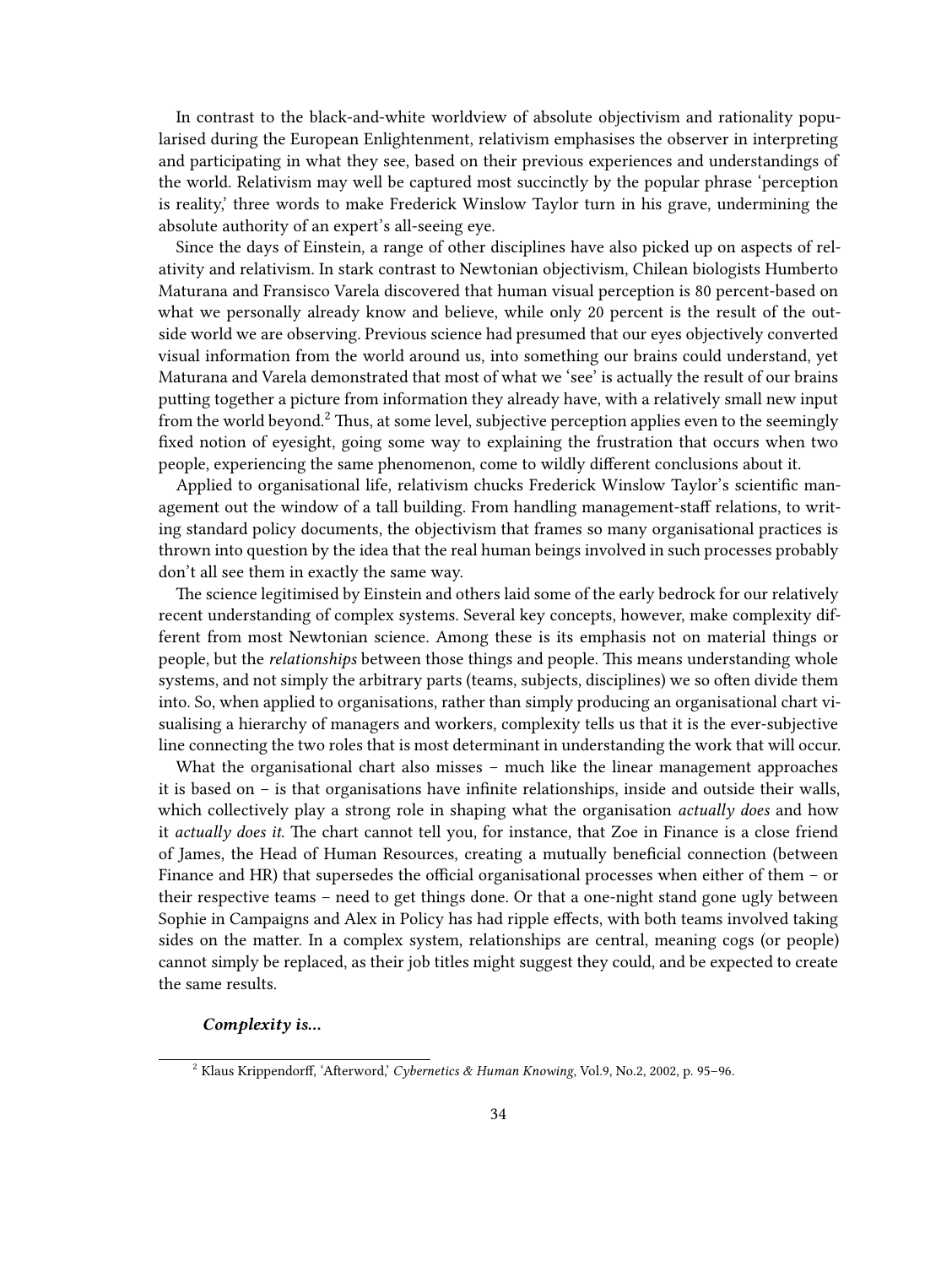- **The importance of the whole, rather than simply its component parts**
- **An emphasis on relationships between parts and people, rather than just the parts or people themselves**
- **Life's ability to self-organise at every scale**
- **Emergent, rather than predetermined outcomes**

Additionally, complexity – based on countless studies of living systems at every scale – tells us that life constantly self-organises, whether we like it or not. Our uniquely human systems of top- down management fly in the face of countless other living systems, from bacteria to whole ecosystems, not to mention the things people achieve when they don't have organisations to tell them what to do.<sup>3</sup>

Deeply connected to the notion of self- organising systems, is that of *emergence*, the idea that results grow and develop organically, through random on-going interactions, rather than as the result of pre-determined top-down plans. While the Taylorist machine metaphor has offered us the illusion of control, emergence offers us something far greater: endless possibility beyond what any of our leaders could have predicted in advance.

The online and offline social movements that appear throughout this book are practical examples of this emergent phenomenon. They are the unimagined results of a dovetailing of countless small, self-driven actions, drawn together by a shared sense of purpose, and an ever-growing ability to connect that purpose with others in so many diverse corners of the world. While our societal belief in the wide- ranging applications of Newton's physics initially makes it very difficult for many of us to view this kind of activity as a serious alternative to current organising structures, its effects are all around us, if we choose to see them.

At its most basic level, with the above characteristics in mind, complexity theory defines questions and problems in one of three ways:

- Simple
- Complicated
- Complex

Brenda Zimmerman, in her 2006 book with Frances Westley and MichaelQuinn Patton, *Getting to Maybe: How the world is changed*, has provided an archetypal understanding of the differences among these designations, exemplifying the distinctions as follows:

- Making a cake is simple
- Launching a rocket is complicated
- Raising a baby is complex<sup>4</sup>

<sup>3</sup> Margaret Wheatley has written extensively about the relationships between quantum science, living systems, and human systems of organisation. For those who are looking to explore the philosophical and scientific sides of complexity in more depth, *Leadership and the new science* is her most complete work on these relationships.

<sup>4</sup> Frances Westley, et al. *Getting to Maybe*, Vintage Canada, 2006, p. 9.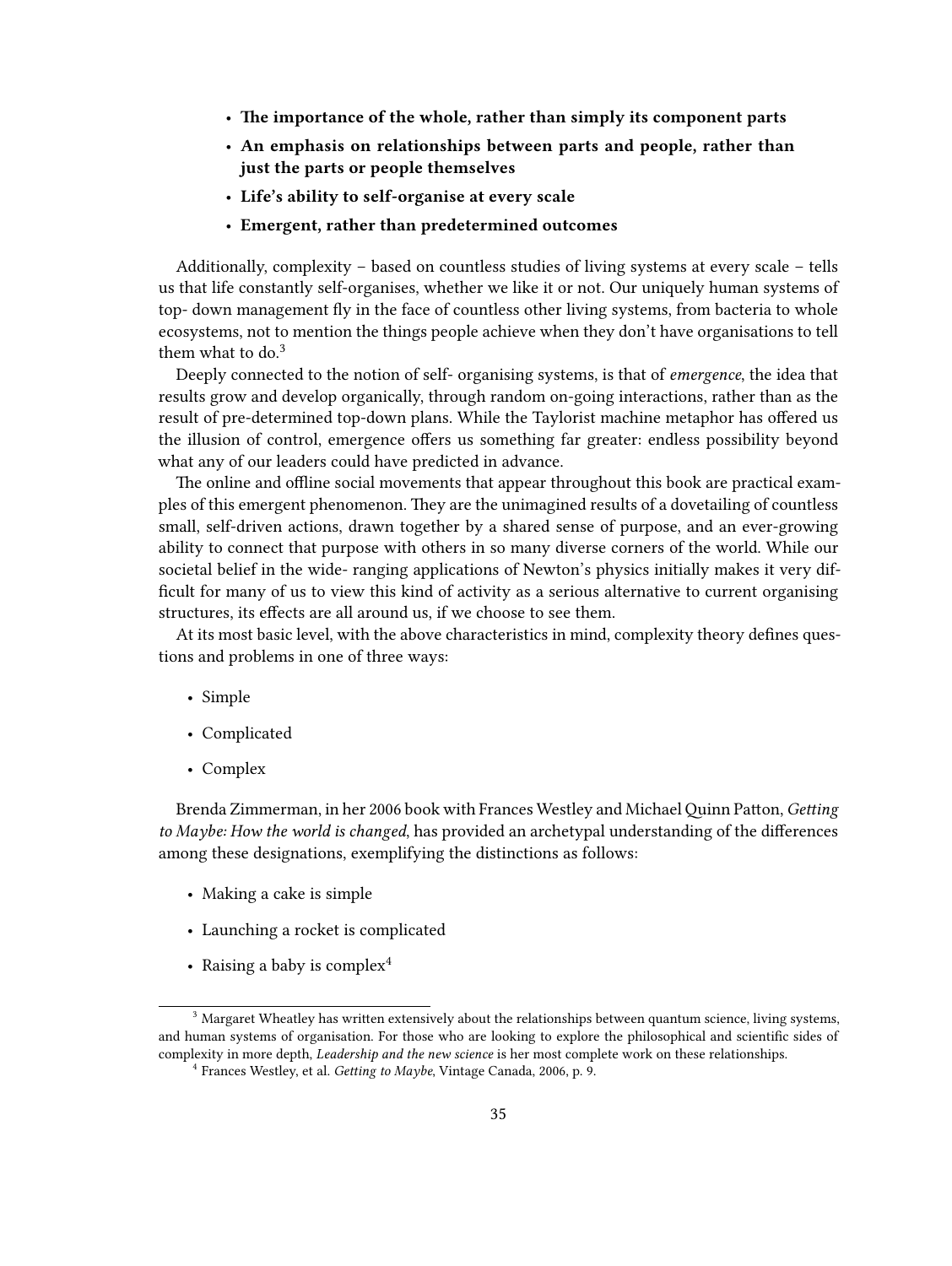A cake – if the recipe is good and the correct ingredients available – can be made by almost anyone, regardless of skill or talent. It is primarily a good recipe that makes a good cake.

A rocket is also launched using a relatively fixed formula, but it is unlikely that you or I could walk into NASA's Cape Canaveral and make it happen. While the recipe is key, so are skills and experience related to rocket-launching– without these, the formula won't get us very far.

A baby, on the other hand, is an entirely different story. Once she or he is born there is no reliable how-to guide. Nor is previous experience necessarily an indicator of being able to raise a healthy, well-adjusted adult. In fact, the step-by-step guide and past experiences may well *work against you*, if you rely on them too heavily, as many parents have lamented after their second child has entered the world.

This is where the relationship stuff comes in. A baby doesn't exist in a vacuum. It is impacted by, and has impacts on, the world around it – a hallmark of any complex system. A baby born during a recession to two suddenly out-of-work parents will be impacted by such early experiences. A baby with health problems that cause them to cry all night, keeping their parents awake, will impact on those parents in a range of ways. They may in turn have less patience, or less energy for other things in their lives, which will likely influencing the child as well.

When the baby gets to school age, their teachers, their neighbourhood and their classmates will all influence their development. As the child becomes more independent, little by little, the range of relationships around them all begin to have an effect, just as the child does on those same relationships and the others involved in them.

### <span id="page-35-0"></span>**What do babies have to do with my work?**

The world of social change has a lot more in common with the baby than it does with the cake or the rocket ship, yet looking at how we organise ourselves would suggest otherwise.

The international development world has often described issues of complexity as 'wicked problems,' those 'without form, structure, or solution.' The Overseas Development Institute (ODI/ @ODI\_development) identifies three components to so- called wicked problems:

- 1. What is needed to address them is not found in any particular organisation or agency, but in a combination of several different institutions,
- 2. They are hard to predict and often spring-up, seemingly out of nowhere,
- 3. Many stakeholders aim to address the same questions in radically different ways, often working against each other in the process.<sup>5</sup>

While a step in the right direction, this kind of analysis and its corresponding recommendations are still one among several examples of more traditional organisations trying to fit a complex reality into a 'complicated' framework. Complexity science tells us that when two or more independent variables come together, we can't say for sure what the outcome will be. When an infinite number of independent variables are constantly bumping into one another, there's no point even trying to predict the results. Doing so will likely only blind us to what's actually going on.

<sup>5</sup> Adapted from Harry Jones, 'Taking responsibility for complexity,' ODI Briefing Paper 68, August 2011.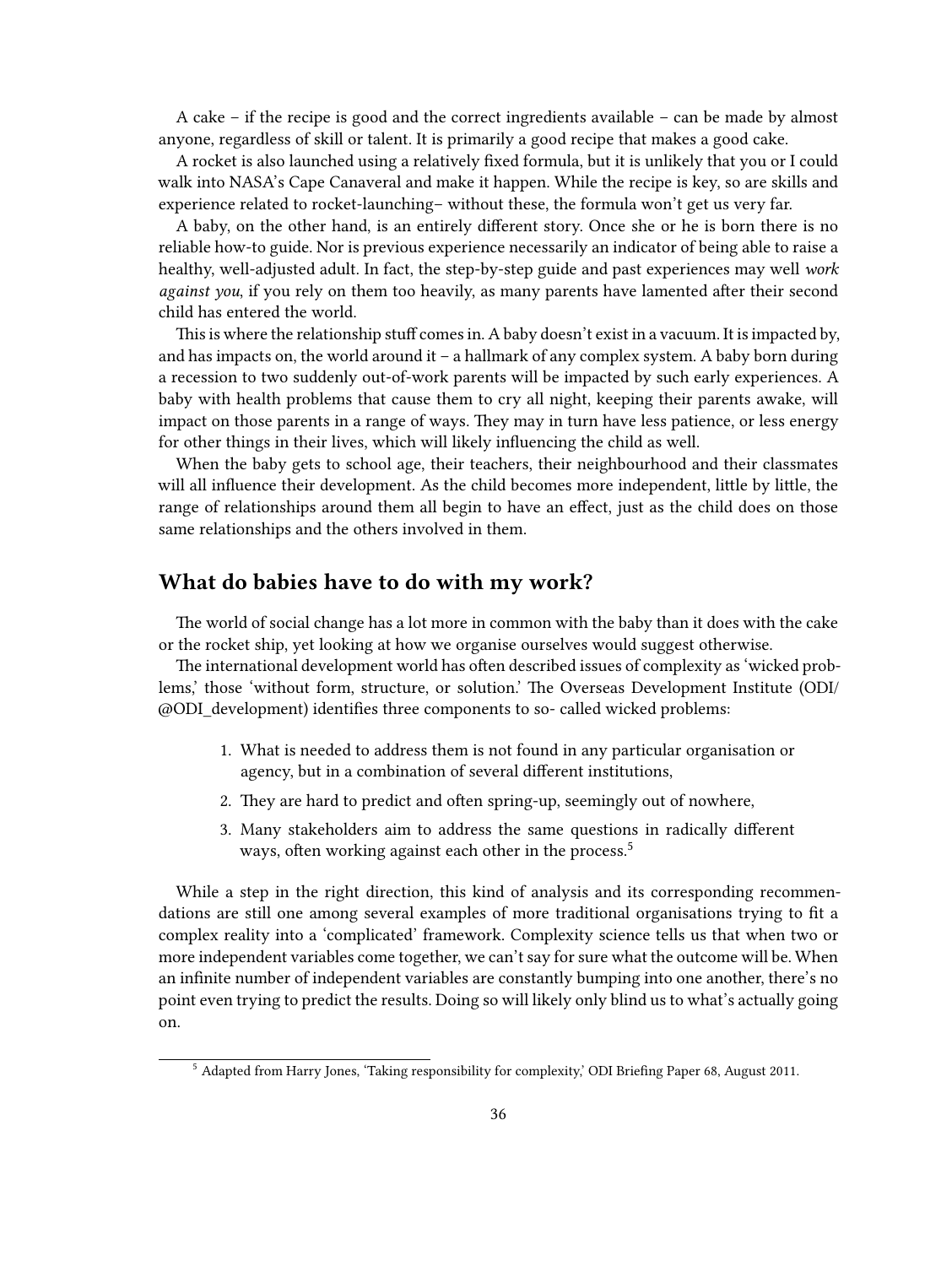Now, if we think of something that our social change organisations might do – trying to end homelessness, for example – what kind of problem or question do you think this would qualify as: simple, complicated, or complex?

We know that people become homeless for a wide variety of reasons (grief, mental illness, poverty, housing policy, substance use, domestic violence, trauma, etc.). We also know that it is rarely just one of these reasons, but often the combination of two or more of them interacting with each other that finally push people onto the streets. We know that the longer someone lives in the streets, due to the additional problems that arise from the experience (health deterioration, abuse, trauma, etc.), the longer it is likely to be before they are able to be happily housed again. We also know that different people respond to different kinds of support differently, due to a range of factors we can only begin to imagine about their lives before we came into contact with them.

If your aim were to get just one homeless individual off the street, you would be dealing with complexity. When you work in an organisation that aims to change the living arrangements of literally thousands of rough sleepers, it certainly doesn't get any simpler. Good workers and volunteers involved in ending homelessness know this at a visceral level, adapting what they do to fit each particular person's situation, at whatever stage they are at in a difficult process.

Yet our organisations' approaches seem perpetually stuck somewhere between dealing with 'simple' and 'complicated' problems. We write a business plan to describe each of the steps we will take before we've taken them. We measure our work against the completion of these predetermined steps. But like the how-to guide and expert advice for child rearing, the more we tell ourselves that following these steps is the way to achieve our aims, the less likely we are to notice that the road has curved under us and our linear trajectory has driven us off into the bush somewhere.

'Disasters can occur when complex problems are managed or measured as if they are merely complicated or even simple,' write Zimmerman, Westley and Quinn Patton, in *Getting to Maybe*. Describing the reliance on pharmaceutical solutions in so many mental health services, they continue,' The fact that many patients are too ill to adhere to their prescribed drug regimens is ignored as it demands of our specialists a level of interaction and adjustment most are not equipped to deliver.'<sup>6</sup>

Rather than developing more personalised provision, based on particular needs, too often the response is to impose new ways of forcing people to take their medicines, which then invariably leads patients to finding more creative ways of avoiding them, sparking a costly downward competitive spiral, rather than a solution.

In such examples we find the ripple effects of Frederick Winslow Taylor's 'one best way' still playing themselves out, hopelessly patching band-aid on top of band-aid, so thoroughly committed we are to our initial approach being right that we keep reinforcing its faulty logic, unwilling to try something different, when something different is often exactly what is needed. Without change, systems eventually fall apart.

The way most people handle the complexity of raising a baby is instructive: *be flexible, adapt, accept that things will go wrong along the way, and allow for new interactions to occur. Don't expect you can transfer your knowledge of life to a child without them having to learn things for themselves that you already knew. Pay attention to what goes wrong and what goes right, but don't assume*

<sup>6</sup> Westley, et al., 2006, p. 10–11.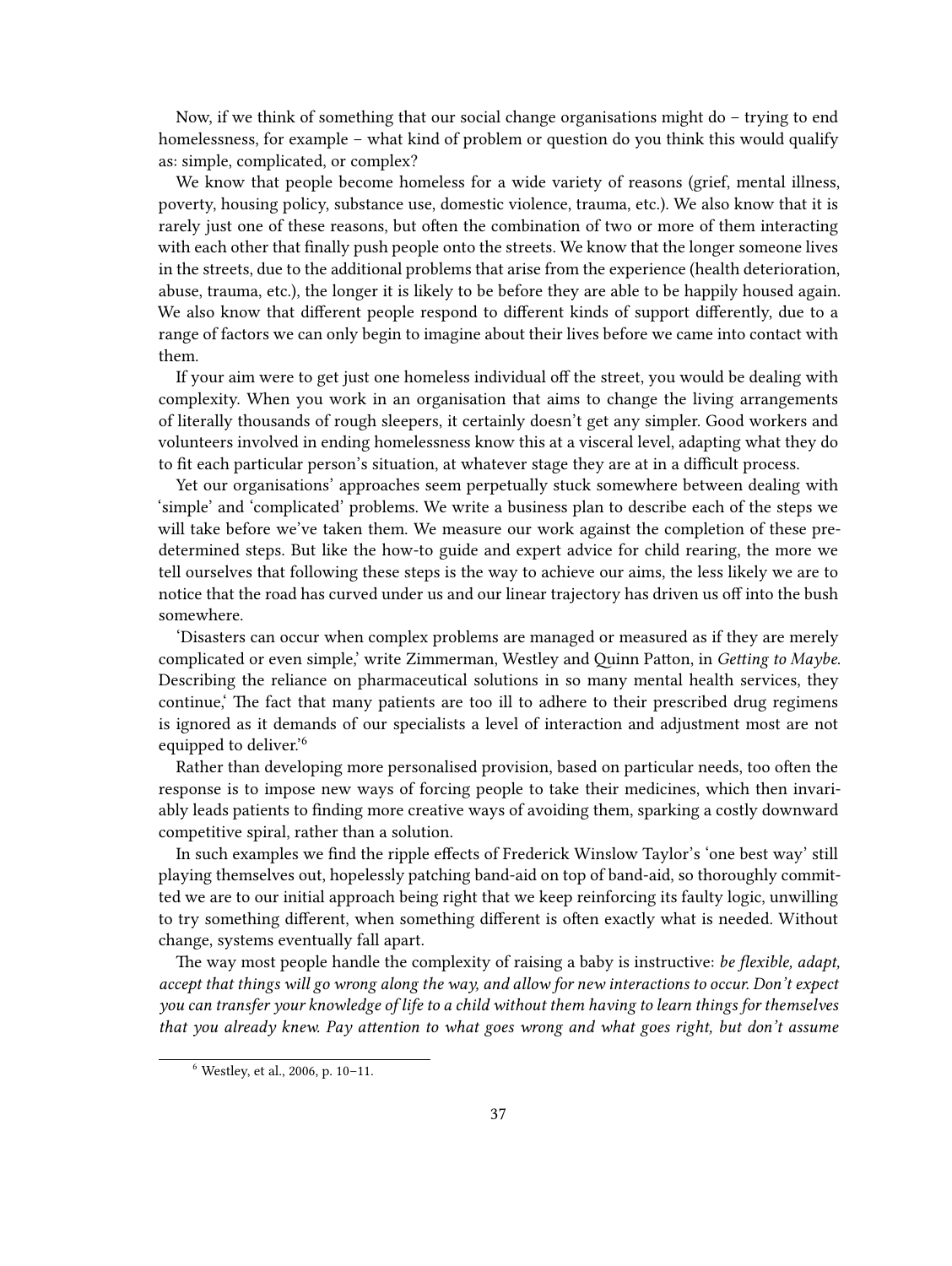*the same pattern will repeat next time. Notice things in the moment, and don't let yourself get too distracted by your long-term objectives along the way.*

This is the essence of successful work in a complex world. It is not about linear thinking or following rules, but about adaptive flexibility in the moment, and accepting the need to shift when the world tells you something isn't working. 'more like people' means learning to accept that we will see the same things differently and should not impose our particular theory of change on the world around us unquestioningly, just because it made sense to the few of us who were a part of the strategy meeting that developed it however many months or years ago.

The first time I ran a workshop on the theme of complexity, after months of reading and preparation, I spent almost a full afternoon lecturing those who came along on the importance of flexibility and adapting to new information. Unfortunately, I did this while ignoring the fact that my audience had come to do something a bit more participatory, had told me so at the start and at the break, and had mostly dozed off or left before I completed my in-depth sermon on the complex world around us.

After that event I realised how thoroughly my means and ends had become unaligned, and was able to take the lessons of my own hypocrisy into future workshops. I did this by making sure I had a co-facilitator to work with who would happily cut me off if I went too far into lecture mode. Gradually, I got to a point where I could let groups direct themselves, offer their own insights, and shape their own session, with only sporadic input from myself when I felt that new information would enrich their process. Unsurprisingly, as I became more flexible, the feedback improved, as participants were able to shape their sessions along the way.

We can practice working with complexity both individually and organisationally. A first step might be in appreciating that someone else's perspective is still a perspective, and that, just like our own, an infinite number of experiences will have shaped it. Personally, I have found this helps avoid non-constructive conflict in working relationships. By remembering the complexities that have produced someone else's differing views, I can breakdown the black-andwhite understanding that easily leads to vilifying a colleague who seems to be undermining or criticising me at every stage. If you can find the space to discuss your differences at a less operational level (for example, the deeper question of why someone supports doing 'x'), it might provide the chance to get a better understanding of where each of you are coming from, easing some of the tensions between you.

*In what parts of your life do you accept complexity as a given? When do you find it hardest to let go of your plan? What helps you pay attention to what is happening around you in the moment?*

## **Humanity: What we can learn from ourselves?**

While approaching the world as a complex system can help us adjust the ways we work from an intellectual point of view, it doesn't necessarily shift us at that more visceral level where individual change is more likely to occur. For this kind of change, we might have to dig a little deeper.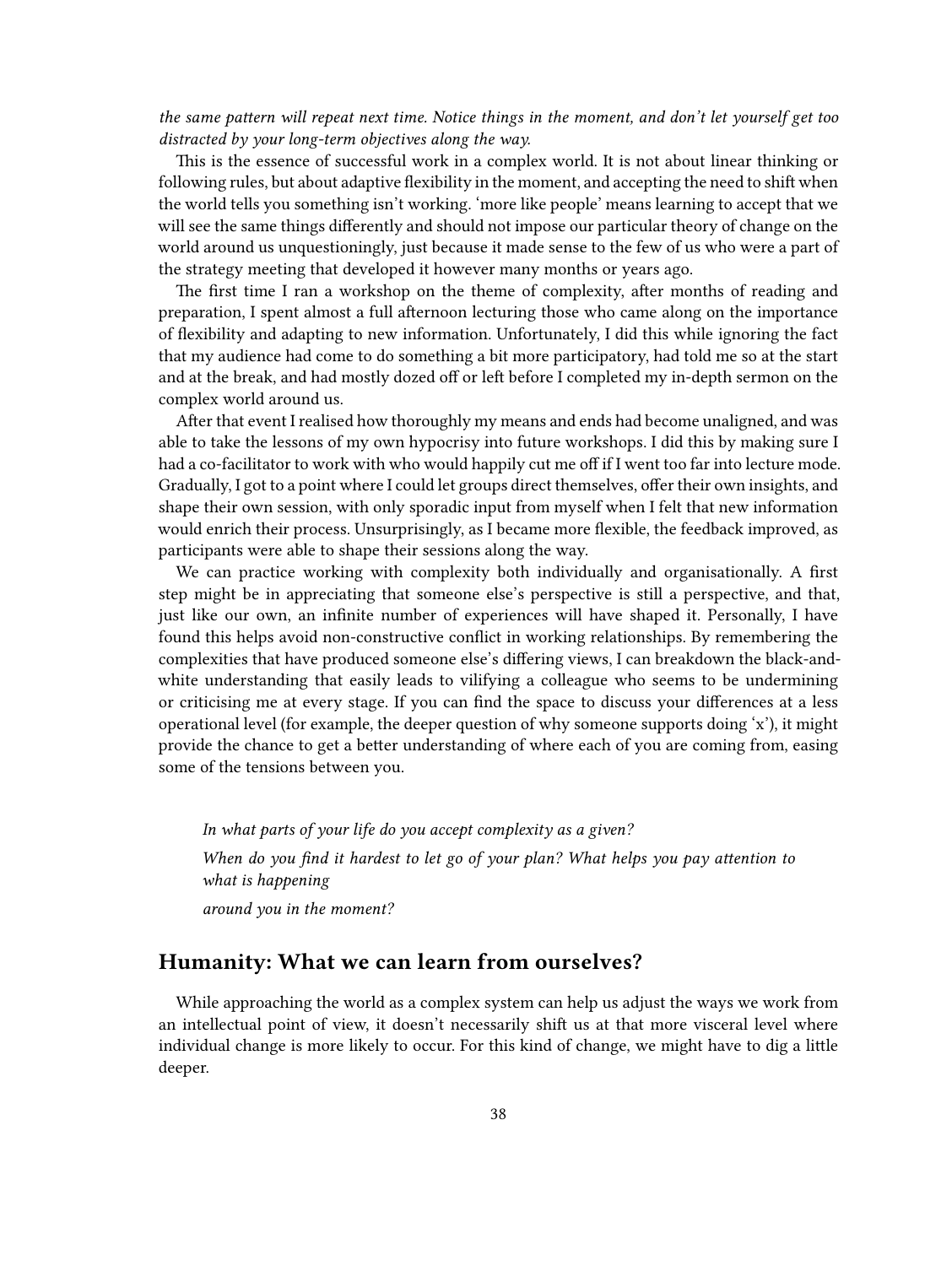*Humanity is…*

- **Trust of and empathy with others**
- **Awareness of what we bring to any relationship**
- **Learning from the rest of our lives**
- **Being ourselves!**

The stifling and dehumanising processes of professionalism have embedded themselves so deeply in so many of us that re-learning to *be ourselves* may be the hardest aspect of change this book encourages.

As complexity explains why the relationships between parts of a system, or people in an organisation, are more important than the roles themselves, we need to think about what we are contributing (or taking away) from the many relationships of which we're a part.

Luckily, there are plenty of experiences from other parts of our lives that we can learn from – especially our personal relationships, whether with our families, our friends, our children, or our partners. The straightjacket of professionalism we talked about in Chapter 1 has made it much harder to bring learning from our personal lives into our organisational ones, but this is precisely what is needed.

*What could a pick-up football or basketball game teach you about facilitating group dynamics?*

*What could an argument with your teenage daughter teach you about working differently with people of another generation?*

*What could a passion for improv theatre or jazz teach you about adapting your work plans on the fly?*

The more personal the source of the learning, the harder it can be to think of it outside of that relationship. A series of trial-and-error efforts to learn from the things that make your personal relationships the best they can be, is really the most effective way to kick-start this kind of change.

What I hope to offer are a few principles, mostly gleaned from the less-manipulative end of the relationship and pop-psychology back catalogue, and from my own life and those of people around me, which I find just as relevant to a range of organisational issues as they are to relationship issues.

The biggest difference between our personal relationships and our working ones is the level of trust present in each. The more trust we share, the easier it becomes to work together, whether in strengthening family bonds, or winning a campaign. Conversely, the less trust we share, the harder these things become.

While it never fails to raise eyebrows when I first suggest it in workshops or seminars, I strongly suggest experimenting with what I've called *conscious vulnerability.* Essentially, this is giving someone else the chance to hurt or take advantage of you, on the assumption that they won't. It might mean admitting that you made a bad choice on a particular project, or acknowledging that you don't have as much experience as one of your staff does in a specific area. It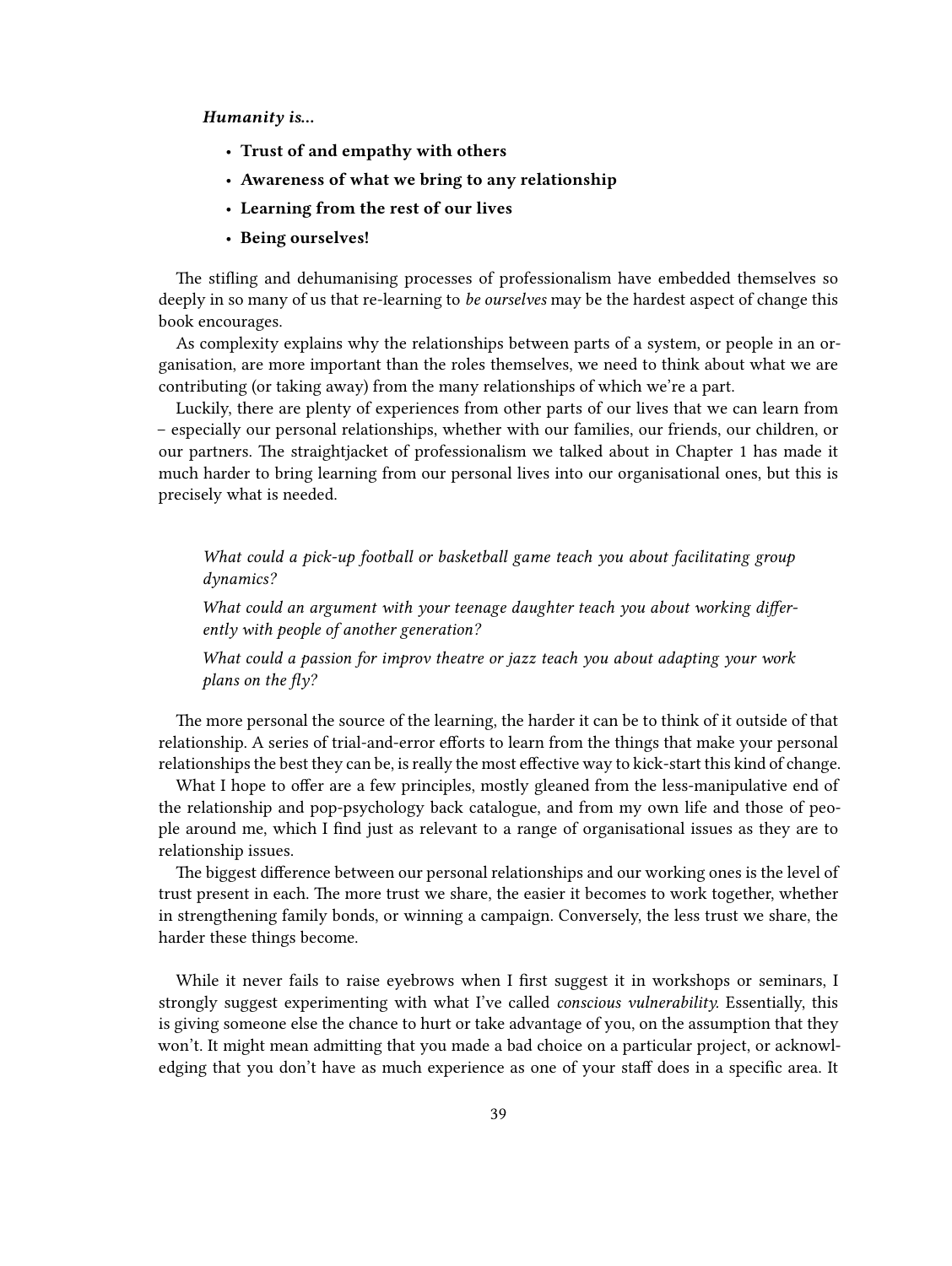might mean something a little more personal: telling your team, or members of it, that you're struggling with conflict at home, and that you'll do your best to keep it from affecting your work, but that it is occupying a lot of your thoughts at the moment.

As economist Tim Harford (@TimHarford) has written, 'many people respond to trust by becoming more trustworthy.<sup>'7</sup> If we can develop more trusting working relationships, we can open countless other doors in our organisations.

The uglier flipside of this is, of course, that many people respond to even subtle hints of mistrust ('Can you send me the draft of that email before you send it out?' or 'Here is a list of bullet points to make sure you get across in this meeting') by becoming *less* trustworthy.

Conscious vulnerability is not a failsafe methodology and can open you up to being taken advantage of. But the alternative is superficial relationships where difficult dynamics remain buried just below the surface, making good work the exception, rather than the rule.

If I work closely with someone, there are both practical and human arguments for why I would want to know a bit about big things that are affecting them. Practically, it means I can step in, if they need to rush out of the office on short notice, or work out alternative arrangements with them if they need time off. More fundamentally, I want them to know that they don't have to pretend they're fine at work if they're not. Empathising with someone's situation, rather than simply ignoring it, or telling them to 'check it at the door,' is another strong way to foster more trusting relationships. Just as ignoring unhappiness in someone you are close to is unlikely to do good things for your relationship, the same dynamics apply at work.

Beyond trust, I have often found that self-awareness (or lack thereof) can be a major determinant in being able to build strong relationships. We all have blind spots around our own attitudes, behaviours, and actions. But unlike a machine, which lacks the consciousness to see the consequences of its actions and adjust accordingly, people can develop the psychological and emotional tools to better understand what we are bringing to the table, and thus to begin to address our less constructive habits.

Greater self-awareness helps to breakdown blame culture, which is equally a problem in both organisational and personal relationships. Blame culture tends to result from our own blind spots: we can easily see where someone else has done something wrong, but it's much harder for most of us to see our own shortcomings and contributions to a shitty situation. Organisational hierarchy doesn't help, and, if anything, further conditions us to avoid responsibility, because of its one-way, upward accountability channels, and the potential disciplinary implications if we are seen to be in the wrong.

Marriage counsellors deal with the blame associated with intimate relationships every day. If you were to hear two people from a troubled marriage recount what they felt was wrong with their dynamic, odds are good that you'd find reasons to empathise with and criticise parts of what both were saying. When Partner A says, 'I want more space to myself and Partner B won't let me have it!' we might think, 'Fair enough – everyone needs a certain amount of space to pursue their own interests.'

<sup>7</sup> Tim Harford, *Adapt*, Little Brown, 2011, p. 228.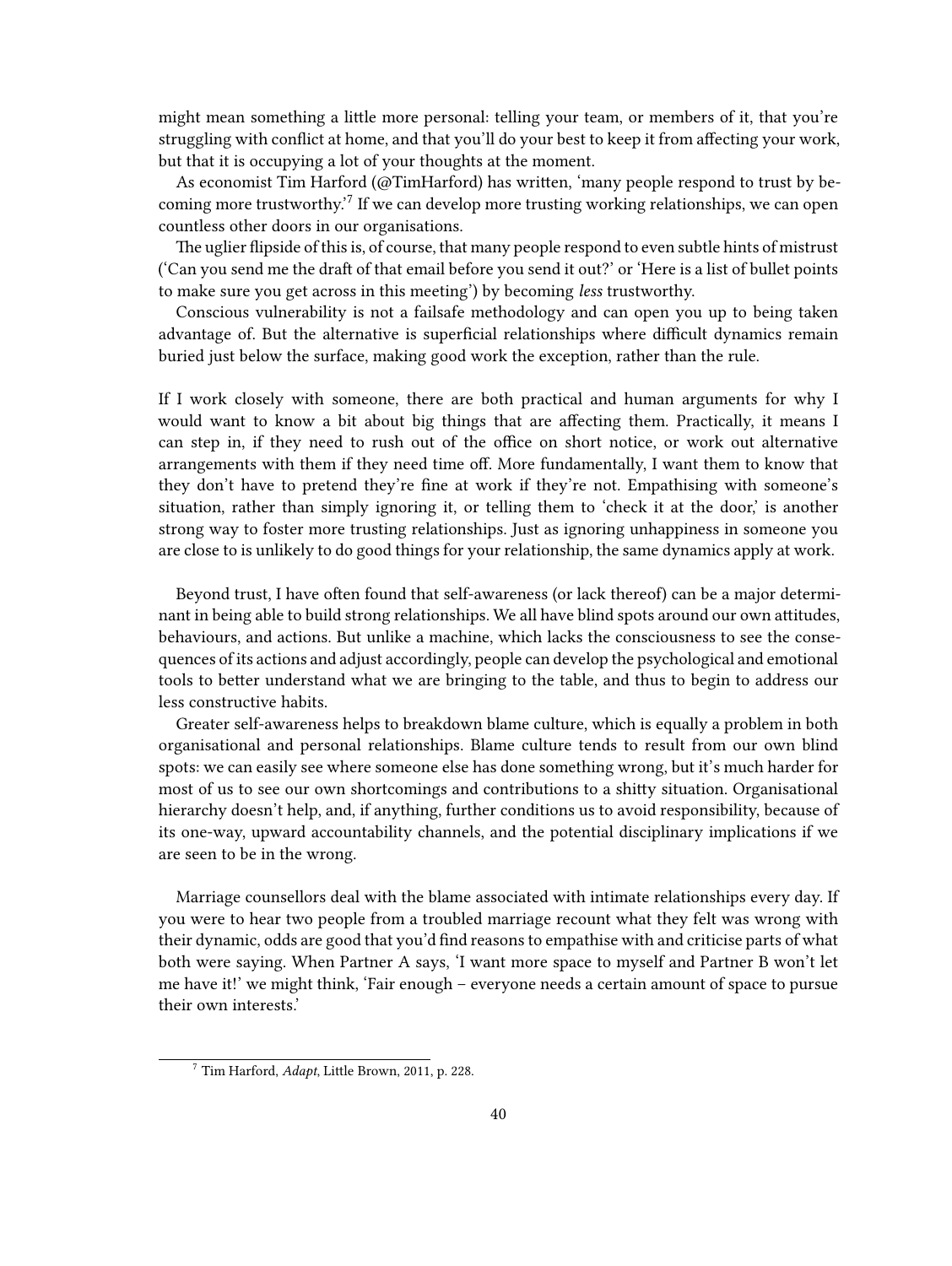Then, moments later when we hear Partner B exclaim with equal sincerity, 'I just want us to have some quality time together,' you might say, 'Of course! Both people need to make an effort to be together if the relationship is going to work!'

In any relationship, both people are always making choices that make the dynamic better or worse. In our intimate relationships, we can often justify the work involved to improve things because the payoffs of better intimate relationships are so great. However, when it comes to the place we spend most of our waking hours, from Monday to Friday, we are rarely willing to put in the same efforts to improve things. As part of our professional notion of separating work and life (as if the former was not simply part of the latter!), we relegate ourselves to having less-thanideal working lives, as though forty or more hours of our average week is not worth the personal effort to improve things.

How often have you looked at a lousy working relationship and thought: 'What could I do differently here?' rather than reverting to the more common knee-jerk response: 'how can I make *them* do something differently?'

Dr. Harriet Lerner (@HarrietLerner), in her 1990 bestseller on relationship patterns, *The Dance of Anger*, wrote, 'It is tempting to view human transactions in simple cause-and-effect terms,' harkening back to the Newtonian ideals that have infiltrated so much of our lives. 'If we are angry,' Lerner observes, 'someone else *caused* it. Or, if we are the target of someone else's anger… we may conclude that the other person has no *right* to feel angry.'<sup>8</sup>

Clarifying the blame question, she adds, 'We are responsible for our own behavior,' along with the critical disclaimers, 'but we are *not* responsible for other people's reactions; nor are they responsible for ours.'<sup>9</sup> Successfully distinguishing our own emotional responses from other peoples' actions is basically the Super Jedi Ninja standard of emotional intelligence, but is still one we can all be working towards.

Closely related to letting go of blame is one of the golden rules of basic relationships psychology, passed along to innumerable sobbing friends in miserable situations over the years: *You can't force someone to change, if they don't want to change themselves*. While these words are often a precursor to encouraging someone to leave a relationship, sometimes a more constructive alternative is still available: if the other person isn't willing to change in the way you want them to, you can work to improve yourself, taking the steps to shift how you respond and what you give to a dynamic that isn't making you happy. Like in a miserable marriage, there are times when leaving a job is absolutely the best thing you can do, but in either situation, understanding your own role in the conflict is important, and might help to keep you from reliving the same experience in a new job or new relationship, further down the road.

This is not about compromise, as it is so often portrayed in relationship literature. It is more about the pragmatism of finding the part of a destructive dynamic that you have the power to affect, rather than wasting your efforts on the points you have no control over, where no amount of blame will create the outcome you want. Being aware of the ways we subconsciously make a dynamic worse through our behaviours – with aggression, passive aggression, silence, or selfblame, to name a few – can help us to break the patterns that make our working dynamics untenable.

<sup>8</sup> Harriet Lerner, *The Dance of Anger*, Harper Element, 1990, p. 123.

<sup>9</sup> Ibid, p. 124.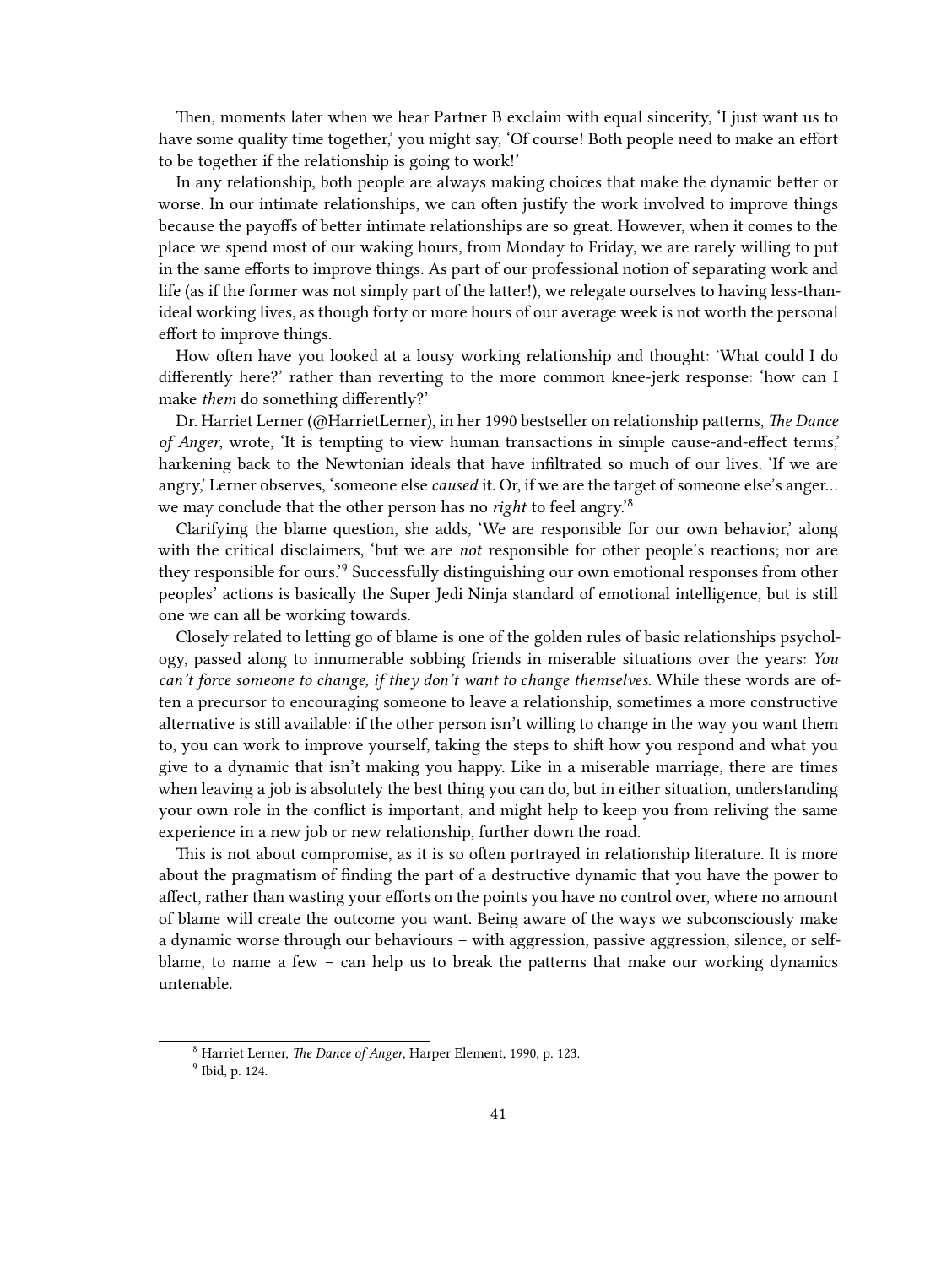More colloquially, if a colleague tells me to piss-off, and I respond by telling them to piss-off, I haven't done anything to open up a more constructive relationship, even if it felt like what they deserved at the time. I've only accentuated the negative, validating their rationale for the initial comment (and their likely follow-up) with my response. To pass along a question my mom once asked me during a difficult time early in my marriage, in which I thought I had my wife's side of our problems completely figured out: *Do you want to be right, or do you want to be together?*

While we may not be quite as committed to a manager or colleague, there is some value in getting past the winning-the- debate-with-the-correct-argument approach we easily fall into. There's a certain logic in wanting to prove we're right during conflict, yet it only tends to make both sides of a dynamic feel less engaged in their relationship, in part because both are likely equally committed to their own versions of what is right.

If there were one best way and we were entirely rational machines, 'winning' might make the other person see what was wrong with their approach. However, too often, winning an argument just leaves the other person feeling more resentful as the loser in the relationship, rather than building a better dynamic together by understanding each of our own contributions to the problem, and thus, the solution.

#### *Rather than trying to win, why not think about how we could improve ourselves?*

To take it to a more practical level, let's say you're a manager. Your administrative assistant is uncooperative with your instructions, regularly late, and argumentative when you challenge them on it. You first kept your frustrations with these behaviours to yourself, but then started into a series of efforts to change them – to make them more cooperative, more punctual, more abiding. But matters worsened. You moved into more formal disciplinary action. Some of the most measurable problems – lateness, for example – went away, but the ones it was harder to keep track of simply got worse.

Now, let's say you're the administrative assistant. You've done this job for years, and a new manager is telling you to do things their way, even though you're sure you've got the best systems in place, and that this is just about them not wanting to change their own working habits. You've also been struggling with childcare lately, but haven't wanted to make an issue of it because you don't want your personal life to be seen as interfering with your career. No one seemed to mind that you were a bit late sometimes, but then, all of a sudden, you were receiving grief for slight infractions. These griefs seemed to escalate very quickly, and soon, you were facing a formal disciplinary process. Worried for your job, you pony-up and hire someone to take your son to school for you in the morning, to avoid any further lateness. You're out-of-pocket and more frustrated than ever with your manager, but you're on time now.

Both parties want the other to change. Both parties have legitimate reasons for wanting the other to change. But neither is going to get what they want from their current approaches.

While there is no guarantee that any of these would have radically altered this situation, there are several points where either person could have shifted their own behaviour to avoid *worsening* the conflict:

• The manager might have begun by asking what they could do to help the situation, rather than staying quiet about the lateness issue. *Silence is not a constructive responsive to conflict.*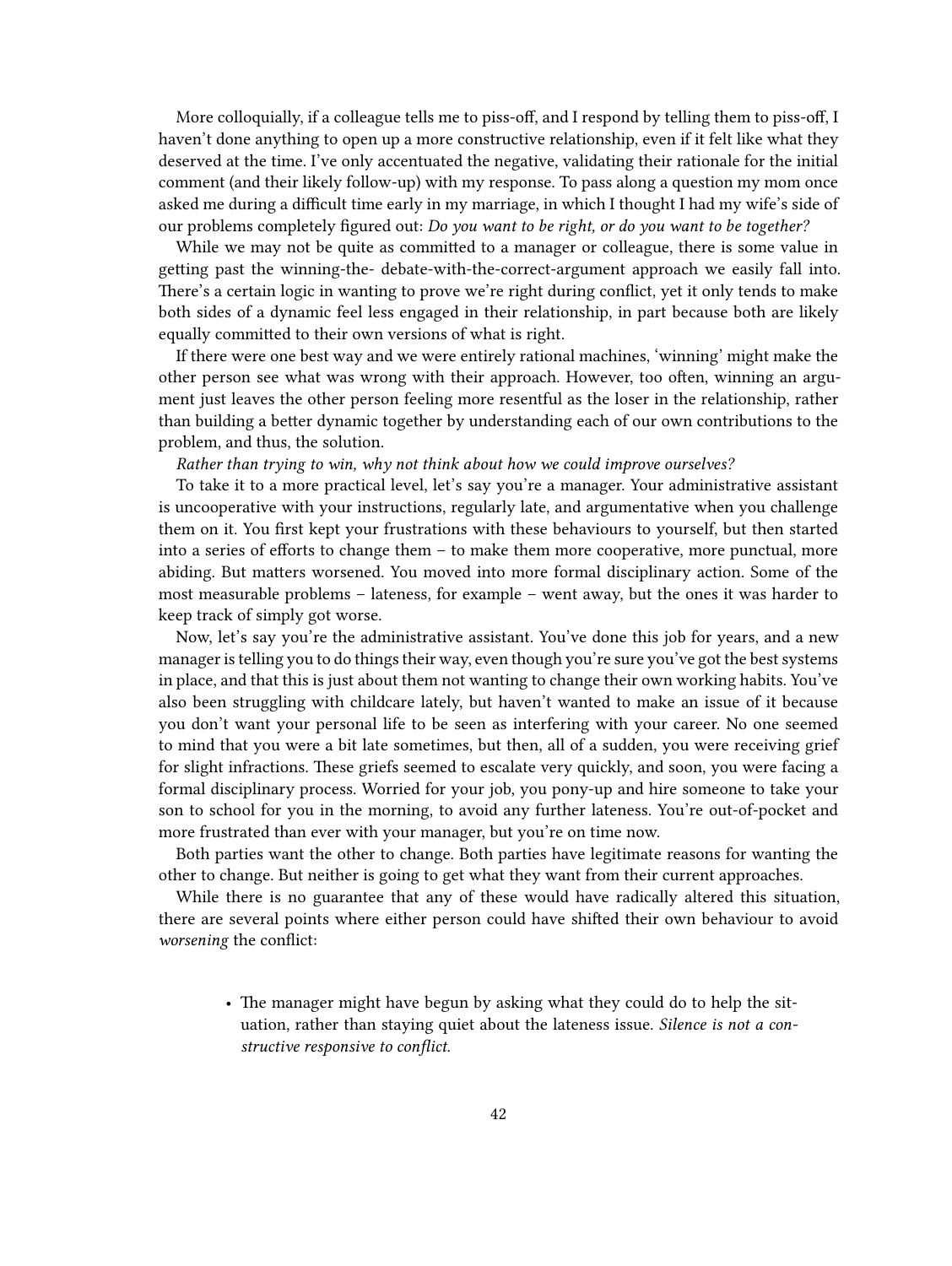- The administrative assistant might have asked to compare different ways of working, rather than sticking to their guns about the superiority of their previous methods. *Opening dialogue, rather than only stating opposition, strengthens relationships.*
- The manager might have thought about an experience where they felt they knew how to handle a situation better than their boss, and given the administrative assistant the chance to prove themselves, even if it meant adjusting their own working habits. *When we put ourselves in the shoes of those we are in conflict with, we might start to empathise with where they are coming from, rather than simply opposing them.*
- The administrative assistant might have been more open about their needs in the situation, and the external factors affecting their ability to do their job. *Honesty opens up the opportunity for an honest response, which can be discussed more openly than if both sides are holding their cards close.*

There are, of course, an infinite number of possible variables here that we haven't explored, but this example highlights the ways in which we might subconsciously be making a situation worse without realising it, and what we can do to change the dynamic.

*What has helped build or re-build trust in your personal relationships?*

*What helps you to actively reflect on the contributions you are, or could be, making to a relationship?*

*What helps you to relax when you're not at the office?*

## **Autonomy: Trusting ourselves and others to be brilliant**

One of the fundamental tenets of both self-organising complex systems and being yourself is autonomy. Our human desire to find our own distinct paths is not the waste a Taylorist would argue it to be, but instead the place from which our greatest potential emerges.

Organisations have traditionally sought to suppress or steer individual autonomy, through the imposition of professionalism, job descriptions, command-and-control management, top-level strategies, and the many subtle hints that tell us what is and isn't acceptable behaviour. This is because autonomy is antithetical to control, and control is at the core of industrial organising.

But is it possible that individual freedom is in fact *complementary* to organisational success? That letting a large group of people in an organisation act independently, as they see fit, can actually foster a stronger whole?

That's what Google believes. It underpins their 'twenty percent' policy, in which staff have the freedom to choose how they spend a day out of every working week, to focus on whatever inspires them.

Similar policies are at play in more and more web and software companies, because they realise that their staff are talented, and, if left to their own devices, will create great stuff without being told to.

The organising successes of horizontalism (a form of leaderless organisation in which decisions are made, and actions taken, collectively), in so many recent social movements –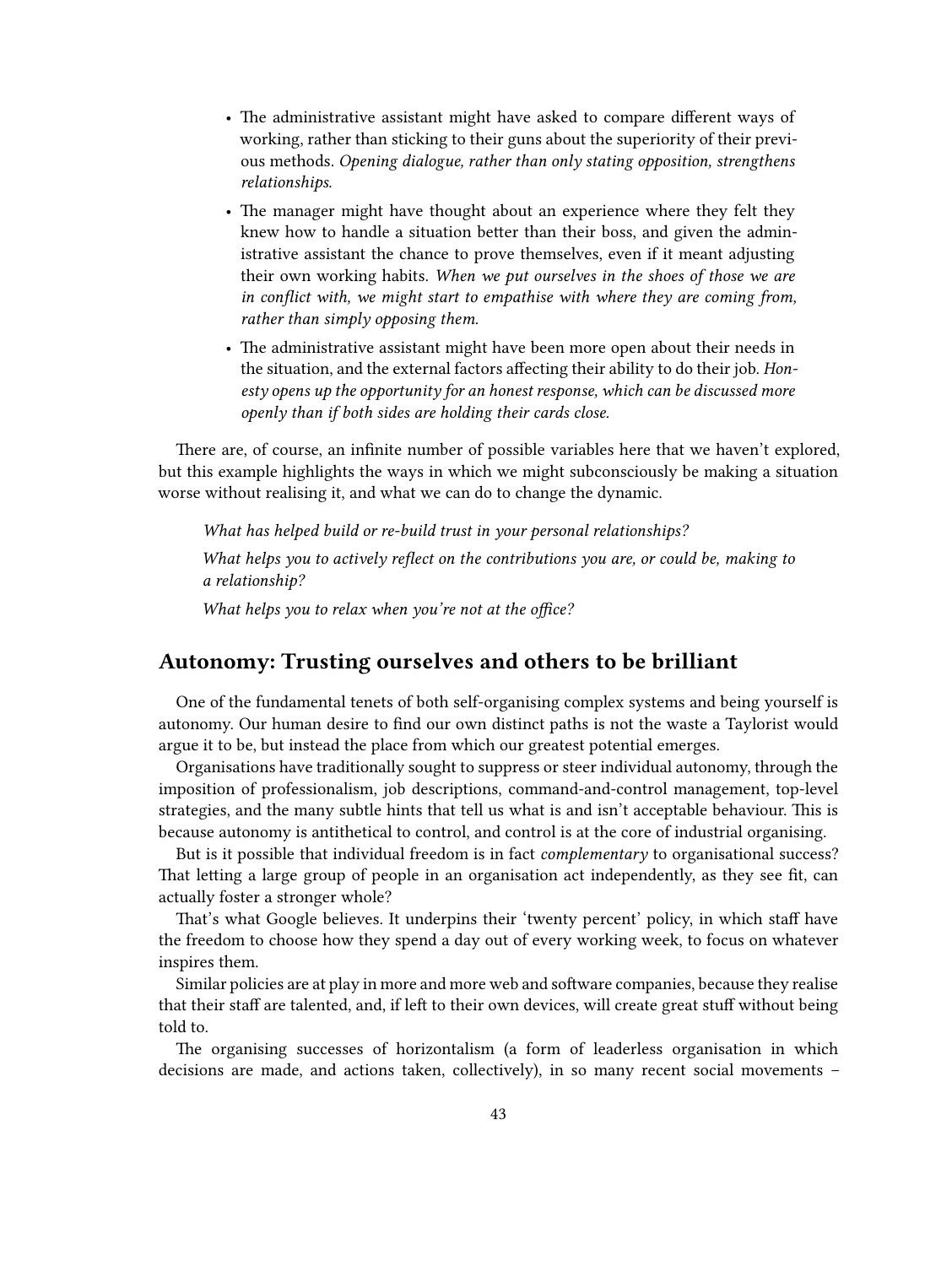from the Zapatistas in Mexico, to workers' factory occupations in Argentina, landless peasant organising in Brazil, to the global Occupy movement – are giving a new dimension to the importance of individual autonomy in the world of social change. Autonomy operationalises equal opportunities far more effectively than most organisational policies of the same name do, simply by offering wide-open space for anyone who cares about the same issues to do what they want about them.

#### *Autonomy is…*

- **Letting go of the systems we use to try and control things**
- **Assuming the best of ourselves and others**
- **Giving space for unknowns to emerge**
- **Equality at an operational level**

Implicit or explicit in each of these alternatives is the notion that 'If we free people to follow their passions, they will be brilliant,' rather than assuming, 'If we don't impose rigid structures, our staff will do the wrong things.' As we saw in Chapter 1, this faith is at the core of anarchist thought, and more and more brave and forward-thinking groups and organisations are demonstrating its value. No longer simply the naive mantra of a smoked-out hippie, autonomy is increasingly proving its worth as a bedrock principle of organisational and social change.

Margaret Wheatley and Myron Kellner-Rogers, two pioneers in applying the lessons of naturally occurring complex systems to the field of organisational development, put it this way:

Stability is found in freedom – not in conformity and compliance. We may have thought that our organisation's survival was guaranteed by finding the right form and insisting that everyone fit into it. But sameness is not stability. It is individual freedom that creates stable systems. It is differentness that enables us to thrive.<sup>10</sup>

To put it simply: people have the potential for brilliance, if we don't let our systems get in the way.

*What practices help you let go of the need to control things, in any parts of your life? When have you been pleasantly surprised by yourself or others, acting independently to achieve something meaningful?*

*What scares you about letting go?*

## **Why social movements and social media are like people**

These 'more like people' principles are in direct contrast to the 'more like machines' principles outlined in Chapter 1:

• In mindset, *complexity* challenges the orthodoxy of industrialism

<sup>10</sup> Margaret Wheatley & Myron Kellner-Rogers, *A Simpler Way*, Berrett-Koehler, 1996, p. 41.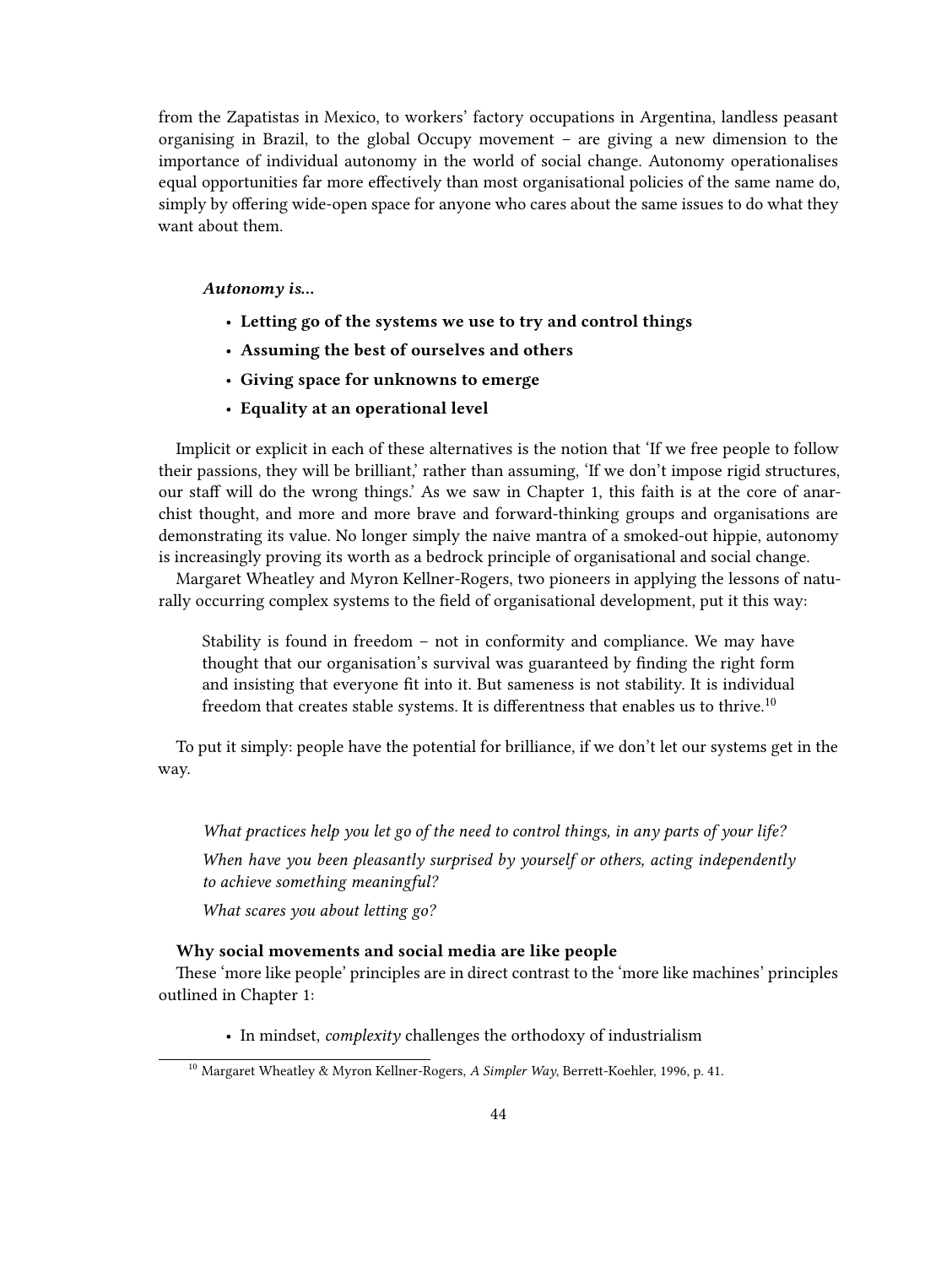- In values, *humanity* is a juxtaposition to *professionalism*
- In relationships, *autonomy* is the opposite of *control*

Social media and social movements exemplify these three 'more like people' principles. Each of the chapters that follow will contrast the mindset, values, and relationships of our old organisations, with those of newer, more social ways of organising, as well as putting forward ideas and questions about moving from the former to the latter.

We've recently reached a point where some of our more traditional organisations have begun to engage with social media and social movements, but without the deeper shift in orientation this chapter talks about. A Facebook page is setup and left in the hands of an intern without the authority to post to it without sign-off; a conference is titled 'Occupy[blank]' but fills its schedule with keynote speeches by white men in suits. The window-dressing of change is there, but the old building remains intact.

A couple of years ago I started telling a story about this clash, and it always seemed to get the point across, so rather than theorise, I'll let this imagined exchange paint the picture of the conflict our organisations are so regularly stumbling into.

## **Meeting agendas at the pub**

Imagine for a minute it's early Saturday evening and you're meeting a few friends at a local pub. It's not a special occasion, just a chance to catch up, relax, share a few drinks.

As the last of your friends arrive, you clear your throat loudly and thank everyone for coming. You remove some paperwork from the briefcase you've stealthily concealed under the table and hand everyone a copy of the evening's agenda.

'Alright, we've got twenty minutes to hear about Paul's family troubles, ten for a quick update on the last football game, another twenty to vent about public sector cuts, and I believe James wanted a few minutes at the end to tell us all that he's going to be a father. Was that it? Any other business before we get things started?'

Eyebrows are rising. James is visibly annoyed. A few awkward laughs and glances from side to side, hoping to make eye contact with someone who knows what you're doing. You continue.

'If everyone is settled with their drinks, I'd just like to lay out a few ground rules before we get into things. Most importantly, respect the speaker; everyone will have a fair chance to speak. I'll be keeping time to make sure nothing runs over, and if all goes according to plan, we should be out of here before eight.'

At this point you're ruffling feathers. Someone quizzically asks you what you're doing, but you keep going, unimpeded by a question asked out of turn. Eventually, separate conversations pickup around the table amongst those lost by whatever you're attempting to pull here. Paul is at the jukebox, hoping some music will break the tension. At some stage you realise you're talking to yourself. Everyone else is engaged elsewhere. Your meeting has become a meeting of one.

It's awkward even to think about, isn't it?

Ridiculous as it is to imagine applying our stuffy professional habits to such an explicitly social setting, that's what most organisations do on the Internet. Professionalism, applied to social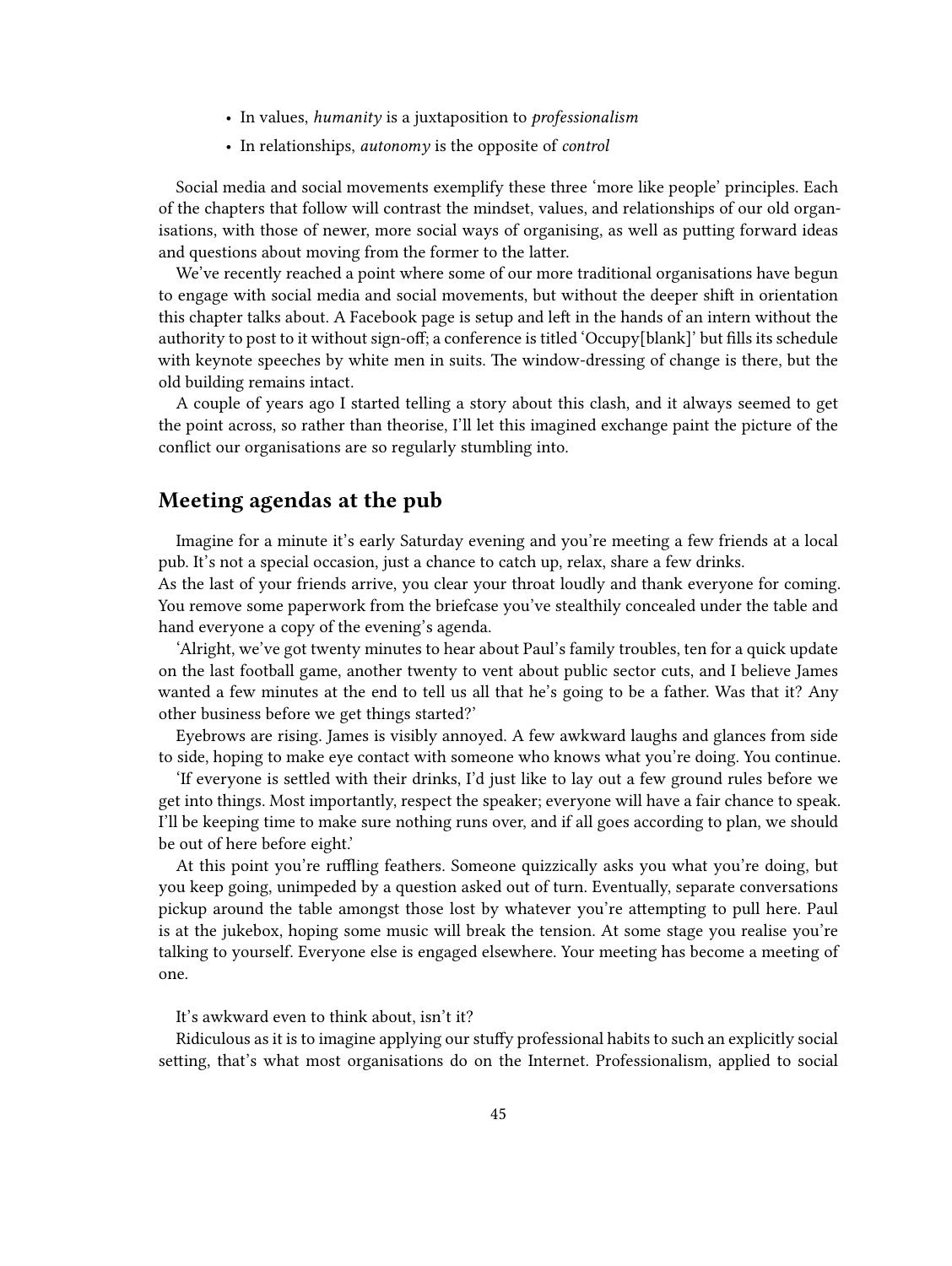media, is like minute-taking at the pub – a bit cringe- worthy, to say the least – and a thorough misreading of the right tool for the job. (The social movement equivalent would probably be to show-up at a sit-in in a corporate store with health and safety waivers and evaluation forms for those taking part.) The difference is that since most of the people who follow our organisations online aren't really our friends, they might find it harder to call us out when indeed they should. Instead, many choose to unfollow or simply ignore us until we figure out what we're doing there.

Too often, our organisations – both through official accounts and staff's personal profiles – are reluctant to engage others through social media with anything less than a policy team-approved press statement, should something remotely opinionated ever come back to haunt them. Even with the increasingly ubiquitous 'these views are not the views of my employer' tacked on, countless charity staff are still unlikely to express anything that could be seen as controversial. I've suggested that when we go out on the weekends, we should wear a badge that reads, 'these clothes are not the clothes of my employer,' to avoid any ambiguity about who dressed us for the evening. We can then assume that those without a badge are still maintaining their company dress code, since they haven't said otherwise.

Further, many organizations are averse, in their online activities, to the social qualities that nourish active networks, such as:

- Humour
- Humility
- Asking questions
- Sharing valuable stuff from other organisations
- Engaging in banter
- Learning from the audience

I recently heard a story about a national charity that became deeply divided over the use of emoticons in organisational Tweets, with senior managers arguing vociferously that such frivolity was *not* the professional image the organisation wanted to convey. Ironically, it was the kind of sociable practice that had helped their lower-ranking staff build up a significant social media presence in the first place, without senior managers even noticing.

My friend and colleague Paul Barasi often jokes about the countless non-profits whose Twitter biographies include words like *engagement*, *participation*, *involvement*, or *user-led,* yet who only follow other organisational, party political, or celebrity accounts, and who refuse to engage in online conversations with those who approach them. Like other places where our professionalism comes up against our stated values, actions speak louder than words, and tend to be what people remember about us.

Bass player and social media consultant Steve Lawson (@solobasssteve) explained to me once 'the importance of talking bollocks,' a phrase I have included in countless workshops since. He initially brought it up in response to the all-too- regular accusation of social media being 'all about telling people what you had for breakfast.' 'Sure,' Steve might say, 'it's a conversation, it doesn't have to always be about something serious. Breakfast Tweets are the stuff we build relationships around.'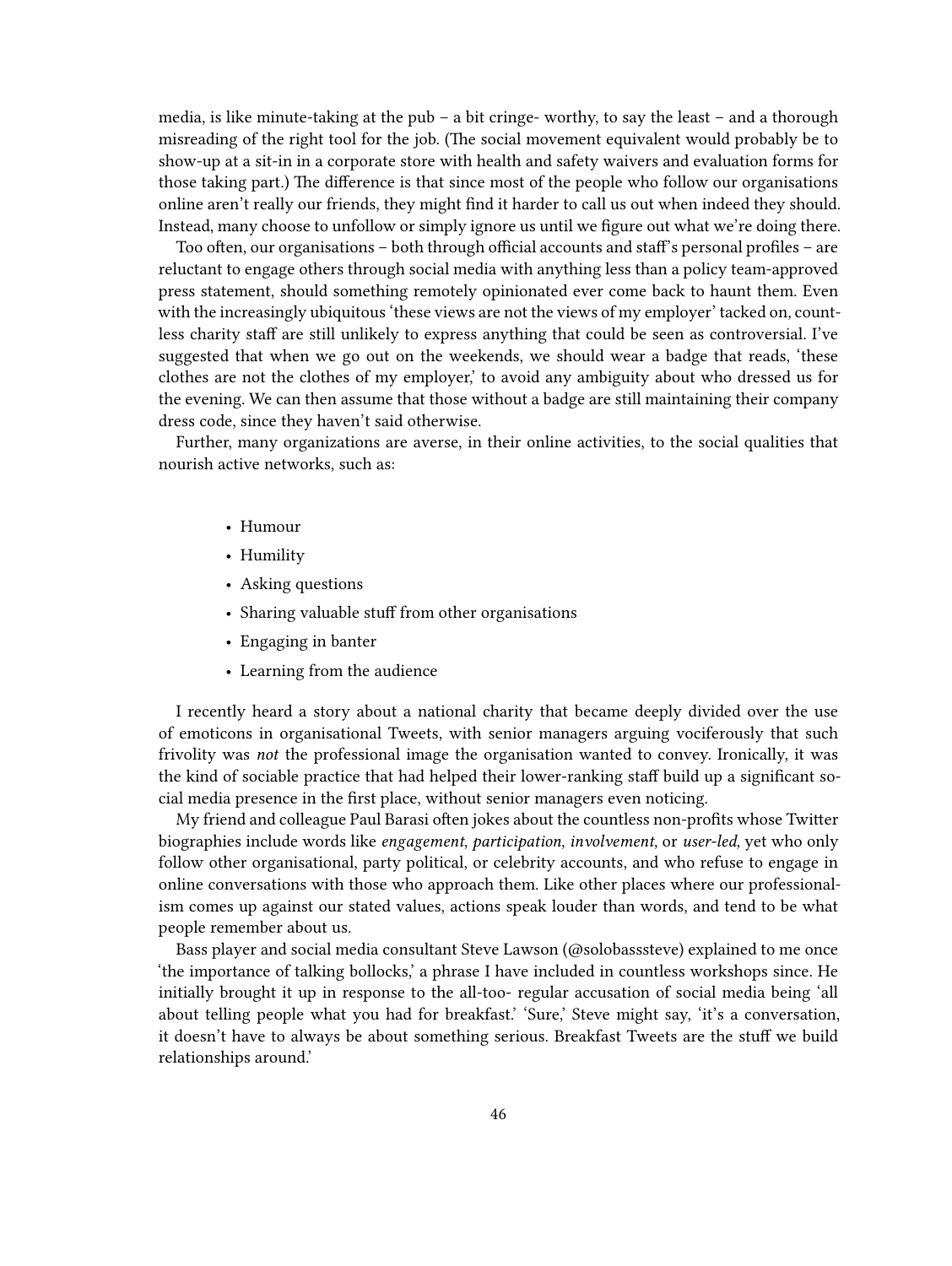When I first heard him say this, it resonated immediately. It's not as though the conversations we have at lunch, around the water cooler, or in the stairwell at the office generally start with some profound work-related exclamation or insight – they usually start with the weather, a meal, or maybe the plans we've made for the weekend. From there, they could stay superficial, or lead us to sorting out a shared problem, trying out a new idea, or getting some feedback on something we've been working on lately.

Imposing professionalism on social media makes sure that we miss opportunities, and look a bit lost to those more comfortable with online spaces. But if we approach social media the same way we might approach our many other office conversations, we might come to see it a bit differently. Simple, human interactions are the stuff that builds the relationships that help us work better with people, inside and outside our walls. Without them, we're both missing an opportunity and sending a deeply anti-social message to the people who would like to engage with us.

And as on social media, so in our workplaces, where we are too often guilty of the same practices, putting forward a face that isn't really who we are. This fosters superficial working relationships, but also creates a massive power imbalance in countless services, where beneficiaries or clients are expected to open up about the most personal details of their lives, while we, in our professional roles, are justified in sharing nothing about ourselves in return. Such attitudes, online or off, reinforce elitist hierarchy at the most individual levels of our work.

Alternatively we might open up a new range of opportunities if we can:

- Appreciate the complexity of our world, in which answers might come from unexpected places we wouldn't normally engage with,
- Remember our own humanity, and the good stuff that happens when we don't have to pretend we're people that we're not, and
- Embrace autonomy, for ourselves and others, because we can't predict what insights might arise or where they might lead us.

*Can more natural social media use help us to make the case for spreading the values of more natural communications across and beyond our organisations?*

*Have you had any experiences in social media engagement that demonstrate the effectiveness of less- formal communication?*

## **We've got as many choices as we can imagine!**

While the solutions that have dominated our traditional organisational outlook and practice has have been about as narrow as Taylor's 'one best way' logic, we have nothing so restrictive shaping our possibilities moving forward. We no longer need to rely on a hegemonic unity to survive together, instead embracing a plurality of answers, finding strength in our diversity, not our singularity.

Embedded in each of the three 'more like people' principles is the importance of diversity. The world is a diverse place, so successful organising within it should be, too. This means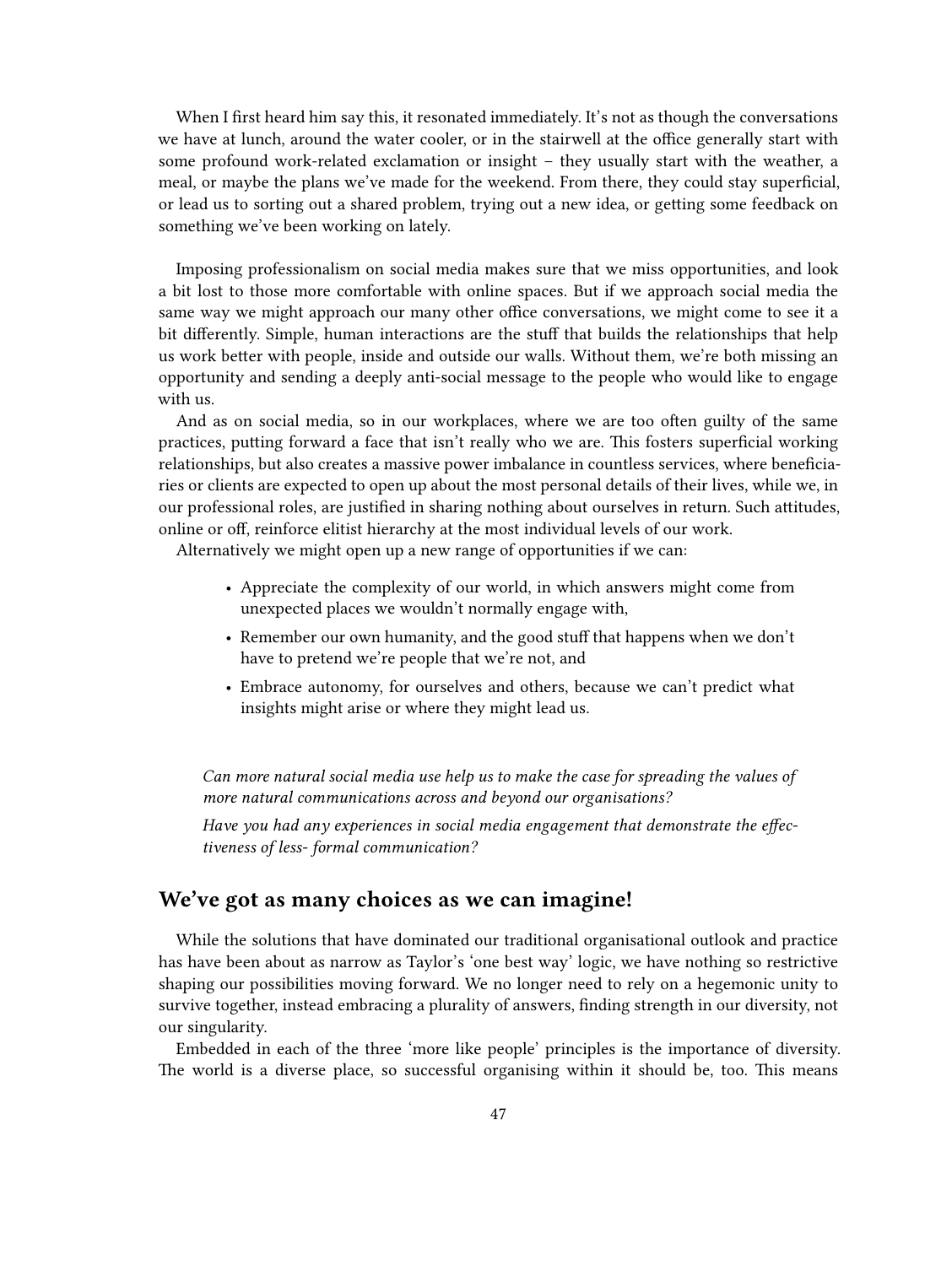it's up to us! We don't need to come up with a new 'one best way,' we just need to find lots of different good ways, that work for the many different things our particular organisations need to do, whether campaign emails or payroll, internal communications or media engagement.

Social media is offering some inroads to new approaches that can apply more generally, as it is still relatively new and more people are willing to admit they don't get it yet, often leaving space for experimentation. I have used it as a Trojan Horse with several organisations who had budget lines and skills audits for social media training, but really needed to be talking about professionalism and management. It is fair to say that if an organisation is serious about using social media effectively, they have to also be serious about letting go of many of their established professional standards – the two can only coexist for so long before one will proclaim victory. Luckily, when people have had a taste of the freedom offered by these new ways of organising, they are unlikely to go back to the old ways without a significant fight.

Unlike the bureaucratic routes of the past though, 'more like people' changes should not feel like a long drive in neutral, plodding away but getting nowhere. If we try to simply use our old systems to bring about new systems (submit proposal, seek approval, etc), odds are good they will intentionally or inadvertently be suffocated before they can see the light of day. As many of the organisational stories throughout this book highlight, critical change often happens without permission, and emerges wherever a need exists. If we don't rely on our old processes, we won't be restricted by their limitations.

If this chapter has done anything, I hope it has highlighted the sense of possibility that exists for positive change in even the most entrenched of bureaucracies. Now let's get into some of the specifics, shall we?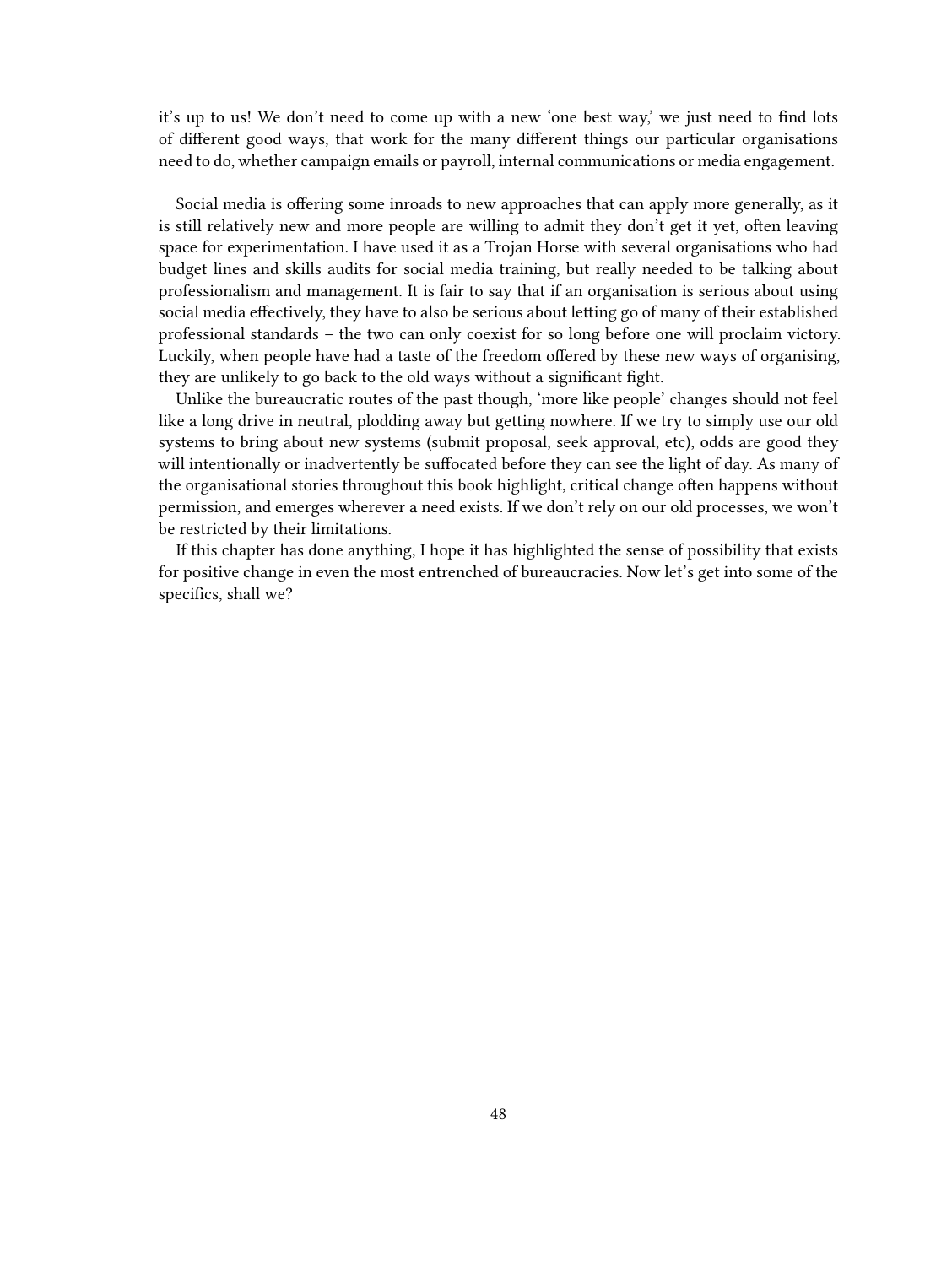# **Chapter 3 — The myth of hierarchical necessity and what we can do for ourselves**

*'If people are machines, seeking to control us makes sense. But if we live with the same forces intrinsic to all other life, then seeking to impose control through rigid structures is suicide.' – Margaret Wheatley, Leadership and the New Science*

*'My role is that of a catalyst. I try to create an environment in which others make decisions. Success means not making them myself.' – Ricardo Semler, Semco*

*Underpinning the twin problems of an industrial mindset and the stifling imposition of professionalism is the deeply ingrained notion of hierarchy. For centuries, we have been telling ourselves that in order to do big things, we need to impose systems of control to make them possible. But a range of examples based in the recent growth of both social media and social movements have begun to make the alternatives increasingly clear. When we apply the 'more like people' principles introduced in Chapter 2 (humanity, autonomy and complexity), we can achieve things that our hierarchies would never have imagined possible.*

# **Hierarchy, self-organisation and the differing politics of human nature**

In Chapter 1 I mentioned the most common initial response to describing my work as 'helping organisations to be more like people': the smirks, the raised eyebrows, the condescending assumptions of naiveté that have tended to accompany the 'what *kind* of people?' reply that so often follows my introduction. Let's unpack this for a moment.

I work (and live) from the assumption that people *are good* and *want to do good*, if given the chance. This can absolutely be corrupted, and we have all experienced and demonstrated moments where this becomes painfully obvious. But when it comes down to it, we are good, and want to improve, as it is in all of our personal and collective interests to be so and to do so.

Working from this belief determines the ways I choose to work with others. If I assume the best of them, I am more likely to trust their intentions. If I trust their intentions, I am more likely to accept their actions. If I accept their actions, I probably won't tell them what to do. And if I don't tell them what to do, they will be freer to achieve things I never would have imagined possible. Trust liberates human potential.

Now let's try starting from the opposite perspective, and assume that people are greedy, selfish, petty and individualistic.

If I view others with this negative understanding, I am less likely to trust their intentions. And if I don't trust their intentions, I am less likely to accept their actions. And if I don't accept their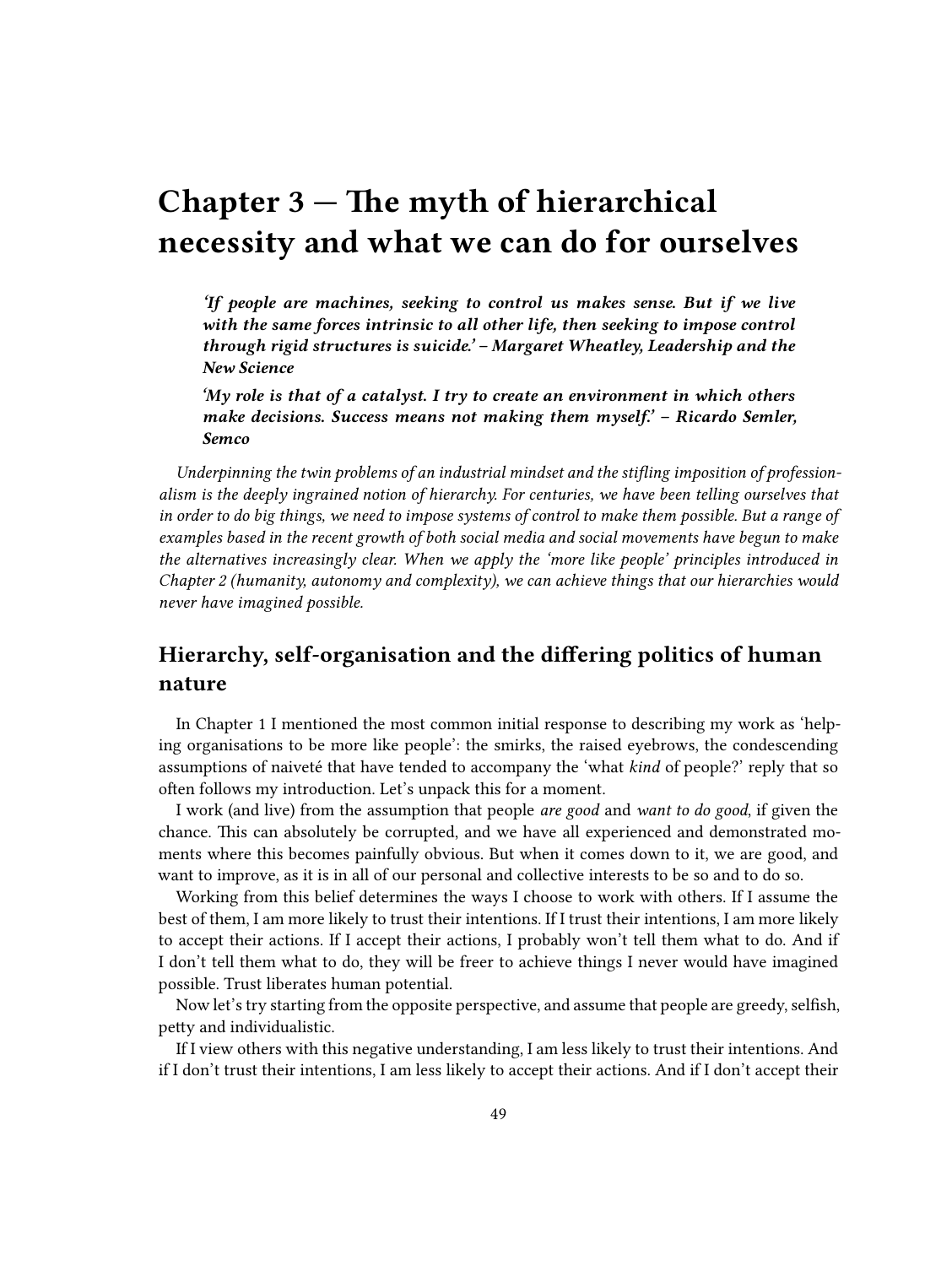actions, I may well try to tell them what to do, so they don't go and fu\*k it up, through some combination of ignorance and malicious intent. And if I tell them what to do, they'll probably get quickly annoyed with my lack of trust in their initial intention or judgment.

Enter *the organisation!* A machine built with these latter assumptions at its core, assuming the worst of those who fill its cubicles, and – surprise, surprise – often getting it in return. As Margaret Wheatley puts it:

If we believe that there is no order to human activity except that imposed by the leader, that there is no self-regulation except that dictated by policies, if we believe that responsible leaders must have their hands into everything, controlling every decision, person, and moment, then we cannot hope for anything except what we already have– a treadmill of frantic efforts that end up destroying our individual and collective vitality.<sup>1</sup>

In 1960 MIT professor Douglas McGregor published a book called *The human side of enterprise.* In it he described the view I hold of human nature as Theory Y, and the view that dictates the vast majority of our organisational structures and policies as Theory X. McGregor argued that Theory X organisations were fundamentally misunderstanding people by creating organisations that assumed the worst of them. Not only did the application of Theory X limit our potential, it made us worse than we would naturally be if left to our own devices.

But a half-century on, Theory X is still the dominant operating system in most of our organisations. So let me put it bluntly. Your employer thinks you are stupid, thinks you are untrustworthy, thinks you will get it wrong if given half a chance to do so.

'But,' you may protest, 'they hired me – they *must* have faith in what I can do!'

Hiring you – or someone else – was a necessary evil in producing whatever it is they produce. Some great individual was unable to do all of the great things they wanted to do with the time they had on this planet, so they resorted to paying someone else to do some of them on their behalf. If they believed in you, at an institutional level, you would not have a line manager, but would be part of providing and receiving collective support, direction and accountability for and from those you work with. If they trusted you, you would not have fixed hours to fill each week at your desk, but could work wherever you felt best equipped to do the job, and would know enough about the institution as a whole to reasonably set your own salary and holiday time in accordance with the work you were doing. If they cared about you, they would trust and believe in you.

These organisational machines were not designed to care, trust, or to believe. People, however, are. And because we are, we can do things that machines can't. This is what 'more like people' is all about.

It may seem like a no-brainer, but until recently – and still almost universally in many fields – we assumed organising big things was beyond human capability, requiring the imposition of these untrusting, uncaring structures to make them possible. But if we get past the fallacy of Theory X, do we necessarily need those structures, or the managers that exist to prop them up?

<sup>1</sup> Margaret Wheatley, *Leadership and the New Science*, Berrett-Koehler, 1992, p. 25.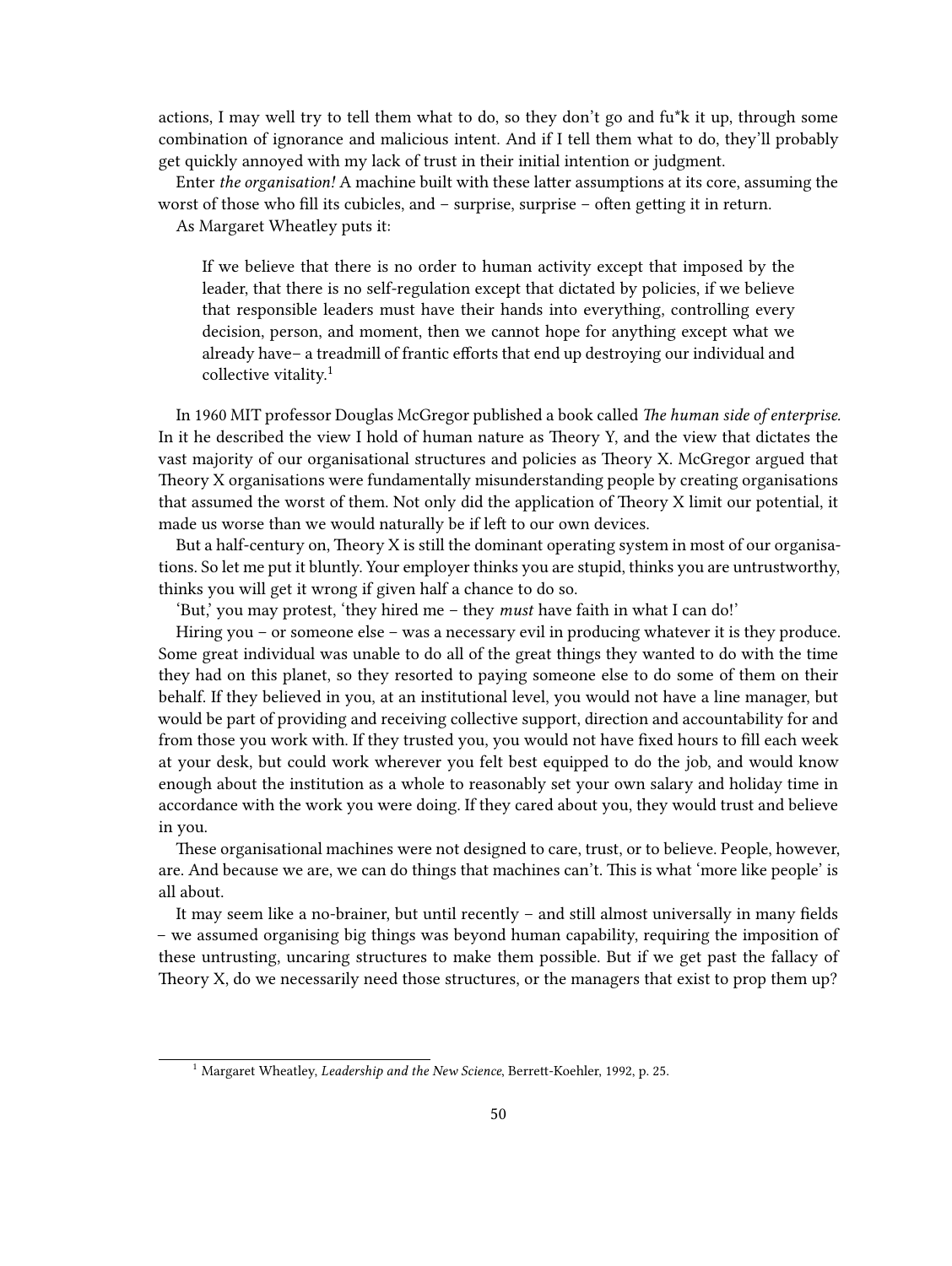## **The day the bosses packed up and left**

What do you think happened when foreign investment fled from Argentina after the country's IMF-poster-child economy collapsed in 2001, shutting down many of the country's factories overnight?

For one, the Argentines ousted five presidents in the first months of 2002 to voice their displeasure. But rather than simply protest, a movement of suddenly unemployed workers emerged to reclaim abandoned workplaces and run them as democratic workers' collectives.

Recovered businesses, as they were innocuously termed, spread across Argentina as workers returned to their old factories, clipping the chains on the gates that stood between them and their jobs. Their slogan, 'Occupy, Resist, Produce,' highlighted the radical nature of the movement, which threw private property rights into question, as more and more workers began to assert that their right to work trumped the employer's right to own an empty factory.

Occupied factories took on different forms. Some remained relatively traditional, with clear job titles and hierarchical salary structures, while many others began to change the nature of their workplaces in a range of deeper ways. Assembly decision-making processes, equal salaries across the workforce, and collective administration of the business, in sales, pay role, budgeting, and production forecasts, were but a few of the shifts that began to take hold in many of the factories.

Recovered businesses would support other recovered businesses, giving each other the first contracts they needed to get machines operational again, supplying the different parts that other factories needed to make whatever it was they made. Even in the face of a severe economic downturn, several of the two hundred- plus occupied workplaces began to turn profits surpassing those achieved by the previous owners, often doubling everyone's pre-occupation wages in the process.

As one worker highlighted in Naomi Klein (@NaomiAKlein) and Avi Lewis' (@avilewis) 2004 documentary, *The Take*, 'What we've learned is that in a business, participatory democracy is more efficient.'<sup>2</sup> For example, when the recently jobless Unión y Fuerza piping factory workers voted to occupy their old workplace, their union's lawyer told electrician Roberto Salcedo there was no way they could get the bankrupt factory up-and-running again. 'If the owner, with his entire team of professionals and all his experience, ended up bankrupt, how could fifty workers with no experience manage to make it work?<sup>3</sup> But the men – not a university degree among them – formed an assembly where all decisions were made, registered as a workers' cooperative, turned down loans from eager banks and investment from former clients, and did just what they were told they couldn't.

In a diving Argentine economy, these workers carried out a market evaluation, determined potential income and expenditure (minus the costs of all the long-gone managers), and decided together to opt for an equal waging system for all. Unión y Fuerza soon became the biggest domestic pipe supplier in Argentina.

'You have to break through many fears, like the idea you can't take over a company like this one,' says Salcedo. 'Actually, you learn how. And then you have the satisfaction that you are doing

<sup>2</sup> Naomi Klein & Avi Lewis, *The Take*, Hello Cool World, 2004.

<sup>3</sup> Lavaca Collective, *Sin Patrón*, Haymarket Books, 2007, p. 188.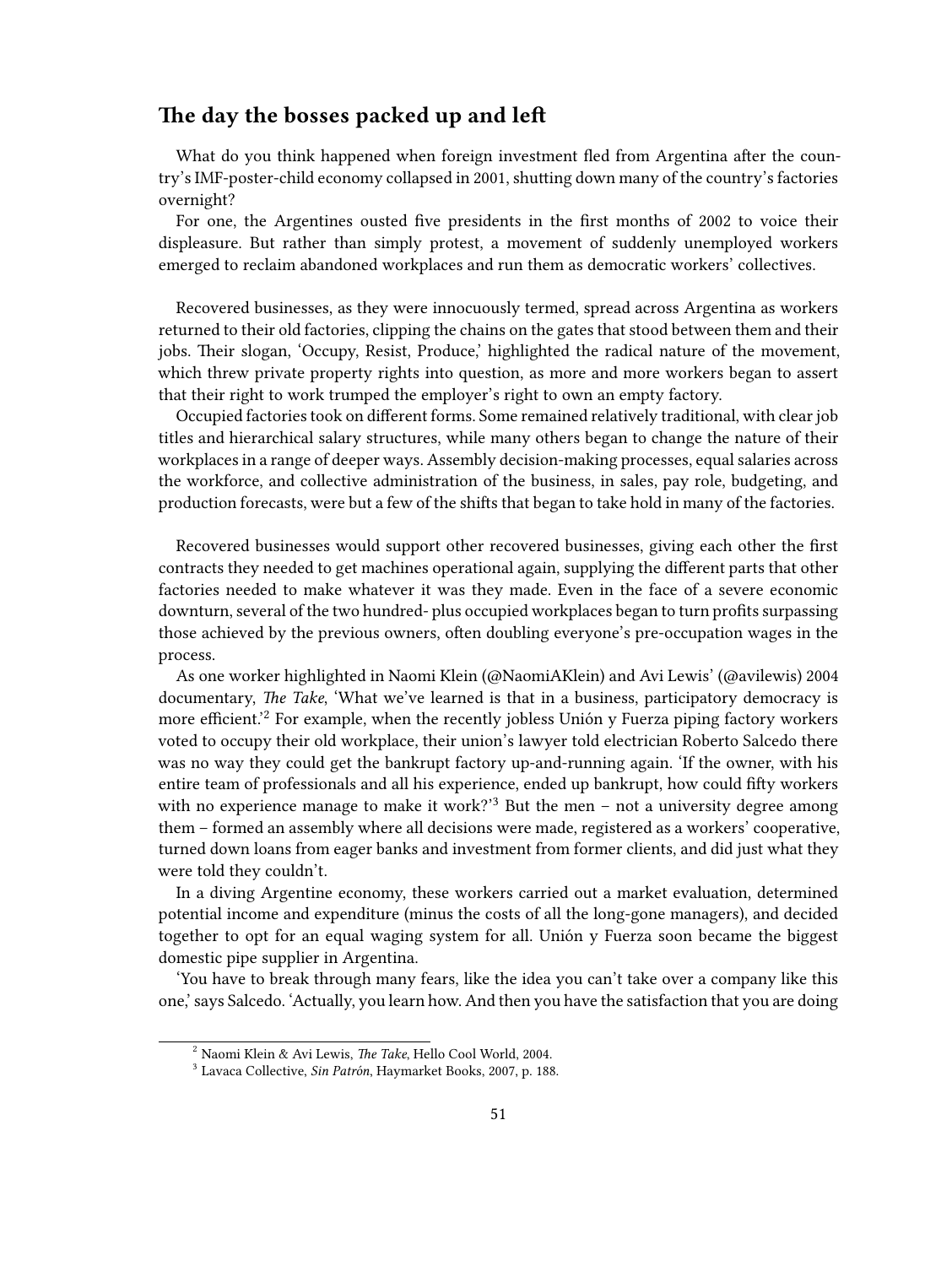it for yourself.<sup>24</sup> If our social change organisations are committed to practicing the democratic values we speak about, it is hard to imagine why senior management teams still exist at all. The notion that staff in any organisation are unable to come together to make responsible decisions is an elitist remnant of Frederick Winslow Taylor's time that needs to be thrown away if we hope to align our means and ends for social change.

But if the notion of scrapping Senior Management still seems excessive, why don't we think for a minute about some other important events in our shared histories that have transpired without a single manager orchestrating peoples' actions. While countless Argentine companies went bankrupt in Argentina, but became financially sound without managers, if we had tried to achieve the changes brought by social movements through our organisational management structures, we can almost guarantee we would – at best – have gotten in the way. All of which should lead us to ask whether, even with the best of intentions, management itself might be the problem?

## *The SNAFU principle and why hierarchical communication is a broken telephone*

In the Army, acronyms and foul language can be found in surplus. Some of both find their way out of the closed ranks of the military and into common usage. The term 'snafu' is not uncommon to describe any number of , screw-ups and mistakes, however, most of us don't think about what the letters initially stood for.

**S**ituation: **N**ormal.

**A**ll

**F**uc\*ed

**U**p!

It was coined to describe the near-inevitable communication breakdowns associated with the military hierarchy. Imagine a fire fight in which a squadron is in way out of their depths. They know they can't hold their position much longer without reinforcements, and radio back to their commander that without help, they're going to lose their position (colloquially translated as 'it's all fuc\*ed up out here!').

Their commander receives their message, but not wanting to take the blame for people in his command failing at their mission (even if it was impossible), he waters it down a bit: 'Our boys are in a bit of trouble on the front; some reinforcements'll get 'em back on track.'

The Division Head gets this message, and in the same vein as his subordinate, twists the message to avoid the inevitable blame that would go along with a failure taking place under his watchful eye: 'It's a bit rough out there, but the boys'll pull through.'

By the time the message has reiterated itself through a half-dozen rungs of the command chain, the person who could actually do something about it has been told that everything is going according to plan: 'Situation: Normal'.

<sup>4</sup> Ibid. p. 193.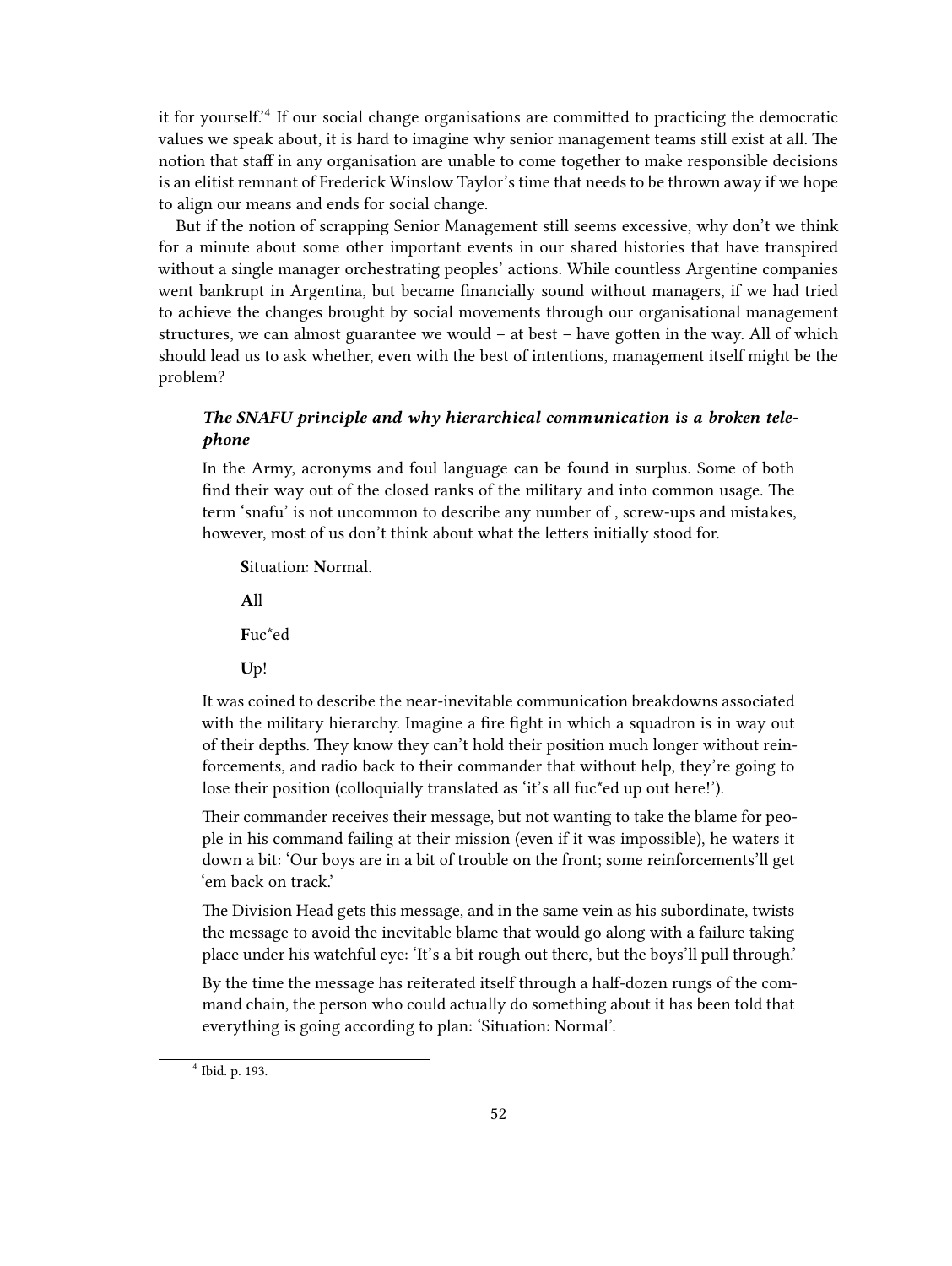So a SNAFU is not simply a mess or a mistake, but the inevitable real-world results of how power and individual blame culture distort information and communication across hierarchy.

# **Micro-managing the Arab Spring**

Imagine the first strategy meeting amongst an imaginary coalition of NGOs involved in strategising for the delivery of the 'Arab Spring 2011' programme. Probably in about April 2002:

*'Our vision is: A series of mostly peaceful revolts across the Middle East and North Africa in the spring of 2011, overthrowing longstanding dictatorships and kicking off a process of bottom-up democratisation throughout the region.'*

*'Great. What are our targets gonna be? Have we identified strategic partners in each of the countries? What will we accept as a democratic victory? Do we have a system of risk management? How will we measure the impact?'*

If they had somehow managed what we now know was achieved by less strategic or coordinated means, think for a minute how the follow-up meetings might have gone:

*'Do we have a figure on total persons liberated yet?'*

*'What if that figure goes up after the funding period is over? Think we could fudge it a bit to boost the numbers?'*

*'We're probably gonna want to avoid mentioning Syria in the final report… Bahrain too.'*

*'We'll have to talk about Libya, but is there a way we can avoid giving NATO too much credit on that one? If we make it look like they were the critical success factor, they'll get all the funding in the next round.'*

*'Can we reshape the vision statement to reflect Tunisia and Egypt more strongly? If we were aiming to liberate the whole region and only two dictators were ousted, it'll be easy to say the programme was a failure. What if we said it was something about 'supporting peaceful revolts in Tunisia and Egypt'? Then we can credit the other stuff as unexpected fringe benefits of our interventions. And maybe we can build the next funding app around some of the other countries that have been primed for future peaceful revolutions?'*

There were of course many organisations that played roles within the various uprisings across North Africa and the Middle East in early 2011, but there was no organisation that could effectively or meaningfully take credit for what took place in any single country, let alone the entire region.

Organisations as we've known them (clearly structured, hierarchical institutions) have, throughout history, played important roles in countless social movements (looser, larger, emergent and wholly autonomous masses of people), yet have repeatedly failed to understand the differences between the two forms.

The organising principles that underpin organisations and movements are almost diametrically opposed to one another, even if from the outside (and generally through the condensed lens of history) their aims and beliefs appear perfectly aligned.

An organisation in a movement is too often like the friend of a friend at a high school house party who hasn't grasped the etiquette of the group they've stumbled into. They do inappropriate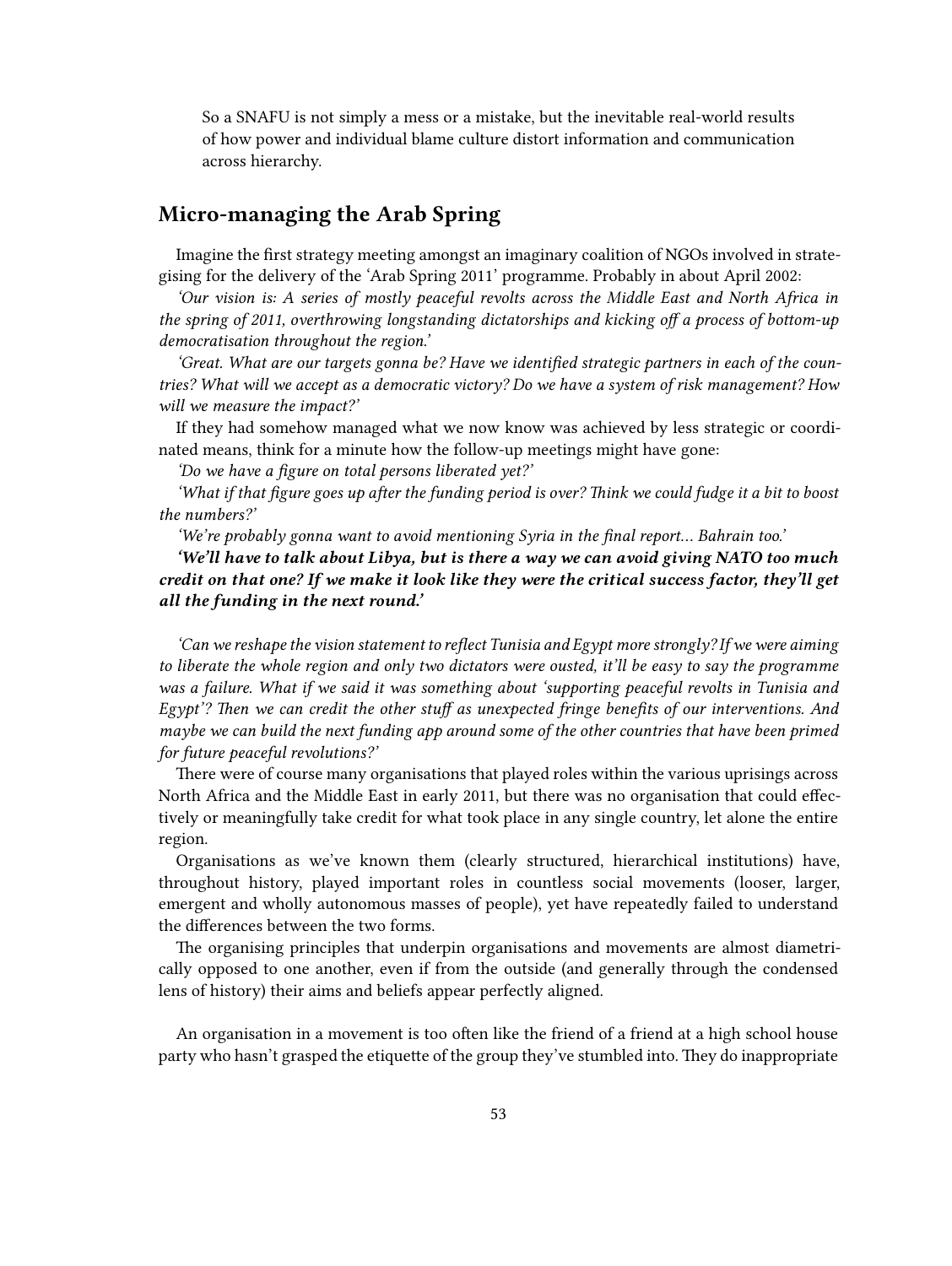things, hit on people they should know not to hit on, say things they shouldn't say… and ultimately end up too drunk for their own good, being looked after by some sympathetic stranger who wants to keep them from getting beat up.

**Maybe that's pushing the metaphor a bit, but anyone who has participated in a movement without their organisational hat on knows the tension that emerges when an institution tries to impose hierarchy on something for which there are simultaneously no leaders** *and* **an ever-changing plethora of leaders coming and going, based on the specifics of the situation.**

This tension might be sparked by unannounced organisational recruitment drives at broader movement events or actions. It might be in the domination of organising meetings by particular agendas and aims. It could be the prevalence of a particular organisational face in media coverage or publicity, taking disproportionate credit for something that had in fact been a much broader effort. In the case of reclaimed Argentine factories, it was often leftist political parties hanging their own banners all over occupied factories that rubbed many workers the wrong way.

Of course, the people who work for organisations can bring just as much value, energy and experience to a movement as any of the rest of us. However, too often this requires their aims as individual activists to trump their aims as employees of an institution.

The desires to build brand recognition, to secure funding, to promote awareness of a particular agenda or individual name are practically speaking at odds with actually working towards a better world. They distract from the tasks at hand. We began by explaining them to ourselves as necessary evils in the world of organising, until they gradually assumed a considerable bulk of our work. The tail is wagging the dog.

We have put the cart before the horse when the structures created to *help* achieve change become the institution's primary reasons for being. Over time, almost without fail, those 'helpful' structures end up practically at odds with the change they were meant to support – often at the point of engagement between the organisation itself, and the bigger movement it is a part of.

Our organisations need to be more sensitive to their environments, and accept that we are guests in broader movements for change, rather than the stars of the show, as so much organisational campaigning, publicity and fundraising efforts have pushed us to try to be over the years.

Becoming aware of the ways our organisational hats might be at odds with the aims of a movement is a critical step towards making a positive difference in this emergent world. If we want to be meaningful and constructive contributors, we need to understand the principles that help movements to thrive, even if they seem immediately at odds with the principles that have driven our organisations for so long.

As you read this, there are countless emergent social movements that could benefit from the people, experience and resources that our organisations have within their walls. Finding ways to work constructively – rather than antagonistically – with these looser networks will be a defining distinction of established organisations that remain important in the movements of the not-so-distant future.

But doing so means learning to take on some of the qualities of these looser networks.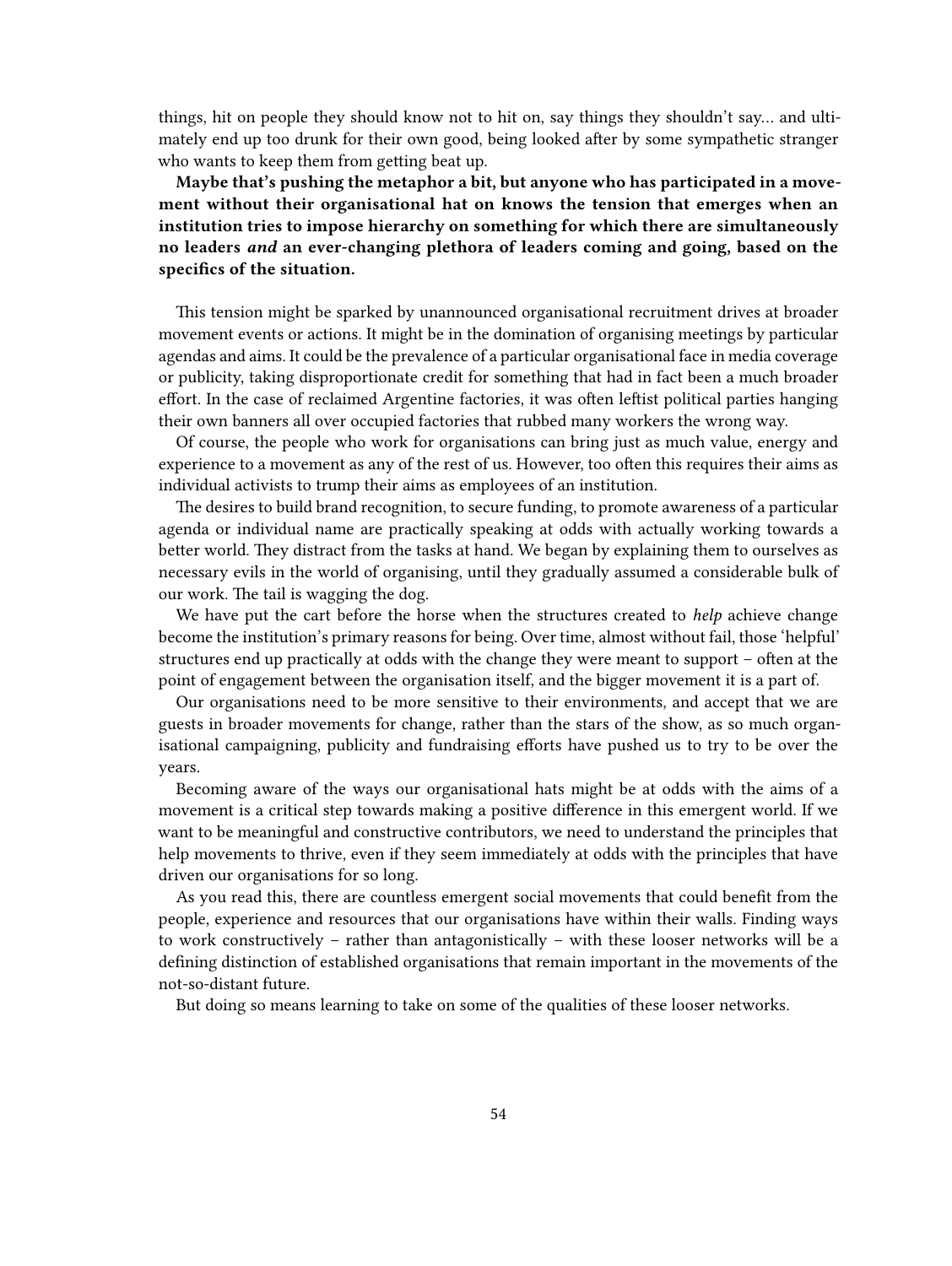# **Trafigura and the physics of censorship**

It's August 2006. Trafigura – a company that lines its shareholders' pockets by moving oil and related substances from Point A to Point B – has cut a deal to dump a multi-tonne load of highly toxic hydrogen sulphide near the port city of Abidjan, in West Africa's Ivory Coast. Consequently, more than 30,000 people in the region fall ill, and come together to launch the largest group lawsuit in British legal history against the company.

By the time October 2009 rolls around, Trafigura has secured the services of Carter-Ruck, libel solicitors who specialise in suing the media. In this case, though, they didn't *sue* the media, but instead managed to get a judge to tell the *Guardian* newspaper that they would be breaking the law if they mentioned any of the pertinent details of their client's Parliamentary investigation (from the company's name and the MPs involved, to the questions being asked of them).

On the evening of Monday, October 12, *Guardian* editor Alan Rusbridger (@arusbridger) left the office after hearing word of the injunction, but before leaving, tweeted:

'Now Guardian prevented from reporting parliament for unreportable reasons. Did John Wilkes live in vain?'<sup>5</sup>

Rusbridger, editorialising what followed two days later, went on to say:

By the time I got home, after stopping off for a meal with friends, the Twittersphere had gone into meltdown. Twitterers had sleuthed down [the MP's Parliamentary Question], published the relevant links and were now seriously on the case. By midday on Tuesday 'Trafigura' was one of the most searched terms in Europe, helped along by re-tweets by Stephen Fry and his 830,000-odd followers.

Many tweeters were just registering support or outrage. Others were beavering away to see if they could find suppressed information on the far reaches of the web. One or two legal experts uncovered the Parliamentary Papers Act 1840, wondering if that would help? Common #hashtags were quickly developed, making the material easily discoverable.

By lunchtime – an hour before we were due in court [to challenge the superinjunction] – Trafigura threw in the towel. $6$ 

Just like that, a campaign emerged, achieved critical mass, and won, in well under a day, and with no leader but the idea that people have a right to know what happens in Parliament. Not only had the Tweeting masses undermined the gag order itself, they had demonstrated that the most aggressive and highly paid libel lawyers in the business still had nothing on the potential of a well-timed dose of people power.

The lesson? If you plug the big hole in the dam, an infinite number of smaller weak spots will burst under the added pressure. It's the physics of censorship in a deeply interconnected world. The *Guardian* – one of the most reputable newspapers in the world – all of a sudden became

<sup>5</sup> Alan Rusbridger, 'The Trafigura fiasco tears up the textbook,' *Guardian*, 14 October 2009. http:// www.guardian.co.uk/commentisfree/libertycentral/2009/oct/14/trafigura-fiasco-tears-up-textbook

<sup>6</sup> Ibid.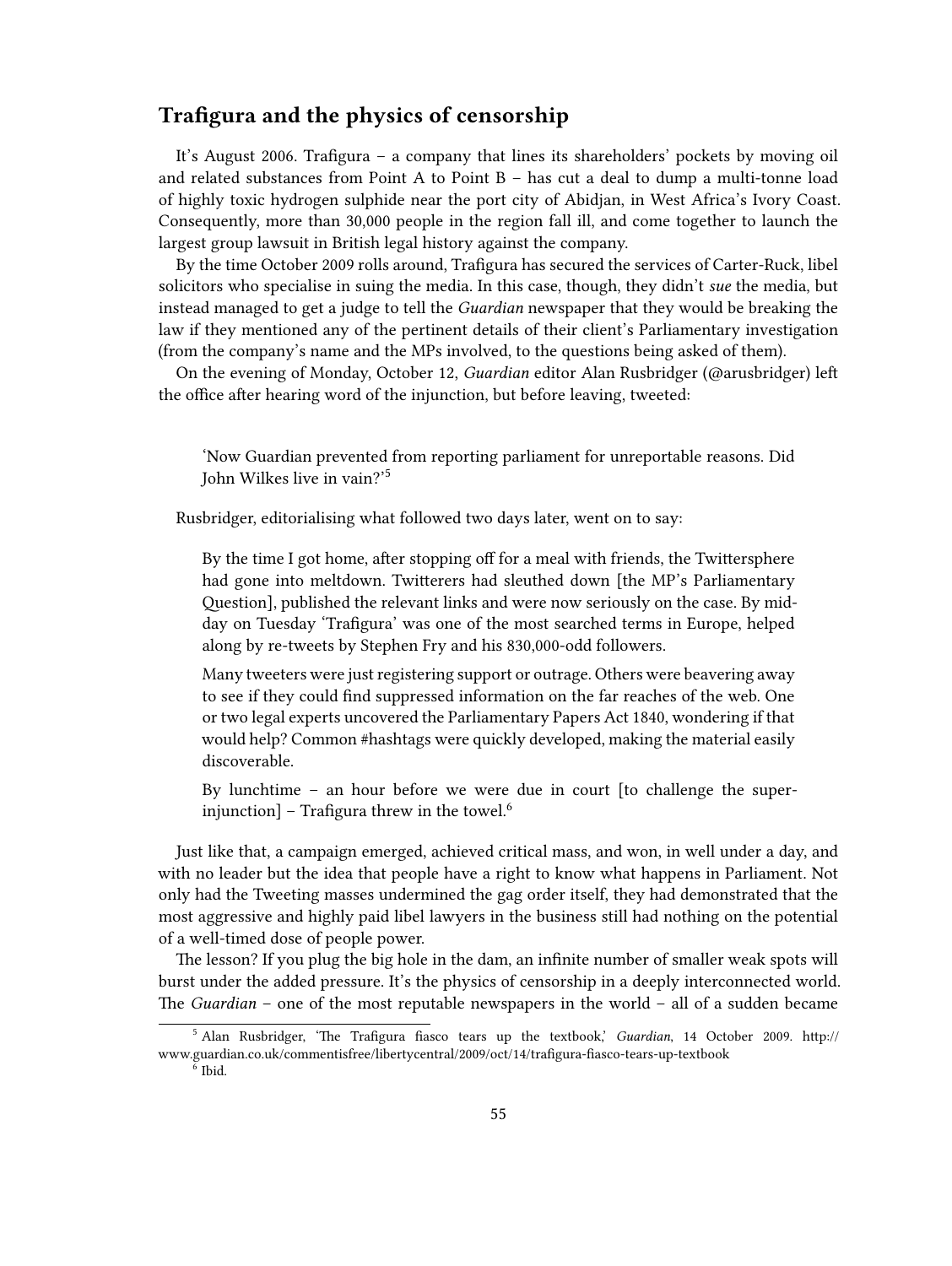a relatively minor player in breaking a news story it had been following for several months. Twitter (and by that I mean many thousands of independently minded Twitter users) was the key distributor of the news that morning.

This is just one of countless examples in recent years of institutions being bypassed by ever-more-connected swarms of individuals, joined up only by common cause. And it was not just the institutions of the British courts, or Carter-Ruck, that were bypassed, but also the non-profit organisations we have traditionally turned to, to hold these systems to account.

Where were the civil liberties NGOs? The organisations concerned with freedom of the press? Probably at home for the evening. The story transpired largely outside of office hours, meaning that it was up to people – I'm sure some of whom worked for or volunteered with some of those same NGOs during the day – to carry this campaign without institutional buy-in, long before a policy could be drafted or approved, any formal statement made, or a letter-writing action launched.

So what could those organisations have done differently? It's clearly much harder to plan for a campaign when you:

- Don't know when it might happen
- Don't know exactly what it's going to be about, and
- Don't know what contribution you might be making to it.

That said, there are still at least a few specific shifts that organisations could make, but which would mean reframing our relationships with the wide-ranging, spontaneous movements of people who are concerned about our issues in a particular moment.

- Make sure you've already got the relevant information available online reports, stories, interviews – so you can start to link to it and share it around, as soon as the topic appears to be taking off. If lots of people are linking to your information it builds a collective sense of trust that your messages carry some authority in the given area. Trust will make your next steps that much easier.
- Ensure someone or ideally several people in the organisation  **are on call for such situations when they do arise, getting the Twitter updates direct to their phones, receiving Google Alerts at home, or being available for other staff or volunteers to contact, should something big come up when you're not at the office.**
- Quickly figure out who the others are who seem to have some authority on the issues. As much as this cuts against the old organisational logic of building yourself up as the sole authority on your subject, sharing good, relevant content via Twitter, a blog, your website, or a Facebook page, wherever it may come from, is key to being taken more seriously online. Reciprocity is an important tenet of social media culture and will inevitably benefit both your work and your cause if you can demonstrate that your involvement is bigger than just your organisational aims.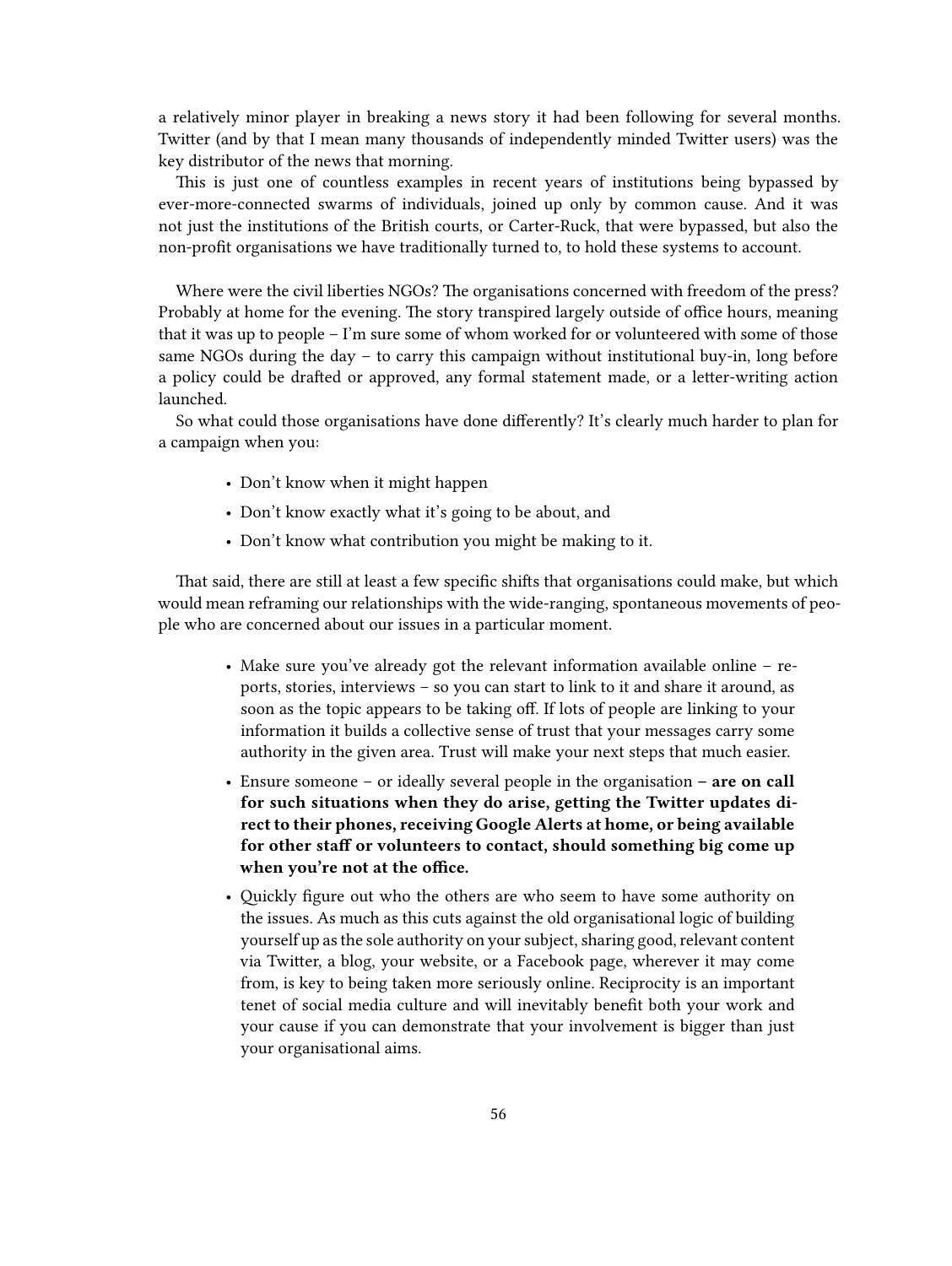• Lastly (and most importantly), be prepared to offer tangible support to those in the campaign who are most active and vocal. Maybe this means providing a meeting space for activists looking to move their online actions into the real world? Or making an introduction to a relevant politician whom you've already built a strong relationship with? Your contributions in such a situation could be endless, but your returns could be greater than those of many of our most successful traditional campaigns. *So don't be afraid to ask how* you can help.

# **Buddies, Bricks, and Affinity Groups**

Further advice on enabling self-organising systems might be gleaned from a group of British activists who announced plans to shut down the Ratcliffe-on-Soar coal power plant in 2009.<sup>7</sup> Having seen years of organisational lobbying for stronger environmental protections and better regulation of high-polluting industries make little progress, these activists were committed to put their bodies on the line to keep one of the worst climate criminals, the coal industry, from being able to continue with business as usual.

Explained in Emily James' (@emily\_james) 2011 documentary, *Just Do It!* (@JustDoItFilm), public organising meetings for the action were based on the simple premise of trying to shut down one of the largest polluters in the country, to draw attention to the need for sustainable energy. With this starting point the draw for those who hoped to be a part of the action, the planning time could then be spent working at much smaller scales of organisation.

If you were one of the activists involved, your first step would be to find a 'Buddy' – a person who you would work most closely with, sharing the various tasks associated with the action along the way. If you were a good runner, you might pair up with someone stronger than you; if you were prepared to be arrested, you would pair up with someone else who was also willing to face arrest; if you wanted to cut through a metal fence, you might want to pair up with someone who was happy to carry any food or supplies you were hoping to bring with you. Whatever you did, you would do your best to stick with your Buddy.

Once you have a Buddy, you would find another pair of Buddies to form a 'Brick' – four people with whom you and your Buddy would be slightly less connected, but would try to stay close with.

Finally, a handful of Bricks would form an 'Affinity Group' – a dozen or two individuals who would approach the same section of the fence together, but with still less connection to one another than the members of any Brick.

The key within this system lies in the autonomy of everyone involved to do what they feel needs doing, in the moment. In the course of an action, Buddies will separate from Bricks, Bricks will separate from Affinity Groups, but the shared overall focus means that everyone can take the steps they see as necessary to achieve the goal.

You and your Buddy are responsible to one another and to your shared sense of overarching purpose. The rest is up to you.

*What if you replaced 'shut down the power plant' with your latest project outcome?*

<sup>&</sup>lt;sup>7</sup> Emily James, 'Just Do It!,' 2011, 43:05.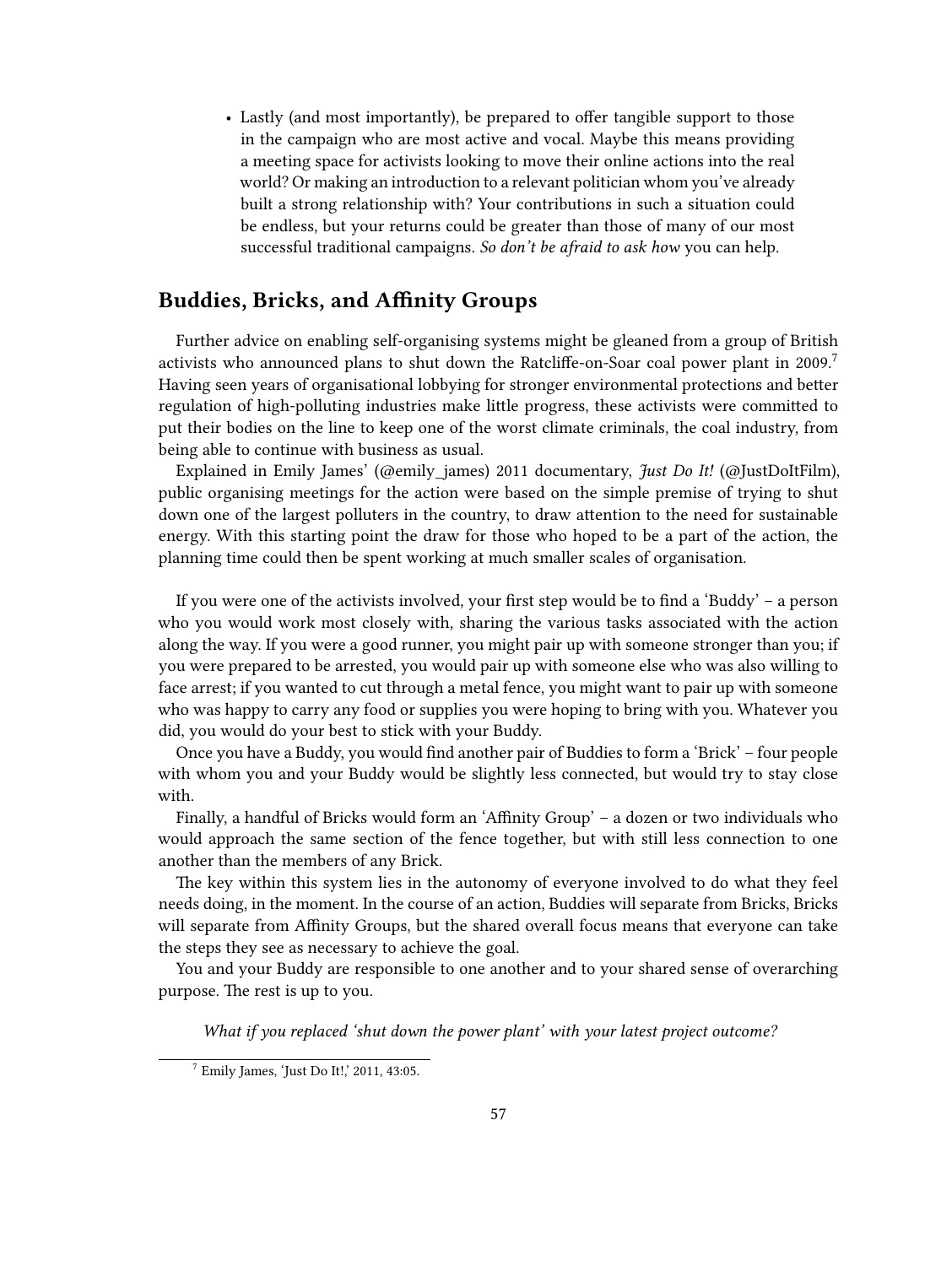## **The shadow side of self-organisation: The London Riots**

Just as hierarchical organisations can be created with broadly positive or negative aims, so too can self-organised networks emerge for better or worse causes. In fact, some of the most effective examples of self-organisation in recent years have manifested as reactionary violence.

Margaret Wheatley writes: 'effective self-organisation is supported by two critical elements: a clear sense of identity, and freedom.'<sup>8</sup> And just as the Occupy movement and the Arab Spring have captured a sense of shared identity amongst millions of disparate individuals and allowed them the space to turn this sense of identity into action, this phenomenon is by no means inherently positive.

When the extrajudicial killing of Mark Duggan by London Metropolitan Police sparked violence in Duggan's home of Tottenham, Northeast London, in August 2011, few expected such a local incident would spill beyond the neighbourhood immediately affected.

Two days later, I was cautiously wandering around the Pembury Estate in Hackney, several miles from where Duggan had been shot, as cars, dumpsters and scooters burned on the streets around me. Hackney was but one of dozens of neighbourhoods around the UK that had caught the spark and erupted into violence since the Tottenham incident. The scene was a mix of nervous energies; some angry, some visibly excited by a sense of control that was clearly not a regular part of most of the active participants' day-to-day lives. Countless half-litre tubs of Ben & Jerry's – stolen from a local business by those who probably never imagined spending five pounds sterling on ice cream – appeared alongside the rubble and the chaos, painting a deeply conflicted picture of children being children, in an environment that rarely allowed them to do so.

Hoodies up, bandanas masking identities, the group of mostly teenagers demonstrated that they could control this patch of East London, no matter what the police did to try and reassert their usual authority. Meanwhile, parallel scenes were playing out in predominantly poorer neighbourhoods across London and throughout England.

Though after three days the riots did die down, they also demonstrated that the same phenomena that could be harnessed by broadly middle-class Twitter users to slice through a superinjunction on Parliamentary reporting, also had other uses. Namely, it could be used by those who have repeatedly received the short end of the stick in a wealthy but unequal country like England, to lash out – erratically and without clear direction – at a world that had treated them unfairly.

In other words, people are self-organising whether we like it or not, and the technology that is helping it happen is becoming more ubiquitous by the day. If we are not adopting methods that can work with self-organised groups and individuals, we will be left as impotent as the London Met – and many youth organisations – during those long days and nights in August 2011.

But the organising methods themselves, it bears emphasising, are not the problem. Indeed, they're probably our best hope for addressing the social unrest that fuelled the riots, if we take them seriously. And they were on display in London in a more positive form not so many months before. Let's look now at a hands-on example of non-hierarchical mobilisation that managed to shift the public debate around an issue NGOs had been trying to tackle for decades: tax avoidance.

<sup>8</sup> Wheatley, 1992, pp. 87.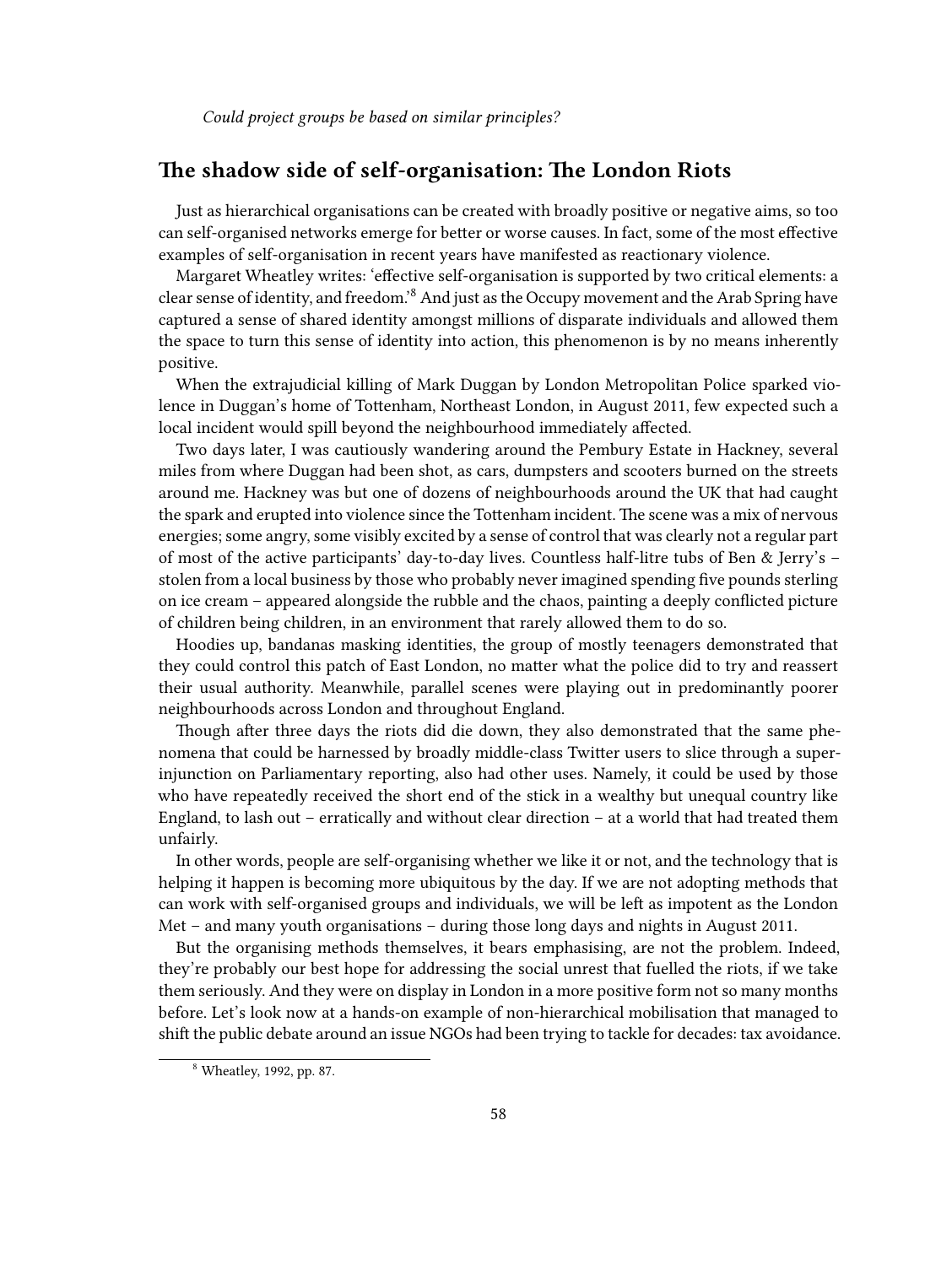## **How UKUncut put tax justice on the radar**

In May 2010, the UK Conservative Party – having not won the electoral seats needed to form a government on their own– were forced to cut a deal with the third-place Liberal Democrats to form a coalition government in which both the 'liberal' and the 'democratic' elements of the junior partner were entirely subsumed by a dominant Tory ideology. In the months that followed, Britain experienced a dose of austerity that made the country's Thatcher years look like a halfhearted warm-up exercise in neo-conservative slash-and-burn economics.

Shortly after the 'emergency budget' was announced by Chancellor of the Exchequer, George Osborne, in June 2010, the Treasury decided to forgive Vodafone, one of the world's largest mobile phone providers, the vast majority of a backlogged tax bill totalling roughly six billion pounds.

As it turned out, Vodafone was one of many household-name multinationals that had gone to great lengths – often with tacit or explicit Treasury approval – to hide their earnings in offshore subsidiaries and make sure their profits would do nothing to tackle the deficit for which the public was being mercilessly held to account.

From a government whose most popular slogans since angling their way into office were 'There is no alternative' (to unprecedented public spending cuts), and 'We're all in this together,' the estimated £69.9 billion lost each year in the UK to corporate tax avoidance schemes – many with the blessing of the Tax Man himself – came with an extra dose of bitter irony.<sup>9</sup> Stand-up comedian and southeast Londoner, Chris Coltrane (@Chris\_Coltrane), was just one more frustrated citizen when he happened across a Tweet that read, 'If you want to take direct action against the cuts, email this address.'

'I think I liked how cryptic and mysterious it was,'<sup>10</sup> Chris mused, looking back on his random entry point to a movement that helped shift the public debate and practical realities of corporate tax avoidance across Great Britain in 2010.

On October 27, Chris was one of about seventy people who walked into Vodafone's UK flagship store on Oxford Street and decided to sit down together at the shop's entrance, until it had no choice but to close up for the afternoon.

'Tax avoidance actually proves that the government is lying about there being no alternative to austerity measures. If Vodafone hadn't dodged six billion pounds in taxes, then almost every single cut to welfare for a year could have been reversed,' said Chris, as to why he'd decided to take action. But it didn't stop with a single occupation. And Chris – like many others – became much more active in what followed.

The next day activists in Leeds staged their own Vodafone occupation. That following Saturday saw fifteen other cities around the country organise their own actions. No longer targeting Vodafone alone, activists went after a shortlist of well- researched multinationals who had been engaged in similarly nefarious financial practices, including TopShop, Barclays and several other big name retail outlets and banks.

Word travelled quickly via the #UKuncut Twitter hashtag, and the group who had orchestrated the first action opened up the process. Chris described the organising process that followed as a 'collaboration with activists all around the country':

<sup>9</sup> Mark Jenner, 'Tax avoidance costs UK economy £69.9 billion a year,' *The New Statesman*, 25 November 2011. http://www.newstatesman.com/blogs/the-staggers/2011/11/tax-avoidance-justice-network

 $^{\rm 10}$  Interview with the author, 8 June 2012.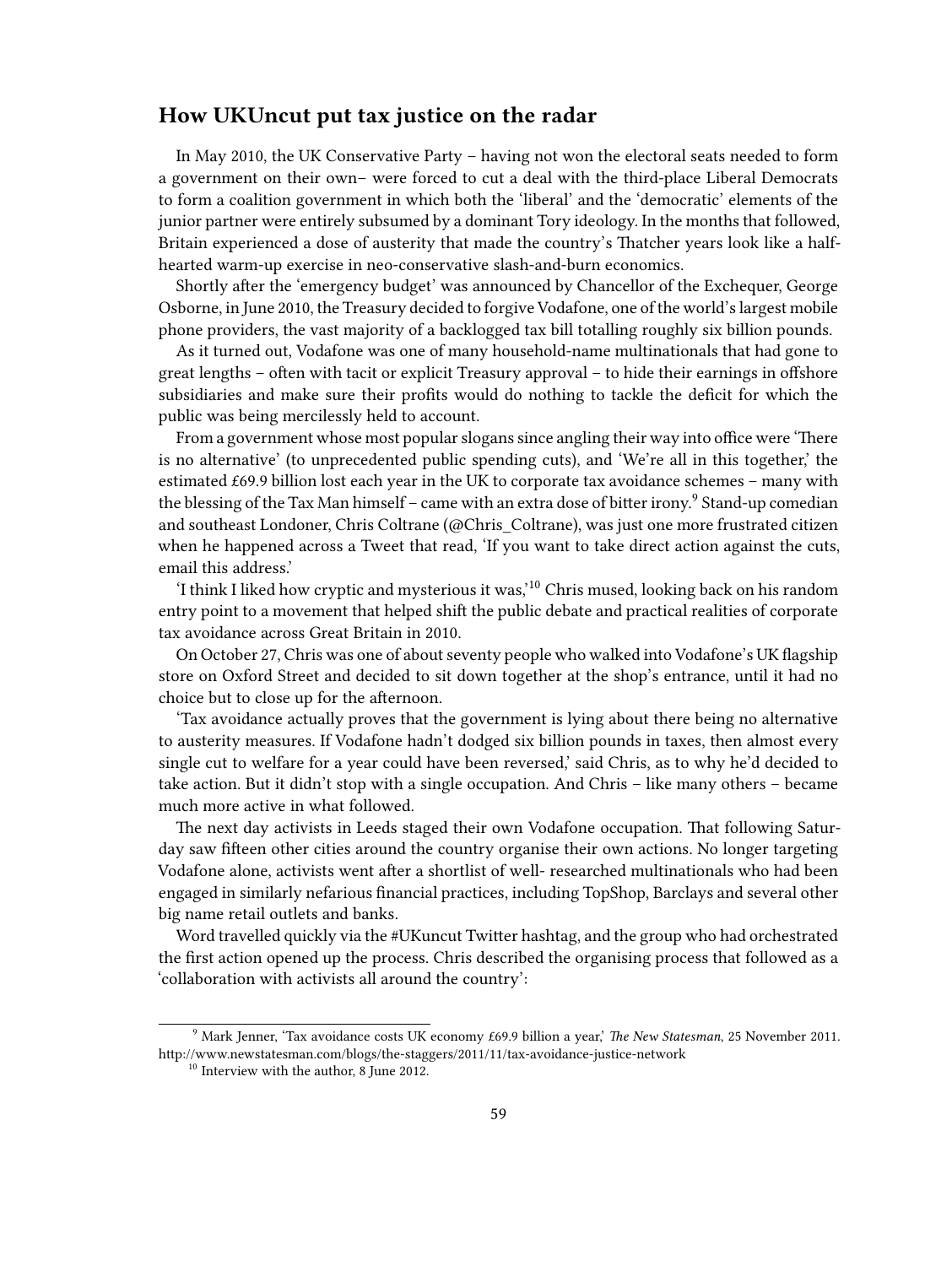The *UK Uncut* account [@UKuncut] on Twitter would suggest a date for a nationwide day of action, and then ask the question: who should we target, and why? From there, people would tweet their thoughts, and a decision was made collectively. It was very democratic, because everyone was able to read all the tweets on the hashtag, so there was this real transparency and openness which I think was extremely refreshing... Seeing an elegant decision-making process really helped to inspire people and also made them more empowered, because decisions weren't being made from on high that had to be obeyed. They were being made by activists all around the country. Even when the target was announced, people were free to target them how they liked. Dress up in costume, give out home-made flyers, do some theatre in store, play music, dance, sing, scream, whatever people wanted to do, as long as it was peaceful and fun and disruptive.

UKUncut became a Saturday afternoon fixture for countless outraged Brits that autumn, spawning weekly actions spread across over seventy British cities by the end of 2010 and inspiring US, Canadian and other national movements in early 2011.

Front-page coverage – even from some of the country's most conservative newspapers – helped amplify the pressure that was being created on the streets and the social web, pushing tax avoidance into the realm of national policy debates (a place it had rarely been in the decades beforehand).

On December 6, 2010, 27 Members of UK Parliament signed an Early Day Motion to propose 'that this House congratulates UK Uncut for the role it has played in drawing attention by peaceful demonstrations to tax evasion and avoidance and to the need for firm action to secure tax justice.'<sup>11</sup> By March 2011, the American sister movement had seen Uncut actions in over a hundred cities, including a three-day protest at the state capitol building in Phoenix, Arizona, and a US Facebook page with over 13,000 fans.

*The movement also made some less-expected friends, as tax lawyers leveraged the grassroots success of the activists, to launch a legal case against Her Majesty's Revenue and Customs (HMRC), for writing-off a (minimum) ten million pound tax bill to financial giant, Goldman Sachs, not long after the Permanent Secretary for Tax was extensively wined and dined by the company.*

While the energy eventually died down, as it will in any movement, Chris highlighted a spinoff benefit that none of the movement's originators could have predicted:

We have been told by friendly sources in government that companies actually went to HMRC and told them that they wanted to make sure their tax affairs were in order, because they didn't want to become the target of a campaign. It's all anecdotal, we weren't told names, but that fear must have cleaned up a few previously dirty tax deals, and we can only imagine how many millions of pounds came into the treasury that would previously have found its way to Jersey via Luxembourg.

Let's summarise for a moment. In the course of a few months, what began as a handful of activists frustrated about the overly cosy relationship between a Conservative Government and

 $^{11}$ http://www.parliament.uk/business/publications/business-papers/commons/early-day-motions/edm-detail1/  $\,$ ?session=2010–12&edmnumber=1146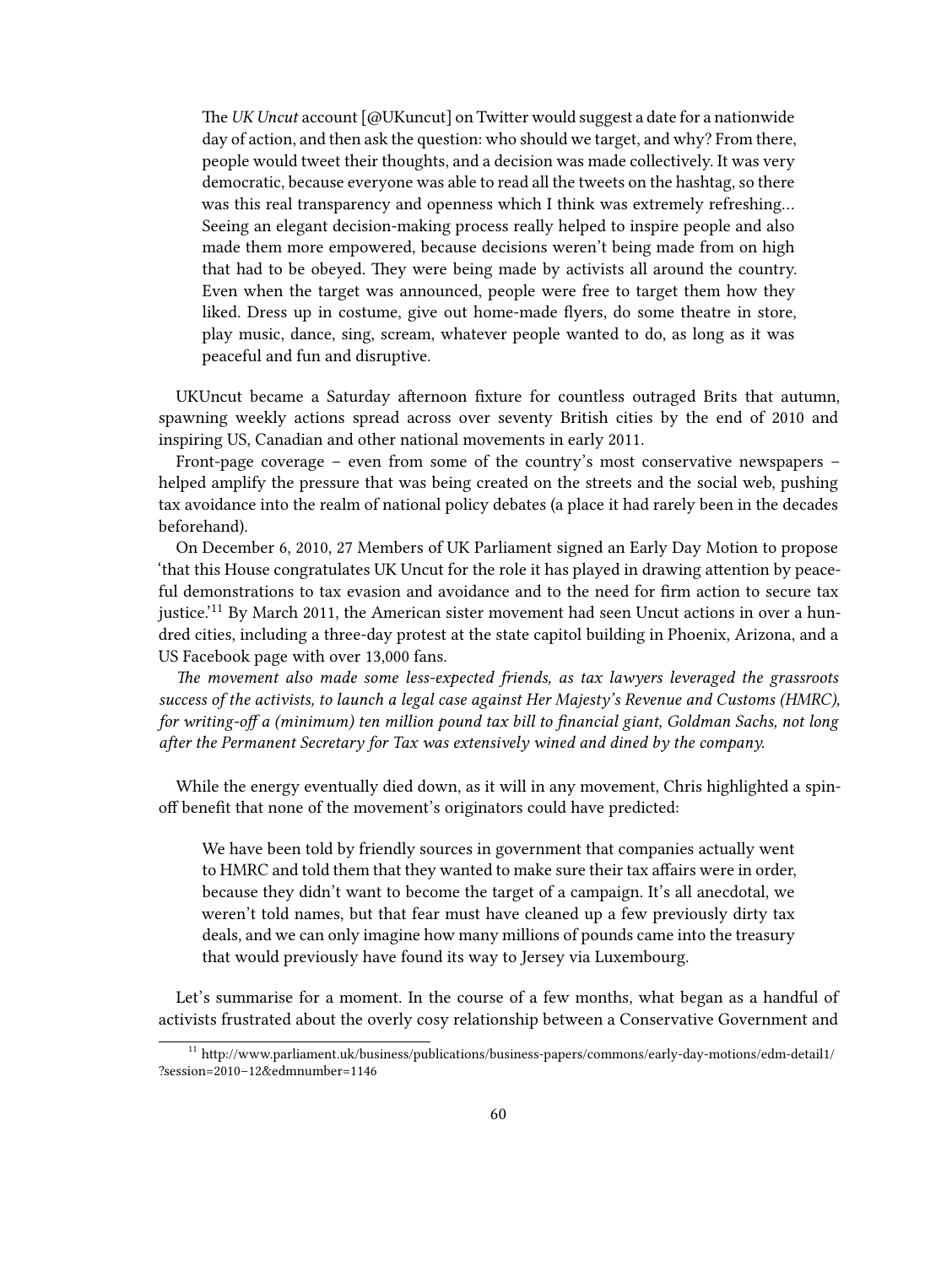big businesses looking to minimise their 'tax burden,' managed to:

- Kick-off the mobilisation of thousands of people and hundreds of actions, shutting down the stores of some of the worst tax avoiders in the country, time after time, in place after place
- Achieve press coverage from the full spectrum of UK media channels, including those that have traditionally ignored protests and more progressive causes, sparking a massive public debate about both tax avoidance and the faulty logic of government austerity measures
- Inspire a parallel movement in the US, which came to outgrow its British counterpart
- Launch a legal case against the UK Government, challenging the cronyism of its relationship with investment bank Goldman Sachs
- Encourage other multinational companies to settle their tax bills to avoid the kind of embarrassment and cost of being targeted by UKUncut.

For organisations that have been working hard on issues of tax justice and getting the rich to pay their fair share, this reads like the wish list they'd been sitting on for decades.

When I asked Chris what he thought had helped UKUncut to achieve what it did, he spoke of the democratic manifestations of the movement at its every stage of being: 'It can't be stressed enough how nice it is to empower people, and to give them a genuine feeling of having a voice that matters, of being able to make decisions and act on them. It's like a gateway drug onto bigger and more radical activism!'

# **Self-organisation isn't perfect**

As lovely a picture as Chris paints of the processes that helped UKUncut to flourish, I feel it's important to throw in a few disclaimers:

- 1. UKUncut, like many movements, started from a small core of committed activists who got the ball rolling with the first action. Brave organisations willing to stick their necks out might be able to take on this kind of role, but doing so requires both the confidence to do something bold (and quasi-legal), and the ability to let things take whatever shape those outside your walls want them to, as they become something bigger than their instigators. Maybe a small group of autonomous staff working at arm's length from the organisational structure to try riskier ideas could help to set this kind of thing in motion?
- 2. In groups without formal leadership, informal leaders almost invariably emerge. This has been described as 'the tyranny of structurelessness,'<sup>12</sup>

 $12$  Original essay by Jo Freeman, 1970. Wikipedia description here: http://en.wikipedia.org/wiki/ The\_Tyranny\_of\_Structurelessness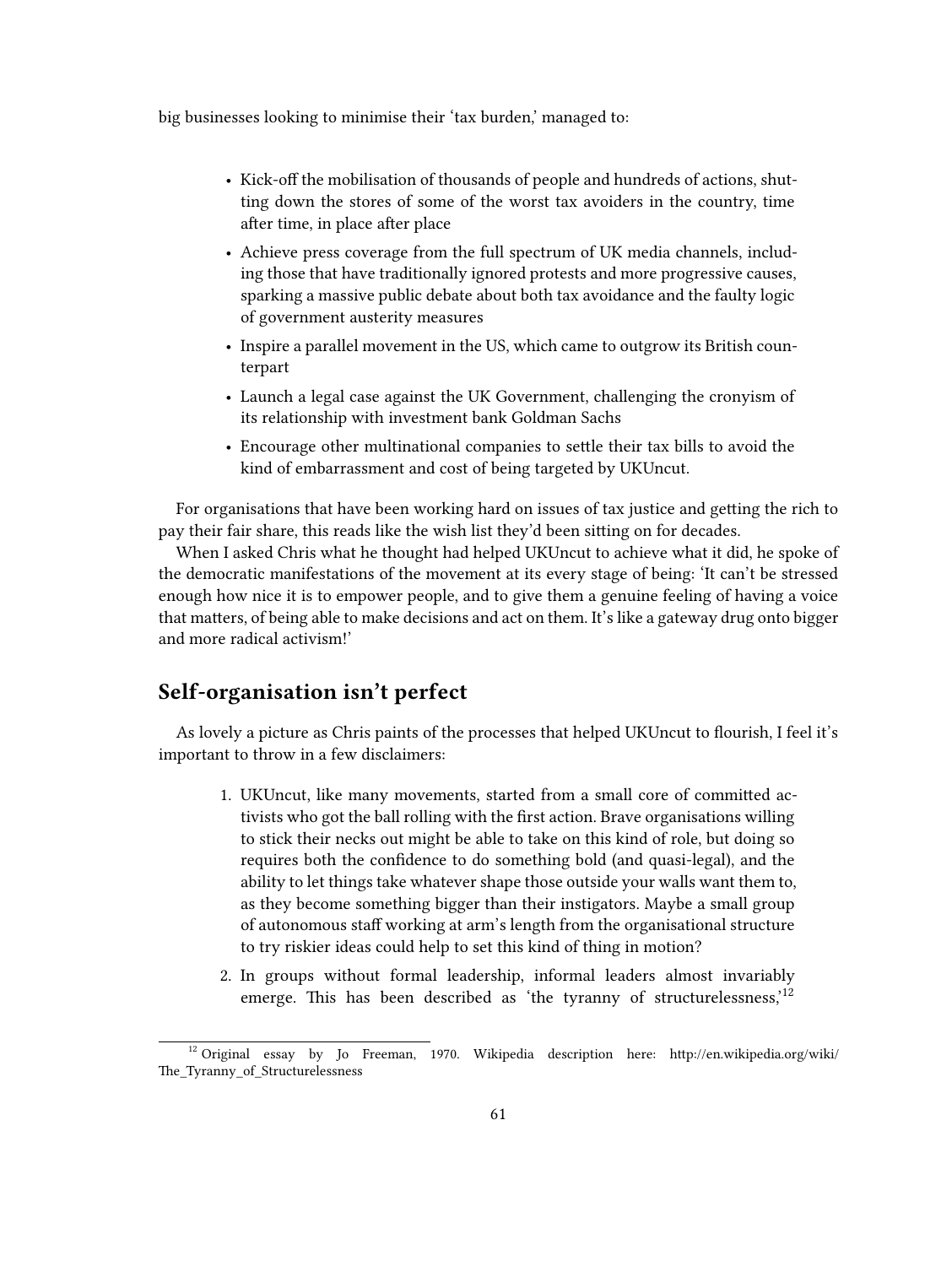as no formal accountability channels exist for these kinds of leaders. Selforganisation requires a fairly high level of maturity and honesty amongst those involved to keep strong personalities from dominating by default.

3. Movements come and go, unlike organisations. There is an argument for the consistency that traditional organisations can offer, persisting through the ups and downs of social change, maintaining pressure when there is less public energy to do so. However, movements offer something different – permanent networks. As groups emerge around a cause, the relationships are not lost when that movement dissipates. Chapter 8 will explain more about the resilience of activist networks that were spawned during the anti-globalisation movement (and before) which have gone on to help create several social movements since, though seemingly disappearing for periods in between. While not necessarily a replacement for organisational consistency, these networks offer an alternative approach to maintaining presence and avoiding having to start from scratch each time an issue bubbles to the surface.

# **Where do we go now?**

But let's not lose Chris's story, because it's one our organisations too often lack: *People discovering a shared sense of belief or identity, finding their own ways of taking it forward, and getting inspired to do the next thing.* We do this in so many parts of our lives already – amongst friends, families, our own various communities. It is remarkable that these ideas don't find their way into management literature more often.

It's instructive to think how differently a hierarchical organization would have approached the scenarios described above. If we think about the 'more like people' principles described in Chapter 2, we can begin to see how the *Trafigura* phenomenon, for instance, could not have been organised hierarchically – it was an emergent example of the complex world we live in that left the traditional systems that surrounded it sitting on their hands. The right factors, spiralling together at a particular moment in time, can create results not only *bigger* than any of the individual parts, but also new and distinct from their components – birthing a movement where there had previously been only scattered voices.

Chris Coltrane's story of UKUncut's unprecedented series of direct actions conveyed a sense of fun and excitement that countless traditional organisations would likely have quashed at the first risk assessment. People were free to come together in whatever ways they could imagine, and through so many people freely expressing their own creative energies, a movement grew. Similarly, each of the stories above could not have taken place without countless individuals feeling free to respond to a common sentiment in whatever ways they saw fit, rather than being instructed from above as to how they should do so. The autonomy present in each of the examples described was unquestionably at the forefront of their combined successes or impacts.

In studying the successes of social movements, we can ask ourselves,

*How could we work to make ourselves a part of the movement, rather than trying to convince ourselves we need to be at its head?*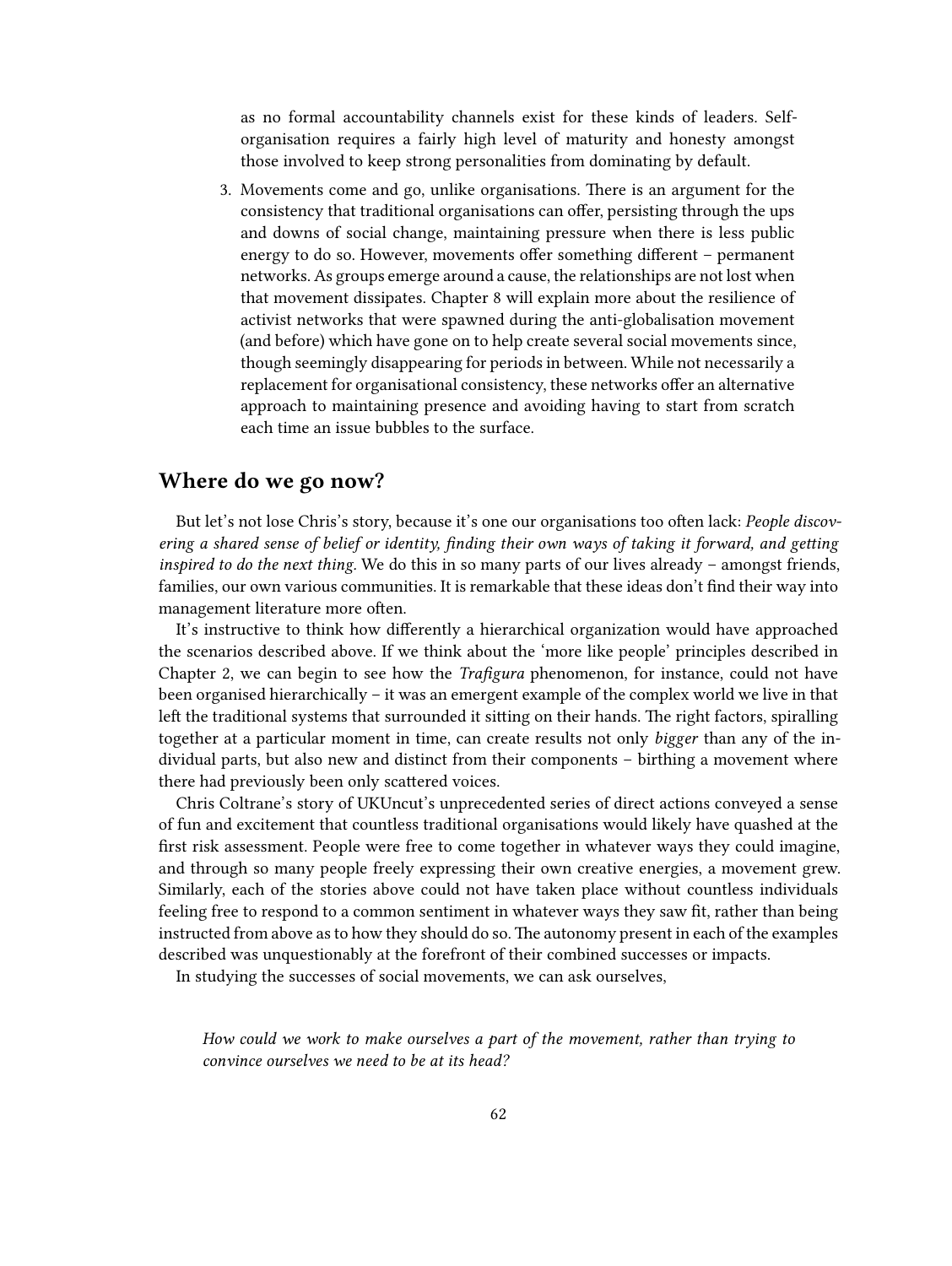*And, How can we become more comfortable just letting things happen, rather than trying to shape the world in exactly the ways we think is best for it?*

Hierarchy rarely collapses in one fell swoop, but more often through the gradual chipping away of established practices, assumptions, habits and beliefs over time. One manager or staff person starts to do something a bit differently, maybe it catches on; someone else sparks a change elsewhere, it encourages others to question something they had always done in a particular way, and gradually these shifts grow together, like the ripples of so many rain drops on an open pond.

Just like the kinds of systems we need going forward, the changes to our existing organisations cannot be orchestrated from above, but must emerge as more and more people start to unpick their old world assumptions about how we get things done. In brief, hierarchy cannot create self-organisation.

There is no silver bullet, but there is a silver lining: we can all play a meaningful part in the transformation we want to see. All of us, in varying ways, help to maintain the old top-down ways of working, wherever we sit in the pyramid, and thus we can make many small shifts in how we choose to engage with the structures around us.

The thing with systems built to work like machines is that they are full of cracks, oversights and loopholes, and thus always leave room for motivated people to discover and create alternatives within – or between – their particular silos or cubicles.

I invite you to take a moment to reflect on the stories you've read, in relation to your own work and your own organisational experience (and if you feel like it, share those reflections online using the Twitter hashtag #morelikepeople):

- How does the Trafigura revolt relate to that email newsletter you'll be sending out next week?
- What do reclaimed Argentine factories tell you about job titles, specialisation?
- What can the London riots tell you about organising a public event amongst your supporters?
- How would UKUncut activists coordinate that meeting you've been stressing about?

If one thing is clear at the end of this chapter, I hope it is that the pages of this book – or any other book, for that matter – will not provide answers to these kinds of questions, yet it is precisely in response to such questions that change begins to occur.

## *'more like people' organisation*

*Humanity: People give generously when they aren't being told to do things they care about, often not needing to be paid or coordinated, if their passion and purpose are clear.*

*Autonomy: The possibilities of self-organisation are limited by any attempts to interfere with individual action. The diversity that autonomy enables gives space for success to emerge from unexpected places.*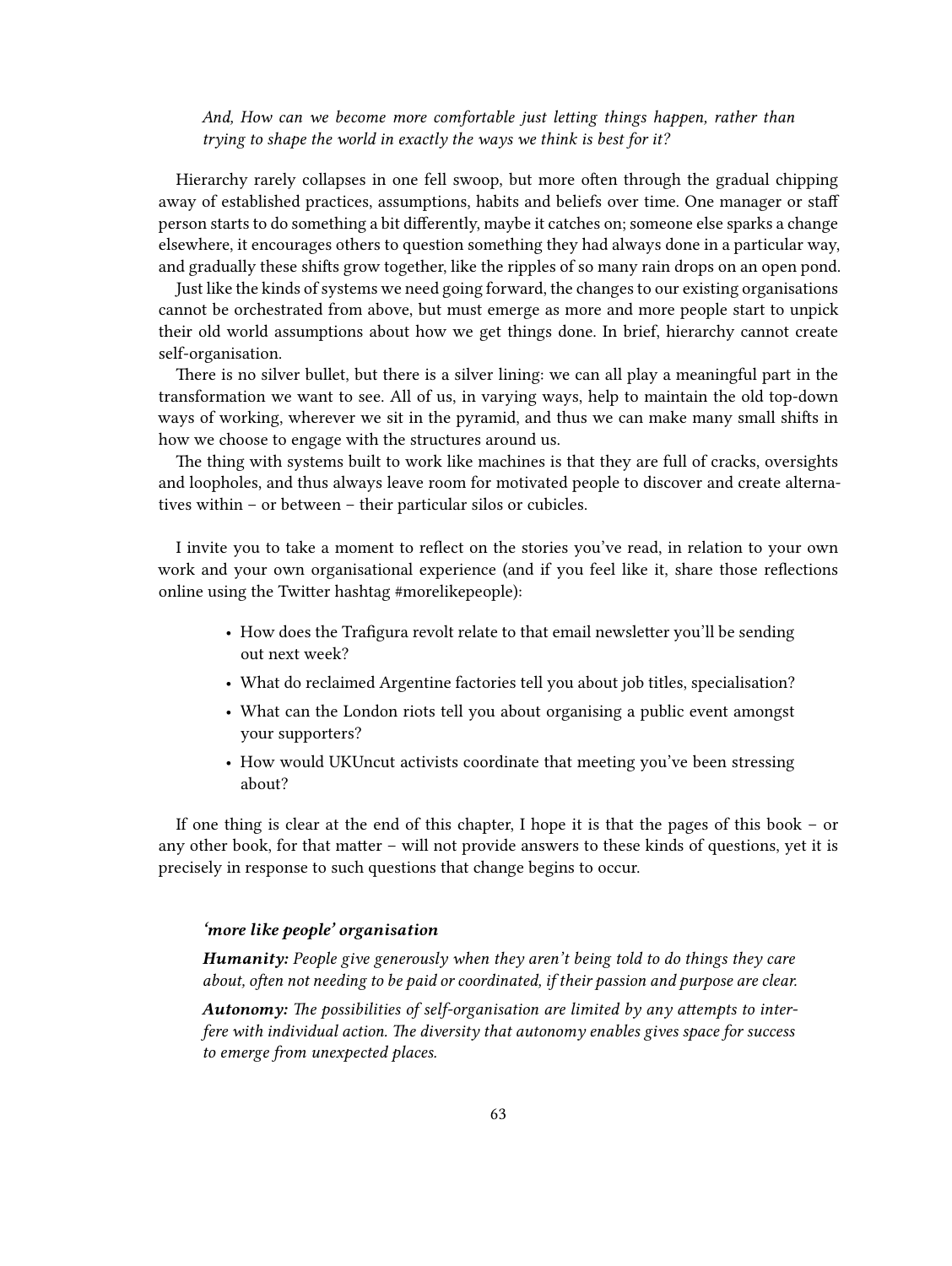*Complexity: Self-organisation is not the result of plans, but of complex contexts and relationships. Responsiveness and awareness, rather than strategy and expertise, are central.*

#### *Five reasons – in no particular order – why hierarchy sucks*

1. It assumes the worst of people, and thus is likely to foster it

From the basic premise of having to start at the bottom and work your way up, hierarchy doesn't give us the credit to be able to do the amazing things that people constantly demonstrate the ability to do.

Hierarchy denies us the autonomy to use our judgment and figure things out in our own ways.

Formalising accountability – especially when it only flows in one direction – breaks down trust, because it assumes we won't be honest about our strengths and weaknesses. In doing so, we are pushed to play up our strengths and gloss over our weaknesses, reducing opportunities for learning and improvement, both individually and organisationally.

## *2. Its power dynamics foster dishonesty and poor information sharing/ coordination/ learning*

By centralising power and control, you distribute the desire for power and control. When power and control are more evenly shared, there is less reason for most people to want more of it.

Everyone needs to make themselves look better than someone else, if they want to progress their career, improve their income, etc. The hierarchy pits individual interest against the collective interest, which can't be a good thing for any organisation that hopes to have some kind of future.

#### **3. It expects its leaders to be superheroes**

It elevates individuals to positions in which the unattainable is expected of them. Because their job title is 'x', they are expected to do 'y'... A promotion to 'w' means they are expected to do 'y+1'… which makes sense… until it doesn't.

Many argue that the people in leadership positions of massive multinational institutions can in no meaningful way know enough about their organisation to justify the difference between their salaries and the salaries of those below them. The rises follow a linear progression, but have no grounding in practical reality.

At a certain stage 'y+1' becomes the straw that broke the camel's back, surpassing human ability, or the number of hours in a day, and becoming inherently unachievable. But we pretend this isn't the case, and all the 'failed' leaders have failed due to their own shortcomings, not something inherent to our expectations of them.

## *4. It wastes time, pretending we live in a linear and controllable world that only exists in a Taylorist fantasy*

Strategic planning suggests that if you get the correct executives in an expensive enough room for an extended period of time, you will be able to predict the future.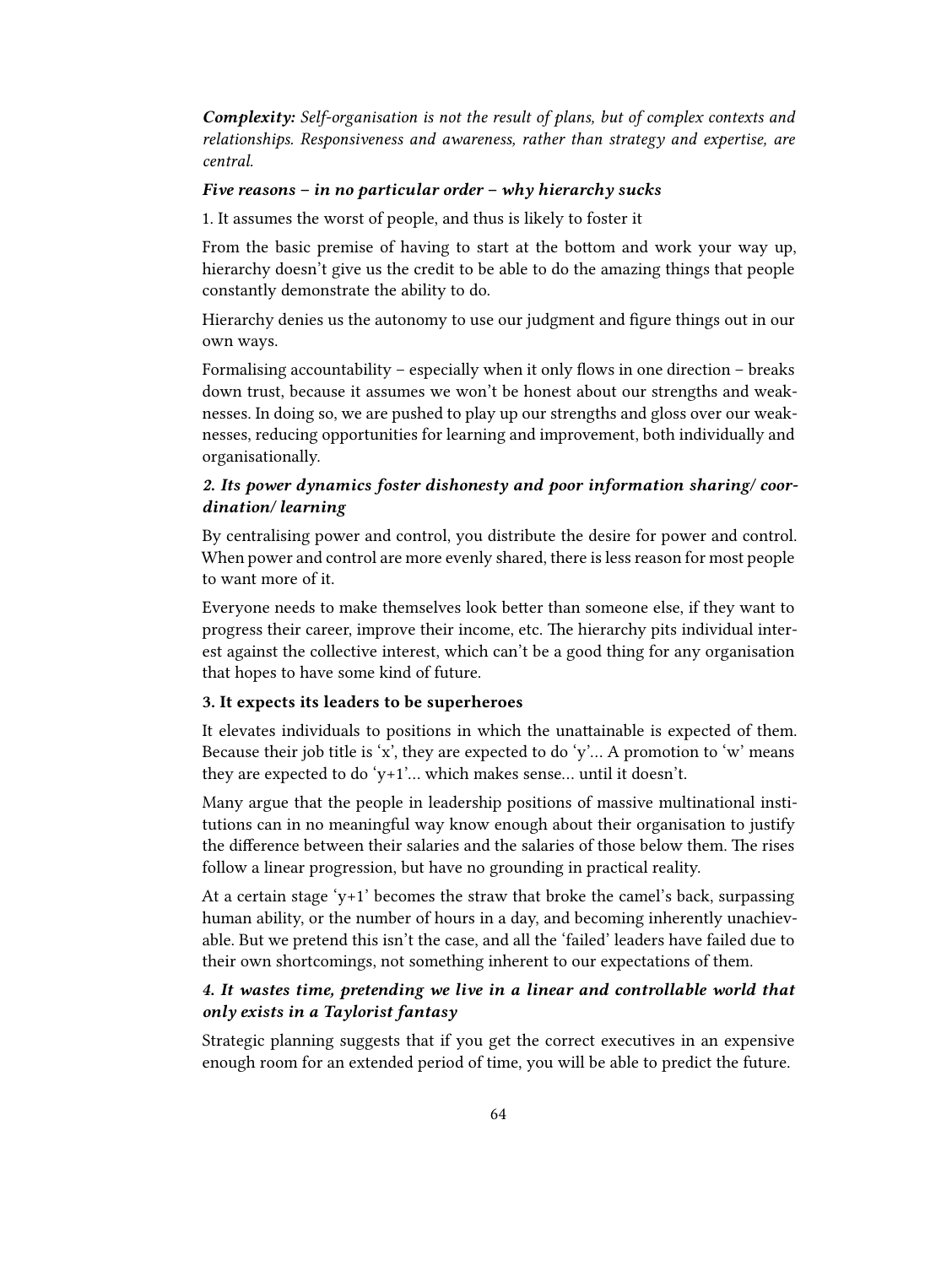Important people (according to the hierarchy) spend a great deal of time together in organisations, writing documents that declare, in spite of everything outside their walls: A will lead to B will lead to C.

Additionally, they write further documents to detail how others will ensure that A will lead to B will lead to C.

And then something unexpected happens – as it invariably does – and all their hard work is at best swept aside, or at worst, followed to a T, in spite of a radically changed reality.

## *5. It denies the centrality of context, assuming that the best decisions can be made from outside the situations where they will be applied*

If we think the best decisions can be made by the people furthest away from their application, we've got another think coming…

Given what we know about how information moves through hierarchical systems (see the first two points), we can't really believe such systems provide the stuff of good decision making, can we?

Good decisions must be grounded in the realities they will apply to. This is also why scaling up of good local ideas almost never works; context is everything, and replacing particular situations and relationships with others and expecting the results to be the same, only makes sense if you are far enough from the ground for the critical details to have become invisible.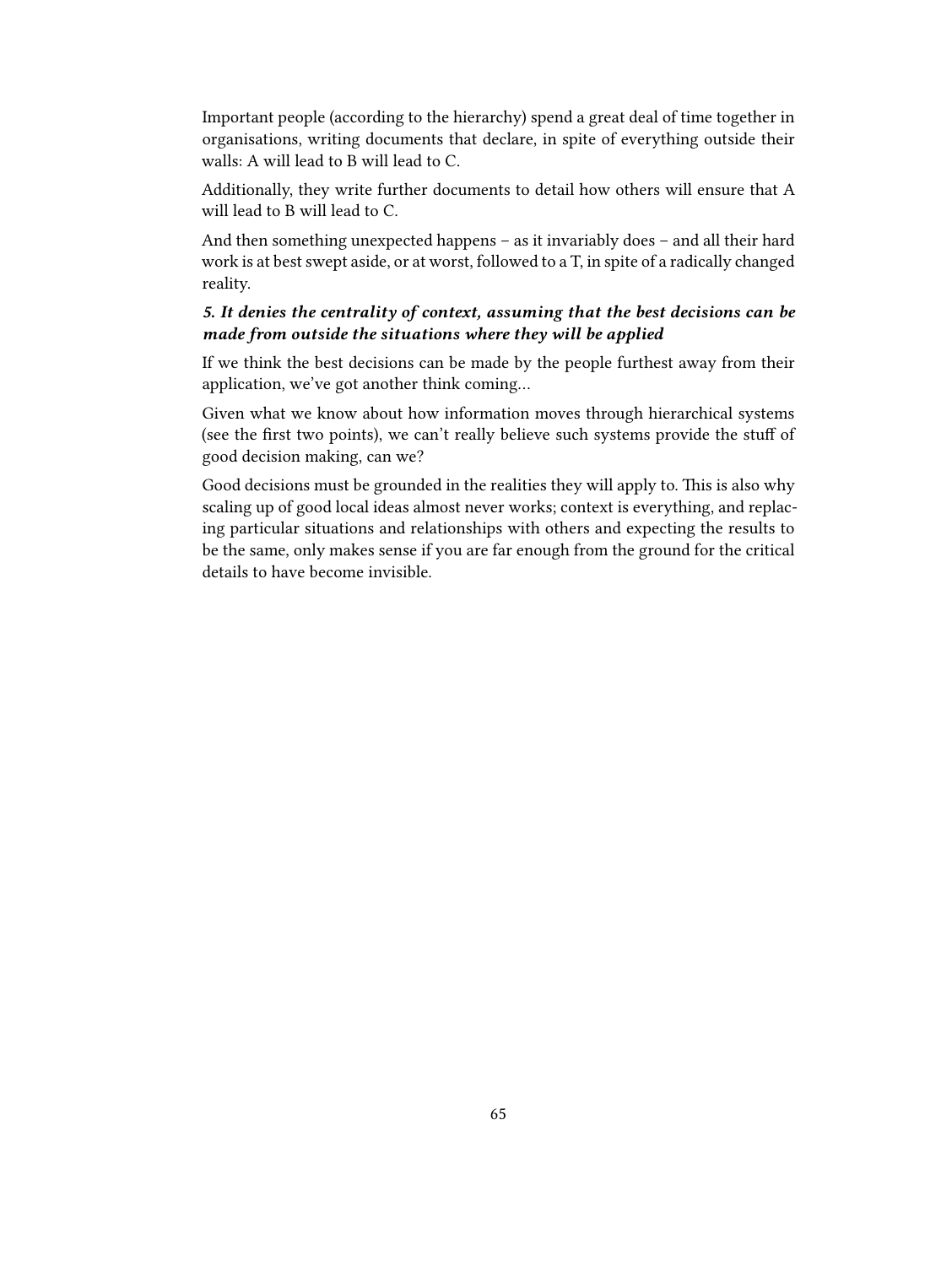# **Chapter 4 — 'Not for us': The privileged bias of 'more like machines' organisations**

*'Being white means never having to think about it.' – James Baldwin (attributed)*

*Professionalism is a personal and organisational straightjacket. But beyond its false ways of being, its emphasis on uncritical obedience, and its reliance on trust-killing bureaucracy, it is also a system of privilege and exclusion. Professionalism keeps old power structures intact. It keeps those who haven't learned its subtly refined practices out of the decision-making circles that often affect them. And it keeps organisations far more homogenous than they might otherwise be, with both ethical and pragmatic costs.*

*Luckily, there are things each of us can do, and it starts with delving into the challenging territory of exploring our own privilege. These steps rely on the 'self-awareness' element of the 'more like people' humanity principle, as well as embracing individual and group complexities, and making sure we are working in ways that provide space for individual autonomy, even if doing so can feel deeply uncomfortable at first. While organisations will never be perfect, we should do everything we can to open our doors and 're-centre' our work to help it connect with the vast majority of people who currently feel alienated by the ways we chose to organise.*

## **Stepping outside of our comfort zones**

There are things that will always stand out to me when I visit the East London neighbourhood where I lived with my wife when I started writing this book. The middle-aged gentleman who mutters loudly but incoherently to himself, just beyond our front doors; the horses running laps around the paddock across the river; the deep bass of the latest grime (a gritty UK variation on American hip-hop) singles wafting from a nearby apartment.

But there are also elements that almost don't register. They're as inconspicuous to me as I'd imagine they are ubiquitous to those who make them a regular part of their lives. The Turkish social club, the Ghanaian barber shop, the working man's cafe, still seemingly untouched by the  $21^{st}$  century. These are the places that as a) Canadian, b) relatively young, c) white, and d) middle-class, I'll subconsciously dismiss as places so distant and irrelevant to my life, as to hardly acknowledge their presence.

But then I take a minute and think about it: what if I walked into that club or barber shop? I imagine considerable awkwardness. *Lanky white dude with a North American accent walks into a bar….* The joke could write itself in any number of ways.

Luckily – at least for the sake of my short-term comfort – I can have a meal, meet my friends and get my haircut in several more comfortable settings. Basically, I can do these things with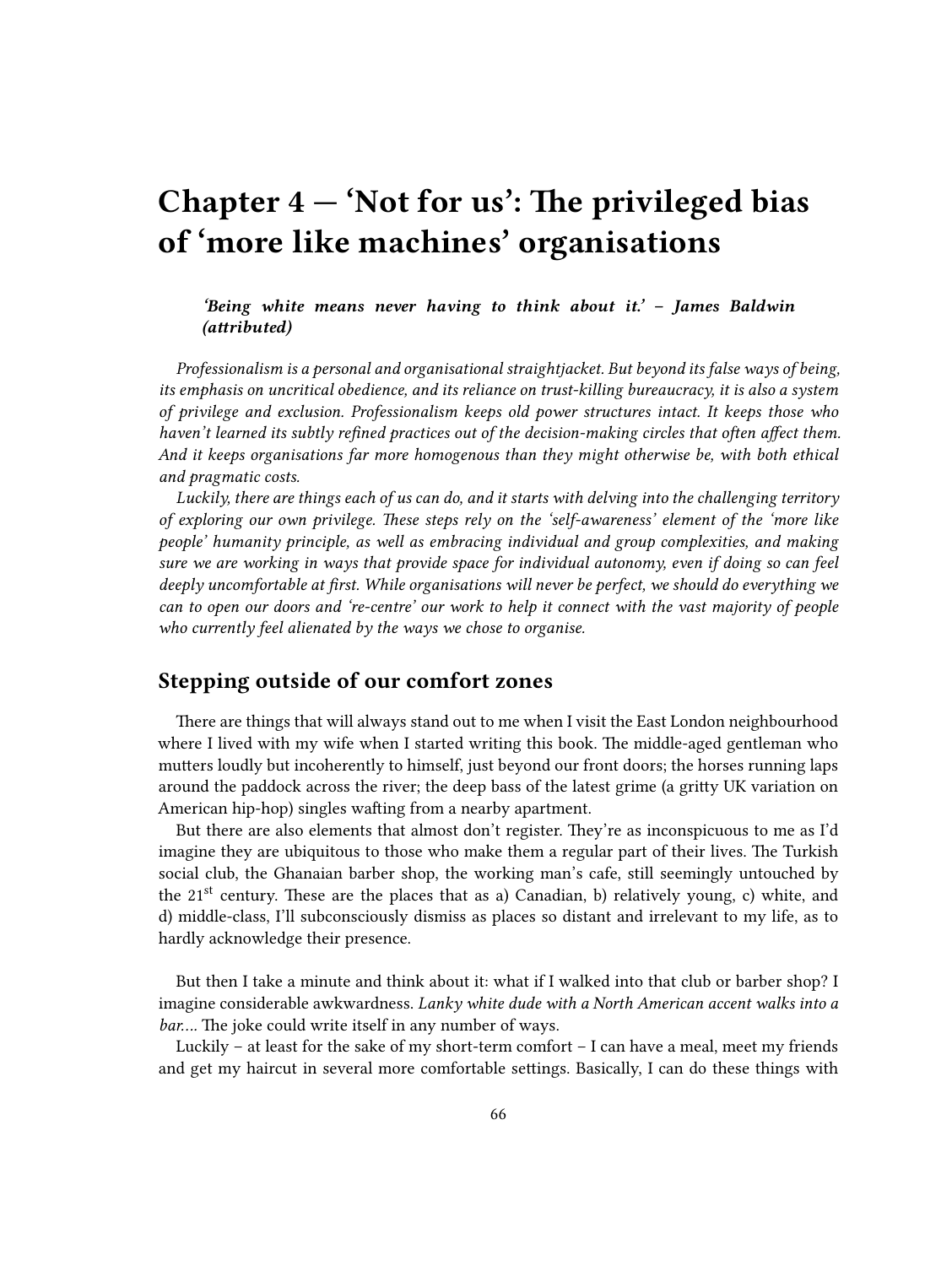people who are more like me. On the one hand, this is deeply closed-minded, but on another, very much human. We like to be around people with whom we have things in common: interests, language, opinions, or cultures. Commonality often makes time together easier for all. It's at least part of why we hang out with ex-pat communities abroad, live in particular neighbourhoods, or go to the same local pub, year after year. It's also why so many peoples' Twitter feeds can give them the impression that the world is full of people who see things much like they do.

Culture is invisible, as long as you're a part of it. As soon as you're not, you know full well it's there. The slang, mannerisms, dress codes, power dynamics, gender roles and other assumed knowledge of any group can leave us feeling like a sore thumb when they are not our own. When you don't have a lot of these awkward out-of-your-element moments, it means you have the privilege to live your life within your particular comfort zone. It is a privilege relatively few people in the world have, with most regularly having to venture into difficult domains to do a range of basic things that others take for granted.

# **'Culturelessness'**

There is a white western liberal tendency to bemoan 'culturelessness.' 'If only I had some of what all those other ethnic groups have…' – you might find that sentiment written in the subtext of so many indie music lyrics and alternative webzine commentaries.

What this tendency ignores is that white middle-class Anglo culture is far from cultureless – those of us who have it just seldom see our own culture because it is 'normal' to us. To: "It is the relative obsession with time-keeping, a dominant sense of pragmatism, an emphasis on individualism, privacy, and 'busyness as an indicator of personal achievement.' It is the championing of intellectual accomplishment (over, say, physical or spiritual gain), scientific rationalism, emotional distance…and the list of defining cultural characteristics could go on.

When positions of power are dominated by white, wealthy men, the things that define a white, wealthy, male culture generally go unspoken. They are the wallpaper in discussions of culture – the background that underpins conversations, activities and beliefs; rarely subjects of scrutiny in their own right – at least if you're a white, relatively wealthy man.

As activist and author James Baldwin is rumoured to have said, 'Being white means never having to think about it.'

# **Defining 'white privilege'**

This invisible field of comfort and ease for some, discomfort and challenge for others, is sometimes called 'white privilege' – but its principles can be applied to a range of dominant social groups (e.g. — male/hetero/English-speaking privilege). Tim Wise (@timjacobwise), one of the leading (white) voices working to make visible the subtle ways in which whiteness still provides countless advantages for those who have it, describes white privilege as 'psychological money in the bank, the proceeds of which we cash in every day while others are in a state of perpetual overdraft.'<sup>1</sup>

<sup>&</sup>lt;sup>1</sup> Tim Wise, 'Membership has its privileges: Seeing and challenging the benefits of whiteness,' TimWise.org, 22 June 2000. http://www.timwise.org/2000/06/membership-has-its-privileges-seeing-and-challenging-the-benefitsof-whiteness/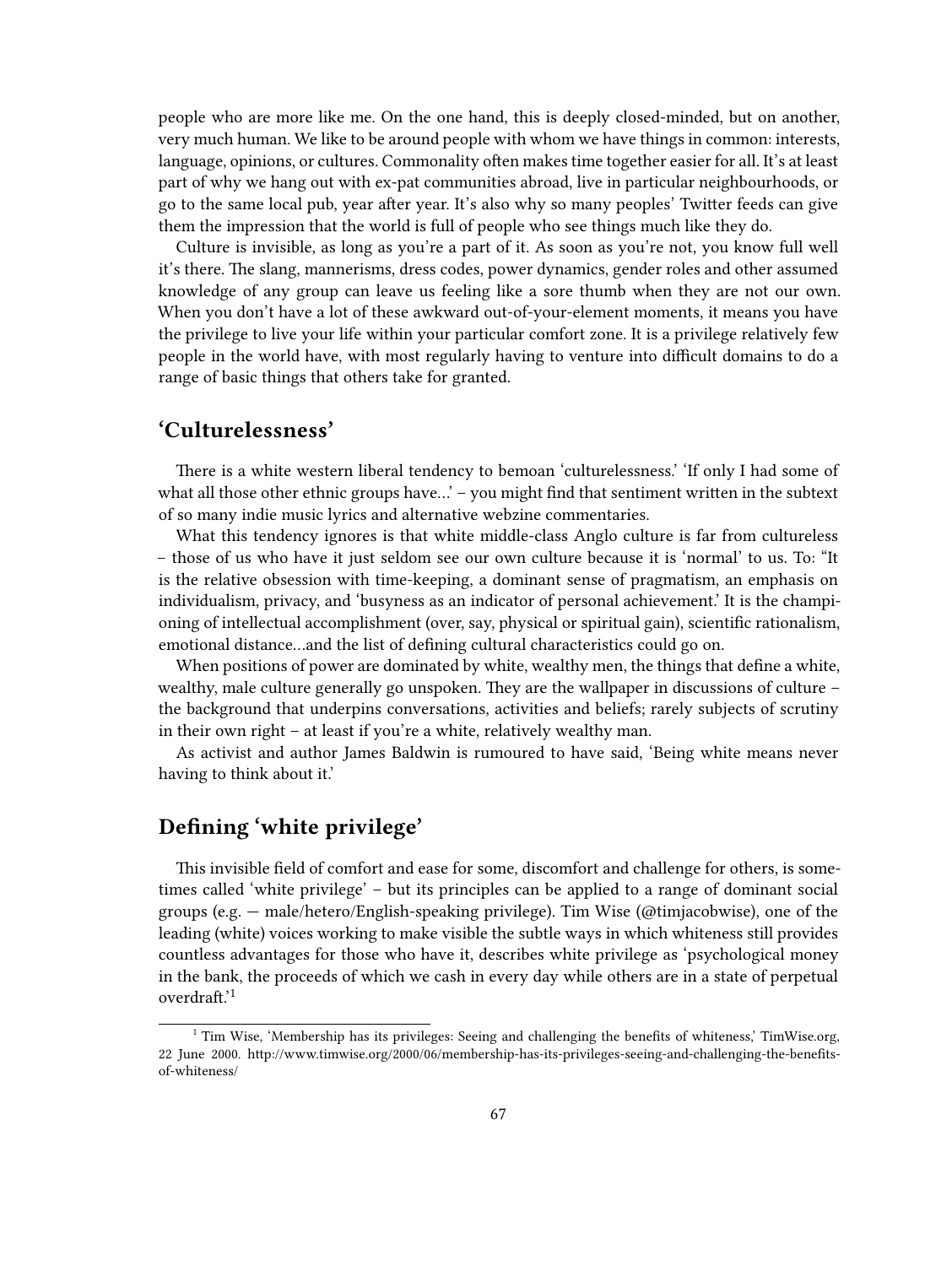What does this 'psychological money in the bank' look like in practice? It is not being followed by security when you walk into a department store. It is running for the presidency of the United States and not having your birth certificate questioned as a forgery. It is believing – without reservation – that the police will be on your side when you need them. It is the benefit of the doubt.

White/male/wealthy cultures not only exist, they still dominate. But they dominate in ways that are often invisible to those who benefit. Culture is like the air we breathe, it's the habits and daily choices we take as normal: going to a pub after work, living in a nuclear family, the sports we play and watch.

What do personal habits and hobbies have to do with building more diverse organisations, you ask? They highlight some of the things people can easily take for granted about themselves and the world. And taking things for granted is not something that is limited to our personal lives.

## **'Learning to be white'**

I remember working with a colleague, Maurice McLeod (@mowords), at a charity some years ago. He was one of only a few black people in a relatively large organisation. We shared a few stories about our disillusionment with parts of the sector we worked in; namely, the distance between its rhetoric and its realities on a spectrum of issues, including diversity. Many organisations in the social change sector were keen to espouse the importance of diversity, but unlikely to practice it in more than a tick-box way.

Maurice grew up in Southeast London public housing, but unlike most of his childhood friends, had gone on to university. He had started his own business and done regular pro-bono work for community groups before moving into the voluntary sector himself.

While white and reasonably privileged, I had spent my formative years in the hip-hop community in Toronto, giving me some exposure to a tiny proportion of the realities faced by people born with considerably less than I'd had growing up. Street violence, police harassment, hunger, drugs… none of these phenomena were more than a few steps away in the community I considered my home for several formative years. The insights I gleaned there hit me hard. I carried them with me into my more formal working life, keeping those perspectives in the front of my mind when working on projects and campaigns over the years, while still clearly benefiting from the array of privileges I was born with.

While Maurice's and my experiences were vastly different, we found some connection when our paths crossed. We shared a sense of frustration with organisations that claimed to support particular people and communities, but did so from ivory towers, out of touch with the day-today issues so many people faced.

I vividly remember a discussion we had early on while working together. I had mentioned feeling out of place in certain office discussions because I didn't have a university degree. While this had largely been the result of my own choices, it created certain gaps in the assumed experience of most of those working in NGO offices, making me part of a very small minority of staff there who had educated ourselves through other means. My lack of post-secondary education left me in a bit of a lurch when discussions of university came up at the office ('What did you study?'). I didn't have the reference points, or have much to contribute, and there was little recognition amongst most colleagues that these conversations could make people feel uncomfortable.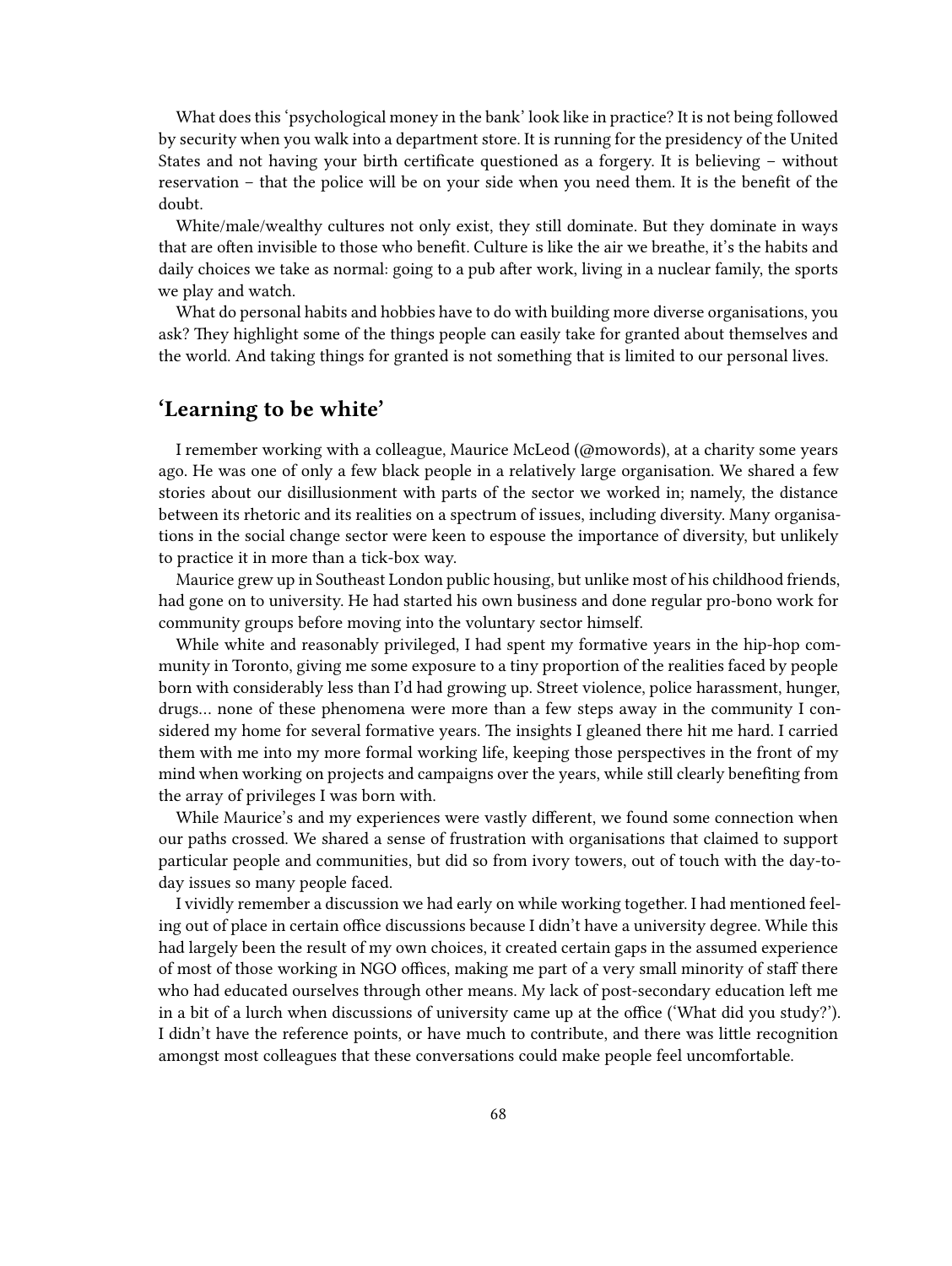This resonated with Maurice, who was very conscious of the differences that his time at university had instilled in him.

'I went to university and learned how to be white,' he stated, matter-of-factly.

He elaborated that coming from a poor community in a predominantly black part of London, he had to learn how to speak differently in order to be working in the job he was in at this point. As 'proper' English wasn't spoken where he grew up, he saw these cultural adaptations as critical learning in his post-secondary education, the keys to a world of relative advantage compared to the one he'd grown up in.

When he goes home, sees childhood friends, spends time in his old neighbourhood, he might slip back into a way of speaking that most of his colleagues wouldn't recognise as that of the man they work with. Maurice is conscious that since he went to university, he has, in some ways, distanced himself from his own community in order to be accepted in the dominant culture of the workplace. This is too often the unspoken subtext of organisational inclusion efforts: the hiring of people of colour who have learned to act like white people, in order to be accepted within their ranks.

While equal opportunities and affirmative action measures in many countries ensure that there are certain criteria on which you cannot deny someone a job, they have also allowed us to realign subconscious prejudices. It is no longer a person's ethnicity, per se, that keeps them from getting hired, but maybe that their way of speaking or writing 'isn't sufficiently advanced' for the role. Too often, the result – who gets hired– is the same as it's always been.

A range of cultural cues, from language to image and dress, form an unspoken narrative aimed at a range of non-dominant communities. It reads, 'if you want to succeed, you have to be like us.' While adapting to differences can be both individually and collectively challenging, it is necessary if we are to re-shape our organisations to both *reflect* and *benefit from* the diversity of the world outside our walls.

## **From inclusion to re-centring**

The US anti-violence collective *INCITE! Women of Color Against Violence* has described this kind of work, not as *inclusion*, but *re-centring* what we do to help it connect with a wider range of peoples' lived realities. Re-centring is about putting the onus of change on the organisation, rather than on those whom it aims to connect with. *INCITE!* Co-founder Andrea Smith writes:

Inclusivity has… come to mean that we start with an organizing model developed with white, middle-class people in mind, and then simply add a multicultural component to it… Instead of saying, how can we include women of color, women with disabilities, etc., we must ask what our analysis and organizing practice would look like if we centered them in it.<sup>2</sup>

Smith describes the process through which the group developed their analysis of violence faced by women of colour as having initially focused on domestic and police violence, and aimed to

<sup>2</sup> Andrea Smith, 'Without Bureaucracy, Beyond Inclusion: Re-centering Feminism,' *Left Turn*, 1 June 2006. http:/ /www.leftturn.org/without-bureaucracy-beyond-inclusion-re-centering-feminism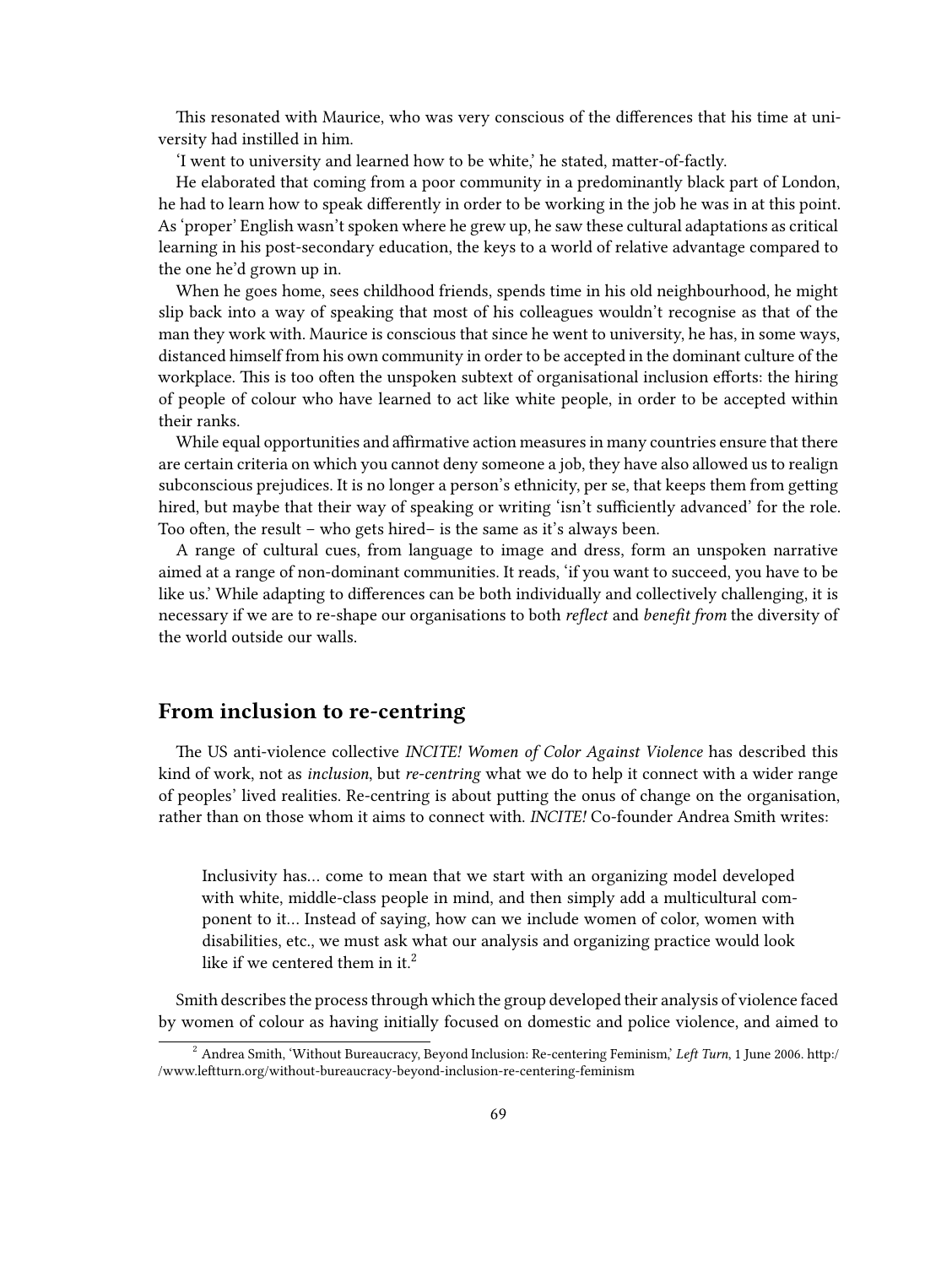involve the medical profession in their support work. However, she says, 'when we re-centered the discussion around women with disabilities, we saw that the medical system was as punitive as the criminal justice system, and we needed to work on developing alternative strategies.'<sup>3</sup>

These kinds of insights are often lost in organisations more homogenous than *INCITE!* For example, youth organisations that work closely with the police without critique or sensitivity, often shut their own doors to young people who have experienced regular abuse and humiliation at the hands of local officers. Another common example is when organisations require programme participants who struggle with English, or whom have not received the same level of education that staff likely have, to fill in even basic paperwork.

When I was coordinating a student exchange, I made the mistake of requiring applicants to house a visiting young person on their return trip. Whereas the middle-class university students were often living away from home, and happy to have someone crash on their sofa, the workingclass college students tended to be studying locally, still living with their parents, and thus lacking the same flexibility to accommodate someone. Unfortunately, I only heard that this was an obstacle through the grapevine, after the fact, so was unable to do anything about it beyond tell the story and involve more perspectives in future planning processes.

The fundamental point here is that the inclusion agenda is not enough and often serves to assimilate, rather than involve others as equals. Re-centring requires us to look at the nuts and bolts of our work and to make an effort to learn from how other groups and cultures do the same things, from organising events to holding meetings; doing recruitment to delivering services. And to do this, we'll need to be actively seeking out and hearing what others, who already do things differently, have to suggest. As hard as this can be to accept for many forward-thinking staff and volunteers working towards social change, all of us need to be more aware of the subconscious barriers we might be erecting that keep others from being a part of what we do.

*Who do you involve, at what stage, when you're planning a new project? When have you felt excluded, or felt that you've had to change or hide something about yourself to feel a part of a group?*

## **Whom we hire and whom we support**

While professional language and culture can be major barriers to those applying to and being hired by our organisations, as Andrea Smith made clear, these same traits can also have implications for those who feel comfortable joining our organisations or receiving our support. If our organisations really want to work with a wider range of people, we need to make a stronger effort to connect with their life experiences and adapt our work accordingly.

'Professionalism,' as a culture, not only requires a certain kind of education, but also certain ways of working. It promotes working systems seeded and nurtured in formal education, such as written presentation of ideas, fixed hierarchy, linear cause- and-effect project planning, and strict timetabling. Outside of the realms of formal education and office environments, these systems (and the assumptions they breed) are far from universally understood. In fact, rather than being considered positive attributes, these same traits can be seen as negative, threatening, or deeply suspect to those who are not used to them.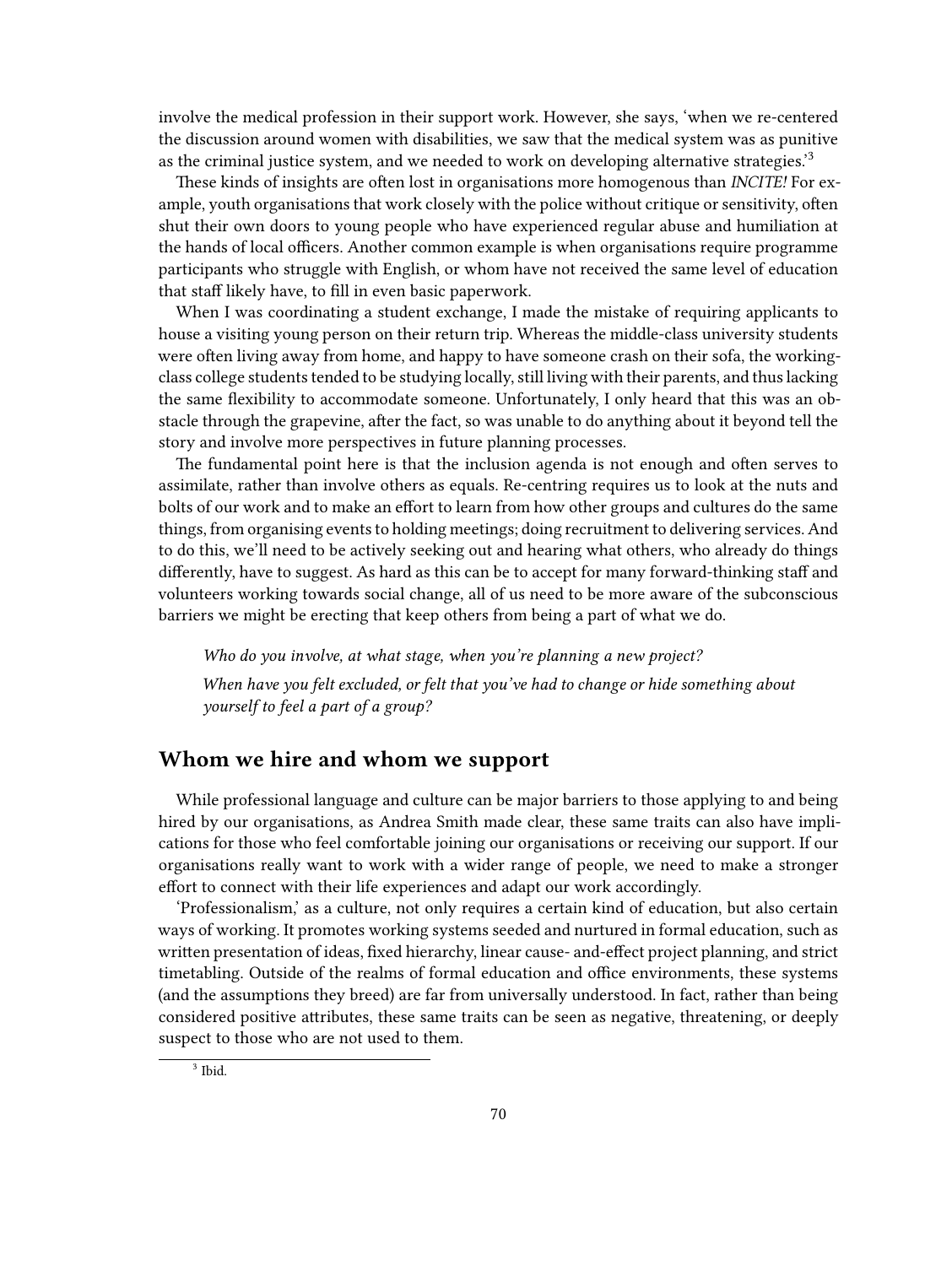When I first met Richard Gordon, a father of five approaching forty and living in the same neighbourhood where he had grown up, in Brent, Northwest London, he had recently received a grant to deliver multimedia training to young people deemed 'at risk' of becoming involved in local gangs. Richard had been there himself and had the scars to prove it. The story of his early years was the story he was trying to help those young people avoid repeating.

The grant let Richard pay himself a modest salary. This accomplishment set him apart from anyone else in the immediate community, where a combination of welfare benefits and illegal activities provided the vast majority of local income. Richard was proud to be his own boss, in an area where the others who could claim that success had done so through quasi- legal means. He would hang the certificates from each training course he was able to attend on his new office wall, pointing them out to the youth in the programme and reminding them that such achievements were within their reach. In the context of the Church End housing estate, this was groundbreaking stuff.

While Richard and I were working on a grant application together in 2009, he explained to me the problems with something as seemingly innocuous as a registration form for the youth involved in his work:

Our funders expected us to give registration forms to all the youth who come through our doors. Now, what would happen if we asked youth to do these forms themselves? Most of them have been kicked out of school – basically, at 14, 15, told, for whatever reasons, that they were failures at education. Since then, they haven't had to fill out any forms, done any kinds of paperwork, because it's no longer part of the world they live in. If we give them one of these forms, what kind of associations do you think that has for them? Do you think they're going to feel comfortable here still? Do you think they are going to want to come back to a place that reminds them of being told they were failures? So we explained the situation to our funders and now only ask the youth to put their signatures down, and gradually get them to accompany us in filling in other details, as they feel more comfortable with the programme.<sup>4</sup>

While this may seem worlds away to some, I have heard similar stories from people working directly with refugees, ex-offenders, mental health services users, and a range of communities that don't speak English as a first language. In most organisations, circulating a registration form for a funder wouldn't so much as raise an eyebrow. But if the people you support are anything like those Richard works with, those forms might be the difference between them accessing what you have to offer, or not. Richard's background helped him to instinctively re-centre his work, in the face of funder pressures to do otherwise, and the questions and challenges he raised are not unique to his particular London neighbourhood.

# **Why individuals seem less homogenous than the groups they are part of**

In the world of good causes, most of us would be devastated by the suggestion that we were racist, sexist, or guilty of any other form of discriminatory 'ism.' But the challenging reality is

<sup>4</sup> Interview with the author, initially appeared in 'Being Human,' *Engage* Magazine, June 2010.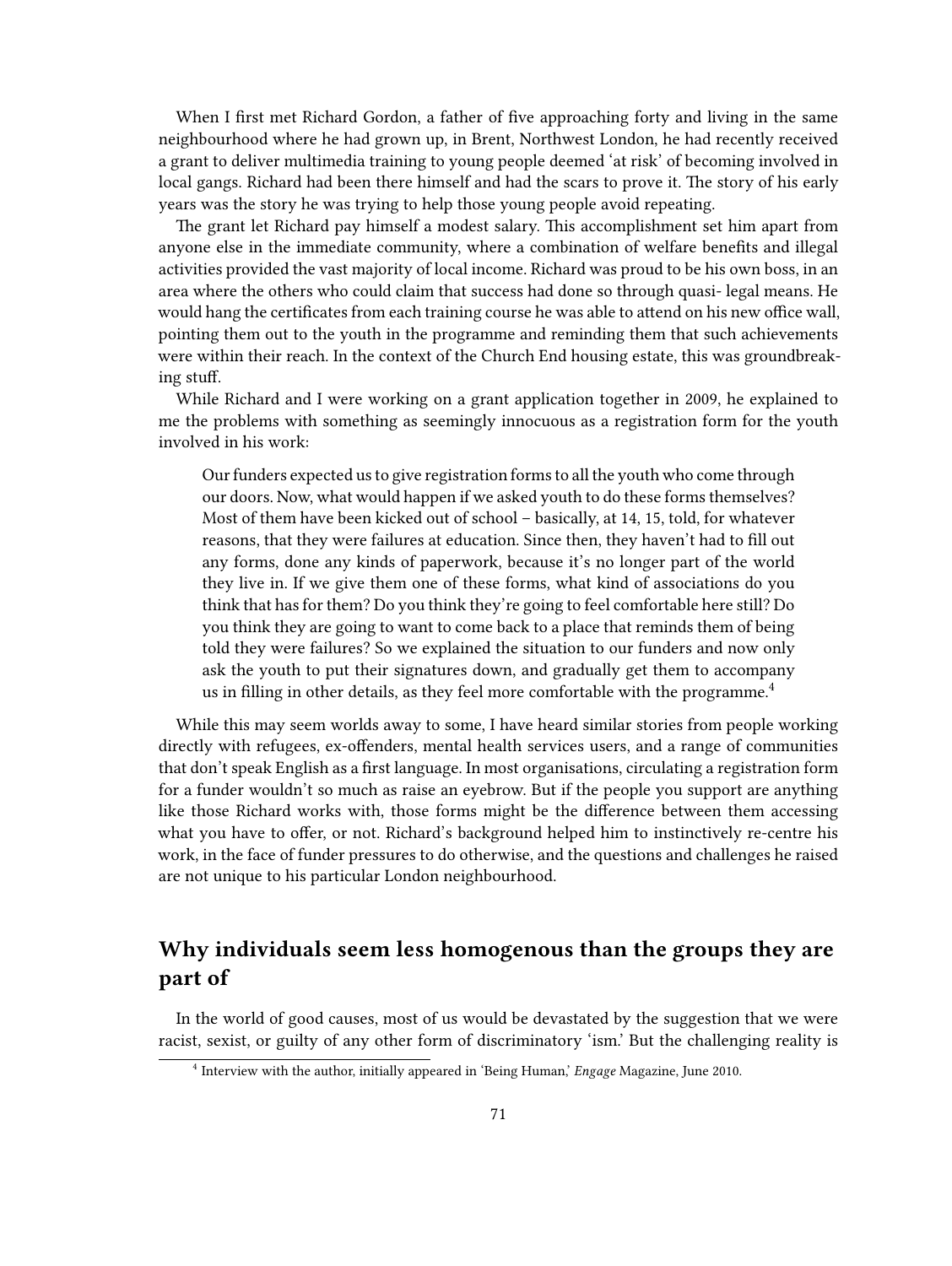that by being myself – a middle-class white male – in many workplaces, I run a strong risk of contributing to excluding others.

When I first blogged on some of these ideas, I was challenged on my assertion that 'professional' office culture is broadly Oxfordian – white, wealthy, and male. A former colleague commented on the piece, suggesting I was in danger of stereotyping a group based on where they had been educated, which didn't recognise the diversity that exists, even within the privilege of somewhere like Oxford University.

While certain kinds of diversity will always exist, even in the most elite circles, when we form groups we come together around what it is we have in common, around sameness. We're unlikely to share the parts of ourselves that aren't part of the shared office culture if we assume colleagues won't be able to relate to them. If I worked in an environmental NGO, but still had a thing for high-polluting cars, I probably wouldn't discuss this much at work, even if it wasn't a conscious secret.

This creates a stronger perception of homogeneity amongst the group; people from outside only see what they have in common, giving the impression groups are more homogenous than they in many ways are. This is a big part of why the Ghanaian barbershop near my London apartment seems so distant to me. It's not that the men who hang out there are by any means a homogenous group – I would assume they have different jobs, interests, families – but from the outside, I see what they share with each other and what I don't share with them: nationality, ethnicity, possibly language.

In another setting, I'm sure I could easily come up with a list of things we did have in common, our neighbourhood being the most obvious starting point. But when they are in a group that is a lot harder to do – our differences dominate my perception.

What separates my personal discomfort with that barbershop, and the challenges of many qualified would-be staff from other backgrounds who might want to work for a charity, is that all I have to get over if I want to walk into that barber shop is my own discomfort. There is no hiring process in which I will be judged for my acceptability, as many of the men at the barbershop would likely have to face before being hired by one of the organisations I work with on a day-to-day basis.

In an office, like any community, we forget that the very things that can make us feel okay there, can be the differences that push away or exclude others. This is what I mean when I say that by 'being myself' in many offices, I might be reinforcing others' sense that this office is not for them.

At one level, this throws a contradiction into the 'more like people' approach; what if 'being ourselves' puts others off? But let me clarify: being *a small part* of who I am, as most of us are at work, can easily put others off. It's an important question though, and one that brings up another part of the 'humanity' principle – our ability to be self-aware. What can we do to embrace more of who we are at our work? By co-developing a sense that we are all more than what we have in common, we may open up new inroads for others who might otherwise have dismissed our workplaces as not for them.

This might mean dressing how we do on the weekends, organising a different caterer for an event, booking a venue in a different neighbourhood, or dropping some of the jargon and acronyms from our workplace vocabularies. These steps will not change the organisation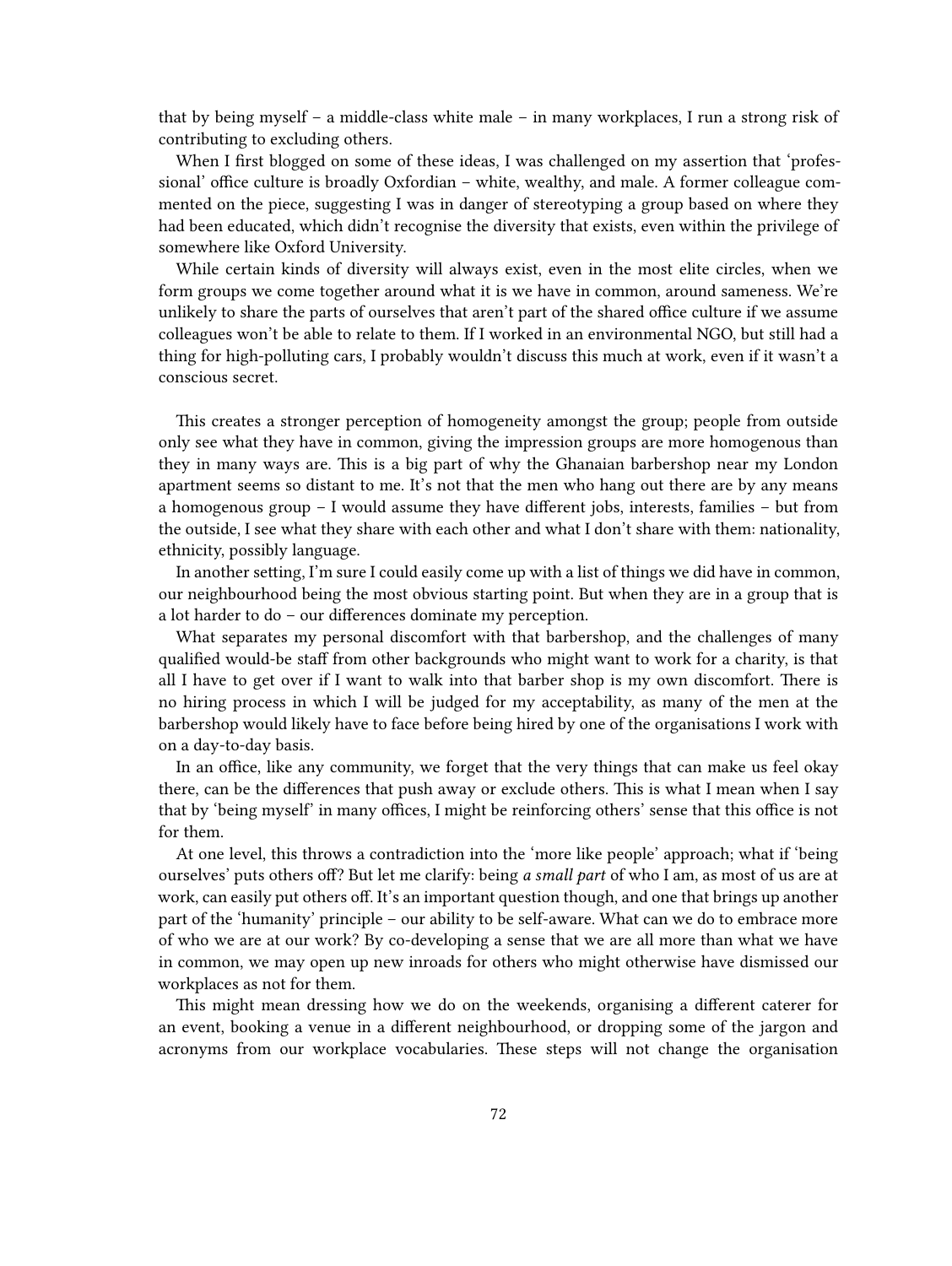overnight, but they might make others more comfortable breaking their own established patterns, thus helping to break down potential barriers in your work.

## **'Culturally white'**

Veena Vasista (@seeandconnect), a friend, colleague and someone with a lot of important insights into ethnicity, privilege, and culture, wrote a report for the Runnymede Trust (@RunnymedeTrust) in 2010 on ethnic minority leadership in the UK private sector. The least surprising finding of the report was that the higher you went in a business, the fewer non- white faces could be found on the organisational pyramid. This is an important indication that many of our institutions are still a long way off achieving employment equality, years after so many pieces of legislation were passed in order to address this. (Though, as Veena has said, it wouldn't take several months of research to see this was the case!)

What was more interesting – and worrisome – about her report was that nearly all of her respondents (men and women of non-Caucasian identification working in senior roles in the private sector) described themselves as 'culturally white.' Veena writes:

Some Black and minority ethnic individuals may feel as if they have to choose between bringing their true character to the office and meeting the cultural norms of the organisations. While the workplace may look diverse, e.g. more women, more visible Black and minority ethnic professionals, this 'diversity' is superficial. Getting to the top might require conformity in style, perspective, ways of working, cultural interests.<sup>5</sup>

So while some gains have clearly been made for these respondents to have the jobs they have at all (when previously, more explicit racism would have kept them out), the process of acceptance came at a cost, with the implicit requirement to assimilate with the dominant workplace culture in order to get in the front door.

#### **Deconstructing the Digital Divide**

While walking into the Ghanaian barber shop or Turkish social club would require some leap of faith on my part, social technology is making it infinitely easier to get beyond the comfort zones of interacting primarily with 'people like us.' While Twitter has the potential of re-creating the same closed circles we often create in the real world, it also makes it much easier to move beyond those circles, if we choose to.

Imagine the ten staff members at a fictional NGO are all white, wealthy and male. We know now that the office culture is very likely to reflect their shared reality, and their shared privilege. However, one of them is really into sustainable food, another is in a salsa band, another is a member of an environmental direct action group, and yet another has spent a lot of time in Nigeria. If each of them were on Twitter, they might each be confident enough to share thoughts

<sup>5</sup> Veena Vasista, 'Snowy Peaks': Ethnic diversity at the top,' The Runnymede Trust, 2010, p. 11. http:// www.runnymedetrust.org/uploads/publications/pdfs/SnowyPeaks-2010.pdf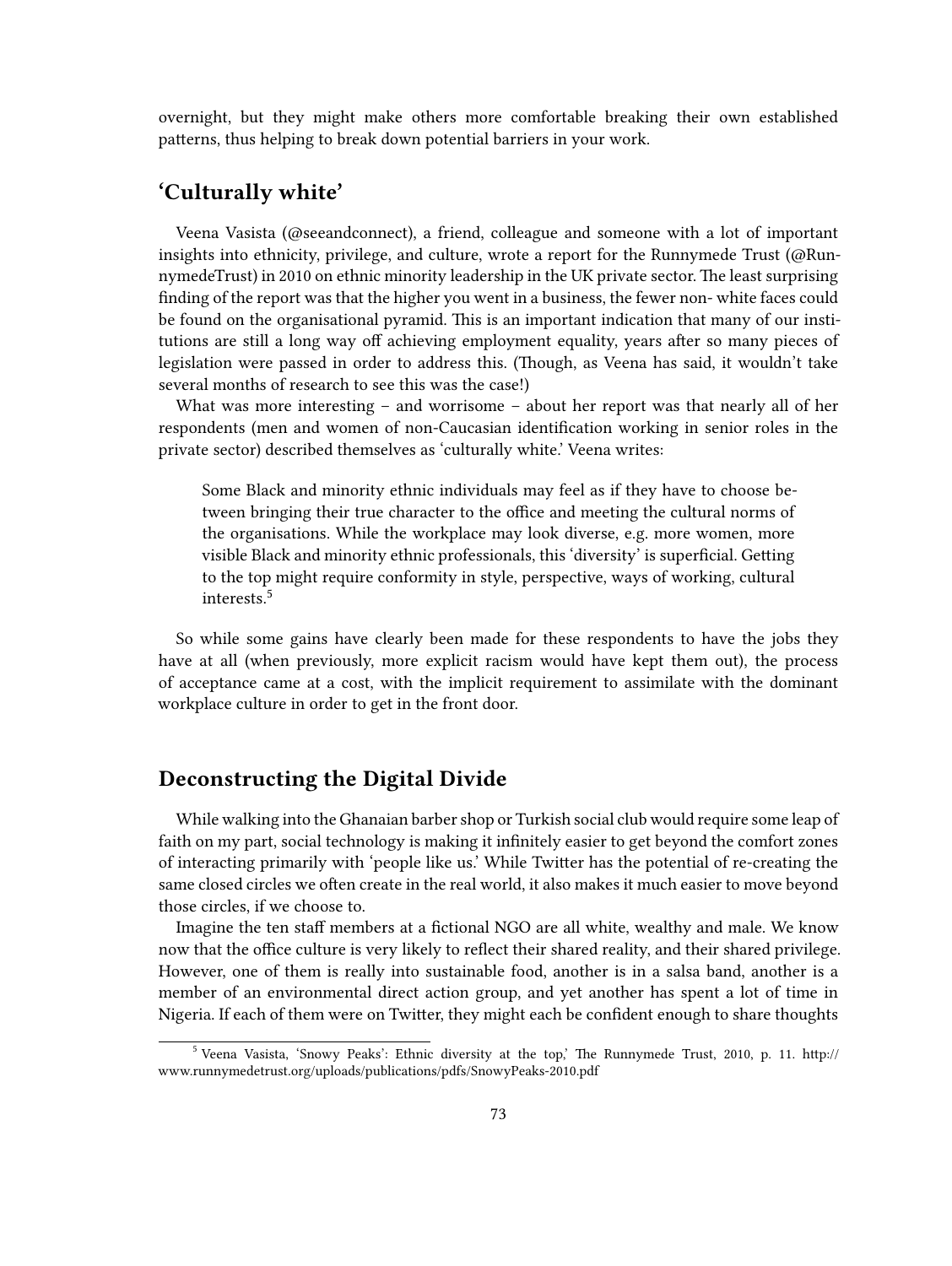and links related not only to their jobs, but also to their respective personal interests, even if those interests would make them obvious minorities in the workplace.

So let's assume those ten colleagues follow each other's updates. They see information related to their work, but are also getting each other's updates on a range of interests and activities that they would never normally chat about. And not only are they getting these updates from each other, they are seeing the updates of people who their colleagues follow and have re- tweeted, introducing new perspectives into their timeline. With each re-Tweet, a potential new world opens up.

There has been much discussion amongst social change organisations about the 'digital divide,' a notion that those online are the elite of the world, talking amongst themselves in greater detail than ever before. While there will always be an element of truth in this assertion, as new technology has an uptake lag amongst those with less opportunities and means, this lag is disappearing faster than most of us could have imagined.

In the United States, for instance, African Americans and Hispanics have consistently polled at more than twice as likely than white Americans to use Twitter.<sup>6</sup> And in many developing countries, the use of low-cost mobile phones to access the Internet is significantly narrowing the digital divide associated with global poverty, influencing national elections and crowd- sourcing important local information in countless development efforts. Juba, the new capital of South Sudan, is being described by some as 'the world's first digital capital city,<sup>'7</sup> and some expect that within five years, half of all Africans will have their own smartphones.<sup>8</sup>

In brief, we are moving faster than we could ever have imagined towards a global online conversation that includes many voices that have traditionally fallen below the radar of our old methods of communication. This isn't to suggest that the digital divide doesn't exist, simply that it is increasingly a social divide. It is less a question of technology than it is part of the same question of why most of our organisations, our groups of friends, and our communities remain disconnected from those who are different from them.

The critics who've devoted so many words to the 'elitism' of Twitter, Facebook, and a few other social platforms in recent years have done so largely based on their own online social circles. Because the networks they've crafted for themselves have likely emerged in their own image, the countless parallel networks forming elsewhere on the same platform have repeatedly passed them by.

But as with me walking into that Turkish social club, only a mental shift is needed to start to open up new social circles online. And it's a simpler shift than it's ever been: *follow people who are different from you*.

For those less familiar with Twitter, you can start by clicking on an unexpected and out-ofplace re-Tweet in your feed and following the person who initially posted it. You can check the 'trending topics' to see a totally random scattering of users (though be prepared to be potentially

<sup>6</sup> Pew Internet, 'Twitter Update 2011,' 1 June 2011. http://www.pewinternet.org/Reports/2011/Twitter-Update-2011/Main-Report/Main-Report.aspx

<sup>7</sup> Frederic Dubois, 'The #OSJUBA event stresses early moves by net activists in South Sudan,' *South Sudan Info*, 13 August 2012. http://southsudaninfo.net/2012/08/the-osjuba-event-stresses-early-moves-by-net-activists-in-southsudan/

<sup>8</sup> Jon Evans, 'In five years, most Africans will have smartphones,' *TechCrunch*, 9 June, 2012. http:// techcrunch.com/2012/06/09/feature-phones-are-not-the-future/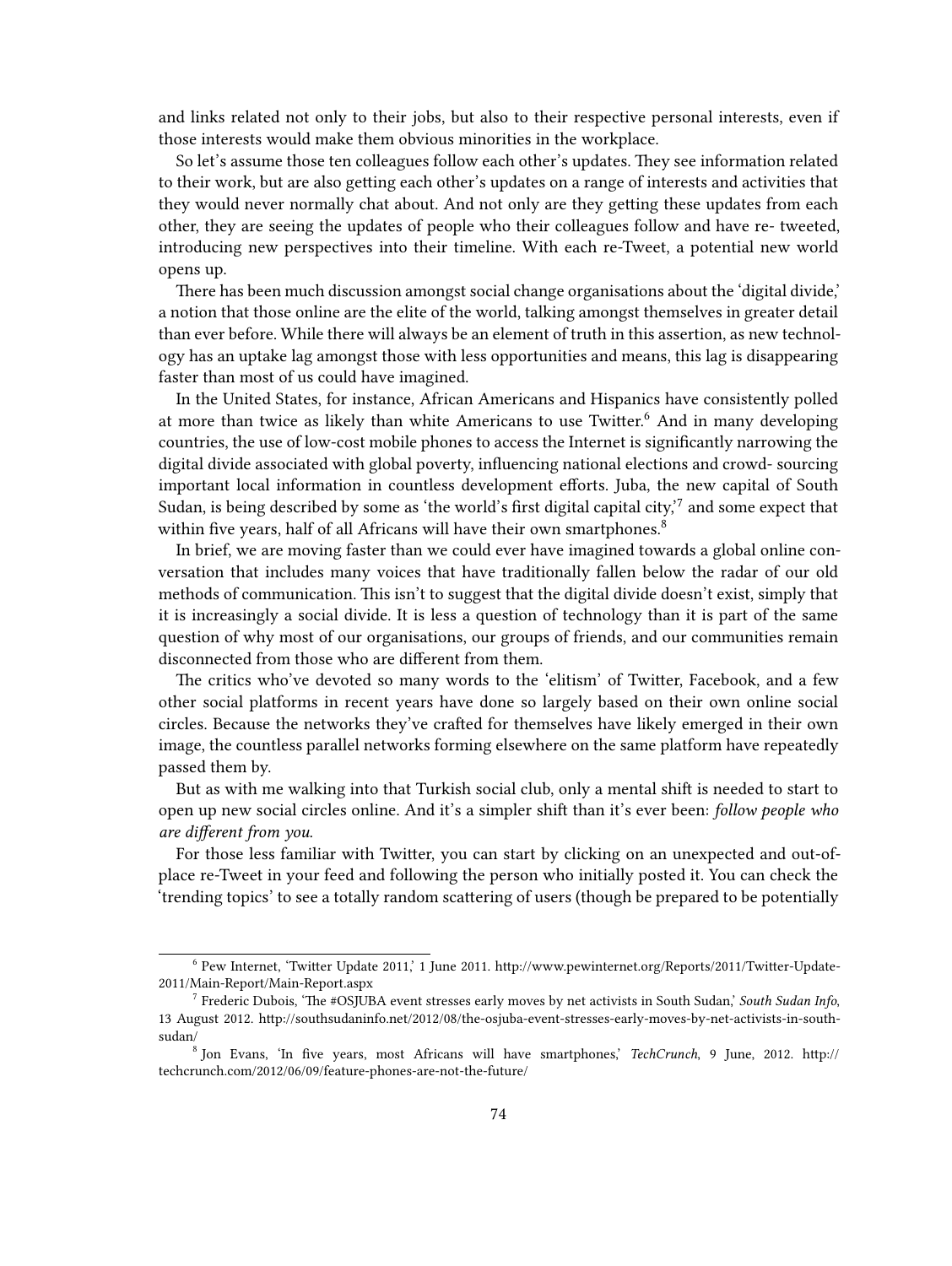offended if you choose this route). You can search a term that interests you and find people looking at it from countless different perspectives. And follow them.

More specifically, you can search the area where you work and connect with others who are talking about it. The #Hackney hashtag introduced me to a range of people in East London I'd never crossed paths with before, representing a fair share of the borough's diversity at any given time.

To be clear, a Twitter community is not the same thing as a real community, but it can be an inroad to conversations and perspectives from outside our social comfort zone. Think of it as a complement to a range of other non-online efforts to re-centre our work.

#### **'When they see that what we are doing works, they shut us down'**

Not long after I moved to London in 2006, I organised an event amongst community leaders who used hip-hop music and culture in youth programming around the city. There had been a widespread feeling amongst several I had met that their contributions to addressing local issues such as gang violence and crime were not being taken seriously by local authorities and bigger youth organisations. But the problem was bigger than I had realised. The level of mistrust of authority, in the broadest sense, cut to the heart of most of our organisations.

The meeting involved almost twenty local organisers, from across the London boroughs: Hackney, Brent, Newham, Southwark, Lewisham and more. These recognised community leaders were rappers, filmmakers, DJs, poets, fashion designers and music producers. There was a seventeen year-old concert promoter and a sixty-something pastor in the room. In hip-hop terms, this was a meeting of the Ol' Skool and the New Skool, East and West, North and South (of the River Thames, at least). This was a very diverse group, were it not for being all male and for me being the only non-Afro-Caribbean person in the room.

As the conversation moved towards ways of making their case, demonstrating their impact and leveraging greater support for their work, one of the participants cut in:

'When they see this stuff is working, they shut it down. They don't want us to succeed. They'll throw us a bone here and there, but they still want to know that our positions aren't going to change; that we'll stay poor, keep killing each other and rely on them to keep us afloat. The only thing we can do is start to make our own money.'

At that point the rest of the group started to nod enthusiastically and another member cut in:

'We need our own businesses; grocery stores and everything. We make the money, we hire our own community and we put the profits back into supporting all of our work. We know that they'll just pull the plug if we start to really make a difference.'

Again, this got an enthusiastic response from the room, no one opposing the statements being made.

Finding myself in the rare position of thinking more conservatively than the rest of the group, I suggested that maybe the key wasn't in public money, but foundation funding, which didn't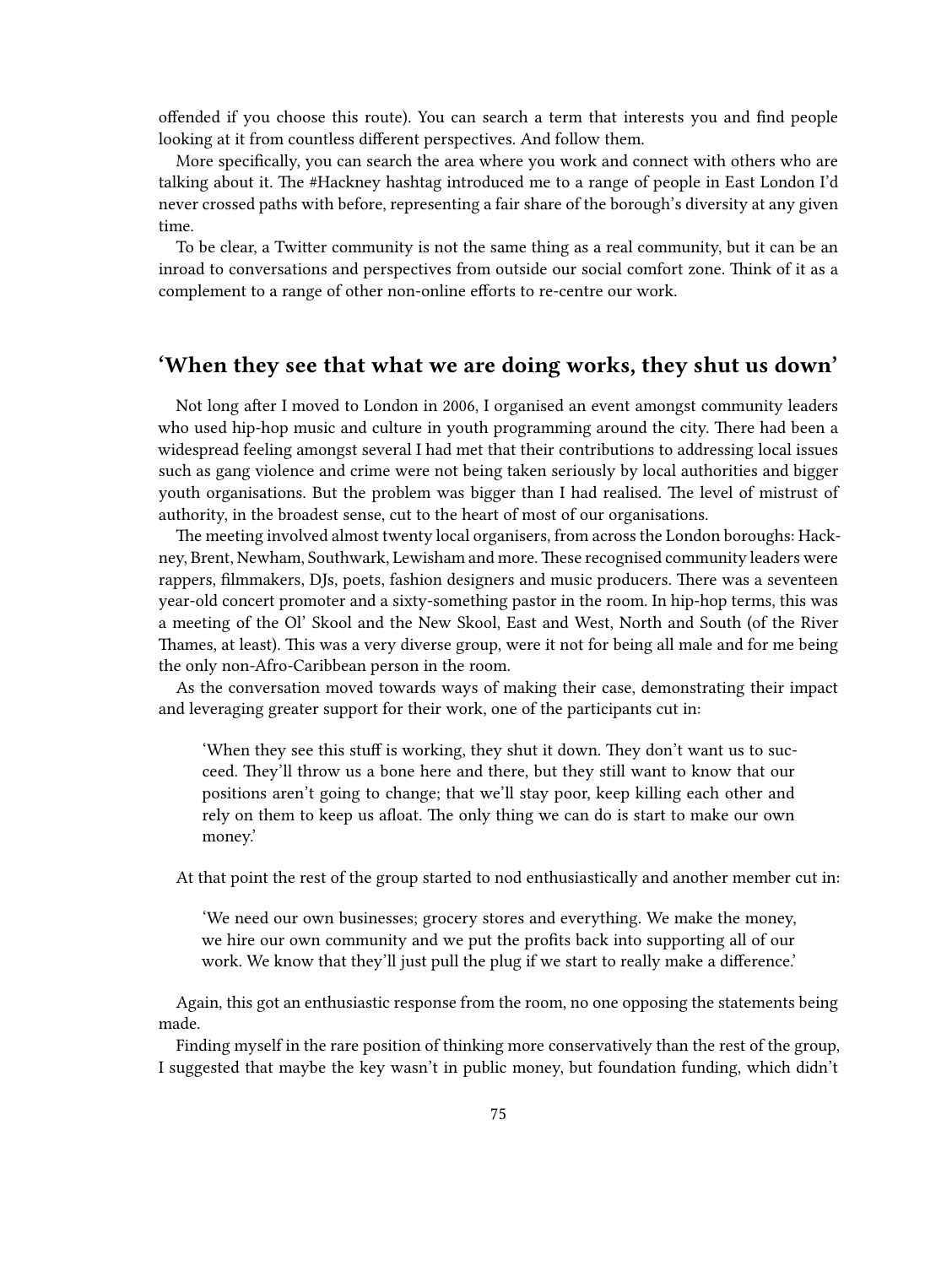necessarily have the same puppet masters as the public sector and wanted to really make a difference in poorer communities.

The response was lukewarm, at best, with the first speaker countering that it didn't really matter what sector the money was coming from. Big charities, he said, were as bad as government and just as uninterested in supporting real, progressive, bottom- up change in their communities. And once again, the room agreed; charities were not only seen as ineffective, but were seen to be working *against* the interests of the communities they claimed to support, bar a few wellintentioned individuals.

Now let's think about this for a moment. I won't claim this group would be representative of *most* communities in London, but think about the implications of nearly twenty community leaders, of a range of ages and from an array of London neighbourhoods, agreeing that not only government, but the charitable sector as well, were instrumental in *maintaining* the problems they saw in their communities.

I don't want you to feel the need to defend your work as you read this, just to think about what this might mean for it. These were all people who had given their blood, sweat and tears to helping address devastating social ills – youth violence, unemployment, poverty – yet they wanted little to do with most of the institutions that claimed to be there to help them do it. This suggests there's something seriously wrong with the current approach. As hard as it may be to acknowledge, our organisations aren't viewed as universally positively as we might think, a reality which goes some way to explaining why people from some groups apply for non-profit and charity jobs disproportionately more than others.

#### **Change our hiring criteria, not the people we hire!**

My first formal charity sector job was with the Scarman Trust, an organisation that provides small grants to individuals across London to setup their own community projects. I had just moved to the UK from Canada, unable to get any work in the field there despite several years of experience setting up community projects, organising activist events, and running a small-scale hip- hop promotion company.

After being shortlisted, I walked into my job interview with a backwards baseball cap on.

What can I say, in retrospect, except that I thought it was a good look. I didn't realise people interviewing me for a job that had nothing to do with my sense of style would be bothered by something so superficial. I've learned since that many are. They hired me, though my boss – halfjokingly – never let me live down the baseball cap incident, reminding me that countless other managers, in most other organisations, would have written me off the second I sat down in front of the interview panel.

Fortunately the Scarman Trust was different – more so than I could have known at that stage in my working life. The staff – particularly at the London Office – were not reflective of the staff of most charities I've worked for or with since. Namely, we had travelled many different paths to be there together. We were from Canada, Georgia, Mauritius, Germany, Rwanda, Bangladesh… but, more importantly, what many of us had in common was that we had been in the positions of those we supported at some stage: setting up something new, taking initiative, learning practical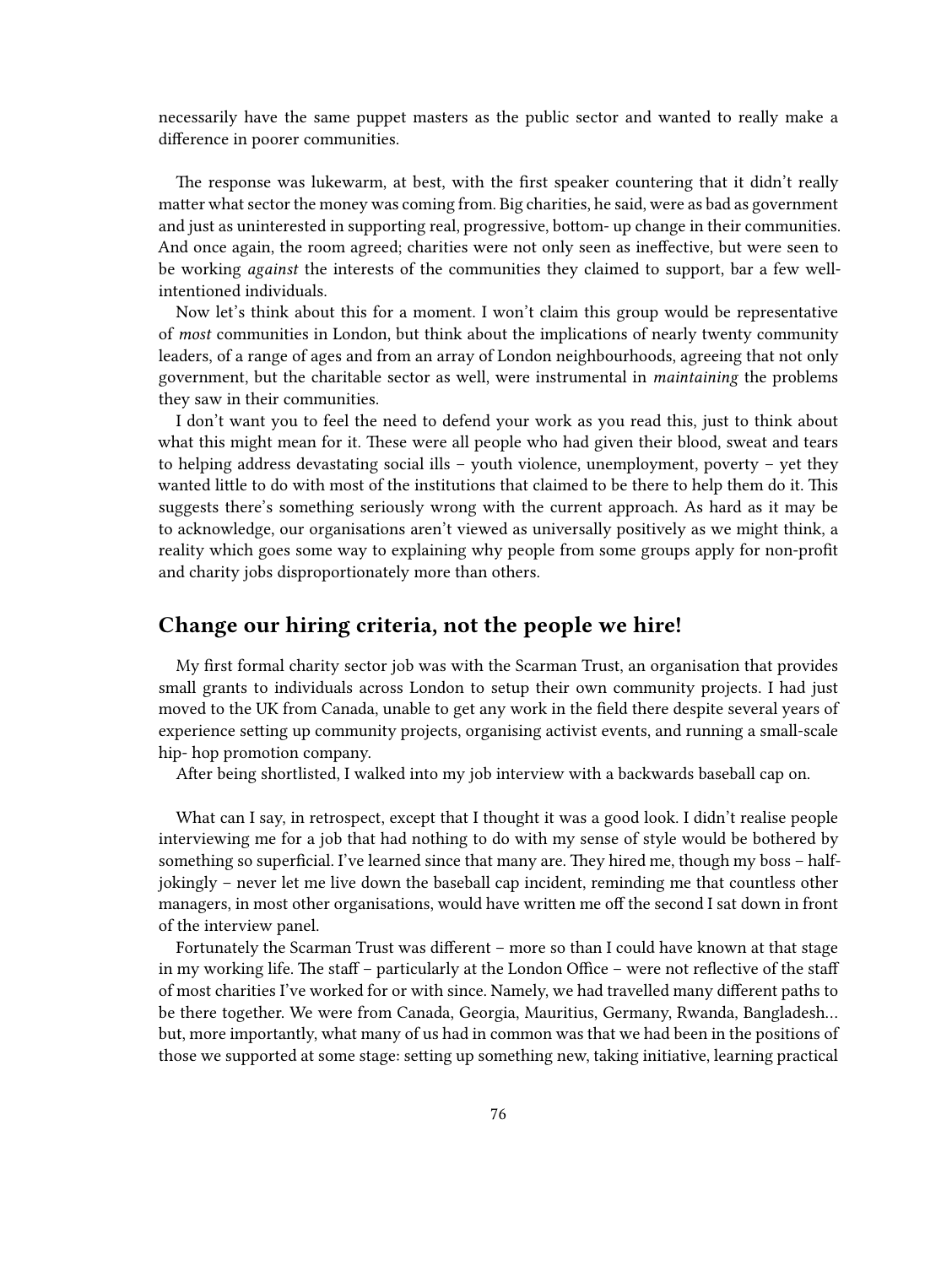community and youth work by doing it. We could share that perspective with the people we worked with, which was often the crucial difference in being able to build strong relationships with them. This kind of perspective doesn't come from formal qualifications.

Dorothy Newton, Regional Director for the London Region, had made a conscious effort when she came to the role years earlier, to *help the organisation adapt to people*, rather than expecting people to adapt to the organisation. This is where so often our organisations' diversity efforts fall short. By expecting those who come to us to adapt to us, we will continue to model workplaces after those who have been there before, rather than growing and changing to reflect the differences in the world around us. Dorothy and others at Scarman practiced the 're-centering' described by Andrea Smith of INCITE!, long before Smith's article on the subject had been written.

This alternative approach was reflected in the grant process, where a simple three-page application form was almost always followed up by an in-person interview for those who struggled expressing their ideas in writing. It was also reflected in staffing, hiring those of us who had not been given work opportunities elsewhere, but had relevant, if unconventional, experience. Volunteer recruitment reflected this approach as well, letting volunteers get involved in various ways, rather than pre- prescribing particular roles for them to fill.

Fundamentally as well, the Scarman Trust, and the Community Champions award programme it managed, were doing viral marketing before it had a name. There was an initial outreach period in 1999, based on hiring a core of staff with strong grassroots connections in different local communities across London. But after that, most of the outreach was done by former grant recipients and the groups many of them had gone on to create. This was formalised into a 'partners' programme in which former recipients and local organisations that had supported them could encourage people in their own networks to apply for grants. These trusted local partners supported new applicants through the application process and sat on the awards panels each round, along with partners from various other communities, making the case for those they had brought forward.

In roughly a decade, the grants reached nearly 2,000 individuals in London, most of whom had never received grant money before, and who represented many of the communities most detached from wider institutional funding or public services. Without formal targeting, the programme reached into most of London's more deprived neighbourhoods. This was an achievement for the ways the organisation worked, allowing those who could make best use of the money to find it, through well-nurtured word-of-mouth, rather than from a strategic choice to get the money into the city's poorest areas.

# **E-Democracy.org (eventually) connects with the Minneapolis Somali community**

But it doesn't always happen like that. Dorothy's connections and a career spent actively working to connect with and tirelessly support the city's least-heard voices had laid the foundations for this programme many years before it was officially launched. While the methods were sound, they were made much easier because *a lot* of background work had helped make it what it was.

Steve Clift (@democracy), founder of E-Democracy.org (@edemo) and someone who hadn't spent his career as Dorothy Newton had, can attest to the work involved in crossing social boundaries. E-Democracy.org is a network of over fifty online local community forums in the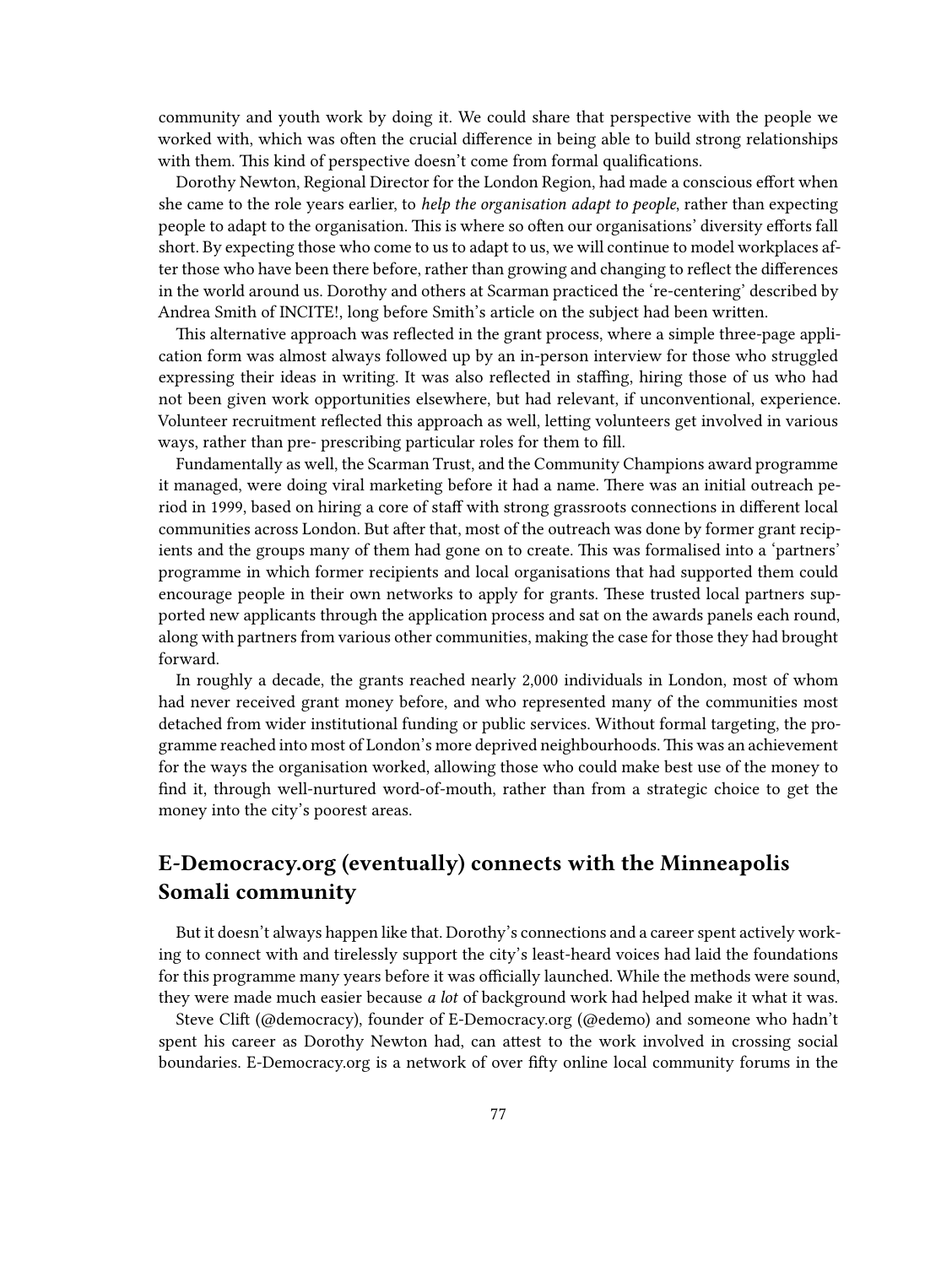US, UK and New Zealand, for neighbourhood-based community conversation and civic engagement. These are online spaces for neighbours to talk to neighbours about things that matter to them, from lost dogs, to small-p politics, and everything in between.

Though its first Minneapolis online community launched in 1994, before most people knew there was an internet, until 2010, E-Democracy was a deeply middle-class project. Early fora served as platforms for those with varying degrees of privilege to connect with one another and organise around local issues, online. And while the local achievements in the project's early years were indeed impressive, new tools or opportunities also reinforced inequalities by strengthening the power of those who already had it.

Too many organisations tacitly accept this, but Steve's deeply held belief that everyone should be able to be active in their community helped push him to do something about it.

In 2010, E-Democracy.org started a project to launch a forum in Cedar-Riverside, Minneapolis' largest immigrant community, just east of the city's downtown. Of the neighbourhood's eight thousand-plus residents, roughly half lived below the national poverty line, and nearly two thirds were not white, representing a significant contrast from the existing E-Democracy communities.

Steve's first step? Going to the mosques, the coffee shops, the community centres, and chatting with anyone who had any interest in community or social technologies about the kinds of projects E-Democracy ran. From these forays, Steve began to find out what local people wanted from the Internet, vis-à-vis local communication and engagement.

He spent the better part of six months this way, building trust and getting past peoples' apprehensions before meeting a young Somali guy and a well-connected Kenyan woman, to manage an online community for the neighbourhood.

Initially, Steve and his new team experienced a lot of hesitation, both towards outside input (lots of organisations had come to 'help them' before, but hadn't inspired much confidence doing so) and towards online community (community was not viewed as something that happened online).

Poverty and discrimination, as anyone who's worked with them knows, make trust much harder to come by. But this small, emerging team kept going where people were, knocking on doors, making their faces known and encouraging people to sign- up on the spot, needing only an email address to do so. Numbers on the forum gradually grew, through relationships with the local public housing association, and a range of Somali businesses and cultural organisations.

When I asked Steve what had helped to break through the initial scepticism, he was clear: 'We stuck around,' he said, highlighting the hit-and-run nature of so many other organisational outreach efforts.

When a forum manager was witness to a shooting at a local convenience store, all that groundwork began to prove its worth. Initially, people shared their shock and grief online, and began discussing funeral arrangements. But quickly this led to plans for a candlelight vigil in which the forum helped to bring a broad cross-section of over 300 community members together on short-notice to pay tribute to those who'd been killed. This was the first link between online community participation and face- to-face action, which in Steve's experience with dozens of local online communities, is when real change starts to occur.

Following the vigil, a young Somali man posted to the forum about the lack of police protection in the area, arguing that it was necessary for community members to arm themselves if they wanted to be safe in their own neighbourhood. This brought many passive forum participants out of the woodwork to comment, sparking countless in-person debates in the local youth centre and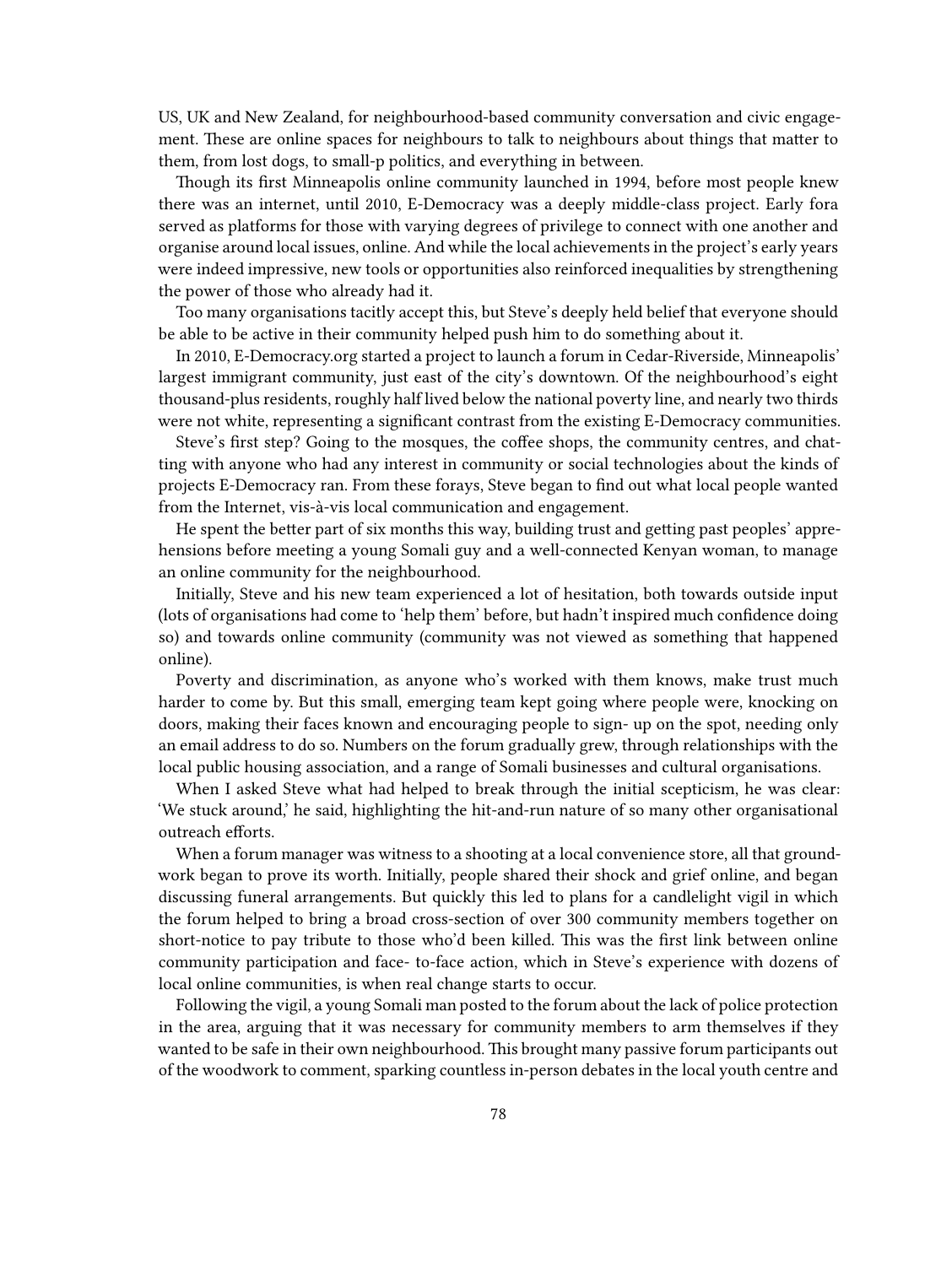other community hubs, bringing to the surface a widely accepted sentiment that had remained mostly silent and thus unchallenged to that point.

The forum, Steve told me over Skype, voiced 'an honest feeling… among young Somalis that they needed to protect themselves and couldn't trust the police.' Further, 'it gave it a platform to be heard by those who could then say, "there are alternatives to that."'<sup>9</sup>

The sentiment voiced by the young person on the forum was the kind of attitude, like those expressed in the meeting I held with hip-hop community organisers in London, that remains hidden from many of the professionals meant to be working with a community. Sharing those kinds of thoughts publically calls for a level of trust that doesn't always come easily in communities that have experienced violence and discrimination.

The debates that followed those shootings would likely have remained isolated without that online forum. And the forum would likely have remained empty, if not for the trust-building work Steve and his team had carried out, going where people already were and responding to their needs, rather than expecting the opposite.

While far from effortless, E-Democracy's work dispels the commonly held belief that only privileged communities will use a local online discussion forum. What the project in Cedar- Riverside highlights is perhaps that only privileged communities *initially assume a local online forum will benefit them*, because they start from the assumption that most systems will. For others, a local online forum may have to work a little harder to prove its worth, amongst a plethora of systems that have failed to live up to their promise.

In a similar vein, People & Planet (@peopleandplanet), the UK's biggest student activism network (and one of the most 'more like people' organisations I've known), has begun to challenge a similar stereotype about non-white, non-middle class disengagement with environmentalism. Having organised in UK universities since the late '60s with the broadly white, middle-class base you'd expect from a student environmental organisation, they decided that their issues were too important to be left in the hands of relatively privileged activists. Instead of simply making statements about inclusivity to their existing membership, they began to actively seek-out workshop opportunities in Britain's Further Education Colleges – the largely trade-based educational facilities where more mixed student bodies were generally found.

While doing so required certain shifts in terms of how content was pitched, how ideas were framed, and what kind of actions would be popular, the most important thing was that they were there at all, setting them apart from so many other NGOs and student organisations. Through broader organisational events, the College audiences have become better connected with more of the traditional university activist base, and vice versa. This process has helped create spaces for learning across difference for all parties.

Like Steve Clift's efforts in Minneapolis, People & Planet highlighted the difference between 'inclusion' and 're-centring,' placing the burden of change on organisations and staff, rather than the people they were hoping to involve in their work. While it can be difficult, awkward and time-consuming stuff, the onus to re-centre an organisation's work is both ethical and practical, and not one that can be dismissed or tokenised by those serious about a more equal world.

<sup>&</sup>lt;sup>9</sup> Interview with the author, 2 October 2012.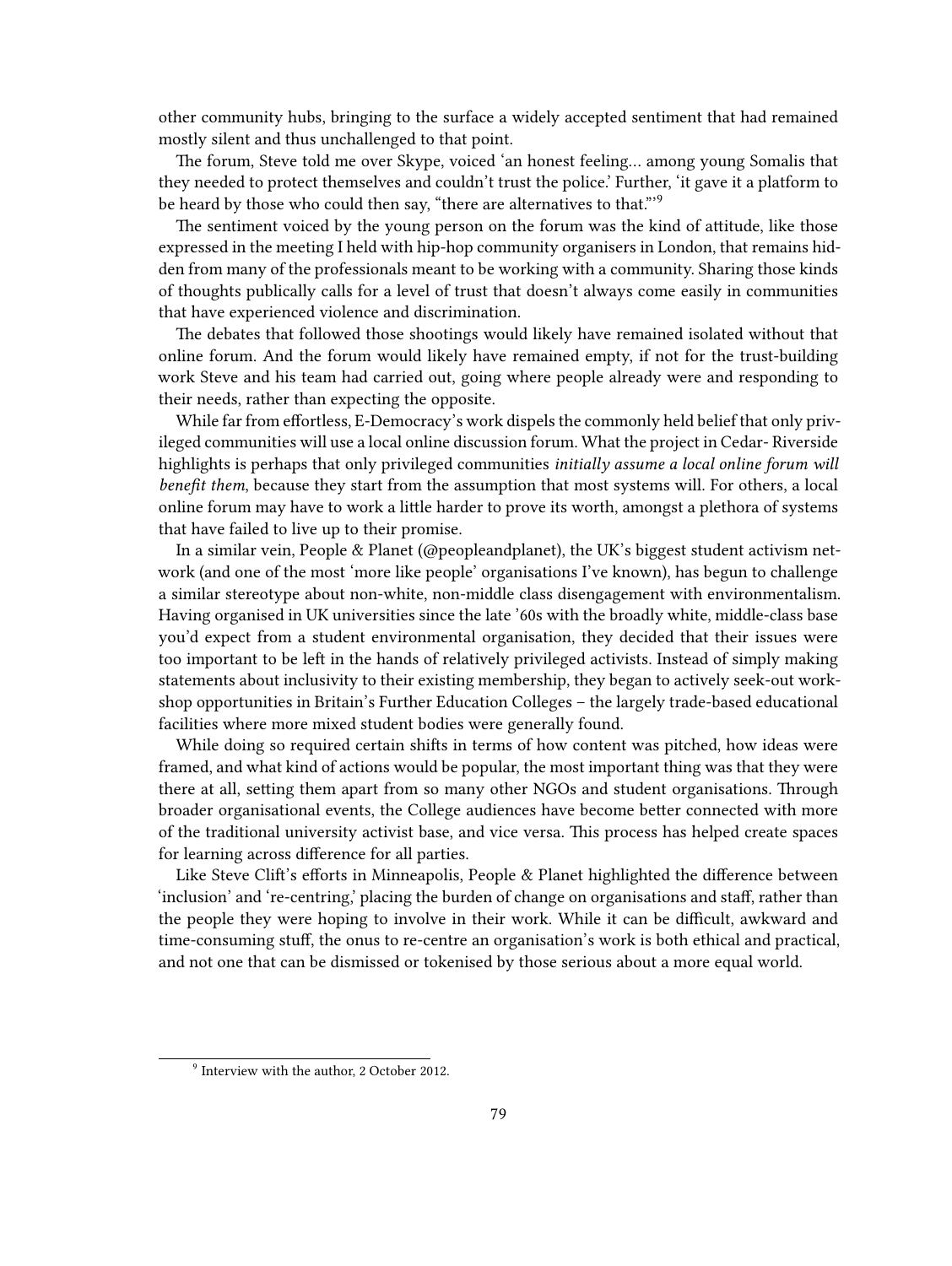#### **Finding new centres**

Prejudice and privilege are invariably messy subjects because they make us look more deeply at the parts of ourselves that have been shaped by some of the same social forces we actively oppose. The kind of defensiveness I've experienced when I've raised some of these questions with broadly progressive people online and in person is unparalleled in my experience. These things make us *really* uncomfortable! Which is usually a sign that there's something there we need to address and re-centring our work, to ground it in the realities of a wider range of people, is an important step we can take to do so.

Making sure our organisations are truly open to a wider range of people, like everything in this book, will involve personal as well as organisational change. The 'more like people' principles of humanity, autonomy, and complexity can offer some direction as to the kinds of change required, whether in relation to our hiring practices, the kinds of meetings we hold, or to how we become more conscious of our own subtle prejudices.

In this context, *autonomy* is about adapting to the people not currently engaged with our work, but also those within an organisation, like Maurice, or the people in Veena's Runnymede report, who felt they had to hide or change parts of who they are to be accepted in their jobs. Open-ended, perspective-based application and interview questions can be a good way of encouraging people to apply in the ways they feel most comfortable doing so, rather than pigeonholing applicants into demonstrating niche experiences that will invariably favour people with particular privileges. Formal qualification requirements, on the other hand, are a good way to exclude people.

The *humanity* principle means consciously building empathy with the experiences of others, even if it means putting our own advantages under the microscope. It is also in the self-awareness of thinking about how our own actions and comments might be read by people of different backgrounds. *Complexity,* meanwhile, *is* diversity. Promoting a range of experiences, opinions, and perspectives will always help us to navigate a complex world better than a lack of them will.

While organisations have been having these conversations for decades, my experience has been that all but a few remain at a 'check-box' level of depth. Rarely do they involve the perspectives of those they are aiming to involve. As best I can tell, this is due to a) discomfort with the issues, b) lack of understanding of what can be done to move beyond superficial indicators of change, and c) the fact that many people who aren't directly affected by discriminatory professionalism aren't aware that it's a problem. I hope Chapter 4 has addressed the final problem, offered some insights on the second one, and helped provide some motivation to explore that discomfort.

While there is a major need for most of our organisations to get better at embracing differences, we can't just force this kind of change from above. The development of particular projects or outreach materials can come from a range of people and teams. And each of us can think more specifically about how we might engage in more open ways at the office, our events, and on the web, modelling 're-centered' behaviours wherever we find ourselves. Let's push ourselves to make sure our practices can live up to their intent and encourage the widest range of people to get involved, even if it means shifting some of our own underpinning assumptions.

#### *'more like people' re-centring*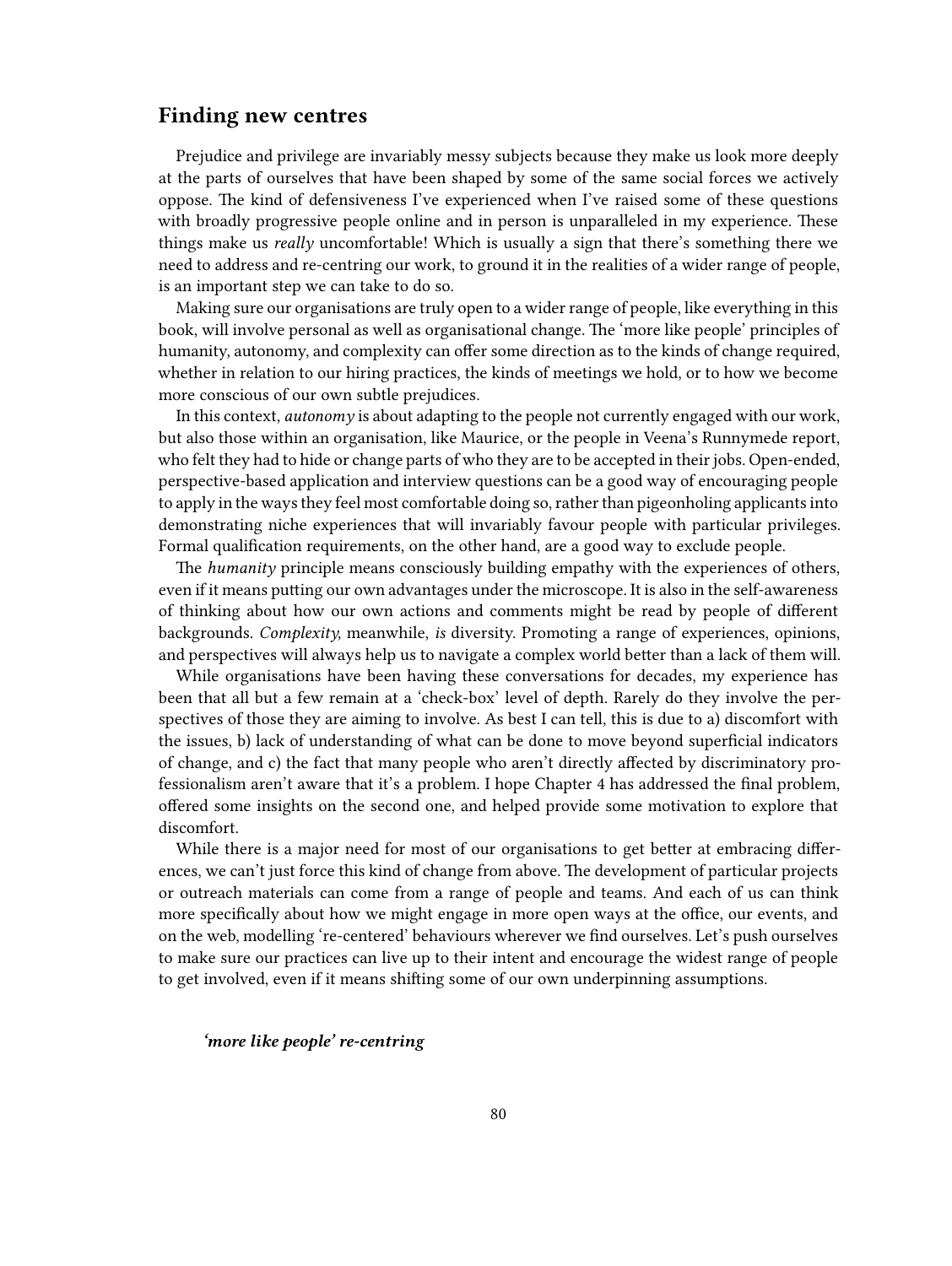*Humanity: Empathy and self-awareness help us see both how our actions and behaviours might alienate others, as well as appreciate how different peoples' experiences will vary from our own, leading to very different assumptions about the world and how we organise within it.*

*Autonomy: Those within and outside our organisations should not have to change who they are to engage with us; our organisations should find out what we can do to adapt for them.*

*Complexity: Diversity increases complexity and without diversity, our organisations are ill-equipped to deal with a range of other complex problems that are a part of our work.*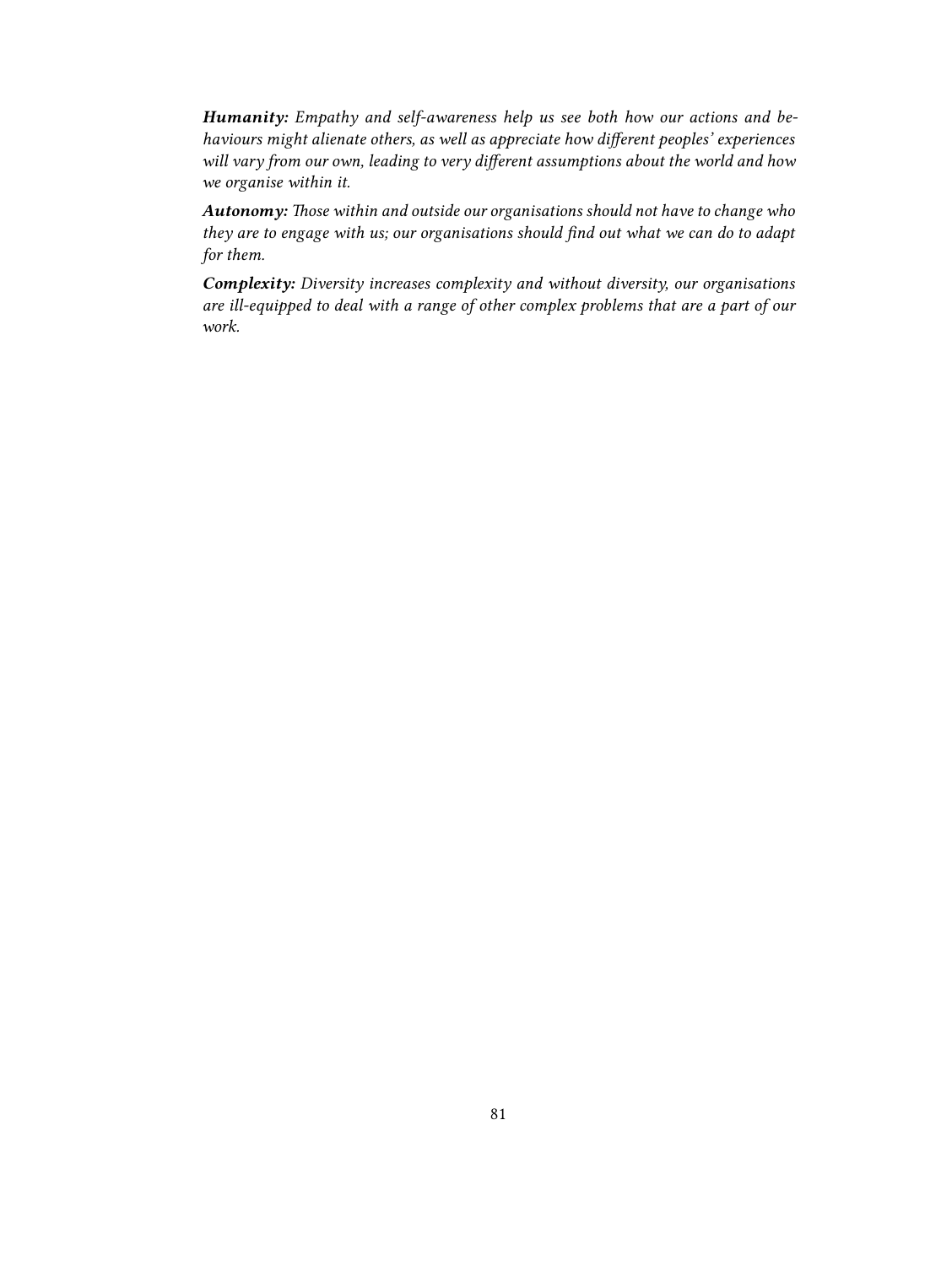# **Chapter 5 — Innovation, failure, and hip hop genius**

*'Hip hop didn't invent anything. Hip hop RE-invented EVERYTHING!' – Grandmaster Caz*

*'If you're not prepared to be wrong, you'll never come up with anything original.' – Sir Ken Robinson*

*'Chance favours the connected mind.' – Steven Johnson*

*New ideas are elusive. You can search and search for them, eventually give up, and then find them right under your nose, back where your journey began. Or not. While it may be en vogue for our organisations to create 'innovation forums' and the like, we might be better off to start looking further afield for inspiration, and to start understanding how things we do in other parts of our lives might be 'remixed' to the benefit of our jobs, our work, and our cause. As much as anything, maybe we need a bit of space to try things out, and to accept that they'll inevitably go wrong along the way.*

# **The Tuttle Club brings Enlightenment café culture to the 21st Century**

In late 2007, Lloyd Davis (@LloydDavis), a former civil servant, musician, and active member of the London blogging community, wrote a blog post called 'Wouldn't it be cool to have a space where we could get together?' The inspiration behind the unremarkable title was little more than a recurrent frustration amongst London bloggers with their lack of non-virtual space to chat without being talked at, put to work, or compelled to buy things.

Feedback on the blog post was enthusiastic, with suggestions from Lloyd's readers to open a dedicated building, combining an open space and areas for co-working and informal learning to take place. He was encouraged to write up a business plan, approach potential funders, and take the steps necessary to create a new physical meeting place for those involved in sharing ideas online.

Which all made Lloyd a bit uncomfortable. The financial cost to set up and maintain such a space, but more importantly, the compromise he knew from his civil service background would inevitably be required to produce something on that scale, just didn't seem to fit the need.

'I don't want to play that game!' he decided. '[I'd rather] make it a bit more like you'd make a piece of software. Prototype it, try it out, we get some feedback, we make it better… and then we keep doing that… and there's no distinction between developers and users, because we're all going to turn up and use this thing.'<sup>1</sup>

<sup>&</sup>lt;sup>1</sup> Interview with the author, 30 April 2012.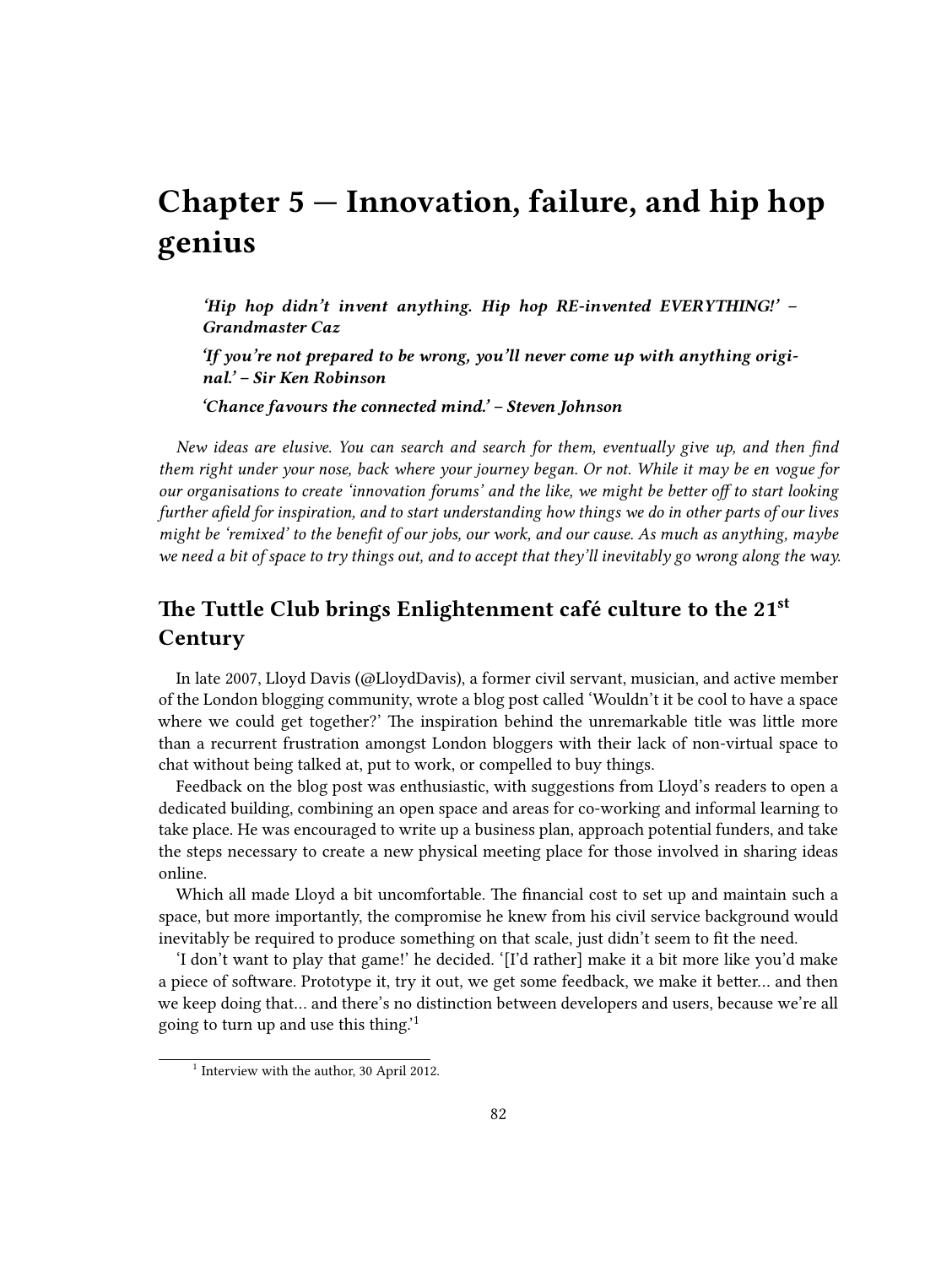So in November 2007, Lloyd booked a church hall in Bloomsbury for £50 and invited people to create their own 'social media café,' bringing cushions, cookies, tea, and a small donation for the space. Twenty or so people showed up, thoroughly enjoyed themselves, and encouraged Lloyd to make a regular thing of it.

But Lloyd was less keen. It seemed like a lot more work than he had bargained for.

A couple of months passed, and with a bit of badgering, he conceded to a 'flashmob version' of the get-together, simply announcing, 'We'll be somewhere in Soho; you decide where we'll be, and put it on the wiki.' The offer on the table was conversation. Nothing more.

When the selected date arrived, about twenty or so hackers, bloggers, and fringe geeks in black t-shirts descended upon the Breakfast Club on D'arblay Street and sipped about a dozen cups of tea and coffee between them over the course of several hours. This was a big hit with those who showed up, but was less popular with the café, whose business model, after all, depended on people spending money if they were going to hangout there. By lunchtime they were asked to move along.

Not wanting to piss off any more of their hosts, Lloyd sought out an alternative space for this impromptu conversation. A timely introduction to the landlord of the Coach & Horses pub on Greek Street, who had recently renovated an upstairs room and installed wifi, provided the answer. From there, he set up another wiki and let people figure out the cost and logistics themselves. At 10am, a couple of Fridays after the Breakfast Club engagement, the Tuttle Club was born.

The name 'Tuttle' was borrowed from Terry Gilliam's dystopic fantasy flick, *Brazil*. In the film, Robert DeNiro plays a guerrilla repairman, working only under the cover of darkness to subvert the bureaucratic nightmare in which the film is set. His work involves fixing unsuspecting citizens' air conditioners when the state had buried their request for service in a mountain of paperwork. Harry Tuttle was the clandestine alternative to 'the way things are done': a hack solution to a problem that should never have been.

'This is a place for people who would be friends of Harry Tuttle,' Lloyd is often heard telling newcomers to the gathering, on the days when he happens to be around for it.

What began as a casual conversation within a niche community of geeks has continued tentil-twelve every Friday morning in Central London for years, moving between at least a half dozen different venues. It has swelled to sixty or seventy people some weeks and dipped to as few as five or ten in others. The demographics have been equally variable, partly depending on current venue and location, moving from techies, to PR types, to education theorists, with regular infusions of new blood gradually shifting the weekly conversation with whatever it is they might bring to the table.

Beyond the clear enjoyment that keeps bringing people back, however regularly or irregularly, these conversations have paid off in ways Lloyd and his early co-conspirators never would have imagined. In 2010, Lloyd and several of the group's early regulars were asked by the British Council to form a consultancy, bringing whatever mix of knowledge and experience they had – particularly, but not exclusively, in relation to social technology – to the staff at their London offices.

Others who met at Tuttle and became acquainted through its objective-free conversations have gone on to make collaborative films, develop software, and work together on a remarkable array of paid and voluntary projects. In fact, several of the people who have offered critical feedback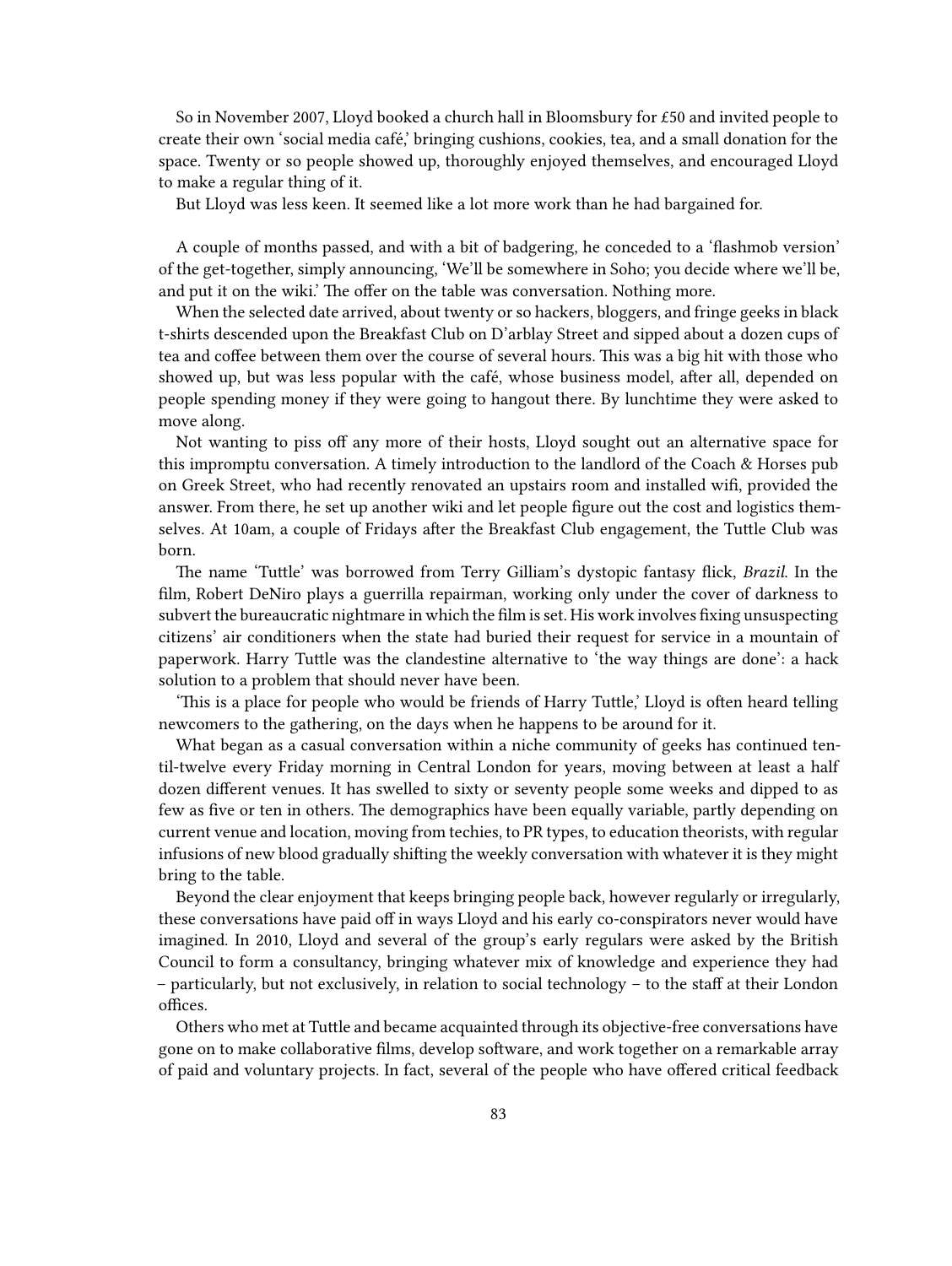on this book throughout the process have been people I personally met at Tuttle. We didn't know we'd end up here when we first started talking, which is probably why it has been able to happen so naturally – we each followed the conversations that were of interest to us, until we decided to stop and focus a little more on an idea or relationship which seemed to resonate. This is the kind of space that innovation needs in order to thrive: a space without formal objectives, where participants can be free to exist in the 'now' and see where it takes them.

Speaking at the Royal Society for the Arts (RSA/@theRSAorg), Steven Johnson (@stevenbjohnson), author of *Where Good Ideas Come From,* asserted, 'Good ideas normally come from the collision of smaller hunches, so that they form something bigger than themselves.' The difference between the hunches that come and go in our minds, and the real breakthroughs is often 'another hunch that's lurking in somebody else's mind. And you have to figure out a way to create systems that allow those hunches to come together to turn into something bigger than the sum of their parts.'<sup>2</sup> Tuttle, in its near-total absence of structure, and its absolute lack of particular focus or direction, has created just such a system, demonstrating what can emerge when we make the effort to release ourselves from the responsibility of aims, goals, and targets.

Johnson attributes the wealth of emergent ideas prevalent during the European Enlightenment, in significant part to the popularity of café culture around the continent at the time. In 17<sup>th</sup>-century France, for example, the leisure and aristocratic classes, having nothing in the way of 'real work' to distract them, would often spend their days sipping coffee and discussing whatever interested them in the countless Parisian sidewalk cafés of the time. While by no means an egalitarian model of idea generation, it goes to show what a culture that promotes the value of free time is able to produce. It also stands in stark contrast to the growing importance of 'work ethic,' which has since come to dominate so many cultures, supposedly in the name of productivity.

Tuttle is part of a broader revival of establishing dedicated free time and space in our lives. Without open, non-directed opportunities, we may well look back and realise we were driving in neutral this whole time, becoming needlessly stressed, while going nowhere.

Another part of this unstructured space revival, which has emerged from the software world Lloyd borrowed Tuttle's organising approach from, is 'Hack Days.' Hack Days are a 24- hour period in which a group of software engineers at an event or within a company or organisation (Twitter, as one notable example), form their own teams and spend the day creating something new to share with the wider group. There is a sense of friendly competition, but the 'what,' 'who' and 'how' of the day are entirely up to the participants.

And while software lends itself to this kind of hands-on, practical collaboration, there's nothing that makes the method exclusive to software development. You could just as easily run an 'Invent a new project or campaign' Hack Day, or a 'Propose something better for the organisation' Hack Day. The point is that Hack Days offer the free space to explore ideas we don't normally make the time for, amongst those who may not normally work together.

Before Tuttle began, Lloyd had experienced the pain of so many contrived networking events, and knew they were not what this community needed. Too often these kinds of efforts are setup by organisations with very clear aims and objectives attached to them, usually to help leverage a bit of someone's budget to cover the cost of biscuits or cheap wine. Spaces are setup to 'support

<sup>2</sup> Steven Johnson, 'Where good ideas come from,' *Riverhead Books*, 17 September 2010. http://www.youtube.com/ watch?v=NugRZGDbPFU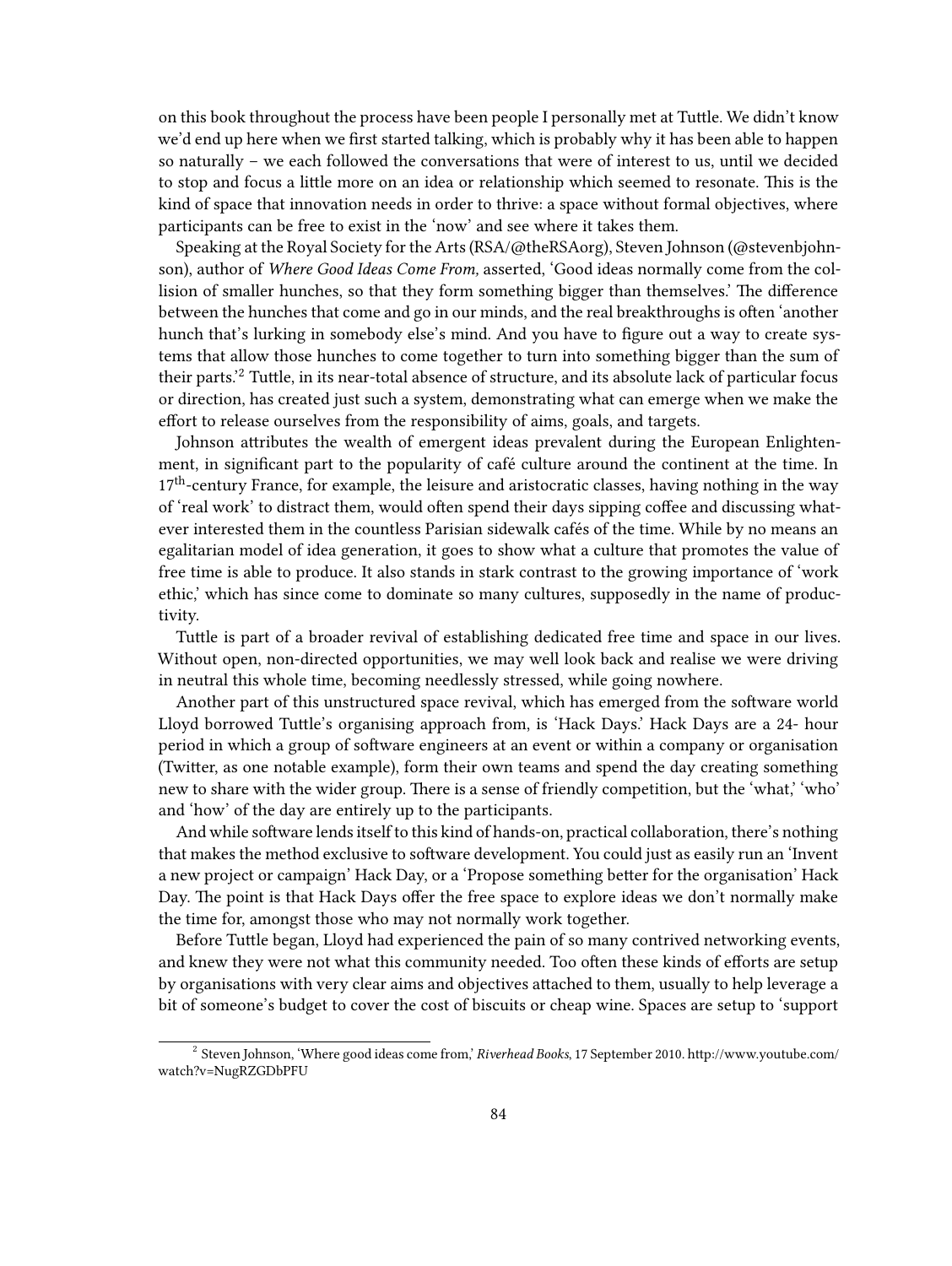innovative practices across the organisation,' 'enable a culture of open information sharing,' or 'encourage cross-departmental collaboration amongst staff.' However, these objectives are exactly the problem; they sound like good ideas on paper, but there's something about how our brains work that changes as soon as we've got a specific task in mind. We become focused, and with that focus, we become restrained, unable to see beyond what we've always told ourselves is the correct path to the identified goal. This makes perfect sense in plenty of working situations, but encouraging new ideas is not one of them.

#### **Online conversations that create 'offline' change**

My friend David Pinto (@happyseaurchin) – another semi-regular 'Tuttlista' – has described the gathering in *small book BIG THINK* as 'Twitter in the real world': a wide-open conversation, without any particular direction or boundary, where serendipitous things are free to emerge.<sup>3</sup> Like Steven Johnson's descriptions of European café culture during the Enlightenment, Twitter and other social media are increasingly opening up the kinds of non-directed spaces in which our minds are free to collectively wander, until we bump into something new worth pursuing.

In the office, Twitter can be a welcome diversion from so many goal-orientated tasks. It can also be a way to learn from the activities of others doing similar work, as some of our braver organisational counterparts begin to open their processes up to external critique, letting staff share their learning from different campaigns or projects online. An idea that has been tried elsewhere – even at another charity or NGO – can still be 'new' in the context of your work!

More and more creatives, thinkers, organisers and activists relate to Twitter and other social media, not simply as either a broadcast channel or newsfeed, but as a place to engage in a conversation amongst those who care enough to involve themselves and offer different points of view on the things they are experimenting with. If we are serious about new ideas, making the time for unstructured conversation – online and in the flesh – is a crucial first step.

#### **Free software: The collaborative nature of new ideas**

Conversations are interactions – ideas coming together from different places and creating something that wasn't there before. Rarely do eureka moments emerge completely out of nowhere, but more often through their interplay with other opinions and alternatives. To put it another way, ideas are collaborative.

The global free software community is one network that has embraced this notion. Free software is inherently collaborative, as developers work together, mostly on their own time, to improve on each other's programmes, fixes, and adaptations. Their work, by its nature, is made available in its entirety for anyone else to adapt or improve on as they see fit. Not only is the final product made public; so is the source code, the building blocks upon which the software was developed.

And their work is hardly just the hobby or pet project of a tiny number of technically gifted social outcasts that many imagine it to be. Free software has created systems that run major governmental and corporate websites around the world, regularly ousting their private sector

<sup>3</sup> David Pinto, *small book BIG THINK,* self-published, 2010, p. 134–135.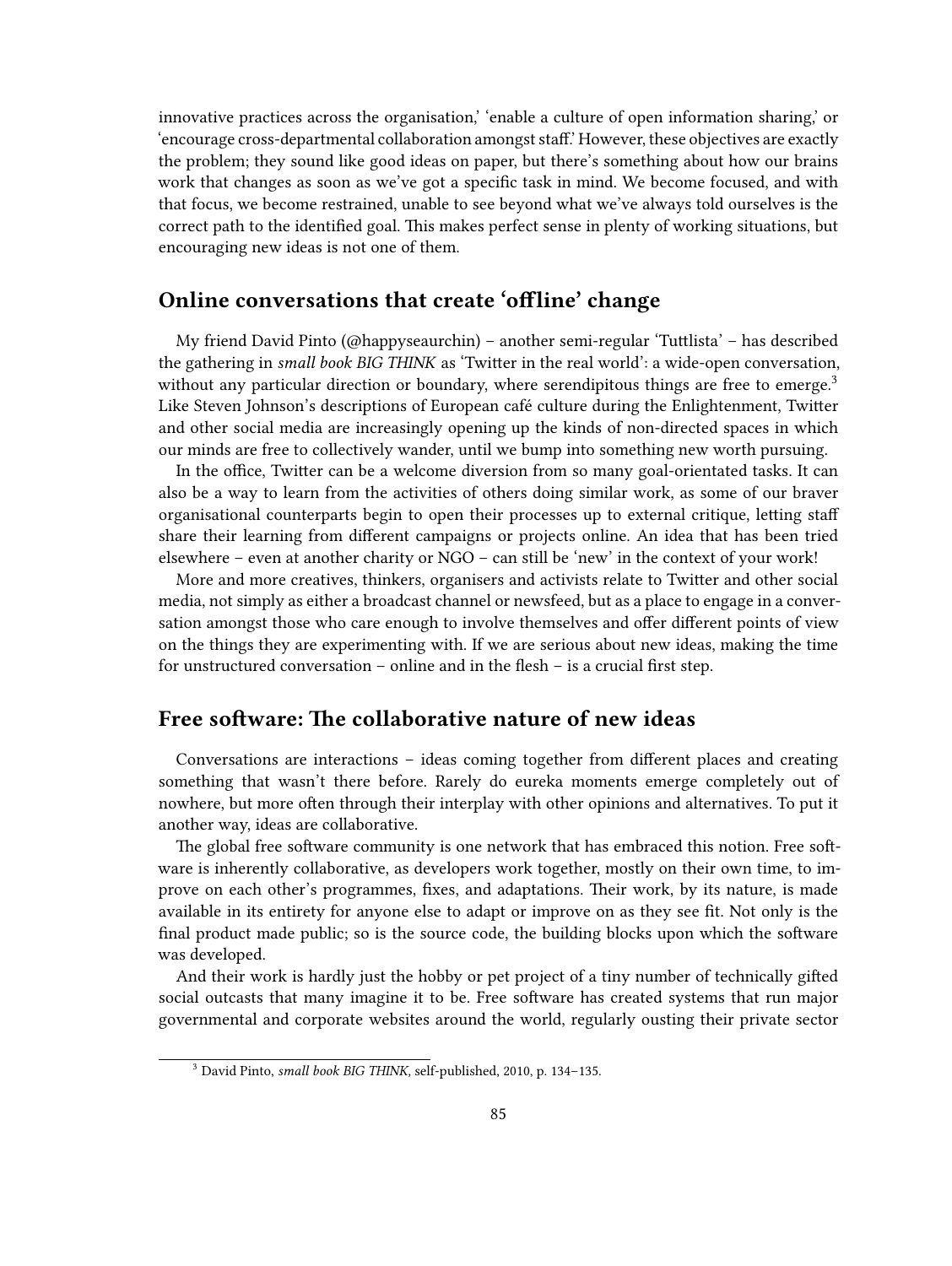'competitors' in a range of institutions. Free software has regularly proven itself to provide better technical solutions than those patented by its corporate counterparts. This is in significant part because it is built very differently than the products we've come to know from Microsoft or Adobe.

To highlight the process difference, which Lloyd Davis described and reapplied to the collective prototyping that eventually birthed the Tuttle Club, the best free software usually comes from developers who are also users of the product they are creating, adapting it as they experience the existing flaws for themselves. In the corporate world, this is unlikely to be the case, as IT is generally outsourced and developed by specialists who rarely have to put their own work into practice. Further, the concept of intellectual property at the core of so much of the private sector would prevent the open sharing and adaptation of other peoples' work, as is central to the success of open source and free software communities. If someone builds a new graphic editing program and someone else thinks of something better, rather than create a competitor, they are free to build on the existing software, collaborating and improving, rather than competing for better results.

When the free software movement emerged in 1983, it was based on four 'freedoms' that separated it from its proprietary counterparts. These were published by the Free Software Foundation in 1986, beginning with 'Freedom 0' (which referred to the zero-based numbering at the core of most computer systems, and was the kind of geek-speak that probably scared off much of the technology-illiterate public until the last decade or so). The four freedoms set out by FSF were:

- Freedom 0: The freedom to run the program for any purpose.
- Freedom 1: The freedom to study how the program works, and change it to make it do what you wish.
- Freedom 2: The freedom to redistribute copies so you can help your neighbour.
- Freedom 3: The freedom to improve the program, and release your improvements (and modified versions in general) to the public, so that the whole community benefits.<sup>4</sup>

These are the kinds of simple guidelines that allow innovation to flourish. Rather than the closed, protective systems our organisations so often house their 'intellectual property' within, these systems open up what we've got, allowing us to connect with others who've done the same, enabling new possibilities when our work and ideas can join more freely with one another. But like so much else in this book, they require us to let go of the organisational control that is becoming so untenable in the digital age.

'The time has come,' wrote Phillip Smith (@phillipadsmith) and Dmytri Kleiner (@dmytri), in relation to free software, way back in 2004, 'for more organizations to explore a movement that not only parallels the philosophical foundations of the not-for- profit sector but can empower these organizations to achieve more with less.<sup>5</sup> And while both the philosophical and practical

<sup>4</sup> Wikipedia contributors, "Free software," *Wikipedia, The Free Encyclopedia http://en.wikipedia.org/w/index.php?title=Free\_software&oldid=564645195*

<sup>5</sup> Phillip Smith & Dmytri Kleiner, 'What not-for-profit organizations need to know about free software,' 2 December 2004. http://www.phillipadsmith.com/2004/12/what-not-for-profit-organizations-need-to-know-aboutfree-software.html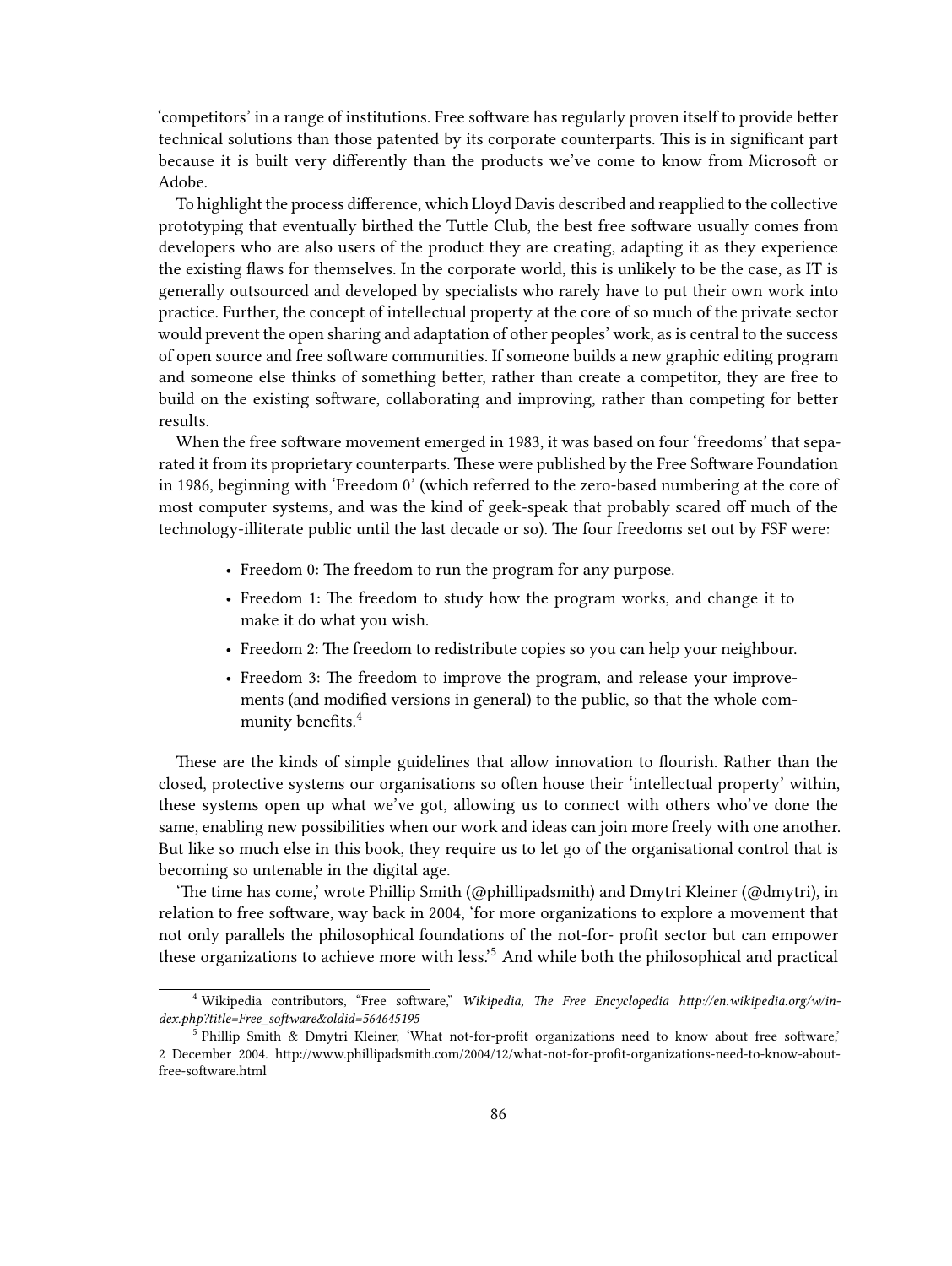arguments for free software in social change organisations make perfect sense, there remains the deeper question: how can our organisations work more like the open and free software communities that we share so much with, if we want to develop better, more collaborative solutions for the world around us?

What if we pledged to freely share a range of our organisational resources, encouraging other organisations to do the same? We would already have much of the Creative Commons library of software, images, music, and ideas to add to and use freely (search.creativecommons.org). Could our internal resources; from financial management systems, to the cleaned (impersonalised) data from our engagement with supporters, find a home where other open-minded organisations could put it to use on their own projects or campaigns?

Governments around the world are reluctantly beginning to open up their vast quantities of data to the public in the name of democratic accountability. What if we shared the information that told us what worked and what didn't with our campaign emails, our public events, our internal management systems, with the same motivation in mind?

Platform (@PlatformLondon), a small environmental NGO challenging oil industry sponsorship of arts and culture, regularly opens their organisation up to the world through their blog. When their team is stumped, they may well tweet the question they're trying to answer. When they've figured out a new way of doing something, or have undertaken an experiment, they may well blog it. Their doors are open for others to see and learn from, as well as for people beyond their offices to contribute to, should they have an answer or idea themselves. They are contributing to the commons, while reaping its benefits in the process.

Another example comes from community and organisational consultants Creating the Future (@CreatingTFuture), who broadcast their board meetings live on the web, inviting anyone who's interested to join in. Doing so builds trust through transparency (critical for those of us dabbling on the fringes of management consultancy!) and offers learning from a far wider pool of knowledge and perspective than most meetings can boast. While not ideal for discussions of confidential personal details, or the particulars of a direct action, there may be a range of meetings in all of our organisations that could benefit from this approach. I often suggest that organisations start from an assumption of total transparency, and only limit this when there are specific reasons to curtail it.

Mozilla (@Mozilla), the non-profit that built the Firefox web browser (consistently one of the most popular browsers, globally, with Google Chrome and Internet Explorer), is one of an increasing number of open-source organisations that have applied the principles of open and free software to their operations. Much of their governance practices take place on an open Google-Group,<sup>6</sup> and their 'global community of people creating a better Internet' describes itself as:

an open source project governed as a meritocracy… structured as a virtual organization where authority is distributed to both volunteer and employed community members as they show their abilities through contributions to the project.<sup>7</sup>

The values they describe on their website would probably feel at home in any of our organisations, though the ways in which they choose to apply them are probably very different. The most notable difference relates to their stated view of being a part of something bigger (the Internet)

<sup>6</sup> https://groups.google.com/forum/?fromgroups#!forum/mozilla.governance

<sup>7</sup> http://www.mozilla.org/about/governance.html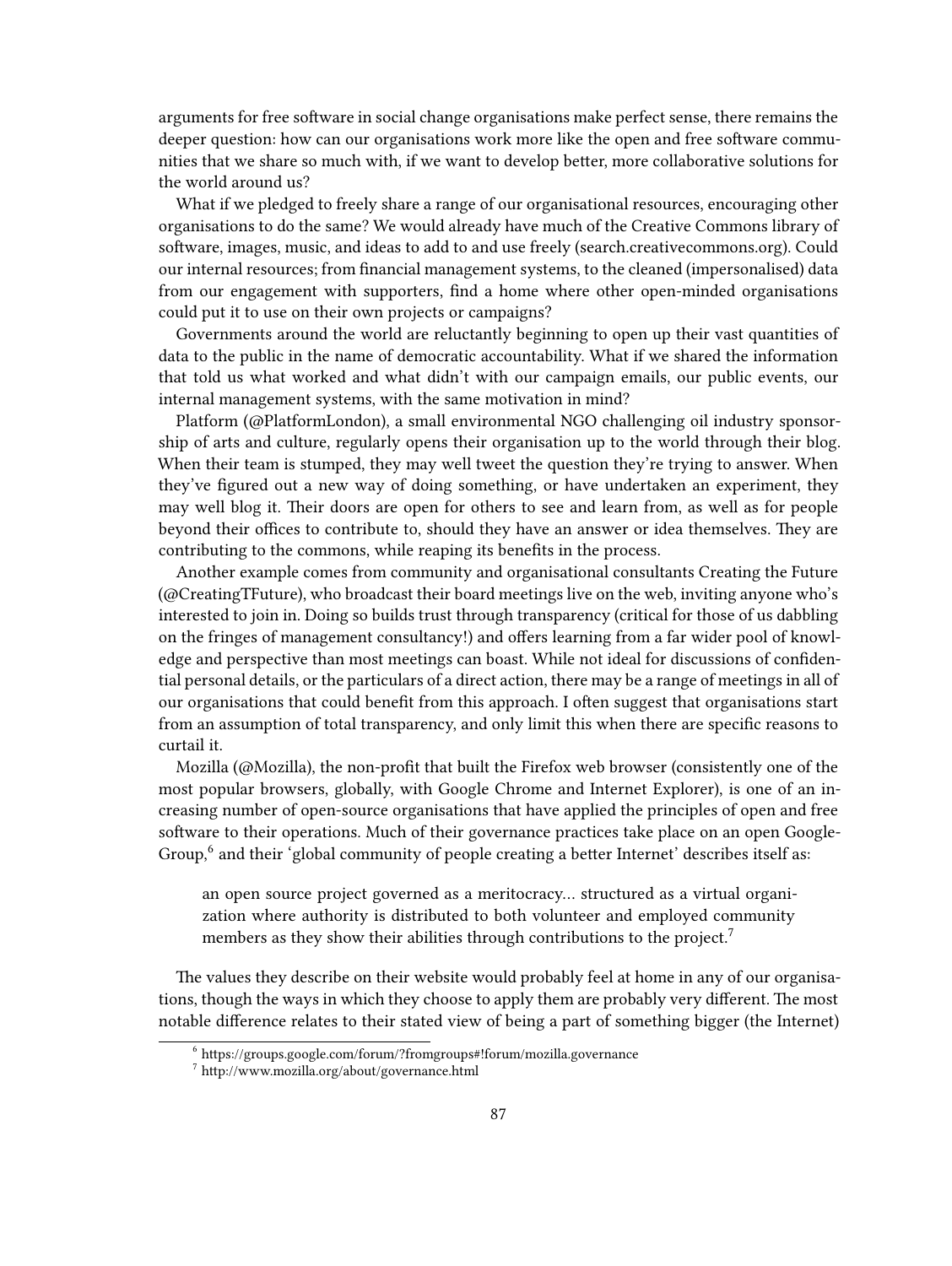and thus not claiming their community's collective work as their own, but actively ensuring that it is available to anyone looking to 'create a better Internet.'

Open-source and free software represent ways of working that apply beyond the realms of software development. Through their non-proprietary approach, the Mozilla community harnesses the goodwill, commitment and creativity of thousands of independent coders, developers, and software engineers, to work (usually for free) towards their shared mission. Then lets *anyone*, *anywhere* build upon the fruits of their labour, as they see fit.

This second part is what separates Mozilla from most of our organisational relationships with volunteers and wider movements. We too often hold on to what we do, limiting its wider power to shape and influence change with our protectionist attitudes around property, investment, and branding. Mozilla, like many of its partners in the free and open software communities, knows that innovation is a collaborative process and thus anything that makes it harder for people to work together and share ideas is going to get in the way of new products and practices.

*What components of what you do could be shared openly with the world?*

*What would we have to change to make everything we do available to anyone who 'wants to create a better world for human rights/sustainable energy/global equality/ etc?'*

#### **Searching for that lightbulb moment**

After the Enlightenment, and before the online conversations of social media, few individuals stand out in the history of innovation like Thomas Edison. The American inventor held over 1,000 patents in his name before his death at the age of 84 in 1931.

While credited with the first phonograph and film camera, Edison's most famous achievement was the 'incandescent lamp,' more commonly known in these modern times as the light bulb.

One in a long line of inventors who looked to discover a safer and more efficient candle, Edison managed to capture the public imagination and went down in history as the light bulb's 'inventor,' even if much of what he did was simply tweak the efforts of many dozens before him.

The same could be said about most new ideas; to whom they get attributed is almost always a combination of luck, timing and relatively minor innovations.

Yet we continue to follow the unrepentant urge to tack someone's name to some significant happening, good or bad. Whether the superhero CEO (Jack Welch 'singlehandedly' saving General Electric) or the extremist super villain (Osama bin Laden somehow masterminding all the wrong Al Qaeda has done in the world), we like to pretend it is specific individuals who are at the core of why the universe is as we know it to be. The rest of us are just the extras in the grand drama of a tiny minority of exceptional people.

This probably helps us make sense of a world that is inherently beyond our personal comprehension. Particularly in light of the ever-present machine metaphor that underpins our understanding of organisations, it makes a certain sense to think that an exceptional person made everyone else do what they did so effectively – that they were the sparkplug or the engine that allowed the other components to kick into gear.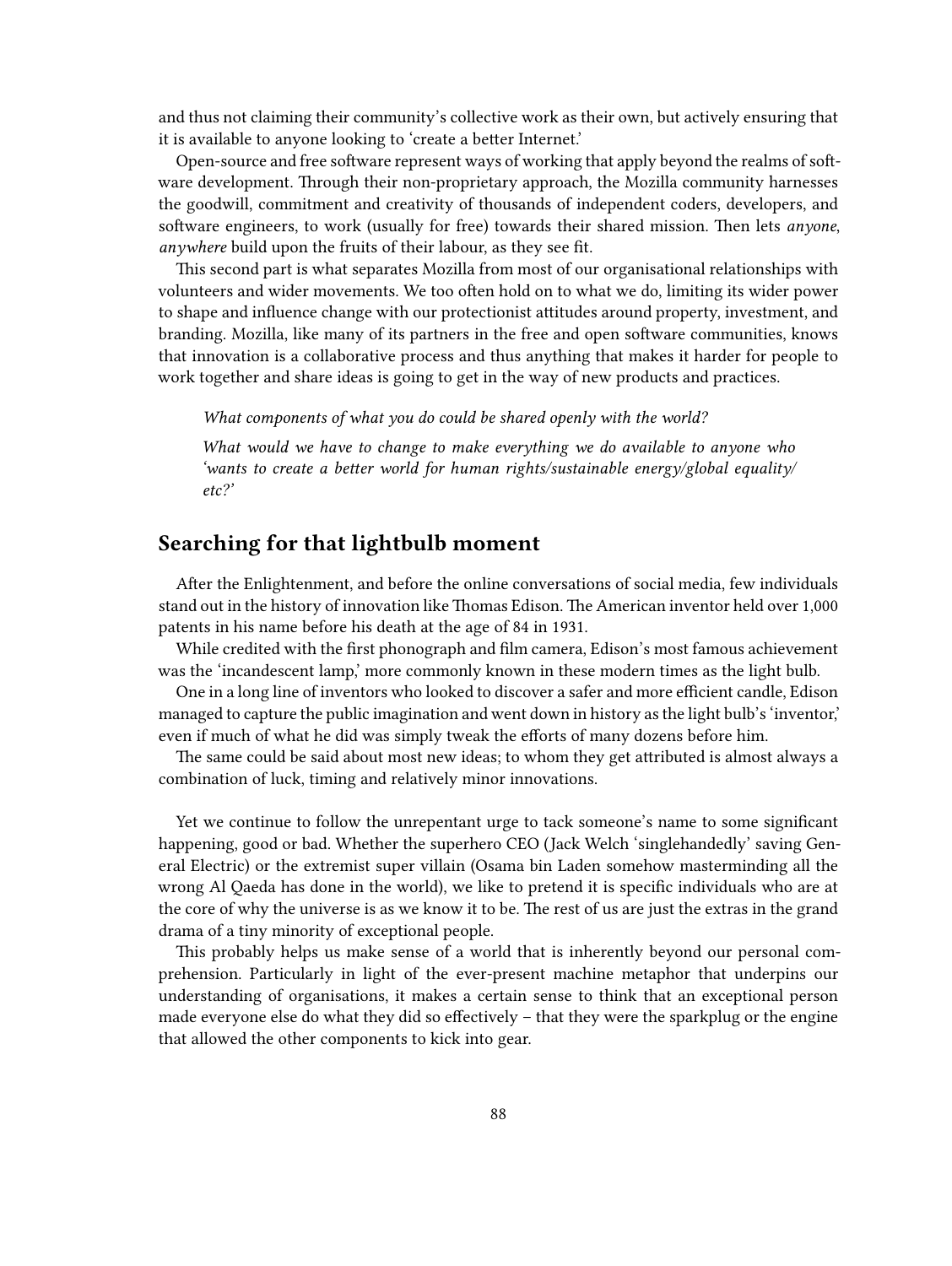But it's not true. Just as Edison built on the successes of so many before him when he 'invented' the light bulb, so too do the rest of us stand on the shoulders of the giants that are our collective history, rarely giving credit to the chain of 'almost inventors' to which each innovation is inevitably due.

Dmytri Kleiner, a post-Marxist free software and anti-copyright activist, argues that trying to credit something as fluid as an idea to a particular individual is impossible. 'Unlike a material object, which can exist in only one place at a given time, ideas are infinite and non-exclusive.' He goes on, 'Every expression is an extension of a previous perception. Ideas are not original, they are built upon layers of knowledge accumulated throughout history.'<sup>8</sup> Kleiner makes an interesting philosophical point, but more importantly, underscores the fact that if we view individuals as the sources of innovation and achievement, we feed into a cult of personality that only serves to distract us from the factors that actually fuel new ideas.

Our organisations are almost universally guilty of this, whether by always deferring to the traditional leader figure for press and public speaking opportunities (even when someone else has done the work), or by publishing reports for which only the lead author is appropriately credited. All of which reinforces a pattern of recognition and resource distribution that is unlikely to encourage new ideas, over-emphasising the contributions of a few select individuals and largely ignoring the daily innovations that emerge everywhere that people are trying to do things better.

In *The Wisdom of Crowds,* James Surowiecki puts forward the thesis that 'under the right circumstances, groups are remarkably intelligent, and are often smarter than the smartest people in them.'<sup>9</sup> He describes the critical circumstances that allow for a group to be greater than any of its component parts as: 'Diversity, independence, and a particular kind of decentralization.'<sup>10</sup> Group achievements are not primarily the results of the individual expertise present, but of the interplay that takes place when different perspectives are free to constructively challenge one another in a purpose-driven but self- directed environment.

Just as Edison would have been unlikely to create the light bulb without the wealth of knowledge that preceded and surrounded him at the time, so to would each of us have failed on countless occasions if left entirely to our own devices. So as much as we might like to celebrate the hero who achieves something new, we perhaps need to put that recognition into perspective and better investigate the role of the collective in making new things possible.

But attribution is not the only culprit in stunting our collective understanding of innovation. The demonisation of failure is perhaps even more damaging.

## **Failure as the foundation of success**

When most of us think about innovation, failure is not the first thing that comes to mind. In fact, our culture has come to regard the notions of success and failure as opposites, rather than the interdependent cousins that a different take on history demonstrates them to be.

<sup>8</sup> Dmytri Kleiner, *The Telekommunist Manifesto,* Institute of Network Cultures, 2010, p. 30.

<sup>9</sup> James Surowiecki, *The Wisdom of Crowds,* Abacus, 2004, p. xiii.

 $10$  Ibid. p. xviii.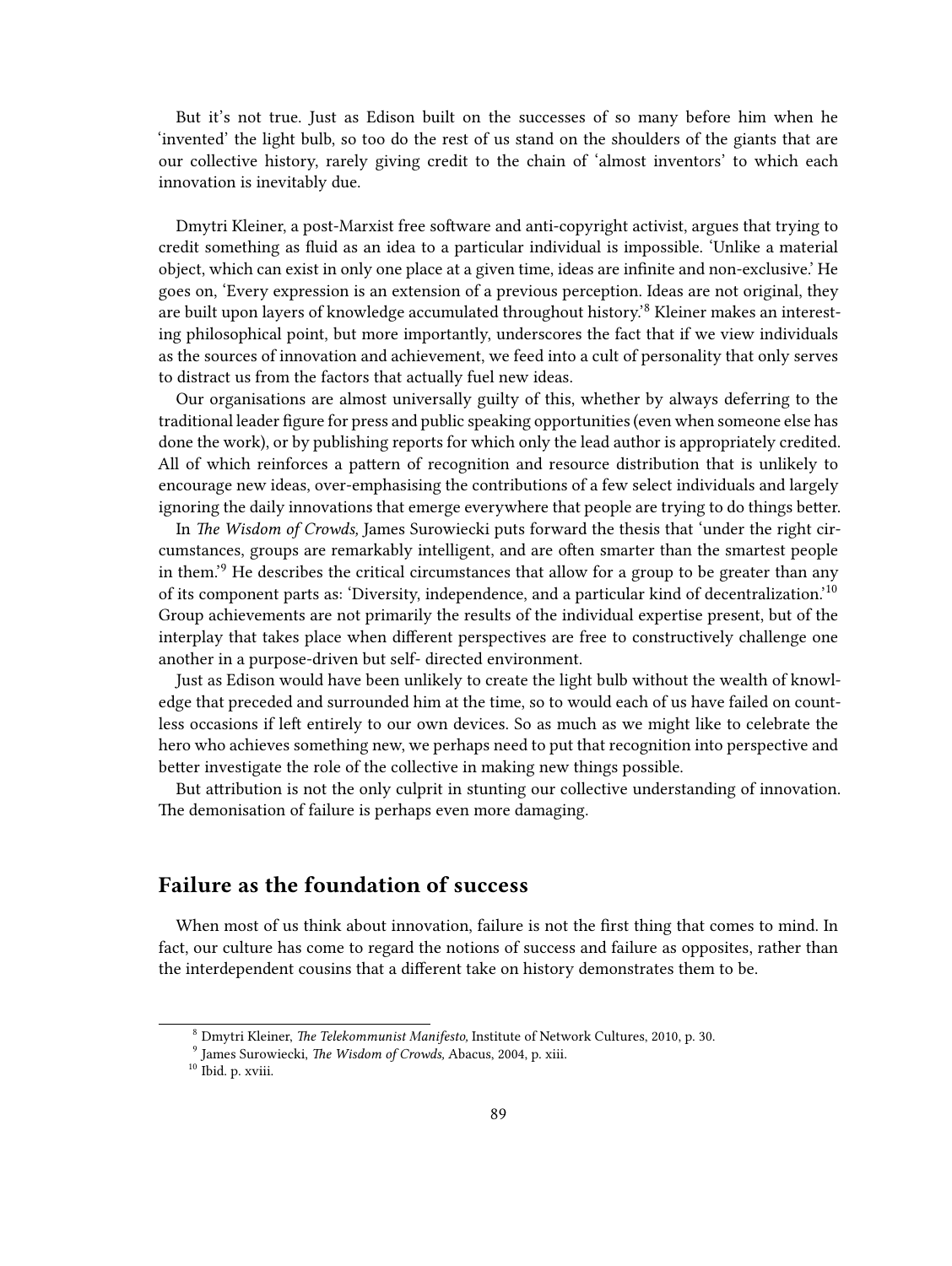While Thomas Edison may be known for the light bulb, few remember his 10,000 or so *attempts* at a light bulb that preceded it: 'If I find 10,000 ways something won't work, I haven't failed. I am not discouraged, because every wrong attempt discarded is another step forward,' he said.

In his 2011 book, *Adapt: Why success always starts with failure,* economist Tim Harford (@TimHarford) argues that there are three critical steps to becoming an adaptive and innovative organisation. They are 'to try new things, in the expectation that some will fail; to make failure survivable; and to make sure that you know when you've failed.<sup>'11</sup>

Many a great mind has been dismissed in their own time for experimenting with ideas that seemed crazy or impossible to their contemporaries. Only once those ideas finally achieved results (and sometimes well after) were these people recognised for their work.

# **AdmittingFailure.com and the development community's elephant in the room**

Risk-adverse funders and a management culture that treats failure as a character blemish on whomever it is associated with, are major barriers to innovation in social change work. The world of international development – perhaps because both its stakes and its level of investment are so high relative to other social ventures – is especially plagued by the systemic demonisation of failure.

In 2011's *Walk Out Walk On,* Deborah Frieze (@dfrieze) and Margaret Wheatley write that in spite of massive international investment in aid over several decades, the aid project has by and large failed: 'Stories of intervention gone awry abound with laughable absurdity– were it not for the deadly serious suffering they inflict on peoples' lives and livelihoods.<sup>'12</sup>

A pattern of constant espoused success remains the norm at most NGOs, due to a combination of funding pressures, organisational structures, and fear of slipping public perception. But in 2011, Canadian NGO Engineers Without Borders (@ewb) decided to acknowledge the international development community's 'elephant in the room': that most of what they do doesn't work… at least the first time round.

Given a widespread culture of denying, de-emphasising, or glossing over things that didn't go to plan, this was a major challenge, but Engineers Without Borders decided it was one that needed addressing. When they launched *AdmittingFailure.com* (along with their own first annual 'Failure Report'), they politely told their colleagues that they could all learn much more, and make a more meaningful difference in the world, if they were honest about all the things that go wrong with such invariably complex work:

Imagine field staff who have the freedom to publicly share results, good and bad, in order to ensure subsequent efforts are not simply repetitions of ideas that have already been proven ineffective.

<sup>11</sup> Tim Harford, *Adapt: Why success always starts with failure,* Little Brown, 2011, p. 36.

<sup>12</sup> Margaret Wheatley & Deborah Frieze, *Walk Out Walk On,* Berrett-Koehler, 2011, p. 171.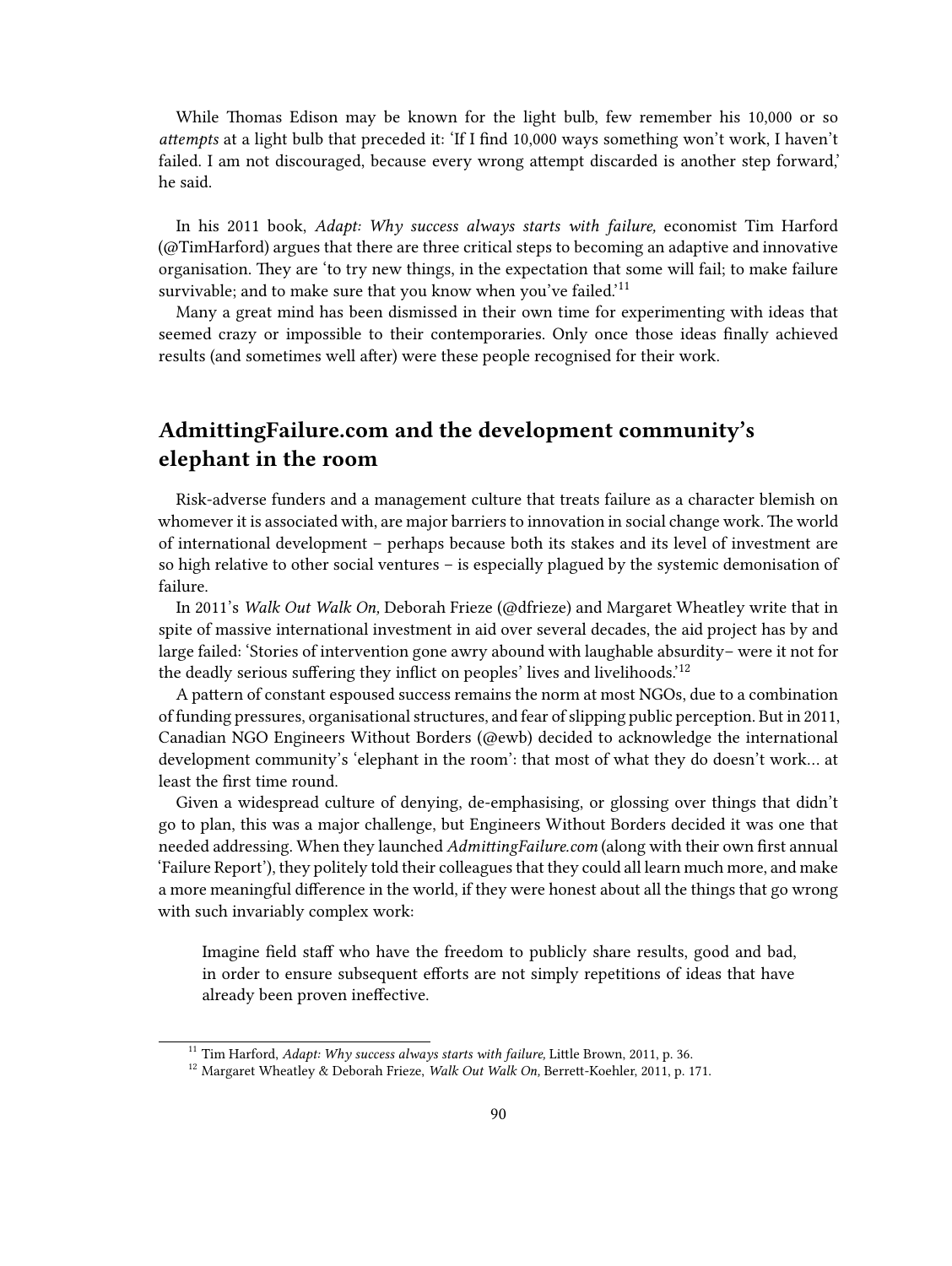Imagine project managers who create space for field staff to innovate, rewarding learning as much as success.

Imagine NGOs that adapt and adjust constantly to the stream of information coming from the field – always looking for ways to improve the effectiveness of their work and making real-time adjustments when possible.

Imagine donors who are willing to support intelligent innovation and experimentation, accepting the possibility of failure as a necessary step on the path to success.<sup>13</sup>

Reading those words for the first time, many NGO staff breathed a sigh of relief.

AdmittingFailure.com (@admitfailure) has opened an international conversation that is no longer only relegated to the cynics sitting in the back of the auditorium at so many organisational AGMs, or the people on the ground living through the mistakes our organisations have imposed on them and so consistently ignored. People from NGOs around the world have submitted their own stories to the website of projects and initiatives that have gone terribly wrong, as well as the learning that they walked away from the experiences with. Perhaps more importantly though, they have started to make it easier for others to admit their own failures, opening up more opportunities for people and organisations trying out new ideas which might just work out better than their predecessors… but with the explicit acceptance that they might not.

By opening up to failure, we open up to innovation, and with it, new possibilities of success, previously hidden behind our attempts to paint a perfect picture of the work we do. If we can't admit when things go wrong – to ourselves and more widely – we are unlikely to discover the new ideas and methods that will help them go right in the future.

#### **Learning to think differently**

While funders, management, and traditional organisational structures may discourage innovation, the problem goes back further than that. In fact, most of us have innovation, and its lesser-known parent, 'divergent thinking,' purged from our thought processes during our school years.

Our systems of public education still operate on principles inherited from the Industrial Revolution, which sought to turn undisciplined children into work-ready adults, much as a car can be produced along an assembly line. Students who know the right answer get good grades, go on to the better universities, and often end up in the better jobs. This sounds like meritocracy in a nutshell, but leaves us with the unaddressed truth at the forefront of our understandings of complexity, and that is at the core of new ideas: *there is always more than one right answer.*

Sir Ken Robinson (@SirKenRobinson) has written extensively about the ways public education has been based on creating new generations of factory workers, who can follow orders, learn rote tasks, and keep to others' schedules. Unfortunately, the skills required for a simple, repetitive factory job are almost exactly opposite to the ones needed to develop new ideas, in a factory or elsewhere.

Robinson describes 'divergent thinking' as 'the ability to see lots of possible answers to a question,' making it a fundamental threat to Frederick Winslow Taylor's 'one best way' logic.

<sup>13</sup> http://www.admittingfailure.com/about/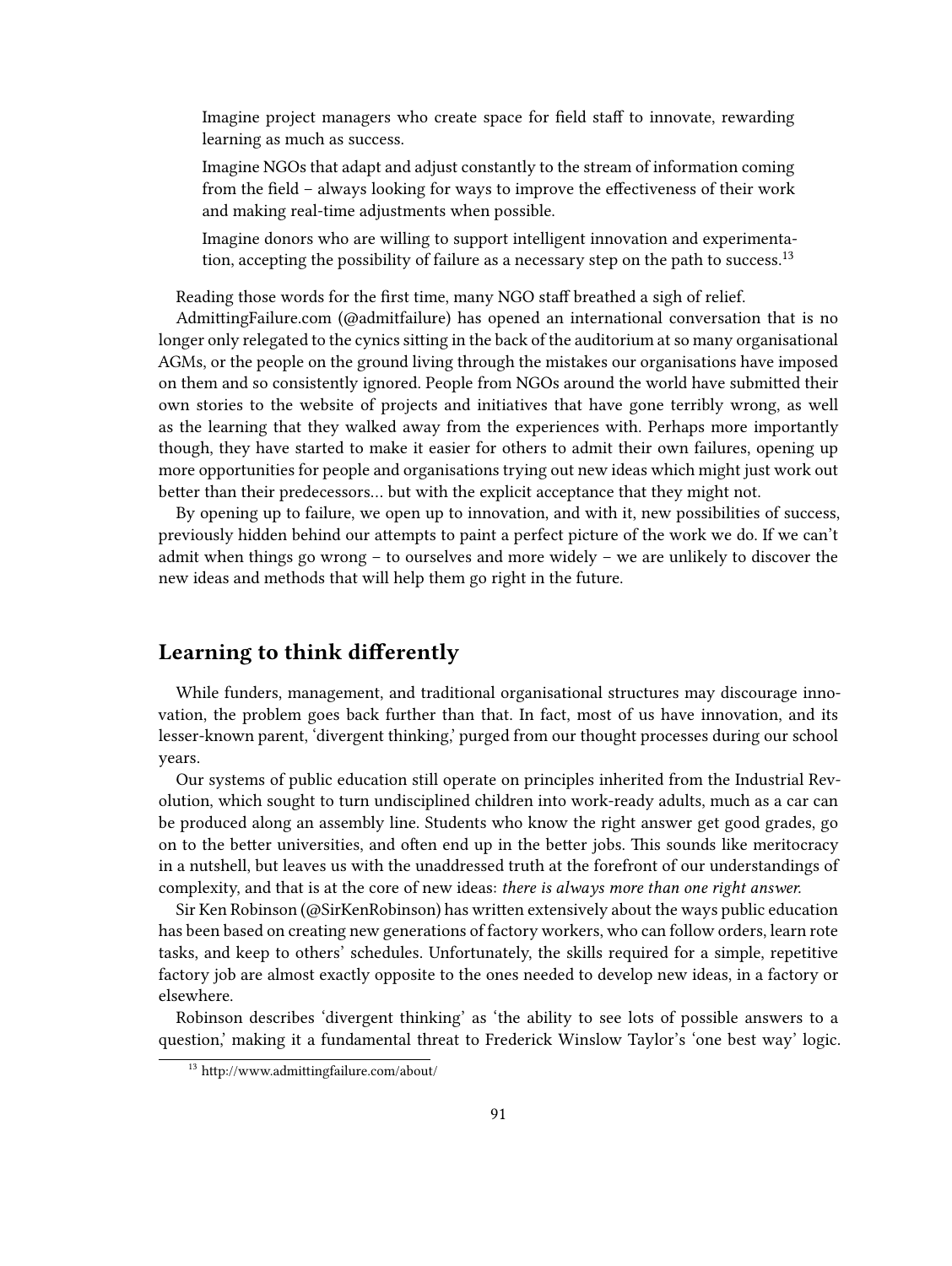Divergent thinking allows us to see beyond the status quo, imagining new solutions that have the potential to improve our current practices. It's an essential quality for navigating a world in flux, but one we're doing far too little to foster.

In the late 1960s, George Land carried out an experiment to test the divergent thinking abilities of the same 1,600 school kids between the ages of three and five, eight and ten and finally thirteen and fifteen. Initially, 98 percent of the group ranked as divergent thinking geniuses. By age ten, 30 percent of the same group of students qualified to such a level. By fifteen, only ten percent of the kids were thinking at a 'genius' level of divergence.

Since our schools grade us on our ability to see a single, pre- defined answer to a question, it is no wonder so few of us are able to see beyond the answers we've been told are correct, be they out-of-date management practices, or international development efforts that do more harm than good. Needless to say, this kind of environment is not good for innovation. New ideas are too often dismissed as 'wrong' simply because they are not what we have always done, or how we have always done it. If we can't allow ourselves to think differently, we can't innovate. The choice is as simple as that. But the ideas sprinkled throughout this chapter can help us to unlearn the Taylorist notion of singular correctness that we have likely absorbed in our education and working lives.

*When was the last time you actively pursued an idea that others dismissed or ignored, because you felt it was worth pursuing? When do you feel your most creative?*

## **From necessity to innovation: Flippin' something outta nothing**

Sam Seidel (@husslington) is one of a few teachers and community organisers in the United States and abroad in the last ten or fifteen years to bring hip hop music and culture into the classroom. At a time when poor urban neighbourhoods in otherwise 'developed' countries have been frequently described as warzones, the fact that educators would look to the largest manifestation of urban youth culture for solutions is not surprising. But what Sam and others have done and are doing is very different from much of what has become more commonplace in classrooms and youth clubs since the early 2000s. Critically, they treat hip hop not simply as a music form, but a culture, with divergent thinking embedded in its very DNA.

Hip hop emerged in the South Bronx in the 1960s and '70s as a culture of necessity. Gentrification, systemic racism, and a slumping economy were among the trends responsible for turning much of the Bronx into no-go zones for anyone with better options. Drugs, violence, and corrupt policing were the backdrops that gave rise to a now global culture and art form. 'If the hip hop generation was the first to enjoy the freedoms of a post-civil rights world,' writes hip hop historian Jeff Chang (@zentronix), 'they were also the first to recognize the hollowness of those promises and to bear witness to the effects of the repeal of many of those same freedoms.'<sup>14</sup> If you were a young person of colour in the South Bronx in the 1970s, options were limited, to say

<sup>14</sup> Jeff Chang, ed. *Total Chaos,* BasicCivitas Books, 2006, p. xi.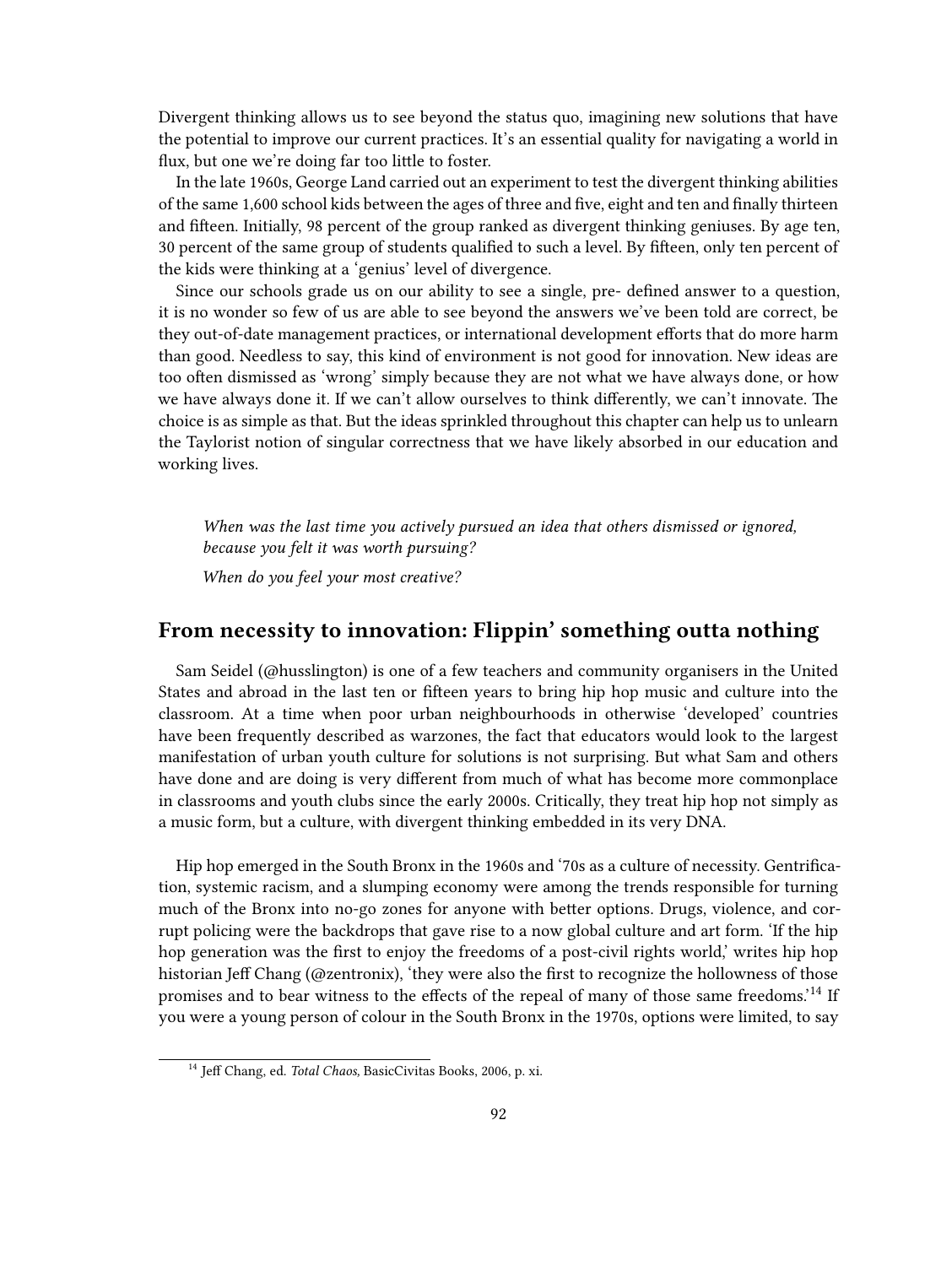the least. But you also likely had a fair bit of non-directed free time to experiment with new ways of doing things.

Hip hop culture is fabled to have begun when a young Jamaican immigrant calling himself 'Kool Herc' spliced the wiring of a local street light to power two turntables, an amp, and a pair of speaker stacks, reigniting the feeling of the street parties he had grown up with in Jamaica. Not only that, but the music – usually some combination of reggae, soul, and funk records, which Herc and his contemporaries nicked from their parents' collections – was rarely played in full, instead being chopped and mixed with other songs, creating new arrangements that had never been heard before. A kick or a snare drum looped here, a trumpet blast there, a bass line layered underneath it all, and 'scratching,' the phenomenon in which a DJ does something their parents invariably told them *not* to do with their record collections: sliding a piece of vinyl back and forth under the needle to create new sonic possibilities.

These were some of the early manifestations of what Sam Siedel describes as 'Hip Hop Genius'; or as it's often referred to in hip hop communities around the globe, 'flippin' something outta nothing.' Siedel writes:

Faced with racism, classism, ageism, and other forms of structural subjugation, many young people have developed the courage to break rules, the audacity to believe they can do things that have never been done, and the creativity to imagine how. This is hip hop.<sup>15</sup>

In essence, 'hip hop genius' is creative rule breaking, applied to the oppressive elements of the status quo, opening up vast possibilities where none had previously been imagined.

'Sampling' breaks both the legal rules of copyright law (which controlled the free-flow of ideas), as well as a range of old cultural norms around 'what constitutes music,' (given its lack of traditional instrumentation, and its birth in communities where instruments were prohibitively expensive).

To be clear, there is a thread of this phenomenon that can be found in poor communities everywhere – necessity often spawns new ideas – but there is also something distinct in hip hop. 'Hip hop artists have not just created a new kind of music,' writes Siedel, 'they have integrated how music is made and linked with other commodities, and altered systems of ownership and distribution in ways not previously considered possible.<sup>'16</sup>

#### **Remixing your office**

Besides creative rule breaking, another core part of hip hop genius is the concept of the remix. It is central to hip hop music – sampling and adapting old funk and soul songs into completely new arrangements. It is part of hip hop dance (break-dancing) – drawing on Brazilian Capoeira, Asian kung-fu films, and a blend of popular American dances of the time. It is found in hip hop lyrics – reviving the words and styles of African griot poets, black power leaders, and innumerable pop culture figures. It is even ingrained in the nuts and bolts of the culture, whether

<sup>15</sup> Sam Seidel, *Hip Hop Genius,* Rowman & Littlefield Education, 2011, p. 6.

<sup>16</sup> Ibid. p. 7.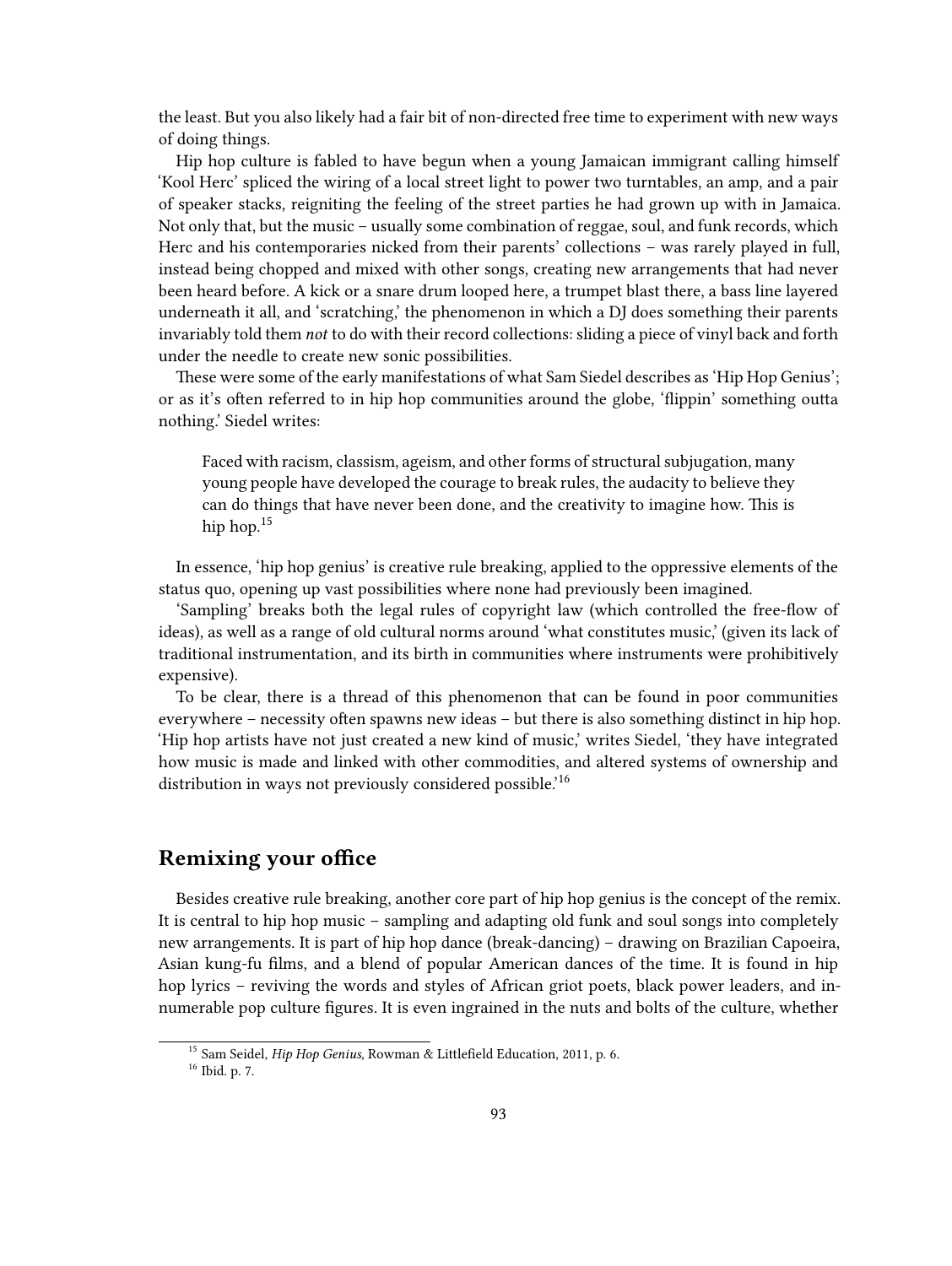'remixing' electricity from a streetlight to power a street party, or remixing a thrown-out piece of linoleum flooring to create an urban dance floor in a park or on a sidewalk. Adam Mansbach (@adammansbach), a US author who publishes novels in the little known genre of 'Lit Hop,' describes remix culture as 'intellectual democracy through collage… a free-ranging, studious, and critical-minded approach to source material and, by extension, life.<sup>'17</sup>

#### *7 'remixed' principles for innovation*

- **Free, unstructured time and space**
- **Diversity of perspective**
- **Breaking the rules**
- **'Remixing' the old**
- **Necessity**
- **Prototyping**
- **Supporting failure**

Hip hop has made an art and a culture from turning old things into new things, a practice I'm sure a few of our organisations could benefit from more of, given the abundance of 'old' we often have permeating the systems that shape our work! To start, what could we do with our meeting formats, our office plans, our annual reports, or our communications policies, (as a few random examples) to remix them into something more effective or meaningful than they so often are? Where could we be fostering and practicing divergent thinking? One could argue, for example, that Lloyd Davis 'remixed' the free software development process in the way the Tuttle Club was created. Where in our workplaces could we introduce innovations like these?

'I think a lot of times it's the people with more to lose that have trouble being more innovative,'<sup>18</sup> Sam tells me over Skype one February evening, echoing the flipside of the 'necessity breeds innovation' truism. Like the social movements visited throughout this book, 'Hip hop genius' requires tossing out a range of our organisational assumptions. Namely, if we are serious about doing something new, rules can and must be broken, and there is no shame in taking something that has been done before, elsewhere, and refitting it for your own purposes. We can seed a 'remix culture' in our workplaces, laying the groundwork for new ideas by introducing a range of old ones from unexpected places.

The Centre for Creative Collaboration in London is an excellent model of this idea: if you put a bunch of people in a space together who care about what they do, but would normally never cross paths, interesting things can emerge. In essence, they will all remix each other's work, by default. The architect will influence the playwright's staging choices; the playwright will influence the new web start-up's promotional language; the new web start- up will offer guidance to the photographer on making the most of their online presence, or an infinite number of other, less- expected connections that are free to emerge when you share a space together.

It has also been central to the Hub (@HubWorld), a loosely grouped network of several dozen socially minded co-working spaces around the world, which, via a more traditional open- plan

<sup>&</sup>lt;sup>17</sup> Adam Mansbach, 'On Lit Hop,' from *Total Chaos*, BasicCivitas Books, 2006, p. 93.

 $18$  Interview with the author, 24 February 2012.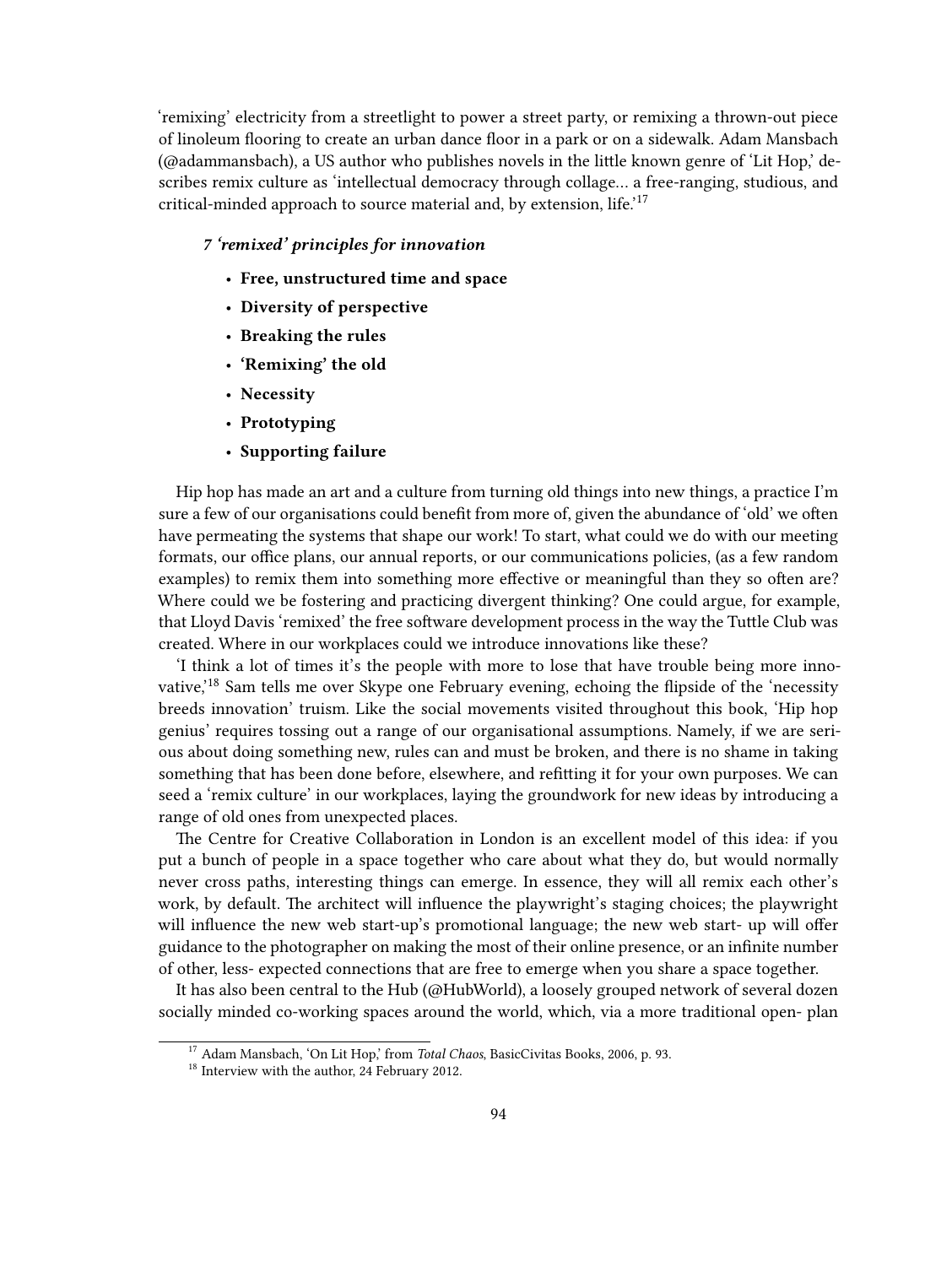office hot-desking arrangement, aims to give freelancers and start-up companies (whose work happens mostly at desks) a chance to cross paths with those who might inadvertently inject a new perspective into their current project. This obviously still limits the kinds of people who will end up talking to each other, but goes well beyond the structures and layouts of most organisational settings, where the water cooler is often the only place that offers any semblance of something that could encourage remixing. It also varies from Hub to Hub, with some adopting a more structured approach and others providing more open space, which can be used more liberally, encouraging different people to get involved. One thing the Hub has absolutely understood is that one size will never fit all if you aim to encourage innovative working in many different settings.

While countless corporations have played with office configurations and layouts, few seem to have moved beyond the surface level. Nurturing a remix culture means changing relationships, not just furniture, so success in this realm is as much, or more, a question of individual behaviours as it is design.

This is why hip hop, like innovation itself, is hard to teach. 'The technical know-how [to rewire a streetlamp or mix between two turntables],' Sam reminds us, 'is only valuable if you have the imagination, desire, and confidence to do something that's never been done.<sup>'19</sup>

*What might fostering imagination, desire, and confidence mean where you are?*

*What rules would you like to start breaking (and encouraging others to break) in your workplace?*

*What are some of the unexpected places you might draw on to make your organisation 'more like people'?*

#### **From reading about new ideas to applying them**

But all of this is only a starting point. Innovation is everywhere, all around us. We innovate when we can't find a bottle opener, run out of paper clips, or when a ride home falls through at the last minute. What's unique is having developed systems so effective at rooting out something so ingrained in all of us.

While the sense of necessity that helped birth hip hop was primarily a combination of economic and social oppression, most of our organisations have their own pressing need to change based on the tyranny of established practices that can so easily drive a sane member of staff to the point of either rebellion or apathy. Rather than simply bemoaning the lack of progress we see around us, can organisational inertia inspire a 'hack' (making a system or structure do something it wasn't originally created to do) or a remix (putting old tools or ideas to work in a new setting or for a new purpose) that might enable innovation to begin in our own seemingly insignificant corner of the office, below the radar of official protocols?

In complex systems, isolated and small-scale actions can in fact have wide-ranging implications. 'The butterfly effect,' if taken to heart, can empower even the most junior of staff in the most entrenched of bureaucracies to try new things. The concept provides the opportunity for good ideas to come from and go to any part of the system they are discovered in or needed, giving

<sup>&</sup>lt;sup>19</sup> Sam Seidel, 'Hip Hop Genius,' Rowman & Littlefield Education, 2011, pp. 3.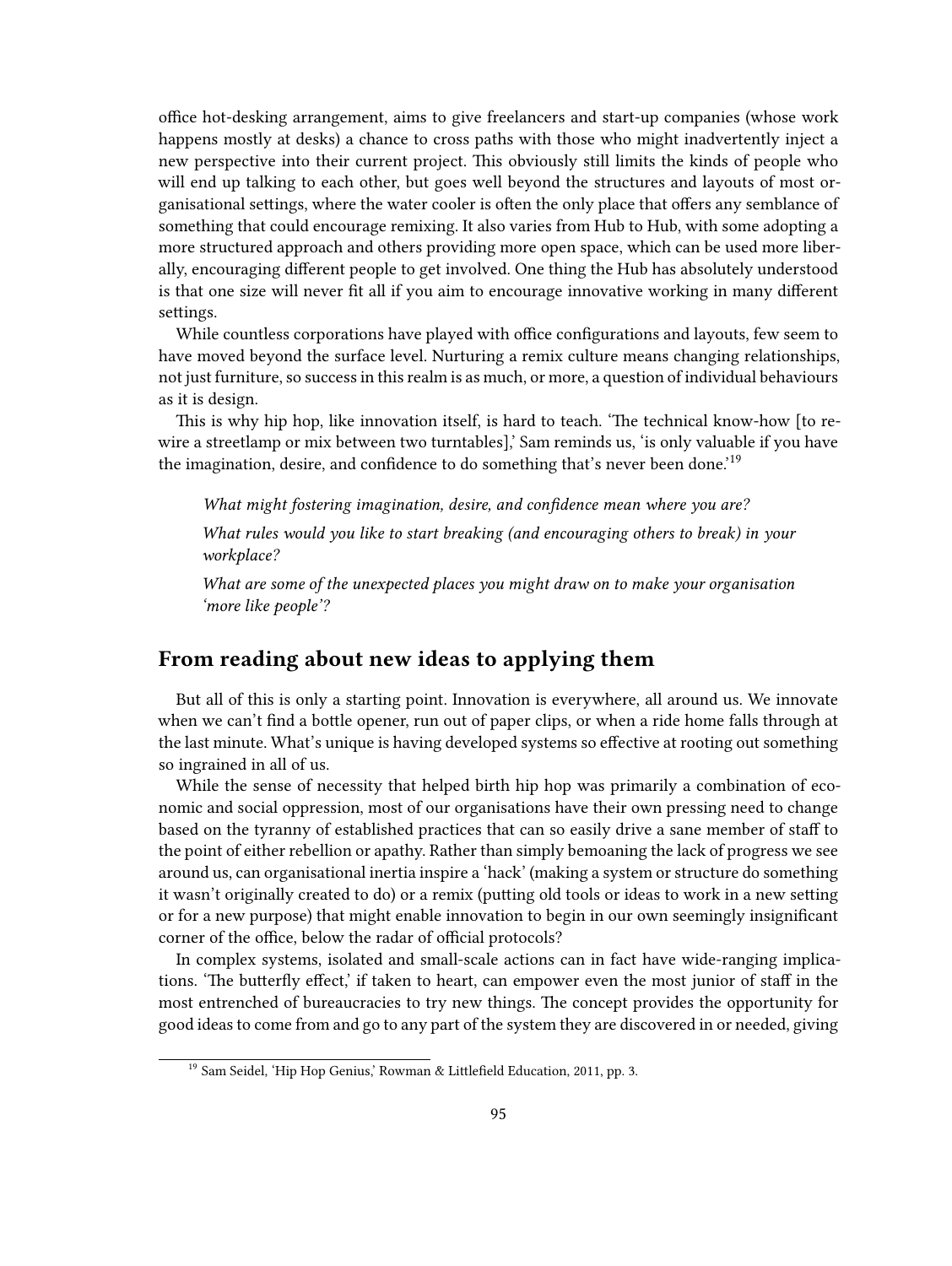the hack or the remix vast potential when embraced by those hoping to try new things, wherever they sit in the pyramid.

There will always be arguments against breaking established norms. There will always be voices within our organisations that fight tooth-and-nail against anything that poses any risk to the comfortable continuation of what we've done before. But we too often ignore the risk inherent to *not* taking risks – of stagnation, missed opportunity, and eventually, irrelevance – until it's too late.

Once again, the 'more like people' principles of humanity, autonomy and complexity play themselves out as we discover new approaches to making space for new ideas. The Tuttle Club's lack-of-direction is a prime example of complexity at work, allowing for emergent, rather than pre-determined outcomes to come to life through unknown and ever-changing processes.

Humanity is also central to the open-conversations idea championed throughout this chapter – engaging in the most basic of human interactions, without a chair or agenda to control the process. Also, as the old saying goes, 'to err is human,' so to provide the space and encouragement for people to make mistakes is fundamental to a 'more like people' way of working. Finally, innovation needs autonomy, because if we are all thinking and working in the same ways, within the same systems, it is unlikely any of us will come up with anything new. Letting each of us be ourselves and see each other as creative collaborators, rather than other cogs in a machine, opens the possibility of relationships that can create new possibilities. The free software community would not have created Linux, Firefox, or so many other innovations, had someone been telling each of the countless individual programmers what to do.

A 'remixed' collection of principles for innovation, drawn from the thinking, writing, and experiences of those highlighted throughout this chapter might include:

- Providing everyone with free, unstructured time and space without predetermined outcomes
- Enabling staff who wouldn't normally cross paths to share ideas together
- Breaking established rules, even when they seem sensible
- Applying old ideas in new places, remixing existing content and practices for new purposes
- Responding to pressing needs however makes sense (rather than 'as we always have')
- Experimenting with and prototyping far more ideas than you expect to implement
- Supporting those who courageously fail, as they are taking a necessary step towards success

The examples I've discussed in this chapter come from an array of places, because we need to be looking further afield for inspiration if we are serious about pushing the boundaries in what our organisations currently do. As we've seen, innovation often means seeing how existing ideas, processes, and practices might work in a different context. Part of your job, as someone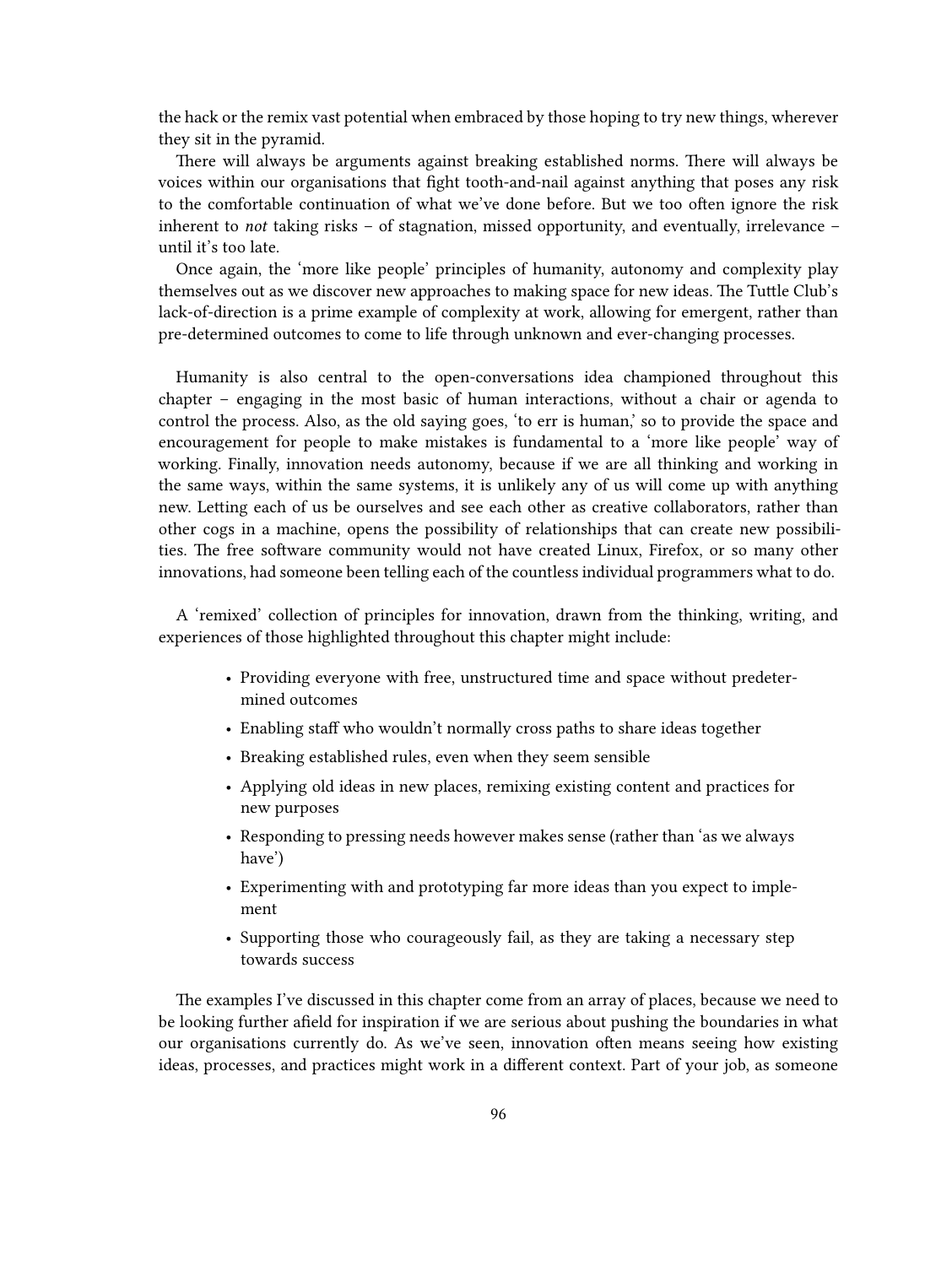wanting to change how we organise ourselves, is to find those practices and to try them out. Hopefully these pages have begun to whet your appetite for the task ahead, as we create, remix, or redefine the tools, structures, and systems that will help us thrive in a complex world.

#### *'more like people' innovation*

*Humanity: Giving space for people to chat, as it gives us space to think more freely than if we have specific aims.*

*Autonomy: Not trying to control how people do what they do, accepting that every person works differently, and letting them follow paths that make sense to them will reveal new possibilities.*

*Complexity: Allowing for emergent, rather than predetermined outcomes, as new ideas are rarely predetermined!*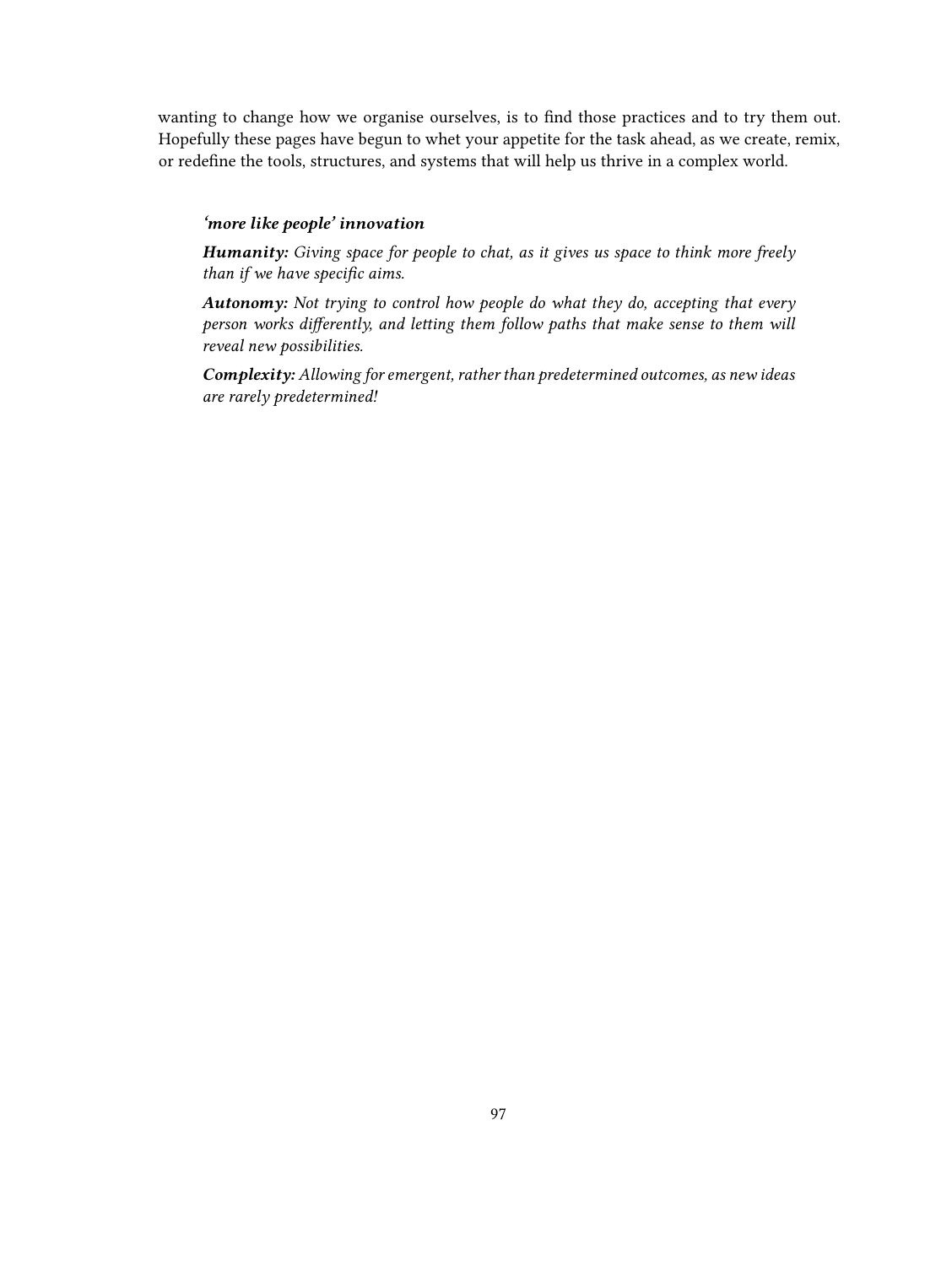# **Chapter 6 — The kind of ownership that can't be bought or sold**

*'Tell me and I'll forget; show me and I may remember; involve me and I'll understand.' – Chinese proverb*

*'Employee ownership turns a company into a community.' – Richard Wilkinson*

*'People who participate in decisions tend to stick to them.' – Carne Ross*

*Bureaucracy is antithetical to most of what this book is advocating. Its divisions and specialisations work against our sense of ownership, motivation, and notions of collective responsibility and trust. In short, it kills our passion and our sense of purpose, making for far less satisfying working lives than most of us would expect from charities, NGOs or unions.*

*And while bureaucracy has become synonymous with most organisations, it is becoming increasingly clear that it doesn't work, even on its own terms. If we can foster a shared sense of ownership, motivation, and shared responsibility, we can begin to enjoy more of our working lives, and concurrently start to accomplish things our old organisations could never have imagined.*

# **'Doing good has never felt so bad': How our structures kill our passion and purpose**

Remember the story I began the book with? The deeply disillusioning job at a national charity that left me feeling so frustrated and powerless to bring about change? The one that shook my youthful faith in what 'working for social change' was all about, so filled with disputes, grievances, and an atmosphere so thick with tension you could cut it with a knife? You've probably got your own story like this.

When I look back at my work there through the lens of the 'more like people' principles of humanity, autonomy and complexity, I see the incongruity at every level of the organisation's practices. Complexity was everywhere, yet nowhere to be discussed. Linear cause-and-effect systems permeated every organisational crack and crevice, starting with a policy binder as deep as your forearm.

Humanity was signed away in every job contract, then squashed at any sign of re-emergence through soul-destroying jargon, characterless dress, fake smiles, and a calm 'professionalism' that coated deeply dishonest and adversarial relationships. Management also treated conflict as a 'blame game,' making it that much harder for anyone working there to see the multiple dimensions of an interpersonal problem and understand their part in it.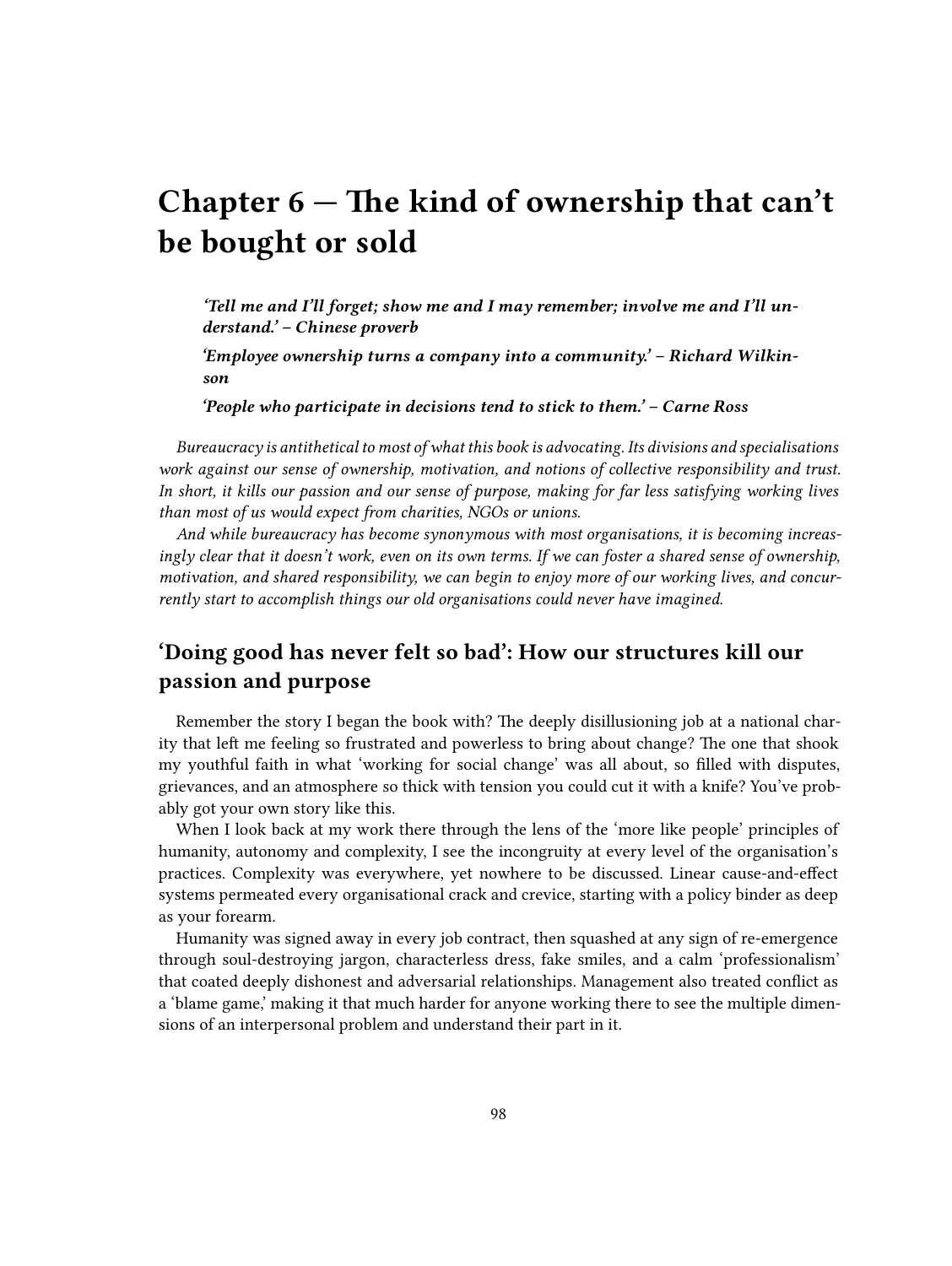Autonomy was constantly re-buried when it wormed its way back to the surface, with endless sign-off processes, strict rules for everything under the sun, and the frequent disciplining of staff for insubordination.

I've since come to appreciate how stressful such a dynamic would be to those in management, even if all I could see at the time was the wrong I felt they were inflicting against those of us who spoke up. This game is one that sucks the life out of those who play it, whatever their role. When you're inside it, it can feel like those progressively higher on the organisational ladder must be infinitely happier with their bigger paycheques and their prestigious job titles, but the truth is often much worse: they're not. Everyone's miserable in this kind of environment.

The 'more like people' lens goes some way to explaining and opening-up alternatives to this kind of 'organisational asshole- creating machine.' We can see how a lack of appreciation of humanity, autonomy and complexity, could have helped create such a mess, but what can we do about it? Can these principles help us regain a sense of pride and passion in our work, and foster organisations that will support this?

## **Ownership: Maybe the capitalists got this one right?**

The free market has long told us that value is created by owning something. There is no value to a forest until it is desired for private land, or for lumber. There is no value in a lake until it is bottled and sold.

It is not hard to see how this notion of ownership is killing the world. It is market ownership and applies only to the cash value that something can be deemed to wield by making it scarce.

But there's another kind of ownership – not in deed or title – but in spirit. It's the feeling of knowing that you have created something, that something really is *yours*, but without becoming exclusively so (as market ownership dictates), as it does not have to be *only yours* for you to feel it. It is the feeling of making a contribution to the world that is uniquely your own. It is an ownership that can't be bought or sold – let's call it 'more like people' ownership.

In the process of stripping workers of the fruits of their labour, industrialism also took away much of this subtler form of ownership. Being the person who added seven wing nuts to an assembly line aluminium bed frame doesn't offer quite the same sense of accomplishment in the final product that designing and building a bed frame yourself might.

This kind of ownership requires autonomy. It also tends to require someone be free to be themselves, birthing ideas and ways of manifesting those ideas as only they could. The Taylorist notion of separating everything into its component parts, ranks, or functions is anathema to 'more like people' ownership.

The organisational lines we draw pretend that we get the best results when each person does a particular, specialised task, and then passes along the incomplete results to a different specialist to finish. There are clearly times when more specialised skills may be required, but we've gone to such lengths to make our organisations more efficient (though less resilient, as described in Chapter 1), that we've lost track of what this means for the people who are a part of them.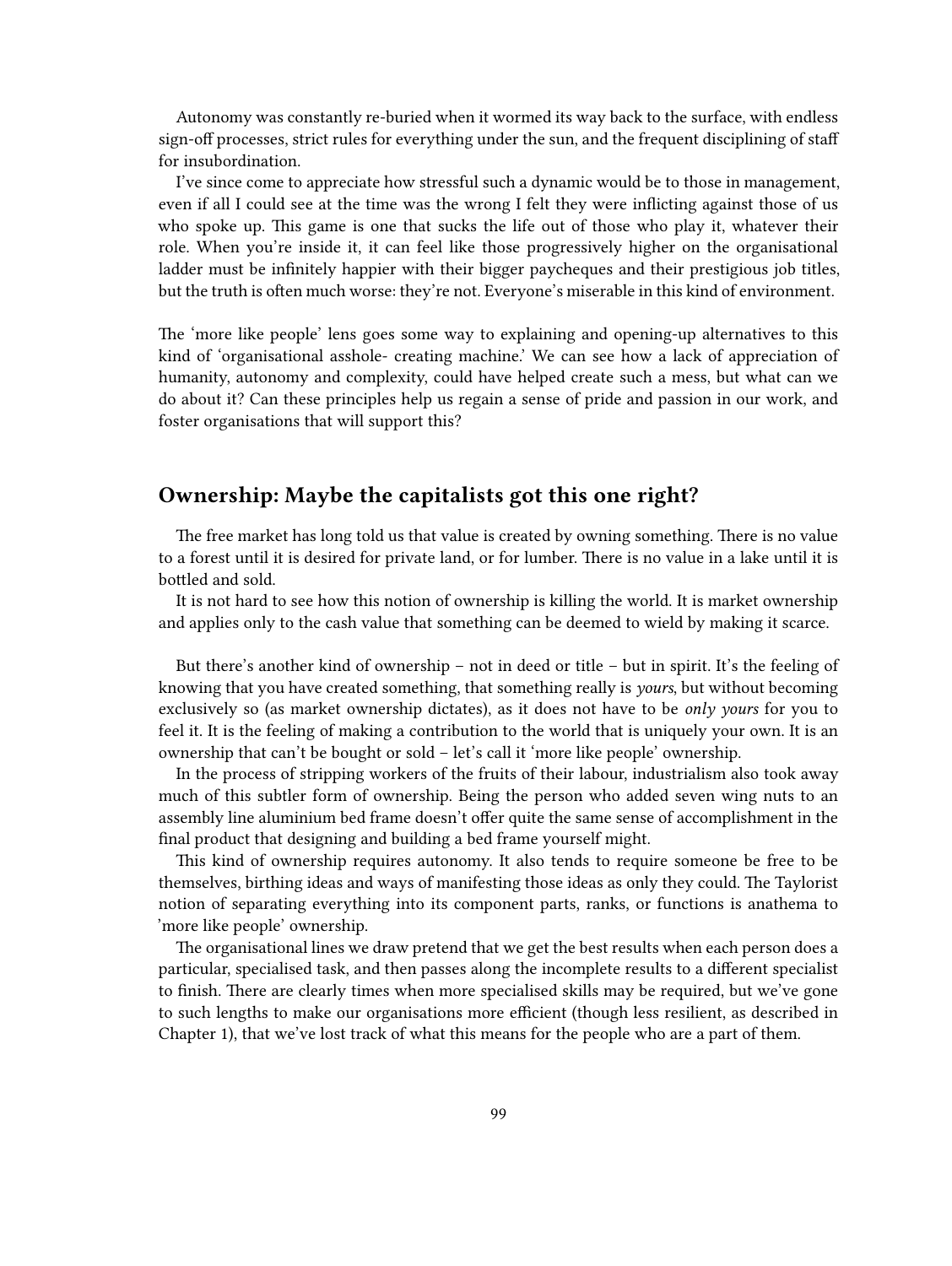Taylorism flows deep in the blood of our organisations. Think about job descriptions and team divisions, and the others ways we allocate work. Who writes the grant application? The project plan? Who keeps track of it along the way? Who is doing the hands-on/frontline stuff? Who manages the partnerships? Who is communicating about it more widely? Who reports to funders or donors?

When we specialise to this degree, not only do we lose valuable critique and input from a wider range of perspectives along the way, we also make it harder for people to feel that elusive notion of 'ownership' that is so fundamental to people's abilities to achieve greatness.

In a machine-like world, specialisation is practical and efficient. In a complex world made up of people like you and me, too much specialisation gets in the way of our freedom to make unique and amazing things happen.

So how can you involve more people in different kinds of work?

At the smallest scale, GoogleDrive, DropBox, Twitter hashtags, and a range of other collaborative technologies make certain ways of working together very technically easy. A range of questions or pieces of work can be put to entire teams, organisations or communities to begin to find answers to, through simple collaborative processes.

More fundamentally, we could scrap the job descriptions that tend to keep people boxed in to a particular set of predefined tasks. Imagine advertising jobs without the standard list of bullet points, but rather just a description of the project or desired result. An ad hoc team might identify particular members who can address specific skills gaps, but that person wouldn't be limited to that specialisation – their responsibility would be as wide as anyone else in making sure that the work got done.

Ricardo Semler, whose Brazilian industrial company, *Semco*, has been modelling 'more like people' principles since before I was born, has been practicing this approach for years. Shop floor workers responsible for particular products organise themselves around the whole rather than the parts, with teams taking collective responsibility for the final product. At the same time, workers are informally training each other in the various stages of production, making them far less vulnerable to personal variables such as sickness, injuries, or holidays. Thus, when someone isn't there it doesn't cause things to grind to a halt, with one part of the team able to stop the work of the rest. It simply slows them down by one, while the team adjusts for the person who is absent. This shared responsibility has made them far more resilient to the inevitable fluctuations of human organisation.

On the more radical side, Michael Albert's Parecon (Participatory Economics) model, employed by independent publisher South End Press and at least a handful of other forward-thinking companies and non-profits, advocates a more formalised structure that seeks to address both overall team functionality, as well as individual job satisfaction. Parecon's model of 'balanced job complexes' acknowledge that 'not all tasks are equally desirable,'<sup>1</sup> and so share all work amongst all staff. This ensures a distribution of dull, rote tasks, and more empowering, creative jobs, so no one is stuck cleaning toilets or inputting data every day, and everyone has a chance to regularly explore more exciting options. Personally, I would worry that over-formalising this looser model may create some of the same issues that any job description might create (inflexibility being the main one), but a Parecon structure would still be miles ahead of most current work regimes.

<sup>1</sup> Michael Albert, *Parecon,* Verso, 2003, Chapter 6. http://books.zcommunications.org/books/pareconv/Chapter6.htm#\_VPID\_45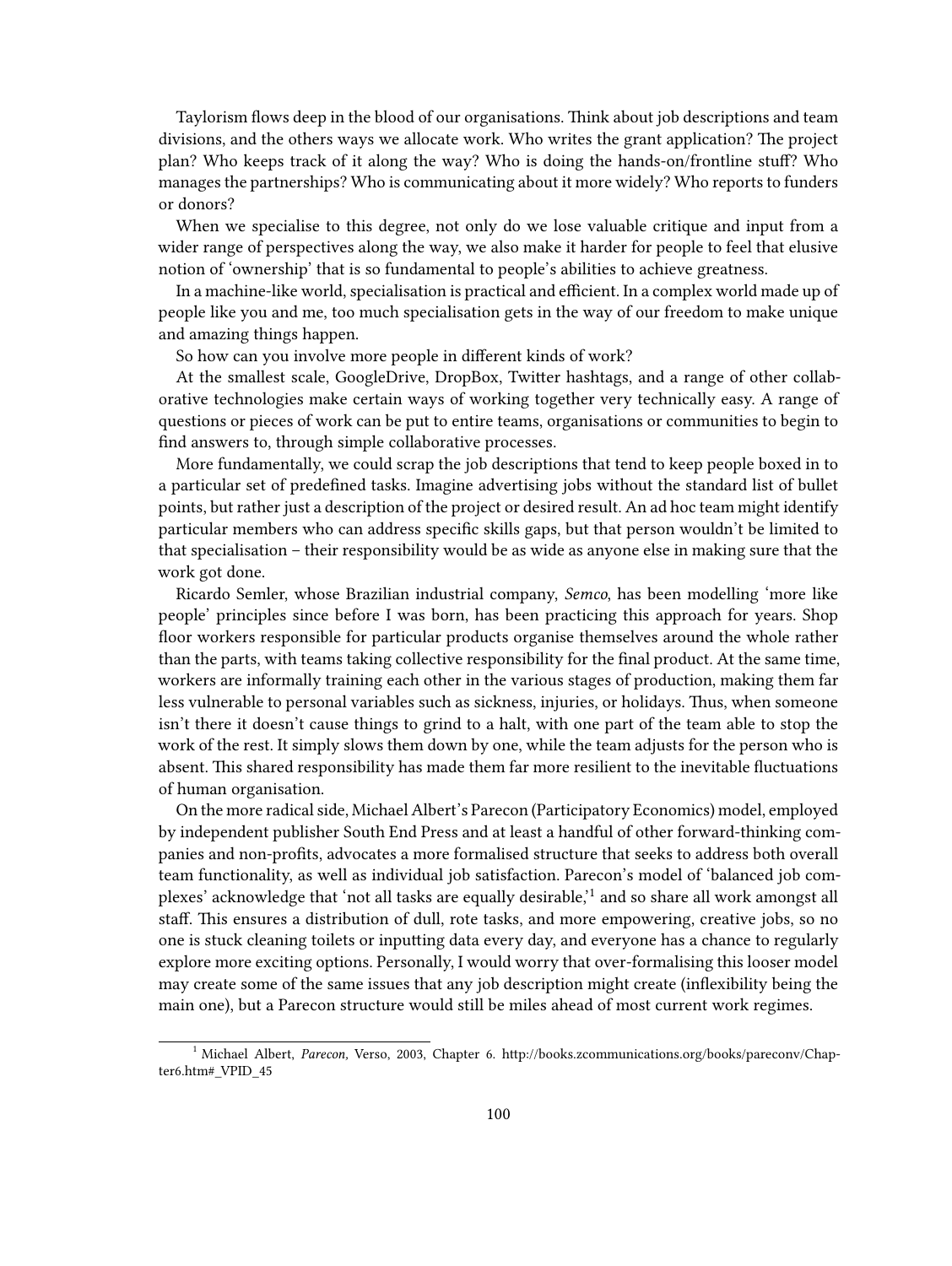Taylor would surely describe all such systems as deeply inefficient, given the additional time required to make sure people can do a range of jobs. However, in many less-structured work environments this co-training happens naturally, as it offers people variety, and a chance to develop in their day-to-day roles.

As an organisation starts to operate this way and work becomes more fluid and project-based, teams or departments may dissipate. Rather than a 'Campaigns Team,' why not have a temporary group of folks who are working around a particular campaign? They will probably include people from what would have been 'Policy,' 'Communications,' maybe someone from frontline services, even an IT or HR person who happens to be particularly passionate about the campaign and who wants to contribute. When the campaign wraps up, members can move along to another project group where their skills are needed. They might even be involved in multiple groups at once, depending on the contributions they were making to each. Salaries could continue to be paid (ideally, more equally), trusting people to find the project where they were most useful at a particular time, but not letting that limit what they do, if their efforts could be spread more widely.

Alternatively, could the methods that helped the anarchic web of Climate Rush activists we met in Chapter 3, to break into a coal plant in England's West Midlands, through the self-organised system of 'buddies,' 'bricks,' and 'affinity groups,' help us organise our collective efforts better? These kinds of systems have been described as 'swarming' or 'clustering,' and their principles underscore much of what makes grassroots activism effective. We may even find that terms we use to describe our work like 'campaigns' or 'services' become increasingly less relevant, as projects organically take on elements of several different departments when no longer restrained by our old divisions.

From the perspective of 'more like people' ownership, these looser systems allow people to feel a part of the whole. This was the core of Marx's 'Theory of Alienation,' which described the capitalist system's tendency to separate workers from the fruits of their labour and thus their sense of ownership, making for a soulless, exploitative work experience. Joel Bakan explored the ethical dimensions of this tendency in *'The Corporation*,'<sup>2</sup> explaining how individually decent people within massive corporations consistently fail to feel any sense of personal responsibility for the suffering that can result from the corporation's blind pursuit of profit. The disconnection between our specialised efforts and their cumulative results keeps us from experiencing both the pride of ownership and the responsibility for wrongdoing. Helping ourselves to reconnect with the whole of what we do can make us both happier, and more accountable.

There's also the 'hack' version (re-purposing parts of an old system for something it wasn't initially intended for, without permission from the owners), for those not in the position to rewire organisational structures just yet. It happens when groups form around areas of mutual interest at lunch breaks or after hours, when they can be free to explore new ideas without job titles or the dead hand of management to get in the way. Such clandestine groups can still start to change working dynamics, as participants gradually bring successes back to their respective teams, subtly manifesting the case for new ways of organising. Via this method, the old systems continue to exist, they just become less relevant as more staff learn to subvert them through more appropriate working relationships.

<sup>2</sup> Joel Bakan, *The Corporation,* Viking Canada, 2004.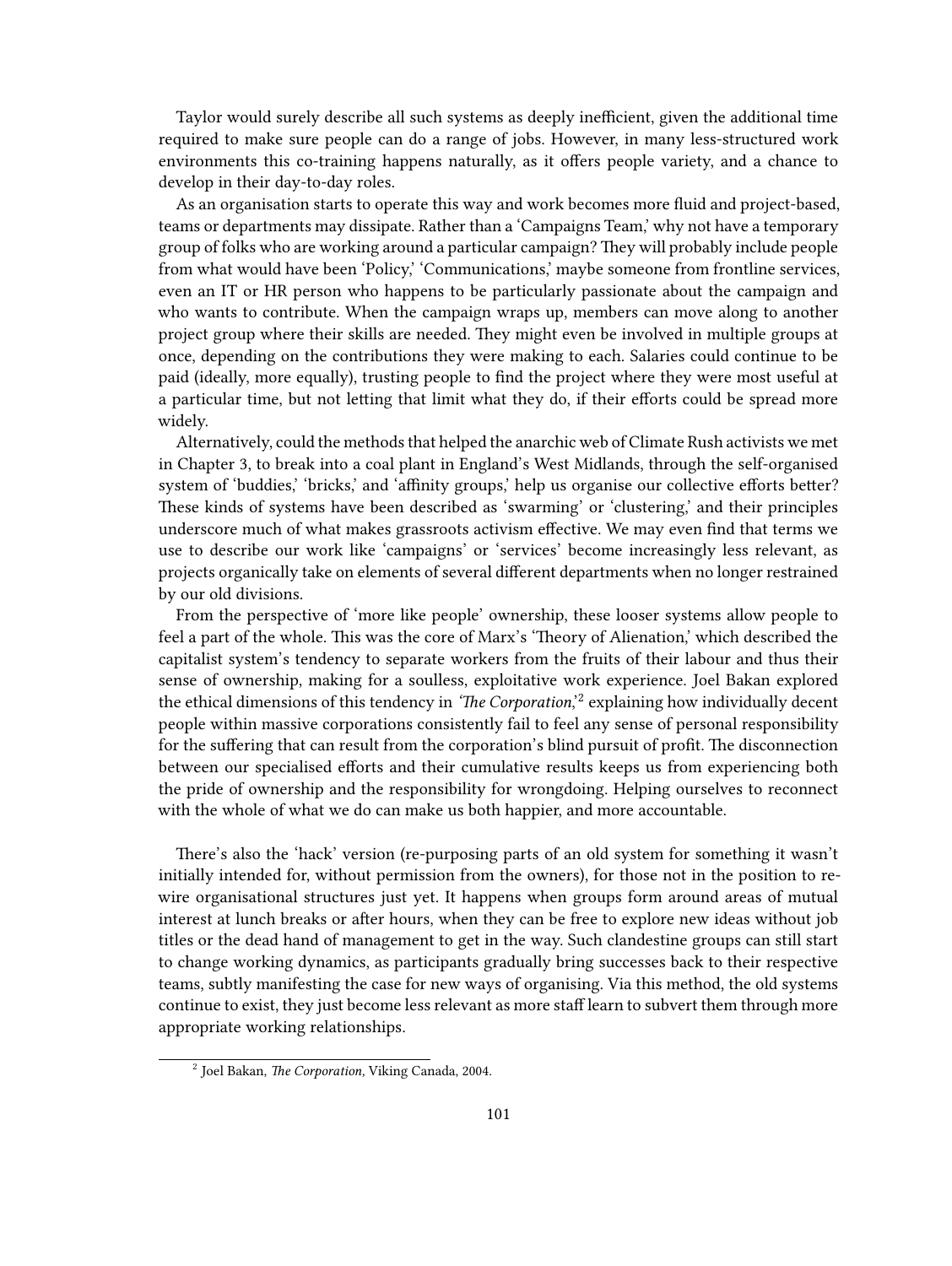Social media can also be a key tool for this kind of change. Through the online world, departmental lines that might impede looser networks at the office are pushed to the side as people find other ways of communicating and working together, regardless of team, specialisation or seniority. Groups might begin online, move offline, and then bring in official decision makers at the end to rubber-stamp the project.

The clandestine nature of this kind of collaboration offers strong assurance that it can't be adopted, co-opted, or reshaped along traditional organisational lines by less forward-thinking senior staff, as it is happening outside of the formal channels.

Office environmental groups often emerge this way, and are thus able to circumvent the deadend systems that might have trapped them, had they been formed in response to a senior management decree rather than the beliefs and commitment of individual staff. Instead of replicating the hierarchy of departmental structure, they subvert it both through their mixed membership and their ability to go straight to the appropriate decision makers, or make practical changes themselves, rather than slowly making requests through a command chain.

This is the kind of self-organisation that is already happening within bureaucracies everywhere, and may well be the way forward for those who want to organise differently, but do not have the formal power in their job titles to push it through established systems.

*How much of your work can you find ways to do outside of the formal processes dictated from above?*

*What kind of groups could you suggest and create to allow work to happen more organically across divisions?*

*Who are the 'allies' you know who are also keen to start trying new things in a particular area?*

## **From trust to ownership**

There's a role for management in opening up space for more dispersed ownership, in terms of official restructuring, and there's a role for everyone else, in terms of finding our own ways to work together on the things we care about. When it happens horizontally, the power of hierarchy plays less of a role and everyone is equally accountable to everyone else who is a part of creating the change, but when managers attempt to facilitate this kind of change, they need to trust the practical actions of those they manage, if they hope to see their efforts bear fruit. When we are trusted, we are more likely to own what we do, knowing that there is no one else to blame – or to give credit – for the choices we have made ourselves.

As described previously, our current systems tend to lack trust. Fixed working hours and working locations, how annual leave is determined, how we measure success, and who answers to whom are just a few of the places our organisational mistrust discourages any sense of ownership in most staff. But it doesn't have to be this way.

Ricardo Selmer's approach, for example, has been to 'hire adults and …treat them like adults.'<sup>3</sup> Similarly, Netflix, the highly successful online video streaming site, has a paid holiday policy for

<sup>3</sup> Ricardo Semler, 'Managing without managers,' *Harvard Business Review,* September – October 1989.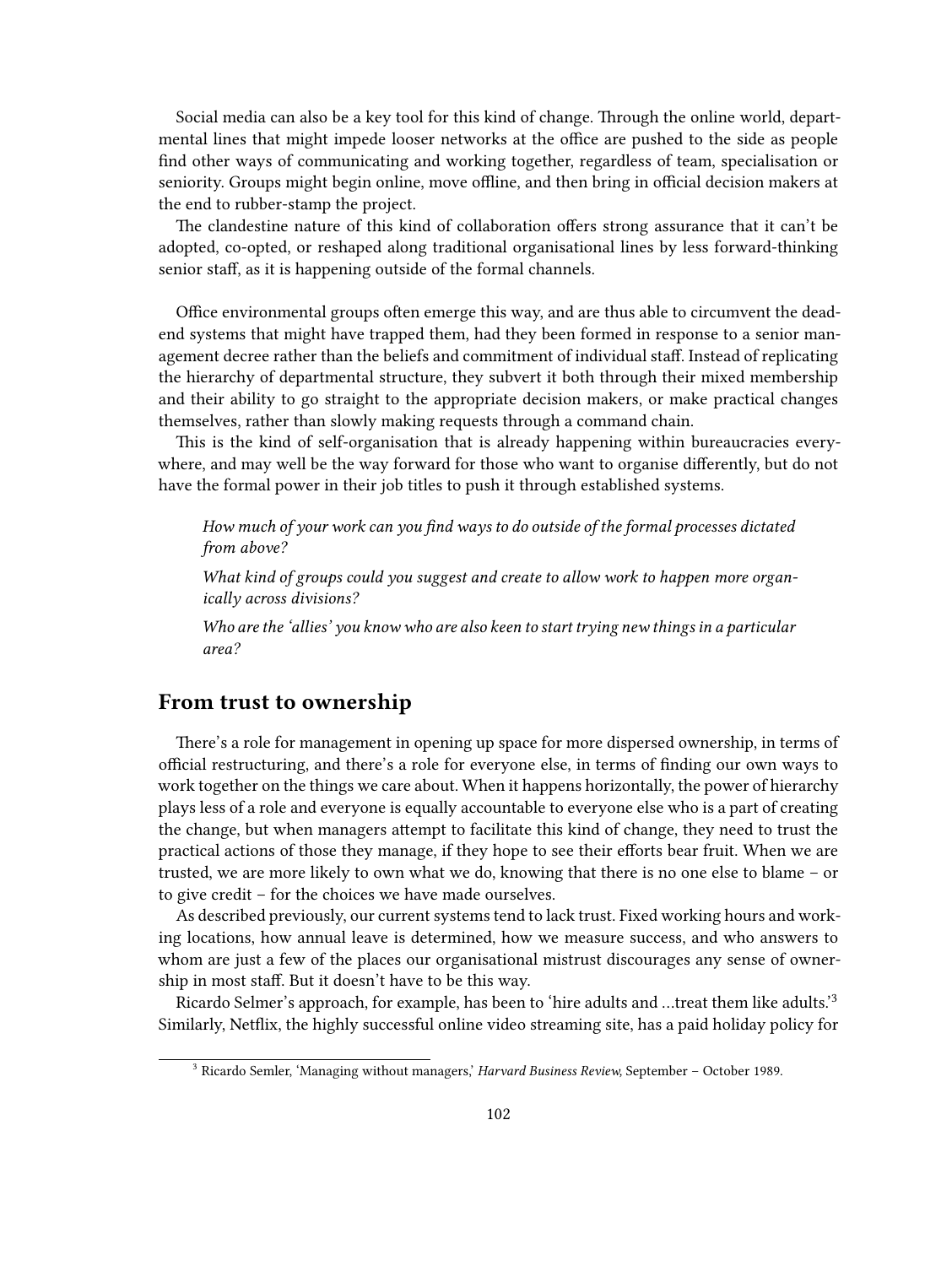all salaried staff of 'as much as you want.' The policy is based soundly in trusting their workforce to know best how to do their jobs, without being told how many days of the year they need to spend doing them. Netflix carries this attitude over to employment contracts without fixed hours per day or per week, encouraging employees to work wherever and however they are most comfortable, and assuming they will let the right people know when they are not at their desks. Meanwhile, BestBuy has pioneered a 'Results Only Working Environment' (ROWE) where everything besides their accomplishments is up to each member of staff, letting them figure out their own best ways to get things done.

These examples stand in stark contrast to the practices of most of our organisations, which imply mistrust and emphasise 'effort over result' through a series of costly and time-consuming record-keeping systems and sign-off procedures.

*Semco, in the mid-1980s, went a step further and began to allow more and more staff to make collective decisions, and even to set their own individual salaries, knowing the company books were wide open and they would be accountable to their fellow colleagues (rather than 'the boss') if they gave themselves a raise they couldn't justify. Today, Semco staff continue to make most organisational decisions through democratic votes, including, on one notable occasion, deciding on a new factory location against the unified opinions of what remained of senior management.*

When Semler encouraged workers to turn their shop floors into whatever they would like them to be, decisions were made collectively, and countless staff chose to show up at the factories on their days off to paint them the colours they had agreed. This is 'more like people' ownership.

Ricardo Semler has been described by a militant trade union leader as Brazil's 'only trustworthy boss,' while twice being named the country's Business Leader of the Year. This wide- ranging support demonstrates that a more human approach to organising can strike a chord in unexpected places, highlighting that the demand for organisational humanity can be found across the political spectrum. This approach is as good for business as it is for the people in it.

In a similar vein, Google trust their staff enough to give them 20 percent of their paid time for projects they care about, but which aren't directly related to their work. As a company, they are confident they have hired good, responsible adults, so give them the chance to pursue their passions on company time for a full day each week. This has led to a significant range of Google products, including Gmail, which would have remained unrealised, or found itself in the hands of a competitor, in countless other companies.

In business terms, Google's managers know there are good ideas spread around the company, and they want systems that can capture them, rather than restrict them. Ironically, meanwhile, so many social change organisations, which are meant to have people at their core, have been much slower on the uptake, still pushing private-sector models that even the private sector is abandoning in droves.

# **'Want commitment? Get out of the way!' More lessons from worker-run factories**

Remember the story of the Argentine *Unión y Fuerza* pipe factory from Chapter 3? Workers took over a bankrupt and shuttered factory, chose to organise along equal, participatory and democratic lines, and became the national leader in their industry. The commitment of those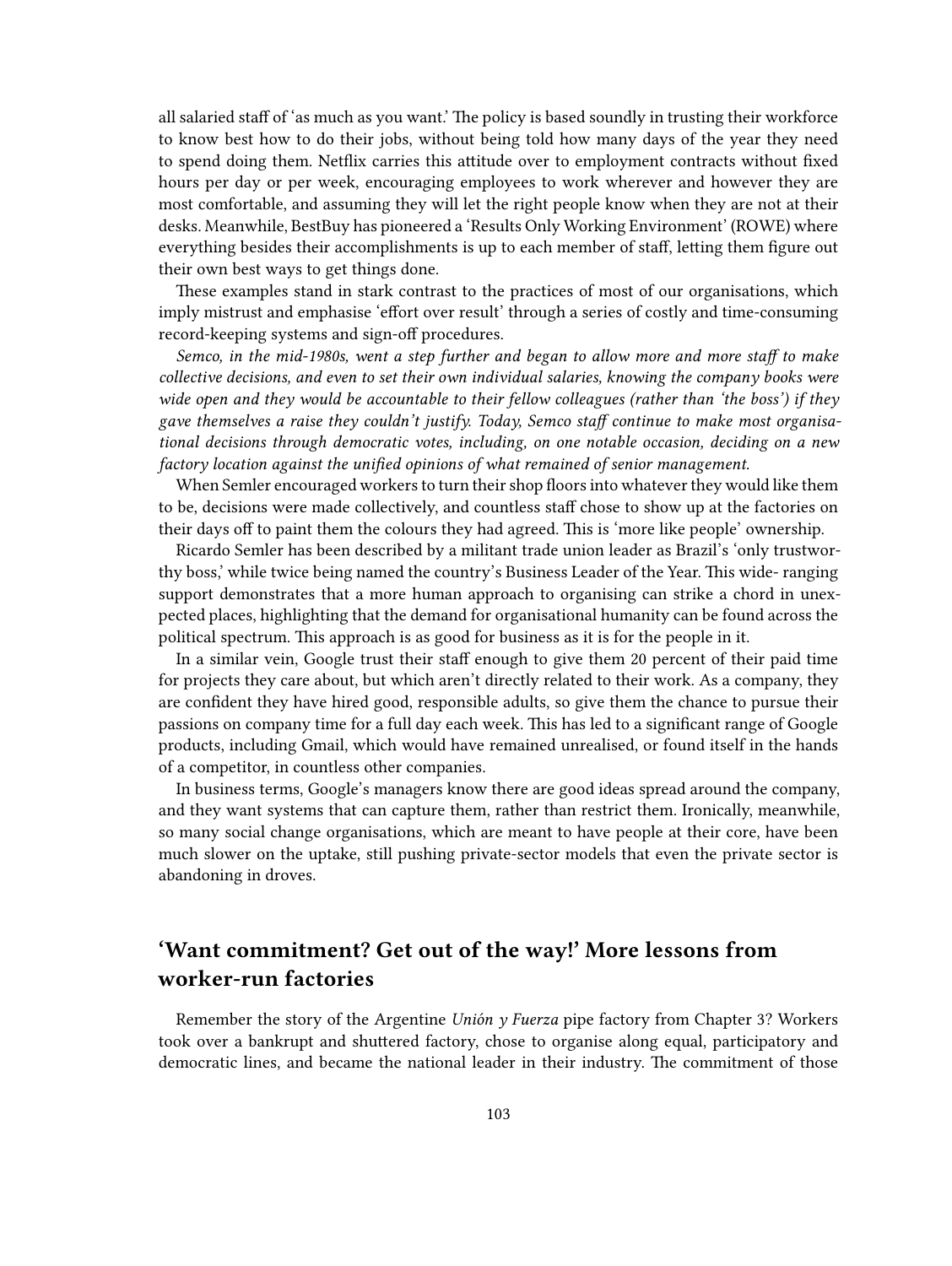involved goes a long way to explaining what they've achieved. And the story is far from unique. Here are just a few other examples of Argentine workers organising to make their jobs their own:

- When police tried to shut down the Brukman textile factory, which had been reclaimed by the mostly women who worked there, workers from a range of factories came out and turned the police away.
- The story was the same in May 2002 at the worker-run print shop, Chilavert, when a small army of police and armoured vehicles tried, unsuccessfully, to kick-out the workers running the publishing house.
- The nurses, lab technicians, administrators, and cleaning staff at the private Israelite Hospital worked unpaid for almost a year providing much needed medical services to the community after the business was declared bankrupt. While staff numbers shrunk from over 400 to about 160 during that time, the remaining employees eventually turned the hospital into a cooperative and were able to re-employ nearly 250 staff, expanding services again while working for themselves at equal wages.

The stories could go on, but while the workplace reforms have varied from occupation to occupation, what has been shared is the sense of ownership that comes from working together with a mutual stake in whatever results. As Richard Wilkinson, co- author of *The Spirit Level*, has said, 'Employee ownership turns a company into a community.'<sup>4</sup>

By 2007, the popularity of these quasi-legal structures had continued to grow, even as the Argentine economy improved. 'I could probably have found a job at another company, but I like this concept,' said Salvador Fernandez, a middle-aged worker at the *Cortidoros Unidos Limitada* leather factory. 'To be your own boss. That's nice.'<sup>5</sup>

Organised as co-operatives, Argentine reclaimed businesses have much in common with some of the more egalitarian co-ops that have long existed in so many other countries. While financial ownership played a significant role in each of these situations, there is no reason the horizontalism practiced in regards to waging and decision making should apply only to profit-making organisations.

Perhaps more importantly, if we want people to feel that the work they do in our organisations is *theirs* and is *meaningful*, perhaps senior managers, by their hierarchical nature, get in the way of the notion of such equality? Not to say that there isn't a place for the people who currently hold those jobs, but that place may have to change if we want organisations that are owned by everyone within them, financially or otherwise. In other words, if we believe in the kinds of ownership described here, let's stop getting in the way of people finding it for themselves.

*Can we break down the barriers between our teams or departments, to allow people to gravitate more easily to the work they find most meaningful?*

*Can we organise ourselves within our less- representative organisations to make decisions, should management not provide the space to do so?*

<sup>4</sup> Brooke Jarvis, 'Why everyone suffers in unequal societies,' *Yes Magazine,* 4 March 2010. http:// www.yesmagazine.org/happiness/want-the-good-life-your-neighbors-need-it-too

<sup>5</sup> Rory Carroll, 'Here's the chocolate factory, but where has Willy Wonka gone?,' *Guardian,* 11 May 2007. http:/ /www.guardian.co.uk/world/2007/may/11/argentina.rorycarroll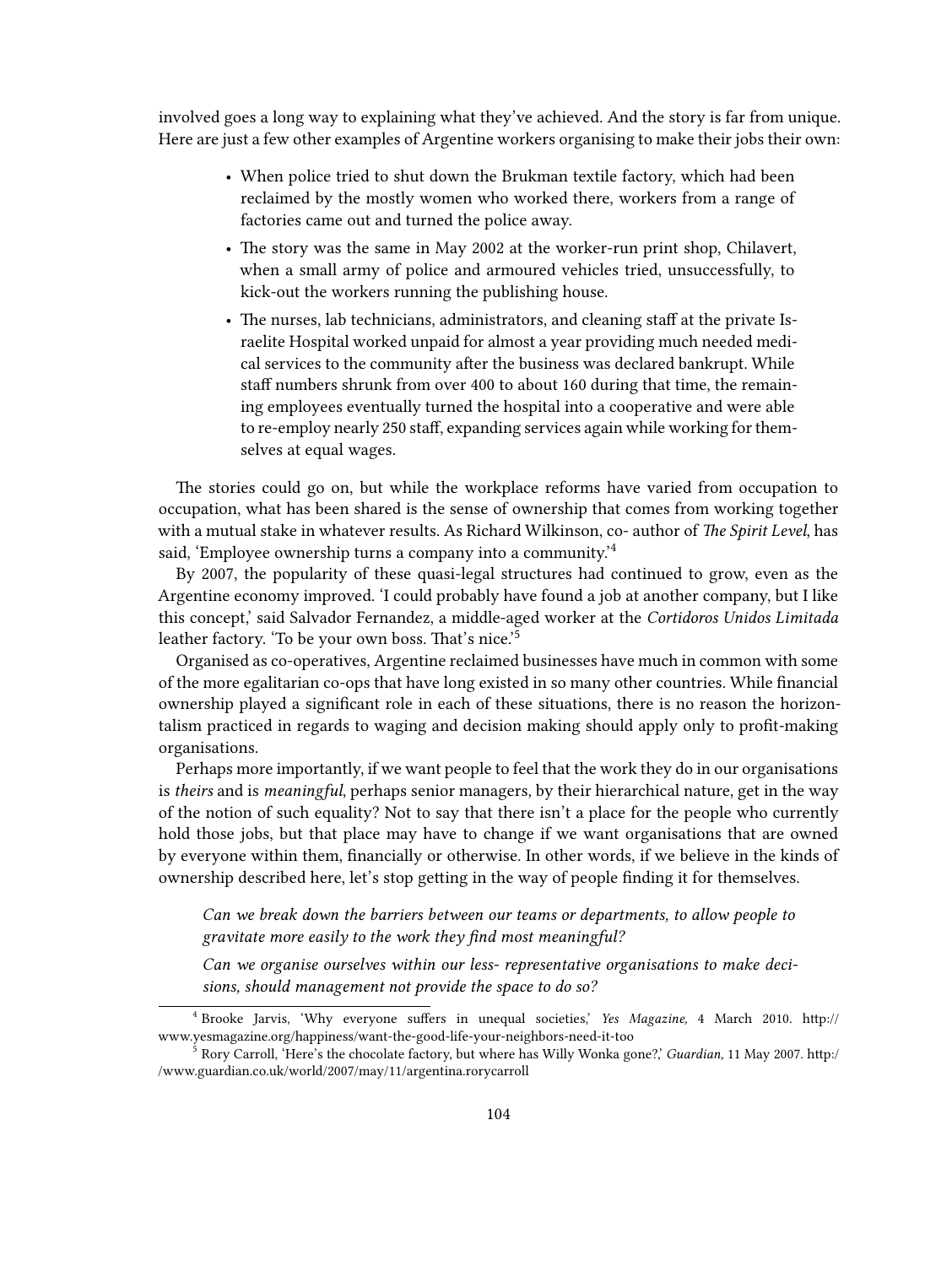*Do I know what I would need to feel like I 'owned' my work, and what, specifically, is getting in the way?*

#### **Motivation: Best kept out of the hands of the professionals**

When people feel a sense of ownership over their work, they tend to be more motivated to do it. Social change organisations seeking to motivate their employees by offering individual performance bonuses or executive salaries that can compete with the private sector would be warned to heed the advice of Dan Pink (@DanielPink). In his book, '*Drive: The surprising truth about what motivates us*,' Pink smashes one of capitalism's core tenets: that greater pay will lead to greater performance. One could argue that a chicken-and-egg relationship exists between ownership and motivation– which leads to the other? –but the lessons Pink offers to support greater motivation are very similar to the lessons about 'more like people' ownership discussed so far. Therefore, if we want to encourage 'more like people' ownership over our work, we need to understand the systems that support us to be motivated.

Pink says, 'the best use for money as a motivator is to pay people enough to take the issue of money off the table.<sup>'6</sup> Basically, from a purely capitalist perspective, salaries should stop people from worrying about covering their basic needs if we want them to do their best work. This is clearly a variable figure, but provides an important guideline for organisational salary structures.

Bonuses may work for the most rote tasks where only physical improvement is needed to improve performance. However, Pink tells us, anything remotely cognitive (stuff that you need to actively think about) will be unaffected or even adversely affected by cash incentives. More specifically, incentives and punishments generally reduce intrinsic motivation, stifle creativity, and encourage cheating, shortcuts and short-term thinking. They can also turn things we naturally like into chores by impinging on the sense of autonomy we'd previously enjoyed, making them an imposed obligation, rather than something we do just because we want to.<sup>7</sup>

Currently, big NGOs tend to base pay scales on market rates, just as a hedge fund company might. The underpinning assumption here is the same: Better salaries attract better talent. However, industries that reward performance through financial incentives are often also those most guilty of fostering anti-social tendencies amongst staff, from jealous dog-eat-dog competitiveness, to dishonest reporting, to emphasis on short- term goals at the expense of longer term ones. Such incentives breed toxic results.

As an alternative, Platform (@PlatformLondon), a small UK environmental and human rights NGO mentioned in Chapter 5, has developed the 'Social Justice Waging System,' a means of addressing staff needs while accepting the subjectivity of peoples' situations. The system is simple: everyone receives the same base wage, but people who have dependents or debt will receive extra to compensate for these additional costs. It takes the egalitarianism of the flat pay structures adopted by so many occupied Argentine factories and balances for people's individual circumstances and needs, so a single mother or someone saddled with student debt are not disadvantaged by 'objective' equality measures.

<sup>6</sup> Daniel Pink, 'Drive: The surprising truth about what motivates us,' The Royal Society for the Arts, 2010. http:/ /www.youtube.com/watch?v=u6XAPnuFjJc

<sup>7</sup> Daniel Pink, *Drive,* Riverhead Books, 2009.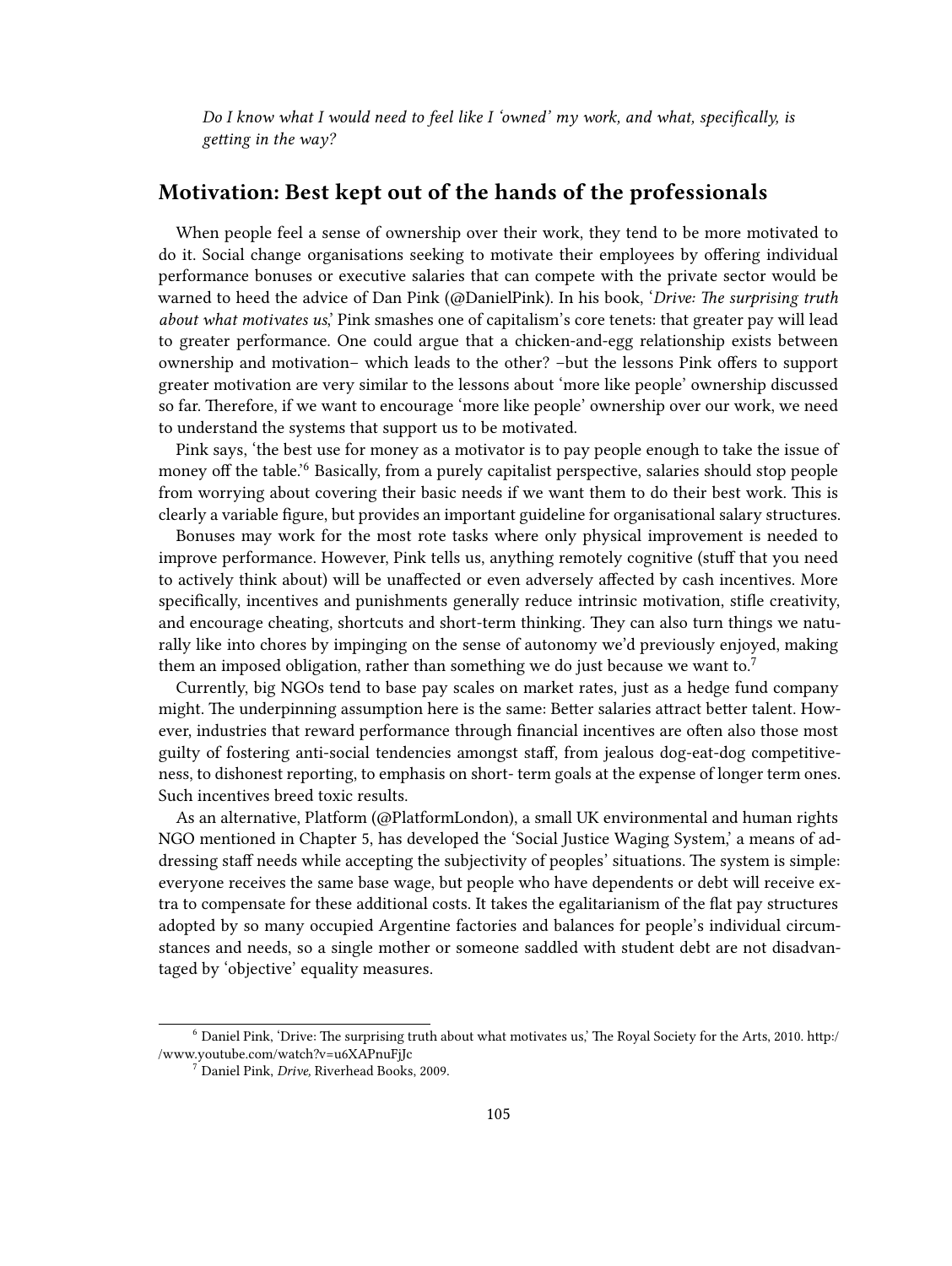Pink suggests that 'mastery, autonomy, and purpose' will stimulate motivation better than any rewards-based system. 'Mastery' is captured by the *Semco* approach of encouraging people to learn different roles, and autonomy is central to the Netflix and BestBuy working models described earlier. 'Purpose' is what brings self-organised groups together. It is what pushes us to find better ways of doing things, and is why people put their names, their bodies and their lives on the line with activism. It's also why Google staff like having a day a week to follow their passions.

Like ownership, purpose can't be imposed from above. Each of us might have many senses of purpose in our lives; the best collective action for social change occurs when we find just enough common ground to feel comfortable being autonomous together.

Occupy's 'We are the 99%' slogan captures a sense of purpose – that we want the world to work in the interests of the vast majority, not a tiny minority – while leaving massive space for internal divergence and individual differences.

Organisations, political parties, and trade unions have all struggled with this. Collective purpose emerges from 'bare minimum structures' like the *Occupy* slogan, which offer us just enough common ground to commit, without having to sacrifice parts of ourselves in the process. Even our organisational mission statements are often too specific to allow for the juxtapositions of individual and shared notions of purpose to coexist.

If we want people to be motivated by what we do in a world of loose networks, we should present our organisations with doors as open as we can manage, accepting differences as a fundamental part of what we do, rather than trying to confine employees to a narrow vision of social change.

*What are your deepest motivations for doing the work you do? When have you felt your sense of purpose most aligned with a number of others? Can our organisational mission be crowd-sourced, and then regularly refreshed to keep it aligned with those who are doing the work (paid or voluntarily)?*

## **Self-defined roles: The thousands of ways the Occupy movement has flourished**

A step further afield from the worker-run Argentine factories are the hundreds of thousands of activists around the world who took over parts of their city centres in the autumn of 2011. One of the critical things Occupy offered both new and seasoned activists was a clean slate as to what people could contribute to advancing their beliefs, should they be uninspired to follow someone else's pre-planned march route, or send a template letter to their elected representative. The Occupy concept became a new commons, ready and available not just for shared use, but for the generation of new ideas and practices, available for all to take and make their own. Whereas so much of the activism that had come before it had revolved around a relatively limited number of specific activities, Occupy opened the doors to the imaginations of those electrified by the movement's core values and simple messages.

So many social change organisations limit volunteer opportunities or calls to action to a few easily managed, lowest- common-denominator activities for people to choose from. Sadly, one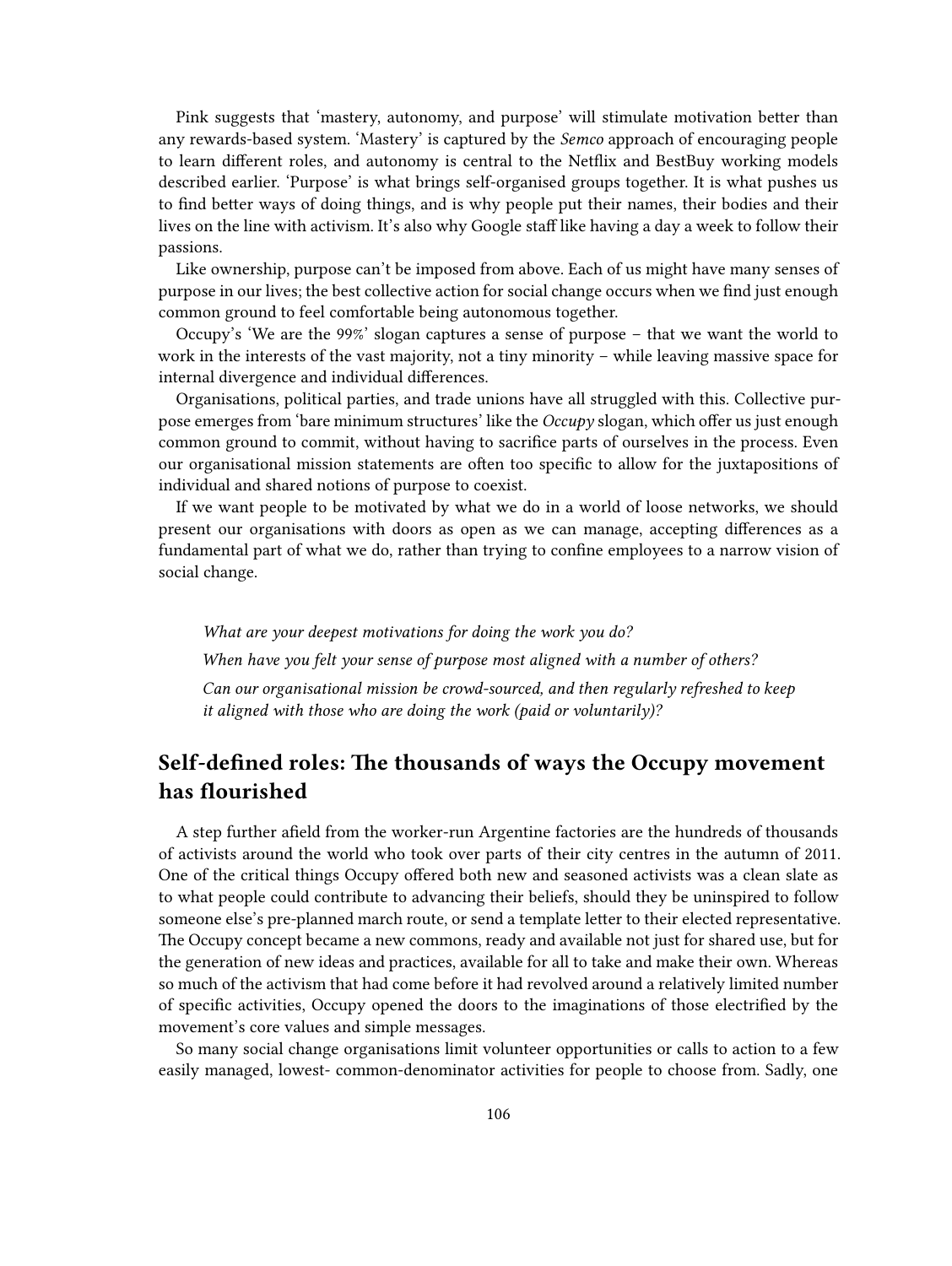of the hallmarks of these simple, focused actions is that they are always *additional* to whatever else people are doing in their lives. It's not easy to attend to all the other things you need to do in your life, while making time for a several-hour protest march.

Paula X. Rojas, who organises with black and Latino women in the US who have experienced domestic violence, describes an alternative inspired by the Zapatista movement. To give some context, since 1994, several indigenous communities in the Mexican state of Chiapas have lived without state government. These communities have made a conscious choice to reject encroaching neo-liberalism by actively living their lives according to different values, making each collective meal, or effort to keep the streets clean, a political challenge to outside authorities. Rojas writes:

In these new movements, much of the political work happens close to home. It's not that mass demonstrations are no longer considered useful. But there is a growing understanding that such tactics… are largely, if not entirely alien to the reality of most people's lives… What if, as a tired overworked, underpaid or unpaid woman I do not have to add going to this march to my list of things to do? What if, instead, I could integrate my political participation into my daily life? What if there were a 'space' where I could build and learn politically with others, a space I could go that was part of how I take care of myself and others?<sup>8</sup>

Occupy, drawing on the more integrated forms of activism found in Tahrir Square, Egypt, amongst the Spanish 'indignados,' and throughout a range of Latin American social movements, like the Zapatistas, have tossed our old models out the window. Unlike an organisation, which will seek to control these hands-on DIY approaches and thus provide very few specific options to those who'd like to get involved, a movement can grow from whatever people are inspired to offer it.

When Manhattan's Zuccotti Park filled with activists on September 17, 2011, the organisers from the New York City General Assembly had no plans for an encampment that would last several months. Many of the thousands present that day, however, decided they were going to stick around. When they chose to stay, a range of practicalities that many American activists weren't used to dealing with emerged – food, sanitation, accommodation, energy production – as well as a series of things that some may have had experience with: group decision making, publicity, education, facilitating group dynamics.

While traditional NGO organisers may well have walked away from the challenges that sprung up with the encampment that evening, these challenges offered countless new activists unique opportunities to contribute based on their own experiences, abilities, and enthusiasm. This meant cooking for two thousand people, finding tents and sleeping bags for those that didn't have them, generating energy for the camp, dealing with garbage and basic sanitation, and addressing simple medical needs.

So, if you were the 'tired overworked, underpaid or unpaid woman' that Paula X. Rojas describes, an Occupy camp might give you the chance to do some cooking you would have done at home anyway, but as part of a movement you support and that needs to be fed. Or staying the night might become a social experience that you would have made time for in another form

<sup>8</sup> Paula X. Rojas, 'Are the cops in our heads and hearts?,' in *The Revolution* Will Not Be Funded, South End Press: Read. Write. Revolt. 2007, p. 211.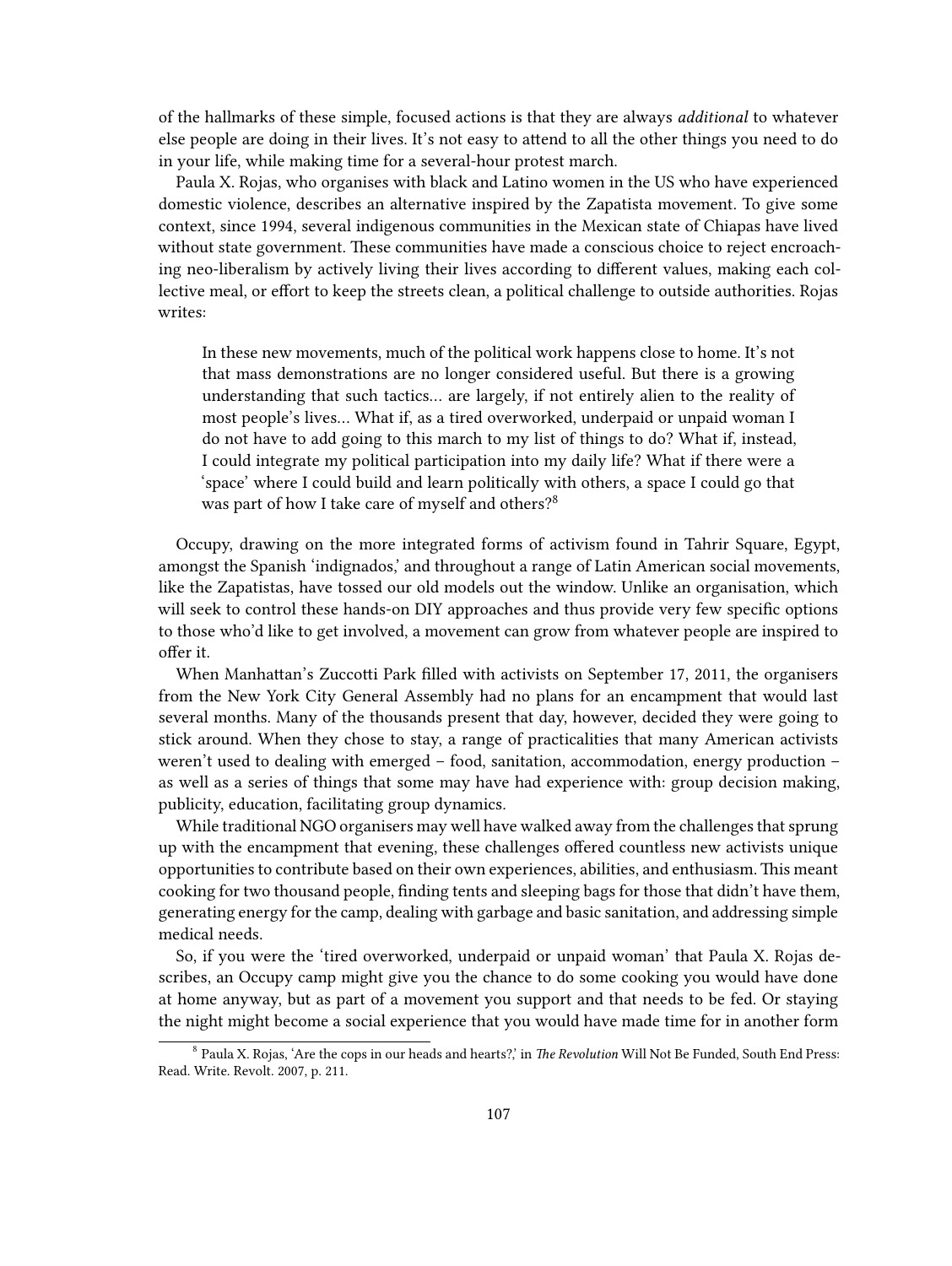anyway. Or you might find a group of people there who can support each other with childcare or a range of other basic needs that you would have otherwise had to pay someone for, thus embedding a practical reciprocity into activism.

This approach encouraged thousands of practical actions to emerge from the many encampments around the world (some of which have been explored elsewhere in the book). Most remarkably, in the days and weeks after Hurricane Sandy wreaked havoc on so many New York neighbourhoods in the autumn of 2012, Occupy Sandy (@OccupySandy) emerged from the OWS networks, as Sarah Berman wrote for *the Tyee* news site, to fill the 'early gaps in the relief industry, making disaster recovery a human experience rather than a bureaucratic one… Whereas institutions like the Red Cross encourage monetary donations, Occupy accepts all supplies and skill levels.'<sup>9</sup> Within days, like at the Zuccotti Park camp a year before, thousands of volunteers were giving whatever they had to give, unrestrained by the older structures telling them what they could or couldn't do to help others in the city through the black-outs and water shortages that followed the storm. While the Red Cross relies on cash contributions from the public to fund its range of services, Occupy Sandy opened the doors to thousands of committed New Yorkers with so much more to give than just money, enabling far more to be achieved, by offering bare minimum structures for so many more to find their own ways to contribute to the relief effort.

This kind of self-directed involvement creates ownership.

While Occupy's 'We are the 99%' slogan lacks specificity (a regular cause for outside criticism), its broadness helped so many find their own reasons to adopt it, placing it in stark contrast to the niche taglines our organisations so often produce for our campaigns or services. Meanwhile, the vast majority of these organisations kept a significant distance from the camps, ignoring the countless lessons emerging on the streets and squares outside their offices.

#### *Power to the People! Consensus decision-making in Oaxaca, 2006*

In June 2006, the state police in the southern Mexican city of Oaxaca attacked hundreds of public school teachers who were camped out in the city's main square, protesting for better wages. This was far from the first time Mexico's most powerful trade union had occupied the square and public support for their cause was inevitably mixed, as the 'plantons' (public encampments) created significant inconveniences for many in the city centre.

But as mixed as public perceptions of the protest had been, very few Oaxacans expected or supported the violence faced by the teachers on June  $14^{\text{th}}$ .

In the weeks and months that followed the attack, hundreds of thousands of Oaxacans, from the city and its neighbouring towns converged on the historic urban centre, time-and-time again. They came both to protest the state government's corruption and violence, demanding the governor's resignation, as well as to collectively remove the vestiges of its political power (from the civil service, to the police), filling the gaps left in their wake themselves.

Diana Denham, in a collection of testimonies she edited from Oaxaca in 2006, entitled, *Teaching Rebellion*, describes how a population 'took over and ran an entire city for six months':

Without relying on centralized organisation, neighbourhoods managed everything from public safety (crime rates actually went down dramatically during the course

<sup>9</sup> Sarah Berman, 'Occupy Wall Street's new job: disaster relief,' *TheTyee.ca,* 10 November 2012. http://thetyee.ca/ News/2012/11/10/Occupy-Sandy/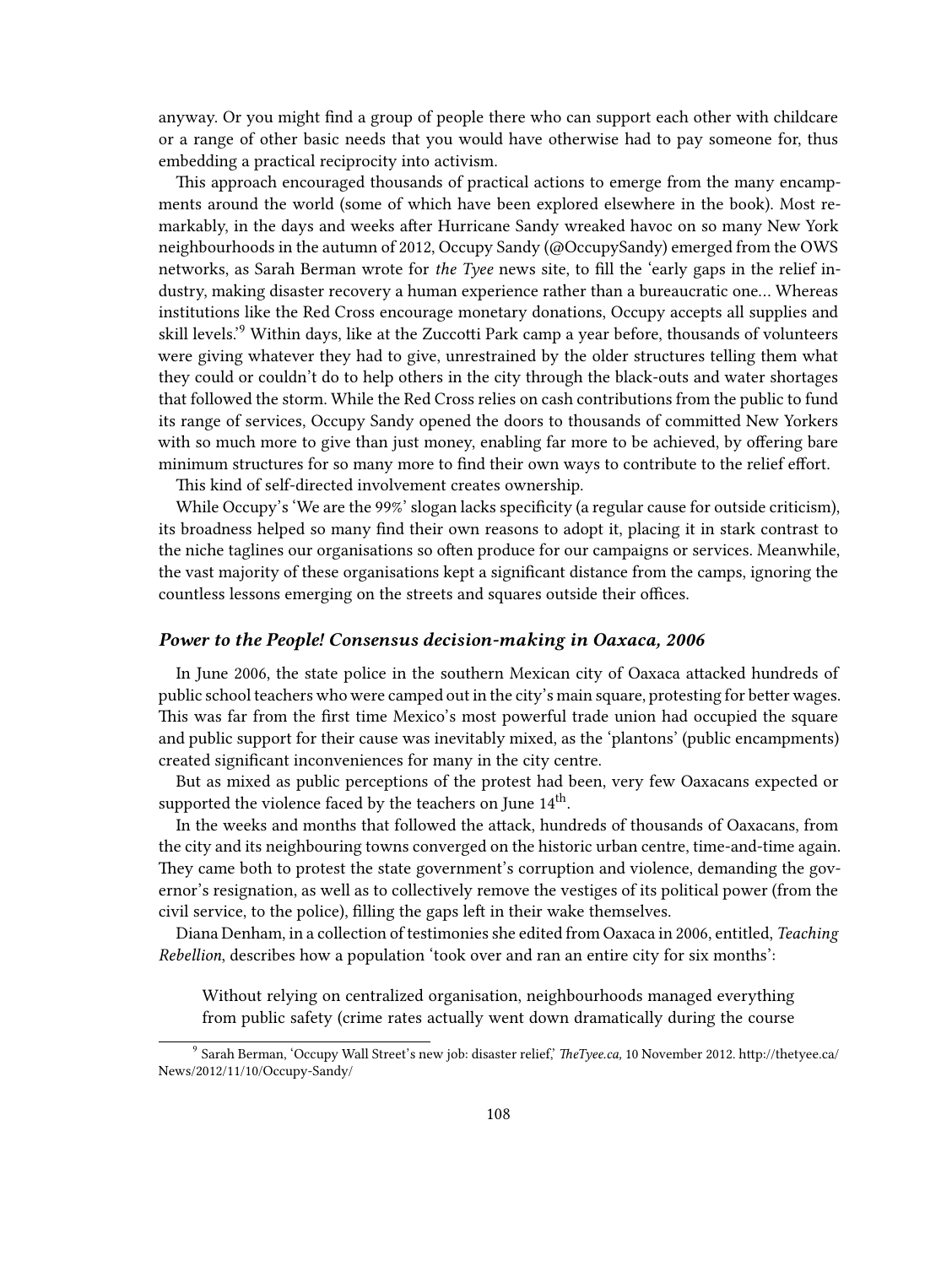of the six months) to food distribution and transportation. People across the state began to question the established line of western thinking that says communities cannot survive, much less thrive, without the intervention of a separate hierarchy caring for its needs. Oaxaca sent a compelling message to the world in June 2006: The power we need is in our hands. $10$ 

Barricades were erected by neighbours around key entry points to the city to prevent plainclothes paramilitaries from entering and attacking the emergent hubs of self-organising. These barricades became the main spaces for a new local participatory democracy during the city's months of self-government.

Many of the practices used at both the individual barricades, and the Popular Assembly of the People of Oaxaca (APPO), had emerged from the traditional practices of indigenous communities (who count for roughly half the state's population), many of whom shared a long history of self-government in their respective 'pueblos' (towns).

In hundreds of neighbourhoods, neighbours came together to defend their communities around makeshift roadblocks built with whatever was available at the time. From sunset to sunrise, neighbours took shifts keeping watch, bringing each other food and coordinating their activities with other 'barricaderos' (either directly, or via *Radio Planton* – the peoples' pirate radio station). In the process, they also got to know and trust each other as few ever had before.

Yeyo Beltran (@yeyoenoax), a community learning practitioner and activist, who was a host on *Radio Planton* during the uprising, described the decision-making process used at both the *APPO* and most of the more-than 250 local barricades:

the voting model is only used to take minor decisions (the date or route of a demonstration, but never the strategic importance of doing it or not; the use of a word or another in a document, but never the content of it). The Assembly model has open spaces of participation for social groups never listened to before (like the women's movement, youth, etc.). It has enabled otherwise 'antagonistic' groups to discuss and struggle together. In a session of the Assembly, the Marxist/ Leninist Communist party can testify on one side, and on the other, the grassroots groups of the Catholic church. Both listen to the other side's arguments and express their own arguments and often, discover together that both are part of what has been notoriously recognized in Oaxaca in recent days as The People.<sup>11</sup>

At its best, consensus processes provide the space for common ground to emerge from a seemingly disparate array of opinions and arguments. They also offer everyone present the power to stop a process if they feel it is fundamentally wrong for the group. This distribution of power offers a strong sense of shared ownership. Whereas 'majority rules' voting so often becomes a numbers game, to win over just enough people for one side to impose its will on the other, consensus gives everyone equal say. It encourages a more collaborative approach to decisionmaking.

<sup>10</sup> Diana Denham, ed. *Teaching Rebellion,* PM Press, 2007, p. 27.

<sup>&</sup>lt;sup>11</sup> Sergio Beltran, "The Case of Oaxacan Society Uprising" in *Reflections on Now Activism*, self-published, 2006, p. 134.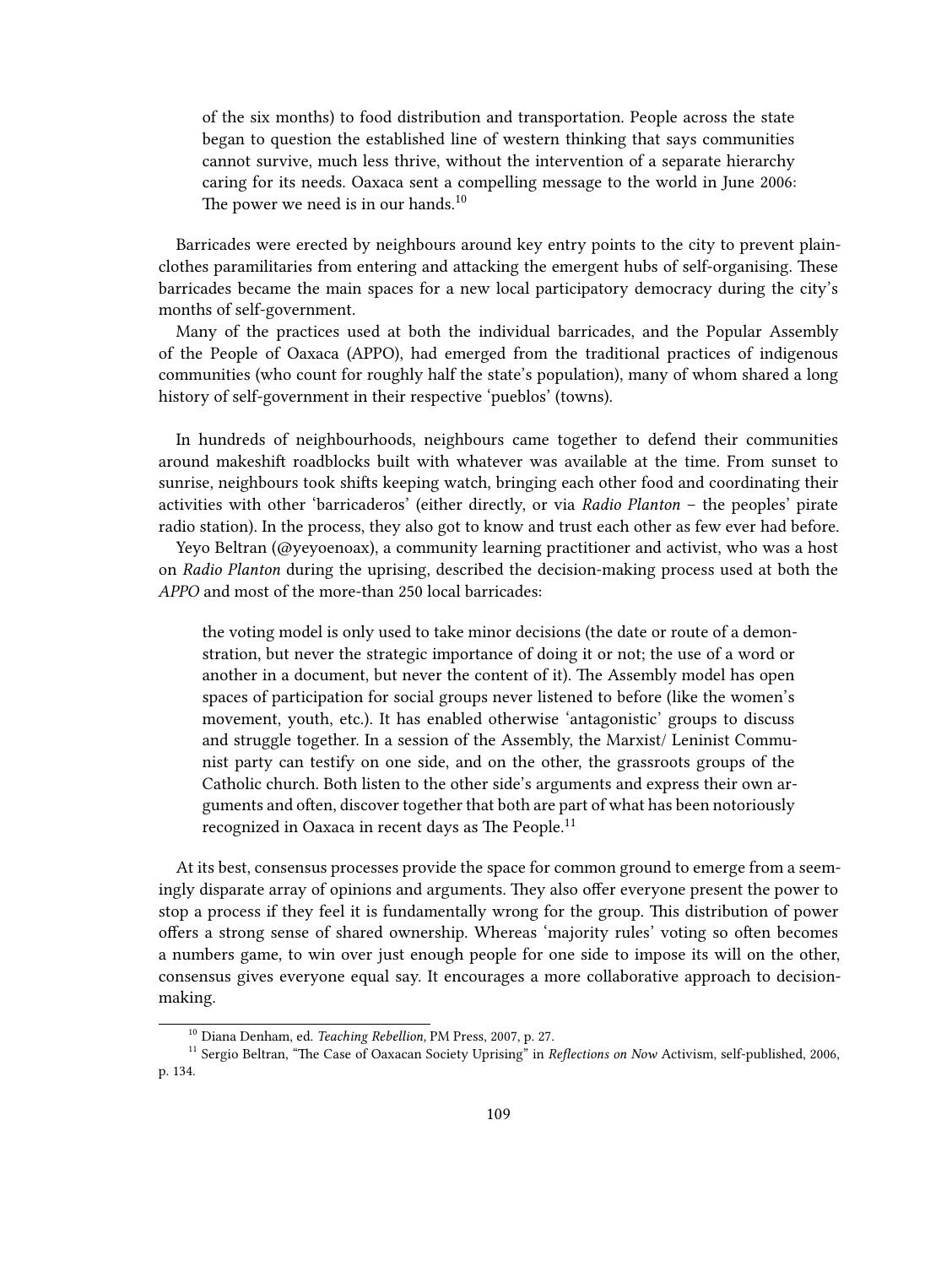In late November, the state government decided they'd had enough.The governor, with support from the federal army, unleashed a brutal new wave of violence that crushed the self- organised communities of the city and reinstated the old regime before Christmas.

Six years on, the remnants of the uprising are still present, in the graffiti (now a world famous case study in street art and social unrest), in the public spaces that housed the movement, and in the attitudes of so many people who learned during those traumatic, yet empowering months, that they didn't need government to organise their city or their lives on their behalf.

## **What makes consensus work?**

The ultimate value of consensus-based decision making lies in equalising power within a group, shifting the lens through which decisions are made, from 'how do I convince you to agree with me?' to 'how can we work together in a way that works for everyone?' When you stand on equal footing to someone with whom you disagree, it is easier to see compromise as a shared victory, rather than a personal failure.

Consensus also has a range of issues which (in my experience) are inherent to the process (namely, lengthiness and inefficiency), which are simply *different* to the problems associated with more executive processes (such as lack of buy-in, lack of information, and lack of perspective).

What both approaches share is an inability to make the right decisions all the time, but in my experiences, what's lost in unilateral decisions, while often less-obvious, is costlier in terms of what the group can ultimately achieve. Consensus provides a piece of the 'ownership' puzzle, by distributing the sense of responsibility for whatever is decided.

A few questions to keep in mind when deciding if consensus is right for your situation include:

*Do we need to achieve one decision, or would several different ones suffice?*

- *Is the decision at hand related to agreeing a broad framework for individual activities (i.e. – a 'We are the 99%' kind of slogan), or is it more operational?*
- If we didn't take a single decision together, would it prevent others from being able to take action autonomously?

*Are we all emotionally mature enough to put our egos to the side for a little while?*

- Are we able to address challenging dynamics directly and non-judgmentally together?
- Are we more committed to 'being right' or 'being able to work together?'

*Are our aims appropriate for the size and type of group we have?*

- Are we a small group, making practical decisions for our own actions?
- Are we a large group looking to establish the broadest baseline from which to work together?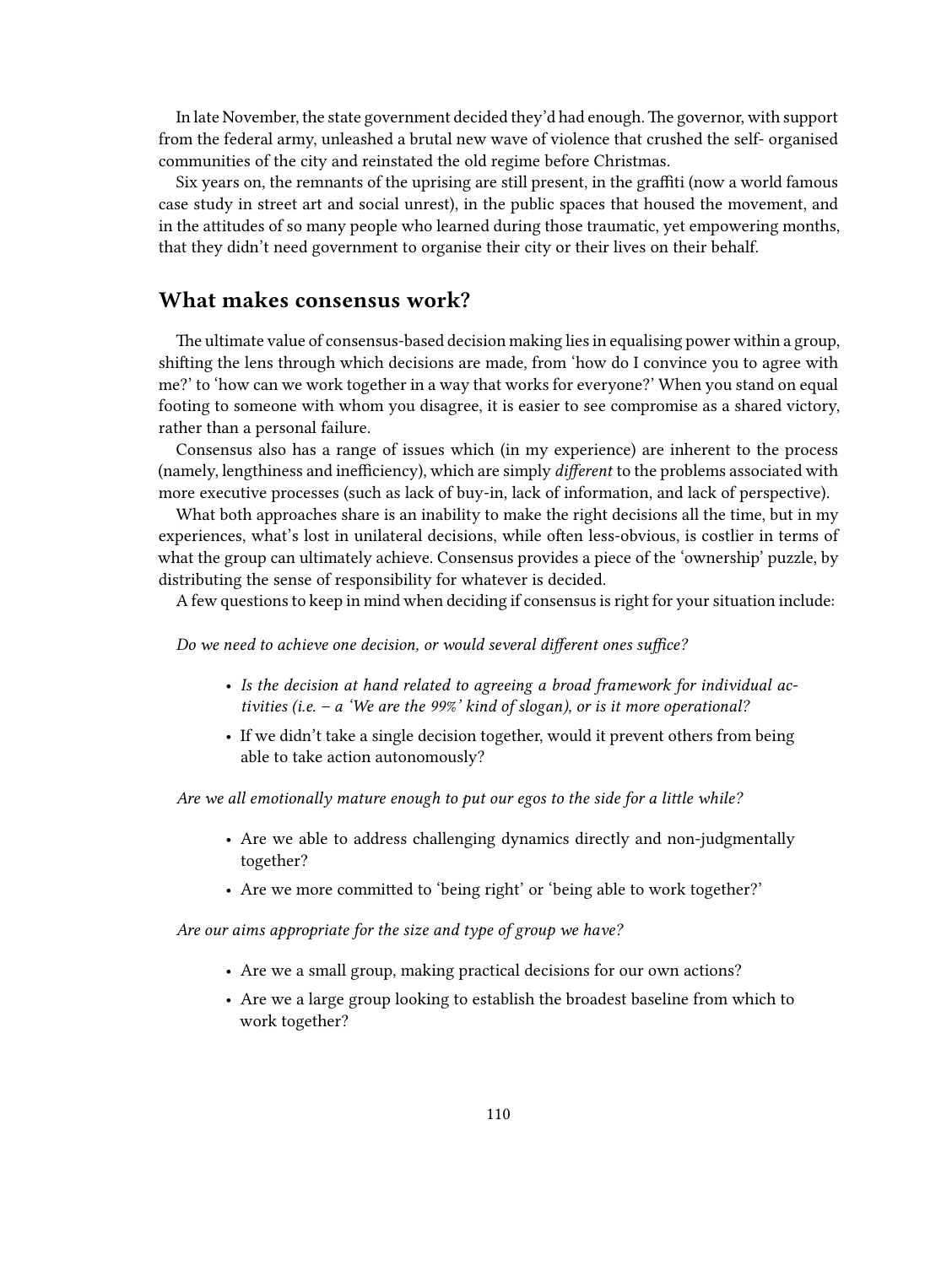While consensus offers an ideal to aspire to in many situations, because it gives everyone an equal voice (though sometimes this needs to be encouraged, to compensate for louder and more dominant voices), it is not always possible if someone is not invested in the collaborative nature of the process.

In such situations, there are variations on the method that offer something like a middle ground from which group decisions can be made. 'Consensus minus 1,' and 'Consensus minus 2' provide an approach in which one or two individuals are unable to 'hijack' a process, holding everyone else at ransom with an unwillingness to compromise on a hardened stance.

Also, consensus shouldn't be seen as an elaborate group sign- off process, hampering individual action. As David Graber, in his thorough account of consensus processes used by Occupy Wall Street writes, 'One should not feel one needs authorization from anyone, even the General Assembly (which is everyone), unless it would be in some way harmful to proceed without it.<sup>'12</sup>

## **The long tail of activism**

At the core of our reluctance to engage with supporters and the public in the ways Occupy has, or the ways the people of Oaxaca did with each other in 2006, is the need for organisational control. The more choices we offer, the harder it is to be sure people will do what we want them to. But we shouldn't see this as a problem. Trying to control what people will do with a cause is, unsurprisingly, exactly what keeps most people from getting engaged.

Nearly a decade ago, Clay Shirky (@cshirky) and Chris Anderson (@chr1sa) identified the 'long tail' phenomenon – the idea that the future of business lies in targeting niche markets in the thin edges of a distribution curve rather than the mass bulge in the middle, a concept that businesses are finding easier to exploit in the age of the social web.

While Anderson looked at this phenomenon in relation to business models, Shirky then applied the notion to activity in the blogosphere, noting that the vast majority of links to individual blogs were distributed across a huge array of blogs, as compared to the proportion that linked to the most popular ones. Basically, while some blogs will always stand out above the others, the vast majority of blogging activity is actually taking place within niche communities, read by a relative few, but collectively comprising most blogging action.

Meanwhile, *Occupy* and countless more local self-organising movements are creating space for activism's long tail as we speak by offering countless individuals the space to create their own forms of activism, rather than slotting them into pre- planned actions, activities and events. Though the relatively few campaigning actions or volunteer opportunities we offer still have greater individual uptake than the self-organised opportunities within non-hierarchical movements, the cumulative involvement of so many self-created opportunities seem poised to account for the lion's share of stuff done for social and environmental causes. In other words, our handful of organisational engagement options are the bulge at the centre of the distribution curve, while the infinite involvement possibilities of the grassroots movements are increasingly the long tail, where more and more is going on.

<sup>12</sup> David Graeber, *The Democracy Project*, Allen Lane, 2013, p. 227.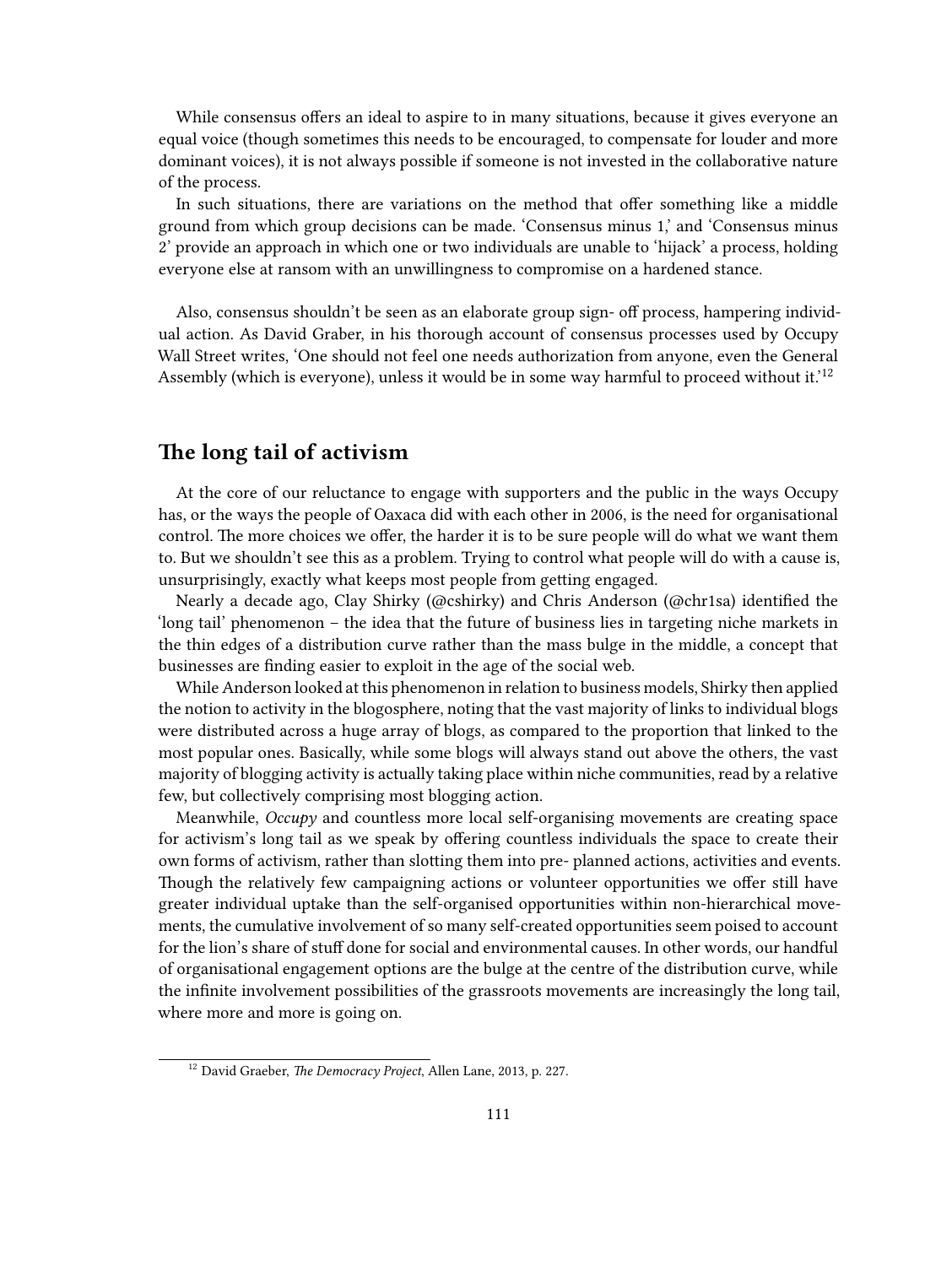What if our organisations opened up and embraced the long tail of activism? Instead of saying, 'you can do a, b, or c, if you want to contribute to this cause,' what if we opened our doors and our resources to those who care enough to engage with the issues on which we're working? Rather than exclusively pitching generic mass actions, what if we opened our desks, our databases, our results, and our systems to those with a passion for advancing our causes? What if people used our organisations as a catalyst to find their own ways of contributing to a cause, blurring the lines between paid and unpaid activists and volunteers? What if we genuinely put our organisations into the service of the broader movements they are a part of, rather than trying to direct those movements?

We could create our own General Assemblies to decide where resources were most needed, with people from around the movement contributing ideas. Small projects that just required some desk space, some tools, or some broader participation could go ahead freely without specific approval or scrutiny. Most of our organisations would likely still need to take on the kinds of 're-centring' work described in Chapter 4 to ensure the doors were truly open to the breadth of the movement, but giving people the chance to engage as they are inspired to makes that kind of re-centring more likely to happen.

*What does your organisation have that it could open up to those who support its cause?*

*What aspects of your organisation could serve as testing grounds for opening up organisational resources to those outside your walls?*

*What would you do if someone who chose to become involved with your organisation did something that your organisation didn't approve of because they felt it was the best way to advance the cause?*

## **Making our work our own**

It's unsurprising how common stories of burnout and frustration have become in large social change organisations, when you start to unpack our individual relationships to those organisations and the work many of us do within them. With so little sense of real input, it can feel like we are simply cogs in a machine, working towards something abstract we may never experience ourselves and in which we have no investment.

Management, by its nature, separates each of us from both ownership and responsibility for what we do at work, watering down either the pride or the guilt we might otherwise experience as a result of our actions. The more manager oversight and distance that exists between us and the results of our actions, the less we are likely to feel anything, positively or negatively, about what we do.

The more control each of us has over our work, the more motivated we are likely to be to do it. The more motivated we are to do it, the greater our sense of ownership. And with a strong sense of ownership, we are more likely to make a meaningful difference in the world around us. The human desire to find purpose in what we do is universal, so systems that encourage and enable this desire will tap into our core humanity, whereas those that discourage it will invariably undermine it.

At the core of 'more like people' ownership is the notion of autonomy. Industrialism has stolen autonomy from so many of us, but more and more possibilities are emerging to take it back. The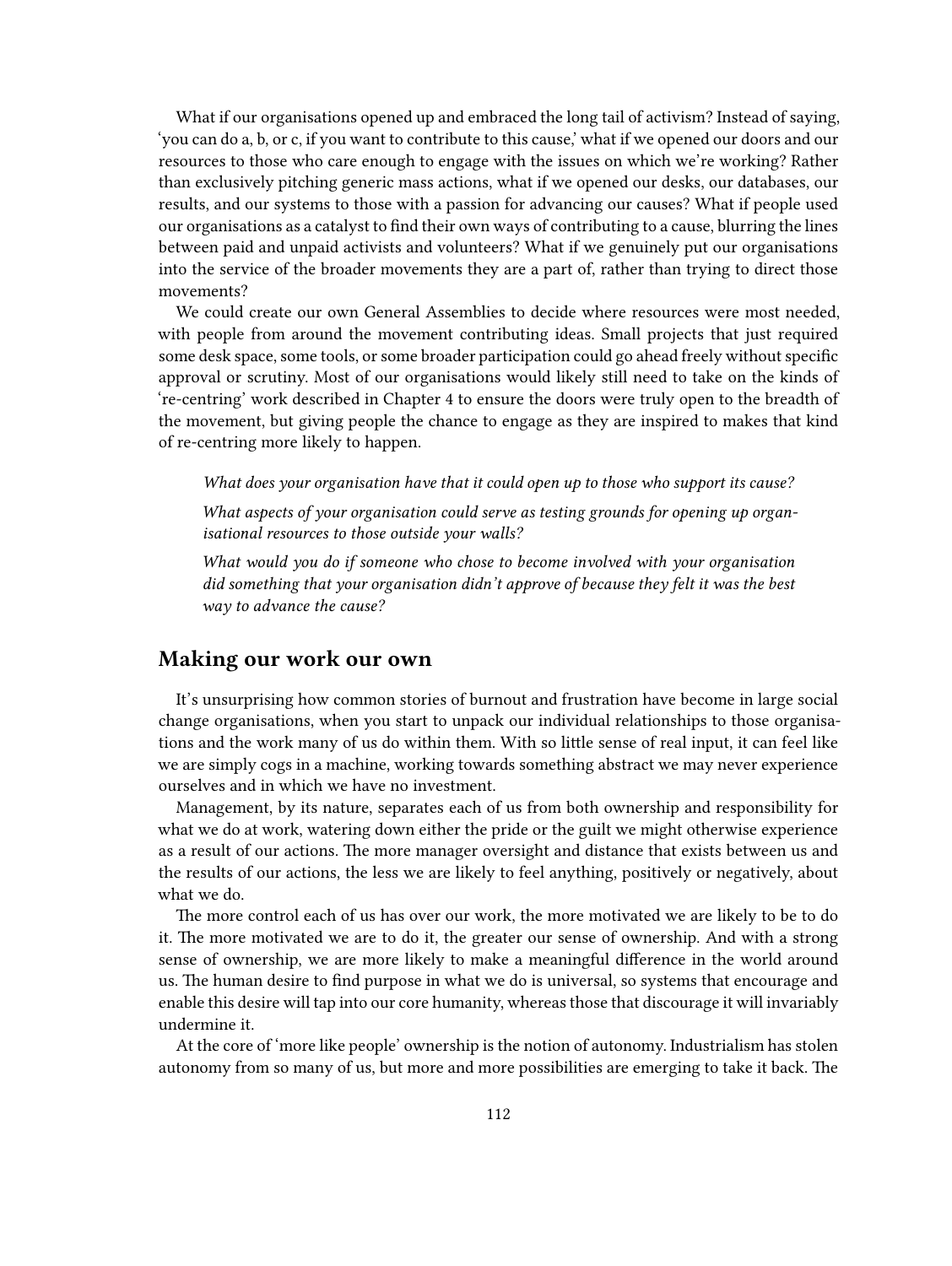question for our organisations is whether or not we will be helping to open up these possibilities, or if people who might traditionally have supported us will be left to find them elsewhere, or to simply create them on their own.

'more like people' ownership is also complex because it will be different for everyone and thus cannot be imposed from above. As the lengths Argentine workers were willing to go for their reclaimed workplaces demonstrate, when we feel like the work is ours, we treat it very differently than the transactional systems of 'effort-for-pay' that are common in so many big organisations. When we can self-organise ourselves around what we believe in, we can achieve things senior managers could never have managed.

'more like people' organisations are owned – literally or in spirit – by those within and around them. They are defended with a commitment that could never be imposed, and they reap the immeasurable benefits of the creativity and sense of purpose they help to unleash amongst staff and supporters.

And while our organisations may feel a long way off from a grassroots social movement or a reclaimed factory, if we can get past relying on senior management approval to bring about change, we might be closer than we think. Chapter 7 will investigate the journey from individual change to culture change. As Chapter 1 outlined, there are several approaches to organisational change; Chapter 7 will explore how they can each help to mould the cultures we want to be a part of.

#### *'more like people' ownership*

*Humanity: 'more like people' ownership is about feeling a sense of purpose in your work. Humans have long-strived for purpose. It is as natural to us as anything, and thus should be a clear part of our working lives.*

*Autonomy: Having the space to determine your own best way of furthering your purpose is critical to ownership.*

*Complexity: 'more like people' ownership means too many different things to different people, and changes with each of our circumstances; therefore it has to be discovered uniquely by each person in a team or organisation.*

*One possible 'more like people' job advert*

*How much do you care about homelessness and young people?*

*We're putting together a two-year project team made up of current staff, community members that our organisation works with, and new prospective employees, to launch a campaign around public perceptions of young people sleeping rough.*

*Do you have experience with some combination of web design, campaigning, homelessness, project reporting, partnership working, data analysis, mental health issues, or work with young people? Do you have any other skills or strengths that you think could make a difference to the campaign?*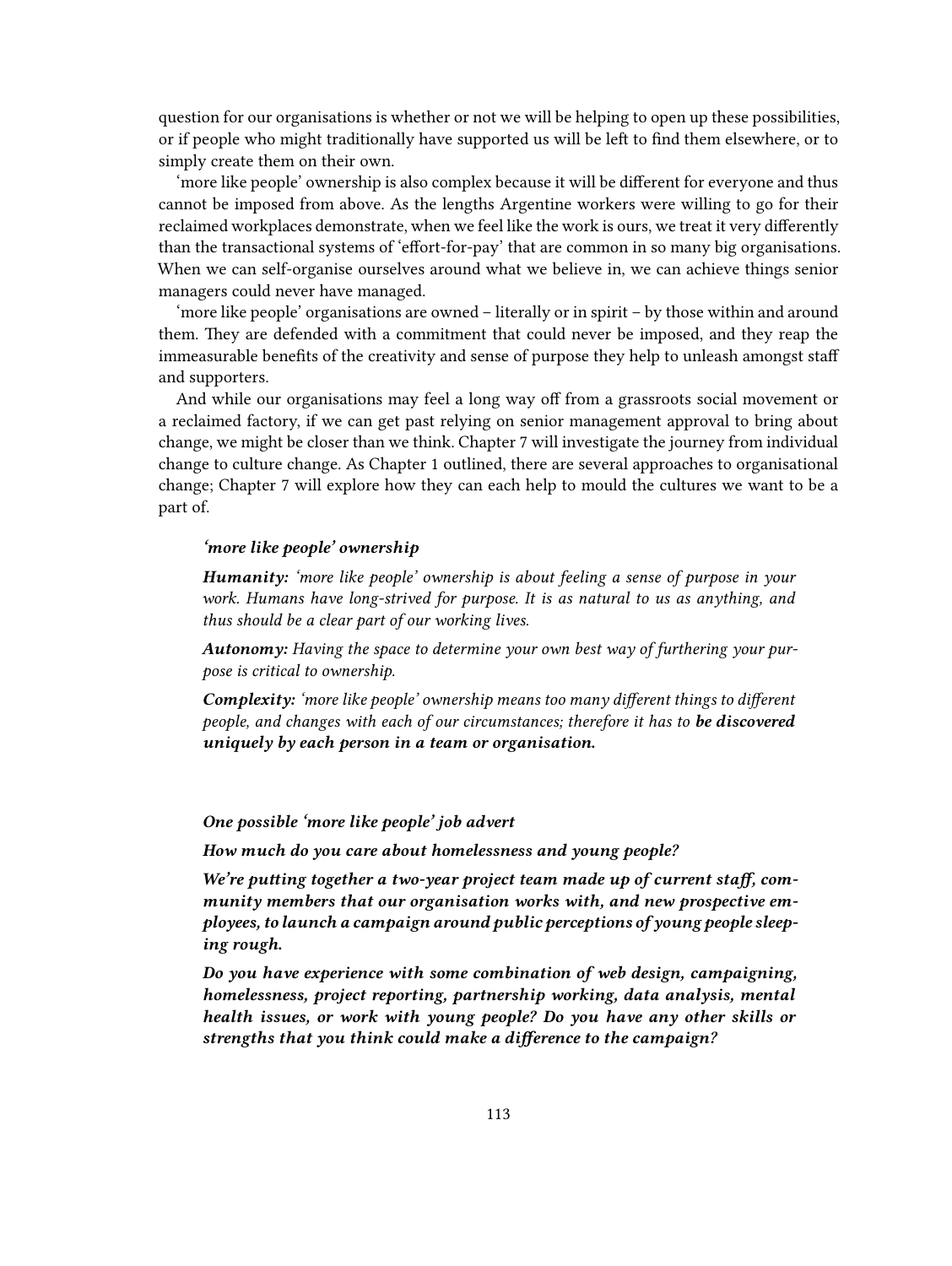*We are not hiring for a specific role, but for a group of both paid and voluntary activists who can bring the necessary range of experiences to working together, as they see fit, to create a massive public impact.*

*If you are chosen as a part of the team you will not have a manager. And you will not be a manager. You will be a member of a team, working together and supporting each other to make this campaign amazing.*

*Your work will vary considerably day to day, with many new and emerging opportunities.*

*You will also be welcome to find other projects around the organisation to spend your time on, as long as you've discussed it with the project team.*

*Send us a cover letter, record us a YouTube video, or find another way to tell us why you should be joining us!*

*For any questions, feel free to drop us an email, Facebook message, or a Tweet, or give us a call.*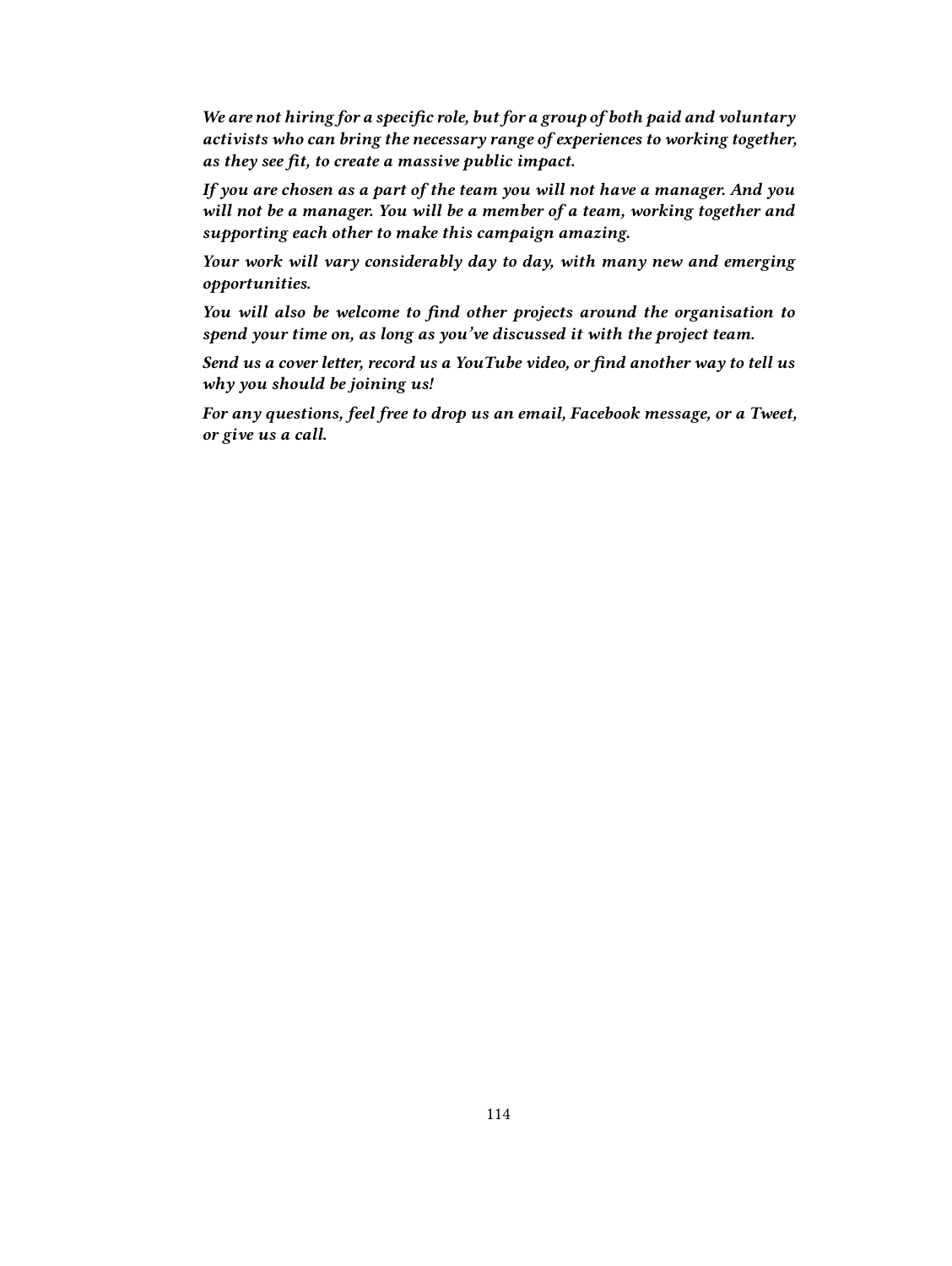# **Chapter 7 — It's up to us!: From individual change to culture change**

#### *"No culture can live if it attempts to be exclusive." – Mahatma Gandhi*

*Most of us have experienced miserable workplaces cultures, yet exactly what makes them so bad can be hard to put a finger on. Many senior managers and boards have tried extensively to re- engineer their office cultures, generally with noble intent, but still with little or no effect.*

*Culture change cannot be masterminded from above, but can be encouraged from anywhere within an organisation. Even in the most hierarchical of bureaucracies, culture is still an emergent phenomenon, created and constantly changed by the countless relationships among people involved. We can change those relationships through awareness of our own behaviour, and through constructive one-to-one connections with others. This chapter looks at our experiences of working in less-thanideal environments, and digs into the institutional and the personal innovations that can help to create something better.*

## **Our remarkably human capacity to change**

Before my wife, Jen (@GuerillaGrrl), and I left London for Oaxaca, Mexico, she had been working for a university involved in primary health research. She was a part of a team that had been built around a specific piece of funding, and didn't have any direct accountability channels into the rest of the organisation. It didn't take long to realise that the office culture there wasn't a good one. And as is often the case, most of the office felt strongly that they could point to the source of their problems: the boss.

In fairness, the woman who led this team made an easy villain of herself. She would yell at staff in the middle of an open-plan office, would micromanage to the point of forbidding the use of 'copy-and-paste' shortcuts, and would regularly demean those whose working preferences were different to hers. This environment took its toll on Jen each day, to the extent that she was often stressed at just the thought of going back to the office.

As is often the case in such situations, the rest of the team become each others' allies, taking any opportunity after the manager had left the office to vent and share stories of her latest abuses of power. Countless office conversations, while cathartic, seemed to build up the boss as the sole source of all of their shared unhappiness. 'Nothing can change as long as she's around,' became the black-and-white consensus.

Now, there seems little doubt that this particular manager had significant issues that needed resolving, but the collective energy that inadvertently built her up as so exclusively bad may have been part of the problem, too. As swathes of staff fled the office, none expressed any of their frustrations, directly or through HR, even as they walked out and away from day-to-day contact with her.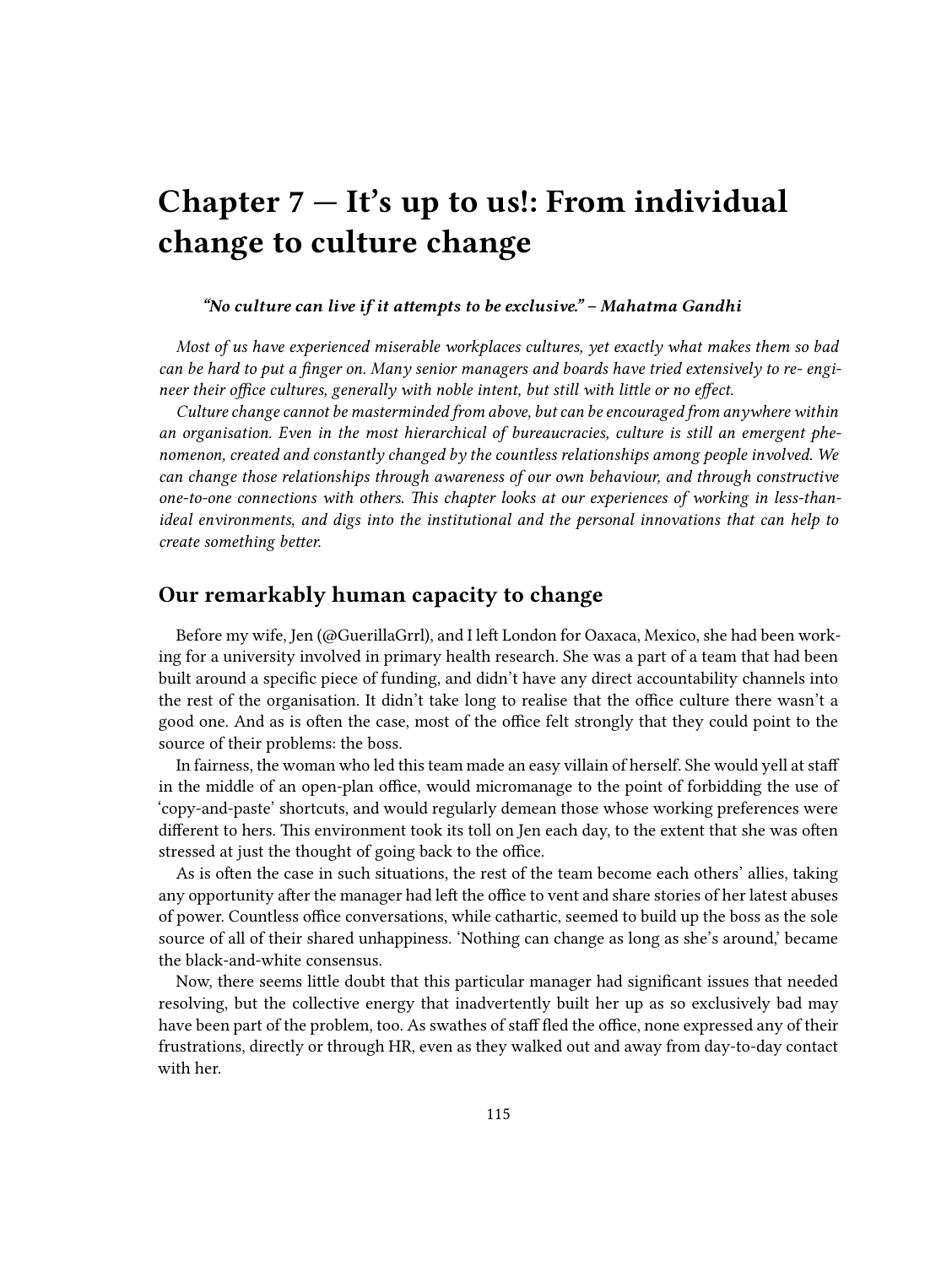In the regular discussions that took place amongst the rest of the team, no one seemed to think there was any point raising these frustrations, as their manager was 'too messed up' to be able to do anything constructive with their criticism. Instead, each day they came back to work, feeling evermore resentful of their situation.

When Jen put in her notice, she struggled for a long time about how she was going to leave. She didn't need a reference, so was at some level happy to burn bridges with this workplace tyrant, but still wasn't sure if it was worth the stress of the confrontation.

She decided to share her experiences with HR, outlining the ways in which staff, herself included, had been mistreated and undermined during her time at the university. And when HR passed this information along to the manager, Jen heard about it. Not through the manager going ballistic at her insubordination, but through former colleagues emailing to tell her something far more surprising: they were being treated like people for the first time!

While still far from perfect, this manager had stopped some of her most destructive habits (physically grabbing telephone receivers from staff, mid-work conversation, and butting-in to tell her version of things to outside colleagues, for example). It wasn't quite a Jekyll-and-Hyde switch, but it made a difference.

I won't pretend that simply telling someone they've done something wrong is necessarily enough in many situations, but I would suggest that it might have more value to it than we can initially see from inside a difficult situation. As hard as it can be to believe this from within a culture of entrenched hostility, people have the ability to change in drastic and remarkable ways.

So what happened there? A dozen or so adults in professional jobs let one person shape a workplace culture that none of them liked, but that all of them likely helped perpetuate through silence and active resentment. All it took was one person for this to begin to change. There are two things that I took from this story:

- 1. We are all contributors to bad situations we are a part of, if we are not actively doing something to challenge that which we are criticising.
- 2. People can be unaware of behaviours that seem as clear as day to the casual observer, which means that bad actions are not necessarily the result of bad intentions, but often personal blind spots that need to be constructively addressed.

Both of these dynamics, while not immune to the powers of hierarchy outlined in Chapter 3, still give each of us a shot at creating change, even in systems where it can feel impossible. They also offer two ways that we, as individuals, can approach culture change:

- 1. Being aware of what we are bringing to any relationship in the workplace, and doing what we can to ensure that we are not perpetuating a problem through our own actions and behaviours;
- 2. Challenging others about specific actions in a way that is less likely to perpetuate the problems (i.e. – not in public, not through blame, and generally not while tensions are high).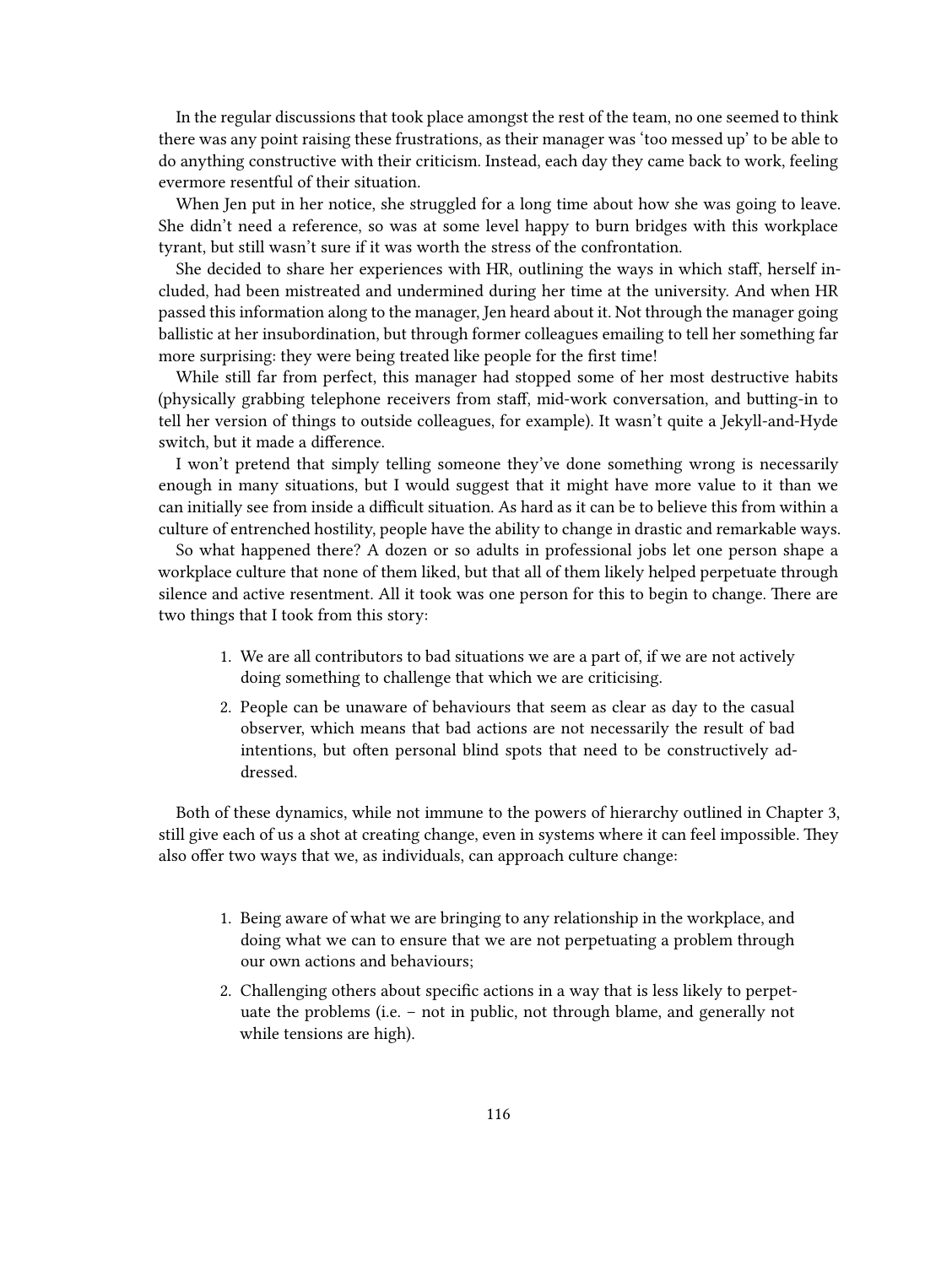## **Organisational culture as a 'field' we can all affect**

Margaret Wheatley, in her book *Leadership and the New Science*, described organisational culture as a 'field.'<sup>1</sup> In science, a field is a force that is only visible through its impacts on the world around it – for instance, gravity. We see the apple drop from the tree to the ground, but we can't see what makes it happen. So it is with organisational culture: it affects us, it shapes our experiences and our behaviours, but we can't easily put a finger on what it is, beyond being confident that it clearly exists.

It is also not universal. Just as gravity acts differently in varied settings, so too with culture, even, sometimes, within the same organisation. Even in the worst organisations, there are often teams that have managed to forge their own subcultures, avoiding the toxicity that surrounds them by choosing to do things differently. IT teams are the classic example of this. Partly enabled by the fact that no one else in the organisation has a clue what they actually do, IT staff can often create a space (metaphorically, if not physically) in which they are free to be themselves.

In Chapter 2 we talked about the challenge of bad workplace relationships and the importance of not getting sucked into contributing to bad ways of doing things because those around you have – that even if a colleague tells you to piss off, it is still your responsibility to not respond with the same destructive attitude they chose to come at you with, no matter how tempting it might feel in the moment. When two young children get in a fight, they are known to run to the nearest adult and both declare that the other 'started it,' as though however they responded would then be forgiven. But like the thoughtful parent's response to those kids, when we are dealing with conflict at work, 'it's not about who started it, but who finished it.'

Organisational culture is the field that individual working relationships create, as they shape and are shaped by other individual relationships across an organisation. It is the collective sum of relationships of all those within a system.

When one person's insult becomes two people's fight, the impacts spread beyond the immediate participants. What might have been dismissed by colleagues within earshot as an 'asshole with a bad attitude,' may instead be perceived to be part of a broader pattern of animosity. If that two-person fight leads colleagues to take sides, this perception is further reinforced.

A subtle war may ensue, only rarely surfacing as open battles, but constantly permeating the attitudes and behaviours of those in the field where it is being fought. If you feel as though you are slinking into enemy territory when you enter a departmental meeting, you are unlikely to contribute anything positive to that meeting, even if you have good cause for feeling that way.

Organisational culture doesn't have to be negative, however, even though we rarely talk about it when it is constructive and enabling. When it's working, it just feels*like life should*, with people contributing to each other's achievements and developments, rather than undermining them. But this more positive kind of culture is also the result of individual relationships, shaped by many, over time. Positive workplace cultures allow us to achieve amazing things, because we don't spend so much time thinking about or stressing over them. They offer us the freedom to focus on the change we want to make in the wider world, rather than the change we want to make to our dysfunctional working relationships.

<sup>1</sup> Margaret Wheatley, *Leadership and the New Science*, Berrett-Koehler, 1992.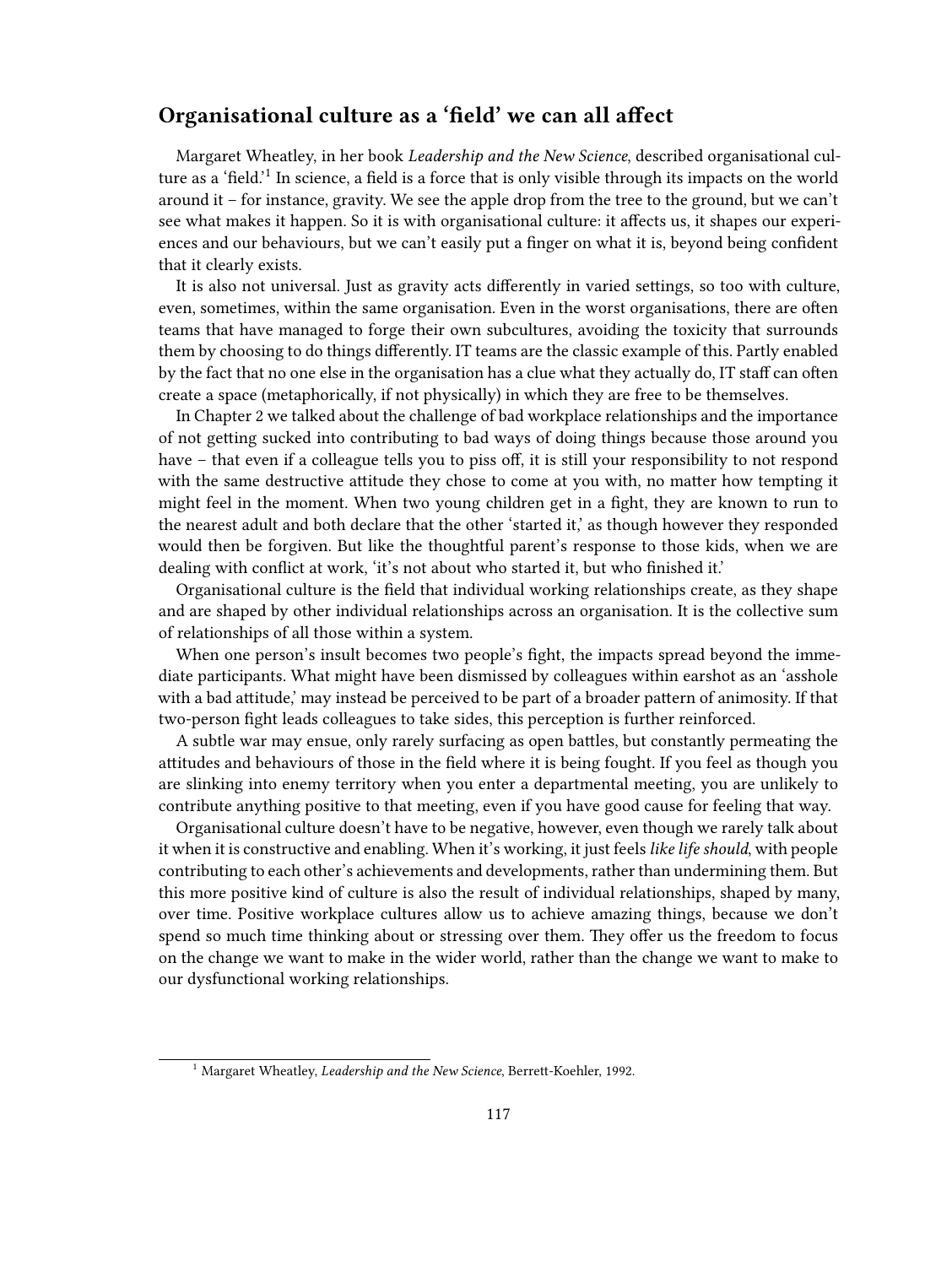## **The Projection-Perception Loop**

Another way of understanding organisational culture is as a series of relationship loops, which are always being made better or worse, depending on how we choose to engage with them. I find this approach can be helpful in identifying the places where each of us might be able to take practical action to change our part in a destructive pattern for something better.

I call these 'projection-perception loops': one person in a group takes an action (their projection onto the group's culture), another person internalises that action (their perception of the first person's action), and then responds, projecting something new into 'the field.' This second projection is inevitably perceived by others, leaving each of them with the choice of how to respond. The issue is always whether a destructive gesture (say, yelling at staff in the office), is answered by another destructive gesture (yelling back in middle of the office, or turning around and talking badly about them behind their backs), or if the loop is broken through a different choice. As natural as some of those responses can feel, they also don't help us, our situation, or the groups we are a part of. In fact, they actively contribute to making things worse.

Retrospectively, I can remember countless ways in which I made things worse for myself and others at my job at the large non- profit described previously. A combative attitude, mixed with an inability to confront my problems with more understanding of others' situations, meant that I was definitely contributing to the issues I had there. I often felt that if I fought hard enough, I would eventually win. But it never played out like that. I was mostly just prolonging the fight.

Popular culture has long promulgated the idea that somehow fighting fire with fire will eventually put an unwanted fire out. But as simple physics would tell us, the world, and more specifically, the people in it, don't work like this.

While we may have to spend some time understanding our own responses to conflict, it is within all of our reach to be sure our responses are not simply reinforcing the initial action that we had so much reason to dislike. 'The measure of success here is not that we stop getting provoked,' writes Margaret Wheatley, 'but that we notice when it happens sooner and we get over it faster.'<sup>2</sup> As we get better at noticing when we're provoked, and checking our reflexive response, we can start to throw a spanner in the works of the negative 'projection-perception loops' which we have previously contributed to, unquestioningly, and start to reverse patterns of dysfunction in our organisations.

The biggest asset we have going for us is that when we are kinder, more direct, less combative, and more understanding of where others are coming from, our actions may well start to perpetuate those qualities. The default responses of those we work with may well change for the better, if we can give them a reason to. Most people, no matter how trapped they are in an institutional mindset, prefer to be treated well. If we are the ones willing to extend the olive branch, we might find our approach gradually begins to catch on more widely.

Culture is likely the part of organisational change that relies most heavily on the 'emergent change' described in Chapter 1. It cannot be orchestrated, from either above or below, but can be influenced from anywhere within the organisation, levelling the hierarchy in the process. Leaders, just like everyone else, can model certain ways of doing things, but no one can change others at this level.

<sup>2</sup> Margaret Wheatley, *So far from home*, Berrett-Koehler, 2012, p. 135.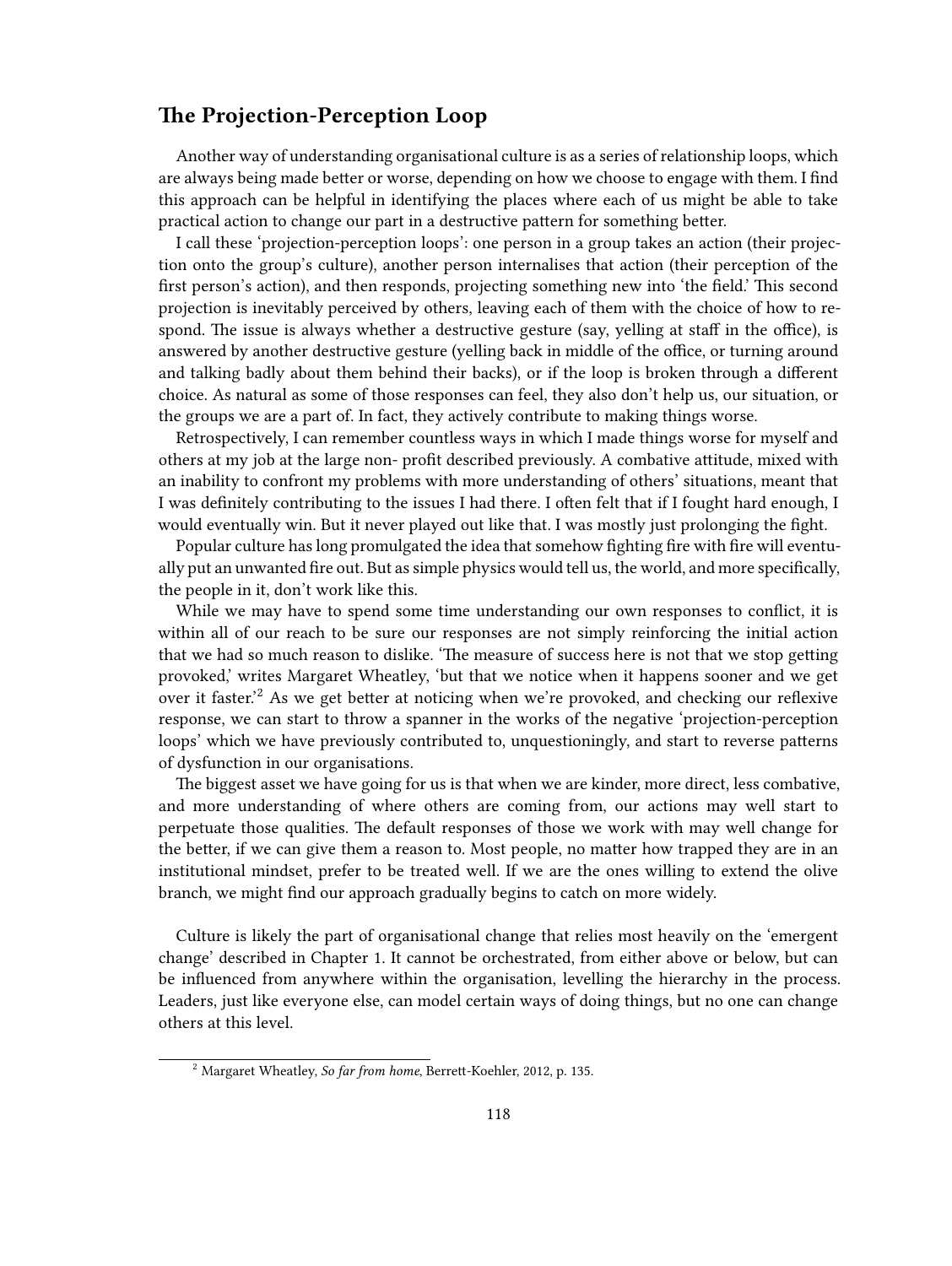*When have you made a situation worse by perpetuating a negative loop between yourself and someone else?*

*Were you able to break the loop in that situation, or other situations, and shift it towards something more positive?*

# **How Peter Wanless – and Twitter – opened the doors of the Big Lottery Fund**

When culture change does come from the top, it looks the same as the changes coming from any other parts of the organisation. It's not about policies, statements, or declarations, but a different way of engaging with others, particularly in difficult dynamics. Social media gives all of us a chance to re-shape our working personas to be better aligned with who we are in the rest of our lives, which often gives others an implicit permission to do the same.

My first encounter with Peter Wanless, chief executive of the UK's Big Lottery Fund, was a single tweet in early 2009, wishing me luck on a grant application I had flippantly posted that I was struggling with. By late 2011, we were heading to a punk gig in Camden market, celebrating my birthday over a few pints with friends.

Peter sits at the helm of the largest grant-giving body in the UK, but his Twitter feed doesn't for a moment give the impression he holds the high-and-mighty position his business card says he does. A somewhat unpredictable combination of cricket commentary, Elvis Costello-laced music playlists, and random ALL CAPS bursts when his son gets hold of dad's phone, are interspersed with occasional updates about the latest grant programme BIG has announced or delivered on.

And he engages. Happy to have a chat or answer questions from people who want to talk to him on Twitter about his work, or otherwise. Peter first started using Twitter in late 2008 when, on a good day, it was viewed suspiciously by most of his counterparts in other large foundations and government.

Twitter has opened a door to Peter, and by extension BIG, for thousands of stakeholders, many of whom may previously have seen the funder as a bit of an ivory tower. In turn, Peter makes clear Twitter opened his own doors to the world beyond his office in the City of London. 'I really think of Twitter as a place to exchange views and learn a tremendous amount,'<sup>3</sup> he tells me.

Through a relatively open and honest online presence – particularly given the pressures on someone in his position to toe a strict line on all issues political – Peter has found a regular opportunity to engage directly with those whose only previous connections to BIG were half a dozen or so rungs down the organisational command chain. In other words, he can learn directly from the frontline, subverting some of the inevitable shortcomings of an established hierarchy, without leaving the meetings that fill so much of his days.

That said, he was also keen to remind me that social media will only go so far in engaging staff or stakeholders in how the organisation is run: 'Only certain people will walk through your open door – for others, you need to leave your office if you want them to engage with what you do,' he says. Essentially, if not used carefully, Twitter can simply amplify the voices which are already shouting the loudest, while others become more marginalised. So Peter makes sure to get out of the office and meet the people who receive support from BIG.

<sup>&</sup>lt;sup>3</sup> Interview with the author, 4 April 2012.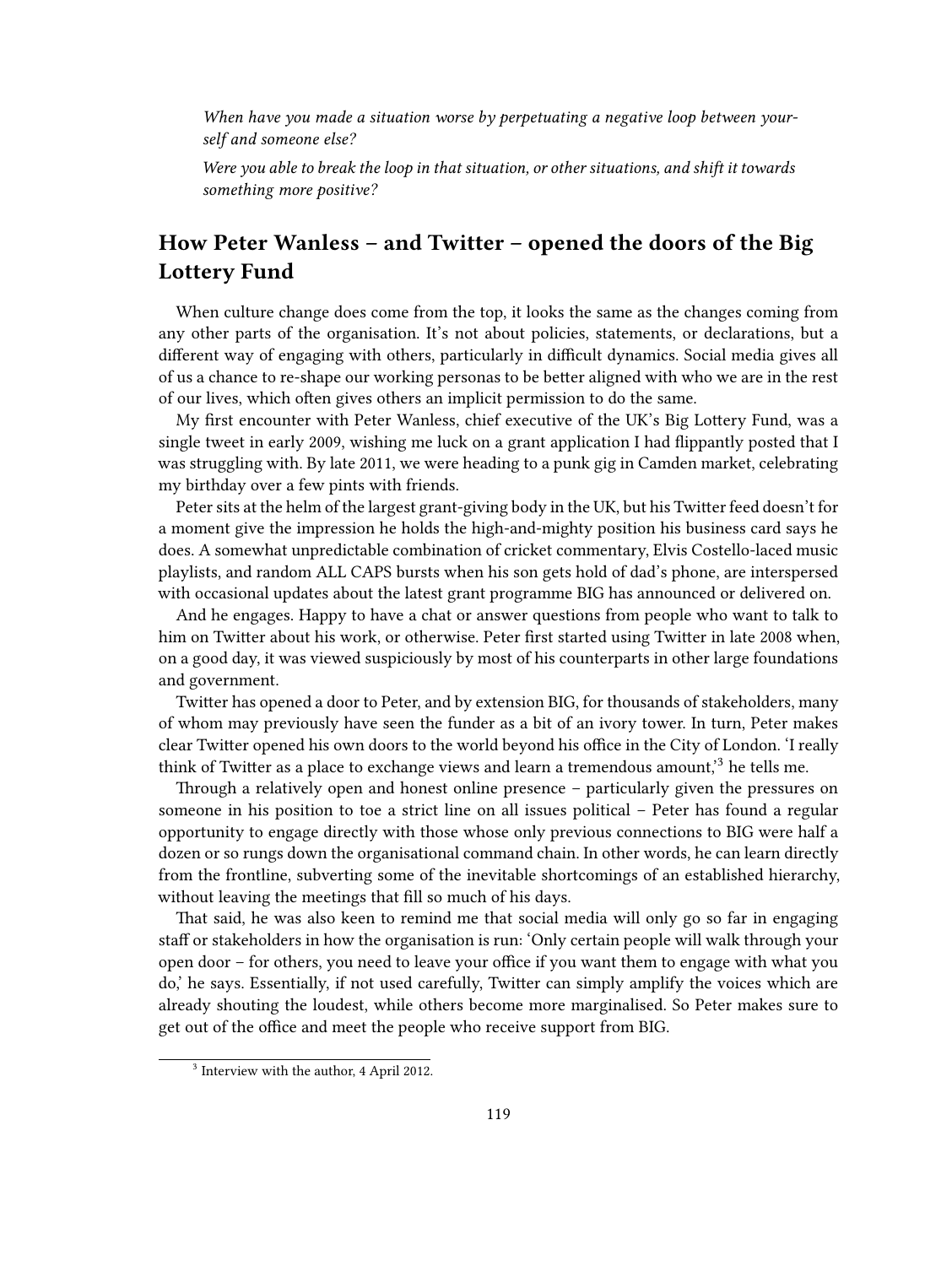He is also very conscious of who he follows, wanting to ensure that he is not creating an echo chamber for his own views of the world, but is learning from some of the diversity that Twitter enables him to so easily explore.

Peter admits that his first forays into the medium resembled the 'broadcasting' motives that have pushed so many organisations to create accounts, telling the stories of grant recipients when the media was broadly disinterested in picking them up. '[I had] this sense of wanting to alert the world to the fact that there were these incredible people doing amazing things which it was a great privilege for us to be funding.'

However in late 2009, when a British newspaper ran a hatchet- job on the funder, noting Peter had claimed £9,000 in travel expenses the previous year and had 'found the time' for over 3,000 Tweets, it was Twitter that came to his defence. 'Even before the press office had moved into position to develop a rebuttal,' Peter recounted, 'various people were Tweeting: "well thank goodness there's a chief executive who bothers to engage with us directly on social media and takes time to travel out and see what we're doing on the ground in our charities!"'

While our organisations go to great lengths to prepare themselves for the kinds of PR disasters that very occasionally pop up, thanks to an errant tweet or blog, we rarely think of social media as our first line of defence against a range of public attacks or criticisms.

Yet Peter's story demonstrates just that: the time he had spent on Twitter (and out on the road) had been more valuable in protecting the organisation's name than any number of disasterresponse spin doctors the Lottery could have hired in to try and undo the reputational damage of a national paper's smear campaign.

It also blurred the organisational lines of the past, as unpaid supporters unofficially became a part of the organisational response to the smear, demonstrating that a culture of openness isn't confined to the organisation's walls, but influences a wide range of stakeholders.

As the support rolled in, Peter thought for the first time: 'Wow! This is *very* powerful!' It was at this point he started to use Twitter differently – engaging more, listening more, learning more – taking advantage of not only his steadily growing audience, but also the extensive learning pool of Twitter users that he was able to engage with.

Gradually, @PeterWanless and @BigLotteryFund both began 'creating space for people to tell their own stories' opening the medium to sharing direct testimonials of people and groups they had helped to fund, rather than trying to tell others' stories through a singular, organisational voice.

While social media is still a minority sport at the BIG offices, Peter believes the tone and personality of the organisation are much more open and engaged than they once were. Twitter's informality has meant that far more interactions, inside and outside of the organisation have begun to feel, in Peter's words, more like an 'exchange of equals', brushing traditionally professional behaviour aside, in the interests of nurturing better relationships. And while there are still people within BIG who feel organisational culture hasn't opened up as much as it could, the fact that Peter can hear those voices at all – and takes them seriously enough to tell me they exist – is an indication of how far things have come.

While he would likely deny that the growing openness at BIG was his own doing, Peter has clearly modelled a way of being and working that others have felt comfortable enough to adopt and run with themselves. In contrast to an infinite number of other institutions' change management exercises, which have likely produced a fraction of the results, Peter and so many other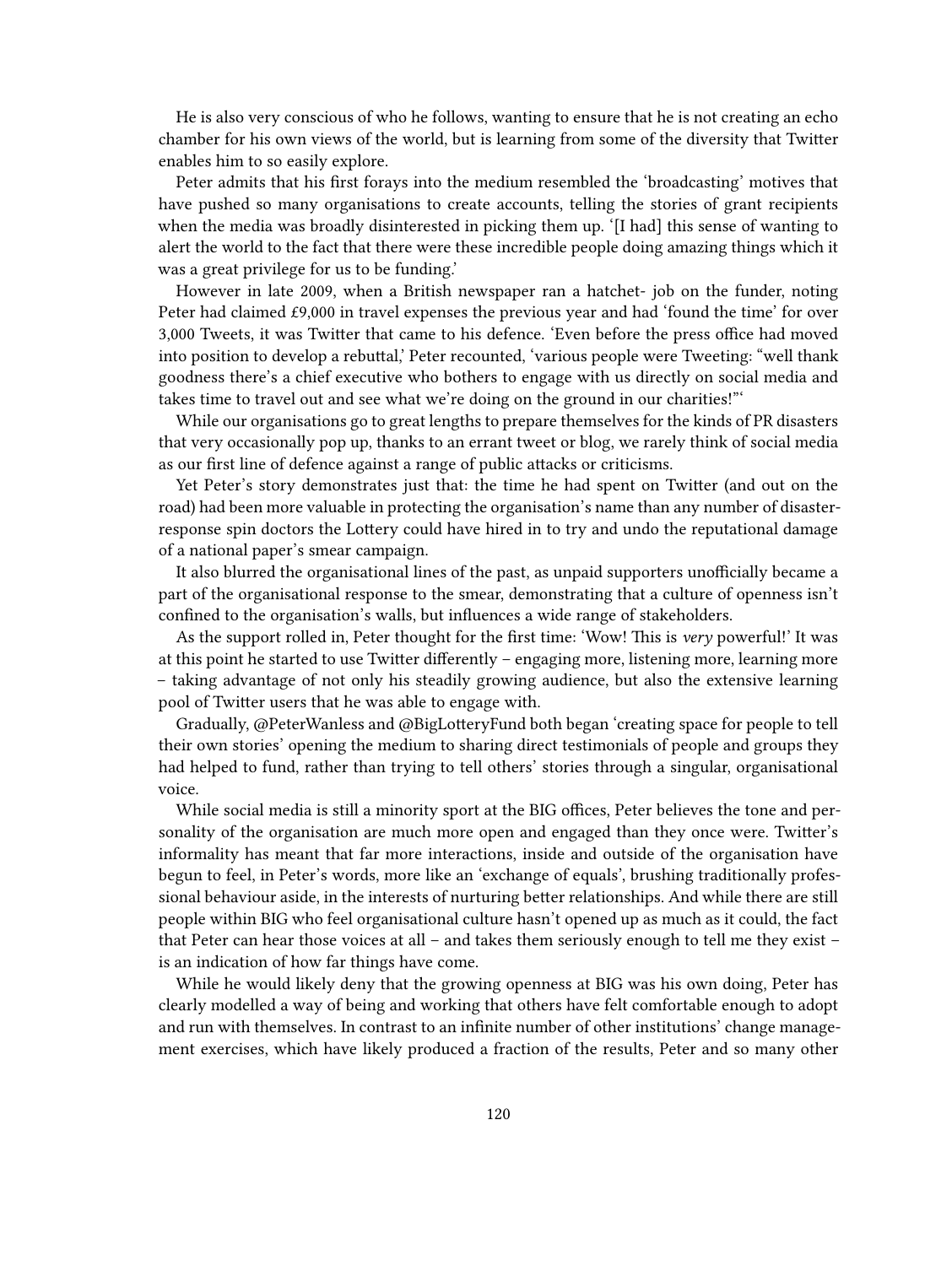employees at BIG have just gotten more comfortable being themselves at work, and seen the effect spread, online and off.

Transformative leadership – wherever it comes from in an organisation – is so often about doing something differently for others to see, rather than telling others to do something differently themselves. This is the kind of culture change that happens when people are freer to be themselves and that freedom starts to catch on. It can come from anywhere in an organisation where someone has the nerve to shift the ways they relate to one another for the better.

## **Culture change comes from everywhere**

Organisational culture change can feel elusive, wherever you sit in the hierarchy. As a field that everyone has potentially equal input into, it's no wonder that it takes more than a few shifts at the top to change it. It is also why this chapter is a little sparser in stories than many of the others, as very rarely do we get a meaningful glimpse of the many autonomous yet interdependent actions and relationships that have enabled a culture to shift. Actions can often be pointed to as significant, but can rarely be said to be 'the cause' of whatever came after.

Focussing your energies on one particular working relationship that causes you stress might begin to open up wider potential for change. If you can build a better dynamic with a former adversary, you are demonstrating the potential for culture change for the rest of the organisation to see. This is why waiting for others to change a toxic culture only tends to breed more of what's already there. When we look up the command chain for these answers, we perpetuate the power of someone else's behaviour to affect our working environment. Too much input from the top will only serve to reinforce hierarchy and acceptance of centralised organisational power, hindering the odds of individual changes by their very imposition.

If a CEO is indeed a significant instigator of toxic culture, what we need to challenge is the obedience of 'professionalism' that continues to offer him or her that power. Rather than expecting the boss to change, why not model an alternative ourselves and constructively challenge their specific behaviours – or the specific parallel behaviours of someone we engage more regularly – when they affect us, directly or indirectly? This can be scary, but is one of the risks that each of us has the power to take to improve things.

Telling someone – regardless of your hierarchical relationship to each other – to 'be more positive' or 'be less judgmental' is often a good way to get the opposite effect. Alternatively, challenging specific actions, in a non-antagonistic or public way, is far more likely to encourage deeper reflection. We can't help if someone gets defensive when challenged, but we can be conscious to shape our challenges in ways that are less likely to elicit defensive responses in those on the receiving end.

Humanity, autonomy and complexity can offer us some guidance as to the steps each of us might take to influence better working cultures. Complexity tells us that culture change cannot be orchestrated, given the number of interdependent relationships it would have to shift, but that cultures move based on any of those individual relationships changing themselves in a way that resonates more widely.

By acting autonomously within each of our working relationships, we have the potential to set this kind of emergent change in motion. At its best, organisational culture offers everyone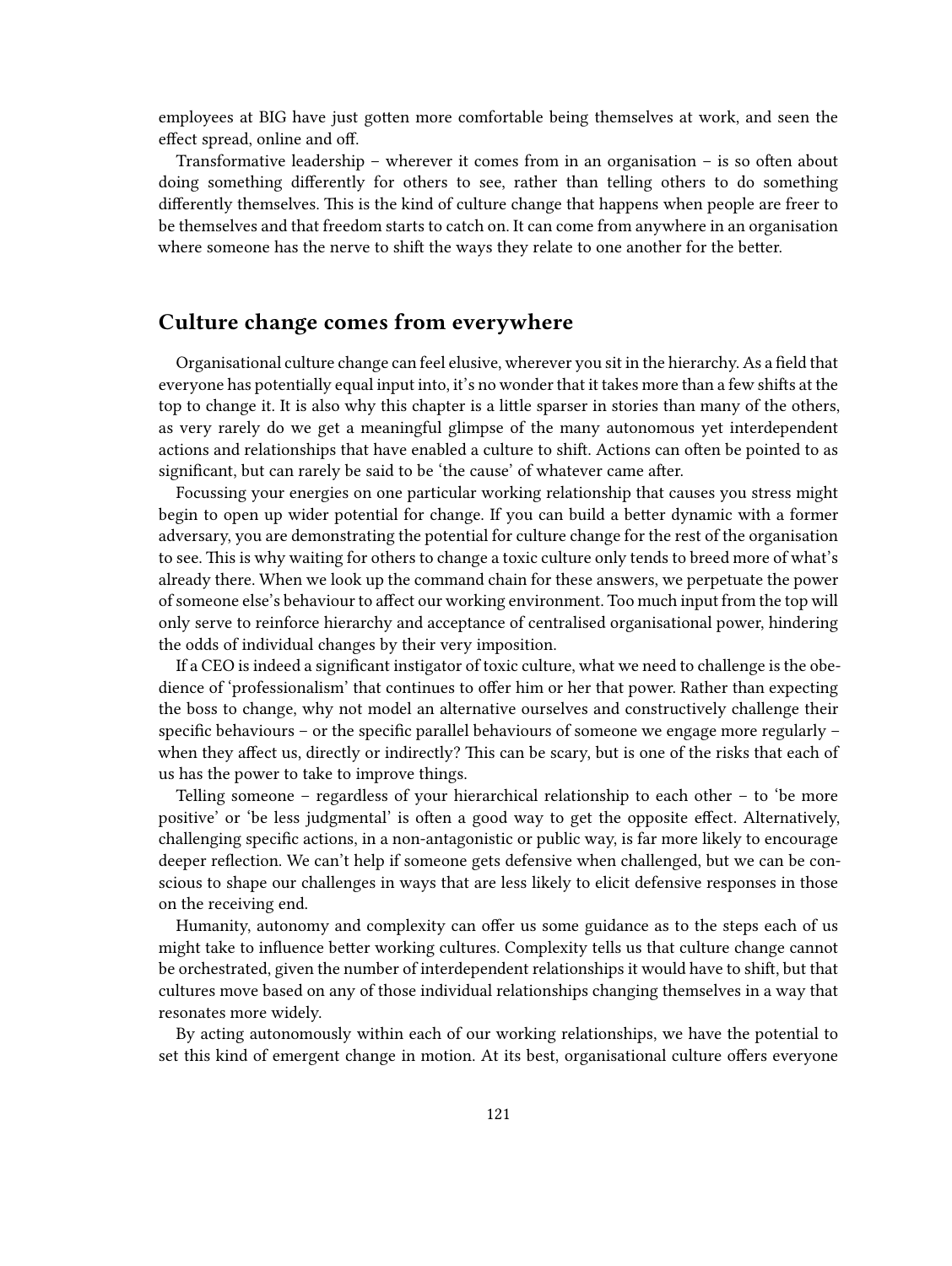involved the space to be themselves, but with a sense of shared purpose that doesn't subsume individual differences.

Finally, humanity is what allowed Peter Wanless and so many of his colleagues at the Big Lottery Fund to open their doors and connect via Twitter, one-to-one, with people they would have remained isolated from in so many other organisations. As humans, we seek out new connections and relationships, and technology is, somewhat ironically, helping us reconnect with this dormant impulse. As culture change can spread around an organisation as organically as a cold or a YouTube video, new connections will only help to make it happen.

The upshot of all this is the equalising effect such an outlook has on our understandings of power and change. Organisations have traditionally told us that the power rests solely at the top of the organisational chart, and thus that this is where changes must emerge from. Neither assumption, however, is true, unless we surrender our individuality to the whims of those who tell us they are steering the ship.

While we have likely spent much of our working lives giving up some element of our individuality (and with it our power to affect change), it doesn't have to be this way. Simply by rethinking how we choose to engage with those we work with, we may begin to set a new direction into motion.

While we may previously have been unable to see the roles we've played in shaping our organisational cultures, now is our chance to bring a level of consciousness to our efforts, and see if they can start to break the less constructive cycles we often engage in.

While this approach to culture change is neither sure-fire nor necessarily speedy, it offers real possibility to transform an organisation for the better, where previously we have suffered from either a sense of total impotence, or the allusion of being able to control the uncontrollable. Since neither has brought us organisational cultures we'd like to find ourselves in, why not try believing in our own ability to manifest the first shoots of the systemic change we want to experience?

#### *'more like people' culture change*

*Humanity: When we share ourselves more openly, we are helping to give others permission to do the same. Many of us have long been restrained by workplace cultures that don't allow us to be ourselves, so when we can be, it frees us to explore our work and our working relationships as more whole people, enabling new possibilities to emerge.*

*Autonomy: When we are working together at our best, it is because we have found just enough common ground to be comfortable being autonomous with each other. A loose but shared sense of purpose allows us to each find our own best ways of getting where we all want to go. Autonomy, with shared purpose, allows our differences to become complementary, rather than contradictory, while giving each of us the chance to potentially set a broader culture change in motion.*

*Complexity: Culture is a 'field' that emerges from countless relationships within and beyond the organisation, thus it cannot be orchestrated from above, but can be sparked by people anywhere within the system choosing to engage with it differently. Behavioural change is the first step any of us can take toward culture change.*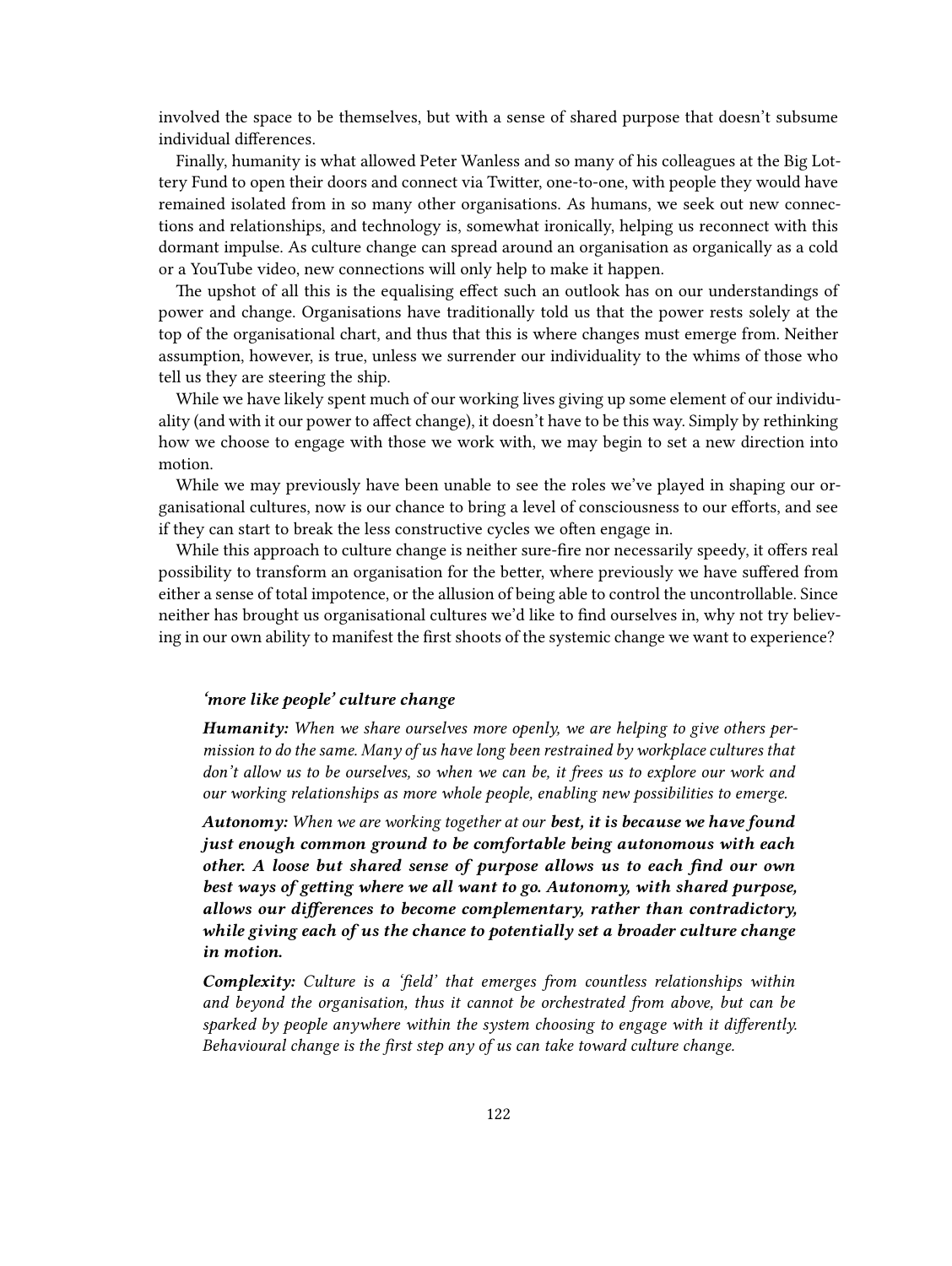# **Chapter 8 — Complexity doesn't strategise: Learning to embrace unforeseen circumstances**

*'I went out drinking with Thomas Paine He said that all revolutions are not the same They are as different as the cultures That gave them birth For no one idea Can solve every problem on Earth' – Billy Bragg, 'North Sea Bubble'*

*We really like the idea that if we are well enough informed about the past, we can use this knowledge to predict the future. From strategic planning to scaling-up (the re-application of a blueprint for local success in a vast array of new locations, with the expectation of the same result), we assume we can know what's best without experiencing the current context of time and place, without understanding the unique relationships that will make any situation, at any given time, fundamentally different to any other. But our emerging understanding of complexity tells us that context and relationships are the greatest determinants of result. When we ignore context and relationship by trying to replicate the same steps taken elsewhere, we can succeed only by chance.*

*However, there is another way to shape and organise our work, which doesn't fall afoul of the core principles of complexity. When our purpose is clear and we stay with the moment, we can follow that purpose where our efforts are most needed, freeing ourselves from predetermined plans that are no longer serving our cause. Further, we can learn from the experiences of others (as is meant to be the point of scaling-up), but to do so we must be free to choose whatever course of action we feel is appropriate in a given context, rather than having a script imposed based on what may have worked elsewhere, or what was decided should work everywhere.*

*If we pay attention to what we're doing and accept that single solutions cannot be applied universally, rather than always trying to predict what should come next and assuming it will be replicable, we may well find we are our own best compasses in navigating a complex and changing world.*

## **Stumbling my way into the anti-globalisation movement**

I got involved in the anti-globalisation movement because I'd left my house keys at high school one day and found myself wandering the snowy streets of Toronto's Parkdale neighbourhood, waiting for my parents to get home and let me in. But the story gets better.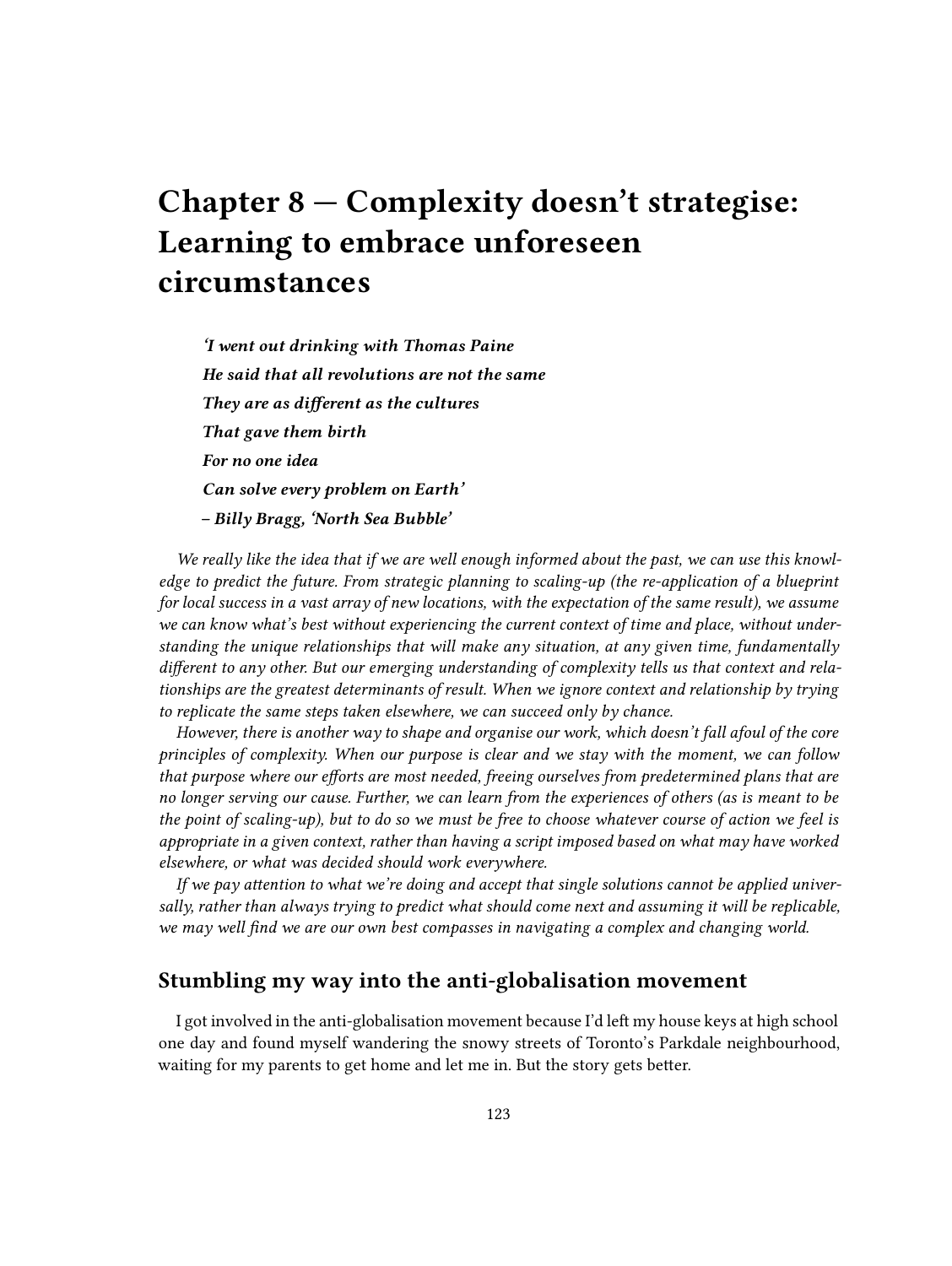On that cold January evening in 2001, I happened across a group of activists at the corners of Queen and Lansdowne, flyering for a screening of *This is what democracy looks like*, a justreleased documentary about the World Trade Organization protests in Seattle in November 1999. I can trace innumerable life changing experiences and events, even up to deciding to write this book, back to the conversation that happened on that street corner that evening.

I initially only chatted with the folks handing out flyers to distract myself from the cold, but was convinced enough by what I heard to check out the screening a few days later. By the time the closing credits were rolling, I had decided to throw myself, full-tilt, behind the organising efforts against the upcoming Summit of the Americas in Quebec City that April.

I tell this story because of the friends I made that day, and in the weeks and months that followed, and how those new friendships linked me into a network of grassroots activism that would come to shape a range of my choices and work for many years to come. Some of these new friends were in organisations, many were not. I'm fairly certain none of them were paid to be there flyering that evening. While mobilising towards the Summit, most had other social justice activities they were involved in; tenant organising, Palestinian solidarity, defence of political prisoners, anti-police brutality, and local anti-fascist campaigning, to name a few.

Seattle, Quebec City and a handful of other global summits around that time served as flashpoints for much of the left. People involved in a range of causes, linked by shared opposition to the human and environmental costs of unbridled free market economics, gravitated together, putting a range of differences aside to make sure the global meetings in each of these cities didn't pass unchallenged.

In the time leading up to Quebec City, I came to realise how many of the activists – for all their disparate activities beyond Summit organising – had worked together on a range of issues before. In the time since, I have crossed paths with many of them again. They have informed me of important issues, offering me a chance to get involved, and I have in turn done the same for them. I have also met people who – like I was in 2001 – were becoming active for the first time, but have since become familiar faces.

In 2001, there was a lot of talk about the wonders of email in the anti-globalisation movement's organising processes. Through non-hierarchical groups and forums, people organising around one summit or the next, from one city or country to another, were able to share lessons and tactics and coordinate actions together, as had never been done on that kind of scale before.

When the immediate focus subsided, the forums and email lists remained. The relationships between people definitely did too, and in the years between Quebec City and Occupy Wall Street, media became all the more social, strengthening the connections among activists through regular online contact.

The Twitter feed I flick over to every so often while writing this, offers me updates from Canadian peace activists I worked with nearly a decade ago, UK students I campaigned with in the last couple of years against the Alberta tar sands, and Mexican community organisers I have come to know in Oaxaca just lately. The time passed since our most recent practical collaborations has done little to erode our connections, maintained by the simple contact of an occasional Tweet and semi-regular updates from our current respective activities.

Just as the business world has long-embraced 'networking for networking's sake,' activists have done this through active partnerships. Once the connection is formed, it may be put to use whenever the time is right and either party feels drawn to reconnect.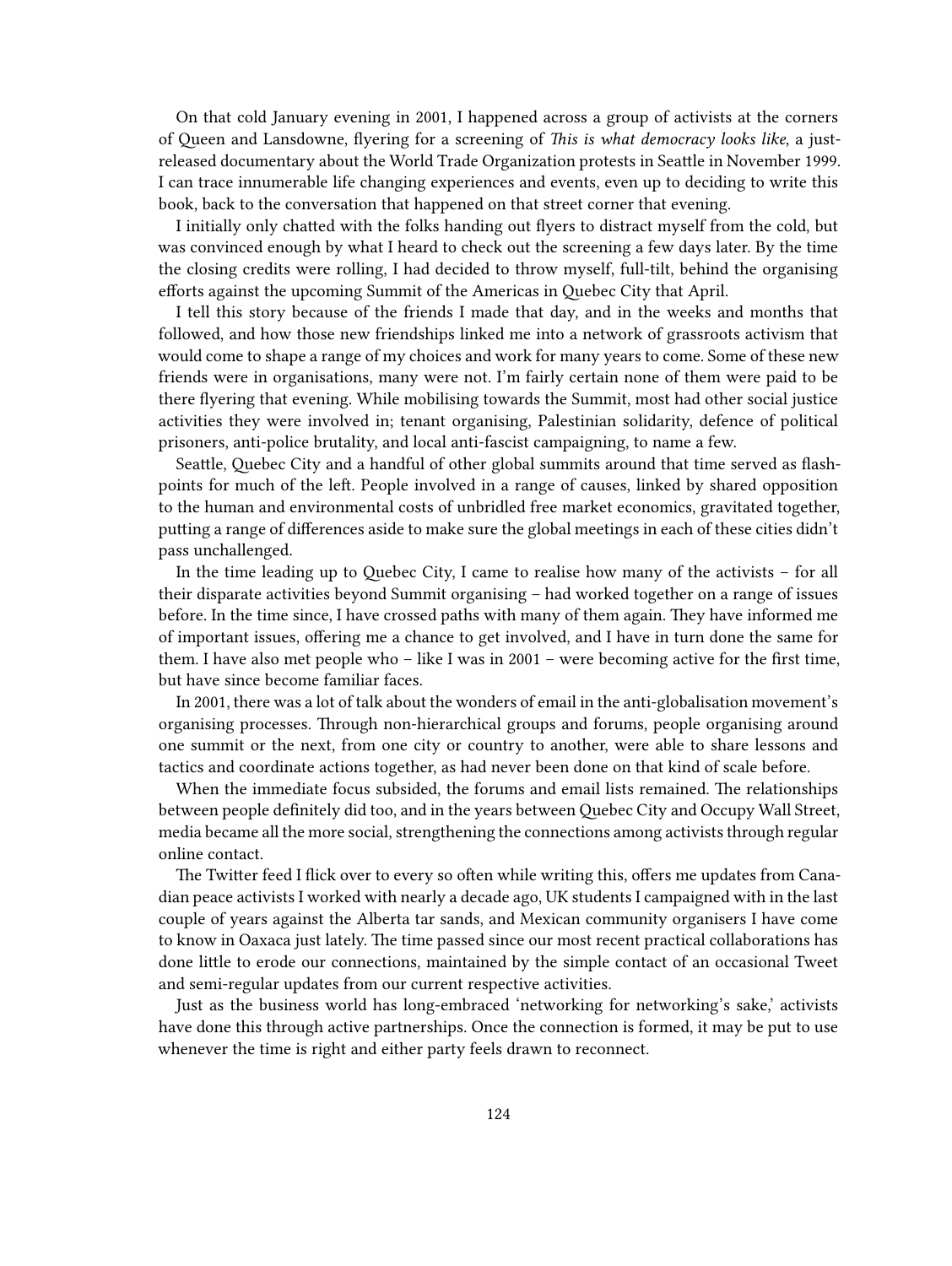Contrary to popular opinion, networks *do* provide lasting structures. But not in the ways our organisations tend to think of them. When the event or issue that brought them into being has passed, the relationships behind them remain. They later re-appear with a reinvigorated sense of purpose, involving new people from countless peripheral networks when they do, expanding the relationships the web can call upon to respond to what's needed each time round. With each new iteration, fresh ideas, perspectives and approaches are introduced, helping the group stay dynamic and preventing more established participants from getting stuck in fixed ways of doing things.

'We scaled up in, like, 24 hours,' reported one Occupy Wall Street participant after helping launch Occupy Sandy, a spontaneous effort sparked by the Occupy network, in which autonomous individuals were among the first on the scene providing support to those affected by Hurricane Sandy in October 2012.'The old networks were moving within a couple of hours.'<sup>1</sup>

This is the pattern of emergence and dispersal that brought us from anti-globalisation to Occupy. While side-lined by the criminalisation of protest that followed 9/11, the networks reformed around resistance to the Iraq War, regularly resurfacing in more local forms over the coming decade before finding their next global manifestation in Zuccotti Park in September 2011, following on the heels of uprisings in Europe and the Middle East earlier that year. During that time it broadened its reach considerably and moved from primarily challenging the status quo, to collectively experimenting with alternatives to it.

In Toronto, considerable parts of the same networks that were involved in the Quebec City protests went on to mobilise against the wars in Iraq and Afghanistan, as well as a range of more local causes. When I moved to the UK in 2006, I realised how many of the people who had been active in the British versions of each of those movements were within a few degrees of separation from the people I'd been organising with across the Atlantic before my move. As I became more acquainted with London activism, the relationships among radical environmentalists, student activists and anti-austerity protestors started to reveal similar patterns.

Some might describe this as a case of 'the usual suspects' (which it at some level definitely is), but the breadth of the movements described also tell us that those we call 'the usual suspects' are also a less fixed or static group than they might sometimes feel. People come and go, but rarely do they disconnect entirely from a network they have chosen to enter into. No one will engage every time someone they know puts a protest or an organising meeting onto their radar, but the doors remain open for them when they do choose to re-connect, remaining receptive to the relevant information, while, critically, knowing whom to approach if the relevant information about a particular issue doesn't come to them directly. Whereas old organisational communications are based on being able to directly reach as many people as possible with a polished message, when you choose to, the emergent paradigm places far greater emphasis on making sure people know where to find you when *they* want to engage, rather than when *you* want to reach them.

The emerging networks of social media work on the same principles to those of activist networks. They rebalance communications to fit recipients' choices of what information they want to receive, rather than primarily what those distributing information want to tell them. And these parallels are not coincidental; social media and social movements grow through self-organisation, via individual autonomy (choosing the info you take in and share for yourself) and purpose (con-

<sup>1</sup> Sarah Jaffe, 'Occupy's afterlife — a dispatch from New York's dark zones,' Jacobin Magazine, 3 November 2012. http://jacobinmag.com/2012/11/power-to-the-people/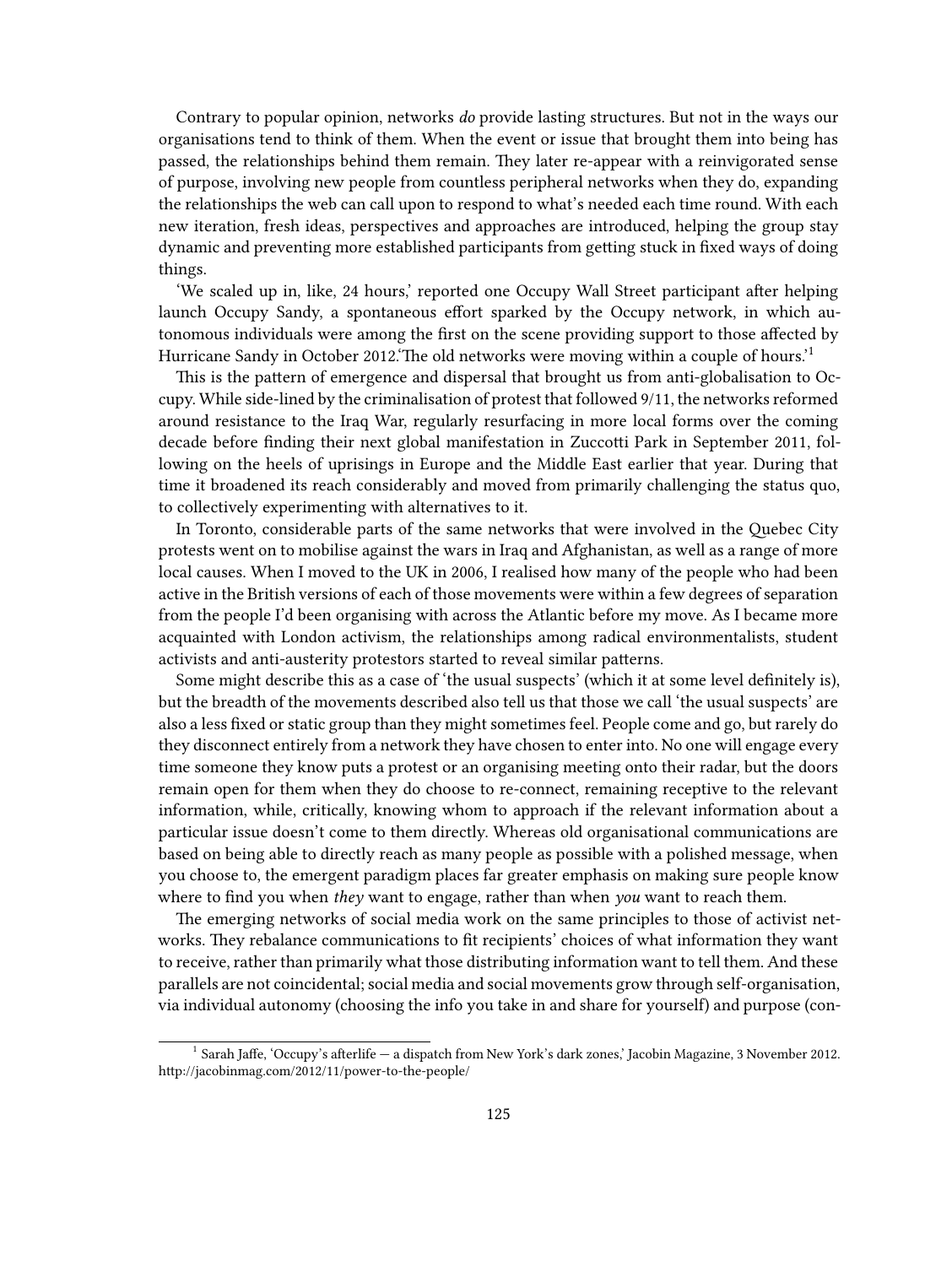necting with others with whom you have something in common). These are the reasons why grassroots activism has been able to do so much more with social technologies than NGOs and charities, even though many of those organisations are allocating considerably more resources to these platforms.

Social media – like social movements – offer those who are a part of them the freedom to connect with countless others in countless ways. They provide a constant stream of self-selected possibilities, any or none of which may be pursued, leaving engagement entirely in the hands of the individual. There is no 'broadcaster' in the dynamics of a distributed network; only equals, giving and receiving on each of their own terms, as they feel inspired to do so.

When I locked my teenage self out of the house in 2001, I stumbled into an emergent network that has since guided me through much of the last twelve years of my life. And we're only beginning to appreciate the power of such emergent networks as forces for social change. No mission statement could have captured the breadth of activity these networks made possible, and no strategy could have projected the paths of these emergent and adaptive networks in advance. They went where they were needed, without anyone telling them to. They self- organised and are continuing to do so, in ways none of us could have planned, but all of us could have shaped and contributed to.

So what can the networks of global grassroots activism tell us about how we organise at a more human level? And how could clearer notions of autonomy and purpose shape each of our individual actions to create wider change?

## **Complexity doesn't strategise**

I first sat down with Pamela McLean (@Pamela\_McLean), co-founder of *Dadamac* (@DadamacN), a small UK-Nigerian development partnership, after she read some of my blogs and asked me to write some web content for the organisation. Pam is a former school teacher, an online learning-and-collaboration explorer and a tireless activist. She began working in Africa in 2001, and in 2008 co-founded *Dadamac* with a Nigerian organiser named John Dada. John's *Fantsuam Foundation*, with which Pam became acquainted and by which she was inspired, facilitated a wide range of community development-related projects around Kaduna State, in the north of the country, where he lives.

Explaining *Fantsuam's* work, Pam described a naturally messy process of a man purposefully ambling his way from one social cause to the next, in an area where the silos between 'disease prevention,' 'education,' 'economic development,' and 'nutrition' were academic distinctions in the lives of the people affected. As someone committed to working with communities to help improve people's lives, John went where he was needed, learning, adapting, and figuring things out along the way. From microcredit loans, to AIDS prevention, agriculture to local IT service provision, John's work could not be easily pinned down. If he were to try and explain it in a CV, you'd probably just feel more confused by the time you got to the end.

My first meeting with Pam took place at the *McDonald's* in London's Victoria Station (described by some on the fringes as their 'London office' because of a relaxed long-term seating policy), and for me was one of those conversations where everything seemed to click. She told me a piece of her story, which flowed effortlessly into a piece of mine, and then back again, joining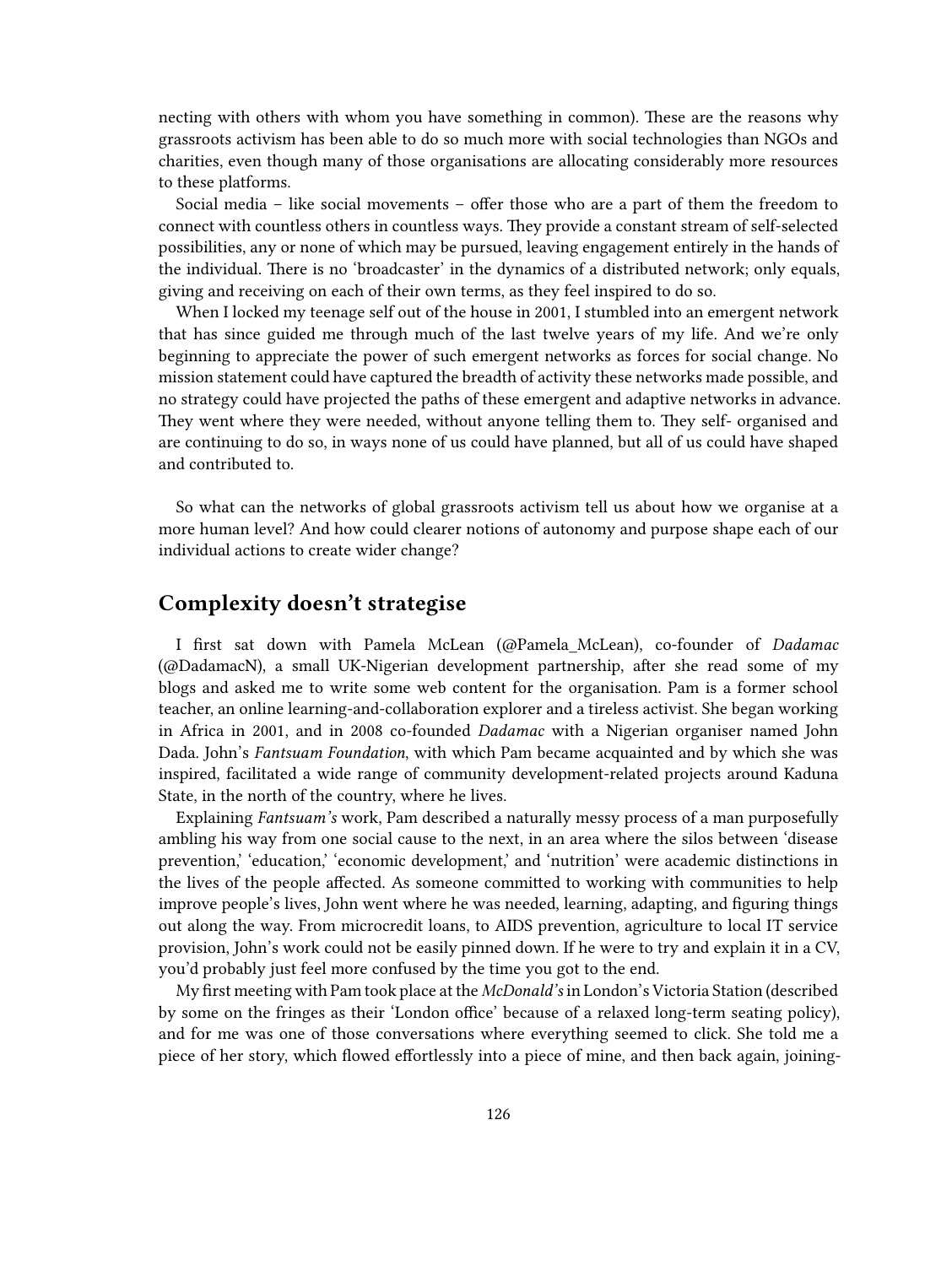the-dots between our respective life journeys to this unspectacular fast food joint in a Southwest London train station. Without missing a beat, we moved from the abstract – 'a trusting society,' 'open-source everything,' the importance of 'possibility' – to the concrete – knife crime, funding regimes, AIDS in Africa. The ground we were walking felt common, though we hadn't spoken before.

So when she asked me to do some writing for her, it seemed a natural fit. I offered to start with a blog about *Dadamac*, *Fantsuam*, and their particular approaches to development, communications, and relationships among equals, and we agreed to discuss paid work from there.

We went our separate ways, thanking each other for the conversation, and I got to work on the blog.

This is where the collaboration got unexpectedly difficult. I think my first mistake was using bullet points to describe the journeys John and Pam had taken in doing the work they each do. In trying to convey the messy core of the on-the-ground, unscripted, do- what-needs-doing development work that Pam had described to me, I had inadvertently turned the story into a retrospective project plan. I had linearised something that could only have happened through its lack of linearity. And she wasn't happy about it.

That blog never saw the light of day and Pam and I didn't end up working together.

While my own experiences of the messiness of community- based projects had made her stories immediately resonate, my writing had remained trapped in the cause-and-effect narrative that would have explained nothing of the amazing successes that had occurred. I had fallen into the trap of so much planning-and- evaluation, making it all sound far more inevitable and concerted than it could ever have been, devaluing the kind of active thinking-and-doing that makes that kind of work possible.

It was more than a year later that I discovered the phrase 'Start anywhere, follow it everywhere,' and finally had a lens to understand the alternative that Pam, John, and so many who had moved seamlessly between various progressive social movements had been living.

#### *Why an NGO funded a cock-fighting ring in Honduras*

#### **So the story goes like this:**

An NGO wanted to build a school in a rural community in Honduras. Educational attainment was low there and the opportunities for schooling were minimal, so the choice seemed to make sense.

But when it was proposed to the community, the women of the pueblo came out against it.

The NGO staffers asked the women what they would prefer. Their answer? A cockfighting ring.

The staff got uncomfortable, but asked why a cock- fighting ring would be of more benefit than a school.

Apparently, the next village over had a cock-fighting ring. On Fridays, after work, all the men in the village would take their pay and head to the neighbouring town and gamble away their income, often returning home empty-handed.

Because of this the children had to work, otherwise the families often wouldn't eat.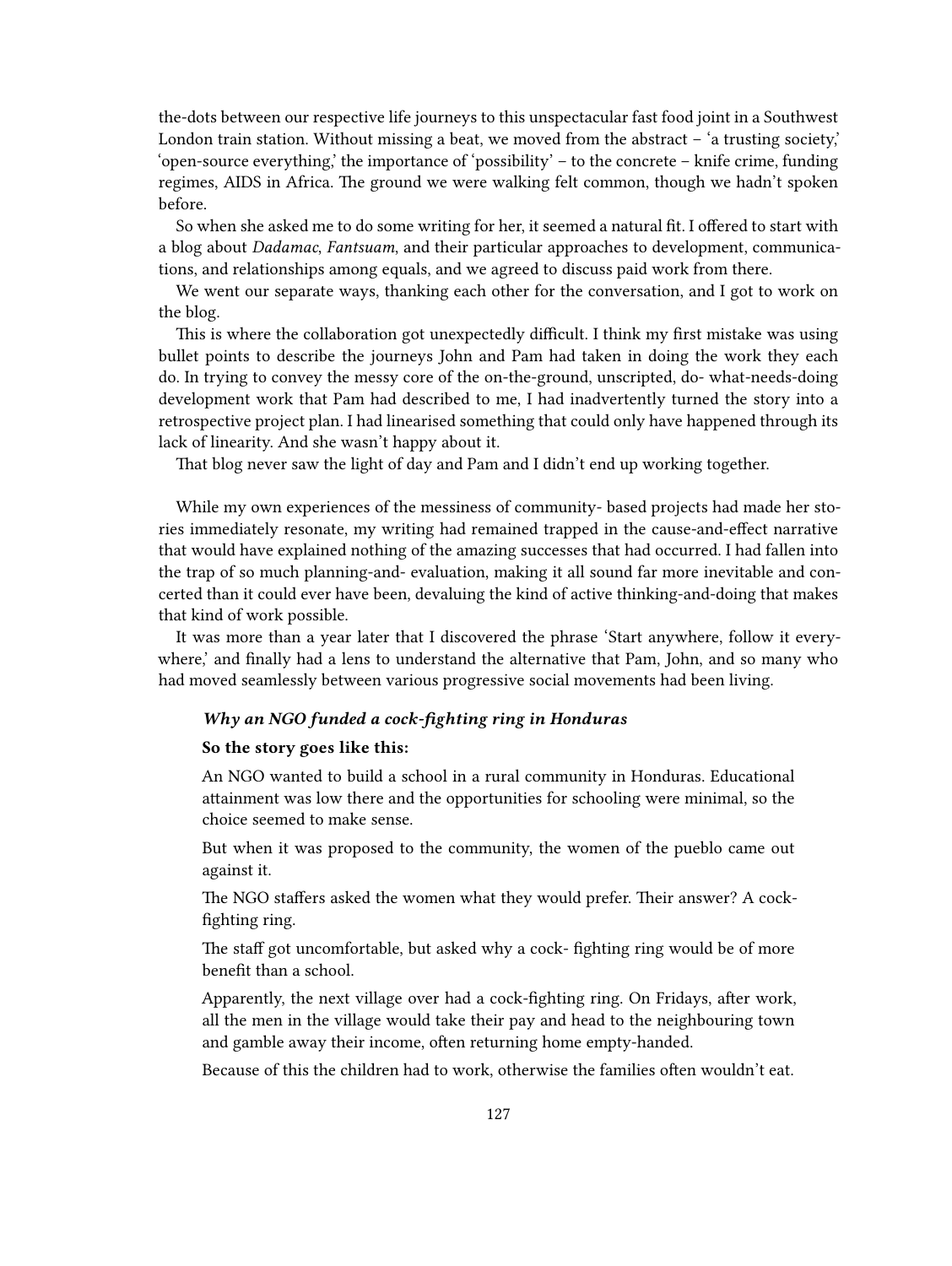So what would a school do, besides sit empty as the children made up for their fathers' gambling habits?

The women proposed they could run the local cock- fighting ring cooperatively, so their husband's losses could be reincorporated into the community. With a bit more money staying locally, their children would not have to work, thus paving the way for education, once hunger was no longer an issue.

Reluctantly, the brave NGO agreed, financing the new cock-fighting ring, and trusting the wisdom of the community, against their own – or their donors' – best judgments from afar.

#### **'Start anywhere, follow it everywhere': practically addressing complex situations**

Several years ago I came across a bit of social change jargon you may well be familiar with: *mission drift.* For those unfamiliar with the term, it is generally used to describe the state of desperation in which an organisation pushes its*raison d'être* to the side in the name of a particular piece of funding, or to curry favour with those in power.

The usual lesson associated with 'mission drift' is: stick to what you know, never veer too far off course, don't let outside forces shape your work. There's of course some wisdom to this, as having your efforts determined by funders or politicians is a recipe for irrelevance and resentment. But there are also remnants of Frederick Winslow Taylor buried within this seemingly sound advice: Specialise and become an expert in one thing, leave the rest to others.

The problem is that complexity doesn't always respond well to such stratagems, because they ignore the centrality of relationships and context. In their deeply inspirational book *Walk Out Walk On*, Deborah Frieze and Margaret Wheatley tell the story of Joubert Park in Johannesburg, South Africa, a place left in ruins by a combination of crime, drugs and violence, and the steps through which a community began to reclaim it. The complexity of trying to address so many interdependent and cross-cutting concerns in Jo-burg could not happen through a narrow focus on one or another symptom of the wider social decline. Such situations require a more intuitive and adaptive approach, one that gradually comes to understand the ways in which so many interrelated issues can come to reinforce one another, thus addressing them through an equally interdependent web of solutions that don't remain limited to one or another siloed definition.

Many established NGOs would have dug in on their particular area of expertise (child poverty, HIV prevention, sex worker safety) and likely plodded away for years, minimising certain symptoms, but without ever getting to the core of the problem.

More forward-thinking NGOs might have formed a consortium filled with experts in each of the social ills identified, developed strategies and tracked their progress against a pre- determined set of milestones and outcomes. Doing so may have improved things a little more than the former approach, but would probably have missed the forest for the trees, as the focus remained on 'fixing the component parts,' rather than appreciating the dynamic relationships among them.

But what happened in this particular instance was that a range of groups – not just organisations – jumped in where they felt they could help, gradually coming to support each other's efforts as they intersected, working together in ways that none would have expected when they first decided to intervene. Wheatley and Frieze described the approach, borrowing a phrase from Myron Kellner-Rogers, as '*Start anywhere, follow it everywhere*.' 'If we were to proceed in Joubert Park in the conventional way,' they wrote, 'we'd be debating which problem to tackle first. Pre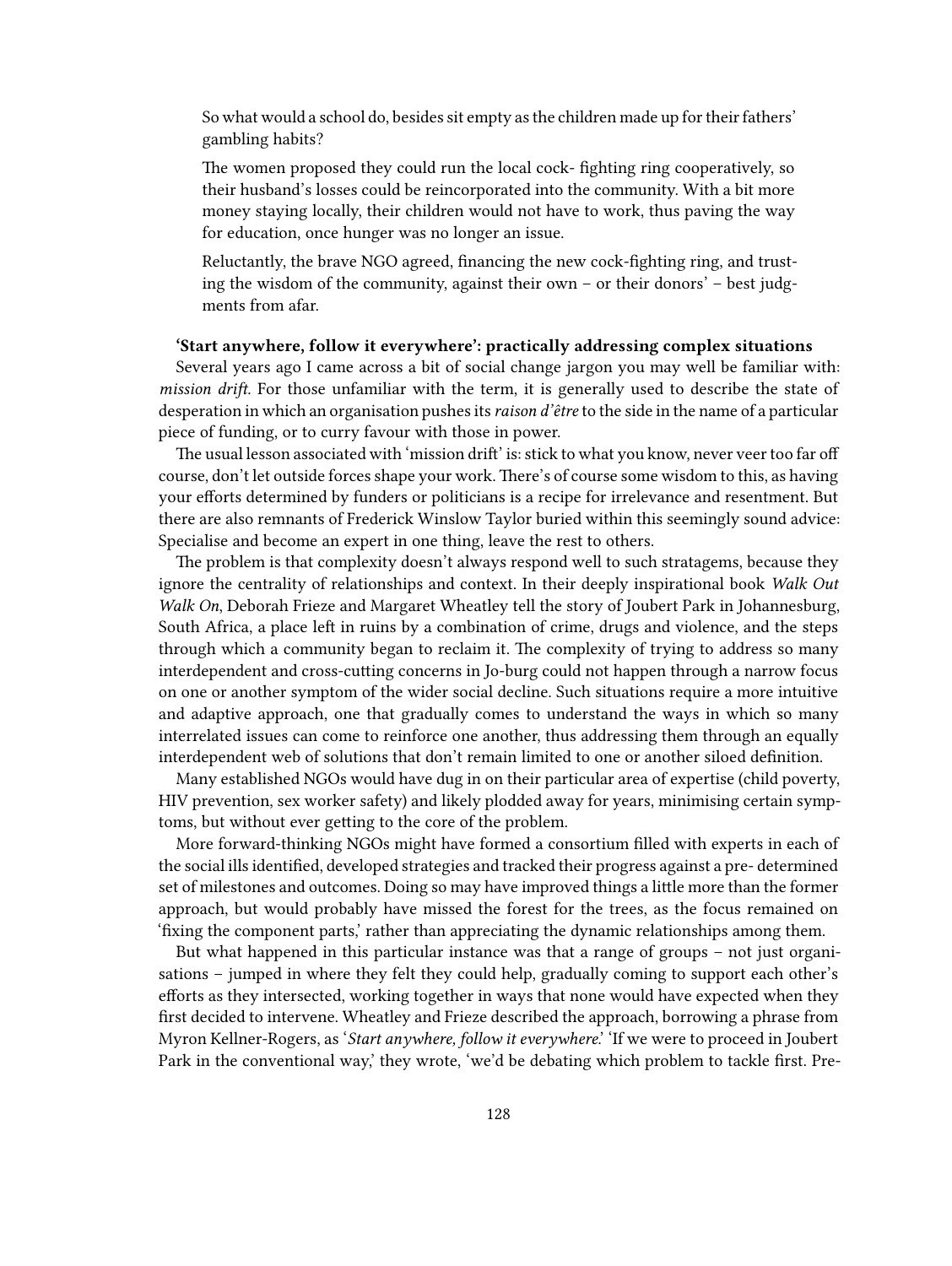pare to be surprised, for the starting place was simply the moment when a few people stepped forward to act, to create a better future.'<sup>2</sup>

In practice this meant finding the particular aspect of the complex situation that spoke to different individuals' passions and abilities, and each of them running with it, staying open to how their efforts were affecting the wider situation and those involved. The change process began with a group of photographers who worked in the park, organising themselves with whistles and cameras to prevent crime and capture images of the petty criminals that regularly mugged the park's visitors. A deeply pragmatic observation, that 'people won't come to have their pictures taken if the park doesn't feel safe,'<sup>3</sup> led to this critical first step in the process of reclaiming the space.

It was paralleled by the Lapeng Family and Childhood Centre, which started by taking care of poorer children, gradually moved on to providing classes for their parents, continued by helping spawn creative arts programming for the park's marginalised youth, and eventually helped launch a greenhouse so locals could begin to grow their own food together… A serious case of 'mission drift' by traditional organisational standards!

While some level of planning is clearly a part of everything we do, our organisations have made a religion of it. And the Taylorist assumptions of 'One Best Way' predictability, expertise and specialisation have become hallmarks of the new faith, dismissing and undermining the old fundamentals of intuition, presence and responsiveness (all with their flaws, but also with profound benefits not found in many organisations today).

Henry Mintzberg has written extensively about the pitfalls of our organisational planning efforts. His book *The Rise and Fall of Strategic Planning*, published in 1994, is considered by many the gold standard for pulling the rug out from under a process that is still at the core of most organisational practices.

'Strategies are not tablets conceived atop mountains, to be carried down for execution;' Mintzberg wrote in 1987:

They are learned on the ground by anyone who has the experience and capacity to see the general beyond the specifics. Remaining in the stratosphere of the conceptual is no better than having one's feet firmly planted in concrete.

Add all this up and it appears that managers may be most effective as strategists by letting a thousand strategic flowers bloom in their organizational gardens, rather than trying to raise their strategies in a hothouse. $4$ 

While clearly honed for a more corporate audience than *Walk Out Walk On*, Mintzberg was advocating the essence of *start anywhere, follow it everywhere*, more than twenty-five years ago.

Technologist and NYU professor Clay Shirky (@cshirky) followed this train of thought in his 2010 book, *Cognitive Surplus*, arguing, 'Anyone creating a new opportunity for social action has to understand the limits of planning.' He goes on, 'As a general rule, it is more important to try something new, and work on the problems as they arise, than to figure out a way to do something new without having any problems.'<sup>5</sup> Further, if we want to take advantage of the

<sup>2</sup> Margaret Wheatley and Deborah Frieze, *Walk Out Walk On*, Berrett-Koehler, 2011, p. 84.

<sup>3</sup> Margaret Wheatley and Deborah Frieze, *Walk Out Walk On*, Berrett-Koehler, 2011, p. 85.

<sup>4</sup> Henry Mintzberg, 'Crafting Strategy,' in *Management? It's not what you think!* Prentice Hall, 2010, p. 110.

<sup>5</sup> Clay Shirky, *Cognitive Surplus*, Penguin, 2010, p. 204, 205.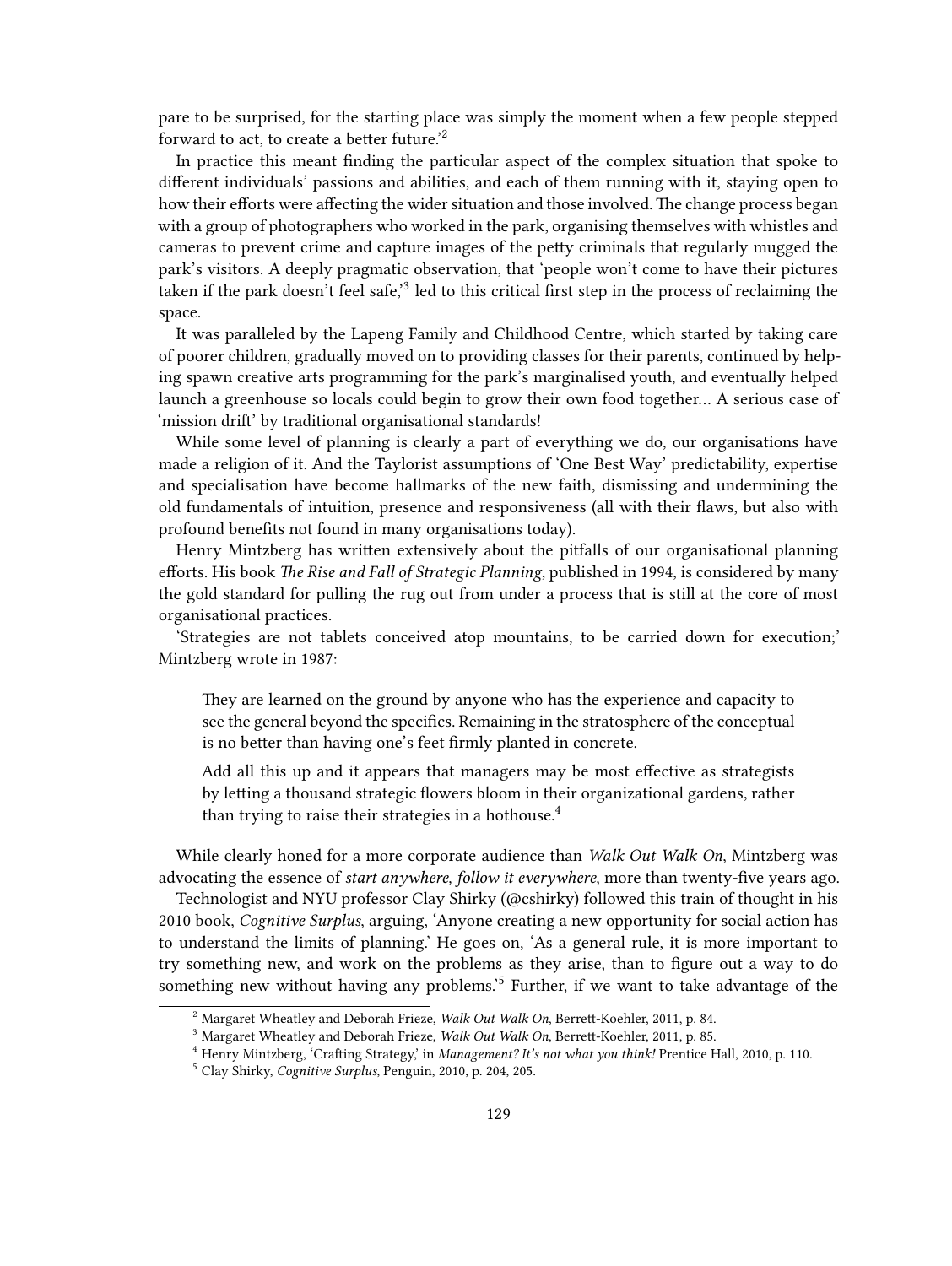massive untapped potential of our shared 'cognitive surplus,' we need not just one, but a lot of 'new somethings' and 'the only group that can try everything is everybody.'<sup>6</sup>

Shirky's approach was embodied during the people's uprising in Oaxaca in 2006 (described in Chapter 6). Of the 250 local barricades erected to keep paramilitaries from entering the city, many didn't follow the decisions set out by the APPO – the movement's primary organising body – if they didn't feel the decision made sense for their neighbourhood. 'We eventually started discussing agreements and decisions made by the APPO Council and the teachers' union,' wrote one activist of his experience with the barricades. 'There were a number of occasions when the barricade chose actions that were against those agreements, which in my view, only strengthened our capacity for organized resistance.'<sup>7</sup>

Another activist, reflecting on the autonomy on the barricades, saw this divergence as a fundamentally different approach to change:

The diversity of cultures on this globe will make our struggles look different. We have to learn from all the different paths towards transformation, but if we try to come to some agreement, I don't think we'll ever be successful. Each of us has to do what we can in our communities. That's how broad transformation will take place.<sup>8</sup>

Activist Yeyo Beltran's (@yeyoenoax) perspective on the primary organising shift that took place in Oaxaca in 2006 related to a practical acceptance of diversity, the idea that good ideas could come from a range of places, and that one didn't have to trump another, even if they might seem ideologically or practically incompatible.

Indigenous traditions in one place could sit alongside more modern and formalised processes in another place. The APPO could come to a decision, and several of the individual barricades would decide to put that decision into practice, while others could ignore it, or opt for something completely different. Different people and groups could 'start anywhere, and follow it everywhere,' while still contributing to a broader movement, simply by aligning themselves with the same overall mission.

The organisational argument for unity is intended to avoid the 'divide-and-conquer' strategies used by those being challenged. However, if we each have the freedom to challenge a policy or politician in whatever ways make sense to each of us, no single counter-strategy can break the movement. Our disproportionate focus on 'unity' may well be where many organisations have set themselves up for defeat. Relying on agreement in many situations makes us sitting ducks, easily tripped up by a single counter-strategy.

Discussions in which everyone has a chance to be heard are always an important piece of movement building, but we should not assume the need to agree on everything. (See Chapter 6 for more on when you might opt for consensus-based decision- making processes).

<sup>6</sup> Ibid. p. 207.

<sup>7</sup> Diane Denham, ed. "David," in *Teaching Rebellion*, PM Press, 2007, p. 291.

<sup>8</sup> Diane Denham, ed. "Adan," in *Teaching Rebellion*, PM Press, 2007, p. 325.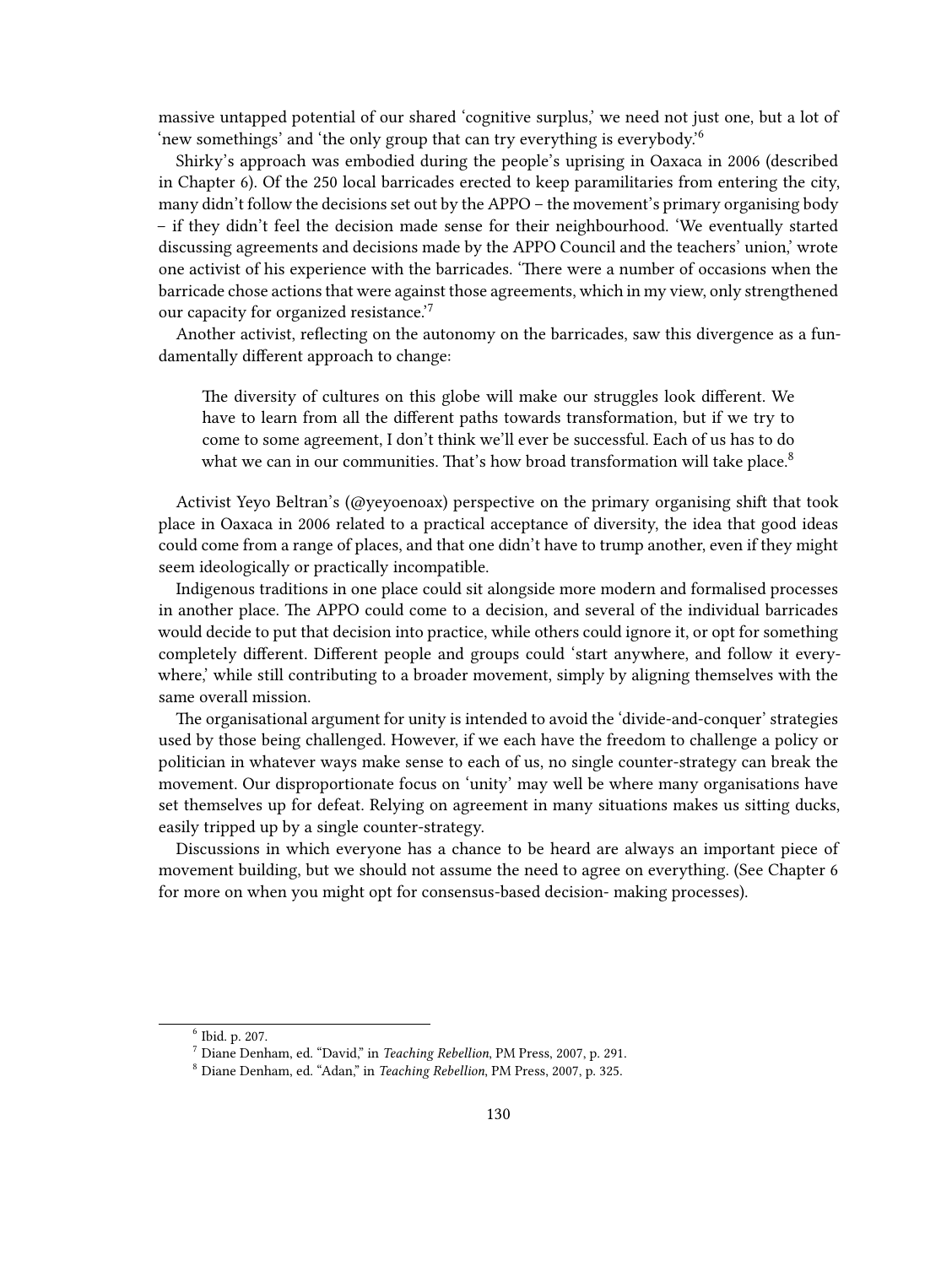## **'Scaling across' with the Occupy movement**

A close cousin of our faith in the wisdom of strategic planning, is the belief that good ideas can be infinitely 'scaled-up.' But thinking we can copy-and-paste a good idea from one place to another, ignores the same principles that regularly doom our efforts to create useful strategies, namely, the importance of contexts and relationships. Whether it's a programme that succeeded in curbing youth violence in one neighbourhood, or a way of reducing the spread of AIDS in a particular country, we are constantly searching for 'best practices' that can then be applied to countless other locations, like a formula, expecting the same results.

But because context and relationships are always emerging, taking a model that works in one place and imposing it elsewhere will only work through some combination of chance and disruption. Yet we keep trying, telling ourselves that if we can just find each of the silver bullets for each of our compartmentally understood social problems, we can apply them to the rest of the world and no one will ever have to worry about them again, like a disease for which a vaccine has been found.

Sadly, we have yet to find even one such silver bullet (or 'One Best Way'), but continue 'scaling up,' convinced that doing so is the only way to affect change across a broader system. However, there are more grassroots ways in which good ideas can be shared, person-to-person and community-to-community, rather than via an imposed formula, applied by those lacking the local experience to know which pieces of the previously successful approach to take, and which to ignore. Margaret Wheatley and Deborah Frieze describe this process as 'scaling across,' putting it at the heart of a broader approach called 'trans-localism.'

Suppose that the kind of large-scale systems change that many of us have been yearning for emerges when local actions get connected globally –while preserving their deeply local culture, flavor, and form.<sup>9</sup>

Trans-localism argues that in our increasingly interconnected world, a relevant idea that is given the freedom to spread independently will grow stronger and more resilient, adapting to its local surroundings better than any pre-planned, top-down intervention.

In January 2012 I found myself wandering around the modest 'Occupy Wellington' encampment in New Zealand's capital city. A half-dozen or so camping tents, a 'living room' space with chairs and a couch, and an enclosed kitchen, provided facades for an extensive display of political slogans and artwork. Homemade 'The people are too big to fail,' 'Lost my job, found an occupation,' and of course, 'We are the 99%' posters, grounded this tiny camp in a global movement of millions. The strength of this particular action was clearly more than its numbers of participants might have suggested.

Having spent a fair bit of time kicking around London's various Occupy experiments in the preceding months, I was keen to see what the slogan had become here, so many thousands of miles away.

I was quickly welcomed by the campers when it became clear I wasn't simply gawking at this unexpected use of public space. I met a man there named Trevor, who made me a cup of tea and invited me to sit down for a chat.

<sup>9</sup> Margaret Wheatley and Deborah Frieze, *Walk Out Walk On*, Berrett-Koehler, 2011, p. 28.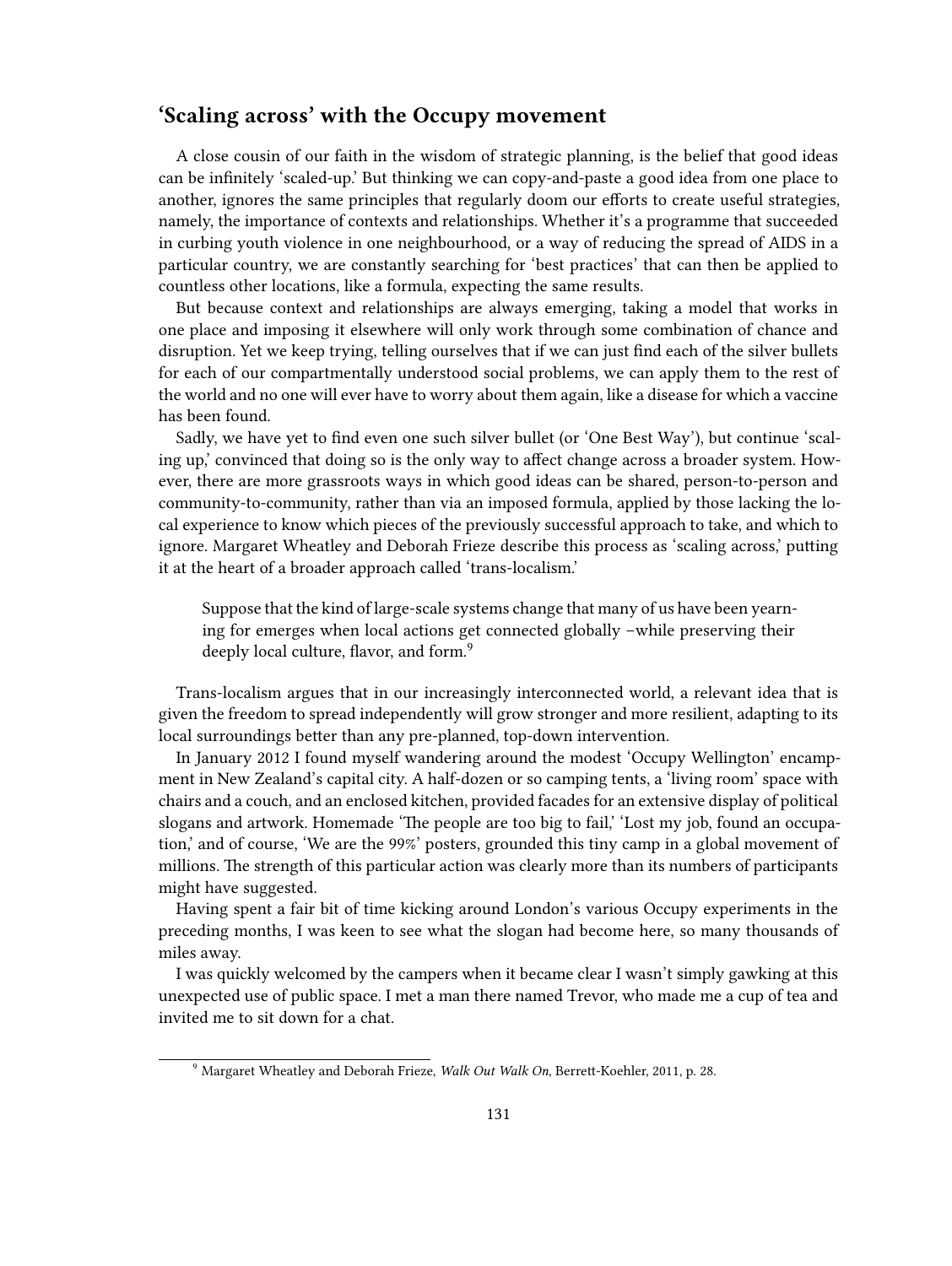Trevor was not a seasoned activist, though had devoted much of his life in the recent months to keeping the Occupy vision, as he perceived it, alive in Wellington. He had taken on a security role, to ensure the camp –while very much open to homeless Wellingtonians – wouldn't simply become an ill-equipped crash pad for those struggling with addictions.

Recently out of prison, with a missing eye and a face that told the kind of story most of us hope we'll never have to experience, Trevor explained to me a proposal he was making to the City Council the following week.

His idea? Teach homeless people how to snorkel.

I probably chuckled a bit when he first said it, but managed to bottle my initial response and ask him to tell me more.

His reasoning? Wellington harbour is full of seafood. Snorkelling would provide a means for the city's most marginalised to feed themselves for free, rather than going hungry. But knowing enough about the world of homelessness, he knew food was only a stepping stone to addressing a wider range of problems. The classes would include a cooking component – how to prepare your catch – offering both practical, employable skills, as well as a chance to build up the participants' social support bases by spending constructive time together.

While I'm not an expert in either homelessness or fishing, I saw that Trevor brought a certain experiential understanding of both to the table, and was doing his best to share that understanding with others.

I'm not qualified to weigh the merits of his idea, but it certainly captured the kind of divergent thinking that is needed, when so many organisations tend to start by dissecting new ideas from the conservative perspective of 'what will go wrong?' rather than 'how can we make this work?'

(A simple organisational tool for addressing this, when a colleague presents a new idea in a meeting, is to encourage everyone present to start by trying to improve the idea, rather than simply highlighting its potential flaws. I've heard this called 'yes/and' over 'no/but.' It is about contributing more constructively to seeing if an idea *could* work, rather than proving why it *might not*.)

It is possible that Trevor's idea *might* have worked in Wellington. I wasn't about to take it back to London and start encouraging homeless people to eat eels out of the Thames, but with so many other Occupy camps, there would inevitably have been other port or coastal cities that might have learned something from Trevor's thinking. This is not to say these other Occupy camps would each take a blueprint, and apply the same steps themselves, but that through a more organic, peer-to-peer sharing process, they might have found a core of an idea that they felt inspired to make their own.

Just as many of the tools discovered or adopted by the Zuccotti Park encampment in New York have since found their ways to camps around the world, those other camps have also offered-up their own learning and innovations and let them spread through the online and offline word-ofmouth channels that connect one Occupy camp to another.

A plethora of knowledge and ideas can be found on *interoccupy. net*, as well as a range of Twitter hashtags (#OWS, #Occupy, #O15, #GlobalNoise and others) and individual accounts of different encampments or spin-off projects (which include Occupy Debt, Occupy Our Homes, Occupy the Marines, and Occupy the Economy, to name but a few). None of these resources are ever imposed on other camps, but anyone from any camp that comes across, say, a better way of providing electricity, based on someone else's bike-powered systems, can propose it to their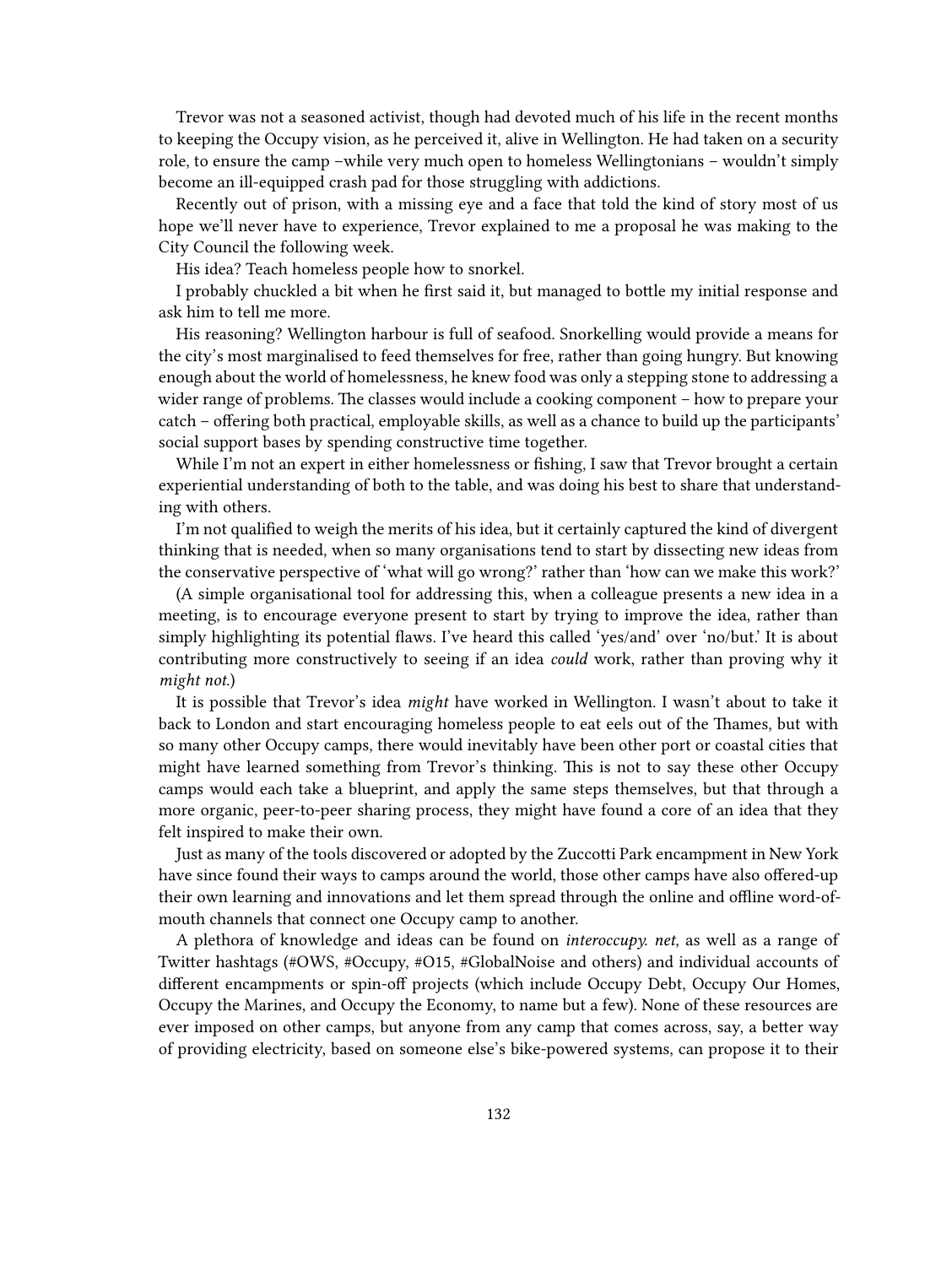own General Assembly, and members can decide together if they'd like to adopt or adapt such an idea together.

Occupy is far from the only example of 'scaling' across, though may be the biggest experiment to date. It also parallels the open sharing and adaptation at the core of the free software communities described in Chapter 5, which created much of the technical backbone for the Occupy movement.

Scaling across cannot guarantee the uniformity of outcome that most of our organisations futilely pursue, but if we give it the space, we might find the important stuff finds its way to where it needs to be.

## **Getting over organisational fortune-telling**

Imagine the fluorescent lights fully dimmed, as flickering candles cast ominous shadows across the boardroom's high-back orthopaedic chairs. Incense smoke clouds the light beaming from the overhead projector announcing next year's budget predictions, while a crystal ball sits before your Chief Executive Officer, perched mightily at the end of the long, daunting table.

'I'm seeing something!' he suddenly proclaims. Everyone leans in a little closer, keen to find out which jobs will survive the impending budget cuts, and whose programmes will be deemed part of the strategic vision that is just coming into focus.

A scribe sits by the guru's side, eager to minute the predictive insights that the crowd of directors has gathered there to witness.

Then, in a rapid-fire succession, the pronouncements are made. Everyone is free to leave, safe in the security of knowing all that will befall their organisation in the next five years. A document is produced laying out the steps for all others to follow, illustrating a clear path between 'a challenging now' and 'a successful five- years-later.'

Now take a step back, remove the crystal ball, incense and candles, and ask yourself how often, in your experience, that planning document, whatever the ritual that creates it, has lived up to its promise? Or how often the parallel processes of rolling out a good local idea to countless other locations, inhabited by different people, in different situations, end up looking anything like the results in the place the idea emerged from? The two- word suggestion coming out of this chapter in relation to how we plan what we do is simple: 'pay attention.'

Complexity is antithetical both to strategic planning, and to attempts to scale an idea beyond its place of birth. Context and relationships are everything, and thus approaches that don't keep both factors at their core and aren't able to change, as context and relationships do, are unlikely to create anything like their intended results.

'Paying attention' is about recognising the humanity of all the people involved in a project, inside or outside the organisation. Strategy, scaling-up and other top-down planning approaches, tend to turn people into numbers, and contexts into the limited traits any large group of people have in common, dismissing anything else that they might have to offer.

So by focusing on the now and addressing the realities of those involved, as they come up, we can help to reconnect the humanity principle with our planning processes. As long as we are clear on the purpose of our work, we can be freer with the practicalities of it. Autonomy means avoiding the outside imposition of structures or methods, putting a range of options on the table, and letting people find what works for them, when it works for them.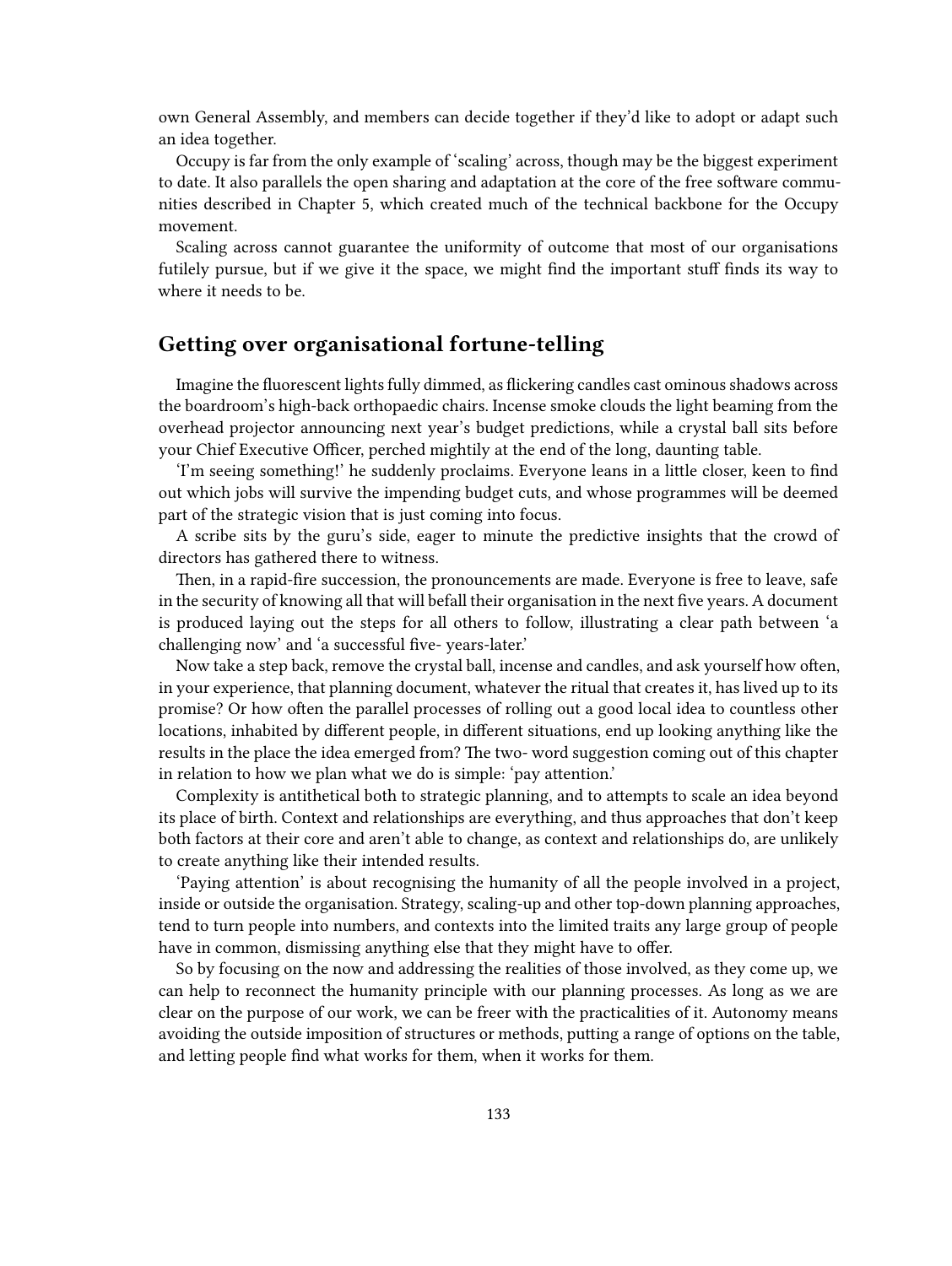Grassroots activism succeeds when people with an individual sense of purpose are free to connect with other people and activities that align with that purpose, on their own terms. If we try to take away the autonomy of committed individuals by telling them the steps they should take, or imposing a model that worked somewhere else on them, we are confining them to what we've decided they can or should be doing, limiting their (and our) potential in the process.

If you are still committed to the notion of 'strategy,' perhaps you could manifest it as an ongoing process of collective, short-term decisions, grounded in some general principles that all involved have been a part of developing and are keen to get behind?

If you are still committed to the notion of taking a good idea and scaling it up, perhaps that good idea should simply be made available to others (maybe making it 'open source,' sharing stories and principles publically?), so others can take it and make it what they will, without any obligation to follow the steps taken by others before?

While I realise that a lot of this chapter has been fairly abstract, I hope it has helped to paint a picture of how change often happens, in spite of the plans we make for it.

Should you be looking for the potted version, I'll conclude with a tweetable (140 character or less) summary:

*Stay flexible, don't expect to end up where you think you will, and respect context and relationships.*

*#morelikepeople*

#### *'more like people' planning*

*Humanity: Top-down planning processes reduce people to numbers, stripping away individual nuances. If we acknowledge each other's humanity, we come to understand the bigger picture much better than if we imagined everyone involved as cogs in a machine, with particular, fixed roles to play.*

*Autonomy: People give their best when they can set their own direction. If we tell them what to do, we will only impede their sense of purpose. We should always make sure our work feels like 'options,' not 'impositions.'*

*Complexity: There is always more going on than we can see. If we plan based on what we know, we will make it harder to see what we don't. Alternatively, if we clarify our purpose and act with both feet firmly rooted in our immediate realities, we can respond and adapt to the inevitable changes in the world that we are trying to affect.*

#### *Thinking Strategically*

I'm walking blindfolded, backwards into traffic at night, with a map to show me the way.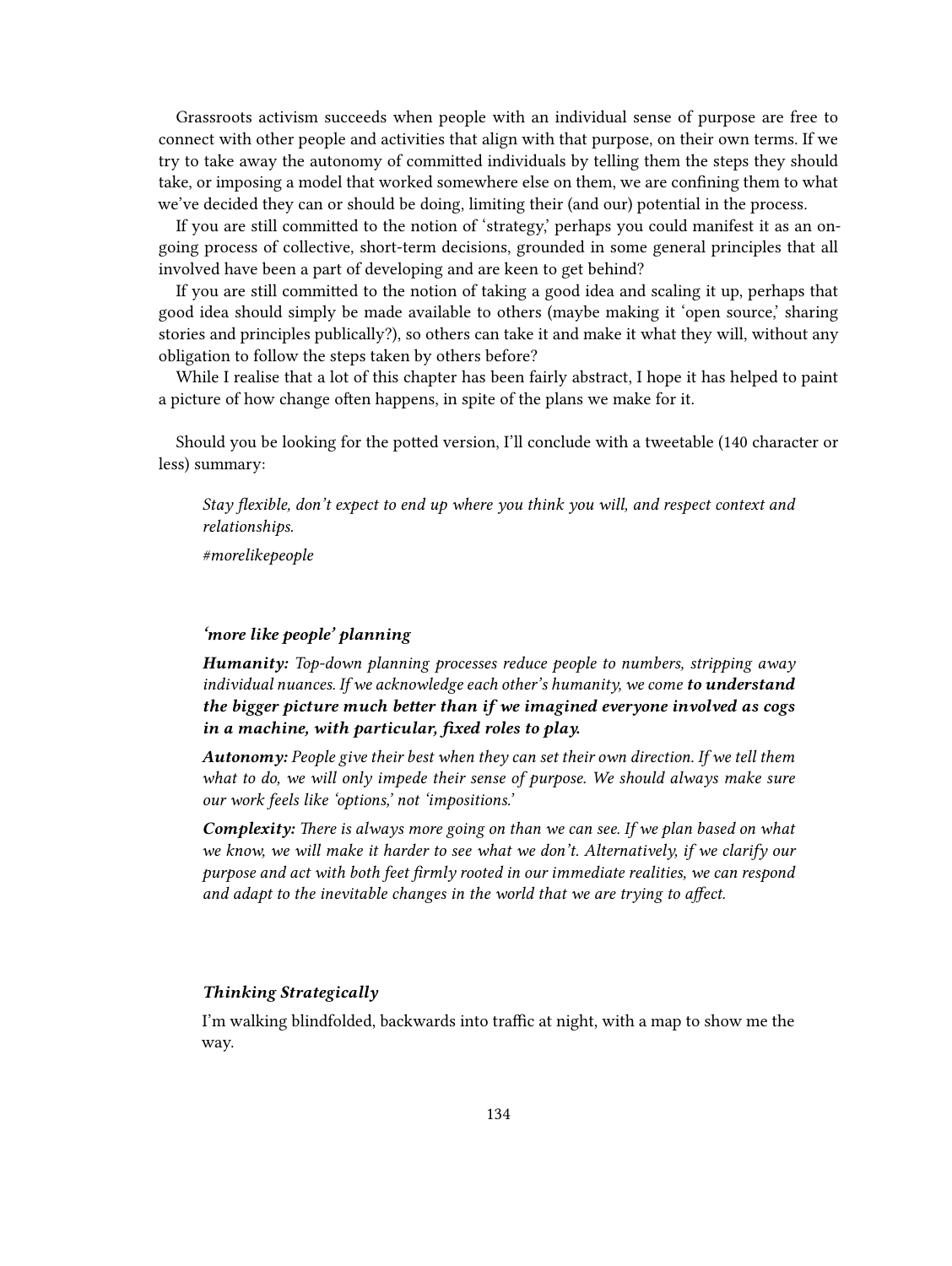Each step is written before it is taken, I am the author of a destiny that will never be.

I play at 'playing God,' which isn't as much fun as the real thing,

But the real thing is confined to a seemingly innocuous pair of words in the fine print: "Unforeseen circumstances."

We don't talk about them.

Those two words are a rabbit-hole deep enough to render our countless metrics obsolete.

We go down it, we may never come back up again. We have found a way to freeze time… or at least our place in it.

Through Perpetual Prediction we ensure tomorrow will never come, held at bay by the never ending 'today' we maintain through the magic of our denial:

"If tomorrow isn't what we've said it will be, then it is still today."

We fear the future, and so we try to predict it, Finding comfort in the illusion of control it offers us; Solace in the familiar wallpaper it applies to the unknown.

The obsession with a hypothetical 'tomorrow' leaves me neither here, nor there,

Disconnected from both the oneness of now, and the possibility of what's to follow.

Schedules, agendas, lists, plans, targets, strategies… We micromanage our precious time on this planet, aiming to maximise it, but instead whittling it down to the odd 'in-between' space that has narrowly escaped the ruthless chopping block of our calendars.

We trade 'purpose' for the closest objective we can find, moving from one to the next in a constant linear path, on a circular treadmill, finding ourselves no closer to the sense of meaning we so deeply desire.

We've been learning this futile dance for so long, many of us radiate disbelief at even the suggestion of 'another way.'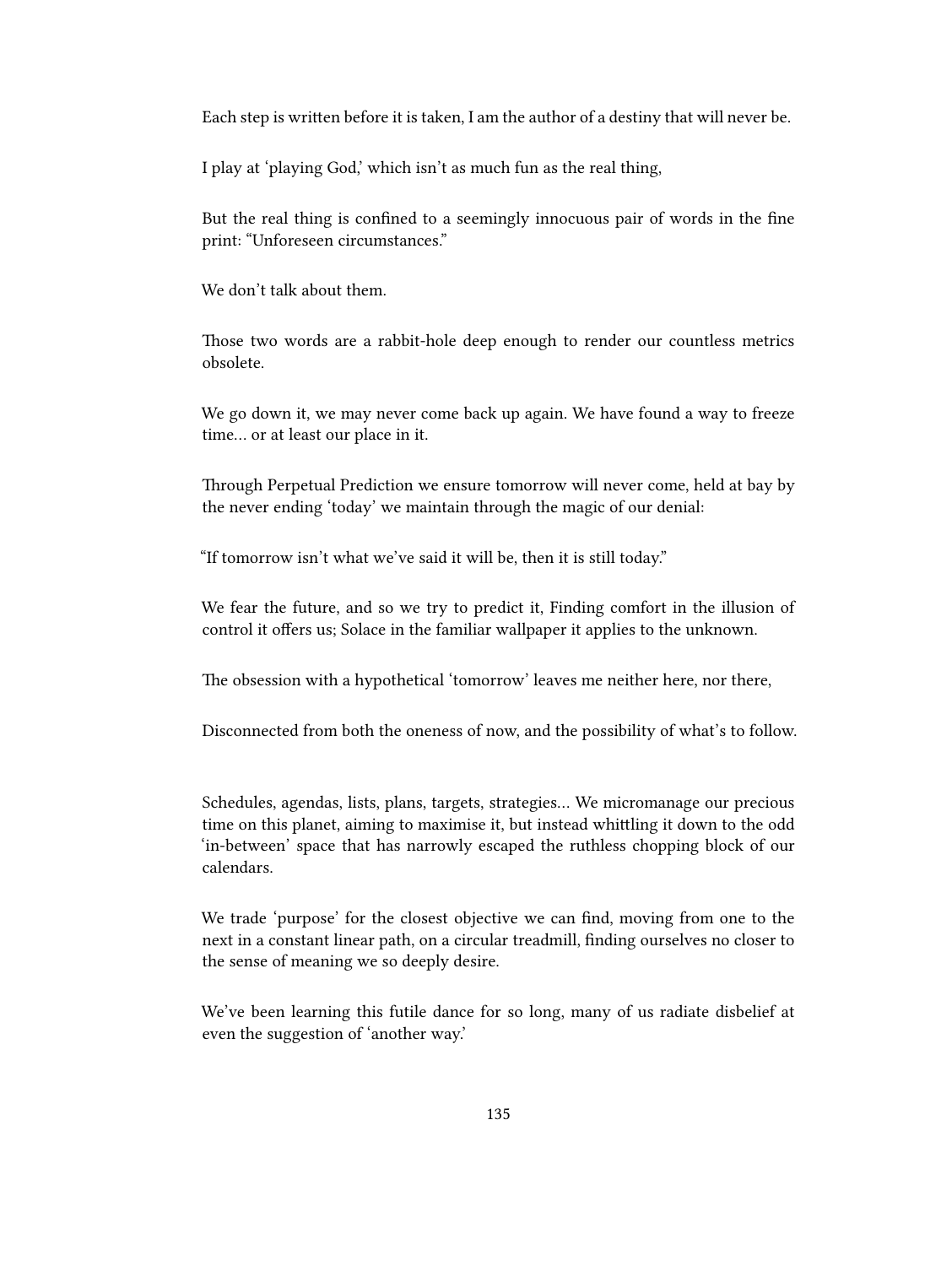But it's there. It's here.

It is ever-present, sitting invisibly just below the surface of the plans and projections we make, becoming ever-so-briefly visible in the moments when 'Life' sneaks up through the cracks and claims a bit of space for itself.

I'm tempted to grab it and hold on, but doing so would involve letting go of that map I'm stumbling backwards into traffic with.

That map feels like it's all I've got, but really, all that I've got is the possibility of letting go of it, and finding Life in the places it used to be…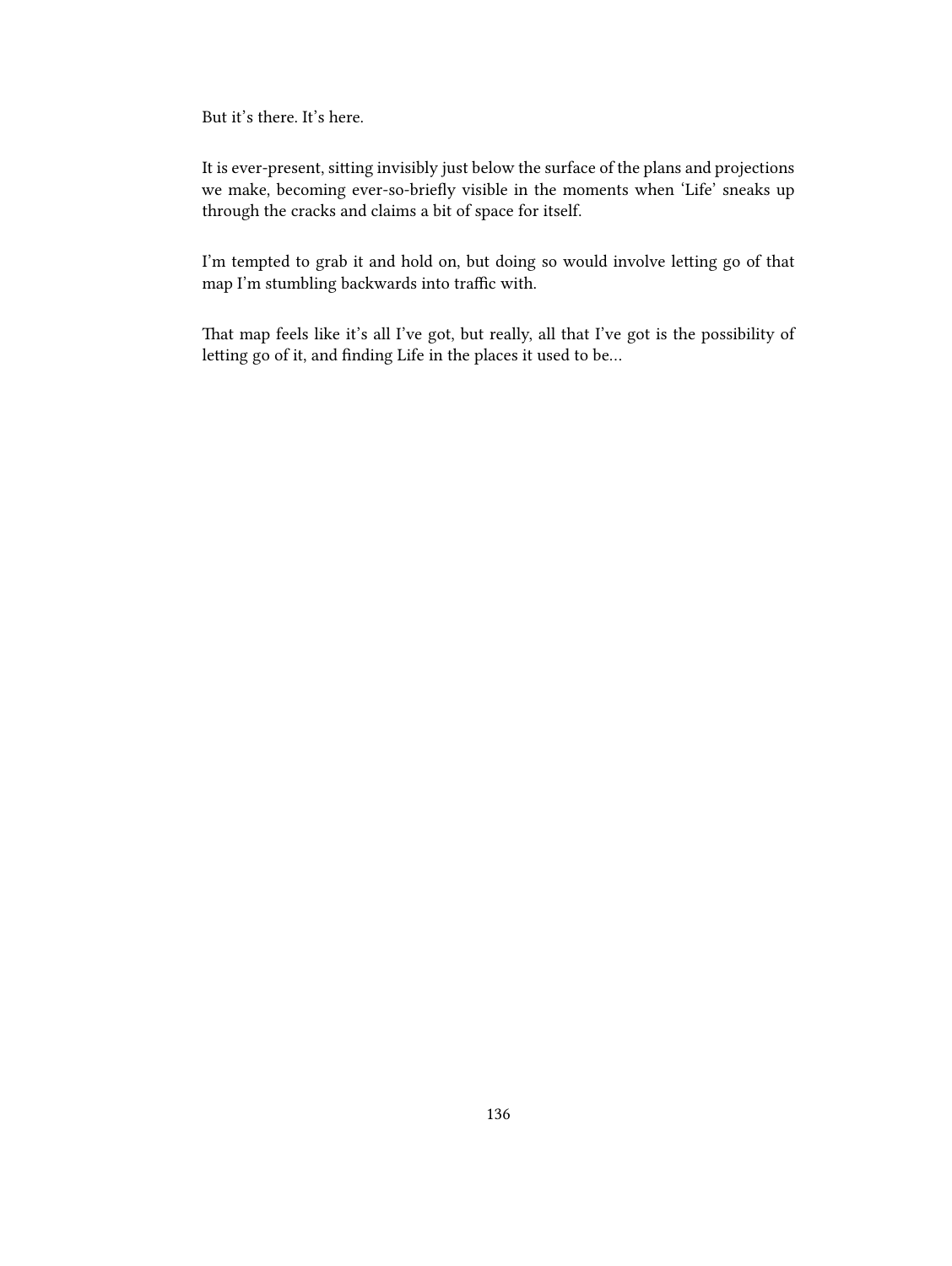# **Chapter 9 — Accountability: From 'compliance' to 'trust'**

*'Not everything that counts can be counted, and not everything that can be counted counts.' – William Bruce Cameron*

*'If it can be measured, it can be managed.' – Unknown Taylorist*

*Any professional will tell you the importance of accountability, but often what they actually mean by accountability is a much more hierarchical and coercive notion: compliance. How many of those same professionals will argue for the importance of trust, which is actually the core of a more effective and meaningful form of accountability?*

*Compliance is usually enforced through an obsessive use of number and check box-based systems, grown from a deep mistrust of what people have done and are meant to be doing, whether as staff or as grant recipients. Trust, on the other hand, fosters a kind of accountability that can't be 'gamed' through clever fiddling. As we allow and encourage people to connect with each other beyond the rigid parameters of their job titles and departments, we may find they develop stronger relationships that don't require any of the mistrusting, time- consuming systems of compliance on which we've long built up our organisational illusions of accountability.*

*Compliance = accountability without responsibility, via control. Trust = accountability with responsibility, via autonomy.*

## **Accountability and compliance**

A few years ago, Paul Barasi, Veena Vasista and I wrangled a meeting with a national director of a large funding body. The three of us wanted to talk with them about developing funding systems that encouraged more equal relationships between funders and funded groups, opening up opportunities for learning and innovation in the process.

The director nodded along to our presentation, even occasionally finishing our sentences for us; he was clearly well versed in the pitfalls of the current system, having been a part of it for many years. But when it came to discussing alternatives – how we could develop more trust-based systems, reliant not on outside imposition to do the right thing, but on the intrinsic motivation that characterises strong relationships – things went cold.

There was a clear acknowledgement that the current system was filled to the gills with problems, but still a belief that that system was also, somehow, critical to maintaining accountability. Or at least the appearance of it.

This is one the first obstacles that comes up with organisations and funders any time I begin to discuss 'more like people' ideas: the ever- important question of 'accountability' – whether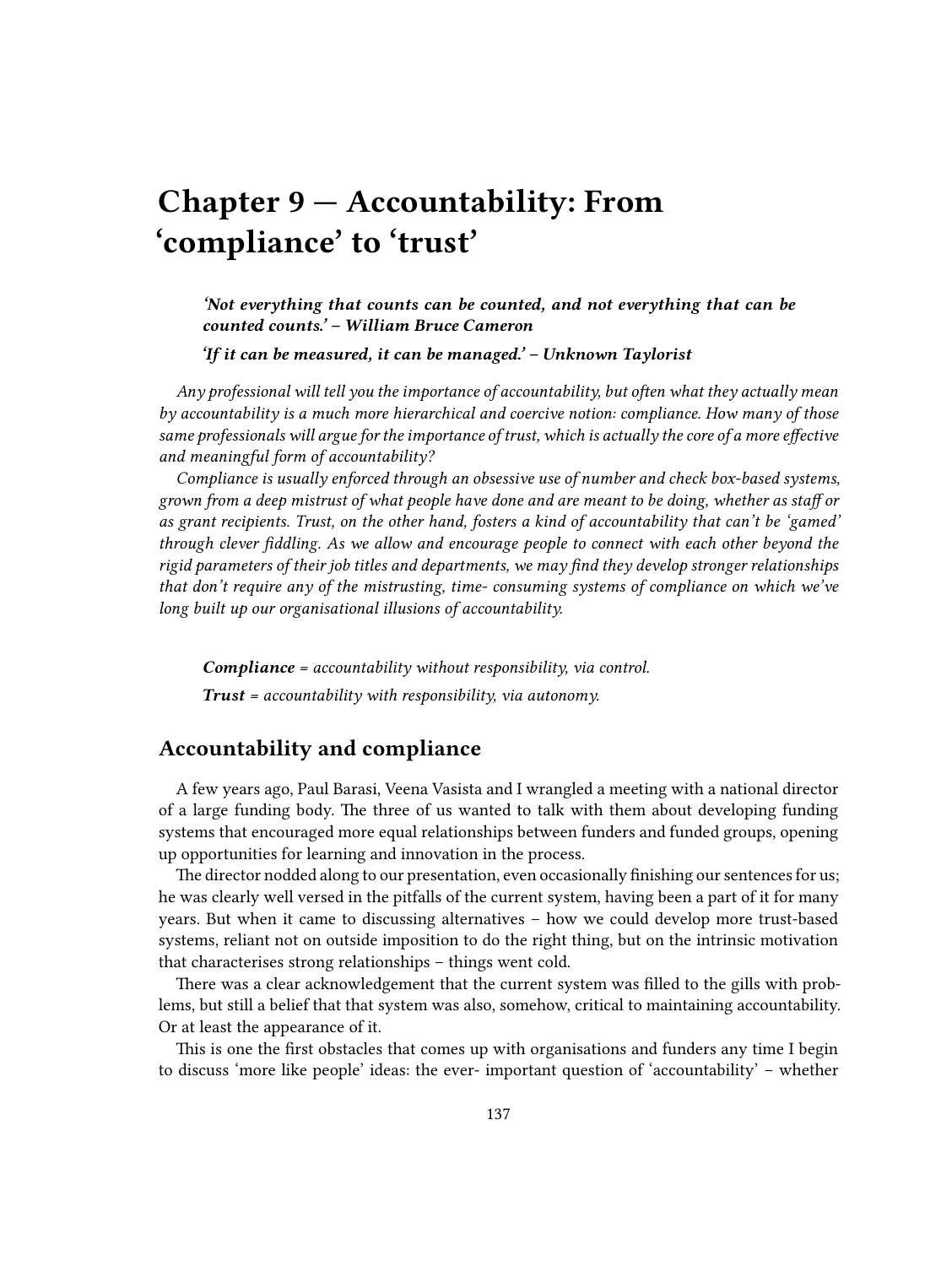between funders and funded groups, staff and managers, or organisations and the people they serve.

Every group needs accountability, though I reckon we wouldn't have such negative associations with the concept if it weren't used so frequently to describe manipulative, top-down compliance measures, rather than relationships rooted in trust.

Compliance is *one approach* to accountability; it is typically imposed through targets, outputs, checkboxes and other requirements imposed by one group on another. It enshrines an unequal relationship in its very DNA. It is the practical essence of Douglas McGregor's description of a 'Type X' view of humanity, where a small number of 'good guys' spend much of their time and energy policing the much larger number of 'bad guys,' assuming it is the only way to get anything accomplished, but inadvertently spawning the very kinds of negative behaviours they wanted to avoid. As many others, including Clay Shirky, have explored, *when we create systems that assume mistrust, we are more likely to provoke it than if we start from the assumption of trust and address the challenges as needed.*

Accountability is a much broader concept than compliance. It doesn't have to be a means of reinforcing existing power dynamics. It can instead mean fostering a mutual sense of responsibility among people with shared interests. Compliance is an attempt to subvert the most critical component of accountability: responsibility. Through control systems, we offer ourselves the illusion of accountability, some truly believing that all the requisite paperwork is really a sign of people doing what they're supposed to, others more cynically knowing that as long as the right boxes are ticked, their heads won't be next on the chopping block.

The book *Getting to Maybe: How the world is changed* summarises the costs and realities of compliance-focused accountability, contrasting the typical funder's emphasis on learning and innovation with an underlying demand to produce results. 'This tension … is seldom recognised, much less openly discussed. *Accountability messages trump learning messages every time*. As sure as night follows day, this attitude leads those who receive funds to exaggerate results and hide failures.<sup>1</sup>

On the other hand, there is the kind of accountability that exists amongst friends, family, communities, and even large social movements. This is the unspoken accountability that emerges from equal relationships, which says 'I am going to do the best I can, because I don't want to let down others I respect and believe in.'

This accountability is enforced by each individual, on themselves, while their commitment encourages it in others.

When our systems impose compliance measures, they encourage a flight from trust, and ultimately from responsibility: people gaming them to get what they need, with no sense of accountability to those making the impositions. Sometimes this is malicious, more often it is practical. Like so many of the 'more like machines' systems of the Old World, their assumptions of mistrust and dishonesty tend to breed it where it wouldn't otherwise be found. And these systems run deep in our organisations, inside and outside their walls.

We can't have true accountability without responsibility, but responsibility can't be imposed through compliance. A different approach is desperately required; the impacts of the old ways are all around us, should we choose to see them for what they are.

<sup>&</sup>lt;sup>1</sup> Frances Westley et al, *Getting to Maybe*, Vintage Canada, 2006, p. 182.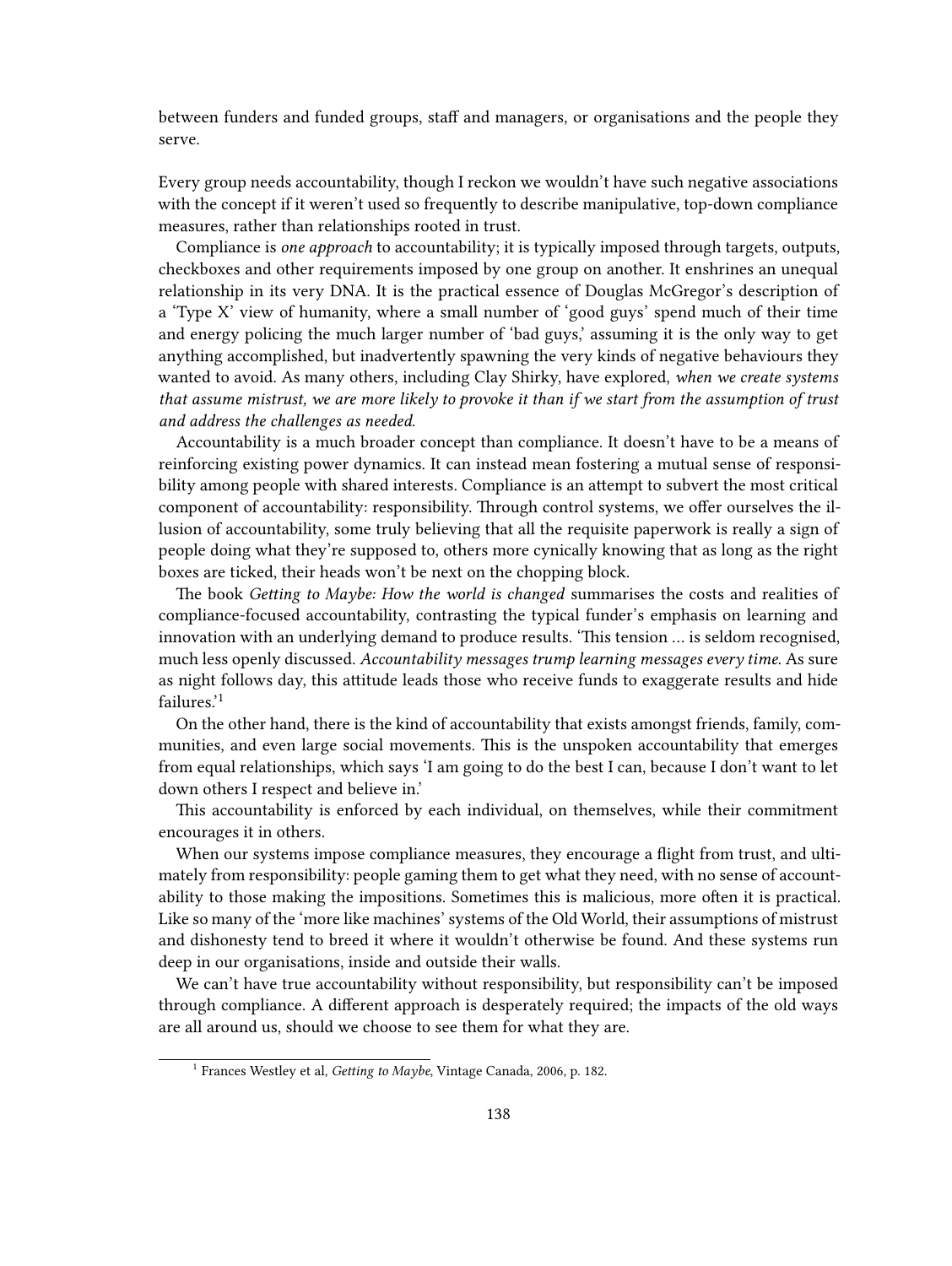## **Teaching social workers to miss the forest for the trees**

Children's social services in England, like those of many other countries, don't always have a sparkling public reputation when it comes to face-to-face relations. Like police, social workers who tackle state-mandated child protection cases spend their days witnessing and intervening in many of society's darkest moments. From paedophilia to domestic violence, a social worker often observes the worst of what human beings are capable of in a typical working day. It takes a special kind of person to avoid becoming jaded by a constant barrage of such experiences.

Combine those experiences with cumulative decades of government policies legislating evermore-extensive reporting requirements in the name of 'greater accountability,' to the point where frontline staff are expected to spend, on average, 60 percent of their working week filling out paperwork.<sup>2</sup> For instance, when a child on your caseload goes missing, you may not be able to escalate the investigation until you have received proper sign-off on a range of time-consuming process documents. Without these documents, you, personally, could be found liable for whatever becomes of the missing kid. Sometimes these processes are hardwired into computer systems and cannot be easily overridden, meaning that reporting undermines the ability to, say, involve the appropriate specialist, or a parallel agency, on short notice, in the critical moments when a child's safety is at risk.

Indeed, the professional accountability systems of child protection agencies in the UK (and elsewhere) often *undermine* the work of those who are meant to be ensuring child protection.

As we've discussed before, when a Taylorist sees a problem, they aim to fix the part they perceive to be 'broken' – in these cases, the 'parts' are the individual workers, and the 'fix' is more complicated compliance measures for each of them to complete.

Conversely, when someone who understands complex systems sees that something is not working as intended, they will aim to shift the relationship dynamics, rather than the people themselves. In practice, this might mean starting to better understand the relationship dynamics among individual social workers; among social workers and senior practitioners, doctors, lawyers, probation officers, etc.

From there, working to improve these relationships becomes key, but doing so inevitably involves acknowledging that power and hierarchy distort the sharing and flow of information. In the investigations that have followed several high-profile child welfare scandals, poor relationships among professionals have been identified as a central factor in the gaps that appeared, yet have remained largely unaddressed, as the application of their conclusions would challenge the underpinning mythology of compliance-based accountability.

## **Creating 'failure modes'**

As the number of oversight policies grows, they often start to work against their stated aims, running afoul of one another as they cross paths in the real world in ways their architects hadn't planned for. The social worker, so preoccupied with the paperwork their job requires of them, misses a more obvious problem in a child's home because their attention was absorbed by their clipboard, or the stresses of another case for which they haven't been able to receive the necessary

 $2^{2}$  I dated a social worker for three years; this was the accepted rule presented during inductions.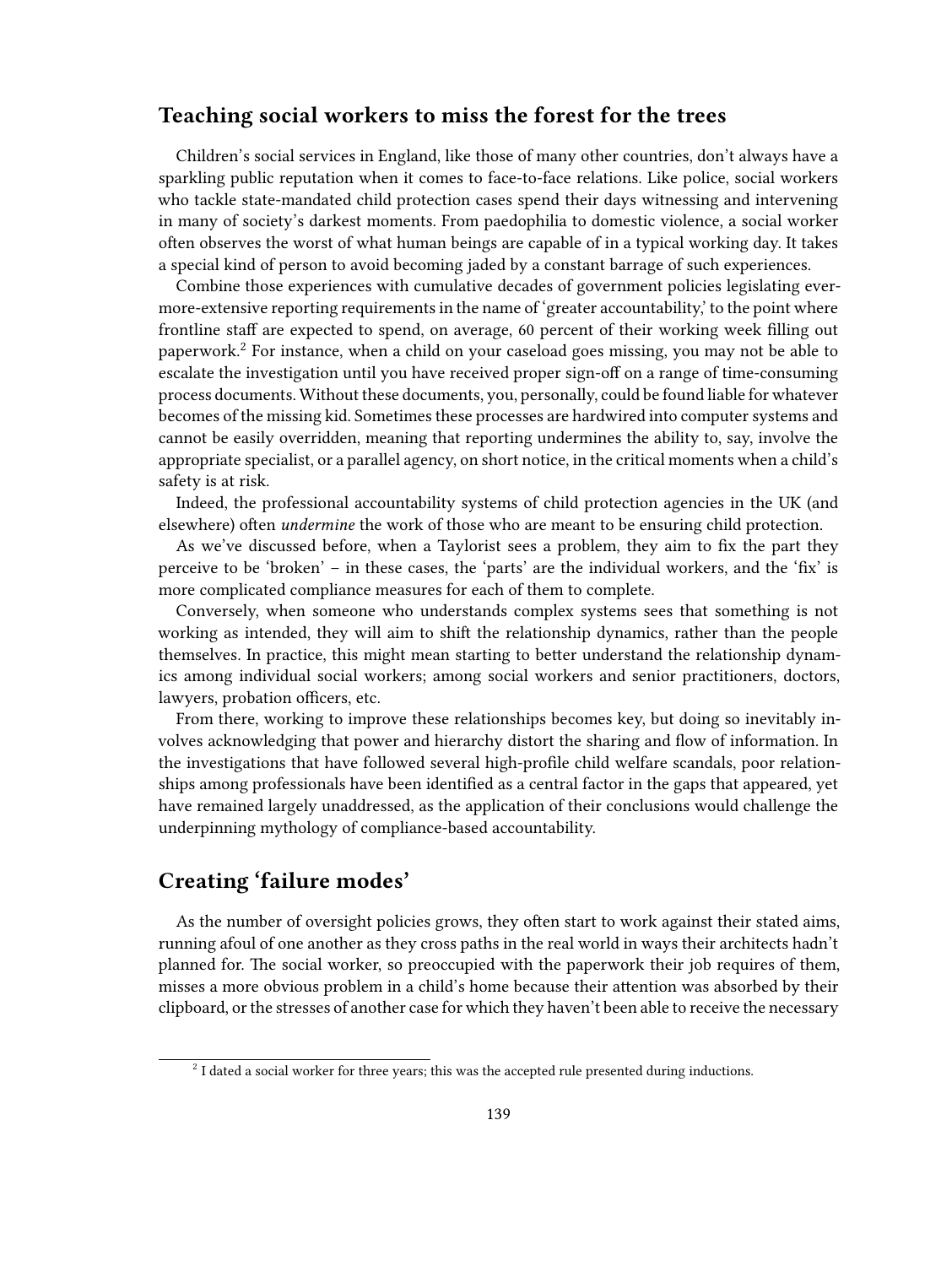support. These are the kinds of policies that gradually produce an inability to see the forest for the trees; the 'abuse' from the 'three-page list of signs of abuse.'

An engineer would describe these policies as new 'failure modes': solutions to particular problems that unexpectedly create new problems in their wake. But engineering isn't the only place where proposed solutions have unintended consequences. For example, a classic 'failure mode' in urban planning might emerge when a traffic light is installed at a local intersection following a car accident there. Seems sensible, right? Then at another intersection a few blocks away, another is installed following a separate accident. And then again, in the same vicinity, after a third tragic crash…

Eventually, the lights are so numerous, that frustrated motorists and pedestrians either start running reds or jaywalking out of frustration at their inability to get around, or stop paying as much attention because the traffic lights have let them absolve their sense of personal responsibility for road safety. In both cases, the result is the same: accidents once again begin to rise.

Alternatively, Bohmte, Germany, and Drachten, Holland, removed *all* traffic regulation, forcing motorists to pay closer attention to what they are doing behind the wheel. This system is called 'Shared Space' and was envisaged by the late Dutch traffic specialist Hans Monderman. The European Union has since part- funded its continued implementation around the continent, as it has proven so successful in reducing accidents *and* improving traffic flow in several sizable cities.<sup>3</sup> When everyone is paying attention and knows they are responsible to each other for their choices on the road or sidewalk, everyone benefits. This is trust- based, mutual accountability in action.

## **Numbers as replacement for trust**

No method of compliance can effectively replace the kind of accountability that mutual trust provides in a relationship. The work created in attempts to do so is immense. Numbers have traditionally been seen as a substitute for trust, providing a way of measuring whether someone has done what they said they would. Or so we tell ourselves.

Too often we see numbers as an end point – the holy grail of research, evaluation, analysis, planning – rather than a step along the journey towards better understanding. But, as Margaret Wheatley says so unequivocally, 'nothing alive, in all its rich complexity, can be understood using only numbers. Nothing.'<sup>4</sup>

When numbers become the end game, the pressure to manipulate their journey, fiddling, adjusting and otherwise reconfiguring them is immense. This is the essence of Goodhart's Law, named for Charles Goodhart, a former director of the Bank of England. Goodhart's Law declares that if numbers are used to control people (as with any numeric report requirements, as well as bonuses or penalties based on achieving or avoiding certain figures or numeric standards), they will not create the intended results. They may even undermine them.

<sup>3</sup> Catherine Bosley, 'Town ditches traffic lights to cut accidents,' *Reuters,* 11 September 2007. http:// www.reuters.com/article/2007/09/11/us-germany-traffic-odd-idUSGOR14512420070911

<sup>4</sup> Margaret Wheatley, *So far from home,* Berrett-Koehler, 2012, p. 110.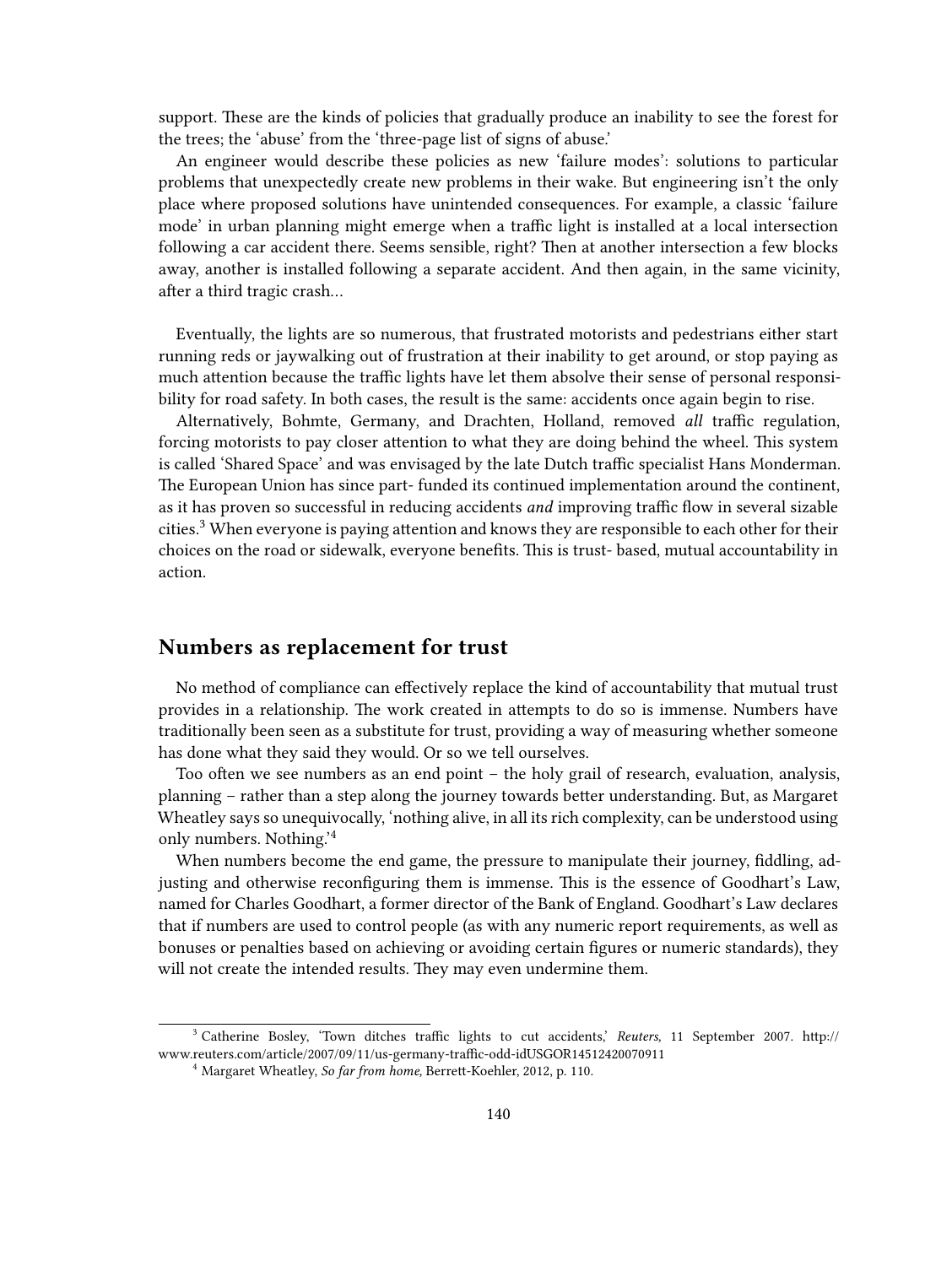## **Evaluating our work, without undermining it in the process**

Program evaluation consultant Michael Quinn Patton has gone some way to addressing some of the accountability challenges that have dogged the non-profit sector; namely that fixed, linear, cause-and-effect processes are ill equipped to map how change happens in the real world. The 'developmental evaluation' method that he has pioneered is 'an approach to evaluation especially appropriate for situations of high uncertainty where what may and does emerge is relatively unpredictable and uncontrollable.'<sup>5</sup>

Its primary practical difference from most traditional evaluation methods is in the scrapping of what we would think of as the baseline – acknowledging that judging the present by the standards of a narrowly defined past will inevitably limit our understandings of what has actually taken place. When we ask – or more often *require* – this of others, it is no surprise that we don't end up with the quality of information we had hoped for. It simply wouldn't fit the frame we had offered to explain the project or campaign.

Instead, Patton talks about 'situation recognition' and creating a 'baseline' from what people recognise as their context at the start, the end, and at various stages throughout the project, gradually observing the differences between situations, based on understanding how the patterns at play may have changed, rather than predetermined outputs or outcomes.

Developmental evaluation is an iterative process, embedded in the first stages of planning, and continuing throughout the entire project or campaign. It does not simply look back at the end and ask 'did this work?,' it perpetually asks 'is this working?' and when it isn't, makes adjustments to both the project plan and the evaluation and project designs.This 'double-loop learning' approach doesn't simply respond to problems and correct them (single-loop learning), but looks at the sources of the problem and changes the system along the way. For example, a thermostat offers single-loop learning, adjusting the temperature when it gets too hot or cold; a double-loop system also addresses the insulation or ventilation in the building. Similarly, the Shared Spaces traffic system doesn't simply put up new stop signs to address dangerous intersections; it seeks to completely change the dynamics that lead to road accidents.

Addressing complexity in our evaluations requires more trust than we tend to offer, whether as funders, organisations, or managers. It requires the kinds of first-hand, real-time, on-the-ground updates that our traditional systems don't often notice. It recognises that a subtle observation by an outreach worker in a homeless shelter may be far more valuable and timely in understanding what has gone wrong with a service than an entire box of intake forms, questionnaires, or monitoring data. Rather than trying to establish proof, developmental evaluation trusts the observations of many participants along the way, adjusting as it goes based on real-time feedback.

While Patton describes a range of specific conditions in which developmental evaluation is most appropriate, many of its principles can apply not only to a wider range of evaluations, but to a wider range of accountability questions, from how staff supervisions and appraisals are handled, to how organisations work in partnership with one another.

<sup>5</sup> Ibid, p. 7.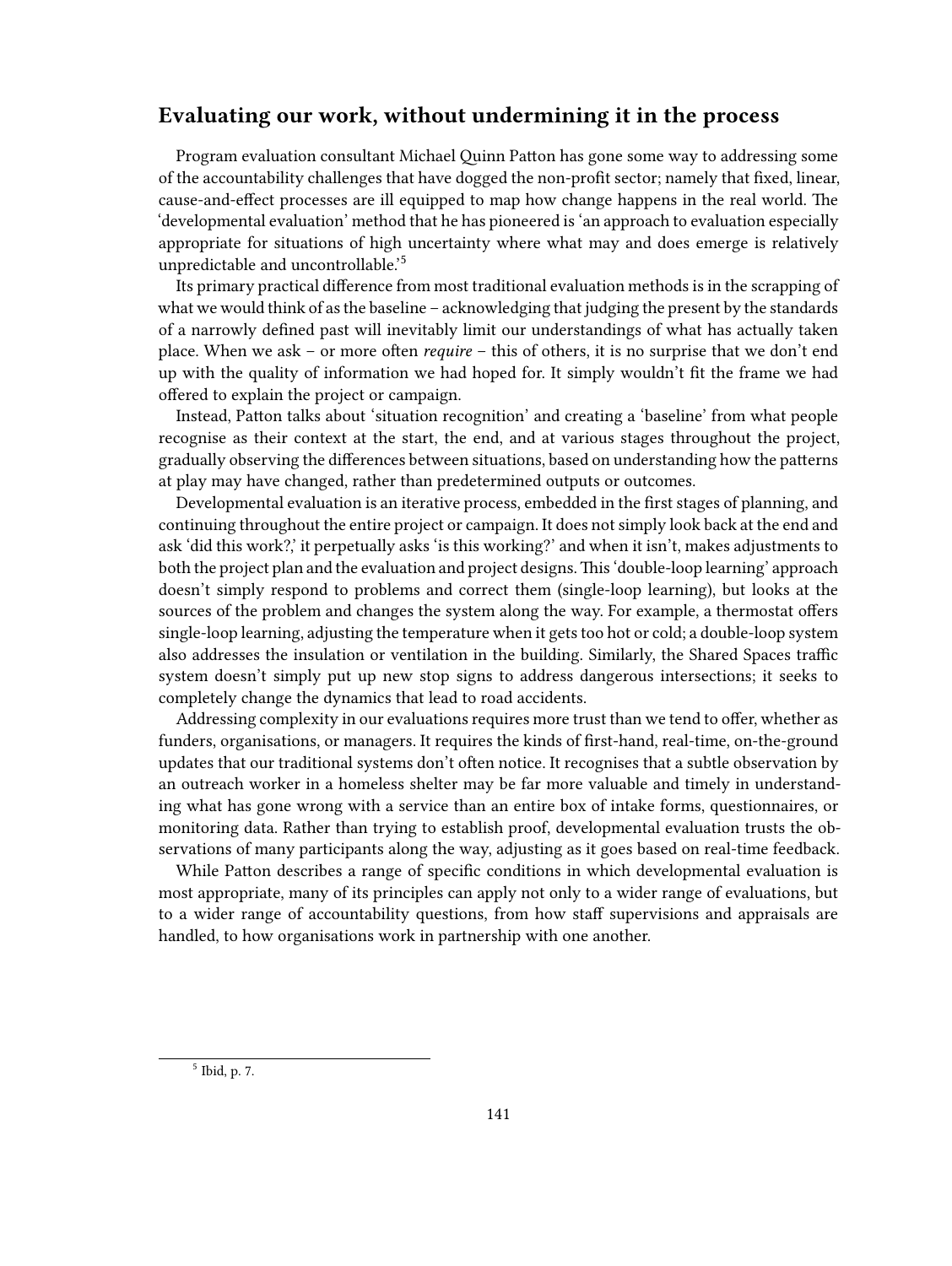### **Banking on trust**

Can we imagine a banking system founded on trust rather than compliance? The idea may seem far-fetched, but in fact, the celebrated Grameen Bank, the 'bank of the poor,' founded in Bangladesh by Nobel Prize winner Muhammad Yunus, has achieved just that, and boasts a repayment rate on its micro-loans of nearly 97 percent – and trust-based relationships are a key reason why.

Grameen began by offering low-interest 'microloans' to groups of craftswomen in rural Bangladesh. The bank's approach has helped millions of women to break the poverty cycle perpetuated by loan sharks who kept women borrowing at rates that would never allow them to earn more than a daily subsistence for their work. While the Grameen approach has been adopted all over the world since its founding in 1983, very few of its spin-offs have taken to heart one of its most critical elements: the trust among the women who come together in small groups to receive loans from the bank, and the trust the bank offers these groups of women to be accountable with their loans. As Paul Sinclair writes:

There is no legal instrument between the lender and the borrower. Grameen considers its relationship to be with people, not with papers. They build up a human relationship based on trust. Grameen succeeds or fails depending on how strong their personal relationship is with the borrowers.

Their experience with bad debt is just 3.47%. Even then Grameen does not conclude that a defaulting borrower is a bad person. Rather that their personal circumstances were so hard that they could not pay back their tiny loan. Bad loans of 3.47% is seen by Grameen as the cost of doing business and it also represents to them a constant reminder that they need to improve in order to succeed.<sup>6</sup>

The key lesson here? When we give trust, we get trust back. Not every time, but in most situations, most of the time.

The Grameen approach doesn't need contracts – it has something far more effective (and cheaper to manage!) to make sure its loans are doing what they are meant to be doing.

When we take the same assumption from the granting of the loan, and apply it to the reporting process, we don't need all the monitoring forms we once did, either.

When we ask for numbers – whether from staff, or funded groups, or those we support – we undermine their judgments. If we give them the chance, without the pressure to produce figures (not stopping them if they feel numbers *do* help to tell their story), we may find that we have encouraged a more honest understanding of the issues.

This approach shifts the power dynamics by offering trust; giving them the chance to provide a narrative that makes sense within people's experience, rather than the frameworks we have created for our own convenience or preference. Those who are trusted are more likely to be trustworthy. When people you fund, research, employ, support or evaluate are trust-worthy, you're more likely to hear the important stuff from them, rather than a finely tuned propaganda piece, invariably filled with the kinds of selective numbers which succeed only in giving us the false impression of knowing what's going on.

<sup>6</sup> Paul Sinclair, 'Grameen Micro-Credit & How to End Poverty from the Roots Up,' OneWorldOnePeople.org, 24 October 2011. http://www.oneworldonepeople.org/articles/World%20Poverty/Grameen.htm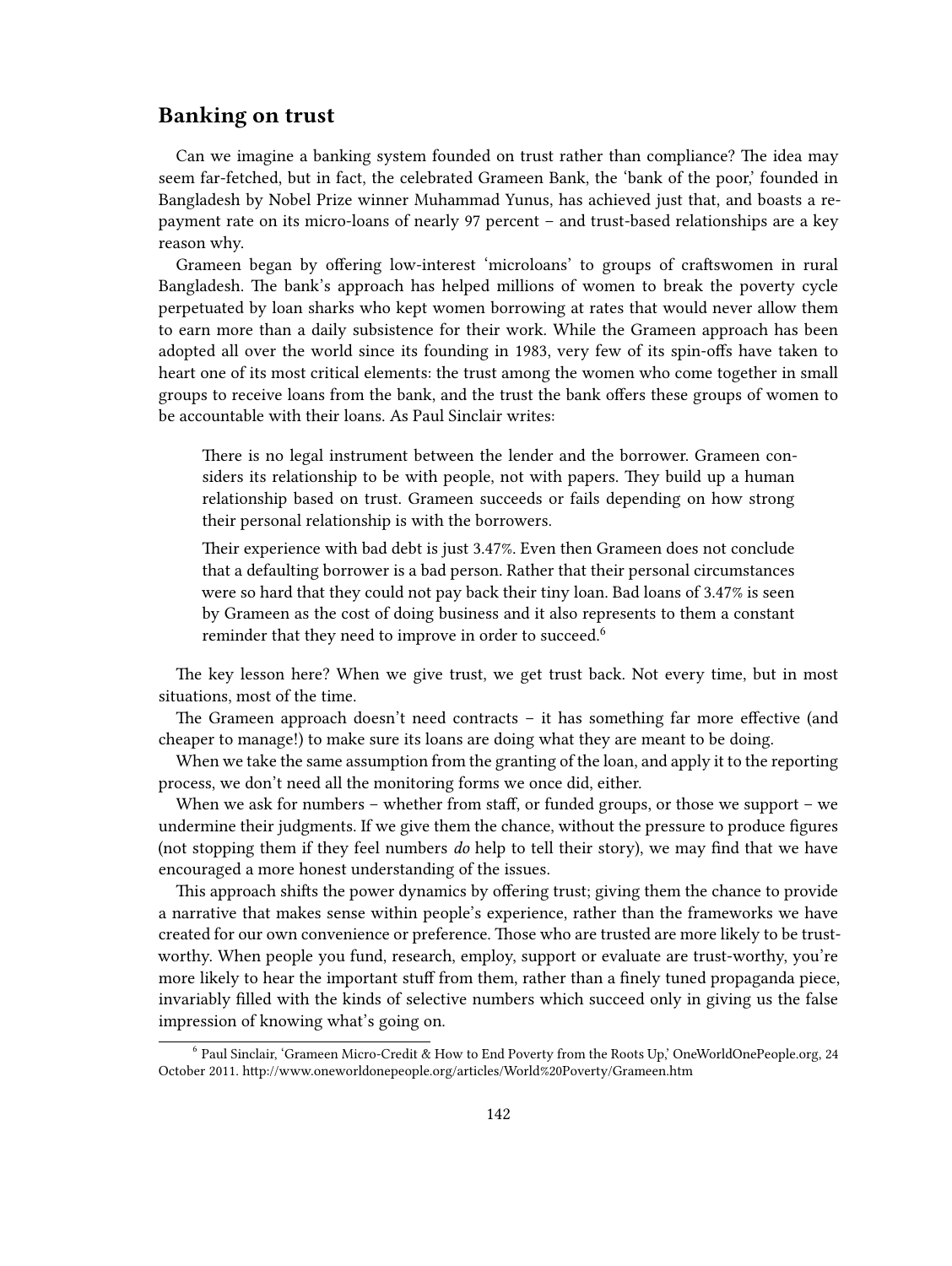## **Trust grows from the seeds of empathy**

To rebuild accountability requires a sense of responsibility. When we are trusted, we feel more responsible for what we do, and in order to build trust, we need to share a sense of empathy with one another. When we can empathise with each other, we lay the foundations for trust. Thus, systems that create superficial distinctions between staff from different departments, or of different ranks, or between 'professionals' and 'non- professionals,' make it harder to find empathy and establish trust.

Think about how rarely in our traditional 'more like machines' workplaces, friendships cross over the divides of 'team' and 'rank,' compared to how often they remain isolated by one or both divisions?

The first key to supporting an empathic working environment is to provide the unstructured space for non-pragmatic relationships to emerge. Think back to Chapter 5's descriptions of '*The Tuttle Club*' as a hub for innovation and new ideas. Just like the organisational pursuit of innovation, if we are serious about fostering the kinds of relationships that enable trust-based accountability, more often than not, we just need to get out of the way.

This is why the pub (cultural barriers discussed in Chapter 4 aside, for the moment) is so crucial – it lets people hang out on their own terms and connect with one another, beyond their titles and the assumptions those titles instil in others.

Unstructured spaces are also part of the significance of smoke breaks, where smokers are able to talk to each other without any objectives, and with a degree of candour that the office denies.

And it is one of the strongest arguments for the use of social media in the workplace, offering a similarly unstructured setting for the kinds of interactions we crave, and which help us connect with each other as fellow human beings, rather than simply as colleagues with particular roles to play.

And social media does this without the culturally exclusionary effects of the pub, or the health impacts of either the pub or the cigarette break!

When these kinds of spaces open up – online or in person – they might need a bit of priming. People who are used to sitting at a desk for eight hours straight may not jump immediately at a looser, more flexible way of working. When you suggest a group of staff go to the park at 2pm on a sunny Wednesday afternoon, it is unlikely that those who most need the space will immediately embrace the opportunity. But as more people decide to take the freedom to create free spaces – within or beyond office hours – to get to know each other without a pre-set agenda, the bug often spreads.

These are the kinds of steps outlined in Chapter 7, from which an individual's actions can gradually come to affect broader culture change.

If we start to open the spaces for non-professional relationships to grow, we sow the seeds of empathy, which enables the possibility of trust and with it a very different, less bureaucratic and time-consuming way of maintaining accountability for what you do.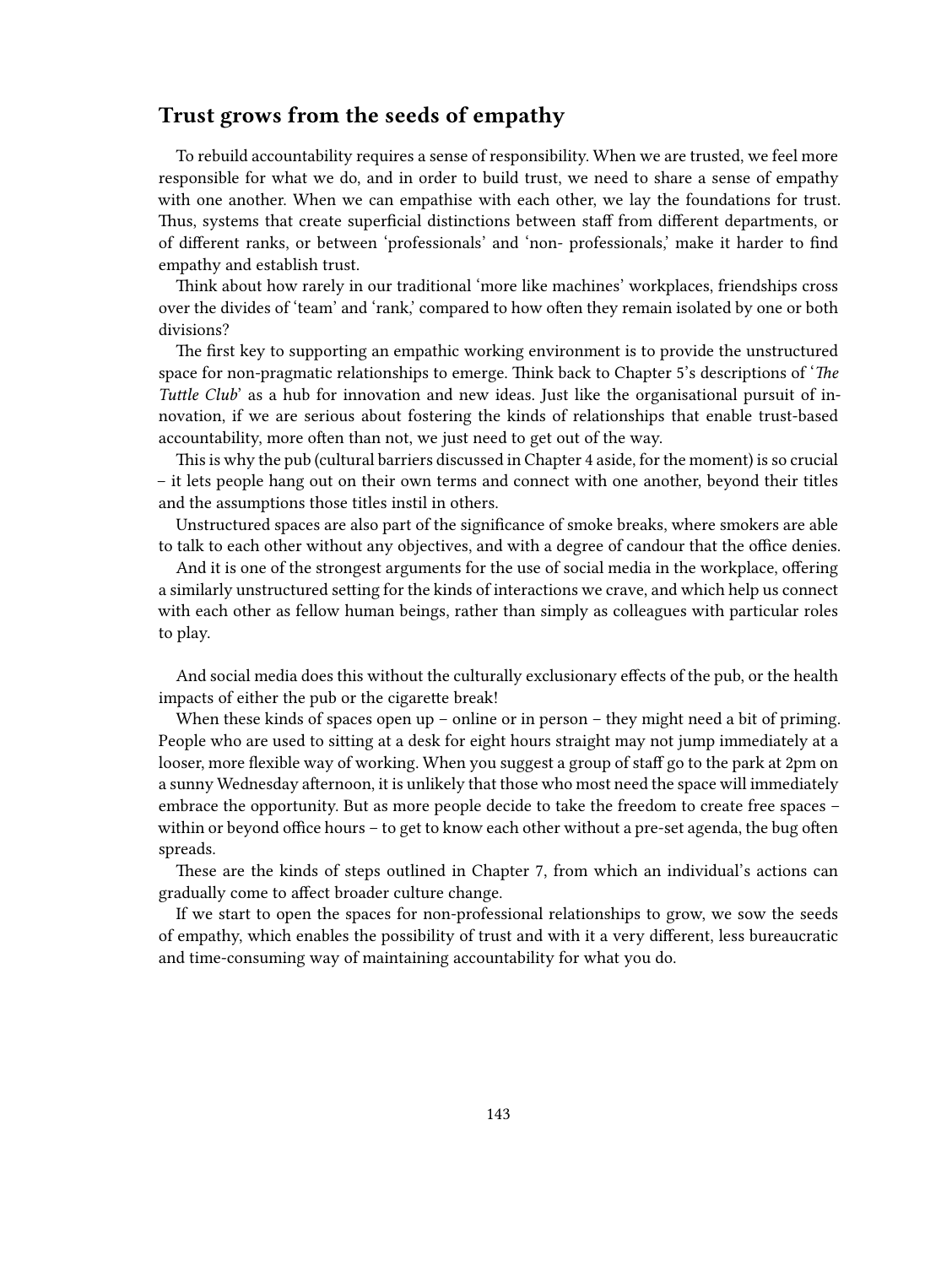## **When Croydon Council cracked the 'Cult of Professionalism'**

Sometimes though, the divisions run deep, and a slightly more focussed approach is needed. In Croydon, officially the southernmost Borough of London, a forward-thinking local council Chief Executive broke long- established tradition in 2007, recognising the very real human consequences of what he called 'the cult of professionalism' on the Council's social services. By helping reconnect managers with the human experiences at the other end of their policies, Jon Rouse found the approach of those same managers changed significantly, as policy making became less of a bureaucratic, and more of an empathic, experience.

When I had a chance to ask him about the cult of professionalism, Jon Rouse described it as 'a tendency for professional institutes to use professional training to embed a set of norms, a way of doing things that makes it more difficult than it should be thereafter to inculcate crossprofessional working and shared accountability to the service user.'<sup>7</sup> More colloquially, the behaviours of the cult make it harder for people in professional roles to connect and communicate with one another, inside and outside of their organisations, creating a range of problems for those they work with. Accountability to the public is their most serious cost.

Rouse, unlike many of his counterparts in local government, was unwilling to concede that families who felt they had been torn apart by ill-conceived social service provision were simply an inevitable cost of his particular line of work. Rather than ordering a review of local children's services, or sacking a director and allowing the cult to continue its rituals, Rouse trusted a hunch and went straight to what he felt was the core of the issue: the professional environment that had been gradually built up over decades in the council had buried the sense of empathy of those at the top of the social services command chain.

Following this hunch, Rouse involved staff in a process called 'emotional moment mapping,' 'where you actually follow the customer's experience of using your services in terms of the emotions that are evoked by the experience.' The results helped to rekindle a largely dormant sense of empathy between senior staff and service users, highlighting the human experiences of those who were receiving a range of social services from the council.

Following the mapping exercise, Rouse arranged for several of his senior staff in the Council's social services department to see video testimonials from some of the local people who felt wronged by social services in the borough. Before doing so, he made clear to his colleagues: 'your role is not to defend the Council's actions, it is simply to listen and to hear. 'Specifically, Rouse recounts, 'this was not to make them feel bad about themselves or each other but as a motivation to improve the design of those services and therefore the future experience.'

When I asked why he hadn't encouraged face-to-face meetings, instead arranging private video viewings, he said, 'It needed to be a private experience in order to allow the staff members the freedom to have a natural emotional response.' When the sessions took place, several Council staff, often decades into their careers in local government, were profoundly affected. Some were brought to tears by the stories they heard. People hardened by years of the cool, professional disconnect that came from being told they were 'the experts' on child protection were deeply shaken by the experience. The human stories, unmediated by the broken telephone of hierarchi-

<sup>&</sup>lt;sup>7</sup> Interview with the author, 19 July 2012.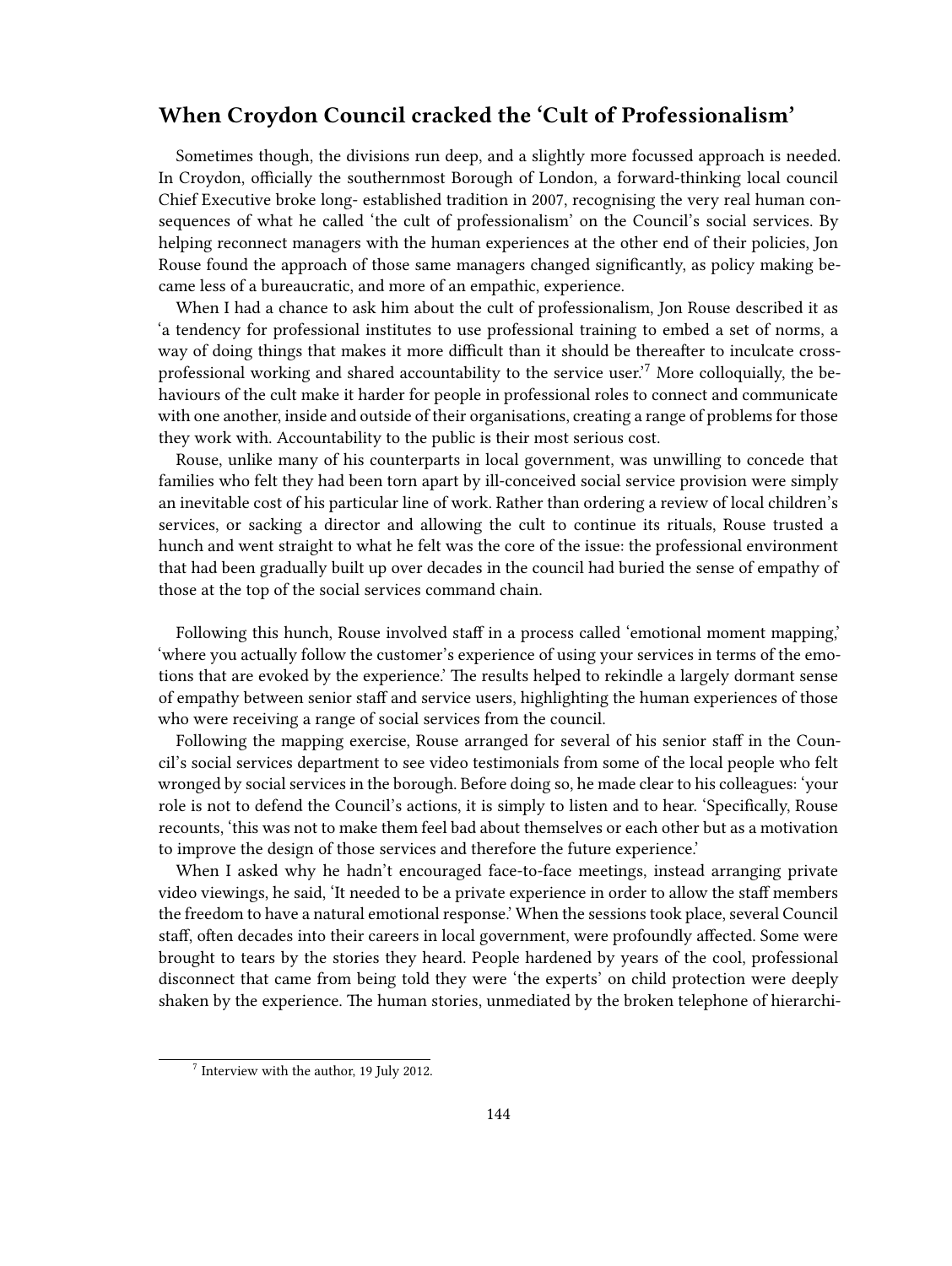cal communication, cut through the usual justifications that had allowed them to maintain their distance from the frontlines.

Andrea Smith is a community organizer in Brooklyn, New York, working against the growing tide of professionalisation and its corresponding emotional disconnect between staff and service users of domestic violence organisations. 'While some boundaries are healthy,' Smith writes, 'the particular kind of distancing within anti-violence organizations is counterproductive to any goal of creating connection.' She goes on, 'Eliminating this difference increases the potential… to allow survivors to create the kind of relationship they want between themselves and the organization.'<sup>8</sup>

While the work of a Council Chief Executive and a grassroots domestic violence activist in certain ways couldn't be more different, they have both seen the pitfalls of the emotional distance created by moves to professionalise their work on either side of the Atlantic. The disconnected professionalism that is increasingly taught in so many social work programs reduces the space for individual judgment, and stronger relationships, turning a role that traditionally relied on a range of highly developed interpersonal and subjective decision-making skills into an increasingly administrative function. And the increased distance of senior management from the issues has the tendency to reinforce the logic of this professional objectivity.

Shortly before his death (from non-traffic-related causes) in 2008, Hans Monderman, the inventor of the 'Shared Space' method of urban traffic regulation, opined that the reason for his approach's success was that it encouraged basic interaction between drivers, pedestrians, and cyclists.

Shared Space works, Monderman said, because it forced everyone 'to look each other in the eye, to judge body language and learn to take responsibility  $-$  to function as normal human beings.'<sup>9</sup>

With his mapping exercise and his video testimonies, Rouse forced some of his staff into an uncomfortable place – 'unprofessional' as it was – but in doing so, did for his senior managers what Hans Monderman's traffic system has done for so many European urbanites. He helped them 'to function as normal human beings,' reigniting some of the empathy that years in the system had buried.

'In the next three to four months,' he observed, 'there was a definite loosening up of some of the professional boundaries,' Rouse told me. While admittedly, some of the old tendencies began to creep back into working habits, 'we were able… to use the window to start the process of change in our early intervention and family support services, and we now have a much improved service as a result.'

By helping a small group of senior staff to reconnect with a dormant sense of empathy, Rouse opened the doors to critical learning from previously ignored places. This kick-started a process that actively included the perspectives of those most affected in the development of social care and service policies across the borough, making those services more responsive to the people receiving them.

<sup>8</sup> Andrea Smith, quoted in Alisa Bierria, 'Pursuing a radical antiviolence agenda inside/outside a non-profit structure,' in *The Revolution Will Not Be Funded,* 2007, South End Press, p. 161.

<sup>9</sup> Michael Brunton, 'Signal Failure,' *Time Magazine,* 30 January 2008. http://www.time.com/time/magazine/article/0,9171,1708116,00.html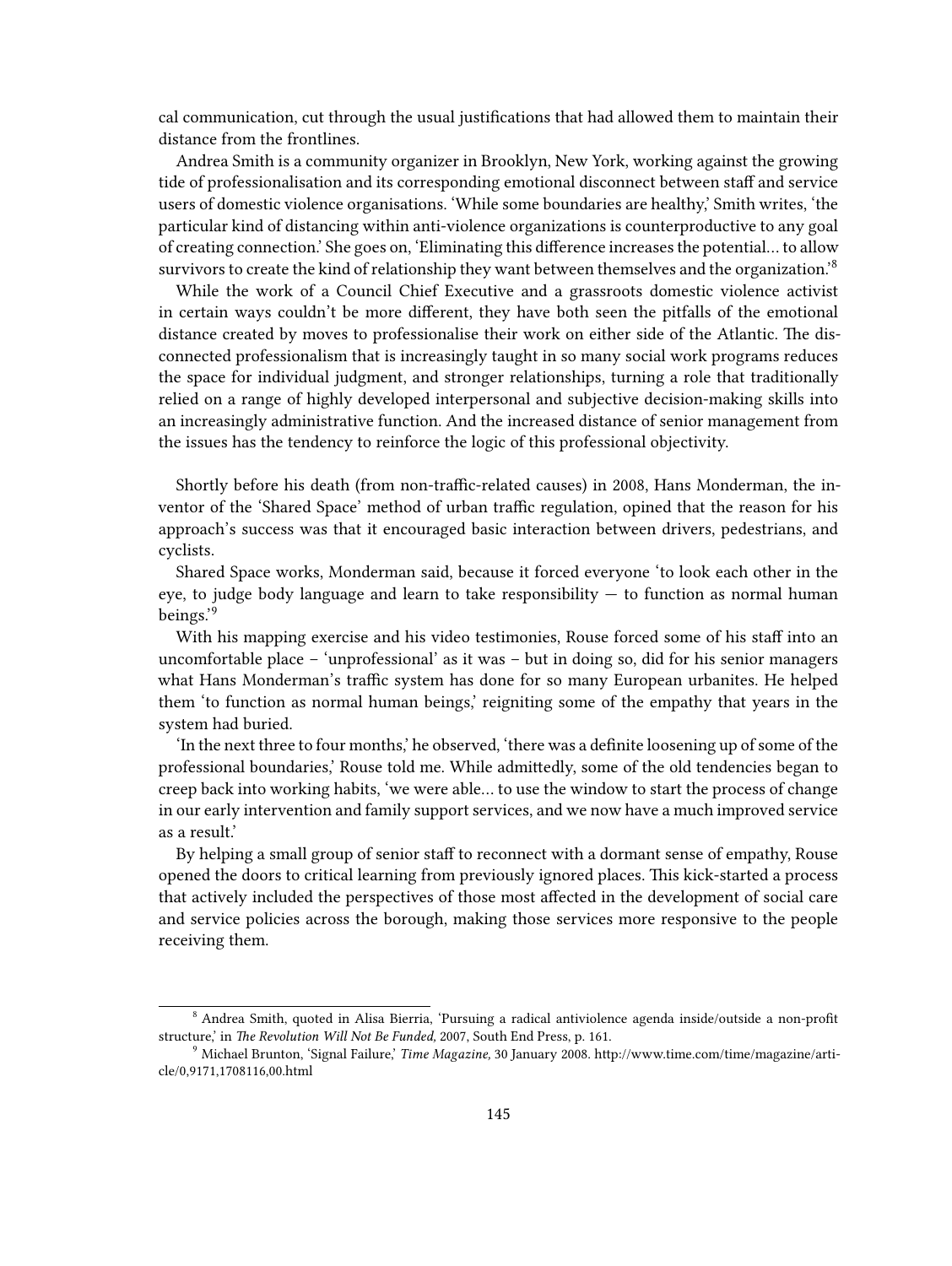*How can you connect – and help others connect – with the people who you support or advocate for and with?*

*What are the barriers that get in the way of face-to- face contact and more meaningful interactions with those you support?*

*Can you focus on making empathy a stronger part of your work? For instance, sharing a part of yourself with those you support, or putting yourself in their shoes when they tell you something that is personal to them?*

#### **We can't build trust without taking risks**

To bring home the potential of trust-as-accountability, I want to tell you about a man named Paul Story.

I briefly met Paul in Edinburgh in the summer of 2009. Anyone familiar with Edinburgh will know that the sheer quantity of creative types that flood the city for its various overlapping festivals each August can make it hard to distinguish any particular actor, street performer, poet, or comedian from another. But Paul stuck out.

He's an author and former physicist; middle-aged with grey hair. He had setup shop in the city centre with a pop-up banner and a table, stacked high with copies of his new book, *Dreamwords*.

But he wasn't selling it; he was giving it away. He called it 'the Honesty Edition.' Paul's business model, after writing the book and maxing out his credit card to print ten thousand copies, was this:

- Go to public places
- Give out copies of the book to people who are interested in reading it
- Ask them to make a pledge:
- 'If I like it, I will pay for it on the website'
- 'If I don't like it, I will pass it along to someone who I think might.'

Paul experimented with a range of distribution channels, several involving tables at events or high-pedestrian traffic public places, but also simply placing books around town centres in Scotland, with flyers explaining the experiment.

Marketing experts had told him he could expect a maximum 3 percent return on this business model, but he still believed in a basic honesty amongst people that could make this seemingly crazy approach viable.

When I met him, it was early days still. I took a copy of his book, read it, enjoyed it, and sent him £8 through his website.

When I emailed him, two years later, he was coming to the end of the experiment, having distributed the full print run of the novel and just published the second instalment of the *Dreamwords* series.

When it was all said and done, over 800 people had done what I did and had chosen to pay Paul for his novel. This meant the printing costs were covered by peoples' voluntary payments.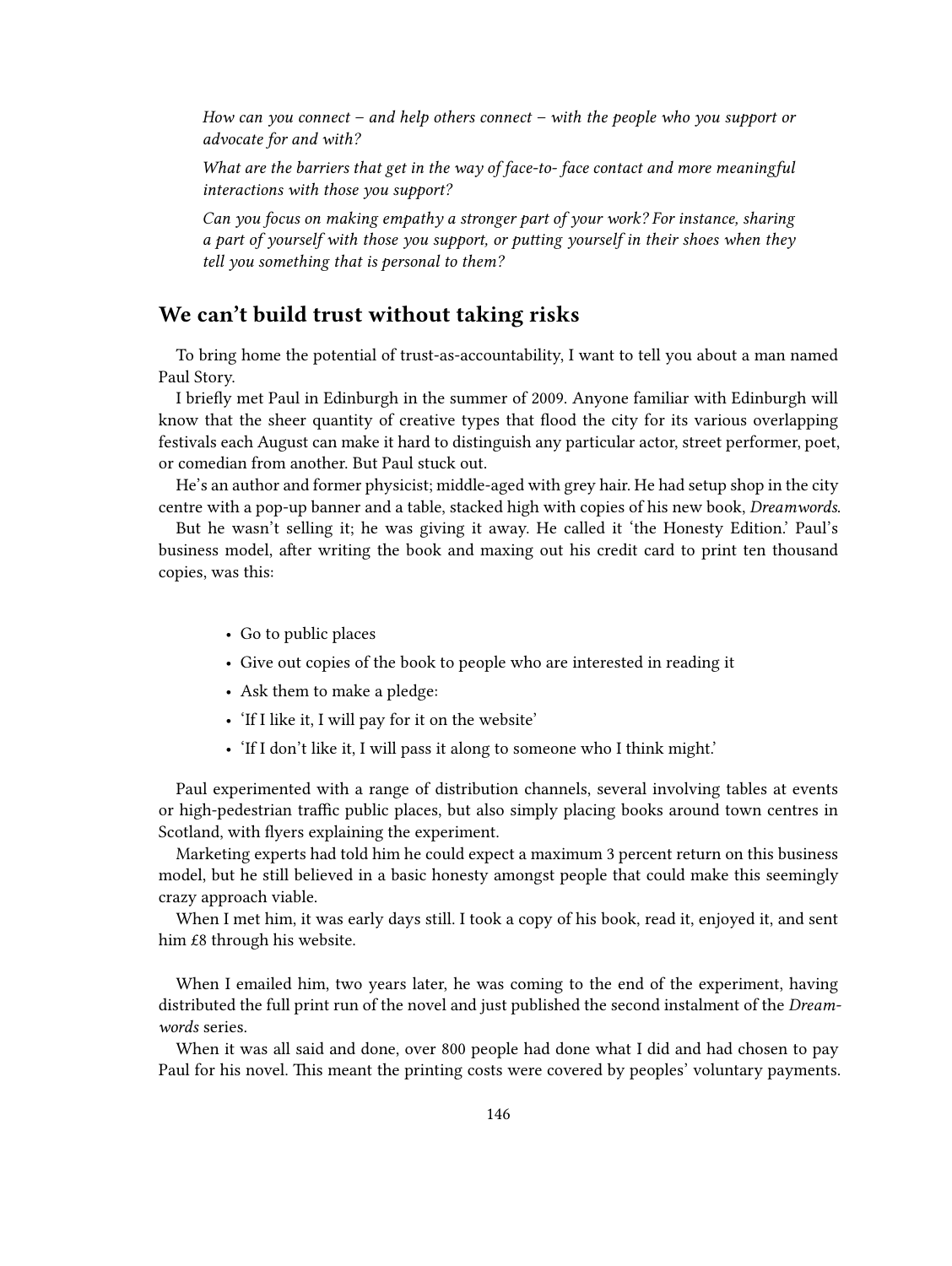Paul was also left with an email list that would be considered solid gold by any marketer – over 800 contacts who clearly liked the first book in a three part series!

'Taking no account of genre, sex, age or even if an individual is really a reader, 8 percent of the public enjoyed the book enough to go out of their way to pay,' Paul wrote to me. 'When better targeted, that figure rose to 30 percent.<sup>'10</sup>

Should a future writing project manage to maintain anything like that targeted '30 percent' figure, Paul would be doing far better than most published authors, who themselves see 7.5 to 15 percent on a book's cover price (though obviously without shouldering the printing costs themselves).

Clearly Paul's time had not been accounted for, but his brave steps (or 'barmy' steps as they were described by *The Sun*) into the realms of a trust-based economy offer some important insights.

When we get bureaucratic accountability systems out of the way, we open up room for true accountability to emerge from a shared sense of responsibility and trust, grown from mutual empathy. Empathy is at the core of the humanity principle, having often been lost in the institutional assumptions of their respective opposites: coercion, compliance and professional distance.

Trust fosters autonomy; it encourages all of us to 'get on and do what we need to do.' No longer will we be compelled to 'game' the number-based systems that get in the way of our work.

And since complexity assures that we can't predict the future, trying to hold someone to account for not living up to the future results they've predicted is impossible, unfair, and a massive waste of our collective time.

So let's look elsewhere for accountability. We might start by asking ourselves when we've achieved our best, and see what kinds of requirements were made of us when we did. We might find, as with much of this book, that less is indeed more.

#### *'more like people' accountability*

*Humanity: When we connect with one another, beyond our professional roles, we make space for empathy, which opens the possibility of trust, offering a stronger accountability than any compliance measure can ensure.*

*Autonomy: When accountability is discovered by each person involved, rather than imposed by some, on others, it allows each of us to find our own sense of responsibility, which compliance measures cannot instil in others.*

*Complexity: The complexity of the kinds of situations we face in our work mean that attribution is rarely a question of the simple cause-and-effect linearity that organisations judge themselves and each other on; it requires trust for those involved to make subjective judgments, based on their experiences and understandings of the situations they are experiencing.*

<sup>10</sup> From an email from Paul Story; the more complete analysis can be found at http://www.dreamwords.com/ honesty/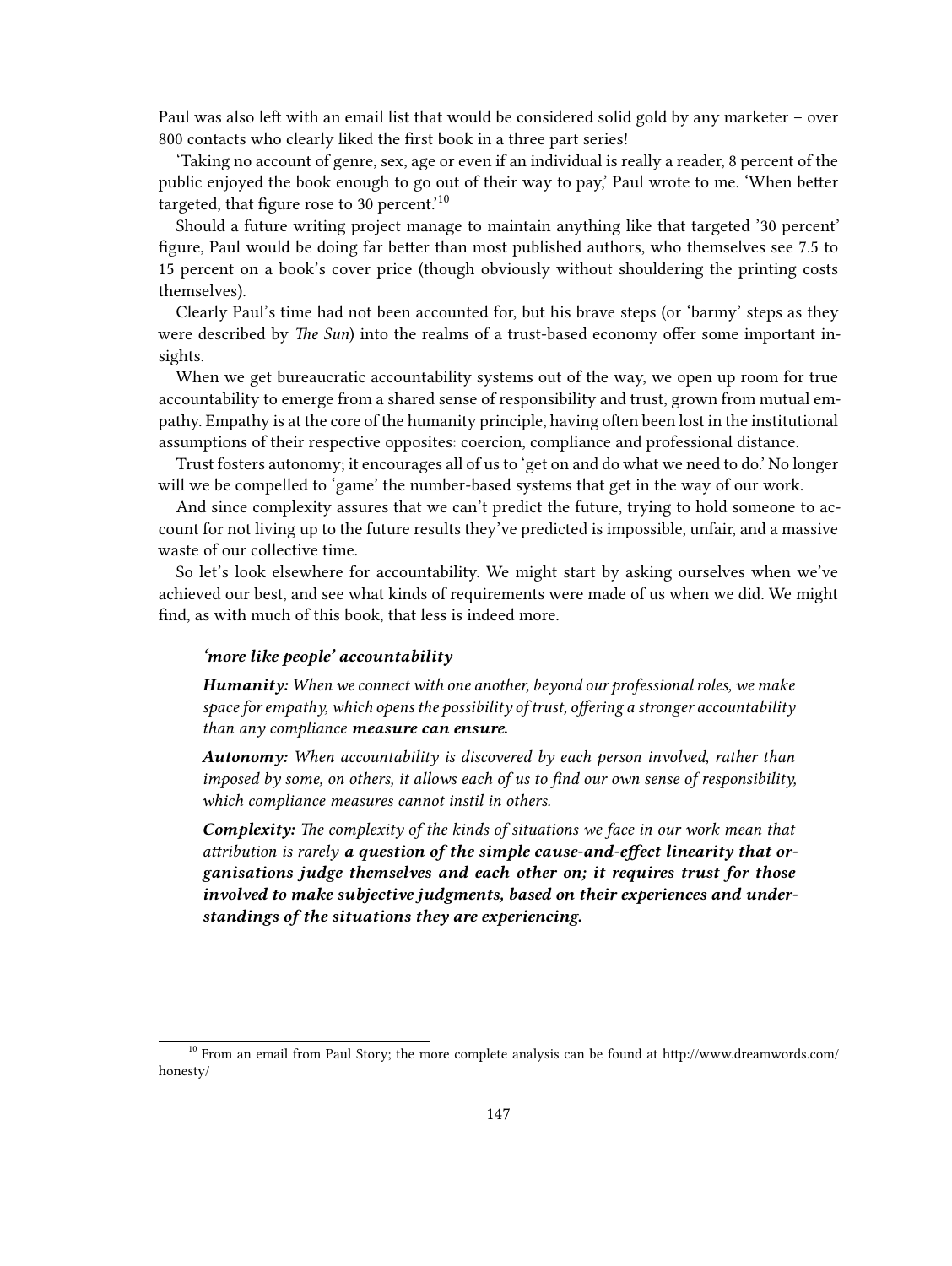# **Chapter 10 — The time for change is now… and if you don't do it, we will!**

*"Once social change begins it cannot be reversed. You cannot un-educate the person who has learned to read. You cannot humiliate the person who feels pride. You cannot oppress the people who are not afraid anymore." – Cesar Chavez*

*"People have decided not to wait for the revolution to start living differently." – Manuel Castells*

*"Think of anarchism as an individual orientation to yourself and others, as a personal approach to life." – CrimethInc. Ex-Workers Collective*

*Very few of the lessons in this book can be learned exclusively from reading. Most of the organisational changes described involve personal changes, and most meaningful personal changes require adaptation and practice. Many organisations, companies and governments have superficially embraced the transitions brought about by social media, but then reasserted their rigid hierarchies at the first signs of trouble. Sometimes they totally miss the point, at other times they just get cold feet in the face of unknown change.*

*The biggest stumbling block is often in becoming conscious of the need to align our values in a range of different parts of our lives. 'more like people' is not just a way of organising, but about working towards coherence of values in all realms of life, including politics, education, marriage, parenting, and many other interrelated areas. Work is just one possible starting point. Where we take it is up to us.*

*And while many of these ideas require significant personal reflection, via the web we also have the tremendous opportunity of being able to share those reflections with others who are taking similar journeys. It's up to all of us what this book can become; the Internet provides the space for an on-going sequel, for which these pages are only a starting point.*

#### **Fighting the claw-back instinct**

When David Cameron's coalition government came to power in the UK in 2010, it went to great lengths to appear to be keeping up with the technological and social trends of the day. Digitally enabled consultations, 'listening exercises' and crowd-sourcing activities regularly asked the public to feed into everything from healthcare reforms, to public sector spending cuts, and foreign policy priorities.

Unfortunately, these initiatives proved more show than substance, used to promote and legitimise a pre-existing conservative agenda, with no real openness to taking direction from below. As the ultimate insult in the process, the government decision to slash the Education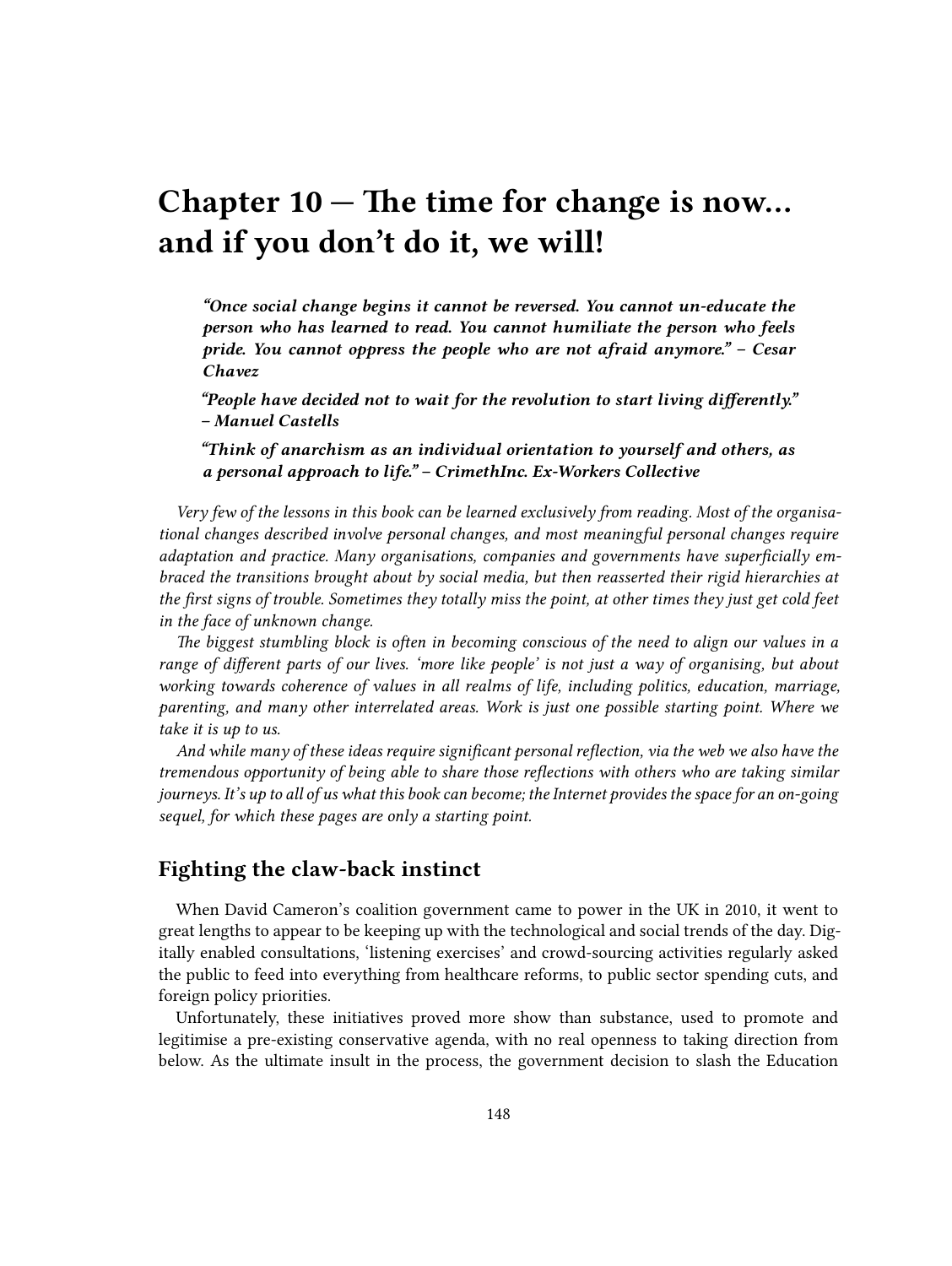Maintenance Allowance (EMA), a move that triggered massive student protests in late 2010, was attributed to a crowd-sourcing activity, a move clearly at odds with a massive section of the population, even if someone outside government initially proposed it.

These were, it soon became clear, exercises in advancing the interests of a party, rather than a country, while giving the illusion of doing something more meaningful. If participation, openness, and democracy mean anything at all, they mean a willingness to listen to one's critics as well as one's supporters.

Anyone remotely familiar with the world of government won't be surprised to hear the Cameron consultations were stage managed and tightly controlled. 'Why would the government – conservative or liberal – implement a policy they disagreed with?,' I hear some of you muttering. This is symptomatic of our cynicism with government; we assume democracy will always be trumped by party politics. But this is not the assumption at the core of effective crowd-sourcing or online self-organisation; if people contribute, and are then ignored, they will become disillusioned. You don't get to violate this kind of trust too many times.

Institutions across all sectors have gone to great lengths to figure out how to use social media to their own advantage. Businesses ask their customers to help them design new products; government departments search for public sector innovation from the crowd; charities let their members vote on the next steps of a campaign.

But few take it to the point of listening to their critics or using this blurring of roles to enable more participatory governance and decision-making. In my more cynical moments I write off any 'crowd-sourcing' initiative I see coming from an Old World institution, but then remember the many people I've met, even in the most rigid of government departments, who are pushing hard to really make this stuff work the way it's meant to work.

The real challenge is this: the crowd doesn't always do what we want it to. When an organisation opens up, whether in the form of a staff consultation, or a collective planning or budgeting process, it will almost inevitably hear things that senior managers or the board don't want to hear. What separates a 'more like people' organisation, from a 'more like machines' organisation, is how it deals with the inevitable disagreements that arise from openness. Does it simply ignore the comments or suggestions that don't fit with its predetermined narrative, as the UK Government did? Or does it open up a further debate, putting the Board position forward, but not assuming it will necessarily prevail if it encounters widespread opposition? More pointedly, during such exercises, do those with traditional organisational authority actually concede and let others move forward with ideas that fly in the face of management preference?

Ricardo Semler has spoken a lot about the challenges of participatory democracy in the workplace, particularly for those still holding some semblance of traditional power. "Democracy is a lot of hard work, I kept telling myself and anyone who would listen," he wrote in 1992. "It needs to be exercised with conviction and without subterfuge or exception."<sup>1</sup>

When employees of Semler's company, Semco, voted to move into a factory that management was deeply wary of, the company still went ahead with the move. "We never considered over-

<sup>1</sup> Ricardo Semler, *Maverick!*, Century, 1993, p. 58.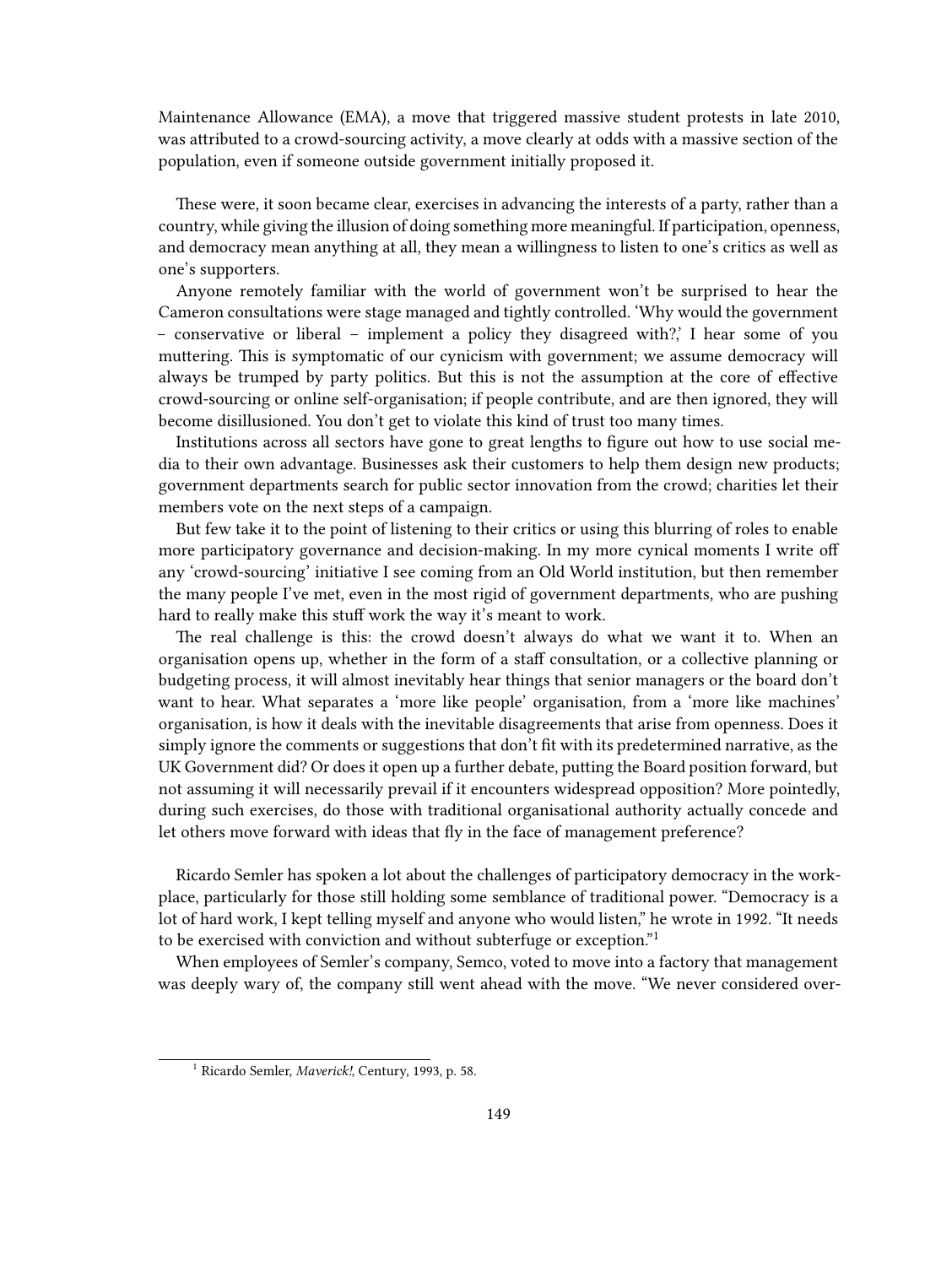riding our workers' decision. Our credibility would have gone to hell,"<sup>2</sup> Semler recounted years later.

There is nothing easy about letting go of control. For all I have written about it, it is still something I struggle with, in a range of settings – just ask Paul Barasi what it's like to get me to post his blog posts on our website! Most of what this book advocates involves exercises – individually and collectively – in letting go of control. While some of our organisations may be paying lip service to the democratic possibilities of social media, much like the UK Government has, I'm sure there are many more that enter into an experiment with the right intentions, but still reassert control at the first sign of trouble. This is a natural part of the process. We don't let go of habits collectively learned over many lifetimes after simply reading a book.

When we are used to taking a certain decision, we tend to be sure we know best, but when others, equally used to taking other decisions, don't involve us, we can be frustrated by the lack of opportunity to contribute. In other words, we see the shortcomings in the power of others, but it can be much harder to see it in ourselves.

Yet we must. Even when it doesn't seem to make sense to do so. In fact, *especially* when it doesn't seem to make sense to do so, as it is often our own judgments of 'what makes sense' that prevent change.

People will suggest things we can't possibly imagine happening as part of our organisation's work. The results may sometimes be poor ones, but a group of highly invested individuals may well surprise expert sensibilities. Only by assuming that we always have the right answers, can we be sure that we won't. As is hopefully obvious by now, no one does.

Opening things up *will* lead to mistakes, missteps, and misunderstandings – at times in terms of some of the results it creates, but more importantly, in terms of the times we don't actually share whatever power we have to share. When this happens, don't beat yourself up over it and don't give up at the first hurdle. Apologise. Correct it if you can. Be humble. Ask how you can make amends. Think about what you might do differently next time. If you're struggling, go on vacation for a while and leave others the free rein to make collective decisions in your absence. If necessary, physically remove yourself from exercising the controlling urge to get in the way of democracy.

It will always be a work in progress, but feel free to start where you feel comfortable, and expand from there. Ricardo Semler entered the world of participatory workplace democracy by letting workers pick their uniforms and shop floor paint colours, before gradually working up to the most fundamental decisions of how the business was run. Even many of the most 'more like people' examples throughout this book progressed through stages, as people throughout the groups or organisations became more comfortable with a more equal share of power, whatever roles they had played before.

Embracing our own autonomy can initially feel as challenging for some as not getting in the way of it can feel for others. But these are interconnected steps we can learn to take together. As we become more open about the challenges we face, whichever side of the coin we find ourselves on, we can support each other to take on more equal freedoms in the work we do together. We are not alone in defining our changing roles.

<sup>2</sup> Ibid., pp. 101.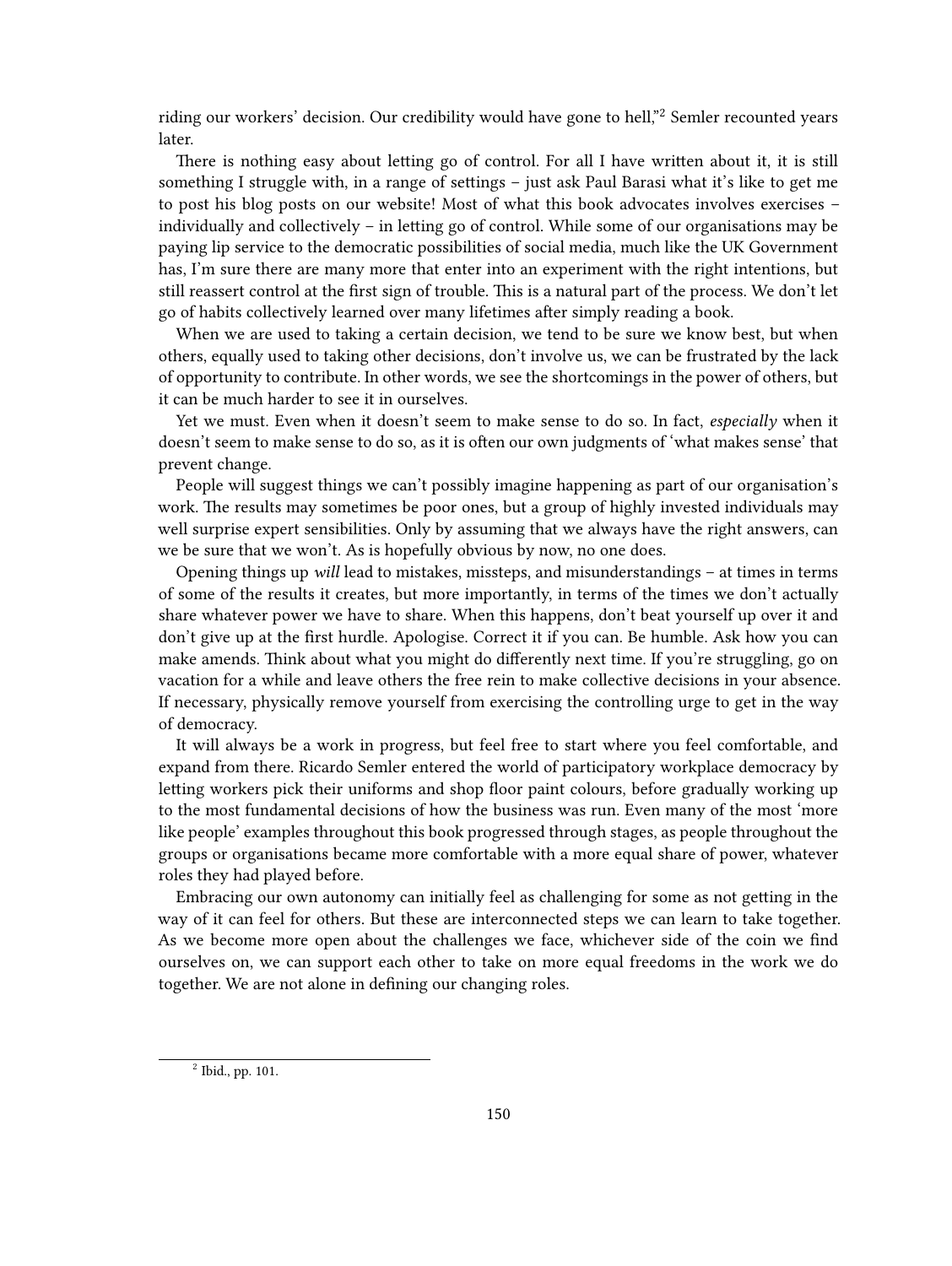## **'more like people' beyond the office**

I recently watched *The Iron Lady*, the cinematic portrayal of the life and times of former British Prime Minister Margaret Thatcher. What struck me most was the film's depiction of Thatcher's underlying character, honed and crafted to fit the political culture she ploughed her way into. If the portrayal is an honest one, Thatcher came to embody a way of being that challenged 'more like people' in every part of her life. As a politician, she was ruthless – unconcerned by the consequences of her top-level decisions on the people of the country she ruled. As a manager of a government, she was rigid, dictatorial and condescending to those who worked with her. As a wife and mother she was distant and dismissive to even her closest of kin.

Carried through these roles was a disinterest in – verging on repulsion from – 'feeling.' She presented a calloused intellectualism that suppressed any upwelling of tenderness, while actively ridiculing any perceived weakness in others.

In one notable scene, while teaching her teenage daughter to drive, Thatcher states, "the only thing you should remember is that everyone else is either reckless or inept," perfectly capturing the 'Type X' view of humanity described in Chapter 1. Thatcher voiced the dominant institutional belief about human nature with an honesty that few since Frederick Winslow Taylor have captured so succinctly.

Just as her ways of managing her Cabinet represented the organising tide this book is swimming against, so too were her approaches in both her family life, and her broader political persuasion, antithetical to 'more like people' at the micro and macro scales.

But just as Thatcher embodied the full breadth of opposition to the ideas of this book, 'more like people' is not simply a way of looking at management; it is a way of being, as the stories that have filled these pages have hopefully shown.

As Paul Barasi Tweeted during our first 'more like people action week': *"Work becomes more human ->then so do communities ->leaders ->world."*

While abridged and linearised for the medium, his point is crucial: every group of people, from families to societies, organise around particular principles, and the same principles that create fearful, abusive households, also create rigid, hierarchical 'Type X' organisations, assembly-line classroom settings, and even tyrannical governments. Our patterns in one set of relationships influence, and are influenced by, our patterns in other sets of relationships. This goes someway to explaining why police officers and soldiers – two professions generally built on top- down control and coercion – have among the highest rates of domestic violence of any profession.<sup>3</sup> As one report on police-inflicted domestic violence described, "being the wife or girlfriend of a police officer means abiding by that culture's rules: What happens in the family stays in the family, and what happens in the police family stays in the police family,<sup>"4</sup> highlighting the ways these seemingly separate spaces perpetuate each other's violent and secretive cultures.

Our Taylorist worldviews have allowed us to pretend that the divisions we have created between parts of our human and natural systems are far more real or permanent than they actually are. But our workplaces and our schools, our families and our communities, and our local and

<sup>&</sup>lt;sup>3</sup> International Association of Chiefs of Police, 'Discussion Paper on IACPs, Policy on Domestic Violence by Police Officers,' July 2003. http://www.vaw.umn.edu/documents/policedv/policedvpdf.pdf

<sup>4</sup> Diane Wetendorf, 'When the Batterer Is a Law Enforcement Officer: A Guide for Advocates,' Battered Women's Justice Project, February 2004, p. 4. http://www.vaw.umn.edu/documents/battererlawenf/battererlawenf.pdf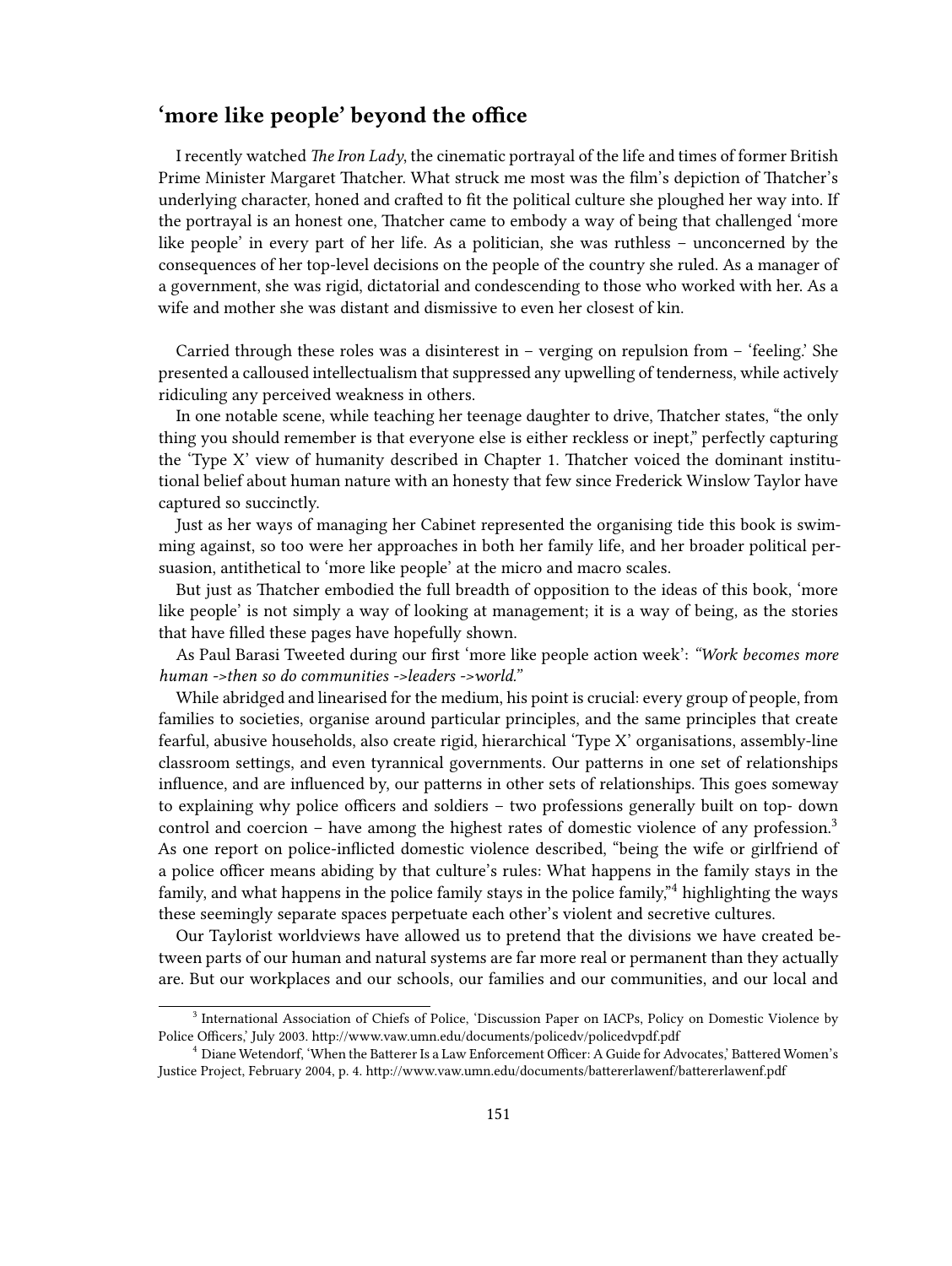global ecosystems are all deeply interconnected. This is why 'the butterfly effect' described in Chapter 7 has the potential to bring about changes far more wide-ranging than shifting one workplace culture or another. We can't control outcomes, but we can continue to take the kinds of actions that we'd like to see spread like wildfire. This is why, as Gandhi said, we must 'be the change we want to see in the world.' The workplace is one part of a much broader system, which is influenced by and influences its many interdependent parts – from the families of those who work there, to the countries they operate in, and the ecosystems they are a part of. The consequences of what we do in one part of a broader system aren't necessarily confined to the walls we have erected around it.

Understanding the complex relationships among seemingly separate systems can help us to be a part of a more positive kind of system change. You can help to change a broader system by reimagining your own contributions to it, whether at an office, or in your family, school, or neighbourhood. The basic process goes something like this:

- Find a core value that you believe in let's say, 'trust.'
- Think about what it means for your actions, at every level for example, how you treat neighbours, colleagues, children, strangers.
- Figure out where your current actions are out-of-line with that value do you cross the street when you see someone in a hoodie walking in your direction? Do you insist on vetting everything your assistant writes? Do you assume a homeless person asking you for change will spend it on something you wouldn't approve of?
- Adjust accordingly.
- Keep adjusting when you inevitably fall back into old patterns.
- Adjust again. It gradually gets easier.

My friend Veena Vasista describes this process as "translating causes into ways of being."<sup>5</sup>

#### **Change what you can!**

It is easy to get stuck in the 'I'm only one person' trap, particularly when you start to think on a scale beyond a few people. If thinking of your influence beyond a few people feels too daunting, don't! Focus on the level of you and your relationships. You might start to see changes happening at that level and want to think beyond, but manifesting 'more like people' at the most personal level may still have wider ripples, regardless of if you consciously act beyond your immediate sphere of influence. At the very least, you've likely made your life and those of the people immediately around you a bit better in the process, which is definitely an improvement on not having done so.

At a more practical level, many of the changes advocated throughout this book can be adapted to a range of other settings.

<sup>5</sup> Veena Vasista, 'Dear Gandhi, you've got me in a muddle…', *See & Connect*, 8 February 2012. http://seeandconnect.com/2012/02/08/be-the-change-really/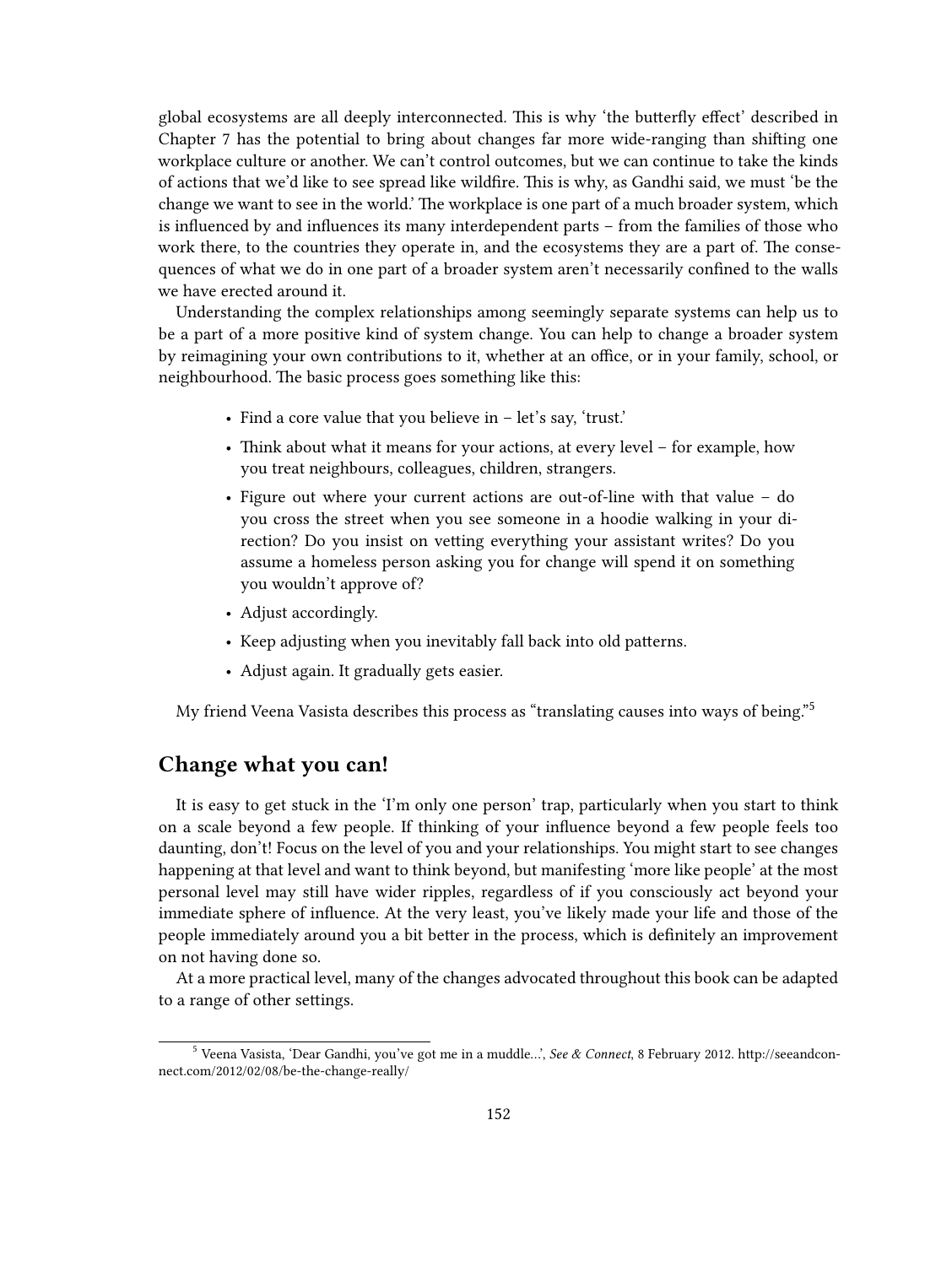- What would consensus decision-making mean in a family? Or a Cabinet meeting?
- What would the 'remix culture' of hip hop repurposing old things for unintended new uses – mean in a classroom? Or at the United Nations?
- What would 'scaling across' the natural sharing and adaptation of good ideas, among practitioners, without external imposition – mean for healthcare provision? Or for parenting?

I have no idea what the answers might be, but you're welcome to experiment with them and see if you can figure some out!

**Beyond pure profit: If we change** *how* **we organise, we change** *what* **we organise** We can also think about the broader significance of the 'more like people' principles in the practical terms of all of us connecting more deeply with the whole of our work:

- How many Lockheed Martin machinists would keep going to work each day, if they were also a part of the teams who had to clean up the bodies their bombs had helped to explode?
- How many Shell execs would continue extracting tar sands oil, if it was their family members developing rare cancers linked to the industry, or their own drinking water being poisoned?
- Or how many *Susan G. Komen Race for the Cure* staff would stick around if they saw the money that was being taken from cancer research and support by millions of dollars in annual legal fees spent suing smaller organisations for using the phrase 'for the cure' or the colour pink in their promotional materials?<sup>6</sup>

I believe that if people at each of these work places – from the coalface to the executive suite – were in more direct contact with the broader implications of their work, very few would continue doing what they do for a living. If enough employees start seeing the whole of their work, it may be enough to push the companies to ask the deep questions that don't seem to get asked as long as stock prices remain high, or donations remain steady.

As Marx explained so long ago, our organisational divisions alienate us from our work, externalising their costs and enabling a cultural sociopathy in which our sense of responsibility for our actions is reduced by increasing our individual distance from its consequences. While social change organisations are a good place to start implementing the 'more like people' principles, because the contradictions of our current organising systems are so stark, most of the problems addressed throughout this book affect all large institutions, and the people that form them, to varying degrees. Thus, the potential applications for the 'more like people' principles are as varied as our workplace circumstances – from banks to food banks, publishing houses to housing co-ops – and have the power to affect far wider social change.

<sup>6</sup> Laura Bassett, 'Susan G. Komen Foundation Elbows Out Charities Over Use Of The Word "Cure",' *Huffington Post*, 25 May 2011. http://www.huffingtonpost.com/2010/12/07/komen-foundation-charities- cure\_n\_793176.html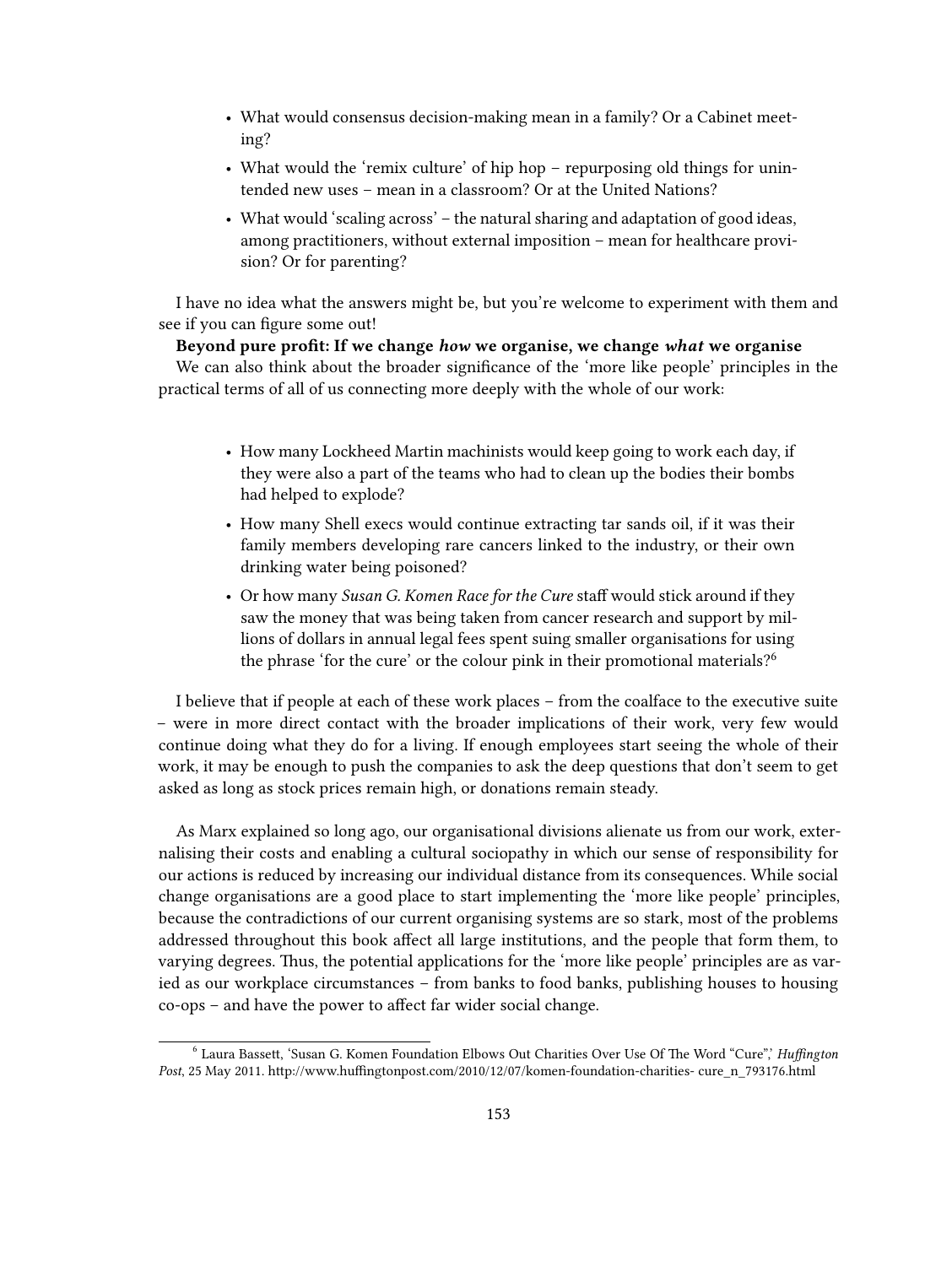While 'more like people' is a mosaic of many ideas that have come before, I hope more of us will start to find our own ways of putting these ideas to use, wherever we are, and in various parts of our lives.

If there is one theme that stands out in this book, I hope it is the importance of doing our best to live our values in everything we do. It makes our relationships better, our communities better, our organisations better and our societies better when we choose to do so. Living our values is not the 'extra frill' we've often made it out to be; it is the only positive difference we can be sure we are making in the world, and our best bet to avoid inadvertently making some part of it worse.

The internet is amplifying small action in ways we could never have imagined. Seemingly insignificant acts are proving their value far beyond the scope we could have expected. We are better connected to one another than we've ever been, giving us the opportunity to raise our collective voices in ways only our institutions could have done in the past.

It's time to give ourselves the credit we deserve as change- makers, and to do so in a way that respects our individual actions – from a Tweet to a handful of followers, to a conversation with a colleague – for the potential they carry to make the world a better place.

#### **A few things to keep in mind…**

Hopefully by this stage the principles of humanity, autonomy, and complexity have started to sink in. These are like the seeds from which 'more like people' organisations grow. But there are a few more themes I wanted to make sure I'd pulled together, in case you haven't read the whole book, or weren't drawn to these particular ideas through your own reading.

#### *1. Be what you want to see.*

In a complex world, small actions don't necessarily have small reactions. How we engage with each other can easily set broader patterns in motion, as one better or worse interaction spawns another in its wake. Our ways of relating to colleagues are the ingredients of our organisational culture. Our contributions to our working dynamics have the potential to build the kind of culture all of us want to be a part of.

#### *2. Wisdom is everywhere.*

Many are better than few. The diversity of opinion, perspective and experience that invariably grows with numbers can help us tap into a collective resource we are just beginning to see exists. Wikipedia and the free software movement demonstrate what lots of people, making various bigger and smaller contributions to a shared sense of purpose, can achieve, that no experts or individual leaders could have before. Let's free ourselves from the ego that tells us we – or anyone we've chosen to put up on a pedestal – automatically knows best, and embrace what James Surowiecki called 'the wisdom of the crowd.'

#### *3. Focus on the NOW.*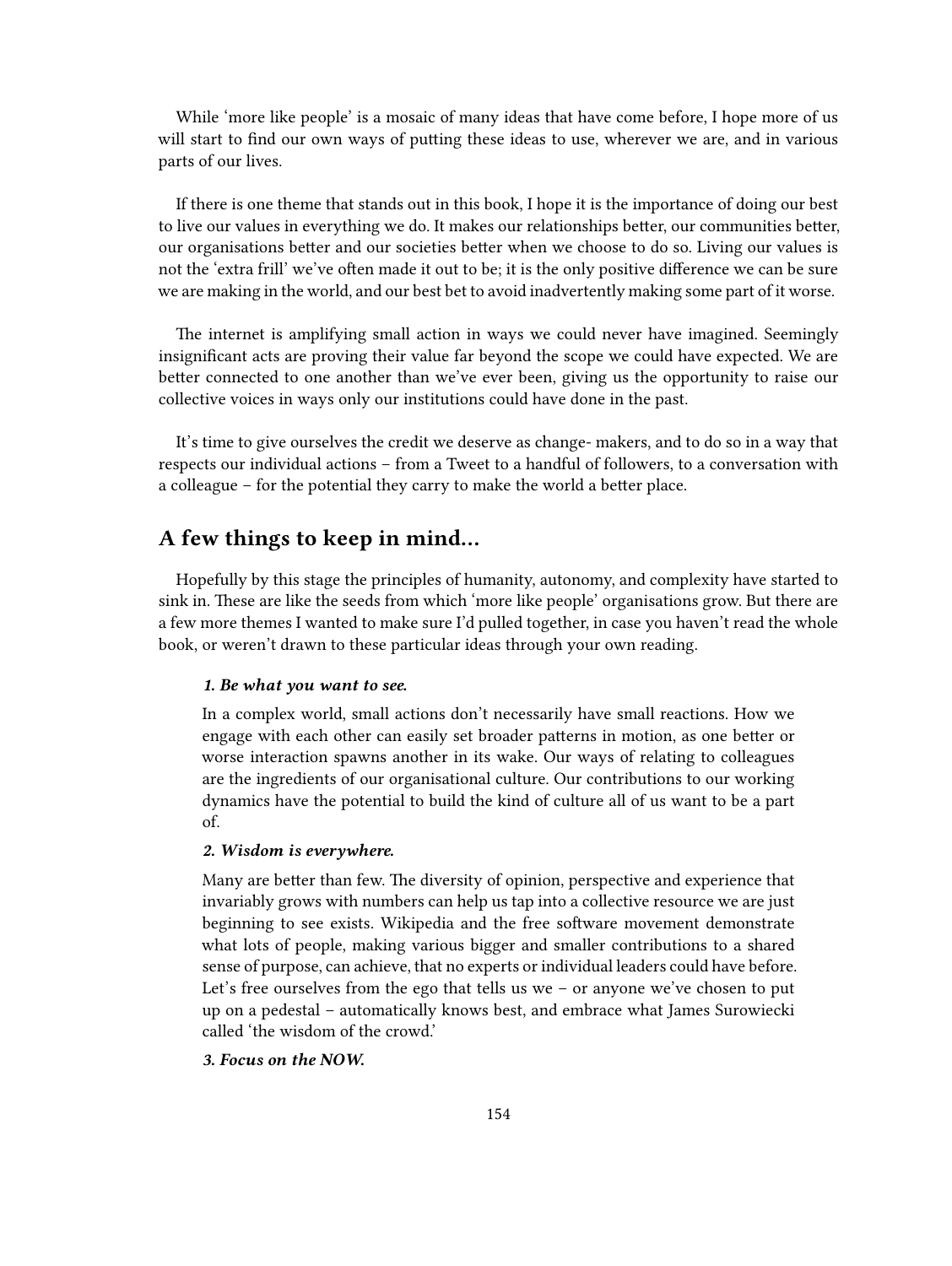We spend the vast majority of our time trying to understand the past, and trying to predict the future. Complexity explains why we'll never be very good at either. With all the time we spend evaluating what we've done, and strategising for what we will do, we could be better resourcing ourselves to pay attention to the present, with a guiding sense of purpose and keen openness to change. Our strategies create blinders; our evaluations turn complex stories into linear cause-and-effect fantasies. If we pay attention and ask ourselves and others the right questions along the way, we might be able to help create the kinds of changes that we'd otherwise have missed.

#### *4. Accountability grows from trust.*

When we treat each other with the assumption of basic decency and goodness, we're often surprised at how often we see these assumptions manifested. From Paul Story's 'honesty edition' book to Grameen's circles of mutual accountability, honesty begets honesty, trust begets trust.

#### *5. DIY organisational change.*

In the anarchist tradition of 'Do It Yourself,' start with the places where power hasn't permeated. Organise in the cafeteria, the pub, the hallway, just as social movements so often begin, wresting power from the state or big business only after claiming or reclaiming virtual and physical spaces to establish themselves first.

And don't ask for permission. "A touch of civil disobedience is necessary to alert the organization that all is not right," wrote Ricardo Semler. "Rather than fear our Thoreaus and Bakunins, we do our best to let them speak their minds even though they often become thorns in our sides."<sup>7</sup>

#### **Bulldozers in the boardroom?**

In the course of writing this book, the big debate that has gradually come to fill my thoughts is this: '*Can* organisations be more like people, or do we have to abandon them to create something new if we want to organise in a way that maintains our humanity, addresses the world's complexity, and gives us the autonomous space to realise our individual and collective potential?'

My answer? I'm still not entirely sure.

On my darker days, I feel like the organisational form is a lost cause – that our hierarchical systems, as they stand, are too entrenched to turn around in a more than piecemeal way, and thus focusing our energies on them, (rather than quitting and creating or joining something new) is a waste of much well- meaning energy.

On these days I feel like I'm selling snake oil – that I'm suggesting we don't need to move beyond the 'Non-profit Industrial Complex' entirely to make the world a better place. That I'm offering a way to address some of our more urgent concerns, but without dealing with the fundamental problems that underpin them. That we can get away with making small changes, trusting that the big ones we need will necessarily follow suit.

On my more optimistic days, though, I remember that people are in different places. People will read this book with different assumptions, experiences, and levels of willingness or ability to change.

<sup>7</sup> Ricardo Semler, *Maverick!*, Century, 1993, p. 134.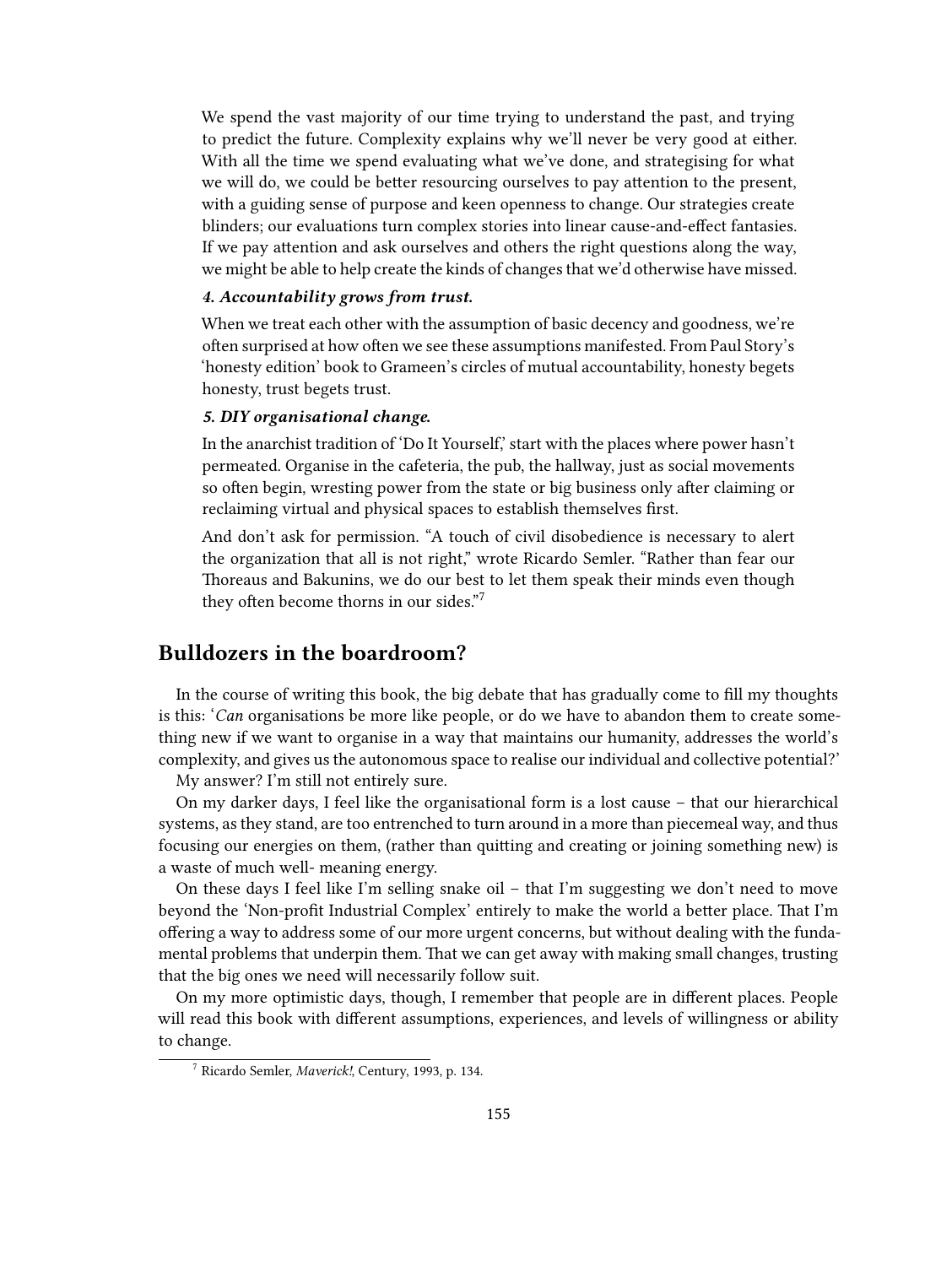Fundamentally, I don't think organisations, as we know them, can be the way of a sustainable future, for people or the planet. But only time will tell what kind of countdown they've got left and if a full evolution from 'old' to 'new' is indeed possible. I also can't pretend that everyone will want to 'Walk out, walk on' to something better (as the title of one of the books that inspired this one encourages $8$ ).

Some of you may read this and decide that the efforts to change your organisations are not worth the investment; if this encourages you to leave a job and go on to something new, with the 'more like people' principles in mind, I will be happy.

Some of you may feel there is too much that will be lost if we don't make every effort to turn our 'more like machines' organisations into something more human. If this book inspires you to take those steps to change your own behaviours, encouraging wider system changes, that is also amazing.

Some of you, like me, may find yourselves somewhere in the middle, continuing to make the most of the organisations you've got, while experimenting in something beyond, and allowing these parallel processes to continuously feed into one another. This excites me as well.

## **Continuing the conversation – an online experiment in organisational development**

In the spirit of the complexity principle, I don't want to try to predetermine what this book will achieve, or where the world of organising for social change is headed. But on the whole, I feel there's a good starting point here. If you have ideas for applying, refining or replacing concepts I've discussed, let the rest of us know!

As I wrote in the introduction, the wealth of information that we could bring together through the online manifestations of this book will invariably dwarf what I've been able to write in the pages you've already read. Some of you have already been Tweeting links, observations, critiques and expansions of the text along the way, using the #morelikepeople hashtag to organise your thoughts with those of others. Some of you have been blogging more detailed responses, maybe recording videos, or having conversations with others about the things you've been reading here. For the rest of you, now's your opportunity! *morelikepeople.com* offers a space to expand on the ideas of this book, through the experiences of a significant pool of readers, all with your own valuable insights on what these ideas mean to you, your work, and your life.

No longer is reading a book necessarily a solitary activity. Give yourself whatever space you need to reflect on your own, but don't feel restricted in your ability to contribute to a much greater body of knowledge on organising for a better world. This body of knowledge is emerging right now, but still lacking the unique insights or anecdotes that only you could bring to the fore.

Online experiments are never guaranteed to succeed, but among us we have the opportunity to take the next steps together to grow an emergent 'hive brain' thinking through the challenges and opportunities of 'more like people' organising.

Think of this as one of an infinite number of on-going experiments in crowd-sourcing our collective future. We could leave it to the management consultants, but look where that's gotten

<sup>8</sup> Margaret Wheatley and Deborah Frieze, *Walk Out Walk On*, Berrett-Koehler, 2011.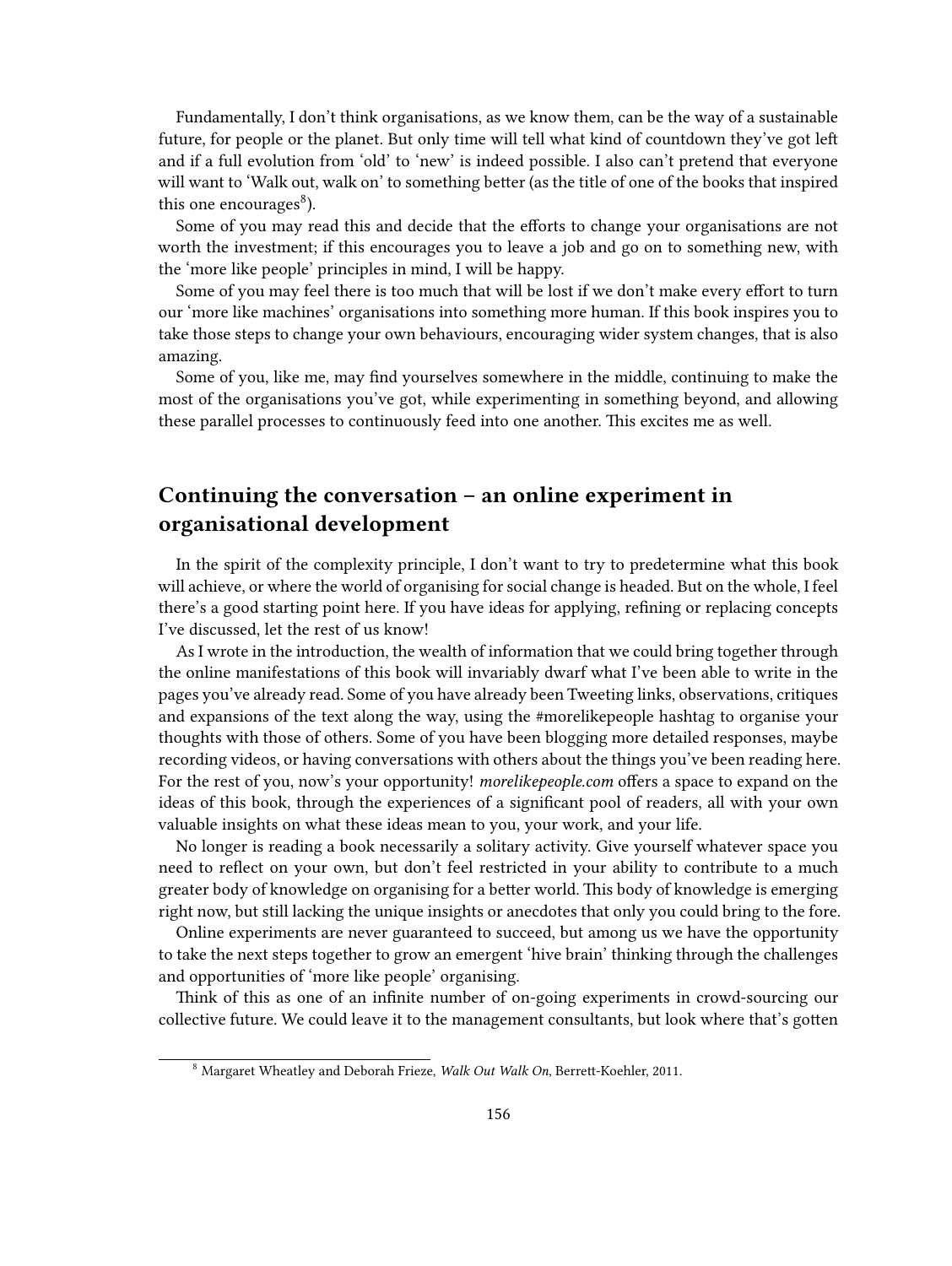us? As insignificant as we've often been made to feel about our power as individuals to affect change, I hope this book has demonstrated that even the most seemingly insignificant of actions can have enormous ripples in the pond of collective possibility.

So, join the conversation! Disgruntled social change workers of the world, unite! You have nothing to lose but your chains of command!

*@hackofalltrades, #morelikepeople*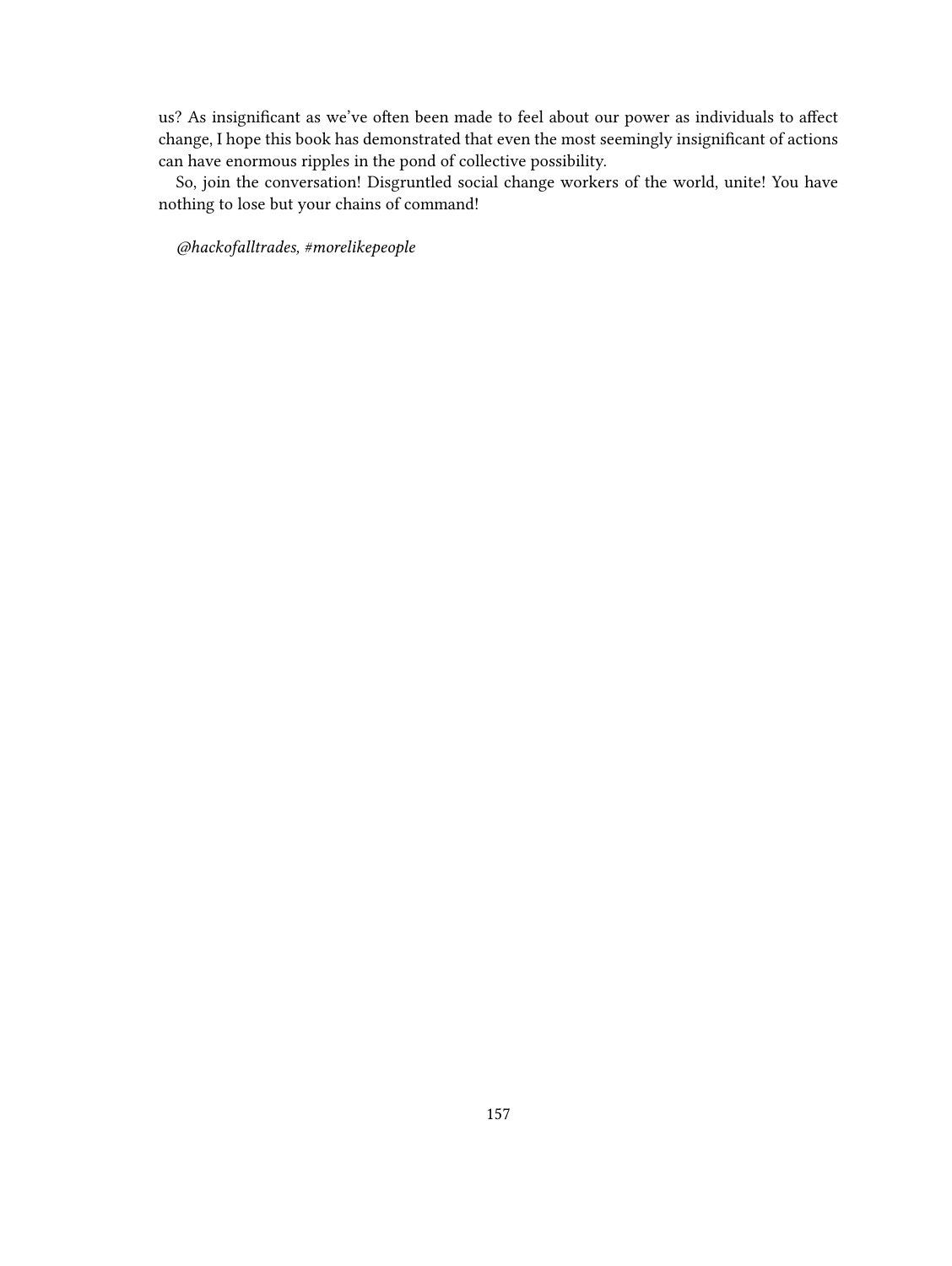# **Your more like people legend**

#### **1. Simple Starters**

- a. Tell someone that you appreciate something they did because *it might improve their day and they might pass the positive feelings along to someone else.*
- b. Stop using jargon (and tell others you're doing so) *because it is likely confusing people inside and outside your walls, even if they haven't told you.*
- c. Get to know someone new, somewhere else in the organisation, whenever you can *because you might like them, you might learn something new, and you might start to see how different parts of the organisation fit together.*
- d. Dress as you'd like to dress at work, not as others do *because you'll feel more comfortable and there are probably others who hate coming to work in a golf shirt everyday.*
- e. Send fewer internal emails; try to talk to people in person *because a lot gets lost in textonly communications, and the conversation might lead in unexpected and useful directions.*
- f. Have chats with colleagues when you've got a question, issue or idea, rather than always scheduling meetings *because you might not need more than a few minutes, and a meeting too often unnecessarily becomes something more formal and stuffy than a chat* (Chapter 5 has more on the importance of unstructured conversations).
- g. Try more ideas than you expect will succeed *because failure is a natural part of innovation and should not be avoided if we want to make things better* (Chapter 5 discusses the importance of accepting failure).
- h. Talk to the colleague who can answer your question directly, don't use the official command chain *because command chains inevitably distort information and take far longer than just wandering over to IT and asking to install a new piece of software.*
- i. Bake cookies or make a meal for those you work with *because it's a nice thing to do that breaks down the barriers between 'who you are at work' and 'who you are the rest of the time,' which can help everyone else feel more comfortable being themselves as well.*

## **2. Personal Development**

a. Understand your role in difficult relationships *because no conflict is ever 100% one-sided and the longer we treat it as such, the longer it will be before we can address it and move on*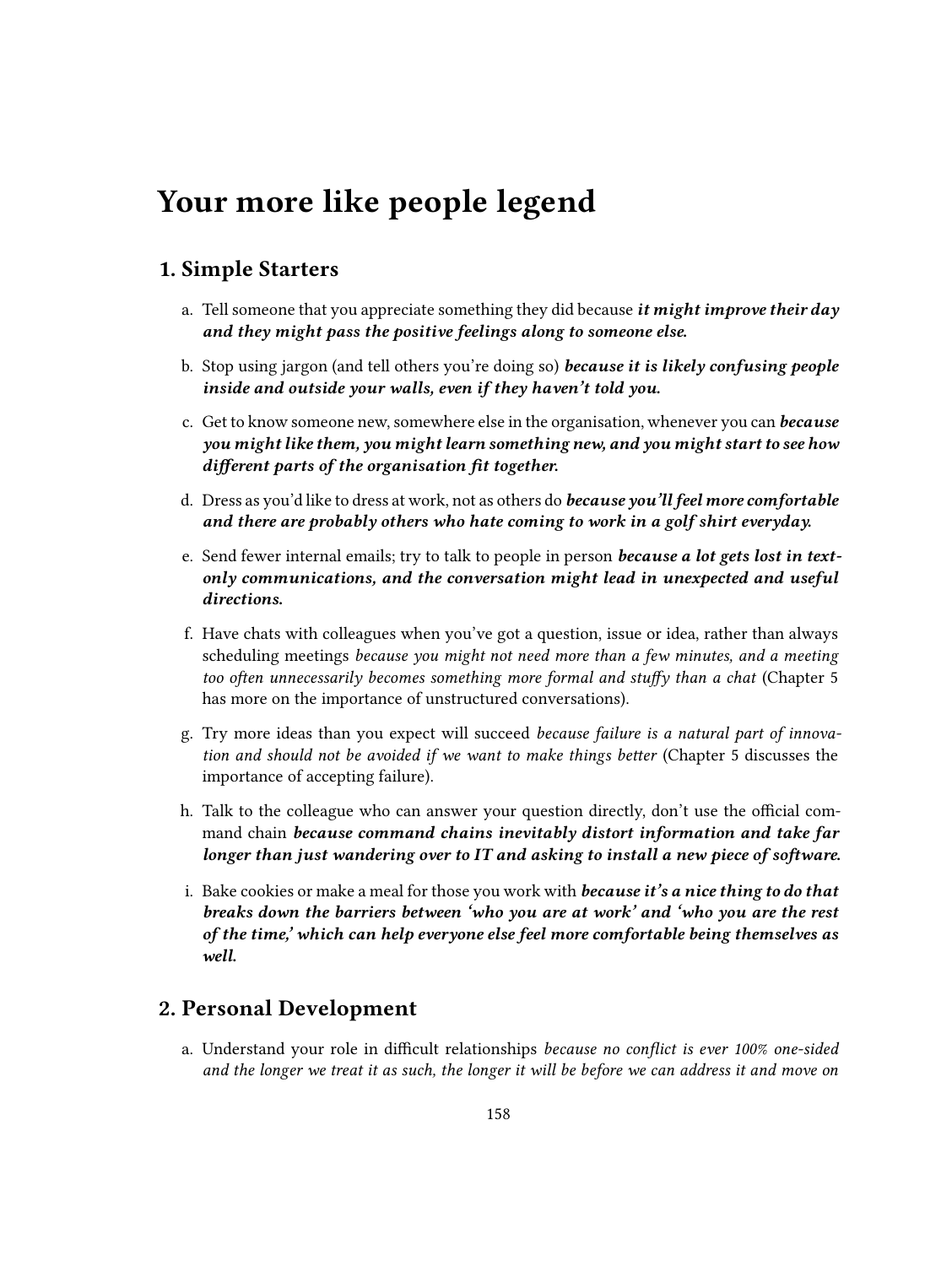(more in Chapters 2 and 7 on how we all contribute to organisational cultures with our own behaviours).

- b. Admit your problems and mistakes, trusting others not to take advantage of you, particularly if you're more senior than them *because it helps others feel that you trust them not to take advantage of you, and when you do that most people will trust you, too* (Chapters 2 and 7 explore 'conscious vulnerability').
- c. Speak up about things that are wrong, without simply blaming or attacking someone else for them *because when we don't speak up about a colleague being bullied, we become part of the problem that allows it to continue* (more in Chapters 2 and 7).
- d. Work when you are happiest and most productive *because you are wasting your time and the organisation's resources if you're not.*
- e. Address your own privilege and prejudice and the ways they might be inadvertently shaping your contributions to the organisation *because unspoken privilege keeps doors closed to people who should have the same opportunities as you to walk through them* (more on privilege in Chapter 4).

## **3. Social Media**

- a. Blog or Tweet about your organisational learning *because other people out there could learn from it and it costs you nothing to share* (Chapters 3 and 5 look at 'Open Source Organisations' and sharing learning publically).
- b. Share your opinions and feelings about the issues you're involved in *because your views are invariably more interesting than what the organisation can get away with saying through corporate channels* (more in Chapter 2).
- c. Connect with others around your organisation who want to make the workplace more human *because they may well be online and when you find others you can compare notes, brainstorm new ideas, and test things out with other forward-thinking individuals* (more in Chapters 4 and 6 about social media for internal communications).
- d. Use social media for staff learning and development *because for a small investment of time each day, you can learn more about your field or area of work than you would likely get through many, more costly and time-consuming L&D strategies.*
- e. Use social media channels to regularly ask communities about their opinions on a range of questions *because they are the reason you have a job, and social media offers you an extra way to involve them in the decisions and processes that affect them* (more in Chapter 5 on using social media to test new ideas).

#### **4. System Hacks**

a. Set up a lunch time/post-work discussion group for those who are interested in doing things differently *because when you connect with others thinking similar thoughts, you might*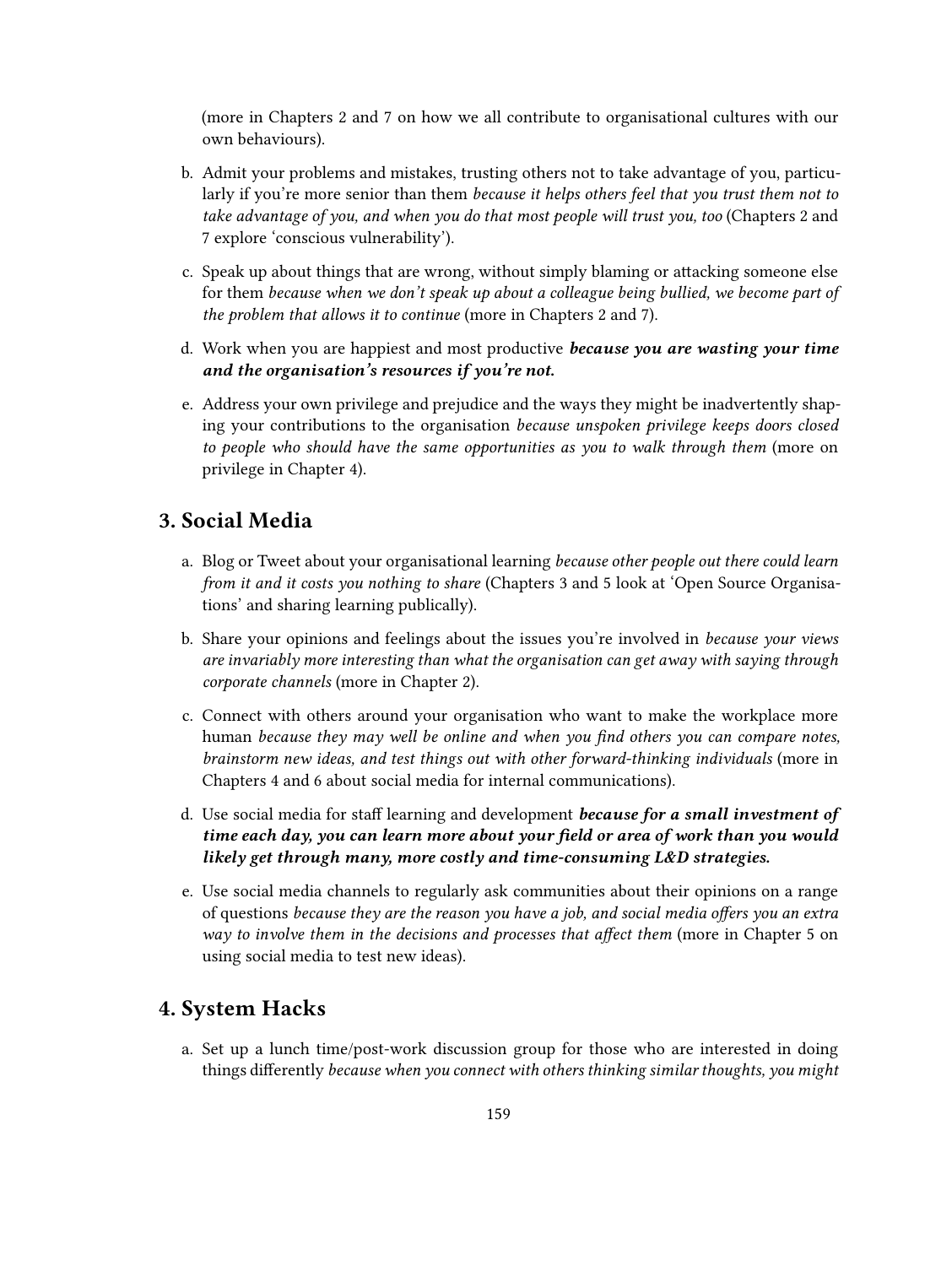*spark something far bigger and may even manage to surpass official organisational processes* (Chapters 5 and 7 explore informal groups within organisations).

- b. Announce a 'more like people action week' at your office to encourage colleagues to do one thing to make the organisation more human *because it will help you to find the others who are not only frustrated, but want to try new things themselves, and it might spread…*
- c. Start a project, semi-related to your work, with interested others around the organisation *because bureaucracy is slow and unresponsive, so you may well be better-off getting on with things until you're told otherwise* (more on just getting on with it in Chapters 6 and 7).

#### **5. Holding Meetings**

- a. Scrap your next meeting agenda and let the conversation go where participants need it to go *because too often meeting structures don't provide opportunities for real discussion, they simply encourage us to follow pre-determined steps and avoid creative thought processes* (more on the problems with agendas in Chapters 1 and 2).
- b. Alternately, start meetings by developing agendas together, *because doing so maintains some structure but remains more responsive to what everyone involved needs at the time, and can feel like less of an imposition on the conversation.*
- c. Make everyone a chairperson so everyone is responsible for staying focused, intervening when necessary, and making decisions together *because the chair is too often the dictator of a meeting, but also everyone has to be more aware if they are responsible for keeping things moving.*
- d. Hold meetings in parks, pubs, or someone's living room *because different environments – especially those less associated with 'work,' can help us to think and contribute differently.*
- e. Ask yourself before planning a meeting, 'does this meeting really need to happen? Would a chat by the stairwell work fine?' *because too many meetings seem to happen 'by default,' wasting time that could be better spent.*
- f. 'Livestream' your meetings, broadcasting them online via Ustream or Bambuser, giving others who are interested the chance to feed into the process, *because it offers both a sense of transparency (which builds trust) and taps into the diversity of experience and perspective that exist beyond your walls.* 'Creating the Future' does this with all of their board meetings, though it obviously won't work in situations where confidential personal details or direct action plans are being shared (more in Chapter 5).

#### **6. Planning and Decision Making**

a. Use consensus decision making process or one of its variants **because, in the right environments, it can increase collective investment in the outcomes and avoid people**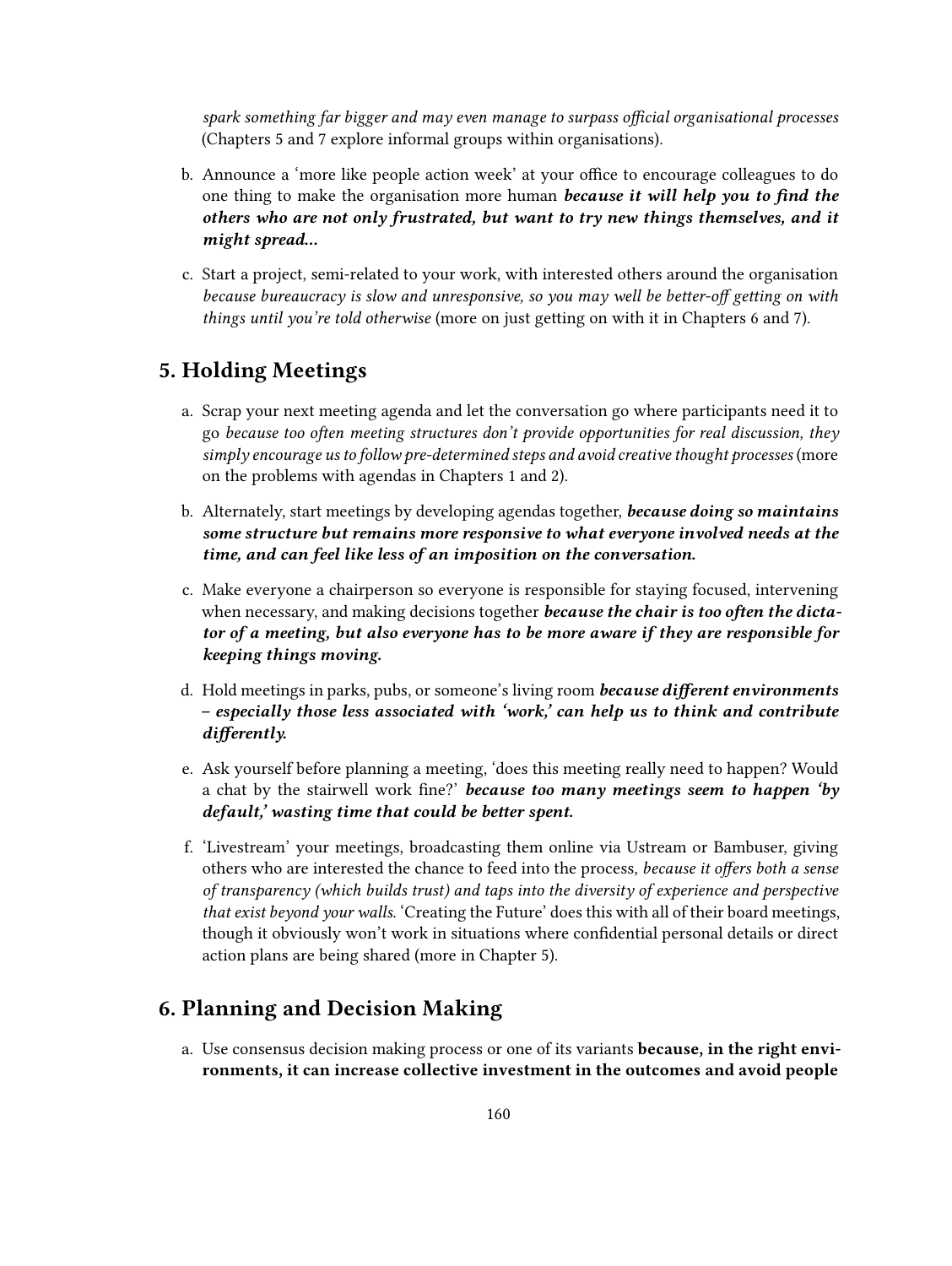**feeling the need to take sides** (more on how Oaxacan social movements have used these techniques in Chapters 6 and 8).

- b. Involve staff, unpaid volunteers, and members in planning and decision making process, and don't relegate 'strategy' discussions to the board or senior managers *because pretending that only more senior staff can know what the organisation should do is insulting to the rest* (more on this in Chapters 3, 4, 5 and 8).
- c. When consensus can't be reached in choosing between two initiatives, try both, *because it might make a single answer clearer or it might demonstrate that there is no single right answer* (more in Chapter 8).
- d. Explore 'Developmental Evaluation' and emergent outcomes *because predetermined outcomes limit our potential and distort our findings, hiding valuable learning and stronger accountability* (more on Developmental Evaluation in Chapter 9).
- e. Avoid turning human stories into metrics of success *because it diminishes them and hides many of the most important truths of the work we do* (more on metrics in Chapter 9).
- f. Don't strategise! Pay attention and adapt! *Because the world is too complex to predict and strategies make us less responsive to unexpected changes* (more on letting go of strategy in Chapters 1, 2 and particularly 8).

#### **7. People Management**

- a. Encourage failures as well as successes *because if we pretend people won't fail, they'll just cover it up when they do, and we'll doom ourselves to repeating flawed approaches, without learning* (more on how Engineers Without Borders learned to 'admit failure' in Chapter 5).
- b. 'De-specialise' your team, removing individual responsibilities and letting the group decide how to get things done together *because specialisation breaks-down shared responsibility for collective projects and gives people less opportunity to learn skills from each other in the process* (more on 'de-specialising' and new models of organising in Chapters 2, 6 and 8).
- c. Encourage staff to use personal social media channels for work, if they want to, *because it doesn't feel like work, it helps the cause reach new crowds, and it encourages them to be more comfortable being themselves* (read about the Big Lottery Fund's experiments with personal social media use in Chapter 7, plus more in Chapters 2 and 4).
- d. Regularly ask staff what they want from the job, and support them to get it, *because when they are happier, the organisation does better* (more on the importance of feeling good about work in Chapter 6).

#### **8. Outside World**

a. Make organisational learning and resources 'open source' for others to benefit from *because there are many others working towards good causes who could benefit from good information*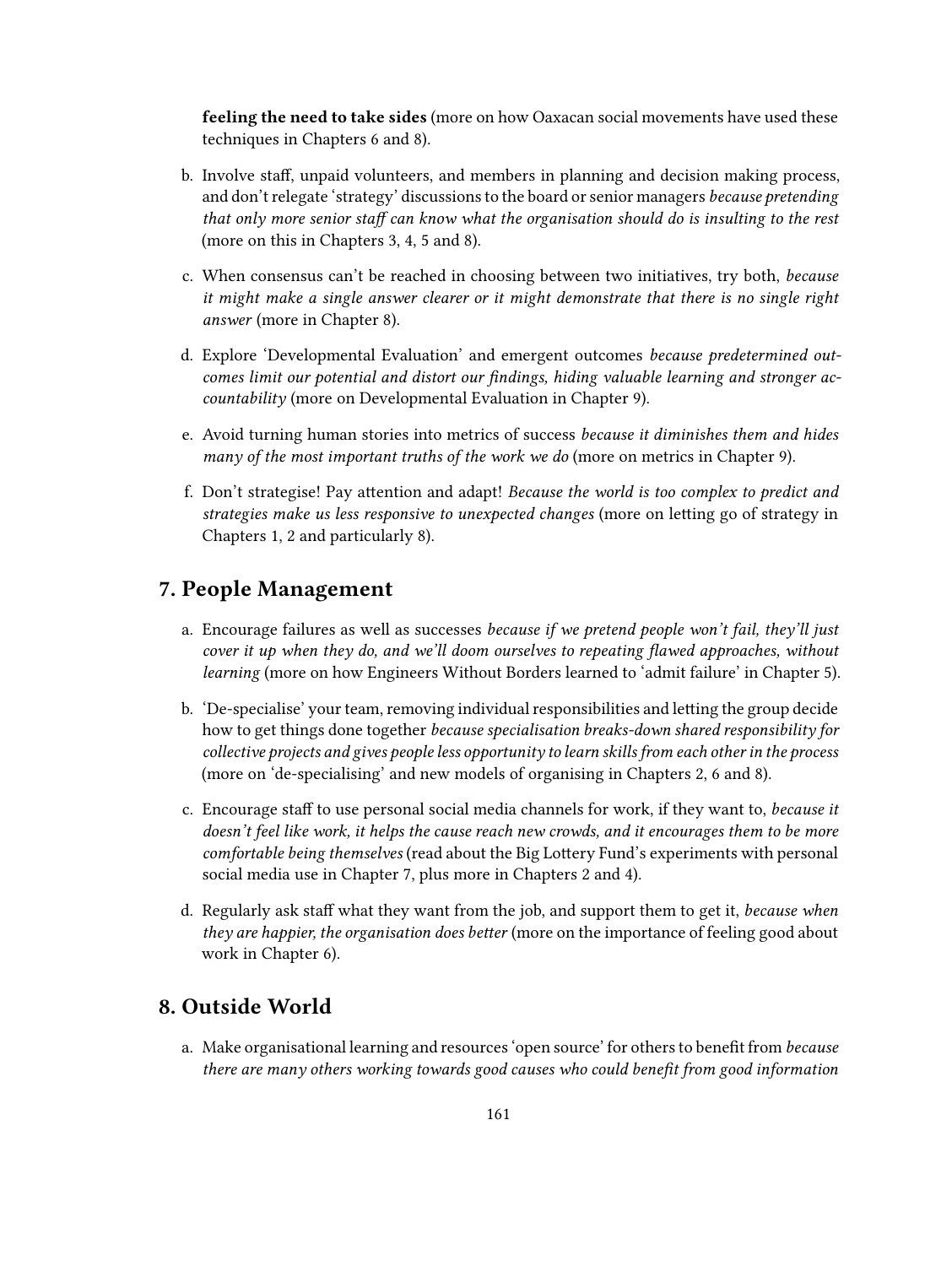*about your campaign emails, what helps your events succeed, or how you manage your payroll* (more on 'Open Source Organisations' in Chapter 5).

- b. Actively support the work of other relevant organisations through your own channels *because they're working towards the same goals and you're not going to win on your own* (more in Chapters 3 and 8).
- c. Share opportunities around a network, rather than centralising them *because when you hoard funding, opportunities, and media spots, you make others resentful* (more on the roles of organisations within movements in Chapters 3 and 6).
- d. Let supporters suggest and act on their own ways to support the cause, with organisational backing, *because the people involved in your cause have far more ideas for how to advance it than the relatively tiny number you employ* (more about people finding their own paths to supporting your cause in Chapter 6).
- e. Question how you organise your events, by experimenting with new venues, new catering, new formats and new contributors, *because the built-in assumptions in all of these realms perpetuate events that keep particular demographics comfortable, while alienating others* (more on subtle prejudices in Chapter 4).

#### **9. Working Parameters**

- a. Support non-fixed working hours *because people have complicated lives to live beyond their jobs.*
- b. Organise a 'Hack Day' for staff to work on whatever project or idea most inspires them for 24hrs and share the results, *because it sets the potential of creative staff free to create new ideas* (more on Hack Days and other non-directed working approaches in Chapter 5).
- c. Give staff a free day/week to follow their dreams *because if you've hired good people, they're sitting on great ideas that could be a part of your organisation's work if you give them a chance* (more about how Google and other companies have used 20% time in Chapters 2, 5 and 6).
- d. Let staff work however many hours they choose *because beyond manual labour, the quality and quantity of work we do are not determined by how long we sit at our desks* (more on how Netflix have used this policy in Chapter 6).
- e. Let staff take as much paid leave as they want *because they are adults that know what work needs doing, and will work harder if their job helps them to be happy in the rest of their lives* (more on Netflix' policy in Chapter 6).
- f. Support staff to informally train each other in a range of internal organisational functions (finance, fundraising, IT, HR, etc) *because they can more easily fill in for each other when needed, find new challenges for themselves, and better understand the organisation as a whole* (more on Semco and fluid jobs in Chapter 6).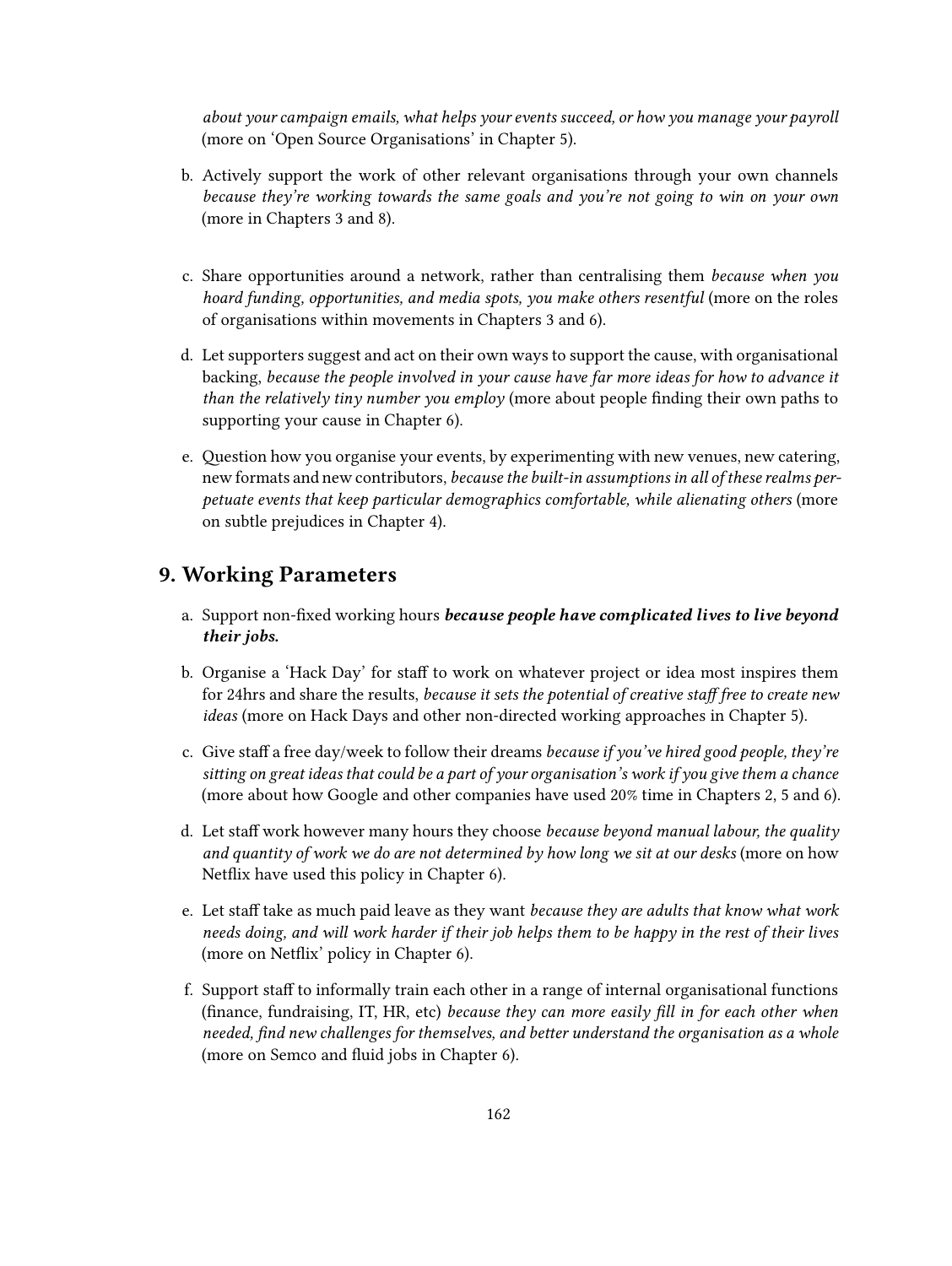g. Introduce a Results-Only Working Environments (ROWE) where all staff have full autonomy over everything except whether or not their work gets done *because it lets them figure out the best ways of doing their job, which may well be different from their colleagues' best ways of doing their jobs* (started by Best Buy and now used by many other US and international companies, more in Chapter 6).

## **10. Salaries**

- a. Establish a 'social justice waging' system where staff are paid according to personal circumstances, such as dependents, debts, etc. *because equality makes for happier workplaces and having kids shouldn't mean you can't afford to work somewhere anymore* (more about how Platform use social justice waging in Chapter 6).
- b. Train staff to understand organisational finances, and allow them to set their own wages *because it builds employee ownership and collective responsibility* (more on how Semco let staff set their own salaries in Chapter 6).
- c. Pay enough that people aren't worrying about money, but not too much as to make it the main reason for the job *because high pay appeals to those concerned most about money, and low pay obviously makes it harder for people to feel invested in their work* (more about wages and motivation in Chapter 6).
- d. Keep the salary range in an organisation relatively low *because inequality breeds resentment and poor working dynamics* (read The Spirit Level for more on the societal effects of inequality and think about how they might apply to an organisation).

#### **11. Structures**

- a. Let the entire organisation become 'Senior Management' *because there are no shortage of examples, from social movements, to worker-run factories, where large groups don't need separate people to set their direction or organise their work* (more in Chapters 3 and 6).
- b. Support ad hoc teams of 'Buddies, Bricks and Affinity Groups' *because small, interconnected, self-organising groups can be faster, more agile and more effective at many tasks than fixed, static teams* (read about how these models have been used Chapter 3).
- c. Support co-management among staff, *because it can foster mutual accountability and reduce hierarchical power imbalances when those supporting each other are in an equal relationship* (more in Chapters 1, 2 and 6).
- d. Scrap departments, make teams more flexible, and don't pin individuals to their job descriptions if they have broader interests *because each of these false divisions keep people from finding other people with whom they can accomplish amazing things* (more on alternative models in Chapter 6).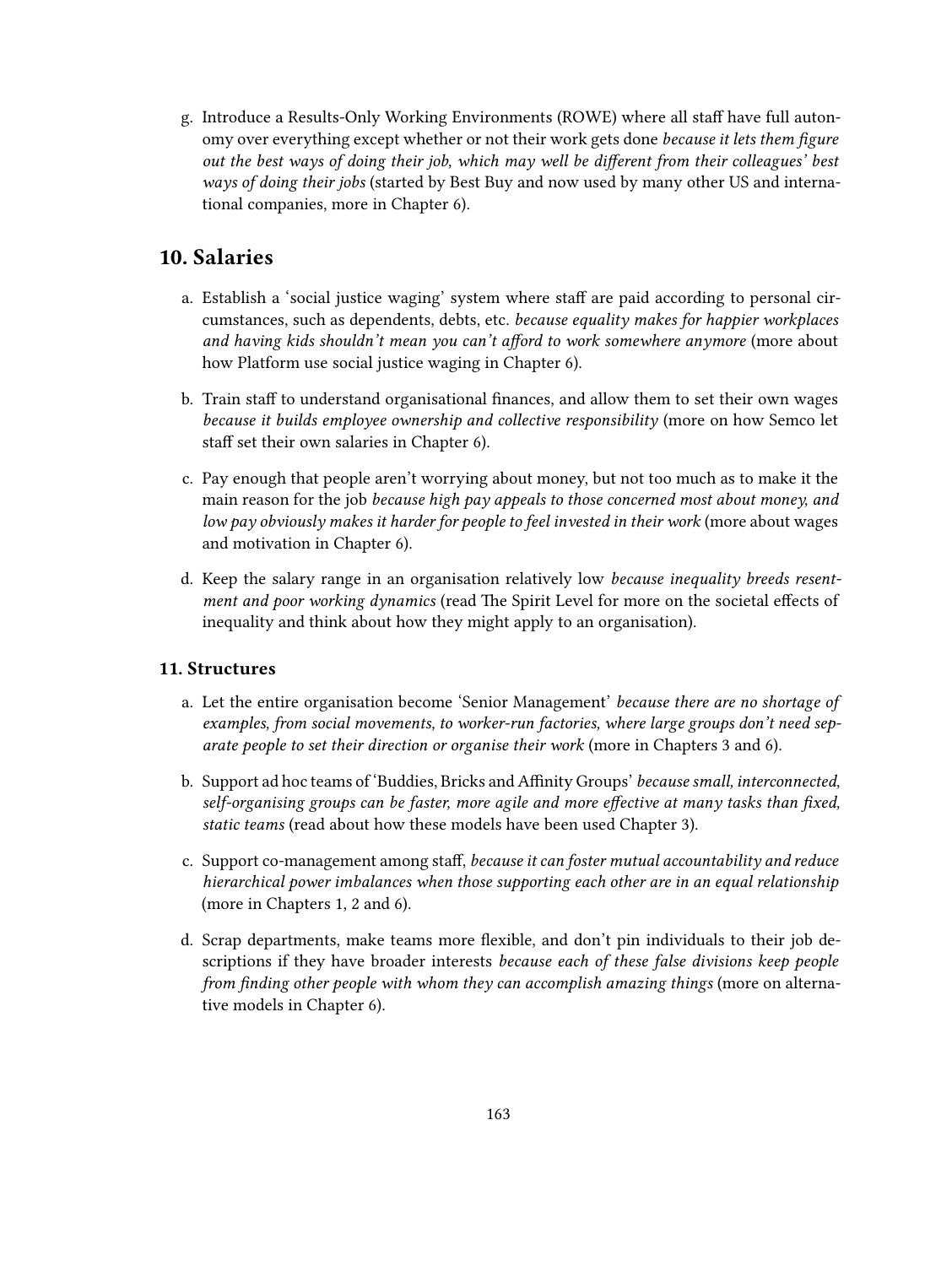## **12. Hiring**

- a. Scrap job descriptions and look at project-based skills and knowledge requirements rather than individual requirements *because if you let a project-based group find their own roles, less will fall through the cracks and people will discover new strengths in the process* (more in Chapter 6).
- b. Emphasise candidate perspective in hiring to build a diverse staff *because different perspectives are often the key ingredient to a range of successes* (more on privilege in Chapter 4).
- c. Hire only when there isn't someone else keen to shift their work within the organisation to address skills or time gaps *because encouraging more fluid movement between roles, teams and departments helps break down organisational silos* (more in Chapter 6 about when to hire new people).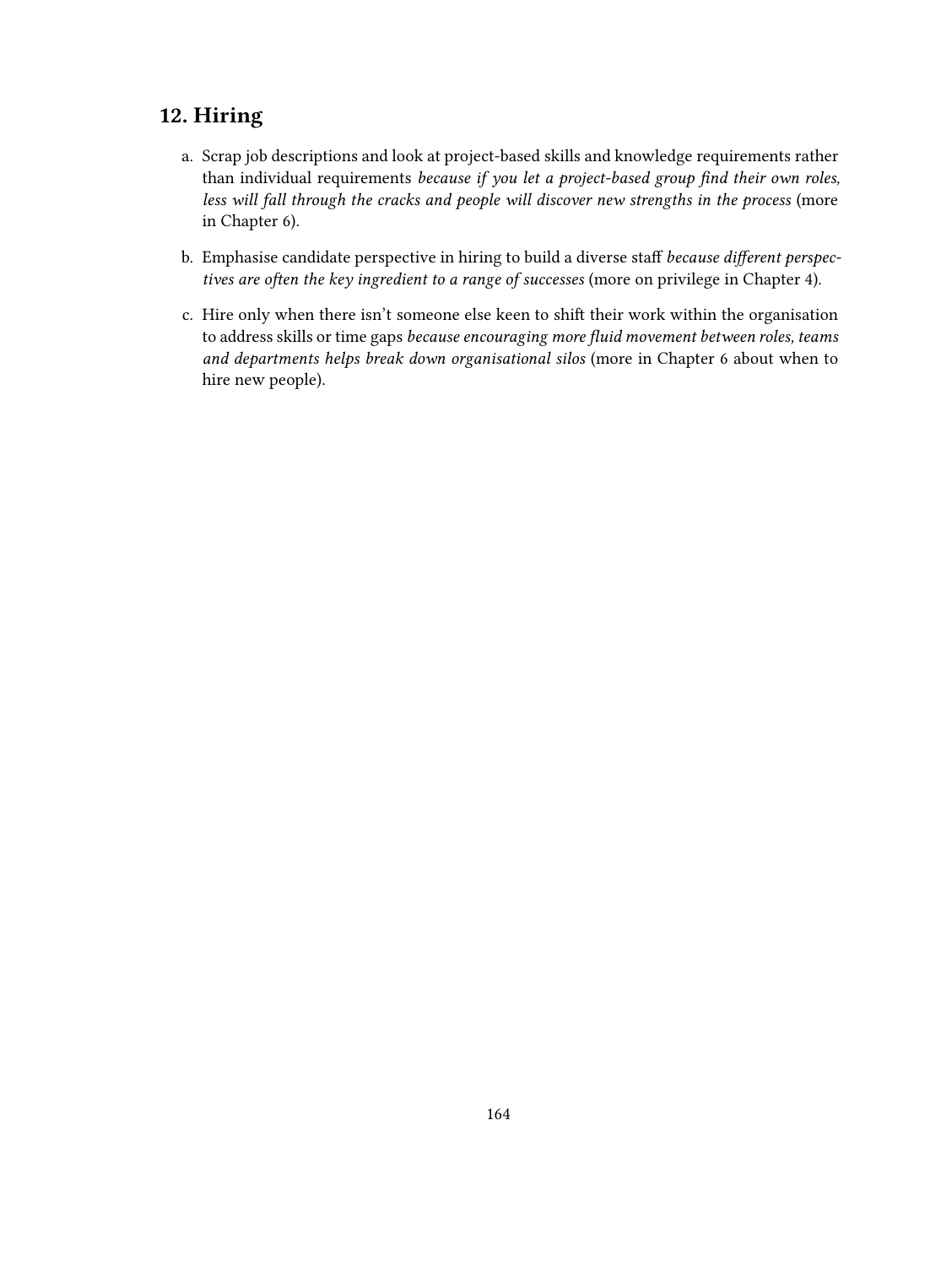# **Your more like people-finder**

| <b>First Name</b> | <b>Last Name</b> | <b>Twitter Handle</b> |  |
|-------------------|------------------|-----------------------|--|
| Adam              | Mansbach         | @adammansbach         |  |
| Alan              | Rusbridger       | @arusbridger          |  |
| Avi               | Lewis            | @avilewis             |  |
| Carne             | Ross             | @carneross            |  |
| Chris             | Coltrane         | @Chris Coltrane       |  |
| Chris             | Anderson         | @chr1sa               |  |
| Clay              | Shirky           | @cshirky              |  |
| Dan               | Pink             | @danielpink           |  |
| David             | Pinto            | @happyseaurchin       |  |
| David             | Graeber          | @davidgraeber         |  |
| Deborah           | Frieze           | @dfrieze              |  |
| Dmytri            | Kleiner          | @dmytri               |  |
| Emily             | James            | @emily_james          |  |
| Harriet           | Lerner           | @harrietlerner        |  |
| Jamie             | Notter           | @jamienotter          |  |
| Jeff              | Chang            | @zentronix            |  |
| Jen               | Wilton           | @GuerillaGrrl         |  |
| Ken               | Robinson         | @SirKenRobinson       |  |
| Lloyd             | Davis            | @LloydDavis           |  |
| Maddie            | Grant            | @maddiegrant          |  |
| Maurice           | McLeod           | @mowords              |  |
| Naomi             | Klein            | @NaomiAKlein          |  |
| Pamela            | McLean           | @Pamela McLean        |  |
| Paul              | Barasi           | @PaulBarasi           |  |
| Peter             | Wanless          | @peterwanless         |  |
| Phillip           | Smith            | @PhillipADSmith       |  |
| Sam               | Seidel           | @husslington          |  |
| Steve             | Lawson           | @solobasssteve        |  |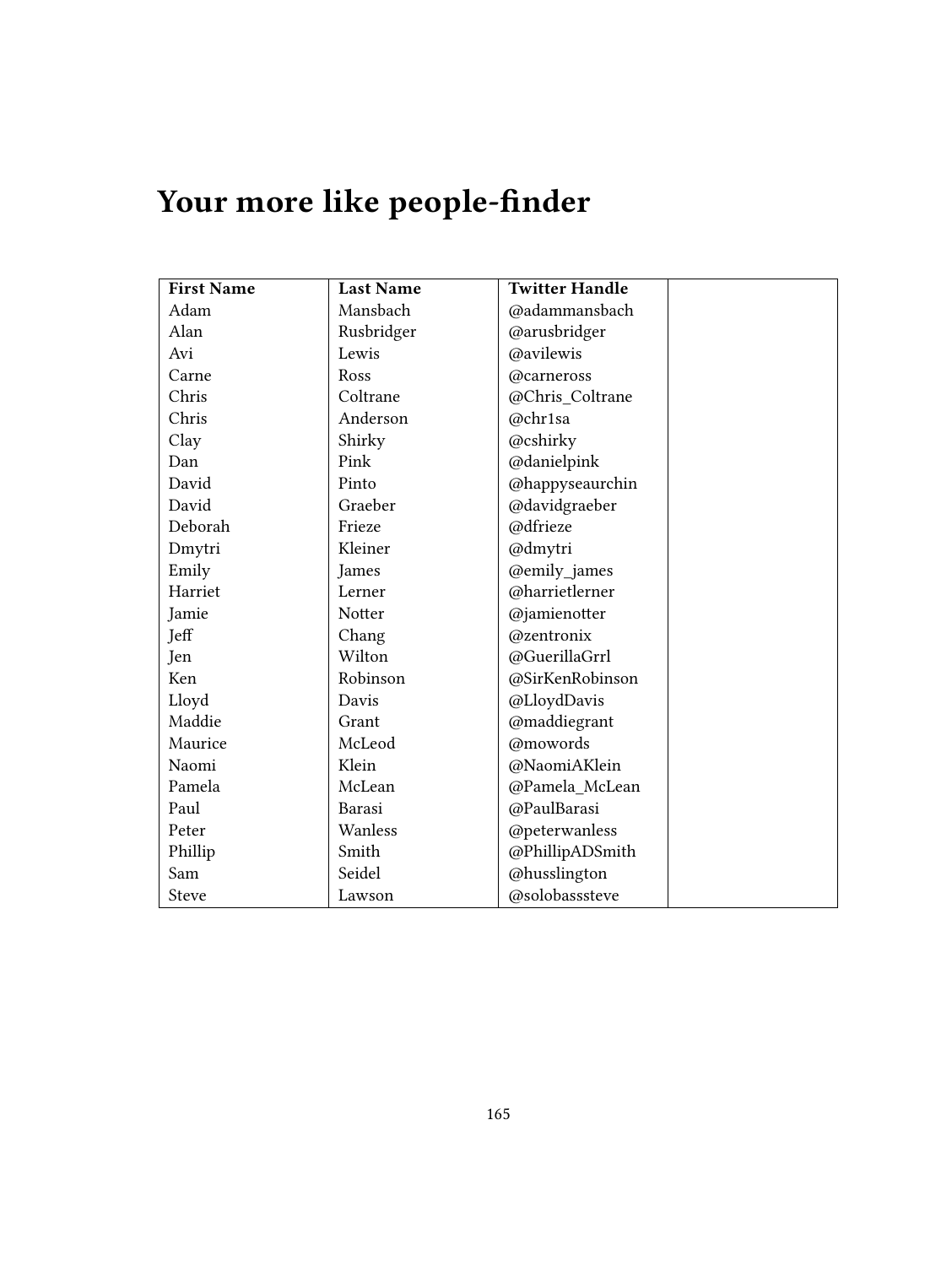| <b>Group Name</b>                | <b>Twitter Handle</b> |  |
|----------------------------------|-----------------------|--|
| <b>Adbusters Magazine</b>        | @adbusters            |  |
| <b>Admitting Failure</b>         | @AdmitFailure         |  |
| Big Lottery Fund                 | @BigLotteryFund       |  |
| Creating the Future              | @CreatingTFuture      |  |
| Dadamac                          | @DadamacN             |  |
| e-Democracy                      | @edemo                |  |
| <b>Engineers Without Borders</b> | @ewb                  |  |
| Just Do It!                      | @JustDoItFilm         |  |
| Mozilla                          | @mozilla              |  |
| Occupy Sandy                     | @OccupySandy          |  |
| Occupy Wall Street               | @OccupyWallSt         |  |
| Overseas Development Institute   | @ODI_development      |  |
| People & Planet                  | @peopleandplanet      |  |
| Platform                         | @PlatformLondon       |  |
| Runnymede Trust                  | @runnymedetrust       |  |
| The HUB                          | @HUBworld             |  |
| The RSA                          | @TheRSAorg            |  |
| Ukuncut                          | @Ukuncut              |  |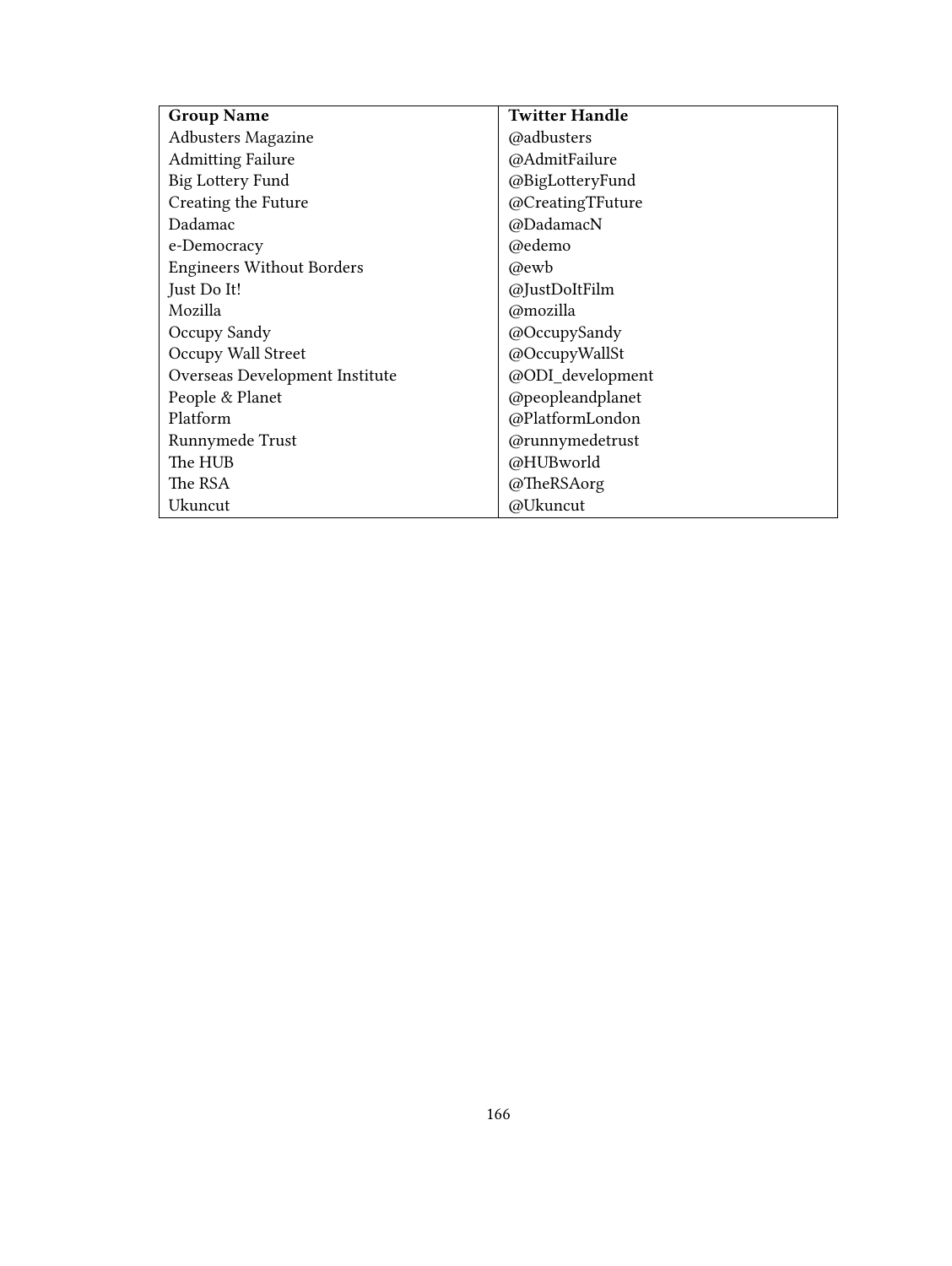# **Bibliography**

- Albert, Michael. *Parecon: Life after capitalism,* Verso, 2003. http://books.zcommunications.org/ books/pareconv/Chapter6.htm#\_VPID\_45
- Bakan, Joel. *The Corporation,* Viking Canada, 2004. Bakunin, Mikhail. *Man, Society, and Freedom*, 1871.
- Bassett, Laura. 'Susan G. Komen Foundation Elbows Out Charities Over Use Of The Word "Cure",' *Huffington Post,* 25 May 2011. http://www.huffingtonpost.com/2010/12/07/komen-foundationcharities- cure\_n\_793176.html
- Berman, Sarah. 'Occupy Wall Street's new job: disaster relief,' *The- Tyee.ca,* 10 November 2012. http://thetyee.ca/News/2012/11/10/Occupy-Sandy/
- Bosley, Catherine. 'Town ditches traffic lights to cut accidents,' *Reuters,* 11 September 2007. http:/ /www.reuters.com/article/2007/09/11/us-germany-traffic-odd-idUSGOR14512420070911
- Brunton, Michael. 'Signal Failure,' *Time Magazine,* 30 January 2008. http://www.time.com/time/ magazine/article/0,9171,1708116,00.html
- Carroll, Rory. 'Here's the chocolate factory, but where has Willy Wonka gone?,' *Guardian,* 11 May 2007. http://www.guardian.co.uk/ world/2007/may/11/argentina.rorycarroll
- Chang, Jeff ed. *Total Chaos,* BasicCivitas Books, 2006.
- Denham, Diana, ed. *Teaching Rebellion: Stories from the Grassroots* Mobilization in Oaxaca, PM Press, 2007.
- Drucker, Peter. *Management: Tasks, Responsibilities, Practices.* Harper & Row, 1974.
- Dubois, Frederic. 'The #OSJUBA event stresses early moves by net activists in South Sudan,' *South Sudan Info,* 13 August 2012. http://southsudaninfo.net/2012/08/the-osjuba-eventstresses-early-moves-by-net-activists-in-south-sudan/
- Evans, Jon. 'In five years, most Africans will have smartphones,' *Tech- Crunch,* 9 June, 2012. http:/ /techcrunch.com/2012/06/09/feature-phones-are-not-the-future/
- Graeber, David. *The Democracy Project*, Allen Lane, 2013. Harford, Tim. *Adapt: Why success always starts with failure,* Little Brown, 2011.
- Hughes, Thomas. 'American Genesis,' University of Chicago Press, 2004.
- INCITE! Women of Colour Against Violence, ed. *The Revolution Will Not* Be Funded, South End Press: Read. Write. Revolt. 2007.
- International Association of Chiefs of Police, 'Discussion Paper on IACPs, Policy on Domestic Violence by Police Officers,' July 2003. http://www.vaw.umn.edu/documents/policedv/policedvpdf.pdf
- Jaffe, Sarah. 'Occupy's afterlife a dispatch from New York's dark zones,' *Jacobin Magazine,* 3 November 2012. http://jacobinmag.com/2012/11/power-to-the-people/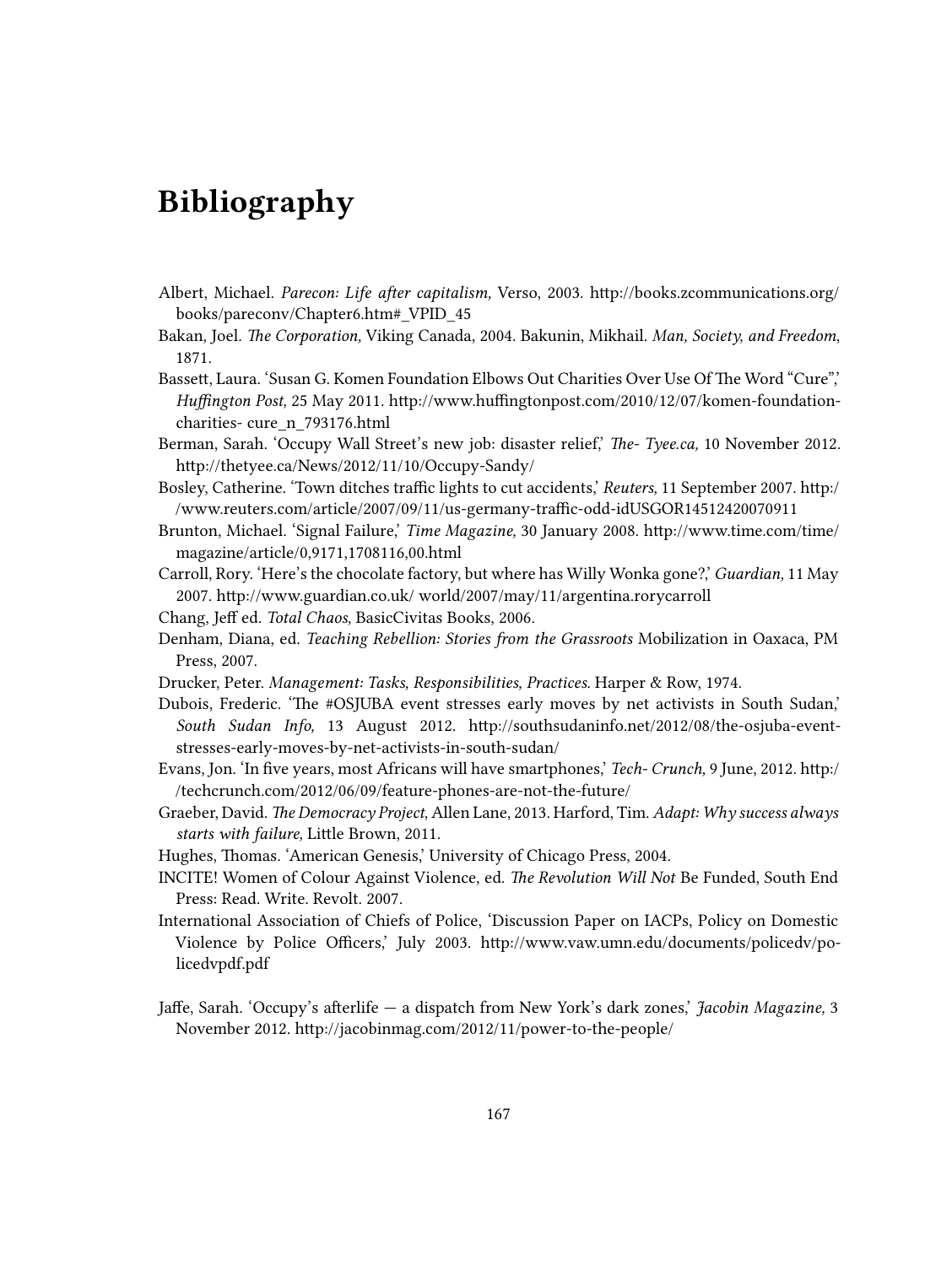- James, Emily. *Just Do It!* [documentary film], Left Field Films, 2011. Jarvis, Brooke. 'Why everyone suffers in unequal societies,' *YES!* Magazine, 4 March 2010. http://www.yesmagazine.org/ happiness/want-the-good-life-your-neighbors-need-it-too
- Jenner, Mark. 'Tax avoidance costs UK economy £69.9 billion a year,' *The New Statesman,* 25 November 2011. http://www.newstatesman.com/blogs/the-staggers/2011/11/tax-avoidancejustice-network
- Johnson, Steven. 'Where good ideas come from,' [video], *Riv- erhead Books*, 17 September 2010. http://www.youtube.com/watch?v=NugRZGDbPFU
- Jones, Harry. 'Taking responsibility for complexity,' *ODI Briefing Paper* 68, August 2011.
- Klein, Naomi and Avi Lewis. *The Take* [documentary film]*,* Hello Cool World, 2004.
- Kleiner, Dmytri. *The Telekommunist Manifesto,* Institute of Network Cultures, 2010.
- Krippendorff, Klaus. 'Afterword,' *Cybernetics & Human Knowing,* Vol. 9, No. 2, 2002.
- Kruglinski, Susan. '20 Things You Didn't Know About… Relativity,' *Discover Magazine*, 25 February 2008. http://discovermagazine.com/2008/mar/20-things-you-didnt-know-about-relativity
- Lavaca collective. *Sin Patrón,* Haymarket Books, 2007. Lerner, Harriet. *The Dance of Anger,* Harper Element, 1990. Mintzberg, Henry, ed. *Management? It's not what you think!*' Prentice Hall, 2010.

Montgomery, David. *The Fall of the House of Labour,* Cambridge U P, 1989.

- Notter, Jamie and Maddie Grant. *Humanize: How people-centric organizations succeed in a social world*, Que Publishing, 2011.
- Pew Research Center, 'Twitter Update 2011,' *The Pew Research Center's Internet & American Life Project*, 1 June 2011. http://www.pewinternet.org/Reports/2011/Twitter-Update-2011/ Main-Report/ Main-Report.aspx
- Pink, Daniel. *Drive: The surprising truth about what motivates us,* Riverhead Books, 2009.
- Pink, Daniel. 'Drive: The surprising truth about what motivates us,' The Royal Society for the Arts, 1 April 2010. http://www.youtube.com/watch?v=u6XAPnuFjJc
- Pinto, David. *small book BIG THINK,* self-published, 2010.
- Ross, Carne. *The Leaderless Revolution: How Ordinary People Will Take Power and Change Politics in the 21st Century*, Blue River Press, 2011.
- Rusbridger, Alan. 'The Trafigura fiasco tears up the textbook,' *Guard- ian,* 14 October 2009. http://www.guardian.co.uk/commentisfree/libertycentral/2009/oct/14/trafigura-fiasco-tearsup-textbook
- Schmidt, Jeff. *Disciplined Minds: A Critical Look at Salaried Professionals and the Soul-battering System That Shapes Their Lives,* Rowman & Littlefield, 2000.
- Seidel, Sam. *Hip Hop Genius*, Rowman & Littlefield Education, 2011. Semler, Ricardo. 'Managing without managers,' *Harvard Business Review*, September – October 1989.
- Semler, Ricardo. *Maverick!: The Success Story Behind the World's Most Unusual Workplace*, Century, 1993.
- Shirky, Clay. *Cognitive Surplus,* Penguin, 2010.
- Sinclair, Paul. 'Grameen Micro-Credit & How to End Poverty from the Roots Up,' *OneWorldOnePeople.org*, 24 October 2011. http://www.oneworldonepeople.org/articles/World%20Poverty/ Grameen.htm
- Smith, Andrea. 'Without Bureaucracy, Beyond Inclusion: Re-centering Feminism,' Left Turn, 1 June 2006. http://www.leftturn.org/without- bureaucracy-beyond-inclusion-re-centeringfeminism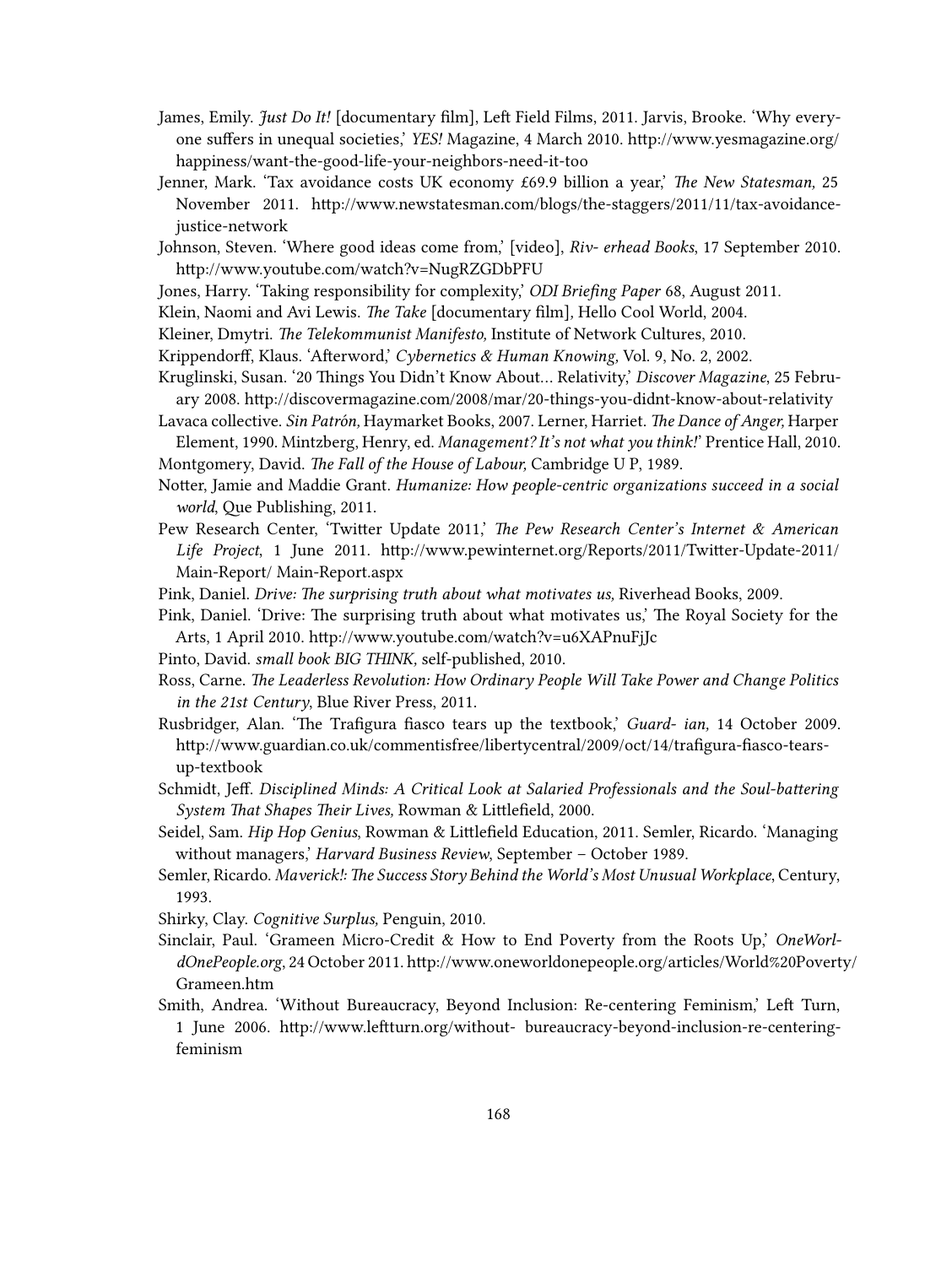- Smith, Phillip and Dmytri Kleiner. 'What not-for-profit organizations need to know about free software,' *phillipadsmith.com*, 2 December 2004. http://www.phillipadsmith.com/2004/12/ what-not-for-profit- organizations-need-to-know-about-free-software.html
- Surowiecki, James. *The Wisdom of Crowds,* Abacus, 2004.
- Taylor, Frederick Winslow. *Principles of Scientific Management,* 1911.
- van Gelder, Sarah and YES! Magazine, ed. *This Changes Everything: Occupy Wall Street and the 99% Movement,* Berrett-Koehler, 2011.
- Various. *Reflections on Now Activism*, self-published, 2006.
- Vasista, Veena. 'Dear Gandhi, you've got me in a muddle…', See & Connect, 8 February 2012, http://seeandconnect.com/2012/02/08/be-the-change-really/
- Vasista, Veena. 'Snowy Peaks: Ethnic diversity at the top,' *The Runny- mede Trust*, 2010. http:// www.runnymedetrust.org/uploads/publications/pdfs/SnowyPeaks-2010.pdf
- Walker, Brian and David Salt. *Resilience Thinking,* Island Press, 2006.
- Westley, Frances and Brenda Zimmerman and Michael Quinn Patton. *Getting to Maybe: How the world is changed*, Vintage Canada, 2006.
- Wetendorf, Diane. 'When the Batterer Is a Law Enforcement Officer: A Guide for Advocates,' Battered Women's Justice Project, February 2004. http://www.vaw.umn.edu/documents/battererlawenf/battererlawenf.pdf
- Wheatley, Margaret. *Leadership and the New Science,* Berrett- Koehler, 1992.
- Wheatley, Margaret and Myron Kellner-Rogers, *A Simpler Way,* Berrett- Koehler, 1996.
- Wheatley, Margaret and Deborah Frieze, *Walk Out Walk On,* Berrett- Koehler, 2011.
- Wheatley, Margaret. *So far from home*, Berrett-Koehler, 2012. Wikipedia contributors, "Free software," *Wikipedia, The Free Encyclopedia, http://en.wikipedia.org/w/index.php?title=Free\_software&oldid=564645195*
- Wikipedia contributors. "The Tyranny of Structurelessness," Wikipedia, The Free Encyclopedia, http://en.wikipedia.org/wiki/The\_Tyranny\_of\_Structurelessness
- Wise, Tim. 'Membership has its privileges: Seeing and challenging the benefits of whiteness,' TimWise.org, 22 June 2000. http://www.timwise.org/2000/06/membership-has-its-privilegesseeing-and-challenging-the-benefits-of-whiteness/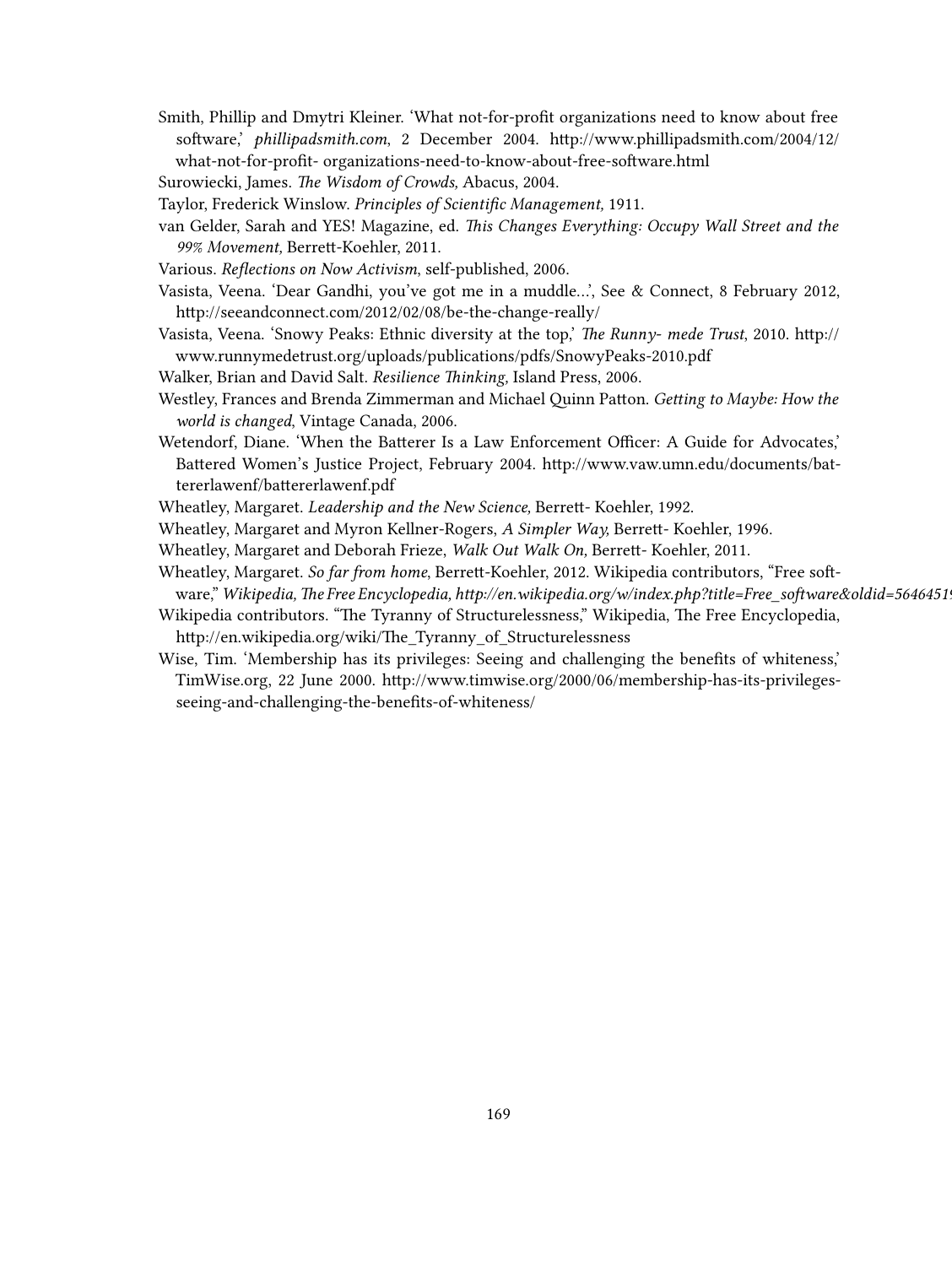# **Expressions of Thanks**

Firstly, my wife, Jen, deserves a massive shout out for supporting me through this whole process.

Then Paul, for having the early confidence in me and this project, and ultimately being the person to thank (or blame) for you reading this right now.

Thanks to my family – for encouraging me to do the seemingly crazy things I've always been inspired to do (even when they aren't the same crazy things that they themselves would have chosen for me).

To all the great people who inspired or offered feedback on the book: Veena, Aerin, Yeyo, Lorna, Suzanne, Nishma, Maurice, Tim, Adam, Derek, Matthew, David Pinto, Bembo, David Robbins, Dougald, Bonnie, Noel, Roger, Ed, Patrick, Jamie, Maddie, Jim Coe, Damon, Phillip, Megan, Doug, Clare, Pete, Pamela, Jim Cranshaw, Lloyd, Steve, Ian, Billy and Deborah.

Then there's all the wonderful people who contributed to the crowd-funding campaign: Aerin Dunford, Alex Farrow, Alexandros, Alicia Evans, Anake Goodall, Andrew Dickson, Andrew Murphie, Angille Heintzman, Angus McPhee, Anja S. Beinroth, Anonymous, Austen El-Osta, Bembo Davies, Ben Fraser, Ben Knight, Ben Schernick – Namibia, Beverly Green, Bob Goodfellow, Bonnie Foley-Wong — Founder & Chief Investment Innovator at Pique Ventures, Caedmon Ricker-Wilson – Humanist, camille bush, Carolyn Jane Davies, Casper ter Kuile, Catherine Marrion, Catherine Sawyer, Charlotte Pell, Chris Miller, Clare Cochrane, @clarewhite, Damien Austin-Walker — @b33god, Damien Zielinski, Damon van der Linde, Dan Slee of comms2point0, Daryl Green, Dave Boyle – Brighton, Dave Oswald Mitchell, david pinto – founder of ecosquared, David Robbins, David Tross, David Wilcox, Dawn Reeves, Deborah Frieze, Derek Oakley, Diana Ralph, Doug Shaw – Consultant/ blogger/ speaker/ occasional troublemaker, Ed Anderton, Edward Saxton, Ellie Barrington, Frauke Godat, George Wilkinson, Holger Nauheimer – host of the Berlin Change Days, hops, ID Hicks, Iffat Shahnaz, James, Jamie Notter, Jan Teevan, jim coe, Joe Saxton, John Sargent, Jonathan James Todd (aka Billy), jonathan moore, jonny zander, Juliette Daigre, justin partridge, K Ludwig, Kai Millyard, Kathi Barrington, Kathleen Flaherty, Kathryn Binnersley, Kayle Donner, Kylee Bowater, Landon Yoder, Lauren Goff, Leo Salloum, Linda B, Lorna Prescott, Louise Barrington, Maddie Grant, Maria Haines – Llangollen, Mark Barratt, Mark Benfold, Mark Braggins, Mark Parker, Matthew Hayles, Maurice McLeod from Marmoset Media, Megan Peppin, Mika Barrington-Bush, Mike from StartSomeGood, Mohammad Ali Aumeer, Morgan Davie, Natalie Walker, Natasha Adams, Nehmi Klaassen, Neil Bachelor, nick beddow, Nick Drew, Nishma Doshi, Pam Dudman, Pam Elvy, Pamela McLean, Patty Barrington, Paul Barasi, Paul Smart, Paula Connaughton – lecturer at University of Bolton, Pauline Roche & Ted Ryan, RnR Organisation, People & Planet staff, Pete Speller, peter Collins, Peter Eversoll, Peter Wanless — Chief Executive of the UK Big Lottery Fund, Philippa de Boissiere, Phillip Smith, Pierre Marshall, Rachel Purkett, Randonn Swan, Rich Watts, Richard D. Bartlett, Director of Autonomy at Loomio, Robert O'Callaghan, Robin Davidson – Australia, Roger Clark, Rolf Kleef – internet trailblazer, Rosemary Frazer, Saffi Price, Sallie Lyons, Sandy McDonald – The ClanMaker,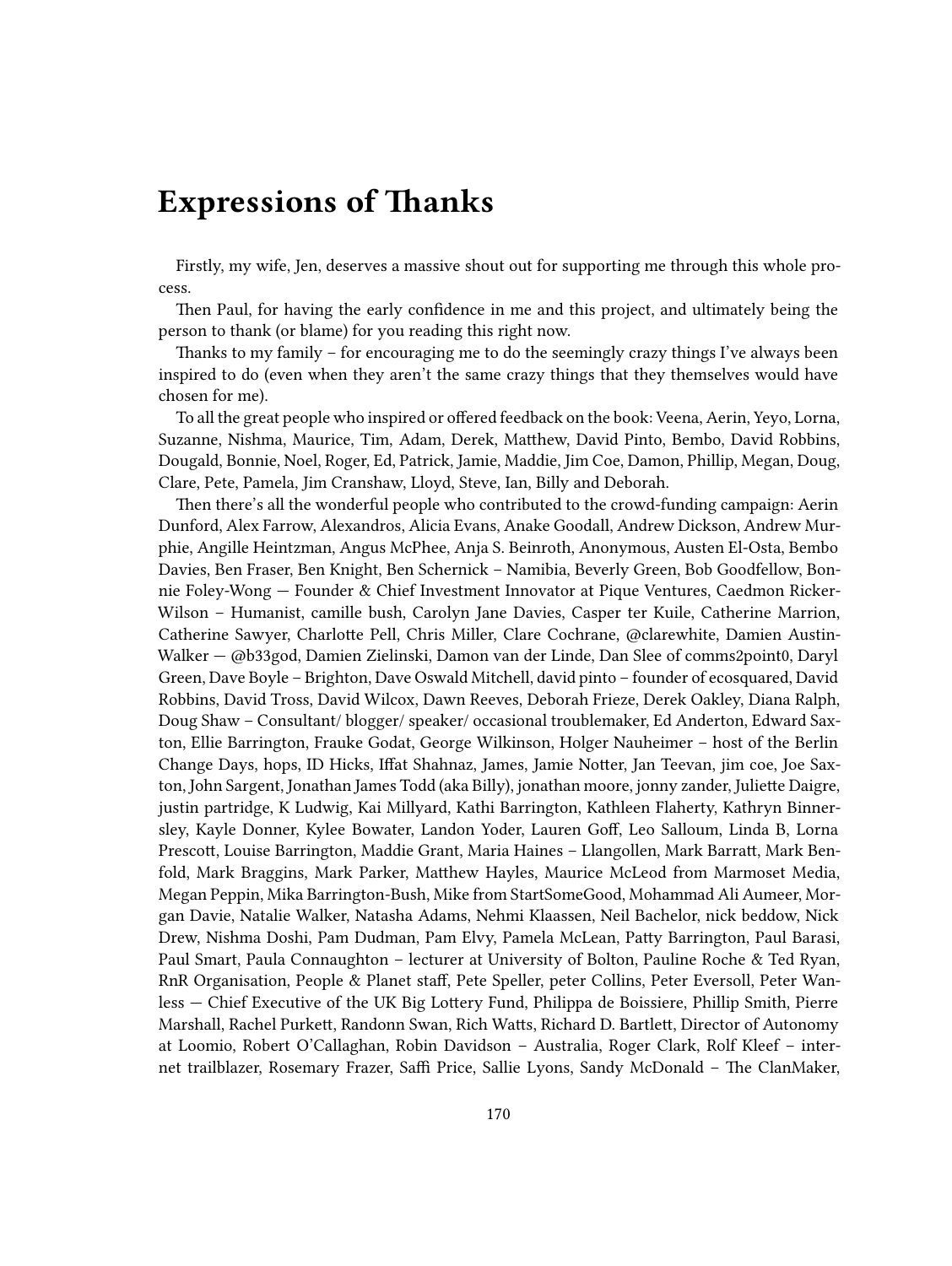Seth Reynolds, Sharon Faulds, Shelagh Barrington, Shirley Ayres, Silvia Daole, Sofia Bustamante, 'someone who knows that hope is what we are left with,' Sophie Ballinger @sospot, Stephanie Cole @eseesea, Steve Bridger, Steven Bush, SURCO AC, Susanna Hunter-Darch, Susie R, Thessaloniki Alexandros, Tim Gee, Toby Blume, Toby Lowe, Tom Baker, Tom Beale, Tom Dawkins, Tom Pollard, Tom Wragg — @T\_Wragg, Tony Hall, Tony Tracy, Tony Wilton, Ursel, Veena Vasista, Wendy Lobatto, and Wiebke Herding, ON:SUBJECT. (Plus the others who didn't want to be credited!)

To Majed Rostamian, for so generously and skilfully building morelikepeople.com.

To Serena Lee and Steve Lafler for making the whole thing look so awesome!

Of course to Dave Mitchell, for gently, but firmly working with me to edit the book into something you'll hopefully enjoy reading!

And to everyone else that is helping to make their organisations 'more like people!'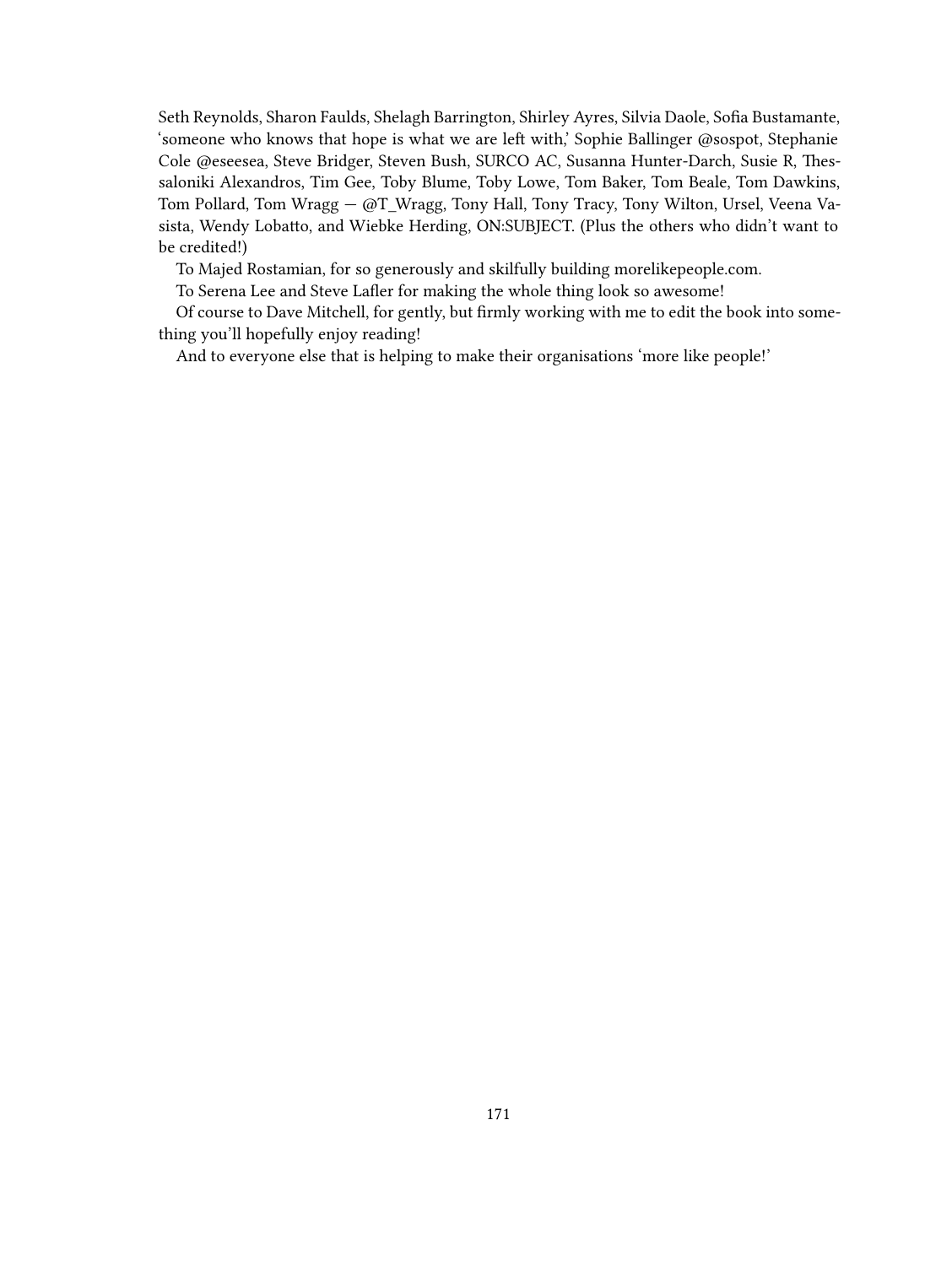# *About the author*

Liam Barrington-Bush is a 'cross-pollinator.' A grassroots activist disguised as an organisational change consultant; a youth organiser trying his hand as a social media trainer; a community development facilitator in investigative journalists' clothing.

His Twitter handle – @hackofalltrades – alludes to a life of dabbling between worlds, learning from each, but never getting so settled in any one field as to lose perspective on its place in a broader interdependent mosaic of understanding.

He co-founded a youth exchange between young hip-hop artists in Toronto and Havana in 2006 (Turning the Tables), led the UK National Council for Voluntary Organisations' (NCVO) work on online campaigning for two years, and co-founded Concrete Solutions (now 'more like people') under the tagline 'helping organisations to be more like people' in 2010. He made international headlines in 2011 for unexpectedly presenting a 'Greenwash Propagandist of the Year' award to a Canadian government minister visiting the UK to promote the Alberta tar sands and received a journalism fellowship (with his wife, Jen) to investigate Canadian mining operations in Oaxaca, Mexico in 2013, while writing, crowd-funding and self-publishing this book.

He is a regular guest lecturer in the Community Leadership programme at Birkbeck College in London. He has blogged, written articles and taken photographs for a range of publications, including the Guardian, Rabble. ca, and New Internationalist.

He has worked in Canada, Mexico, Cuba, Ukraine, Qatar and the UK. liam@morelikepeople.org

@hackofalltrades

#### *The story is just beginning…*

Unlike most books, getting to the last page is no indication that this particular adventure is over. Now it's your turn.

Go to morelikepeople.com to see what other readers are saying about the book, the ideas in it, and their own experiments in 'helping their organisations to be more like people.'

To contribute thoughts and stories of your own, post a blog or a video (and tag it 'morelikepeople'), Tweet about it using the hashtag '#morelikepeople,' or just send me an email, if you'd like me to post something on your behalf (liam@morelikepeople.org).

The real potential in this book is in the growing body of knowledge and experience that it can help to spark and bring together.

But it's up to you to get it there! Happy organising! Liam (@hackofalltrades)